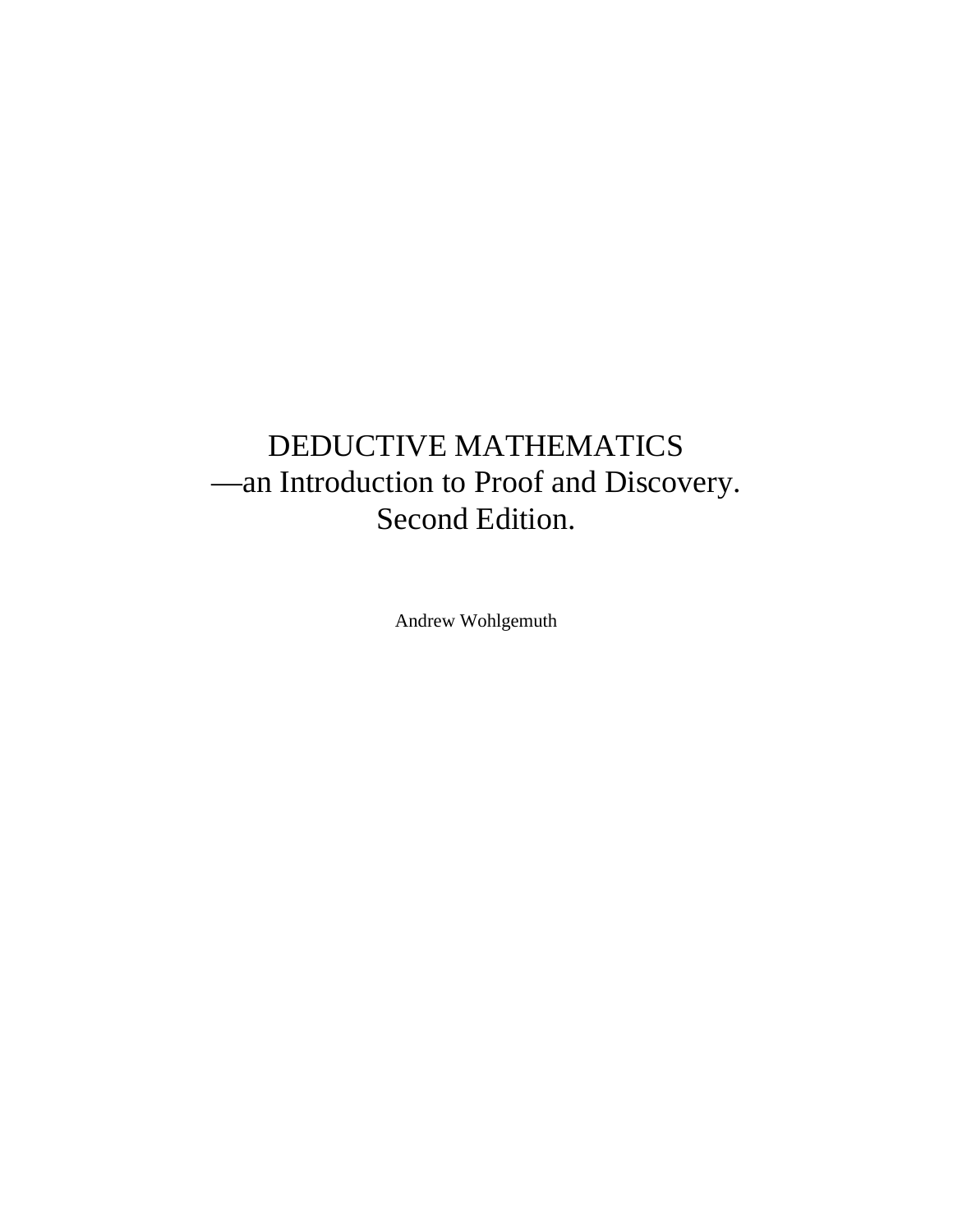DEDUCTIVE MATHEMATICS —an Introduction to Proof and Discovery. Second Edition.

Copyright © 1998, 2022 Andrew Wohlgemuth This text may be freely downloaded and copied for personal or class use.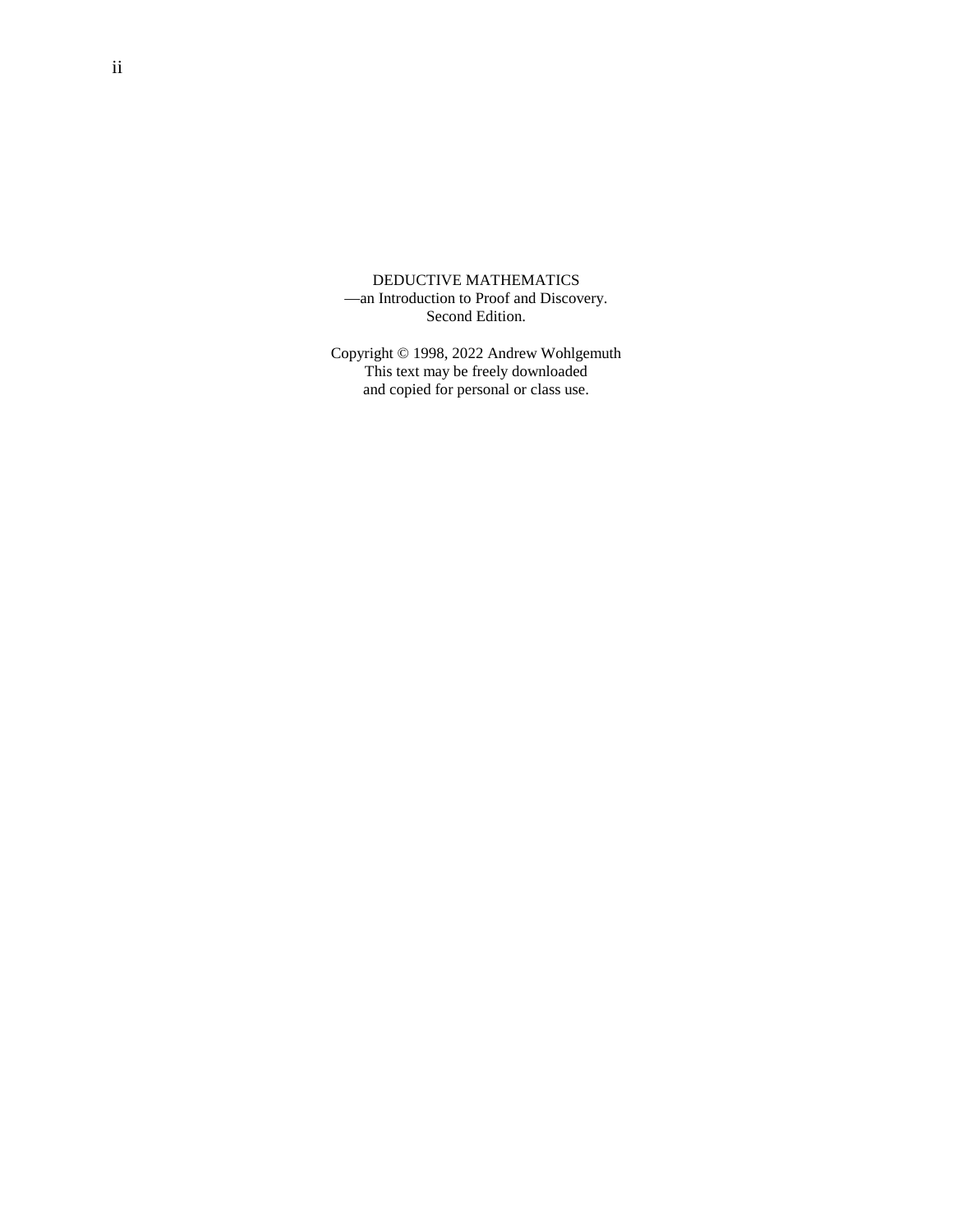# **Contents**

#### Section Page

| 13 Axioms for Addition and Multiplication 81         |  |
|------------------------------------------------------|--|
|                                                      |  |
|                                                      |  |
| 16 Investigation: Discovering Set Identities 111     |  |
|                                                      |  |
|                                                      |  |
|                                                      |  |
|                                                      |  |
|                                                      |  |
|                                                      |  |
|                                                      |  |
|                                                      |  |
|                                                      |  |
|                                                      |  |
|                                                      |  |
| Appendix 1: Primes, Divisors, and Multiples in N 183 |  |
| Appendix 2: A Computational Practice Test 189        |  |
| Appendix 3: Representation of Rational Numbers 193   |  |
|                                                      |  |
|                                                      |  |
|                                                      |  |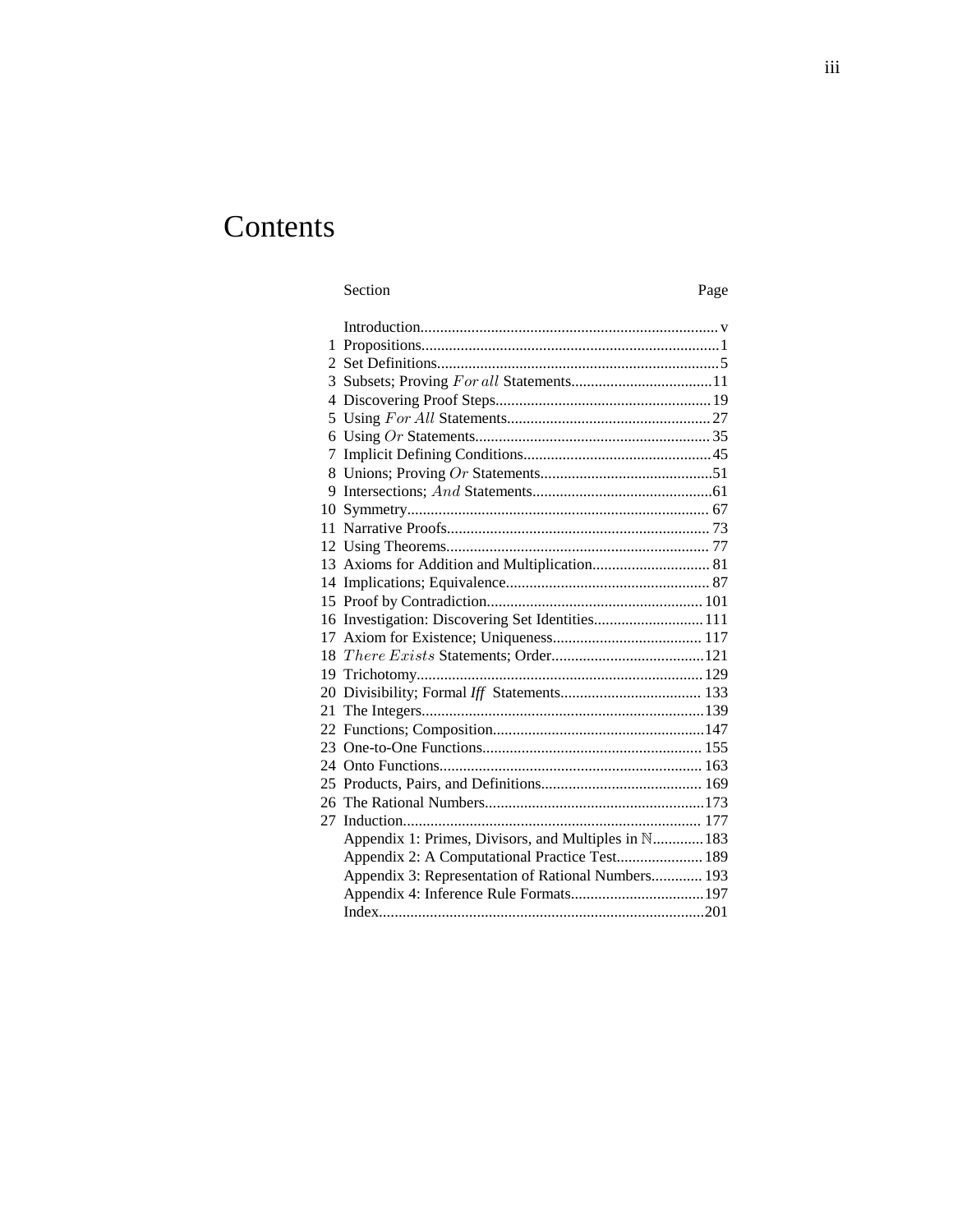Logical Deduction ... is the one and only true powerhouse of mathematical thinking.

Jean Dieudonne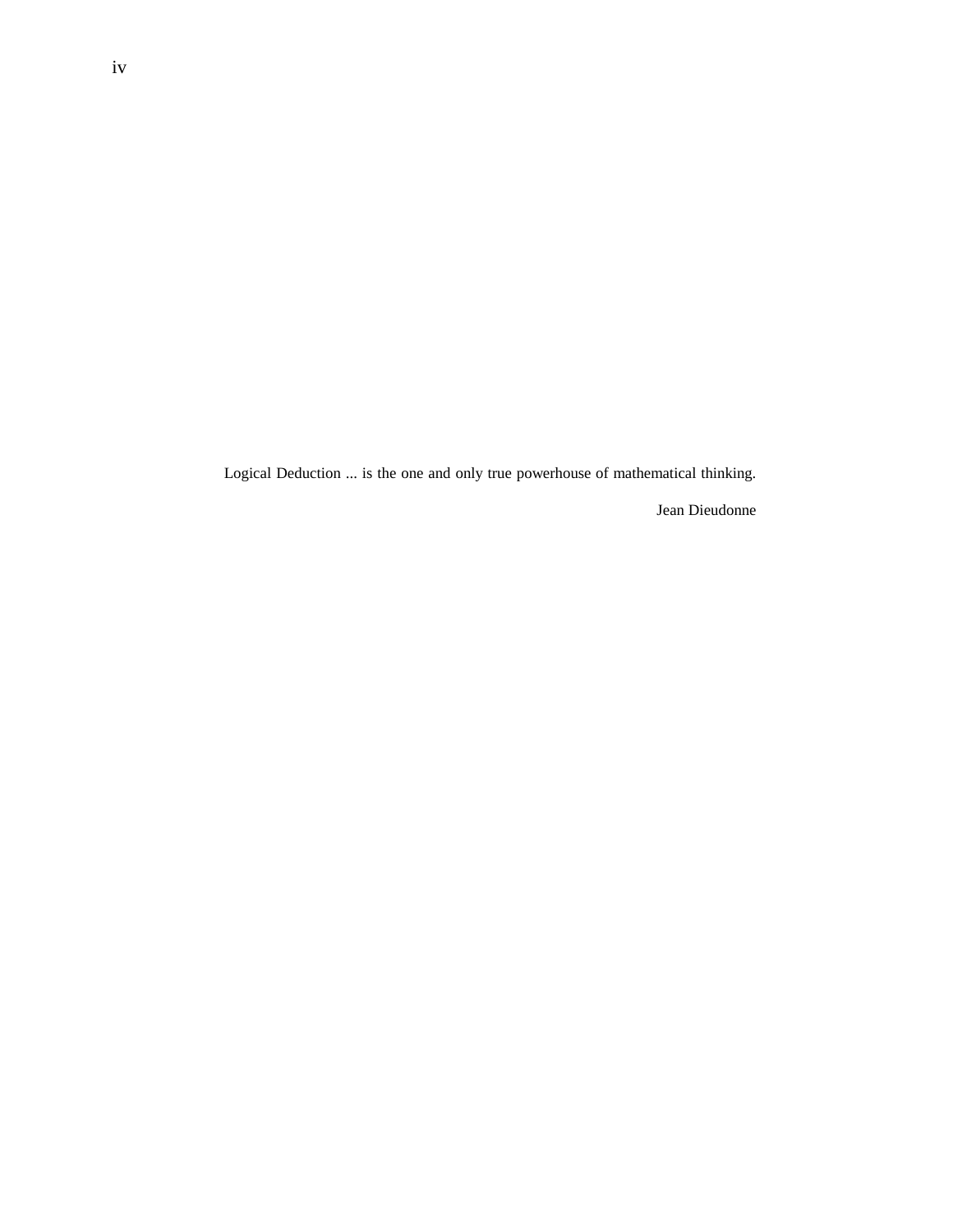# Introduction

If you asked an educated person where scientific knowledge comes from, you very well could get the answer: "From the scientific method". If you asked an educated person where mathematical knowledge comes from, you probably would not get an answer. This text is written to provide that answer. And it will do it, by leading readers to discover their own, completely rigorous, completely new (to them ) mathematical results.

There are two sorts of things that are called axioms in mathematics. The first sort is a set of obviously true statements about an idealized object, which statements are taken as a given starting point for logical deductions about other objects. The axioms of Euclidean geometry, the geometry we studied in high school, were self-evident truths about our idealizations of planes, lines, points, circles. The second sort depends on the fact that in mathematics a true statement about (almost) anything depends entirely on the definition of that thing. To show something is true about a mathematical object, one must show it follows logically from the object's definition.

The way an object is defined is to say what general category it falls in, and then add what makes this thing special – within that category. For example, a square is defined as a rectangle that has all sides of equal length. Of course one has to know beforehand what a rectangle is: a quadrilateral with interior angles all right angles. And, of course, this process of using previously defined categories can't go on forever. There have to be some undefined things to start with. Axioms (of the second sort) are just the statements that are assumed to be true about these undefined objects.

Mathematics that is developed from the second sort of axioms is frequently called *abstract* or *formal* mathematics. Axioms in formal mathematics are not "self-evident" truths. Logically, they would have to be seen as pure conventions. But efforts at starting with truly unmotivated and arbitrary axioms and objects have never produced anything of any interest. In practice, mathematicians have "examples" that motivate the things they study formally  $-$  so that the facts (called theorems) derived from the formal axioms are true about their examples. And, if the theorems are going to be useful, true about other examples.

Logical deduction is a very powerful tool that is useful for studying all sorts of things. Non-Euclidean geometries – the geometries that actually model our real universe – were discovered by tweaking one of the axioms of Euclidean geometry, and studying the results formally. And, remarkably, what is self evident about our idealization of a plane and space is not self evident about our universe. And, remarkaby again, what is self evident about our idealization of the natural numbers, 1, 2, 3, ... and so on, is self evident about our universe.

Axioms of the first sort have been part of education for a long time. The second paragraph of our Declaration of Independence starts out with, "We hold these truths to be self evident … ." The entire context for axioms of the second sort (formal mathematics) is, however, typically absent from all students' education, unless they may become mathematics majors.

Mathematics has two fundamental aspects: (1) discovery/logical deduction and (2) description/ computation. Discovery/deductive mathematics asks the questions:

- 1. What is true about this thing being studied?
- 2. How do we know it is true?

On the other hand, descriptive/computational mathematics asks questions of the type:

- 3. What is the particular number, function, and so on, that satisfies ... ?
- 4. How can we find the number, function, and so on?

In descriptive/computational mathematics, typically some pictorial, physical, or business situation is described mathematically, and then computational techniques are applied to the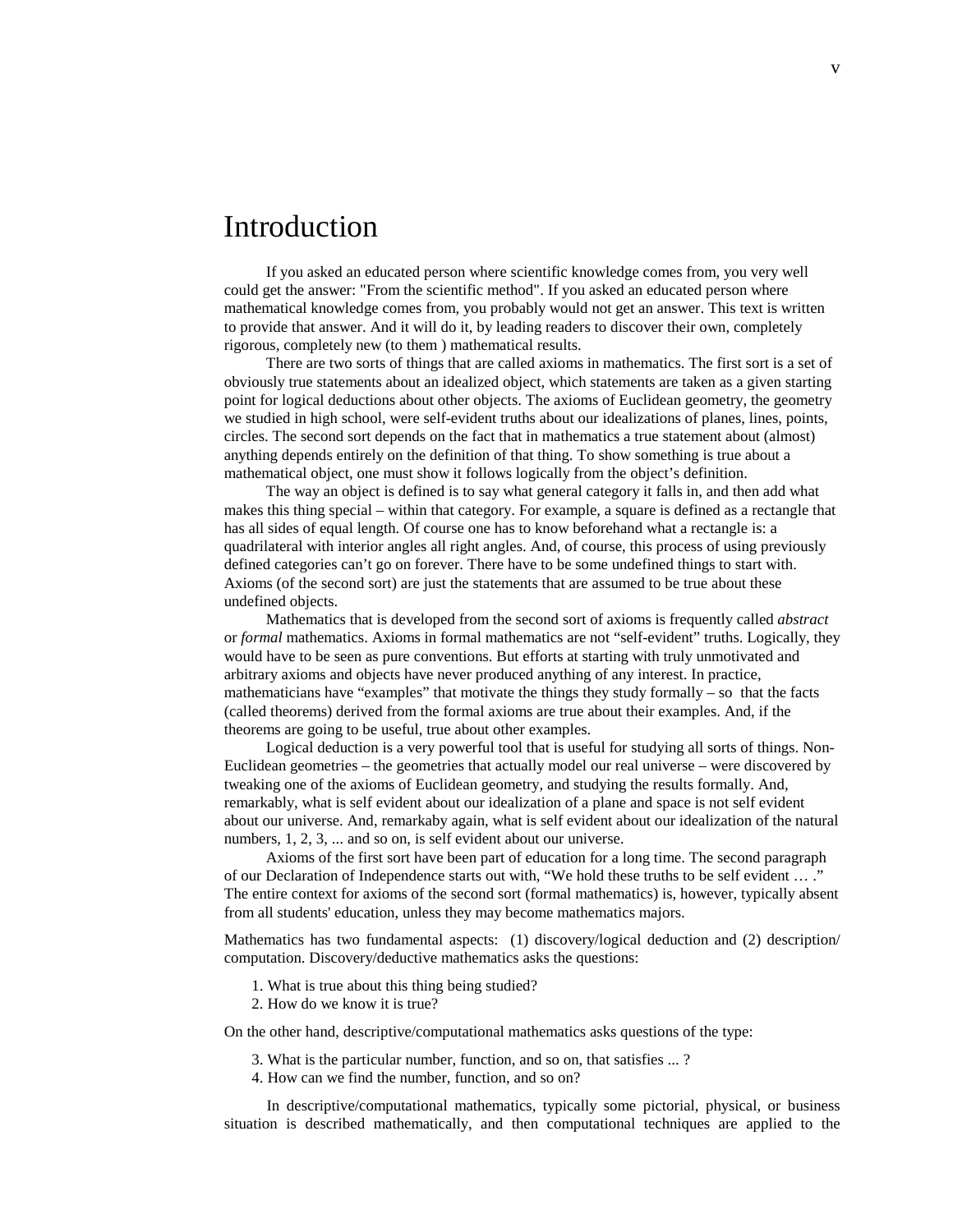mathematical description, in order to find values of interest. The foregoing is frequently called "problem solving". Examples of the third question such as "How many feet of fence will be needed by a farmer to enclose ..." are familiar. The first two questions, however, are unfamiliar to most. The teaching of computational techniques continues to be the overwhelming focus of mathematics education. For most people, the techniques, and their application to real world or business problems, are mathematics. Mathematics is understood only in its descriptive role in providing a language for scientific, technical, and business areas.

Mathematics, however, is really a deductive science. Mathematical knowledge comes from people looking at examples, and getting an idea of what may be true in general. Their idea is put down formally as a statement—a conjecture. The statement is then shown to be a logical consequence of what we already know. The way this is done is by logical deduction. The mathematician Jean Dieudonne has called logical deduction "the one and only true powerhouse of mathematical thinking"<sup>1</sup>. And learning how to construct a logical argument is at least as worthy a component of a general education as is learning how to compute.

The deductive and descriptive aspects of mathematics are complementary—not antagonistic—they motivate and enrich each other. The relation between the two aspects has been a source of wonder to thoughtful people<sup>2</sup>.

This text presents a system designed to enable students to find and construct their own logical arguments. The system is first applied to elementary ideas about sets and subsets and the set operations of union, intersection, and difference—which are now generally introduced prior to high school. These set operations and relations so closely follow the logic used in elementary mathematical arguments, that students using the system are naturally prepared to prove any (true) conjectures they might discover about them. It is an easy entry into the world of discovery/ deductive mathematics. It enables students to verify the validity of their own conjectures—as the conjectures are being made.

The system is based on a bottom-up approach. Certain things are best learned from the bottom up: programming in a specific programming language, for example, or learning how to play chess. In the bottom-up learning, there ought to be no doubt of what constitutes a valid chess move on a valid chess board. Other things, such as speaking in one's own native language, are learned from the top down. As we learn to speak, grammar (which would be analogous to the rules of the game for chess) is not even part of our consciousness. Grammatical rules are followed only because they are used implicitly by those that we imitate. If the people around us use poor grammar, we nevertheless learn to feel it is "right"—and we speak the same way.

The system in this text is based on a number of formal inference rules that model what a mathematician would do naturally to prove certain sorts of statements. The rules make explicit the logic used implicitly by mathematicians.<sup>3</sup> After experience is gained, the explicit use of the formal rules is replaced by implicit reference. Thus, in our bottom-up approach, the explicit precedes the implicit. The initial, formal step-by-step format (which allows for the explicit reference to the rules) is replaced by a narrative format—where only critical things need to be mentioned Thus the student is lead up to the sort of narrative proofs traditionally found in text books. At every stage in the process, the student is always aware of what is and what is not a proof—and has specific guidance in the form of a "step discovery procedure" that leads to a proof outline.

.

<sup>&</sup>lt;sup>1</sup> J. Dieudonne, *Linear Algebra and Geometry*, Hermann, Paris, 1969, page 14.

<sup>&</sup>lt;sup>2</sup> John Polkinghorne in his *The Way the World Is* (Wm B. Eerdmans, Grand Rapids, MI, 1984, page 9) states, "Again and again in physical science we find that it is the abstract structures of pure mathematics which provide the clue to understanding the world. It is a recognized *technique* in fundamental physics to seek theories which have an elegant and economical (you can say beautiful) mathematical form, in the expectation that they will prove the ones realized in nature. General relativity, the modern theory of gravitation, was invented by Einstein in just such a way. Now mathematics is the free creation of the human mind, and it is surely a surprising and significant thing that a discipline apparently so unearthed should provide the key with which to turn the lock of the world."

<sup>&</sup>lt;sup>3</sup> Although the rules resemble those of formal logic, they were developed solely to help students struggling with proof—without any input from formal logic.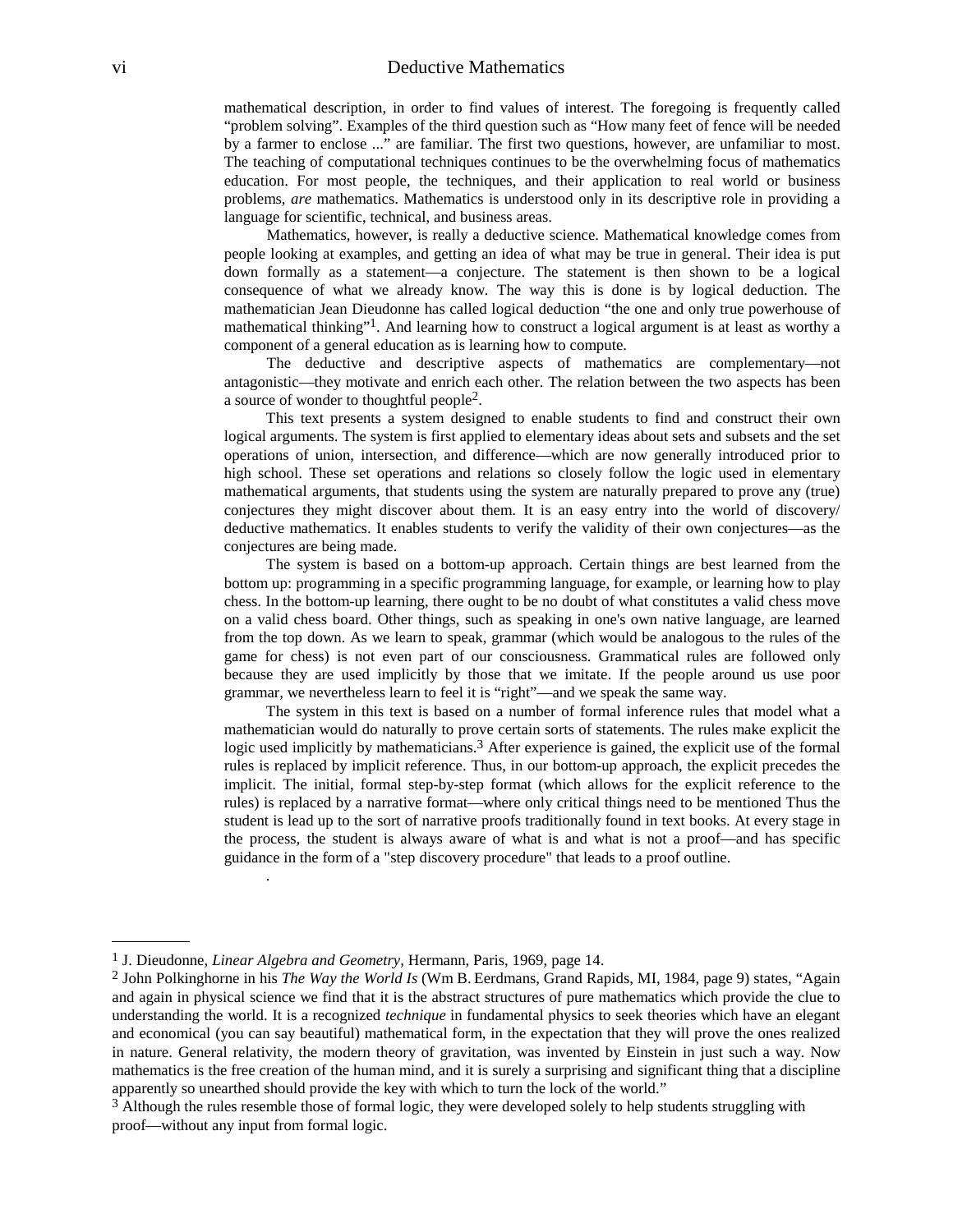# Propositions

A set is a collection of things viewed as a whole—as a single thing itself. Our primary examples will be sets of *natural numbers*—the numbers  $1, 2, 3, 4, 5, ...$  The things in a set are called *elements* or *members* of the set. The expression " $x \in A$ " means that x is a member of set A, and is read "x is an element of  $A$ " or "x is a member of  $A$ ". We frequently define a set by listing its elements between braces. Thus  $\{1, 2, 3, 4\}$  and  $\{2, 4, 6, 8, ...\}$  are sets.  $\{1, 2, 3, 4, 5, 6, ...\}$  would be the entire set of natural numbers. This set is also denoted by N. Thus  $\mathbb{N} = \{1, 2, 3, 4, 5, 6, ...\}$ . We will frequently take  $\mathbb N$  to be our *universal set*; that is, all sets that we form will have elements taken from  $\mathbb N$ .

#### **Example 1:**

 $2 \in \{1, 2, 3\}, 1 \in \{1, 2, 3\}, \text{ and } 3 \in \{1, 2, 3\}.$ 

Most people think of mathematics in terms of computation and problem solving. In mathematics, however, logical deduction plays a more fundamental role than either computation or problem solving. Mathematics is deductive in nature. Deductive mathematics is concerned with mathematical *statements*, which are formal assertions that are either *true* or *false*. The set  $\{1, 2, 3\}$ is defined to have the elements 1, 2, and 3, and no other elements, so the statement  $2 \in \{1, 2, 3\}$ in Example 1 is true by the definition of the set  $\{1, 2, 3\}$ .

The statement  $4 \in \{1, 2, 3\}$  is false. This fact can either be expressed informally, as in the preceding English sentence, or it can be expressed formally by the expression  $\neg (4 \in \{1, 2, 3\})$ . Since statements are the basis for deductive mathematics, we need some notation so that we can talk about statements in general. We will use script capital letters to denote statements. For example P might represent the statement  $2 \in \{1, 2, 3\}$ . If Q represents the statement  $4 \in \{1, 2, 3\}$ , then  $\neg Q$  represents the statement  $\neg (4 \in \{1, 2, 3\})$ . The expression " $\neg Q$ " is read "not  $Q$ ". The formal statement  $\neg Q$  is *true*, since Q is false. The notation " $\neg ( x \in A )$ " is almost always abbreviated " $x \notin A$ ", which we read "x is not in A." If the variable x occurs in the statement P (for example, if  $\mathcal P$  is the statement  $x \in \{1, 2, 3, 4, 5\}$ ), we may write  $\mathcal P(x)$ , instead of just  $\mathcal P$ — to emphasize the fact.

#### **Example 2:**

Let P represent the statement  $1 \in \{1, 2, 3\}$ , Q represent  $2 \notin \{1, 2, 3\}$ , and R represent  $4 \in \{1, 2, 3\}$ . Then:  $P$  is true.  $\neg \mathcal{P}$  is false.  $Q$  is false.  $\neg Q$  is true.  $\mathcal R$  is false.  $\neg \mathcal{R}$  is true.

If P is any mathematical statement, the *negation* of P is the statement  $\neg P$ .  $\neg P$  is defined to be true if  $P$  is false, and false if  $P$  is true.

In order not to complicate things too quickly, the only aspect of the natural numbers we will be concerned with for a while is the *order relation*  $\langle$  (which is read "is less than"). Thus, for example,  $1 < 2$  (read "one is less than two"),  $36 < 42$ , and so on. Later, we will consider the relation  $\epsilon$  on the natural numbers from first principles, and define what it means, for example, for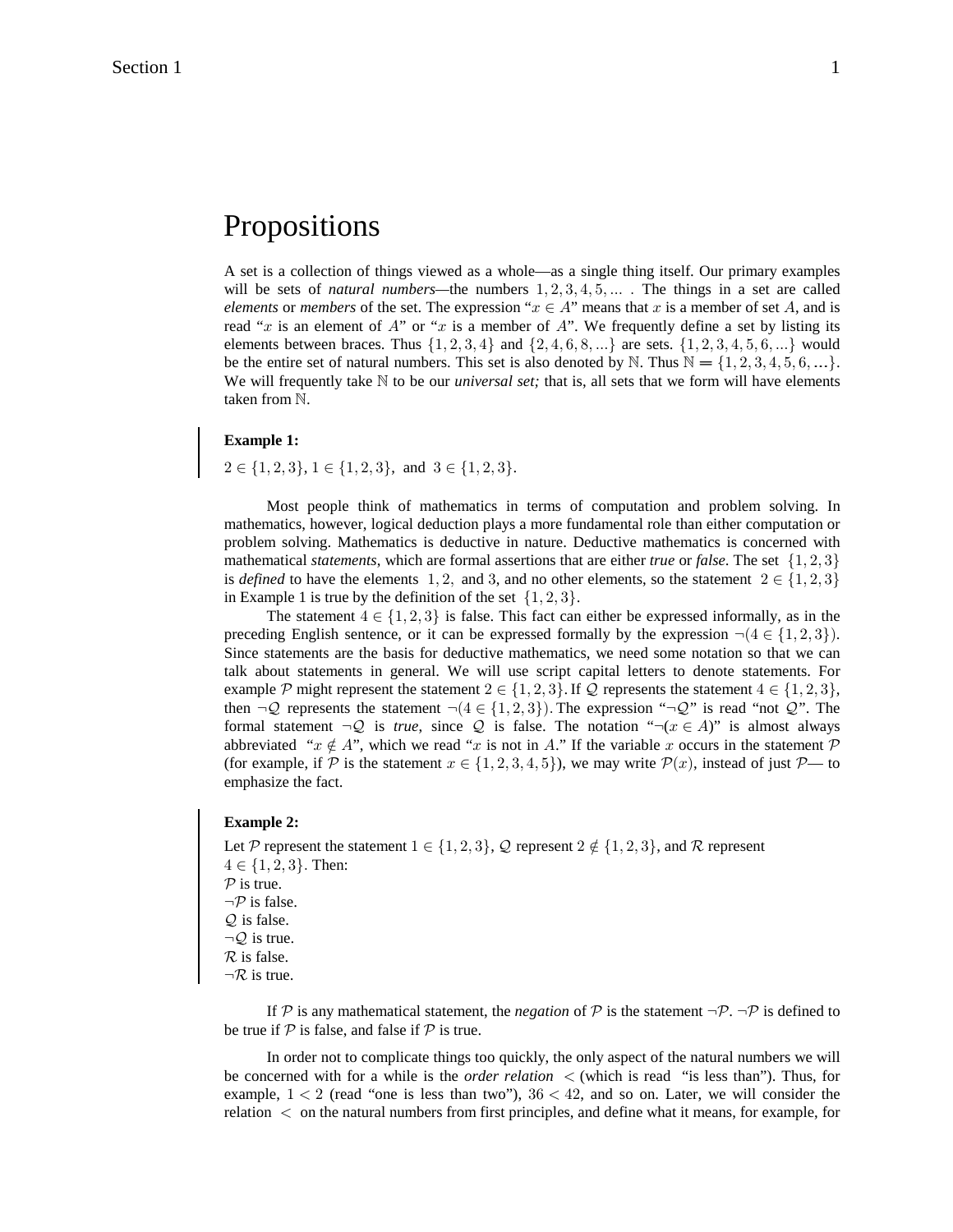$36 < 42$  to be true. For the moment, however, we use the relation  $\langle$  only to provide computational examples for working with sets—the real objects of our current interest.

Mathematical knowledge comes from making conjectures (from examples) and showing that the conjectures are logical consequences of what we already know. Thus in mathematics we always need to assume something as a starting point. We assume as "given" facts such as  $2 < 3$ ,  $36 < 42$ , and so on. Thus the statement  $2 < 3$  is true, and  $\neg (2 < 3)$  is false.

 Letters and words that are part of formal statements are italicized. Thus far we have seen formal statements of the form  $element \in set$  and  $number < number$ ; for example,  $2 \in A$  and  $36 < 42.$ 

 People do mathematics by first looking at examples—usually in small, easily understood special cases. By considering these examples, they get an idea of what may be true in general. The idea is then put down in precise mathematical language and called a *conjecture* or *proposition*. (It is "proposed".) The proposition is usually a general statement about what may be true about the thing being investigated. There is then an attempt to prove the proposition (to show that it is true) or to find a special case where the general statement does not hold (to show that it is false). Such a special case is called a *counterexample*.

The first step in finding either a proof or a counterexample is to break up the proposition into two pieces. One piece, the *conclusion*, is the formal statement that the proposition asserts to be true. The other piece consists of an identification of all the variables in the proposition, and all the conditions, called *hypotheses*, under which the conclusion is true. In our approach, we take the identification of symbols as part of the hypotheses.

Propositions are written in informal language, but contain formal statements. The conclusion is always a formal statement. The hypotheses contain formal statements and an identification of all symbols that appear in these statements and the conclusion.

#### **Example 3:**

**Proposition:** For sets A and B and a natural number x, if  $x \in A$ , then  $x \in B$ .

The hypotheses and conclusion are:

Hypotheses:  $A, B$  sets  $x$  a natural number  $x \in A$ Conclusion:  $x \in B$ 

It is probably easiest first to decide what formal statement the proposition asserts to be true (the conclusion), and second to decide on the formal conditions under which the conclusion is true (the hypotheses). The phrase " $x$  a natural number" in the hypotheses above can be written  $``x\in \mathbb{N}" .$ 

#### **Example 4:**

**Proposition:** For natural numbers x, y, and z, if  $x < y$  and  $y < z$ , then  $x < z$ .

Hypotheses:  $x, y, z \in \mathbb{N}$ 1.  $x < y$ 2.  $y < z$ Conclusion:  $x < z$ 

We call the determination of hypotheses and conclusion of a proposition an *hypothesesconclusion interpretation* of the proposition. By identifying the proposition with its hypothesesconclusion interpretation, we define the proposition to be true if for all possible values or examples of the variable symbols that make the hypotheses true, it is also the case that the conclusion is true. A proof establishes the truth of the proposition since it shows that the conclusion follows logically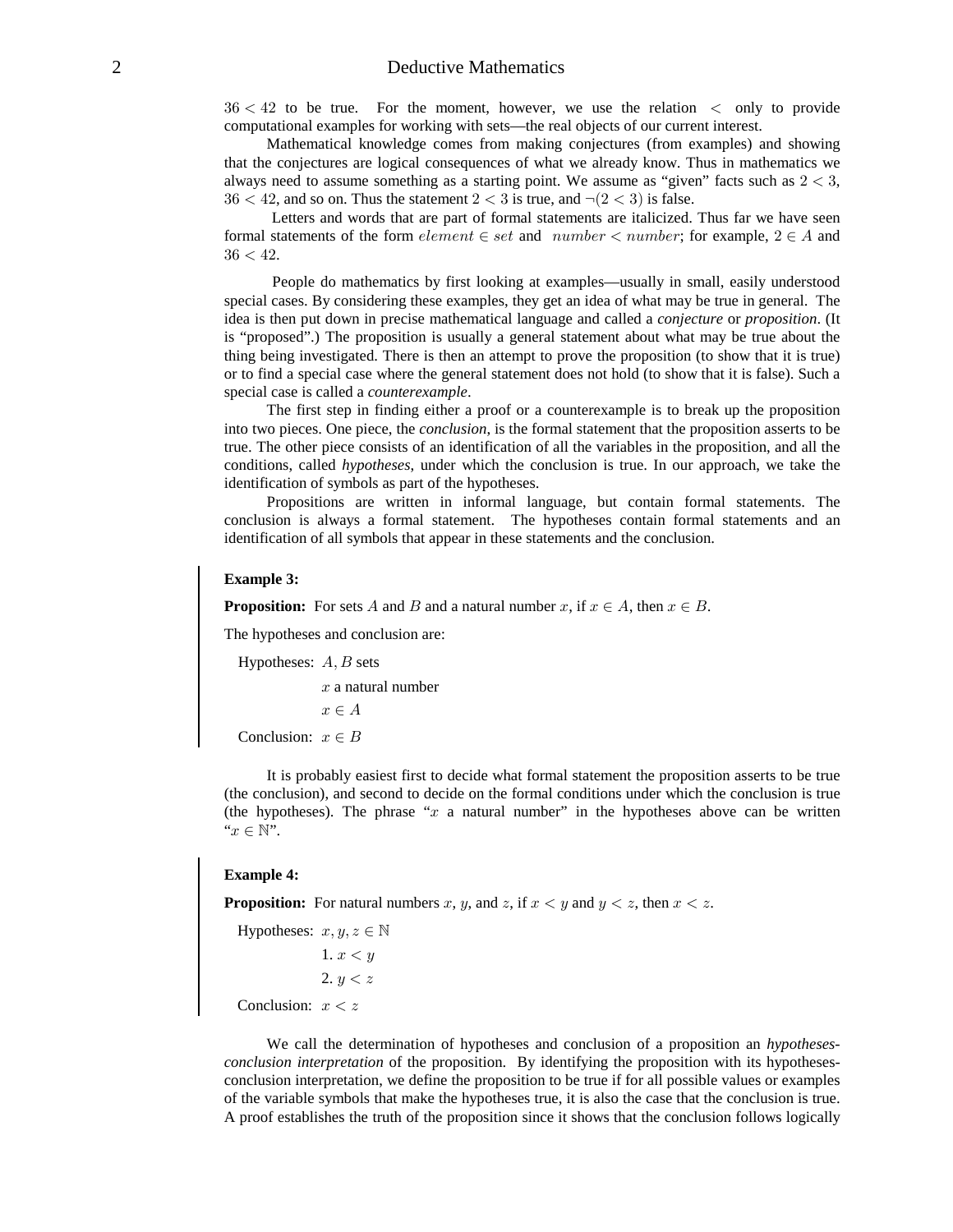from the hypotheses using valid rules of inference: thus the conclusion must be true if the hypotheses are true.

We define the proposition to be false if there is at least one assignment of the hypotheses variables that makes the hypotheses true but the conclusion false (a counterexample). Thus the proposition is true if there are no counterexamples.

#### **Example 5:**

Consider the proposition of Example 3:

For sets A and B and a natural number x, if  $x \in A$ , then  $x \in B$ .

Hypotheses:  $A, B$  sets

 $x \in \mathbb{N}$  $x \in A$ 

Conclusion:  $x \in B$ 

If we define  $x = 2$ ,  $A = \{1, 2, 3\}$ , and  $B = \{3, 4, 5\}$ , we see that  $x \in A$  is true but  $x \in B$  is false. Thus we have a counterexample, and the proposition of Example 3 is false. If we define  $x = 3$ ,  $A = \{1, 2, 3\}$ , and  $B = \{3, 4, 5\}$ , we see that  $x \in A$  is true and  $x \in B$  is also true. But this proves nothing.

An assignment of values to the variables in the hypotheses is called an "instance" of the proposition. A counterexample is therefore a single instance in which the hypotheses are true but the conclusion is false. Finding such an instance proves that the statement is false. In order to show that the statement is true by finding instances, we would need to find all instances in which the hypotheses were true, and then show that the conclusion was also true in these instances. This is almost never possible. Instead, statements are proved to be true by logical arguments.

#### **Example 6:**

Consider the proposition of Example 4:

For natural numbers x, y, and z, if  $x < y$  and  $y < z$ , then  $x < z$ .

Hypotheses and conclusion are:

Hypotheses:  $x, y, z \in \mathbb{N}$ 1.  $x < y$ 2.  $y < z$ 

Conclusion:  $x < z$ 

An instance of the statement that makes the hypotheses and conclusion both true is:

Hypotheses:  $4, 5, 6 \in \mathbb{N}$  $4 < 5$  $5 < 6$ Conclusion:  $4 < 6$ 

There are no instances in which the hypotheses are true but the conclusion is false, since the proposition is true.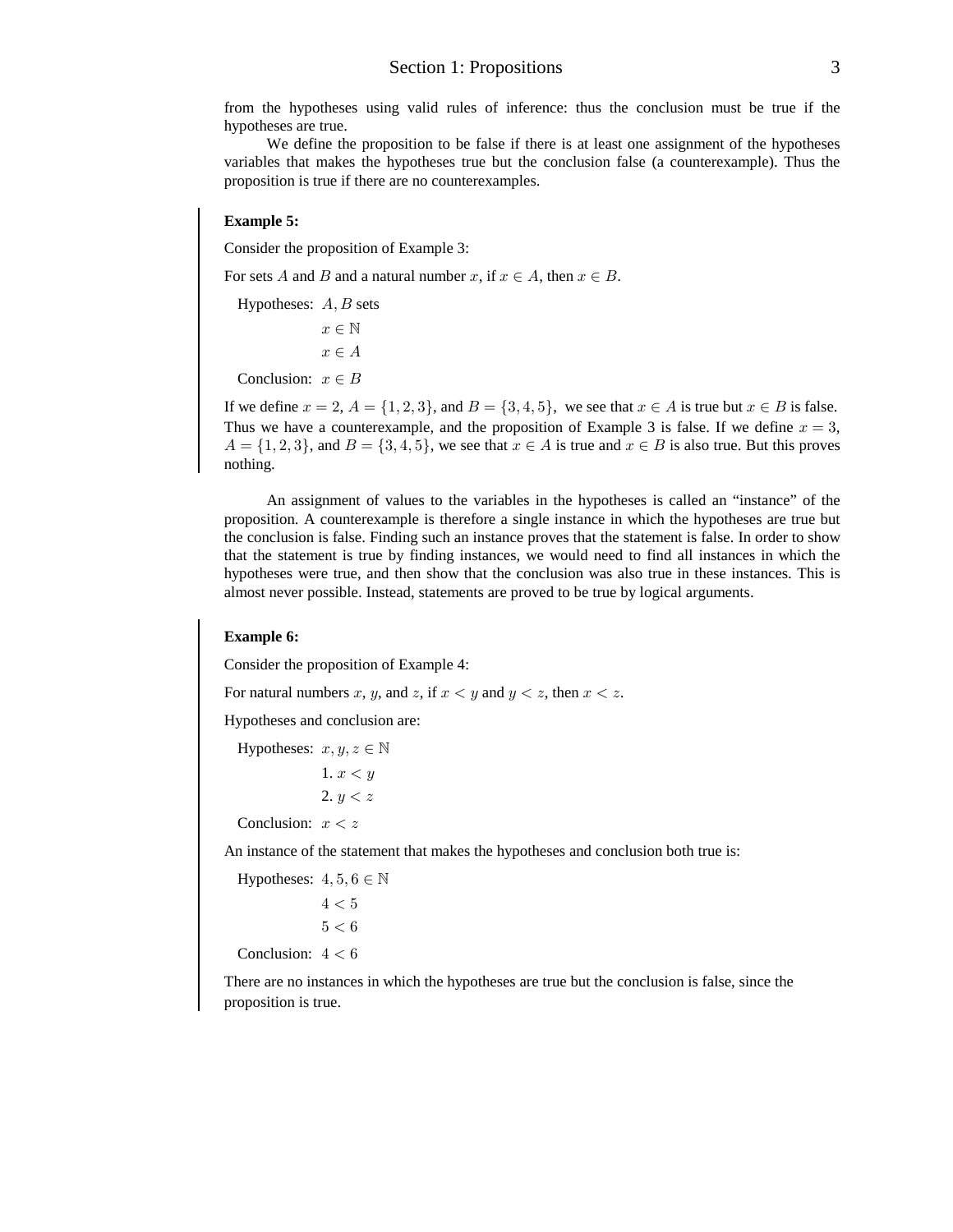#### **EXERCISES**

- 1. For each proposition below, write the hypotheses and conclusion in the way they were written in Examples 3 through 6.
	- (a) For all natural numbers x, y, z, if  $x < y$  and  $y < z$ , then  $x < z$ .
	- (b) If  $a < b < c$  for natural numbers a, b, and c, then  $b < 10$ .
	- (c) Let A and B be sets. Suppose  $x \in A$ . Prove  $x \in B$ .
	- (d) Let  $C = \{1, 2, 3, 4, 5\}$ . If  $a = 1$ , then  $a \in C$ .
	- (e) For sets X and Y: if  $x \in X$ , then  $x \in Y$ .
- 2. What propositions might be interpreted by the following hypotheses and conclusions?

```
(a)
  Hypotheses: x, y \in \mathbb{N}2 < x2 < yConclusion: 2 < xy(b)
  Hypotheses: x, y \in \mathbb{N}x < yConclusion: 2x < 2y(c)
  Hypotheses: A, B sets
```
Conclusion:  $x \in B$ 

 $x\notin A$ 

3. Give a counterexample to each of the propositions in Exercise 1 that is false.

4. Give a counterexample to each of your statements in answer to Exercise 2 that is false.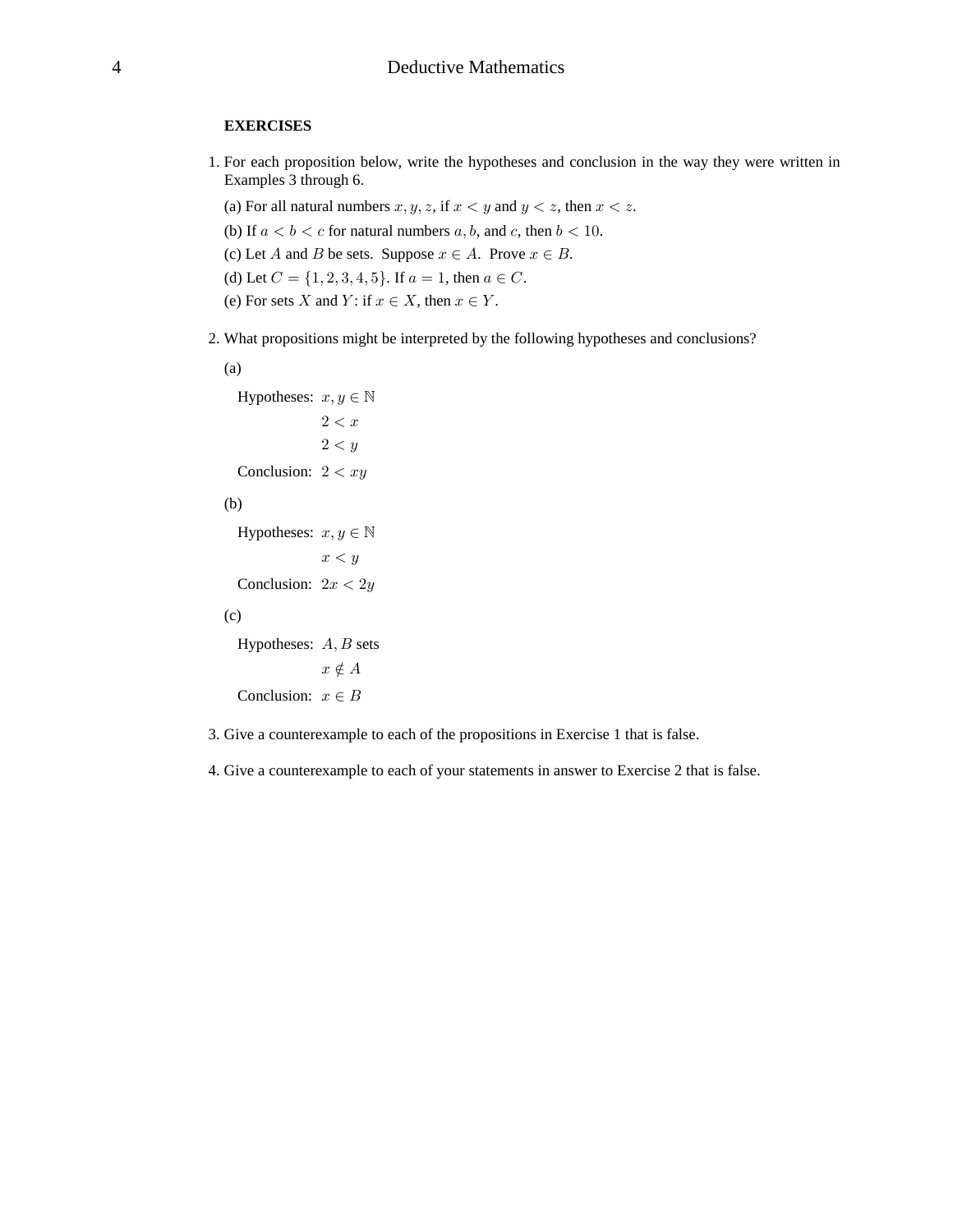# Set Definitions

A proof is a sequence of formal statements (steps) such that each statement can be justified by an accepted form of reasoning. In our approach, justification for each step is given in parentheses after the step. Such justification includes (1) a list of the previous steps on which the new step depends, (2) a semicolon, and (3) a rule of inference or other accepted reason why the new step is a logical consequence of the earlier steps listed.

## **Example 1:**

Consider the following steps, which might have come from a fragment of some proof:

4.  $x < 3$ 5.  $3 < 9$ 6.  $x < 9$  (4, 5; 1)

In the proof fragment of Example 1, Step 6 is supposed to follow from Steps 4 and 5 by some justification that still needs to be filled in — in the underlined place. The property of the relation  $\lt$  that allows us to do this is called *transitivity*. We will accept the transitive property of the relation  $\langle$  as an *axiom*. Axioms have the same form as propositions, but we don't attempt to prove them. We merely accept them as true as a starting point.

**Axiom** Transitivity of  $\lt$ : For natural numbers a, b, and c, if  $a \lt b$  and  $b \lt c$ , then  $a \lt c$ .

Thus the underlined place in Example 1 is filled in as follows:

#### **Solution:**

4.  $x < 3$ 5.  $3 < 9$  $6. x < 9$   $(4, 5;$  Trans.  $<$  )

#### **Example 2:**

1.  $x < 5$  $2. y < 7$  $3.5 < 7$  $4.$  \_\_\_\_\_\_\_\_ (\_\_\_\_; Trans. < )

### **Solution:**

1.  $x < 5$  $2. y < 7$  $3.5 < 7$ 4.  $x < 7$  (1, 3; Trans. < )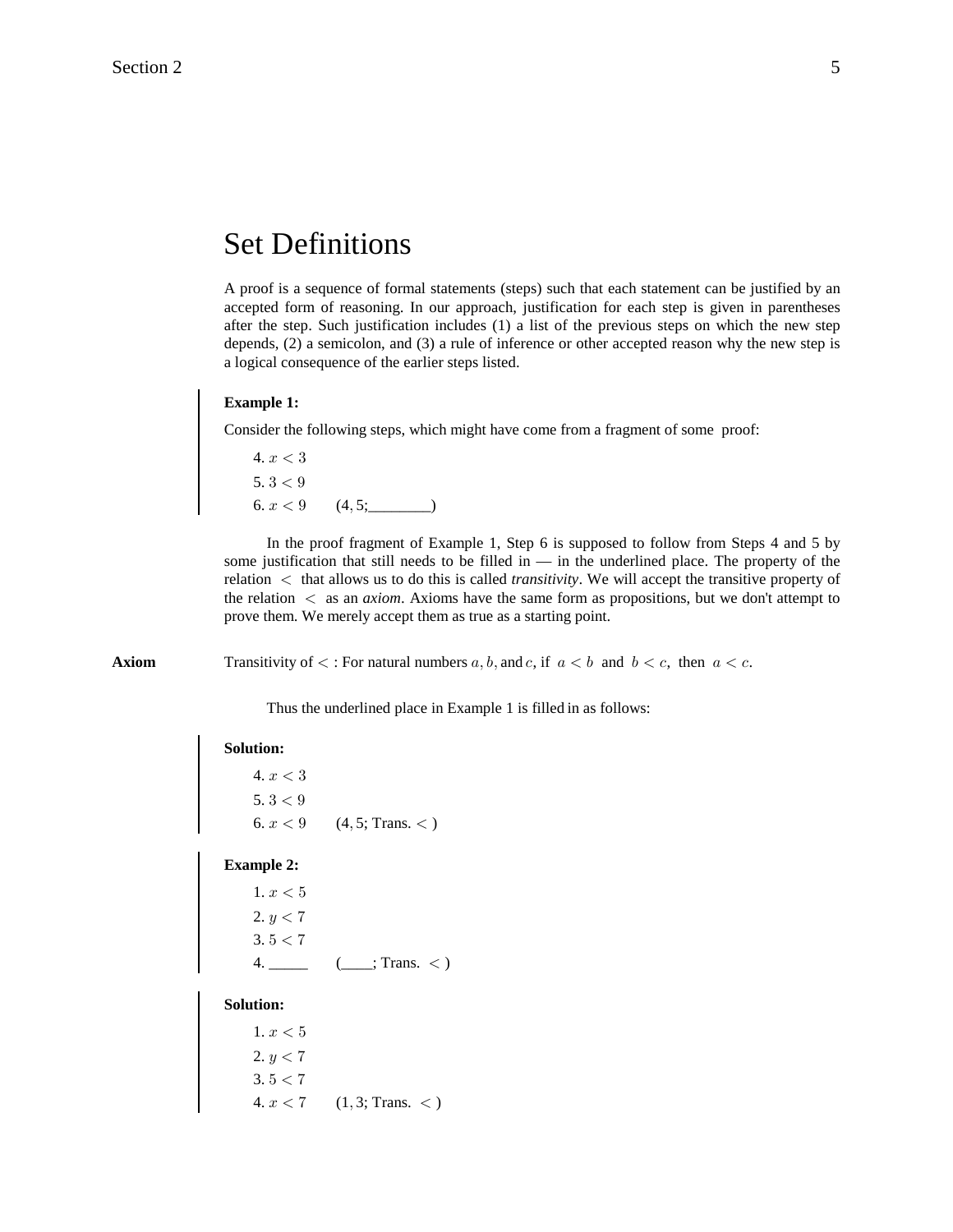Example 2 illustrates a form we use for problems. You are to fill in the underlined places. In this example, we need to supply a step that will follow from previous steps by the transitivity axiom. We see that it is possible to conclude  $x < 7$  from Steps 1 and 3 using this axiom.

A statement, such as  $x < 6$ , containing a variable can be used to define a set, namely, the set of all elements in the universal set that make the statement true when they are substituted for the variable. For example, the set of all natural numbers less than 6 is written  $\{x \in \mathbb{N} \mid x < 6\}$ . The set  $S = \{y \in \mathbb{N} \mid 8 < y\}$  is read "the set of all y in N such that 8 is less than y". S can also be expressed by listing its elements. Thus  $S = \{9, 10, 11, 12, 13, \dots\}$ .

In general, if  $\mathcal{P}(x)$  is some statement about x, then we can define  $\{x \in \mathbb{N} \mid \mathcal{P}(x)\}\$  to be the set of all x in N such that  $\mathcal{P}(x)$  is true. For example, if  $\mathcal{P}(x)$  is the statement  $100 < x$ , then the set  $\{x \in \mathbb{N} \mid \mathcal{P}(x)\}$  is the set  $\{101, 102, 103, ...\}$ . If the property  $\mathcal{P}(x)$  is true for all x in  $\mathbb{N}, \mathcal{P}(x)$  can still be used to define the set  $\{x \in \mathbb{N} \mid \mathcal{P}(x)\}$ , which would in this case be the entire set  $\mathbb N$  of natural numbers. For example,

$$
\{x \in \mathbb{N} \mid x + 3 = 3 + x\} = \mathbb{N}.
$$

If  $\mathcal{P}(x)$  is false for all x in N,  $\mathcal{P}(x)$  defines the set  $\{x \in \mathbb{N} \mid \mathcal{P}(x)\}\)$ , which will not have any elements in it at all. This set is called the *empty* set, and is denoted by  $\emptyset$ . Thus, for example,

$$
\{x \in \mathbb{N} \mid x \neq x\} = \emptyset.
$$

There are two general ways of defining a particular set: (1) by listing the elements of the set between braces, and (2) by giving a defining condition.

#### **Example 3:**

Define the set  $A = \{3, 4, 5, 6, ...\}$  in terms of a defining condition that is a formal mathematical statement.

#### **Solution:**

 $A = \{x \in \mathbb{N} \mid 2 < x\}$ 

### **Example 4:**

Define the set  $A = \{x \in \mathbb{N} \mid 7 < x\}$  by listing its elements.

#### **Solution:**

$$
A = \{8, 9, 10, 11, \ldots\}
$$

Suppose that  $A = \{x \in \mathbb{N} \mid x < 5\}$ . We consider the property  $x < 5$  as the defining condition for the set  $A$ . If  $a$  is any natural number that satisfies the defining condition (that is, makes the property  $x < 5$  true when substituted for x), then a is in the set A—by definition. Conversely, if c is any element in the set A, then c must satisfy the defining condition; that is,  $c < 5$  must be true.

The following rule gives the two ways we can use the definition of a particular set in proof steps.

**Inference Rule** Using a set definition: If an element is in a set, then we may infer that it satisfies the condition defining the set. If an element satisfies the defining condition, then we may infer that it is in the set.

#### **Example 5:**

Let  $B = \{x \in \mathbb{N} \mid x < 9\}$ . The inference rule above allows us to infer Step 2 from Step 1 and Step 4 from Step 3 below.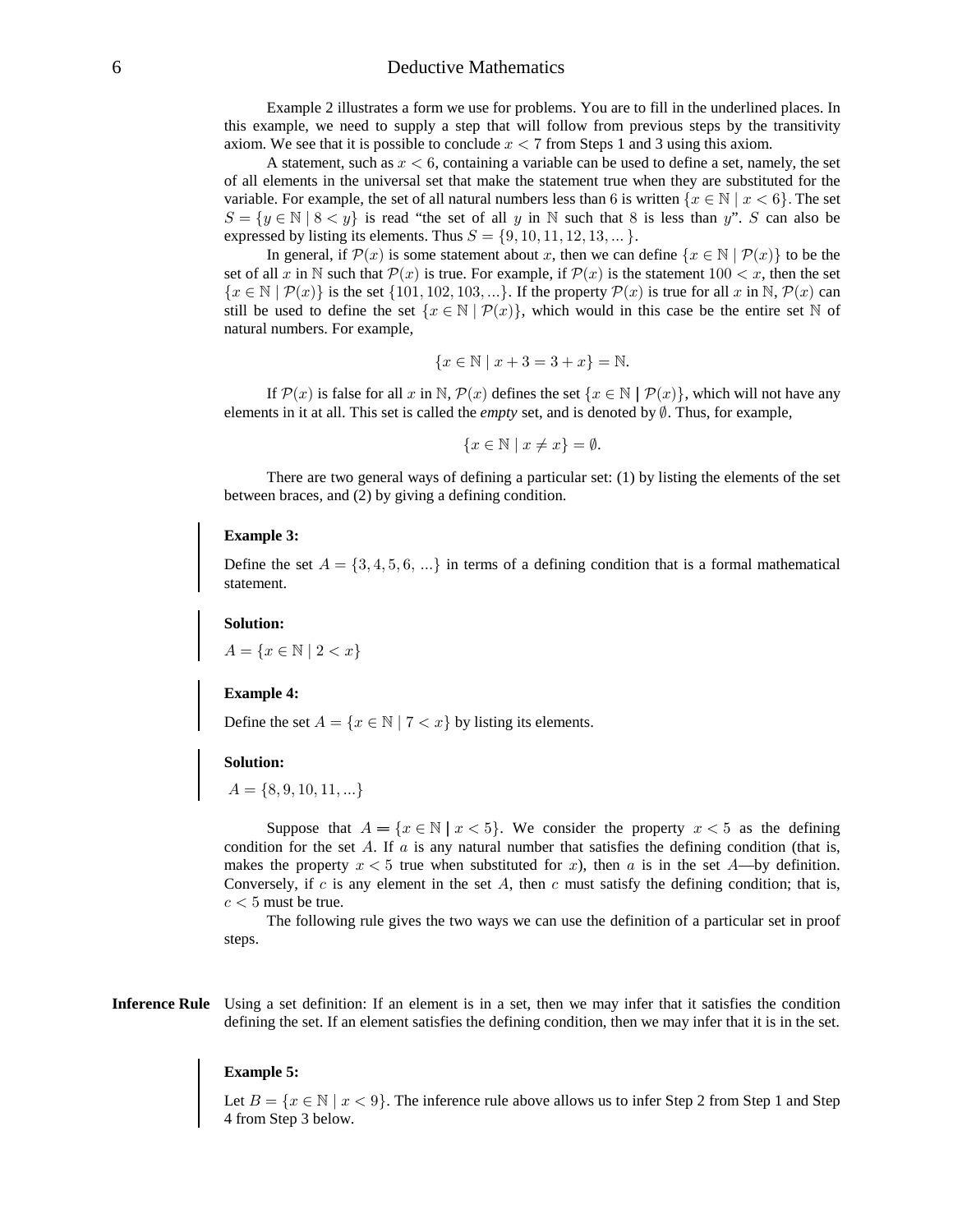1.  $b \in B$ 2.  $b < 9$  (1; def. B)  $3. a < 9$ 4.  $a \in B$  (3; def. B)

In applying the rule for using set definitions, we assume that all elements are in our universal set, without asserting this explicitly in proof steps. Thus we assume that  $a \in \mathbb{N}$  in Example 5, so that  $a \in B$  follows solely from the fact (given in Step 3) that a satisfies the defining condition for  $B$ .

#### **Example 6:**

Define  $A = \{x \in \mathbb{N} \mid x < 12\}$ . The definition of A tells us why Step 2 follows from Step 1.

1.  $a\in A$ 2.  $a < 12$  (1; def. A)

#### **Example 7:**

Define  $A = \{x \in \mathbb{N} \mid x < 12\}$ . If it is known, say from the hypotheses or from our universal set under consideration, that  $a$  is a natural number, then the definition of  $A$  tells us why Step 2 follows from Step 1.

1.  $a < 12$ 2.  $a \in A$  (1; def. A)

Note in Example 7 that it is understood, but not stated in the proof steps, that  $a \in \mathbb{N}$ . Step 2 depends both on Step 1 and the fact that  $a \in \mathbb{N}$ , but it is not necessary to mention the latter.

Learning to do deductive mathematics can be compared with learning to play a game. The inference rules are like the rules of the game. We will also provide a very useful game strategy (a way of handling the inference rules) that will enable you to discover your own proofs. Your primary task for quite a while will be to learn the rules and the strategy. It is the explicit use of formal statements that allows us to explain the strategy.

#### **Example 8:**

# **Proposition**

If  $X = \{x \in \mathbb{N} \mid x < 12\}$  and  $a \in X$ , then  $a < 20$ .

We use the proposition of Example 8 to illustrate the strategy for discovering proof steps. The first step is to identify the hypotheses and conclusion. These are written down as "assume" and "show", when part of a proof. The hypotheses are numbered so that we can refer to them later.

**Proof:** Assume: 1.  $X = \{ x \in \mathbb{N} \mid x < 12 \}$ 2.  $a \in X$ Show:  $a < 20$ 

Proofs are developed in a shaded area that represents a working area—such as a blackboard. The next step in writing the proof is to write the conclusion as the last step in the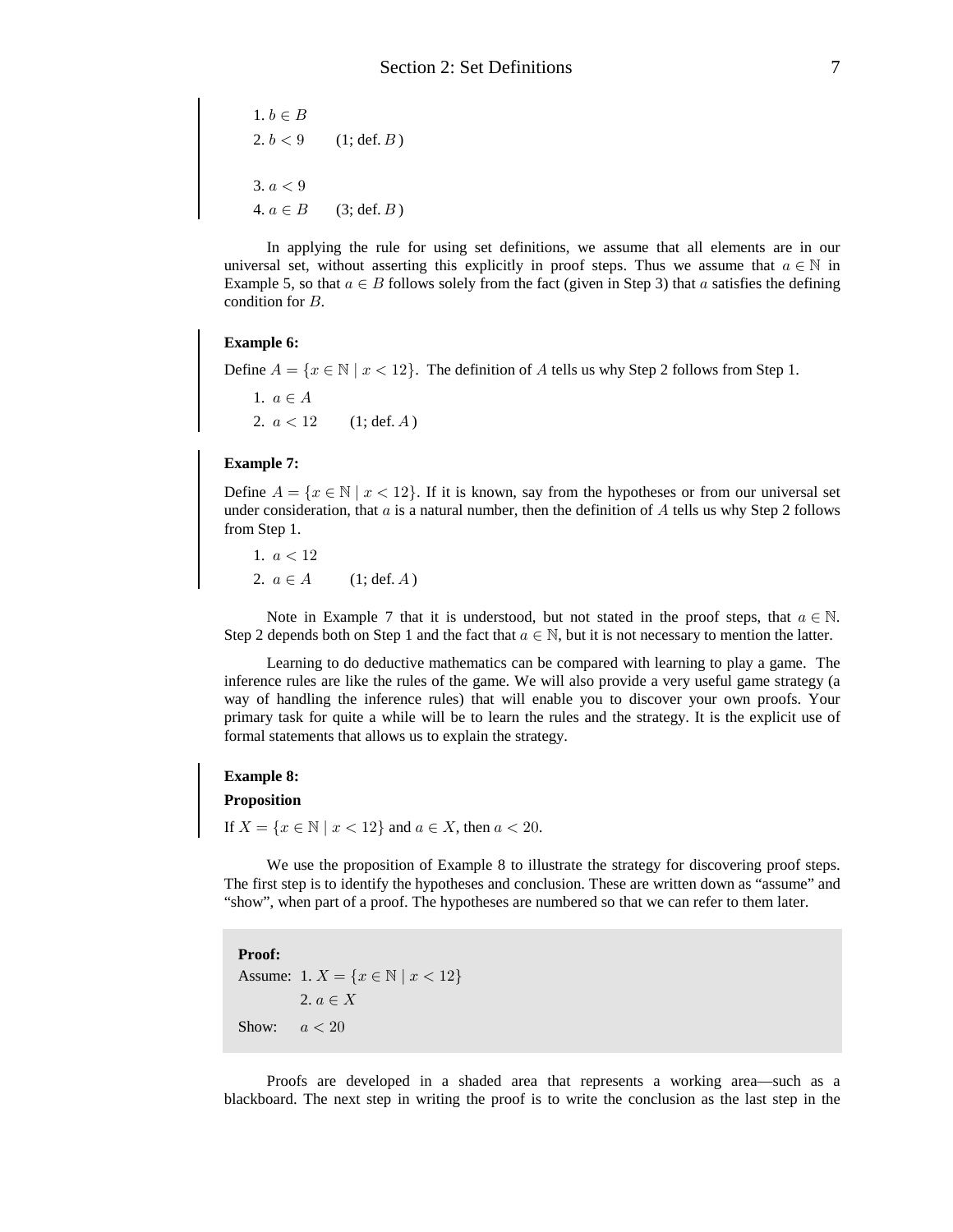proof. We identify this as Step k at this stage, since we have no idea how many steps will be needed to get there.

**Proof:** Assume: 1.  $X = \{ x \in \mathbb{N} \mid x < 12 \}$ 2.  $a \in X$ Show:  $a < 20$ k.  $a < 20$ 

The next thing to write down is the justification for the last step. This depends on the form of the last step—and what it means for the step to be true. Since the relation  $\langle$  has not been defined, and since the only thing we know about  $\lt$  is the axiom giving the transitive property of  $\le$ , this must be the justification for the last step.

## **Proof:**

Assume: 1.  $X = \{ x \in \mathbb{N} \mid x < 12 \}$ 2.  $a \in X$ Show:  $a < 20$ k.  $a < 20$  (\_\_\_; Trans. < )

Hypothesis 2 gives us Step 1:

```
Proof:
Assume: 1. X = \{ x \in \mathbb{N} \mid x < 12 \}2. a \in XShow: a < 201. a \in X (hyp. 2)
  k. a < 20 ( ___; Trans. < )
```
Step 1 is of the form  $element \in set$ . In order to use this information we use the definition of the set.

```
Proof:
Assume: 1. X = \{ x \in \mathbb{N} \mid x < 12 \}2. a \in XShow: a < 20
```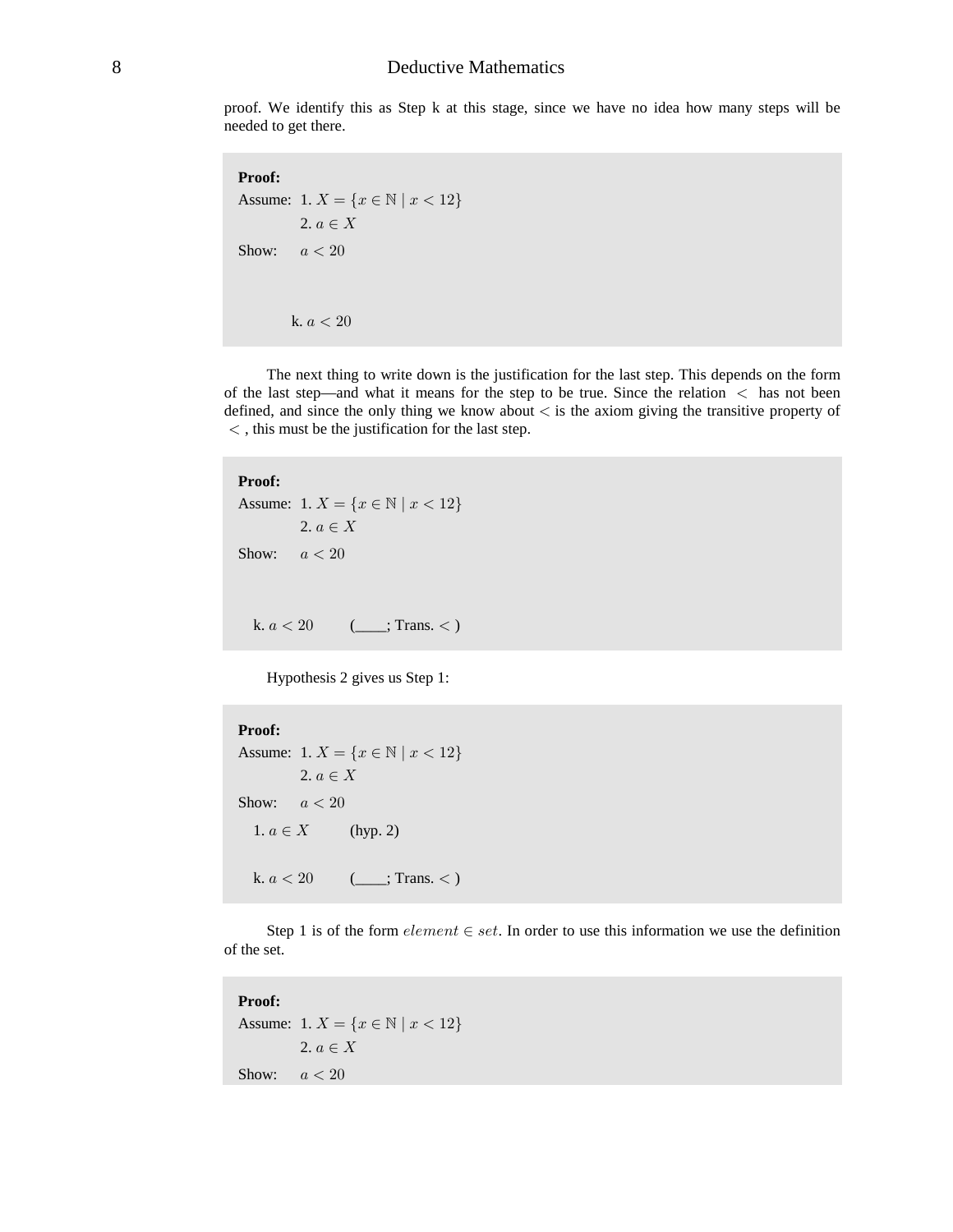1.  $a \in X$  (hyp. 2) 2.  $a < 12$  (1, hyp.1; def. X) . k.  $a < 20$  (\_\_\_; Trans. < )

In order to complete the proof, we need only to supply the step  $12 < 20$  and use the transitive property.

1.  $a \in X$  (hyp. 2) 2.  $a < 12$  (1, hyp.1; def. X) 3.  $12 < 20$  (given) 4.  $a < 20$  (2, 3; Trans. < )

Step 2 follows from Step 1 and Hypothesis 1, by the definition of X. Since X is defined in Hypothesis 1, we leave out the redundant information. This gives the final version of the proof:

#### **Proof:**

```
Assume: 1. X = \{ x \in \mathbb{N} \mid x < 12 \}2. a \in XShow: a < 201. a \in X (hyp. 2)
  2. a < 12 (1; def. X)
  3. 12 < 20 (given)
  4. a < 20 (2, 3; Trans. < )
```
 $\Box$ 

The symbol  $\Box$  signals the end of a complete proof.

*Theorems* are proven propositions that are important enough to be referred to later. The only important thing about the proposition of Example 8 is that you see how the proof works, so we won't call it a theorem.

In doing proofs, we assume that the hypotheses of the proposition being proved are *true* (for the sake of argument). Thus a proof is a sequence of statements (steps) the truth of each of which follows (by an accepted form of justification) from previous steps, hypotheses, theorems, and axioms.

### **EXERCISES**

1. For each set below with elements listed explicitly, write the set in terms of a rule that states which elements from the universal set  $\mathbb N$  are in the given set.

(a) \_\_\_\_\_\_\_\_\_\_\_\_\_\_\_\_\_\_\_\_\_\_\_\_\_\_\_\_\_\_\_\_\_ Ö"ß #ß \$ß %× œ (b) \_\_\_\_\_\_\_\_\_\_\_\_\_\_\_\_\_\_\_\_\_\_\_\_\_\_\_\_\_ Ö&ß 'ß (ß )ß ÞÞÞ× œ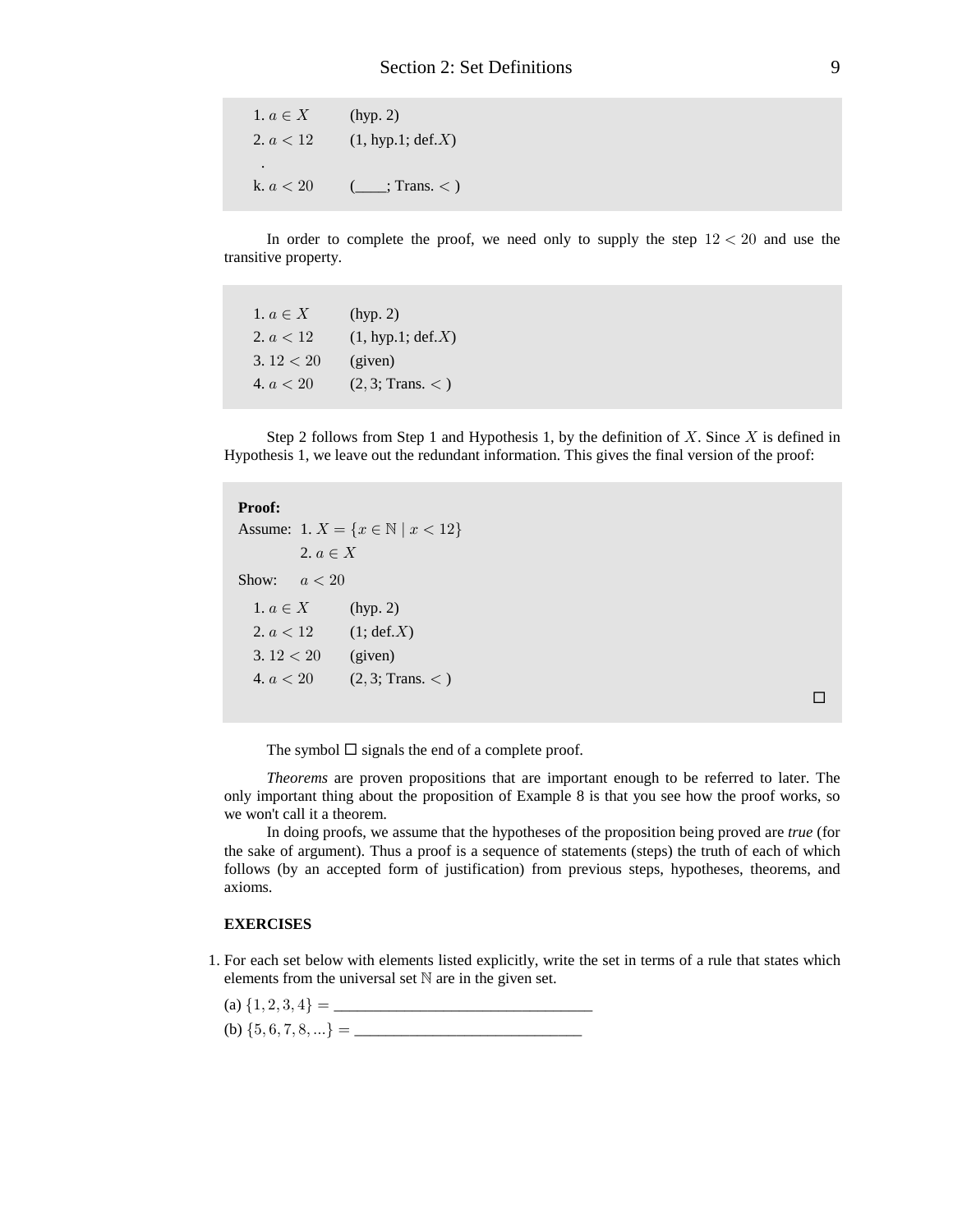- 2. For each set below given by a defining rule, give the same set by listing the elements explicitly.
	- (a) \_\_\_\_\_\_\_\_\_\_\_\_\_\_\_\_\_\_\_\_\_\_\_\_\_\_\_\_\_ ÖC − ± \$ B C × œ ! (b) \_\_\_\_\_\_\_\_\_\_\_\_\_\_\_\_\_\_\_\_\_\_\_\_\_\_\_\_ ÖB − ± B B "× œ !
	- (c) \_\_\_\_\_\_\_\_\_\_\_\_\_\_\_\_\_\_\_\_\_\_\_\_\_\_\_\_ ÖB − ± B B \$× œ !
- 3. Define  $A = \{ z \in \mathbb{N} \mid z \neq 1 \}$ .  $(z \neq 1$  is an abbreviation of  $\neg(z = 1)$ , of course.)
	- (a) 4.  $b \in A$ 5. \_\_\_\_\_\_\_\_\_\_\_ (4; def.  $A$ )
	- (b)  $4.$ 5.  $c \in A$  (4; def. A).
- 4. Suppose we are given the following:

5.  $x \in B$ 6.  $x < 7$  (5; def. B) 7.  $7 < 8$  (given) 8.  $x < 8$  (6,7; Trans. < ) 9.  $x \in C$  (8; def. C)

What must the definitions of sets  $B$  and  $C$  be?

5. Suppose we are given the following:

 $5. 1 < a$ 6.  $a \in X$  (5; def. X) 7.  $b \in X$  $8.$  (7; def. X)

What must the definition of  $X$  be? What must Step 8 be?

6. Let  $B = \{a \in \mathbb{N} \mid a < 7\}$  and  $C = \{a \in \mathbb{N} \mid a < 2\}$ . Provide justification for each of the indicated steps below.

1.  $q \in C$  2. \_\_\_\_\_\_\_\_\_\_\_\_\_\_\_\_\_\_\_\_\_\_\_\_\_ ;B#  $3.2 < 7$  4. \_\_\_\_\_\_\_\_\_\_\_\_\_\_\_\_\_\_\_\_\_\_\_\_\_ ;B( 5. \_\_\_\_\_\_\_\_\_\_\_\_\_\_\_\_\_\_\_\_\_\_\_\_\_ ;−F

# **REVIEW EXERCISES**

- 7. For each proposition below, identify the hypotheses and conclusion.
	- (a) For all natural numbers a and b, if  $a < 10$ , then  $b < 11$ .
	- (b) If  $a < b$  for natural numbers a and b, then  $a \neq b$ .
	- (c) For sets A and B, if  $x \in A$ , then  $x \in B$ .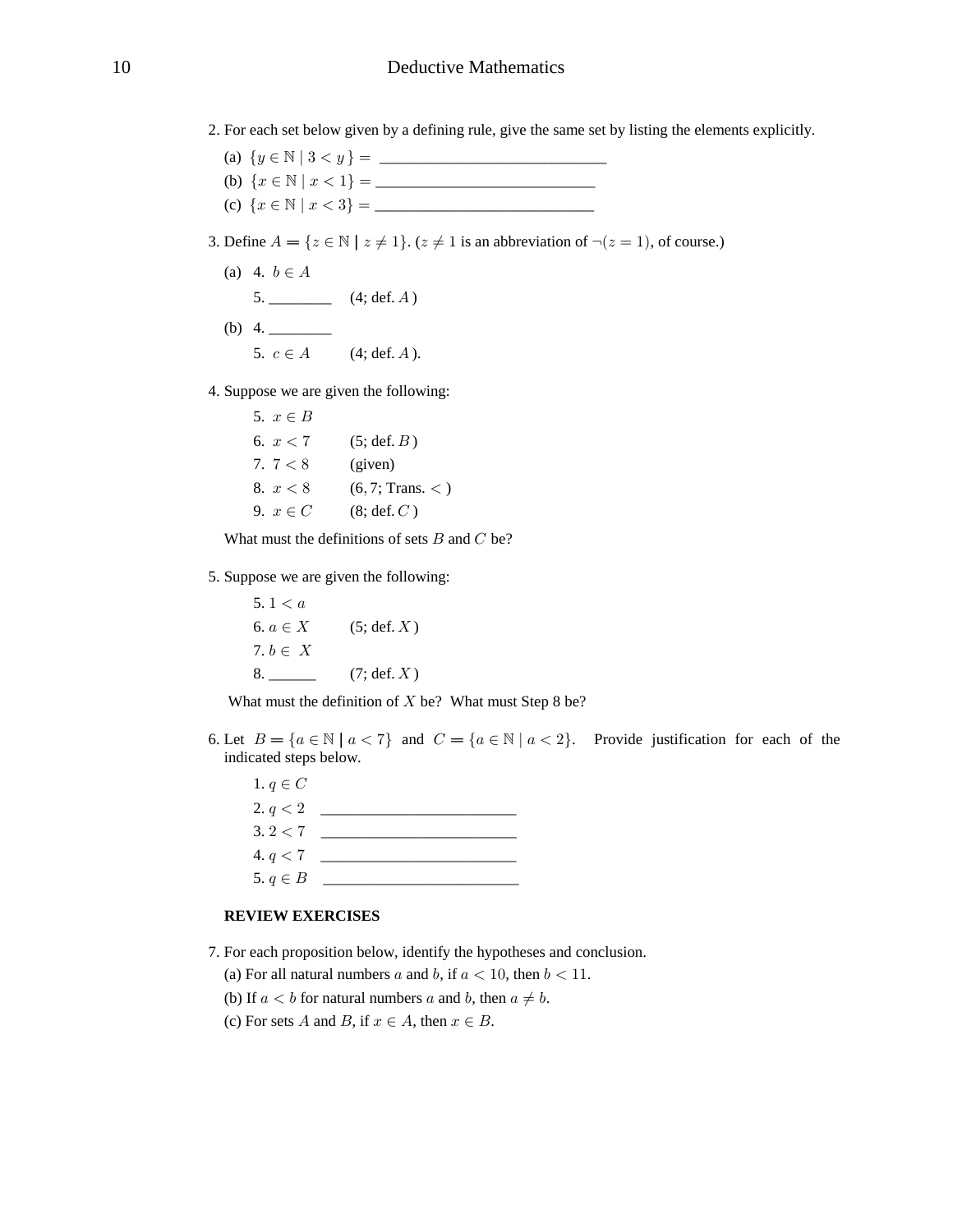# Subsets; Proving  $For All Statements$

Mathematical proof at its most basic level rests on the idea of formal definition. We now get to our first definition—the idea of *subset*. Informally, we say that a set A is a subset of a set B if every element of  $A$  is an element of  $B$ .

#### **Example 1:**

 $\{1, 2, 3, 4\}$  is a subset of  $\{1, 2, 3, 4, 5, 6, 7\}.$ 

### **Example 2:**

If  $A = \{1, 2, 3\}$  and  $B = \{1, 2, 3\}$ , then A is a subset of B, since every element of A is in B.

The definitions and theorems that we have about sets apply to any sets whatever—not only to sets of numbers. In order to illustrate the meaning of our definitions and theorems about sets, we will consider their application both to sets of numbers and to sets of points in a plane—represented by a sketch on a page. Thus we may take, as our universal set, either the natural numbers  $N$ , or the set of points in a plane. Sketches of such point sets that illustrate some definition or theorem are called *Venn diagrams*. A Venn diagram that illustrates the definition of subset is shown in Figure 1. The set A is represented by all points inside its circle. The set B is represented by all points inside its circle. Since all points inside circle  $A$  are also inside circle  $B$ , we have that  $A$  is a subset of  $B$ .



Figure 1.  $A$  is a subset of  $B$ 

 It is necessary that formal mathematics be intuitively meaningful. Venn diagrams help us visualize the content of a definition or theorem, and thereby aid in our intuitive understanding of it. It is also necessary that things that are intuitively meaningful be subject to formal articulation and proof. In mathematics, our imagination is not just allowed to run wild. It must be subject to unquestionable logic.

We now give a formal definition of *subset*. A formal definition involves three things. (1) A phrase identifying the symbols involved:

"For sets  $A$  and  $B$ ,"

(2) a formal statement of the newly defined relationship:

```
"A is a subset of B"
```
and (3) a formal statement of the defining condition: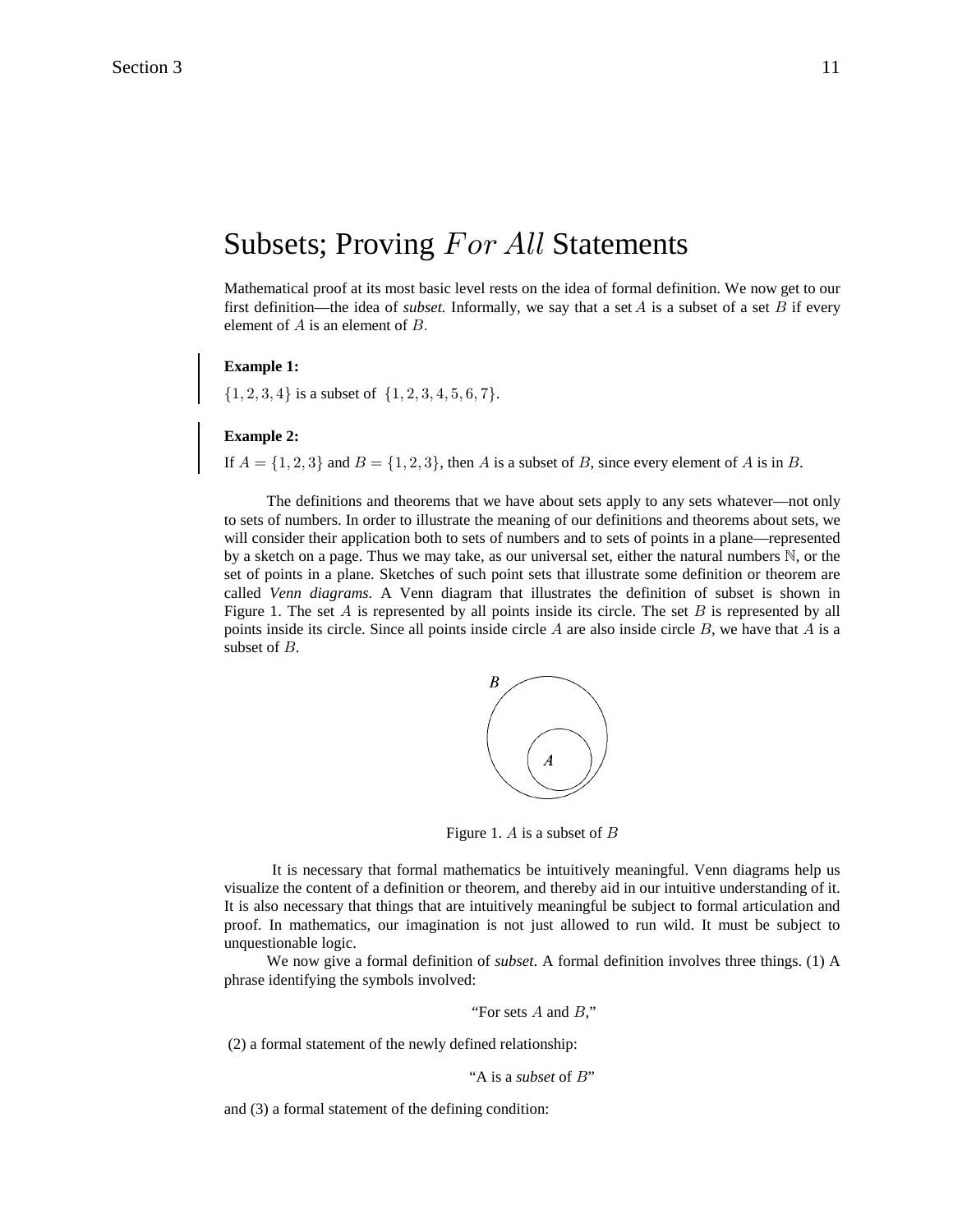"for all 
$$
x \in A : x \in B
$$
"

The newly defined relationship and its defining condition are *equivalent*, by which we mean that if the relationship is true, then we may infer that the defining condition holds, and if the defining condition holds, then we may infer that the relationship is true. In mathematics, equivalence is frequently denoted by the phrase "if and only if". Thus in the definition of "subset" we have:

" A is a *subset* of B if and only if  $for all x \in A : x \in B$ "

The phrase "if and only if" is often abbreviated "iff". Our formal definition is as follows:

**Definition** For sets A and B, A is a subset of B (written  $A \subseteq B$ ) iff for all  $x \in A : x \in B$ .

The definition of subset is given in terms of a formal statement called a  $for$  all statement. By definition, the relationship  $A \subseteq B$  is equivalent to its defining condition: for all  $x \in A : x \in B$ . The following inference rule allows us to replace a step  $A \subseteq B$  in a proof with the formal statement for all  $x \in A : x \in B$ .

**Inference Rule** Using equivalence: Any mathematical statement may be replaced by an equivalent statement.

# **Example 3:**

1.  $C \subseteq D$ 2.  $2.$  (1; def.  $\subseteq$  )

**Solution:**

1.  $C \subseteq D$ 2. for all  $x \in C : x \in D$   $(1; \text{def. } \subseteq)$ 

In this example we know that Step 2 must come from Step 1 as a result of using the definition of  $\subseteq$ . By the rule for using equivalence, Step 2 must give the equivalent defining property.

The variable x in the statement  $for all x \in A : x \in B$  is called a *local* variable (as opposed to a *global* variable). The local variable x doesn't mean anything outside the  $for$  all statement, and any other letter inside the statement would do as well. Thus, for example, the following two statements mean exactly the same thing:

for all 
$$
x \in A : \mathcal{P}(x)
$$
  
for all  $t \in A : \mathcal{P}(t)$ 

The statement  $for all x \in A : x \in B$  is a statement about A and B. It means that everything in A is in  $B$ . It is not a statement about  $x$ . We don't get any information about  $x$  from the statement, but we do get information about  $A$  and  $B$ . It is permissible to use any letter at all (except letters already in use that have their meaning already defined) to play the role of the x in the  $for all$ statement.

#### **Example 4:**

 $1.$   $\frac{1}{2}$   $\frac{1}{2}$   $\frac{1}{2}$   $\frac{1}{2}$   $\frac{1}{2}$   $\frac{1}{2}$   $\frac{1}{2}$   $\frac{1}{2}$   $\frac{1}{2}$   $\frac{1}{2}$   $\frac{1}{2}$   $\frac{1}{2}$   $\frac{1}{2}$   $\frac{1}{2}$   $\frac{1}{2}$   $\frac{1}{2}$   $\frac{1}{2}$   $\frac{1}{2}$   $\frac{1}{2}$   $\frac{1}{2}$   $\frac{1}{2}$   $\frac{1}{$ 2. for all  $y \in S : y \in T$  (1; def.  $\subseteq$ )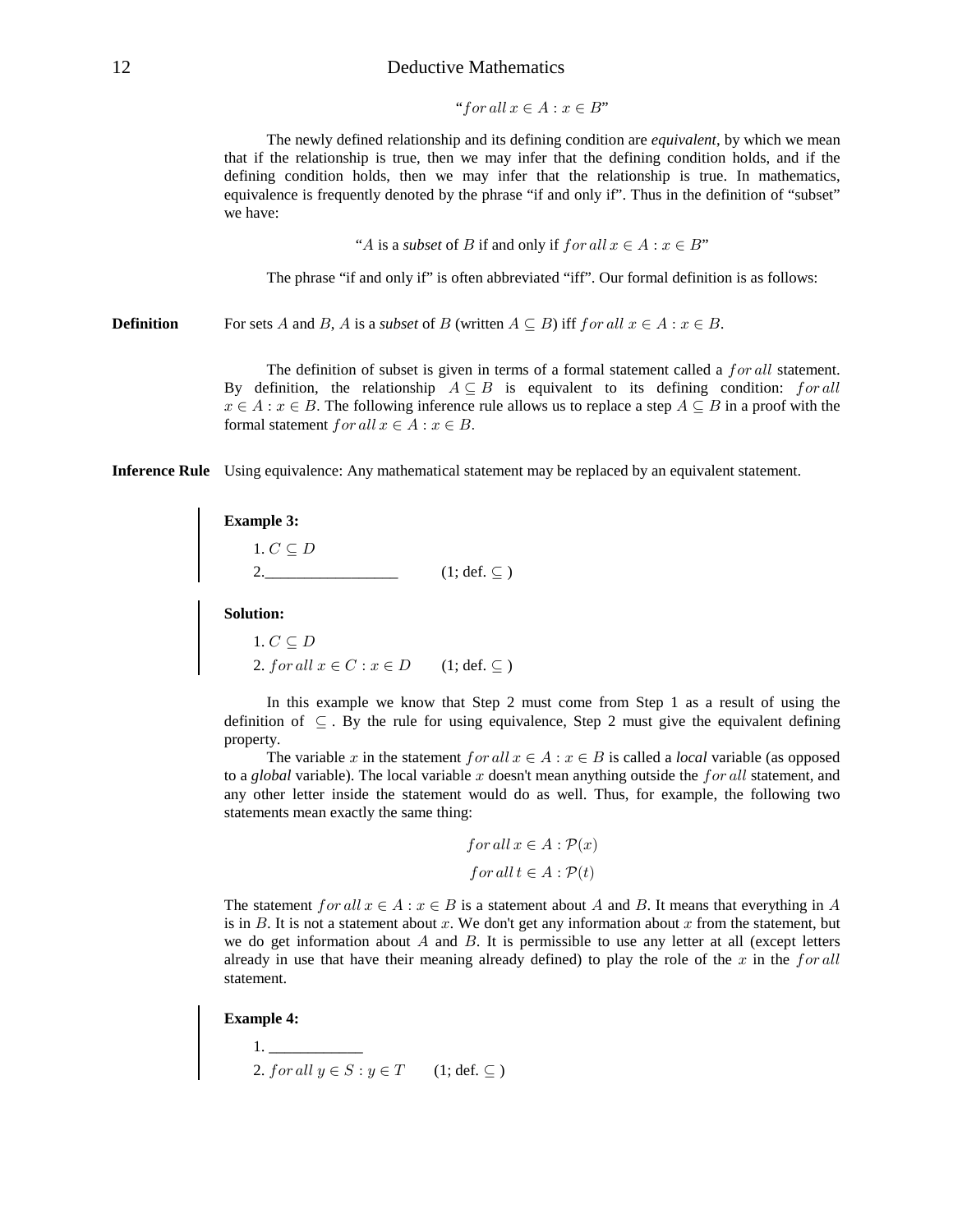**Solution:** 1.  $S \subseteq T$ 

2. for all  $y \in S : y \in T$  (1; def.  $\subseteq$ )

**Example 5:**

 1. \_\_\_\_\_\_\_\_\_\_\_\_\_\_\_\_  $2. X \subseteq Y$  (1; def.  $\subseteq$  )

**Solution:**

1. for all  $t \in X$ :  $t \in Y$  $2. X \subseteq Y$  (1; def.  $\subseteq$  )

**Example 6:**

1. for all  $x \in A : x \in B$ 2. (1; \_\_\_\_\_\_\_\_\_\_) E©F

**Solution:**

1. for all  $x \in A : x \in B$ 2.  $A \subseteq B$  (1; def.  $\subseteq$  )

Replacing a statement of the form  $set \subseteq set$  in a proof with its for all defining condition isn't going to do us any good unless we have means to handle the  $for$  all statement.

The rule for proving a for all statement is somewhat subtle. In order to prove the statement for all  $x \in A : x < 7$ , for example, we select an element of A, give it a name, and show that it must be less than  $7$  by virtue only of its being in  $A$ . That is, the fact that it is less than  $7$  follows from the single fact that it is in  $A$ . It follows that every element in  $A$  must be less than 7. The chosen element of  $A$ , about which we assume nothing except that it is in  $A$ , is called an *arbitrary* element of  $A$ .

# **Example 7:**

Suppose  $A = \{n \in \mathbb{N} \mid n < 12\}$ . Steps 1 through 4 below prove the *for all* statement of Step 5.

| $(1; \text{def. } A)$ |
|-----------------------|
| (given)               |
| (2, 3; Trans. <)      |
| $(1-4; pr. \forall)$  |
|                       |

In Example 7, Steps 1 through 4 are indented. Their only purpose is to prove Step 5. The reason for indenting steps in proofs is to keep track of assumptions. Steps 1 through 4 are based on the assumption that  $A$  is not empty (we'll consider the other possibility in a moment), and that  $t$  is chosen arbitrarily in  $\Lambda$ . The variable t is defined only for Steps 1 through 4—its *scope* being Steps 1 through 4. The variable  $t$  can be considered as ceasing to exist after we pass from the block of Steps 1 through 4. It is no longer in use. It is legitimate, therefore, to use  $t$  as the local variable in Step 5—instead of  $x$ :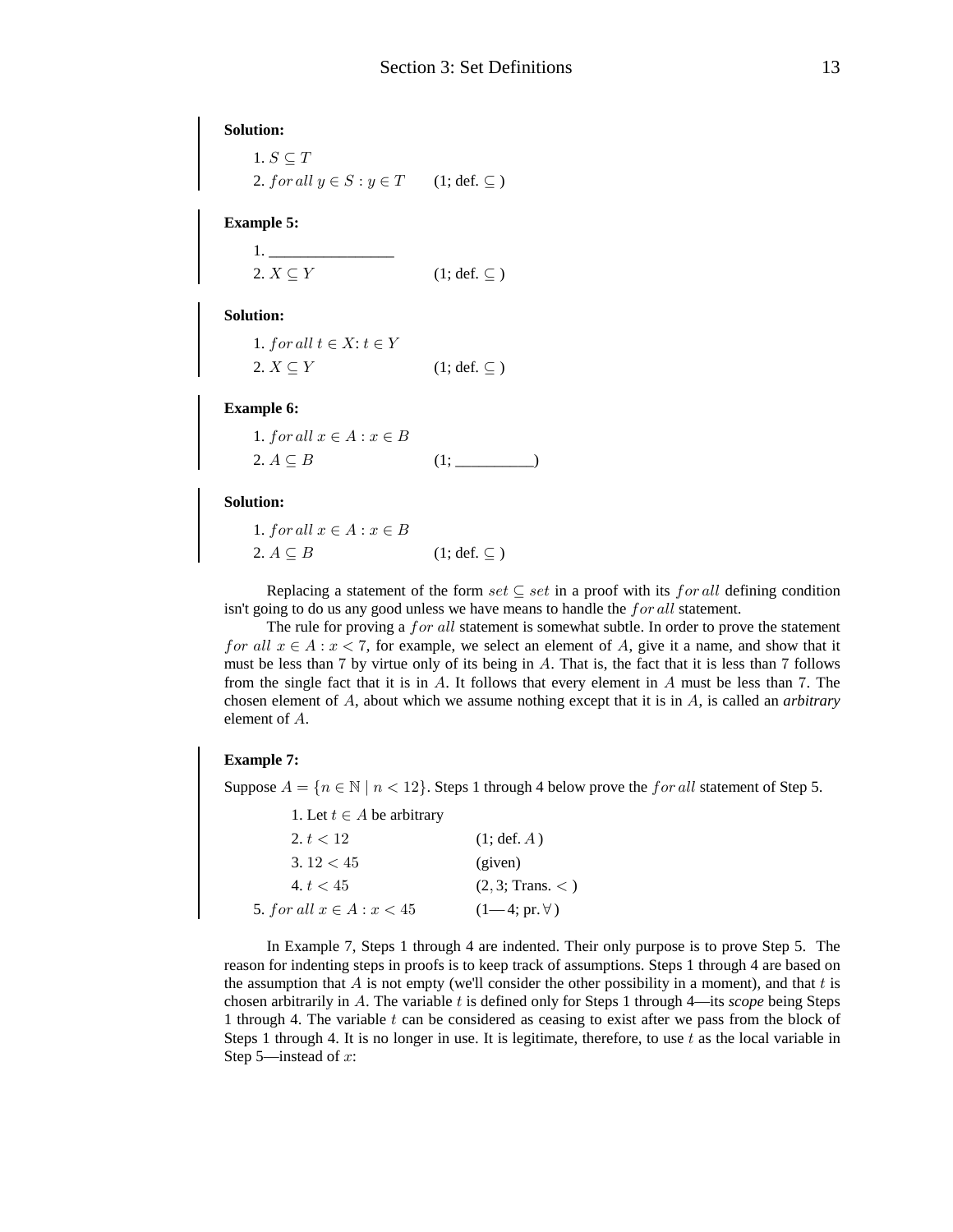| 1. Let $t \in A$ be arbitrary |                       |
|-------------------------------|-----------------------|
| 2. $t < 12$                   | $(1; \text{def. } A)$ |
| 3.12 < 45                     | (given)               |
| 4. t < 45                     | (2, 3; Trans. <)      |
| 5. for all $t \in A : t < 45$ | $(1-4; pr. \forall)$  |

**Inference Rule** Proving for all statements: In order to prove a statement for all  $x \in A : \mathcal{P}(x)$ , let x be an arbitrarily chosen element of A, then show  $\mathcal{P}(x)$  for that x. Abbreviation: "pr.  $\forall$ ".

Format:

pr.  $\forall$ 

| 1. Let $x \in A$ be arbitrary         |                        |  |
|---------------------------------------|------------------------|--|
|                                       |                        |  |
|                                       |                        |  |
| k-1. $\mathcal{P}(x)$                 |                        |  |
| k. for all $x \in A : \mathcal{P}(x)$ | $(1—k-1; pr. \forall)$ |  |

Steps 1 and k-1 in the format above are dictated by the rule for proving  $for$  all statements. The empty box represents additional steps that will be needed in order to show Step k-1.

#### **Example 8:**

Fill in the steps dictated by the rule for proving a  $for$  all statement.

k. for all  $x \in C : x < 12$  (\_\_\_\_; pr.  $\forall$ )

**Solution:**

1. Let  $x \in C$  be arbitrary. . . k-1.  $x < 12$ k. *for all*  $x \in C : x < 12$   $(1-k-1; pr. \forall)$ 

**Example 9:**

1. Let  $t \in S$  be arbitrary.

 $7.13 < t$ 

.

.

8. \_\_\_\_\_\_\_\_\_\_\_\_\_\_\_\_\_ (1—7; pr. ) a

**Solution:**

1. Let  $t \in S$  be arbitrary.

 $7.13 < t$ 8. for all  $t \in S : 13 < t$  (1-7; pr.  $\forall$ )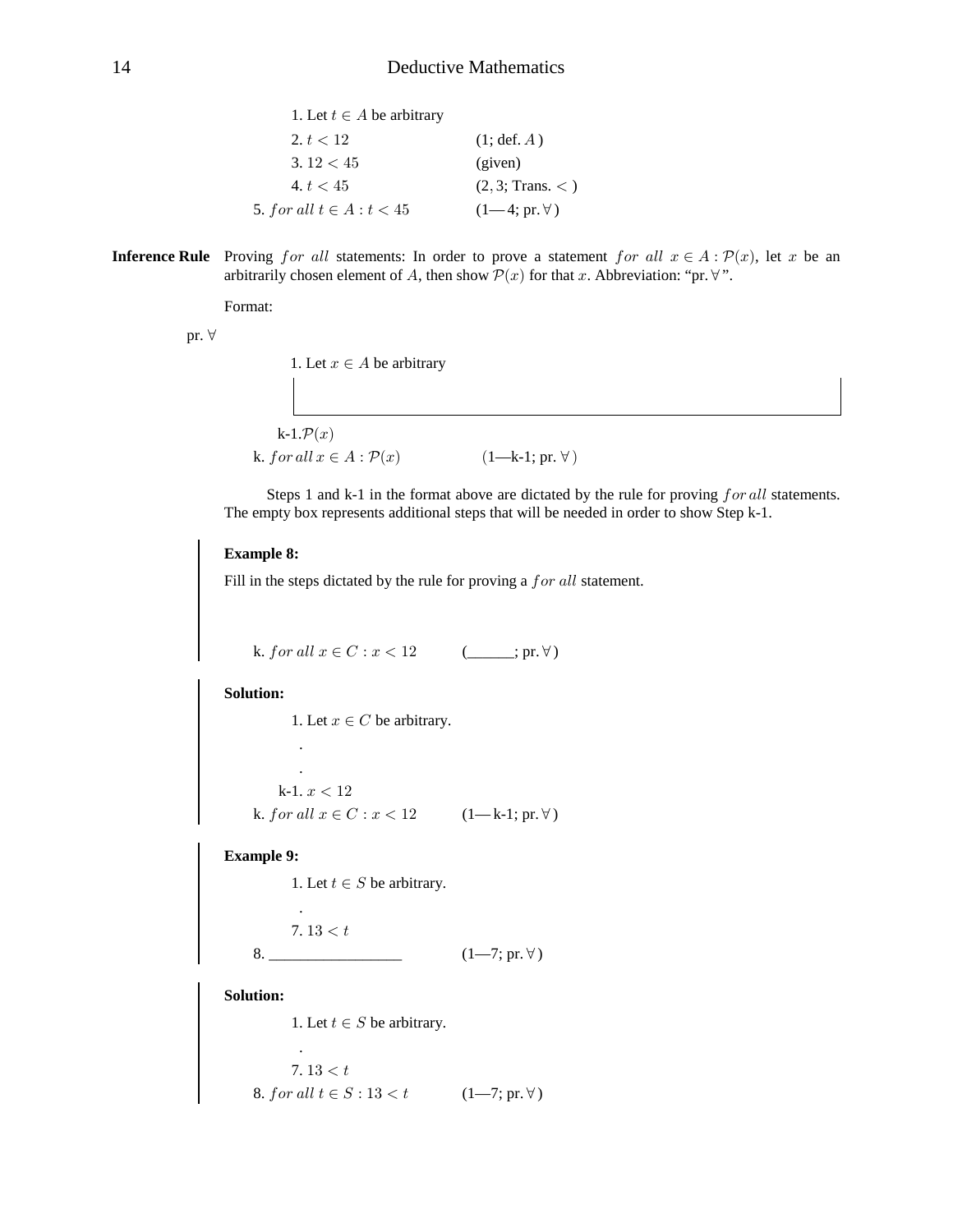# Section 3: Set Definitions 15

We now get to the question of why it is sufficient to assume that  $A$  is not empty, in our rule for proving for all statements. This can be explained in terms of the negations of for all and  $there exists$  statements.

**Axiom** For all negation:  $\neg (for \ all \ x \in A : \mathcal{P}(x))$  is equivalent to there exists  $x \in A$  such that  $\neg \mathcal{P}(x)$ .

**Axiom** There exists negation:  $\neg$ (there exists  $x \in A$  such that  $\mathcal{P}(x)$ ) is equivalent to for all  $x \in A$ :  $\neg \mathcal{P}(x)$ .

> We don't get to using formal there exists statements in proof steps until later. Informally, the statement there exists  $x \in A$  such that  $\mathcal{P}(x)$  means exactly what it says. In order for this statement to be true there must be some element in A (that we can call x) for which  $\mathcal{P}(x)$  is true.

#### **Example 10:**

Let  $A = \{x \in \mathbb{N} \mid 8 < x\}$ . Use the informal meanings of for all and there exists statements to determine whether each of the following statements is true or false. Label each statement accordingly.

| for all $x \in A : x < 10$                  |  |
|---------------------------------------------|--|
| $there exists x \in A such that x < 10$     |  |
| for all $x \in A : x < 6$                   |  |
| $there\ exists\ x\in A\ such\ that\ x< 6$   |  |
| for all $x \in A : 10 < x$                  |  |
| $there\ exists\ x\in A\ such\ that\ 10 < x$ |  |
| for all $x \in A: 3 < x$                    |  |
| $there\ exists\ x\in A\ such\ that\ 3 < x$  |  |
|                                             |  |

#### **Solution:**

| for all $x \in A : x < 10$                | : F            |
|-------------------------------------------|----------------|
| there exists $x \in A$ such that $x < 10$ | $:\mathrm{T}%$ |
| for all $x \in A : x < 6$                 | : F            |
| there exists $x \in A$ such that $x < 6$  | : F            |
| for all $x \in A : 10 < x$                | : F            |
| there exists $x \in A$ such that $10 < x$ | : T            |
| for all $x \in A: 3 < x$                  | : T            |
| there exists $x \in A$ such that $3 < x$  | : T            |

The only way for for all  $x \in A : \mathcal{P}(x)$  to be false is for there to exist an element x in A for which  $\mathcal{P}(x)$  is false. If A is empty, there can be no such element—so for all  $x \in A : \mathcal{P}(x)$  must be true if  $\tilde{A}$  is empty. We say in this case that the statement is *vacuously* true. A complete, informal proof of the statement for all  $x \in A : \mathcal{P}(x)$  would go as follows: if A is empty, then the statement is vacuously true, if  $A$  is not empty, then pick an arbitrary element from  $A$  and show that  $P$  is true for this element.

People don't focus on vacuously true statements and empty sets when doing proofs. They just assume that there is some element in  $A$ , because if there is not, then they are immediately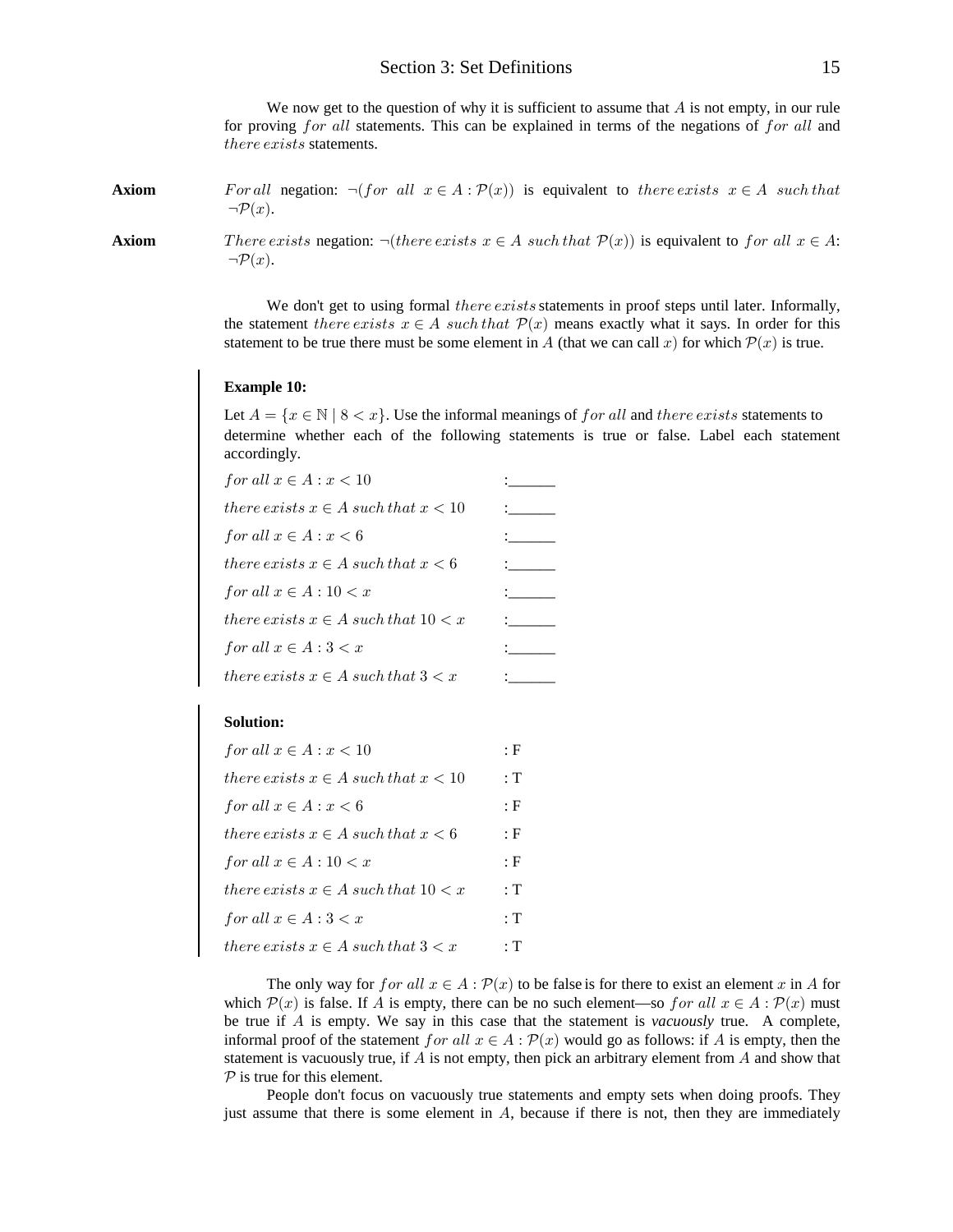done. In this way our inference rule (which assumes that there is an element in  $A$ , and indents the block of steps based on this assumption) models customary informal practice.

### **EXERCISES**

- 1. Let  $A = \{x \in \mathbb{N} \mid x < 9\}$ . Use the informal meanings of for all and there exists statements to determine whether each of the following statements is true (T) or false (F). Label each statement accordingly.
	- (a) for all  $x \in A : x < 10$  :\_\_\_\_\_\_\_ (b) :\_\_\_\_\_\_ >2/</ /B3=>= B − E =?-2 >2+> B B "! (c) for all  $x \in A : x < 6$  : (d) there exists  $x \in A$  such that  $x < 6$  : (e) for all  $x \in A : 10 < x$  :
	- (f) there exists  $x \in A$  such that  $10 < x$  :\_\_\_\_\_\_
	- (g) for all  $x \in A : 3 < x$  :
	- (h) there exists  $x \in A$  such that  $3 < x$ :
- 2. Fill in the underlined places.

.

1. Let  $x \in S$  be arbitrary.

 $7. x < 7$ 8. \_\_\_\_\_\_\_\_\_\_\_\_\_\_\_\_\_\_\_\_\_\_ (\_\_\_\_\_; pr. ) a

3. Fill in the steps dictated by the rule for proving a  $for$  all statement

(a)

8. for all  $x \in A : 5 < x \quad (\_\_\_\mathfrak{p} \in B)$ 

(b)

6. for all  $x \in A : x \in B$   $(\underline{\hspace{1cm}}; \text{pr. } \forall)$ 

# **REVIEW EXERCISES**

- 4. For each set below with elements listed explicitly, write the set in terms of a rule that states which elements from the universal set  $\mathbb N$  are in the given set.
	- (a) \_\_\_\_\_\_\_\_\_\_\_\_\_\_\_\_\_\_\_\_\_\_\_\_\_\_\_\_\_\_\_ Ö"ß #ß \$× œ
	- (b) \_\_\_\_\_\_\_\_\_\_\_\_\_\_\_\_\_\_\_\_\_\_\_\_\_\_\_\_\_ Ö'ß (ß )ß ÞÞÞ× œ
- 5. For each set below given by a defining rule, give the same set by listing the elements explicitly.
	- (a) \_\_\_\_\_\_\_\_\_\_\_\_\_\_\_\_\_\_\_\_\_\_\_\_\_ ÖC − ± C B \*× œ !
	- (b) \_\_\_\_\_\_\_\_\_\_\_\_\_\_\_\_\_\_\_\_\_\_\_\_\_ Ö> − ± \$ B >× œ !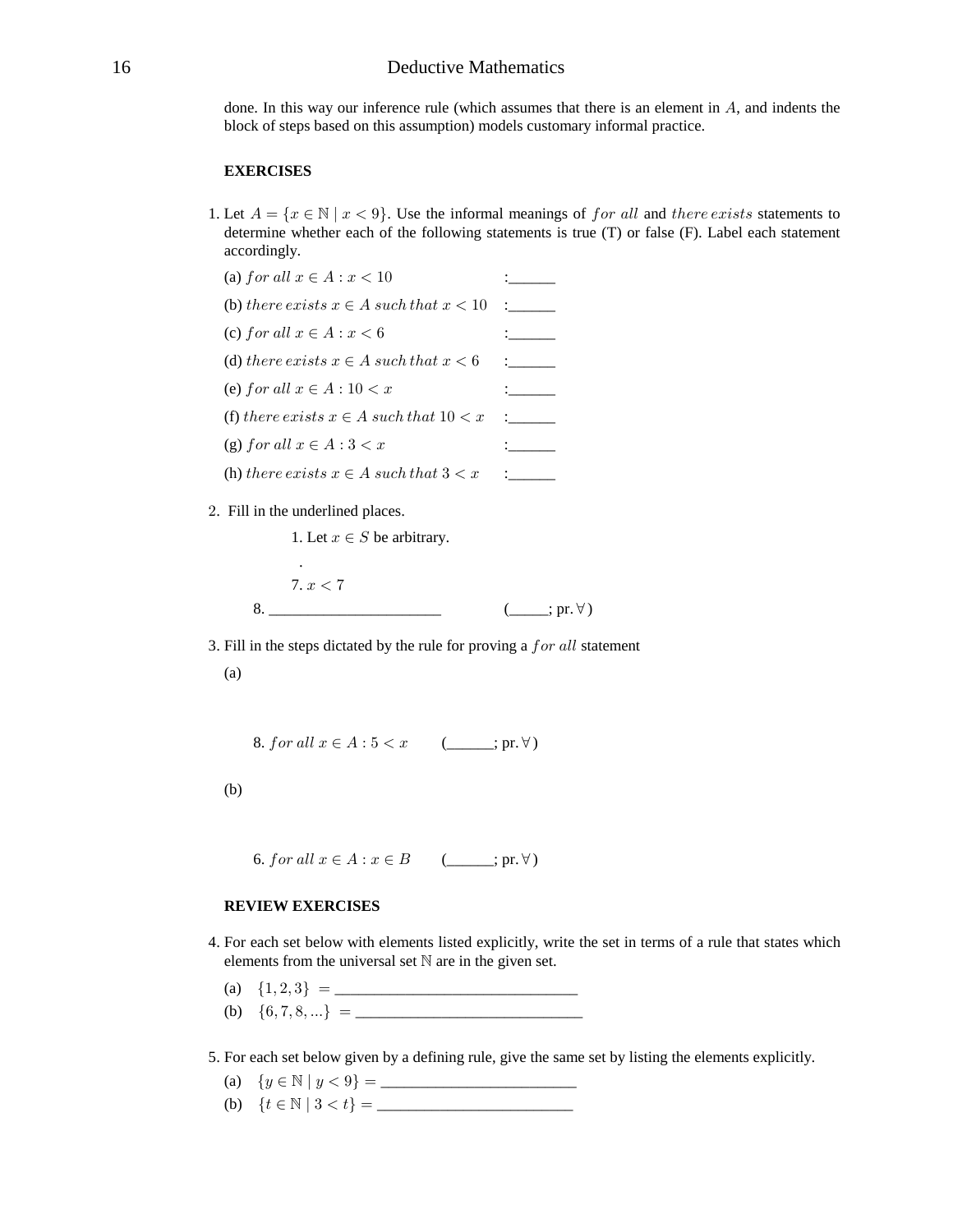6. Define 
$$
A = \{z \in \mathbb{N} | 7 < z\}.
$$
  
\n(a) 4.  $b \in A$   
\n5. (4; def. A)  
\n(b) 4.

7. Suppose we are given the following:

5.  $a \in B$ 6.  $4 < a$  (5; def. *B*) 7.  $2 < 4$  (given) 8.  $2 < a$  (6,7; Trans. $<$ ) 9.  $a \in C$  (8; def. *C*)

What must the definitions of sets  $B$  and  $C$  be?

8. Let  $B = \{x \in \mathbb{N} \mid x < 5\}$  and  $C = \{x \in \mathbb{N} \mid x < 4\}$ . Fill in the underlined steps or justifications below.

1.  $q \in C$ 2.  $\frac{1}{2}$  (1; def. *C*)  $3.4 < 5$  4. \_\_\_\_\_\_\_\_\_\_\_\_\_\_\_\_\_\_\_\_\_\_\_\_ ;B&  $5. q \in B$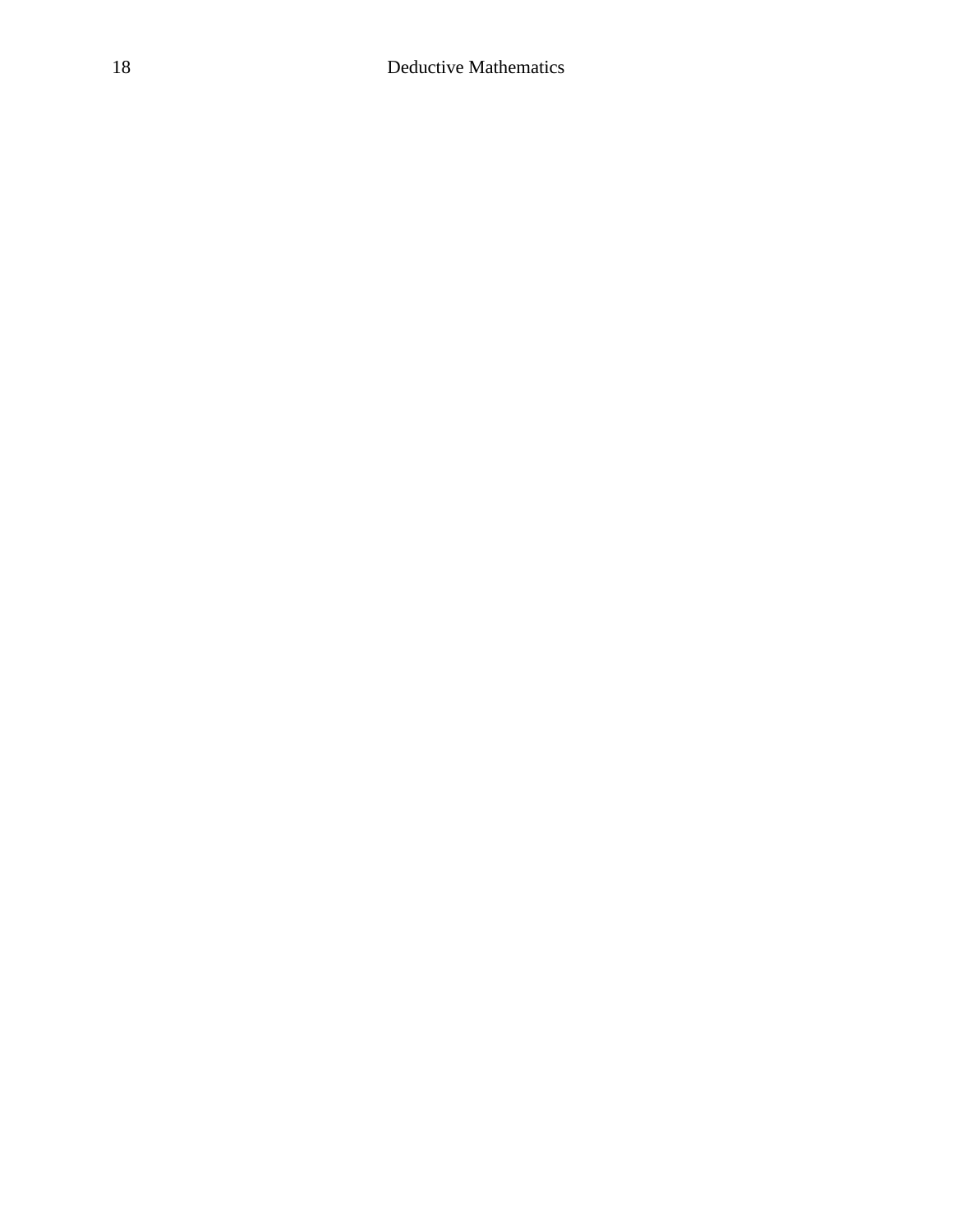# Discovering Proof Steps

Mathematics is a thing of the imagination. It is about an imaginative universe, a world of ideas. But the imagination is constrained by logic. This constraint allows mathematics its scope. It is thereby free to remove itself from the objects of immediate sense experience without becoming nonsense.

In mathematics, a thing is exactly what its definition says it is. A proof that something has a property is a demonstration that the property follows logically from the definition. In rigorous mathematics, a proof is not allowed to use attributes of our imaginative ideas that don't follow from the precise wording of the definition. Thus proof at its most basic level is proof that depends immediately on definitions. Our method of proof analysis discovers steps that follow from definitions.

The first step in the proof of some proposition is to determine the hypotheses and conclusion. The next step depends on the form of the top-level, formal statement of the conclusion. This top-level statement may contain pieces that are themselves formal statements, but is itself not contained in any larger statement.

#### **Example 1:**

The top-level statement in

(a) for all 
$$
x \in A : x \in B
$$

is a for all statement. It contains the formal statements  $x \in A$  and  $x \in B$ , but is itself not contained in a larger statement.

The top-level statement in

(b) 
$$
{x \in \mathbb{N} \mid x < 10} \subseteq {x \in \mathbb{N} \mid x < 20}
$$

is an assertion of set containment of the form set  $\subseteq$  set. It contains the formal statements  $x < 10$ ,  $x < 20$ , and  $x \in \mathbb{N}$ .

The top-level form of a statement can be confirmed by the process of "diagramming the sentence". In mathematics such diagramming can be done by inserting parentheses into the statement. Such parentheses will always surround lower-level statements and terms, but never the top-level relation. For example, in the statement  $for all x \in A : x \in B$ , parentheses can be put around the statements  $x \in A$  and  $x \in B$  to get: for all  $(x \in A)$ :  $(x \in B)$ . This confirms that the statement is a for all statement, since the phrase for all is not contained in parentheses. It would be obviously nonsensical to attempt to include the  $for all$  phrase and exclude the set membership symbol "  $\in$ " by a diagram such as:  $(for all x \in A : x) \in (B)$ . Thus the statement is not a statement about set membership at the top level.

#### **Example 2:**

Define  $H = \{x \in \mathbb{N} \mid x < 10\}$  and  $G = \{x \in \mathbb{N} \mid x < 20\}$ . Prove that  $H \subseteq G$ .

To start the proof, we identify the hypotheses and conclusion.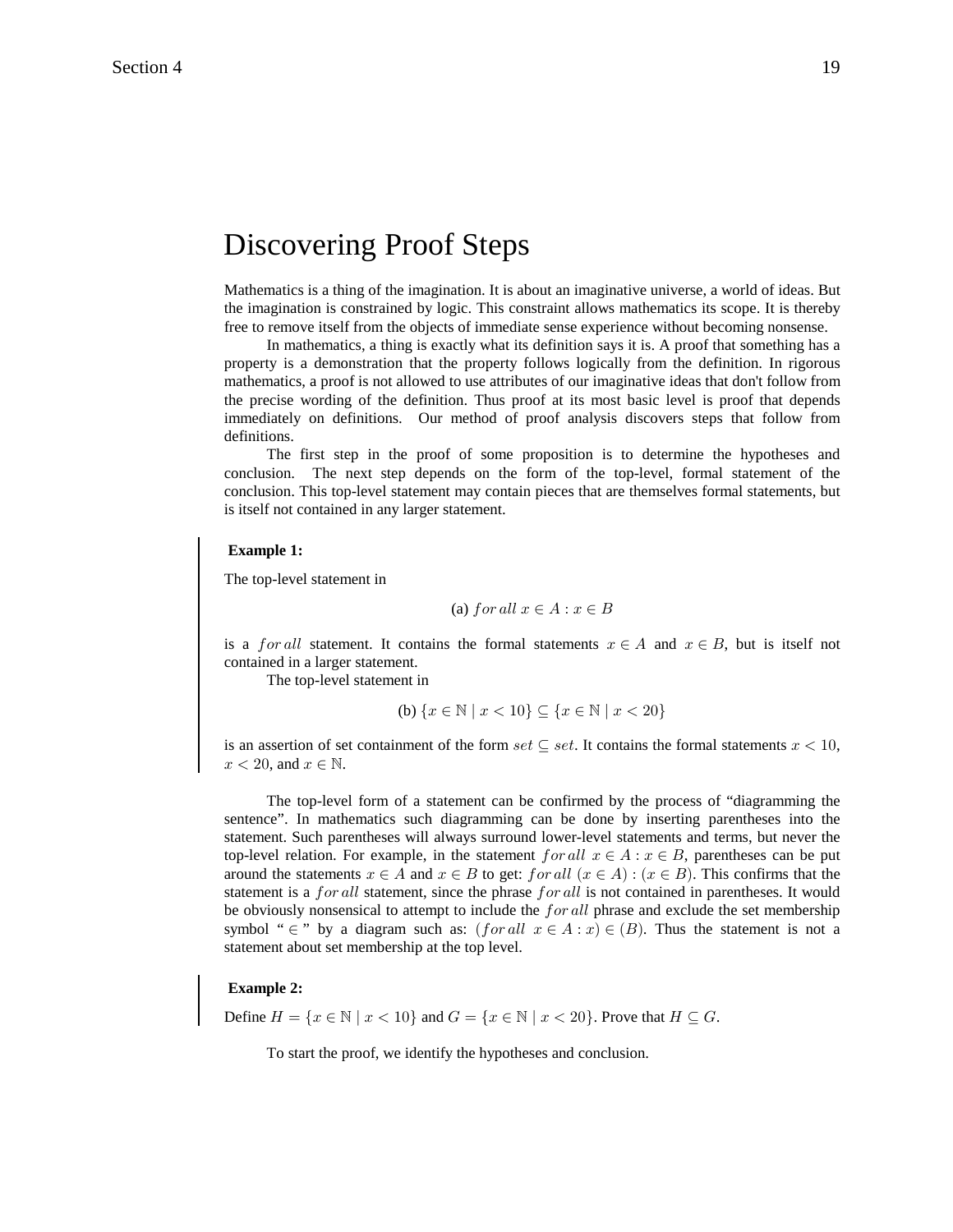**Proof:** Assume:  $H = \{x \in \mathbb{N} \mid x < 10\}$  $G = \{x \in \mathbb{N} \mid x < 20\}$ Show:  $H \subset G$ 

The next step is to write the conclusion as the last step in the proof:

# **Proof:**

```
Assume: H = \{x \in \mathbb{N} \mid x < 10\}G = \{x \in \mathbb{N} \mid x < 20\}Show: H \subseteq Gk. H \subseteq G.
```
Writing the conclusion as the last step in the proof creates a gap—which needs to be bridged by the steps leading to the conclusion. The next step in the process is to write down the justification for Step k. Since Step k is of the top-level form set  $\subseteq$  set, the justification for Step k must be the definition of  $\subseteq$ .

# **Proof:**

```
Assume: H = \{x \in \mathbb{N} \mid x < 10\}G = \{x \in \mathbb{N} \mid x < 20\}Show: H \subset Gk. H \subseteq G (; def. \subseteq)
```
The definition of *subset* makes the relation  $H \subseteq G$  equivalent to its defining condition *for* all  $x \in H : x \in G$ . Since  $H \subseteq G$  is to be shown in the last step, the defining condition for all  $x \in H : x \in G$  must be the next-to-the-last step:

k-1. for all  $x \in H : x \in G$ k.  $H \subseteq G$  (k-1; def.  $\subseteq$  )

We next write down the justification for Step k-1. This will be determined by the top-level form of Step k-1. It is a for all statement, so the rule for proving for all statements must be the justification for Step k-1. The *for all* rule tells us we need Steps 1 and k-2 below. Step 1 is put at the top of the gap, and Step k-2 is put at the bottom—making a new, smaller gap now between Steps 1 and k-2.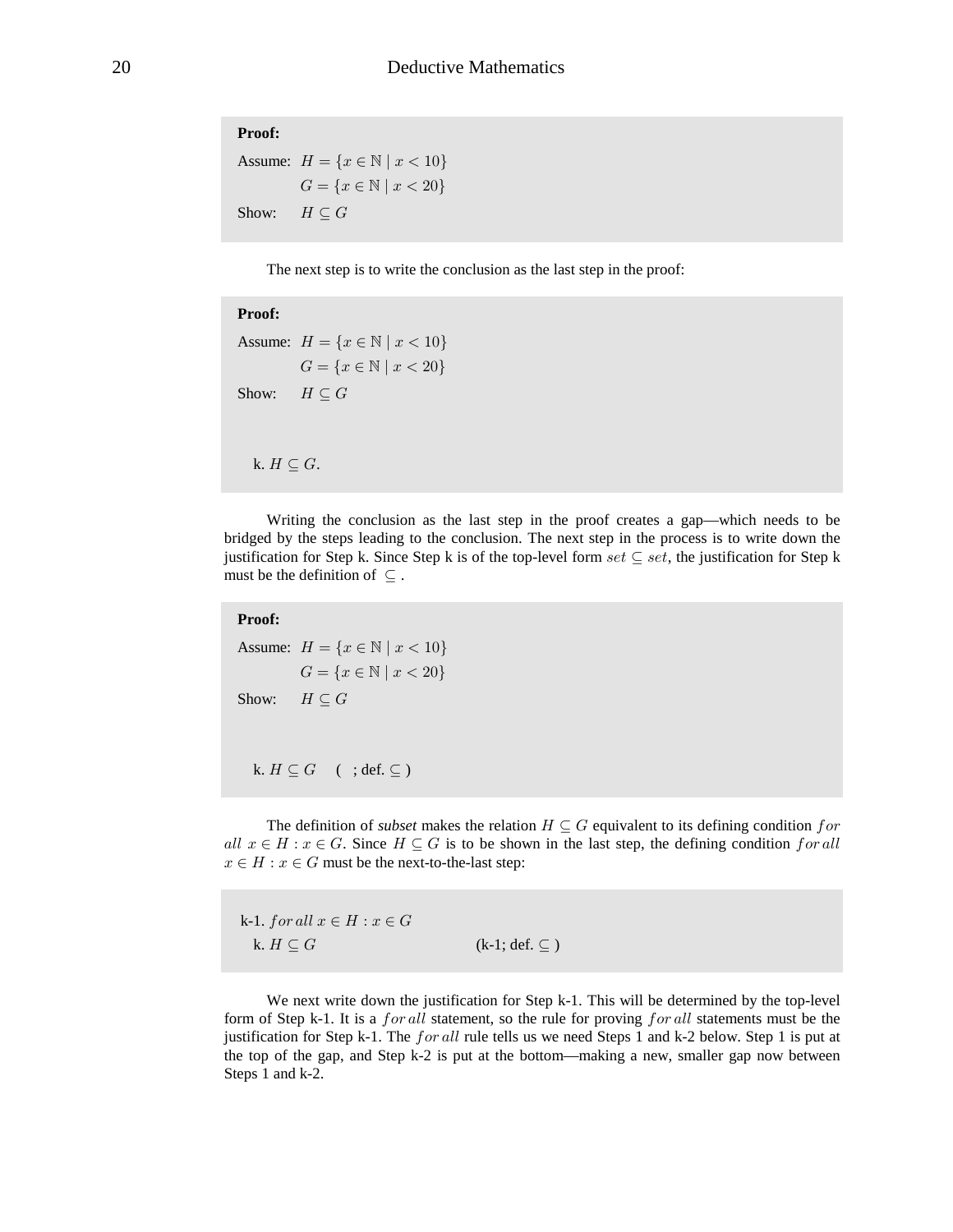| 1. Let $x \in H$ be arbitrary.   |                         |
|----------------------------------|-------------------------|
| ٠                                |                         |
| k-2. $x \in G$                   |                         |
| k-1. for all $x \in H : x \in G$ | $(1-k-2; pr. \forall)$  |
| k. $H \subseteq G$               | $(k-1; def. \subseteq)$ |

The steps above are dictated by our analysis as we work backward from the conclusion. We now have to bridge the gap from Step 1 to Step k-2. What we mean by saying that x is chosen arbitrarily in  $H$  is that the only thing we know about  $x$  is the property it must have by virtue of being in  $H$ . Thus Step 2 must follow from Step 1 by using the definition of  $H$ . Similarly, to show  $x \in G$  in Step k-2 we must use the definition of G.

| 1. Let $x \in H$ be arbitrary.   |                        |
|----------------------------------|------------------------|
| 2. $x < 10$                      | $(1; \text{def. } H)$  |
| ٠                                |                        |
| k-3. $x < 20$                    |                        |
| k-2. $x \in G$                   | $(k-3; def. G)$        |
| k-1. for all $x \in H : x \in G$ | $(1-k-2; pr. \forall)$ |
| k. $H \subseteq G$               | $(k-1; def. \subset)$  |

The steps above were dictated by our analytical method of discovering proof steps. You should also see why, logically, we had to get the steps above. There remains only to make the connection between Steps 2 and k-3, and this connection is clear:  $x < 20$  follows from  $x < 10$  (by the transitive property of  $\langle$ ), if we supply Step 3, 10  $\langle$  20, (which is justified by "given"). This gives a complete proof that  $H \subseteq G$ :

| <b>Proof:</b>                                  |                       |
|------------------------------------------------|-----------------------|
| Assume: $H = \{x \in \mathbb{N} \mid x < 10\}$ |                       |
| $G = \{x \in \mathbb{N} \mid x < 20\}$         |                       |
| Show: $H \subseteq G$                          |                       |
| 1. Let $x \in H$ be arbitrary.                 |                       |
| 2. $x < 10$                                    | $(1; \text{def. } H)$ |
| 3.10 < 20                                      | (given)               |
| 4. x < 20                                      | (2, 3; Trans. <)      |
| $5, x \in G$                                   | $(4; \text{def}, G)$  |
| 6. for all $x \in H : x \in G$                 | $(1-5; pr. \forall)$  |
| 7. $H \subseteq G$                             | $(6; def. \subset)$   |
|                                                |                       |

The equivalence of the relation "subset" and its  $for all$  defining condition means that the rule for proving a  $for all$  statement is used to prove that one set is a subset of another. The negation of the  $for all$  statement is used to find counterexamples to assertions that one set is a subset of another.

 $\Box$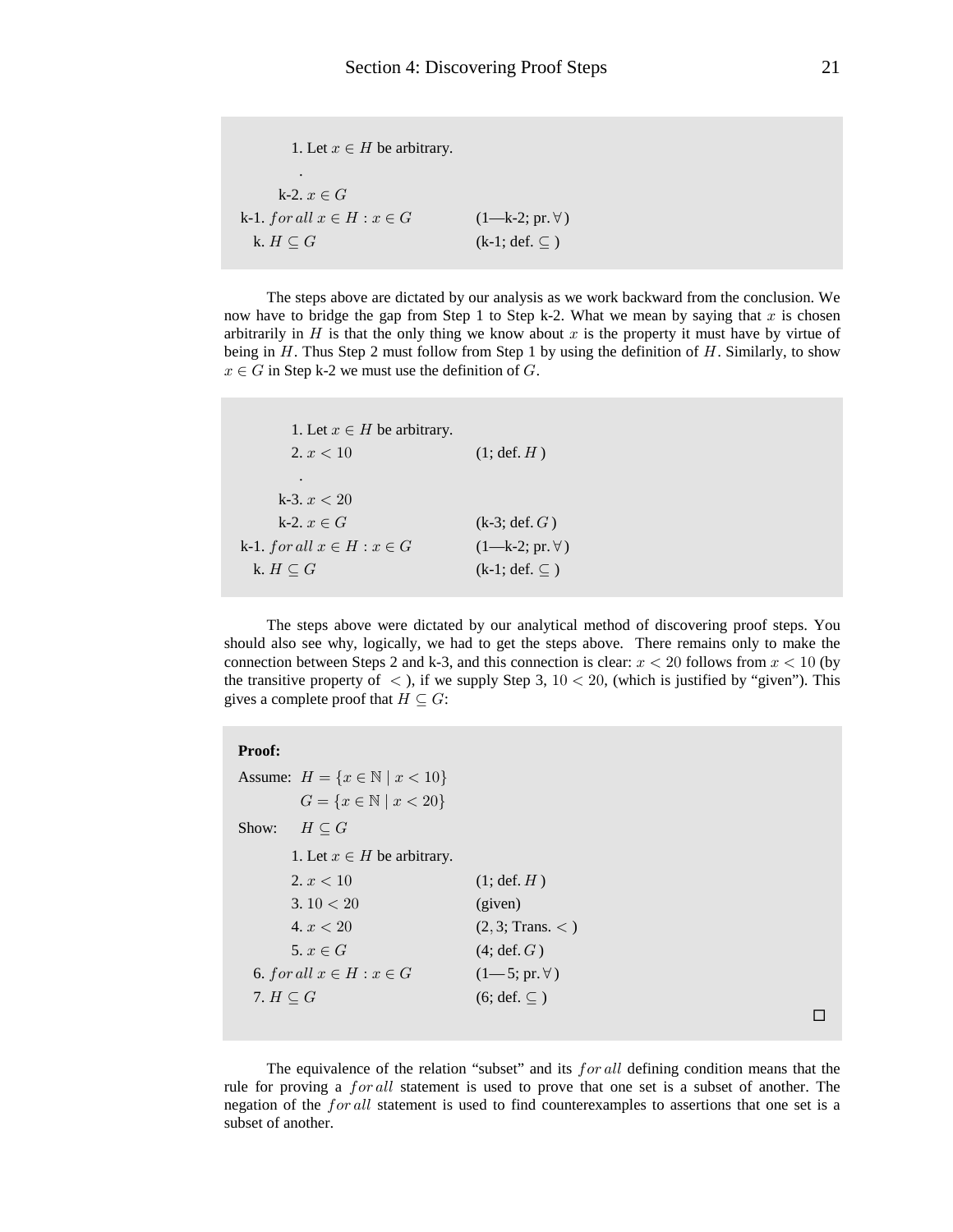By definition, the statement  $A \subseteq B$  is equivalent to  $for all x \in A : x \in B$ . By the axiom on the negation of a *for all* statement from the previous section,  $\neg (A \subseteq B)$  is equivalent to there *exists*  $x \in A$  *such that*  $x \notin B$ . To find a counterexample to  $A \subseteq B$ , we informally show this *there exists* statement; that is, we define some element in  $A$ , and show it is not in  $B$ . We will always take an informal approach to finding counterexamples. The reason for our formal approach to proofs is that it is the formal rules of inference that guide us in the step-discovery procedure.

#### **Example 3:**

Let  $S = \{x \in \mathbb{N} \mid x < 12\}$  and  $T = \{x \in \mathbb{N} \mid x < 10\}$ . Find a counterexample that shows  $S \subseteq T$ is false.

#### **Solution:**

 $11 \in S$ , but  $11 \notin T$ . Therefore  $\neg (S \subseteq T)$ .

In the paragraph preceding Example 3, we have used the fact that the statement  $A \subseteq B$  and its defining condition are logically equivalent. We have also implicitly used the following axioms:

**Axiom** If P is equivalent to Q, then  $\neg$ P is equivalent to  $\neg$ Q.

**Axiom** The statements  $P$  and  $\neg(\neg P)$  are logically equivalent.

These axioms will almost always be used implicitly.

#### **Step-Discovery Outline**

There are two different aspects to discovering proof steps: (1) In the *synthetic* aspect, you need to imagine how known information (steps already proven, for example) can be put together or used to obtain a desired result. (2) In the *analytic* aspect, you look at the desired result, and, from the intrinsic nature of this result, decide what steps are necessary to achieve it. It's best to write down all the steps that *analysis* dictates to be inevitable, before you work on the *synthesis*.

#### **Analysis**

- 1. Determine the hypotheses and conclusion.
- 2. Write the conclusion as the last line of the proof.

The conclusion will be a formal statement. Thus far, the types we have are:

basic logic statement forms

```
for allundefined relations
        element \in setnumber < numbernumber = numberdefined relations
        set \subseteq set
```
3. Write the justification for the conclusion.

Don't copy proof steps from examples. Instead, analyze the conclusion yourself to see what is needed. Consider all the ways you might prove a statement having the form of the conclusion. Focus on what it means for the conclusion to be true. If the conclusion is a basic logic form, the rule for proving such a statement will always be available as the justification, and will dictate prior steps. If the conclusion is of the form  $element \in set$ , the only way of proving this (so far) is to show that the element satisfies the defining property for the set. Thus the justification will be the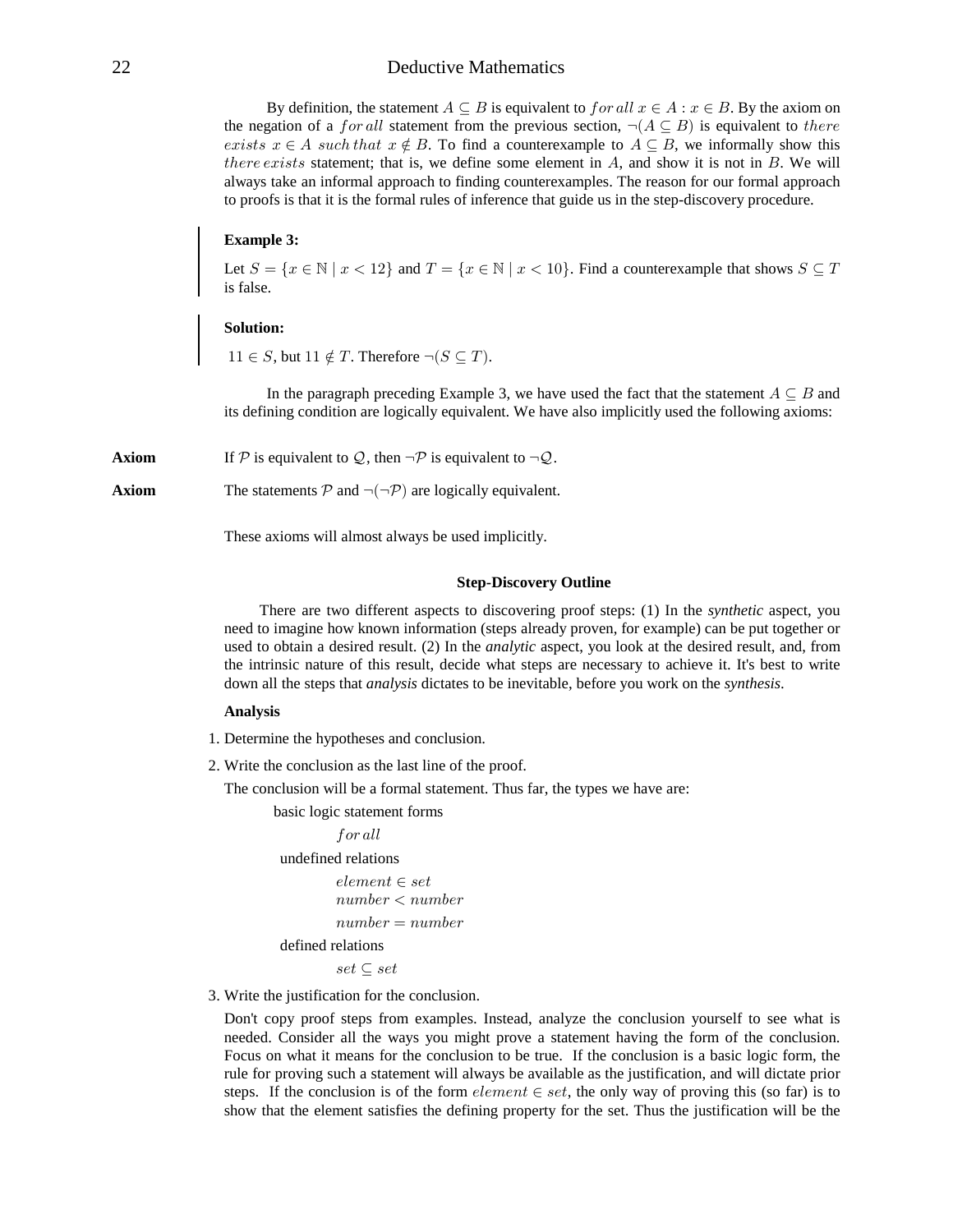# Section 4: Discovering Proof Steps 23

definition of the set, and the defining condition will be the previous step. If the conclusion involves a defined relation at the top level, you can always use the definition of that relation as justification, in which case the preceding step must be the condition defining the relation. Thus the *form* of the conclusion indicates the justification, which, in turn, dictates the needed steps preceding the conclusion. Write these dictated steps down before going to 4 below.

4. Now, working from the bottom up, analyze the step immediately preceding the conclusion. From the form of this statement you will be able to write down the rule for its justification. This rule will dictate prior steps. Continue in this manner until you can go no further.

#### **Synthesis**

- 5. When you can no longer continue by analyzing steps from the bottom up, add new steps from the top down by again analyzing the form of the steps already known. If your bottom-up analysis leads to a step that can be proved in more than one way, and if you're not sure about the best way, work from the top down for a while. This might show the best approach to prove the needed step at the bottom.
- 6. You need to use information from the steps already proven, in order to add new steps. It is generally best to use first the information from the bottom-most of the known steps at the top. Then use the information from the steps toward the top. Finally, use the hypotheses to bridge the remaining gaps. Don't use the hypotheses until after you have exhausted the information from all the steps themselves.

At the end of this section is a copy of the step-discovery outline that you can tear out and use, as needed, when doing proofs for homework.

#### **EXERCISES**

1. Find a proof or a counterexample for each of the following statements:

(a) Let  $A = \{a \in \mathbb{N} \mid a < 10\}$  and  $B = \{b \in \mathbb{N} \mid b < b\}$ . Then  $A \subseteq B$ .

(b) Let  $A = \{a \in \mathbb{N} \mid 10 < a\}$  and  $B = \{b \in \mathbb{N} \mid 5 < b\}$ . Then  $A \subseteq B$ .

(c) Let  $A = \{a \in \mathbb{N} \mid 10 < a\}$  and  $B = \{b \in \mathbb{N} \mid 5 < b\}$ . Then  $B \subseteq A$ .

- 2. (a) Let S and T be arbitrary sets. Start to develop a proof that  $S \subseteq T$  by the step-discovery procedure. Write down as many steps as you can with only the information available. (You don't know anything about the sets  $S$  and  $T$ .) Don't make up new information.
	- (b) Give a counterexample to show that  $S \subseteq T$  is not true for all sets S and T.
- 3. (a) Make a list of all definitions. Write each definition for future reference. This "definition sheet" can be used when you are following the step-discovery outline on homework.

(b) The appendix lists the formats for the basic logic rules. Give an example of the use of each rule encountered so far. Use the appendix and your examples as a template when you follow the step discovery procedure on homework problems.

#### **REVIEW EXERCISES**

- 4. For each set below with elements listed explicitly, write the set in terms of a rule that states which elements from the universal set  $\mathbb N$  are in the given set.
	- (a) \_\_\_\_\_\_\_\_\_\_\_\_\_\_\_\_\_\_\_\_\_\_\_\_\_\_\_\_\_ Ö&ß 'ß (ß )ß \*ß ÞÞÞ× œ
	- (b) \_\_\_\_\_\_\_\_\_\_\_\_\_\_\_\_\_\_\_\_\_\_\_\_\_\_\_\_\_ Ö"ß #ß \$ß %ß &ß '× œ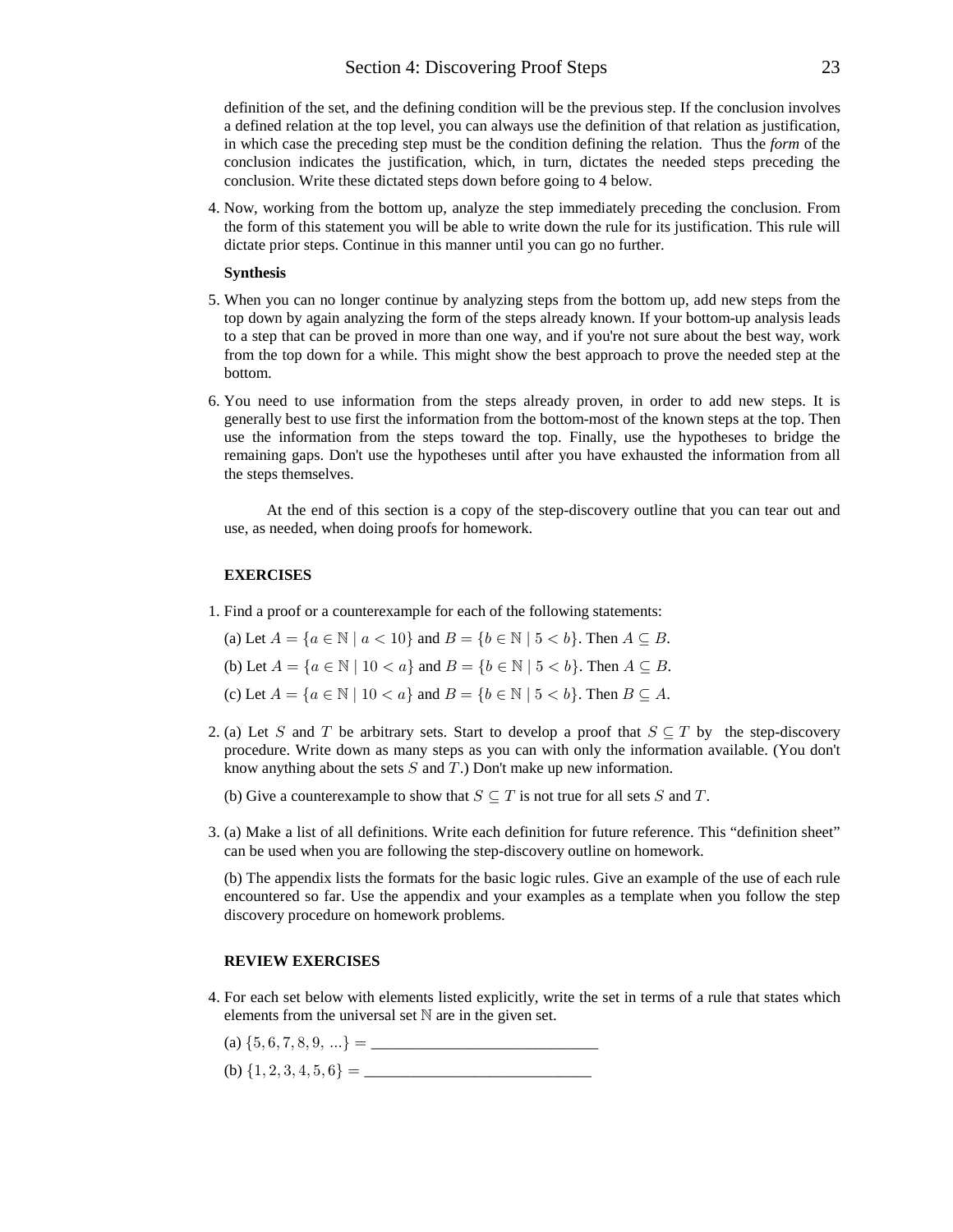5. For each set below given by a defining rule, give the same set by listing the elements explicitly.

(a) \_\_\_\_\_\_\_\_\_\_\_\_\_\_\_\_\_\_\_\_\_\_\_\_\_\_\_\_ Ö> − ± > B "× œ ! (b) \_\_\_\_\_\_\_\_\_\_\_\_\_\_\_\_\_\_\_\_\_\_\_\_\_\_\_\_ Ö> − ± > B %× œ !

- 6. Define  $X = \{ t \in \mathbb{N} \mid 9 < t \}.$ 
	- (a) 4.  $b \in X$ 5. \_\_\_\_\_\_\_\_\_\_ (4; def.  $X$ ) (b) 4.  $\frac{4}{\sqrt{2}}$ 5.  $b \in X$  (4; def. X)
- 7. Suppose we are given the following:

5. 
$$
1 < a
$$
  
\n6.  $a \in X$  (5; def. X)  
\n7.  $b \in X$   
\n8. (7; def. X)

What must the definition of be? \_\_\_\_\_\_\_\_\_\_\_\_\_\_\_\_\_\_\_\_\_\_ What must Step 8 be? \ \œ

8. Fill in the underlined places in the following proof fragments.

(g) 1. Let 
$$
x \in C
$$
 be arbitrary.  
\n
$$
\vdots
$$
\n
$$
7.8 < x
$$
\n8.

9. Fill in the steps dictated by the rule for proving a  $for$  all statement.

(a)

8. for all 
$$
z \in X
$$
:  $z < 6$  (\_\_\_\_\_\_\_\_\_. pr.  $\forall$ )  
(b)

6. for all 
$$
z \in X
$$
:  $z \in Y$  (\_\_\_\_\_\_\_\_\_.pr.  $\forall$ )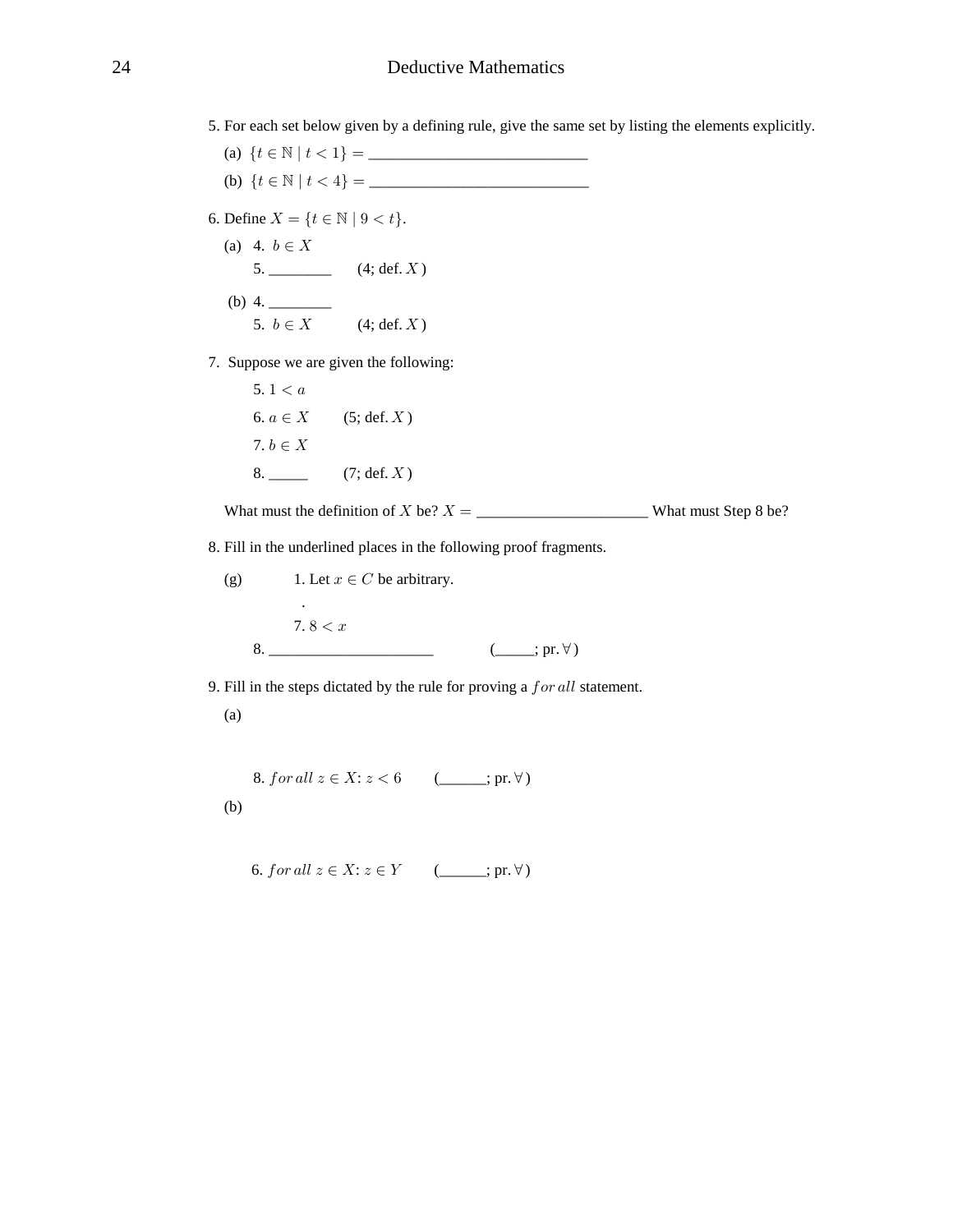#### **Step-Discovery Outline**

There are two different aspects to discovering proof steps: (1) In the *synthetic* aspect, you need to imagine how known information (steps already proven, for example) can be put together or used to obtain a desired result. (2) In the *analytic* aspect, you look at the desired result, and, from the intrinsic nature of this result, decide what steps are necessary to achieve it. It's best to write down all the steps that *analysis* dictates to be inevitable, before you work on the *synthesis*.

#### **Analysis**

- 1. Determine the hypotheses and conclusion.
- 2. Write the conclusion as the last line of the proof.

The conclusion will be a formal statement. Thus far, the types we have are:

```
basic logic statement forms
         for allundefined relations
         element \in setnumber < numbernumber = numberdefined relations
         set \subseteq set
```
3. Write the justification for the conclusion.

Don't copy proof steps from examples. Instead, analyze the conclusion yourself to see what is needed. Consider all the ways you might prove a statement having the form of the conclusion. Focus on what it means for the conclusion to be true. If the conclusion is a basic logic form, the rule for proving such a statement will always be available as the justification, and will dictate prior steps. If the conclusion is of the form  $element \in set$ , the only way of proving this (so far) is to show that the element satisfies the defining property for the set. Thus the justification will be the definition of the set, and the defining condition will be the previous step. If the conclusion involves a defined relation at the top level, you can always use the definition of that relation as justification, in which case the preceding step must be the condition defining the relation. Thus the *form* of the conclusion indicates the justification, which, in turn, dictates the needed steps preceding the conclusion. Write these dictated steps down before going to 4 below.

4. Now, working from the bottom up, analyze the step immediately preceding the conclusion. From the form of this statement you will be able to write down the rule for its justification. This rule will dictate prior steps. Continue in this manner until you can go no further.

#### **Synthesis**

- 5. When you can no longer continue by analyzing steps from the bottom up, add new steps from the top down by again analyzing the form of the steps already known. If your bottom-up analysis leads to a step that can be proved in more than one way, and if you're not sure about the best way, work from the top down for a while. This might show the best approach to prove the needed step at the bottom.
- 6. You need to use information from the steps already proven, in order to add new steps. It is generally best to use first the information from the bottom-most of the known steps at the top. Then use the information from the steps toward the top. Finally, use the hypotheses to bridge the remaining gaps. Don't use the hypotheses until after you have exhausted the information from all the steps themselves.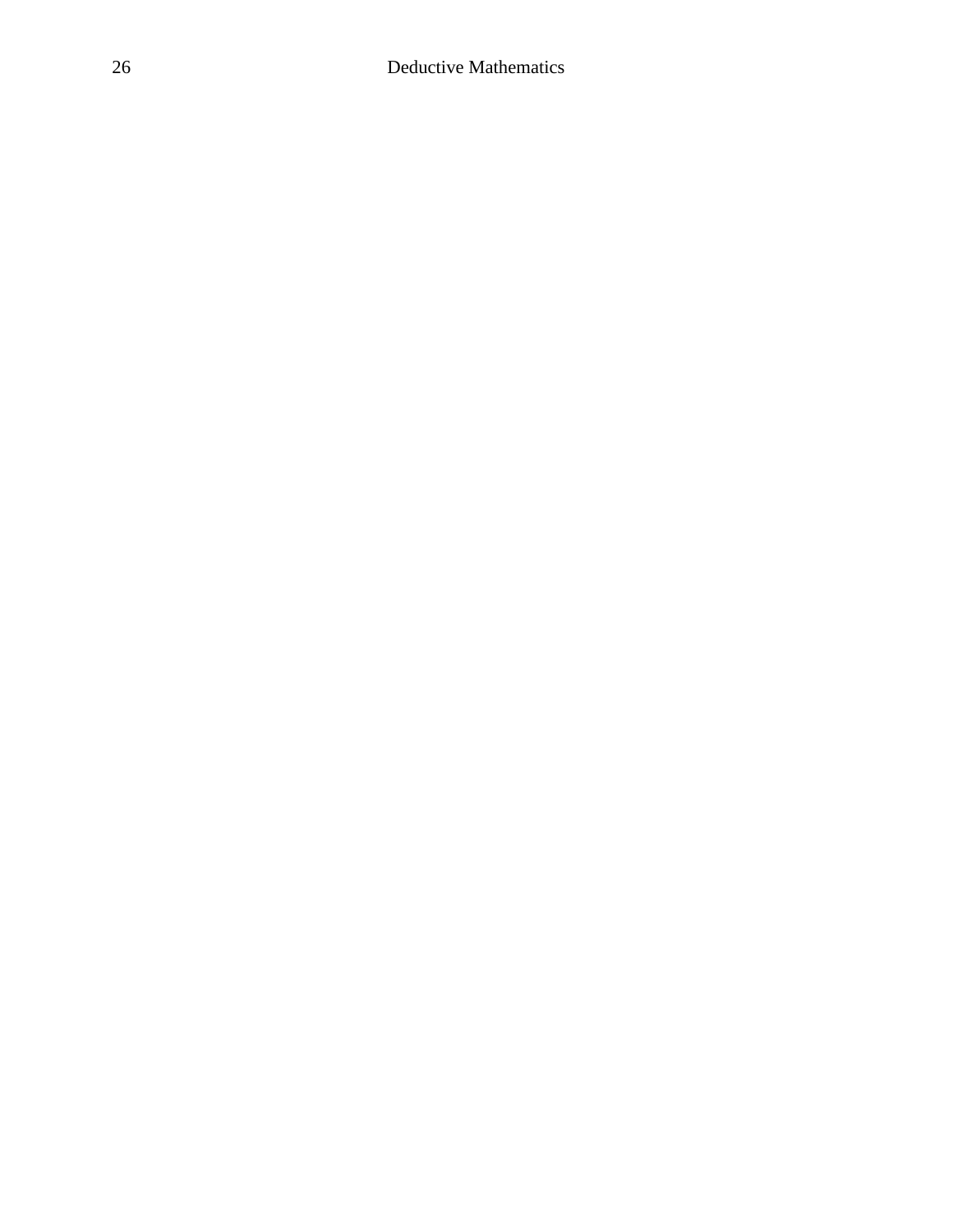# Using For All Statements

Examples 1 and 2 illustrate how to use a for all statement that we know is true.

#### **Example 1:**

In the following steps, the known  $for$  all statement in Step 2 is applied to the known information in Step 1 to infer Step 3.

1.  $y \in A$ 2. for all  $x \in A : x < 7$ 3.  $y < 7$ 

The meaning of Step 2 is that every element in set  $A$  is less than 7. Since  $y$  is an element of  $A$  by Step 1, we can conclude that  $y$  must be less than 7.

# **Example 2:**

In the following steps, the for all statement in Step 1 is applied to the  $y$  in Step 2 (presumably already defined) to infer Step 3.

1. for all  $x \in B : x < 10$ 2.  $y \in B$ 3. \_\_\_\_\_\_\_\_\_\_

# **Solution:**

1. for all  $x \in B : x < 10$ 2.  $y \in B$  $3. y < 10$ 

Here is the general inference rule for using a  $for$  all statement.

**Inference Rule** Using for all statements: If for all  $x \in A : \mathcal{P}(x)$  and  $y \in A$  are steps in a proof, then  $\mathcal{P}(y)$  can be inferred. Abbreviation: "us.  $\forall$ ".

The format for using this rule is:

us.  $\forall$ 

1. 
$$
\text{for all } x \in A : \mathcal{P}(x)
$$
  
2.  $t \in A$   
3.  $\mathcal{P}(t)$  (1, 2; us.  $\forall$ )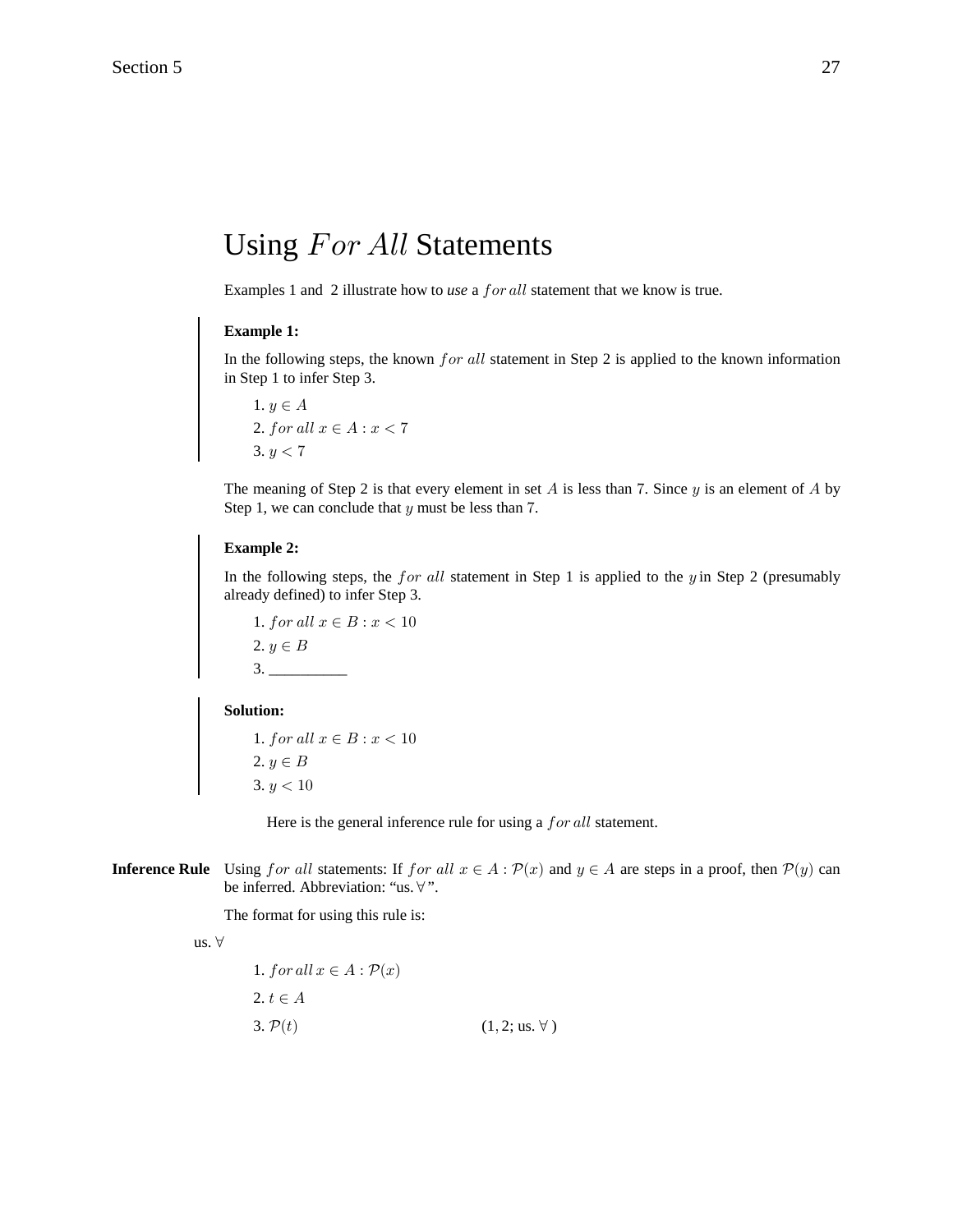**Example 3:**

1.  $q \in B$ 2. for all  $x \in B : x < 12$ 3. \_\_\_\_\_\_\_ (1 2; us. ) ß a

**Solution:**

1.  $q \in B$ 2. for all  $x \in B : x < 12$ 3.  $q < 12$  (1, 2; us.  $\forall$ )

Since x is a local variable in  $for$  all  $x \in \mathbb{N} : x < 12$ , any other letter (except letters already in use for other things—such as  $q$ ) would do as well. Thus the following two statements mean exactly the same thing.

$$
for all x \in B : x < 12
$$
\n
$$
for all t \in B : t < 12
$$

#### **Example 4:**

1.  $q \in B$ 2. for all  $t \in B : t < 12$ 3. \_\_\_\_\_\_\_ (1, 2; us.  $\forall$ )

**Solution:**

1.  $q \in B$ 2. for all  $t \in B : t < 12$ 3.  $q < 12$  (1, 2; us.  $\forall$ )

# **Example 5:**

 1. \_\_\_\_\_\_ 2. for all  $x \in A : 9 < x$ 3.  $(1, 2; \text{us. } \forall)$ 

**Solution:**

1.  $q \in A$ 2. for all  $x \in A : 9 < x$ 3.  $9 < q$  (1, 2; us.  $\forall$ )

# **Example 6:**

 $1.3 \in A$ 2. for all  $x \in A : x \in B$ 3. \_\_\_\_\_\_\_ (1,2; us.  $\forall$ )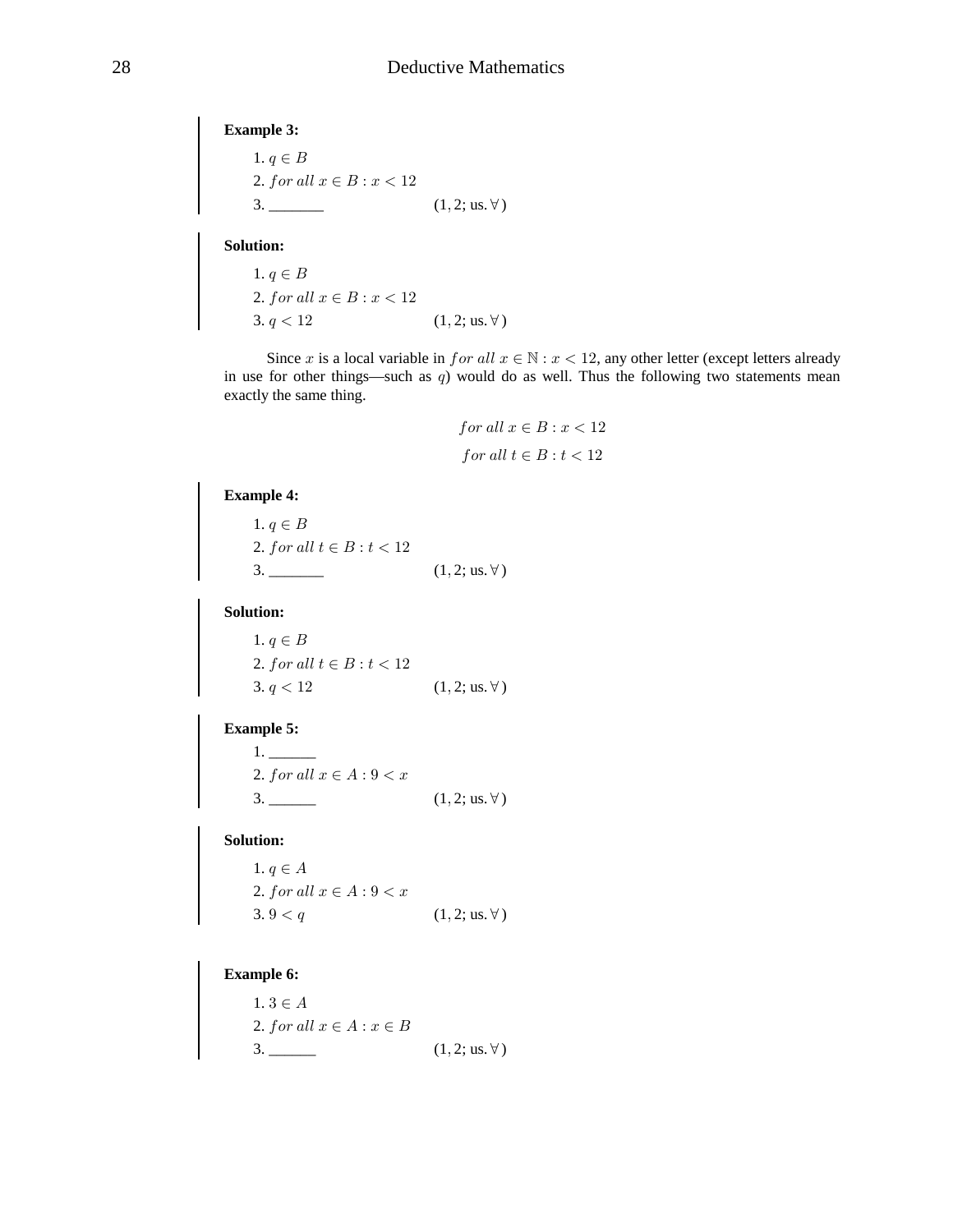**Solution:**  $1.3 \in A$ 2. for all  $x \in A : x \in B$ 3. 3 ∈ B  $(1, 2; \text{us. } \forall)$ 

#### **Example 7:**

| $1.4 \in A$ |                               |
|-------------|-------------------------------|
|             |                               |
| $3.4 \in B$ | $(1, 2; \text{us. } \forall)$ |

#### **Solution:**

| $1.4 \in A$                    |                              |
|--------------------------------|------------------------------|
| 2. for all $x \in A : x \in B$ |                              |
| $3.4 \in B$                    | $(1, 2; \text{us.} \forall)$ |

# **Example 8:**

| $1, x \in A$ |                               |
|--------------|-------------------------------|
|              |                               |
| $3, x \in B$ | $(1, 2; \text{us. } \forall)$ |

#### **Solution:**

1.  $x\in A$ 2. for all  $t \in A : t \in B$  $(1, 2; \text{us. } \forall)$ 

The statement for all  $x \in A : x \in B$ , using the symbol "x", cannot be used as a solution in Example 8. The reason is that  $x$  must have been defined already, since it is used in Step 1. The statement for all  $t \in A : t \in B$  means that t ranges over all the values in A, and for each of these it is also the case that  $t \in B$ . If x has already been defined, it represents a single thing, and can't range over the values of  $A$ .

The aim of the text material, from here to Section 16, is to develop your ability to find your own proof to any theorem you might discover in your investigation. Your ability to do this will depend on your mastery of the step-discovery procedure. It is necessary to abandon any reliance you might have on doing proofs by copying steps from other proofs that may be similar to the proof you need. As a significant step in this direction, you are to prove Theorem 5.1 at the end of this section.

In the previous section we defined the sets  $H = \{x \in \mathbb{N} \mid x < 10\}$  and  $G = \{x \in \mathbb{N} \mid x < 20\}$ , and proved that  $H \subseteq G$ . The purpose in doing the proof was to illustrate the use of the method summarized at the end of that section, and to lead into your proof of Theorem 5.1. In the next example, we again illustrate the same method of discovering proof steps—one more stepping stone before Theorem 5.1. Review the proof of the next example, with a copy of the step-discovery outline from the previous section to look at as you do it. Try to anticipate each step and justification by following the outline. Use the proof in the text as confirmation.

## **Example 9:**

Prove that if  $K = \{x \in \mathbb{N} \mid x < 20\}$ , and if  $J \subseteq K$ , then for all  $a \in J : a < 20$ .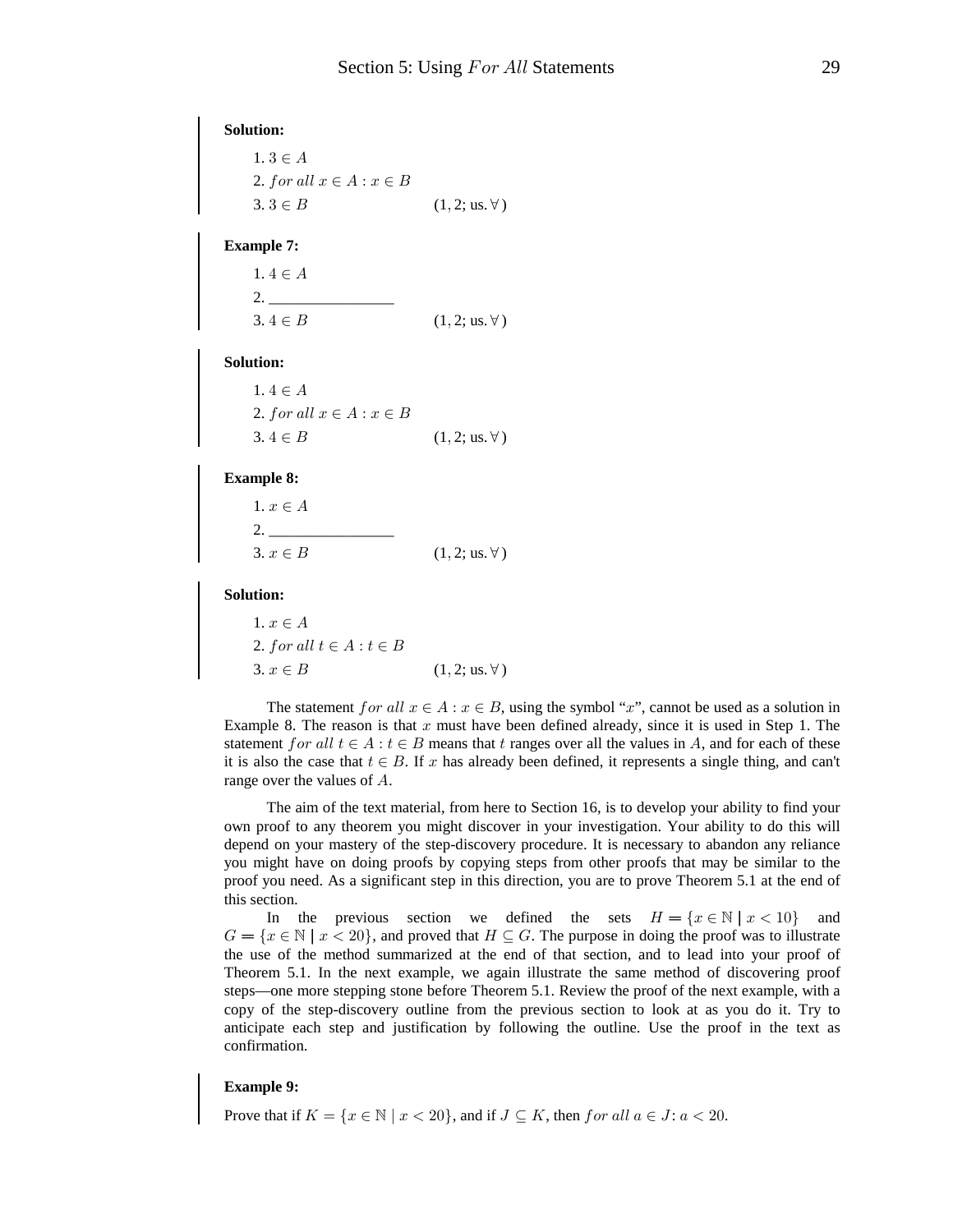# **Proof:**

Assume:  $K = \{x \in \mathbb{N} \mid x < 20\}$  $J\subseteq K$ Show: for all  $a \in J$ :  $a < 20$ 

After deciding on hypotheses and conclusion, the next thing to do is to write the conclusion as the last step in the proof:

# **Proof:**

Assume:  $K = \{x \in \mathbb{N} \mid x < 20\}$  $J\subseteq K$ Show: for all  $a \in J$ :  $a < 20$ 

k. for all  $a \in J$ :  $a < 20$ 

The next thing to write down is the justification for Step k. This is determined by the toplevel form of the statement of Step k—a *for all* statement. Do we know that Step k is true, or are we trying to prove it? The rule for *using* a for all statement only applies to for all statements that have been already established. We're trying to *prove* Step k.

#### **Proof:**

```
Assume: K = \{x \in \mathbb{N} \mid x < 20\}J\subseteq KShow: for all a \in J: a < 20k. for all a \in J: a < 20 ( ; pr. \forall)
```
In turn, the rule for proving  $for$  all statements dictates Steps 1 and k-1:

# **Proof:**

```
Assume: K = \{x \in \mathbb{N} \mid x < 20\}J\subseteq KShow: for all a \in J: a < 201. Let a \in J be arbitrary.
 .
 .
       k-1. a < 20k. for all a \in J: a < 20 (1 - k - 1; pr. \forall)
```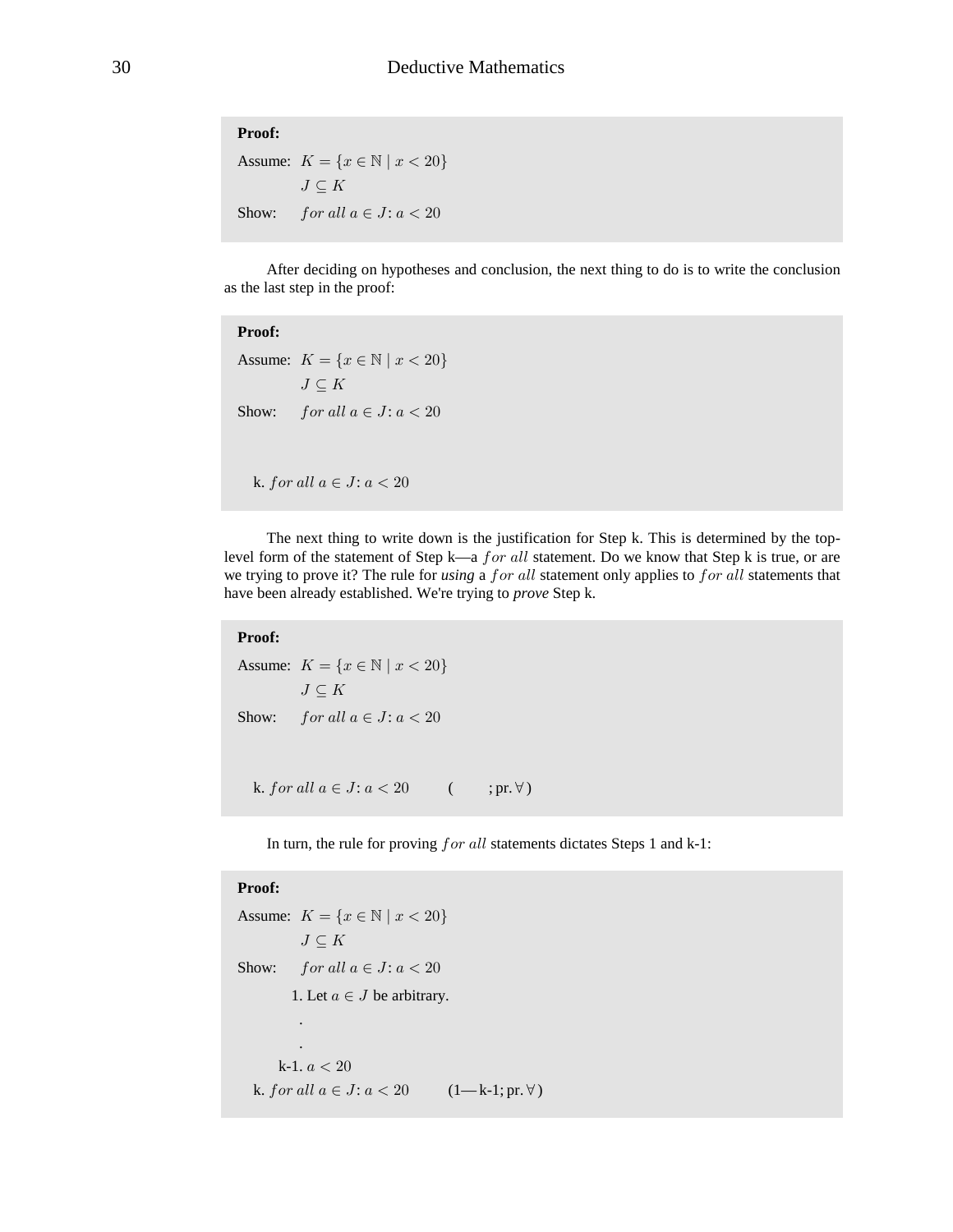The outline asks us next for justification for Step k-1. This normally would be the definition of  $\lt$ . Since the relation  $\lt$  has not been defined, we stop adding steps from the bottom up and work from the top down. Step 1 is of the form  $element \in set$ . Since the set J has not been defined, we can't use the definition of  $J$  to get Step 2. There are no more steps that are indicated by the top-down, bottom-up analysis, so it is time to use the hypotheses. Which one: the definition of K, or the fact  $J \subseteq K$ ? Since  $a \in J$  from Step 1, we use  $J \subseteq K$ . What may be inferred from  $J \subseteq K$ ? The statement is of the form set  $\subseteq$  set, so we use the definition of  $\subseteq$  to write Step 2:

1. Let  $a \in J$  be arbitrary. 2. for all  $x \in J$ :  $x \in K$  (hyp.; def.  $\subseteq$  ) . . k-1.  $a < 20$ k. for all  $a \in J$ :  $a < 20$   $(1 - k - 1; pr. \forall)$ 

It is not legitimate to write for all  $a \in J$ :  $a \in K$  as Step 2. We can't use a as a local variable in Step 2, since it is already in use from Step 1. Although  $\alpha$  was chosen arbitrarily in Step 1, it has been chosen, and is now fixed. It is constant. It doesn't make any more sense to talk about all  $a$ 's in Step 2, than it does to talk about all 3's. In Step 2, where we have  $x$ , you could have any other letter not already in use.

It is now possible to use the  $for$  all statement of Step 2.

1. Let  $a \in J$  be arbitrary. 2. for all  $x \in J$ :  $x \in K$  (hyp.; def.  $\subseteq$  ) 3.  $a \in K$  (1, 2; us.  $\forall$ ) . . k-1.  $a < 20$ k. for all  $a \in J$ :  $a < 20$   $(1-k-1; pr. \forall)$ 

Since we gave up working up from Step k at Step k-1, we're now working down. Step 3 is of the form  $element \in set$ . The definition of that set is the justification for Step 4:

1. Let  $a \in J$  be arbitrary. 2. for all  $x \in J$ :  $x \in K$  (hyp.; def.  $\subseteq$  ) 3.  $a \in K$  (1, 2; us. ∀) 4.  $a < 20$  (3; def. K)  $k-1.$   $a < 20$ k. for all  $a \in J: a < 20$   $(1-k-1; pr. \forall)$ 

We see that Step 4 is Step k-1, so that we didn't have to work up from Step k-1 after all. It remains only to fill in the steps upon which Step k depends: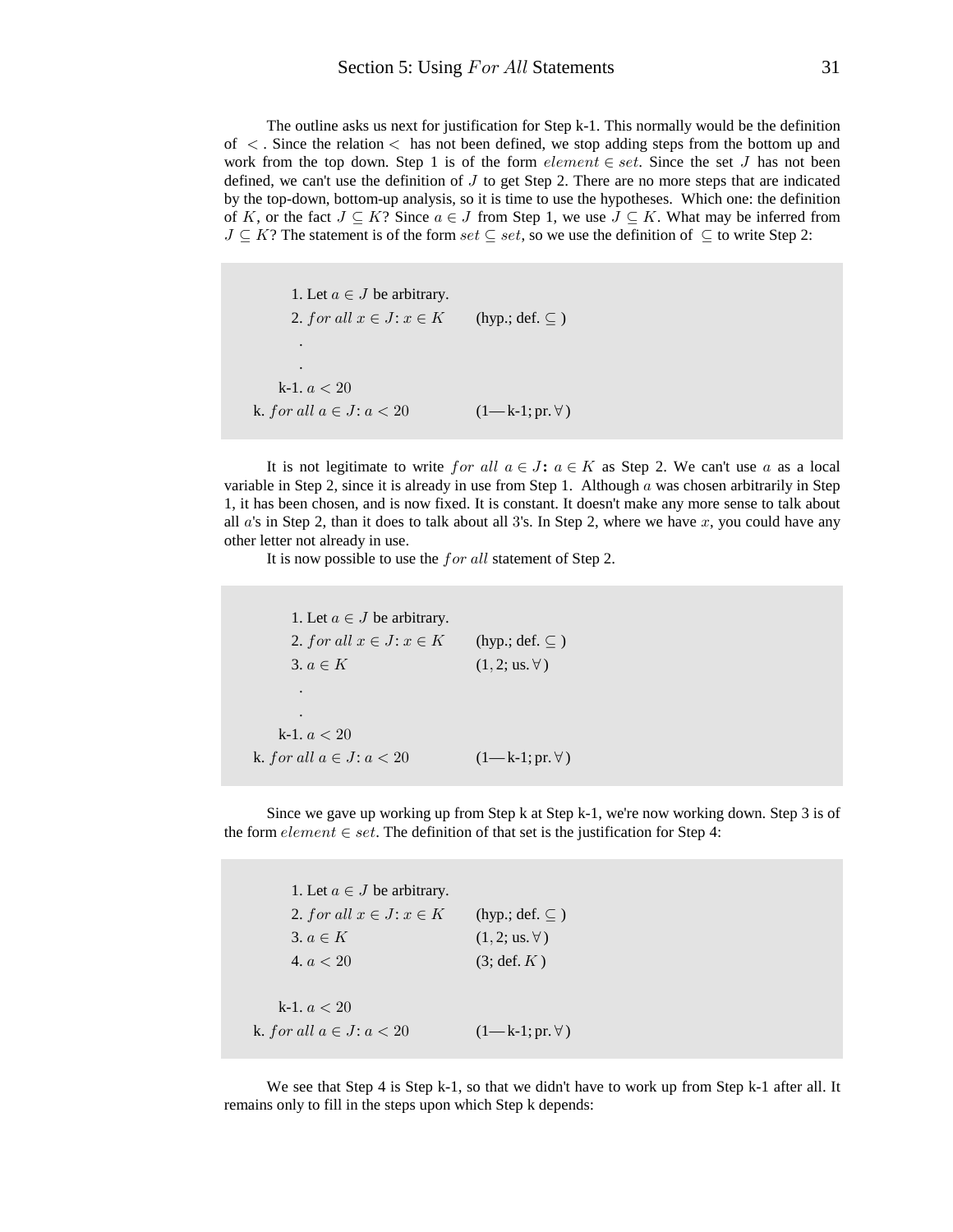## Proof:

Assume:  $K = \{x \in \mathbb{N} \mid x < 20\}$  $J\subseteq K$ for all  $a \in J$ :  $a < 20$ Show: 1. Let  $a \in J$  be arbitrary. 2. for all  $x \in J: x \in K$ (hyp.; def.  $\subseteq$  ) 3.  $a \in K$  $(1, 2; \text{us. } \forall)$  $4. a < 20$  $(3; \text{def. } K)$ 5. for all  $a \in J$ :  $a < 20$  $(1-4; pr. \forall)$ 

$$
\Box
$$

For sets A, B, and C, if  $A \subseteq B$  and  $B \subseteq C$ , then  $A \subseteq C$ . Theorem 5.1

In order to prove this theorem, we first decide what we are given and what we need to show:

### Proof:

Assume:  $A, B, C$  sets 1.  $A \subseteq B$ 2.  $B \subseteq C$  $A\subseteq C$ Show:

Before you continue the development of a formal proof as Exercise 1, let us illustrate the theorem with a Venn diagram. First we draw a circle for set  $C$  (Figure 5.1):



Figure 5.1

By the hypothesis  $B \subseteq C$ , we put the circle representing set B inside set C, as in Figure  $5.2:$ 



Figure 5.2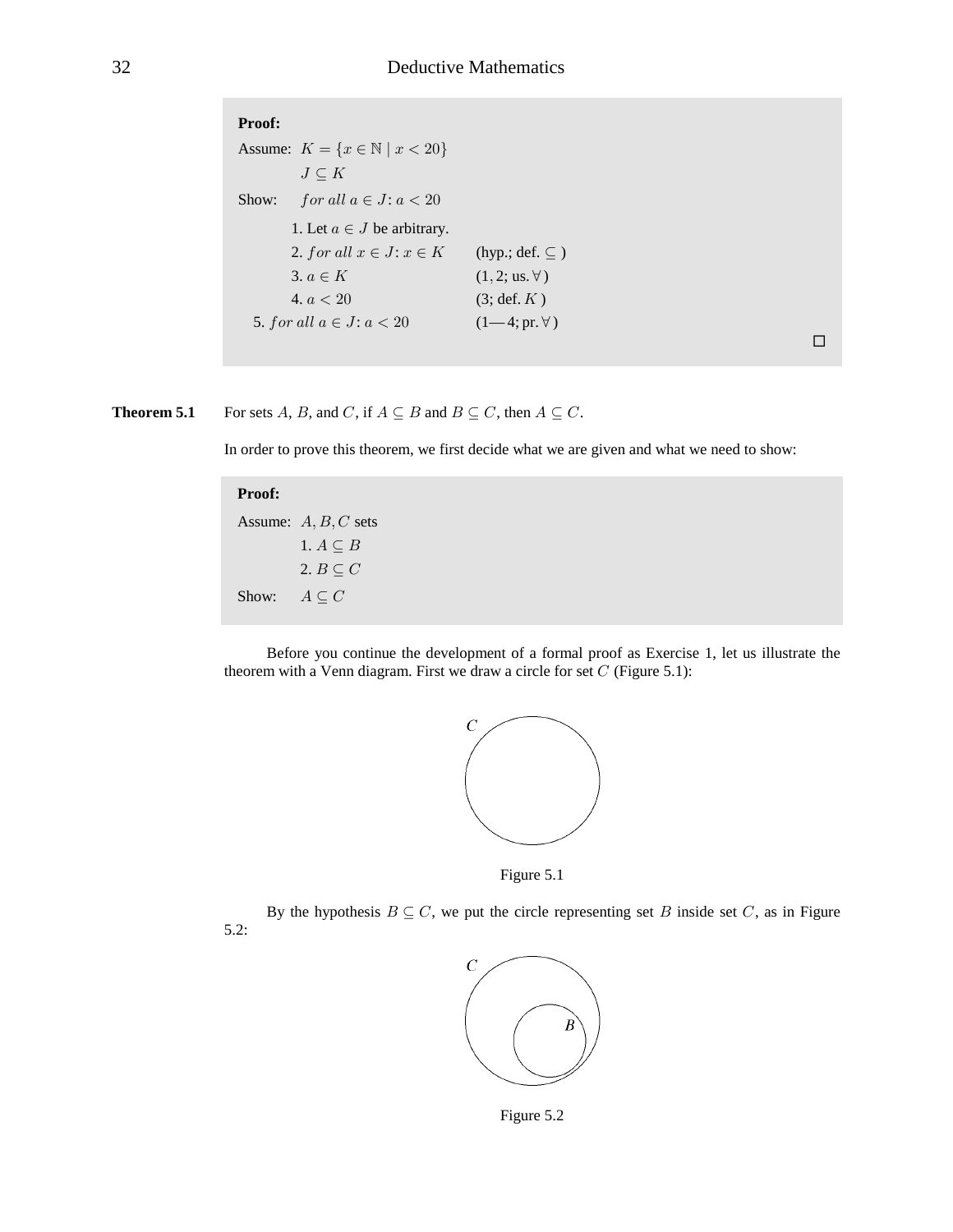By hypothesis 2,  $A \subseteq B$ , we draw set A inside circle B, as in Figure 5.3. It is clear from the diagram, now, that A is inside C; that is, the conclusion  $A \subseteq C$  is true.



Figure 5.3

## **EXERCISES**

1. Fill in the underlined places in the following proof fragments.

| (a) 1. $y \in C$               |                                                       |
|--------------------------------|-------------------------------------------------------|
| 2. for all $x \in C: x < 12$   |                                                       |
|                                | $(\underline{\hspace{1cm}};\underline{\hspace{1cm}})$ |
|                                |                                                       |
|                                |                                                       |
| 2. for all $t \in B : t \in C$ |                                                       |
|                                | $(1, 2; \text{us. } \forall)$                         |
|                                |                                                       |
| (c) 1. $q \in B$               |                                                       |
| 2. for all $t \in B : t \in C$ |                                                       |
|                                | $(1, 2; \text{us. } \forall)$                         |
|                                |                                                       |
| (d) 1.5 $\in$ S                |                                                       |
| 2. for all $x \in S : x \in T$ |                                                       |
|                                | $(1, 2; \text{us. } \forall)$                         |
|                                |                                                       |
| (e) 1.4 $\in$ S                |                                                       |
|                                |                                                       |
| $3.4 \in T$                    | $(1, 2; \text{us. } \forall)$                         |
|                                |                                                       |
| (f) 1. $x \in S$               |                                                       |
| 2.                             |                                                       |
| $3. x \in T$                   | $(1, 2; \text{us. } \forall)$                         |
|                                |                                                       |

2. Prove Theorem 5.1. Stick exclusively to the step-discovery procedure.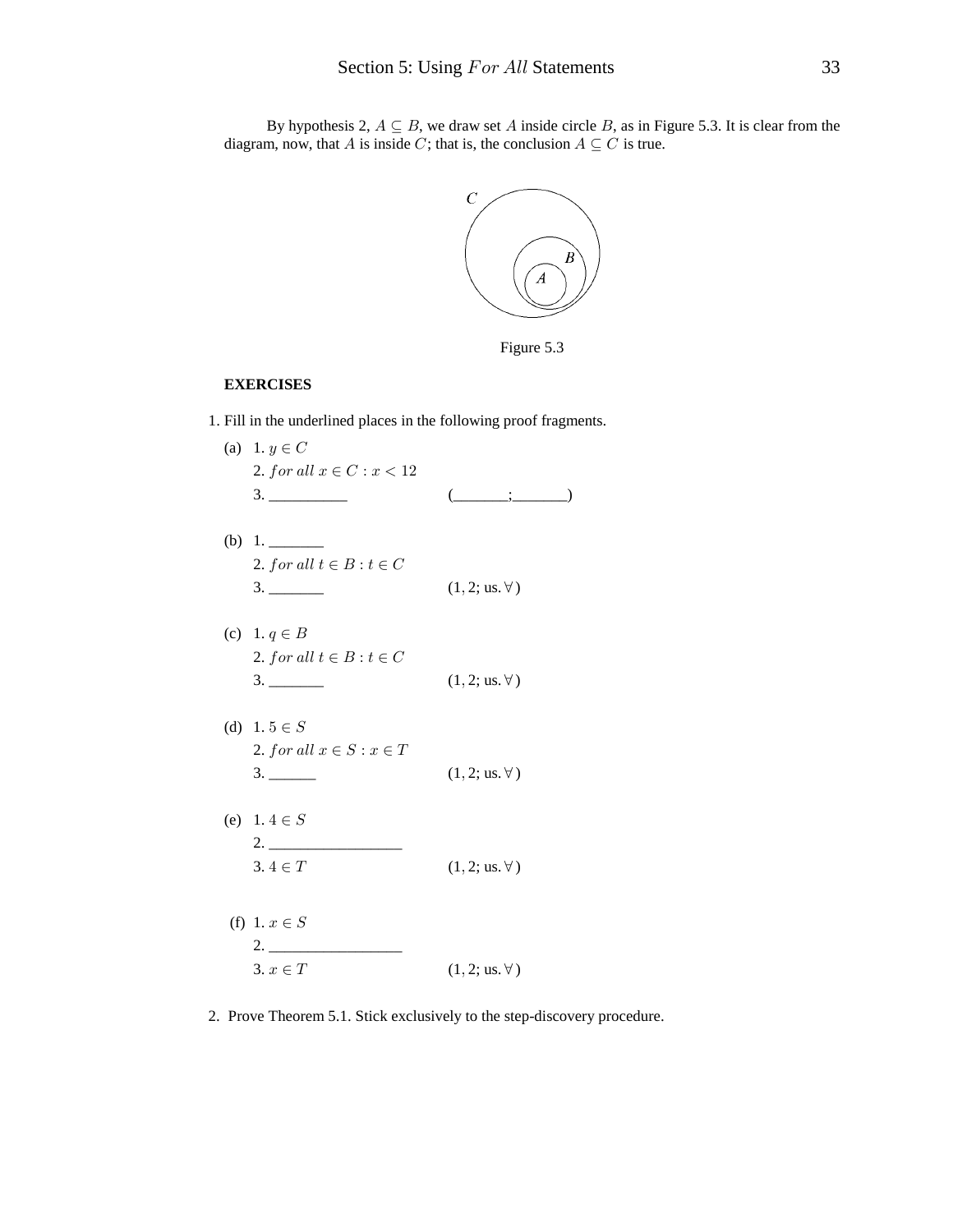## **REVIEW EXERCISES**

3.

1. Let  $x \in R$  be arbitrary.  $\bar{\mathcal{A}}$ 7.  $x < 8$ 

4. Fill in the steps dictated by the rule for proving a for all statement

 $(a)$ 

8. for all  $x \in A : 5 < x$  (\_\_\_\_; pr.  $\forall$ )

 $(b)$ 

6. for all  $x \in C : x \in D$  (\_\_\_\_; pr.  $\forall$ )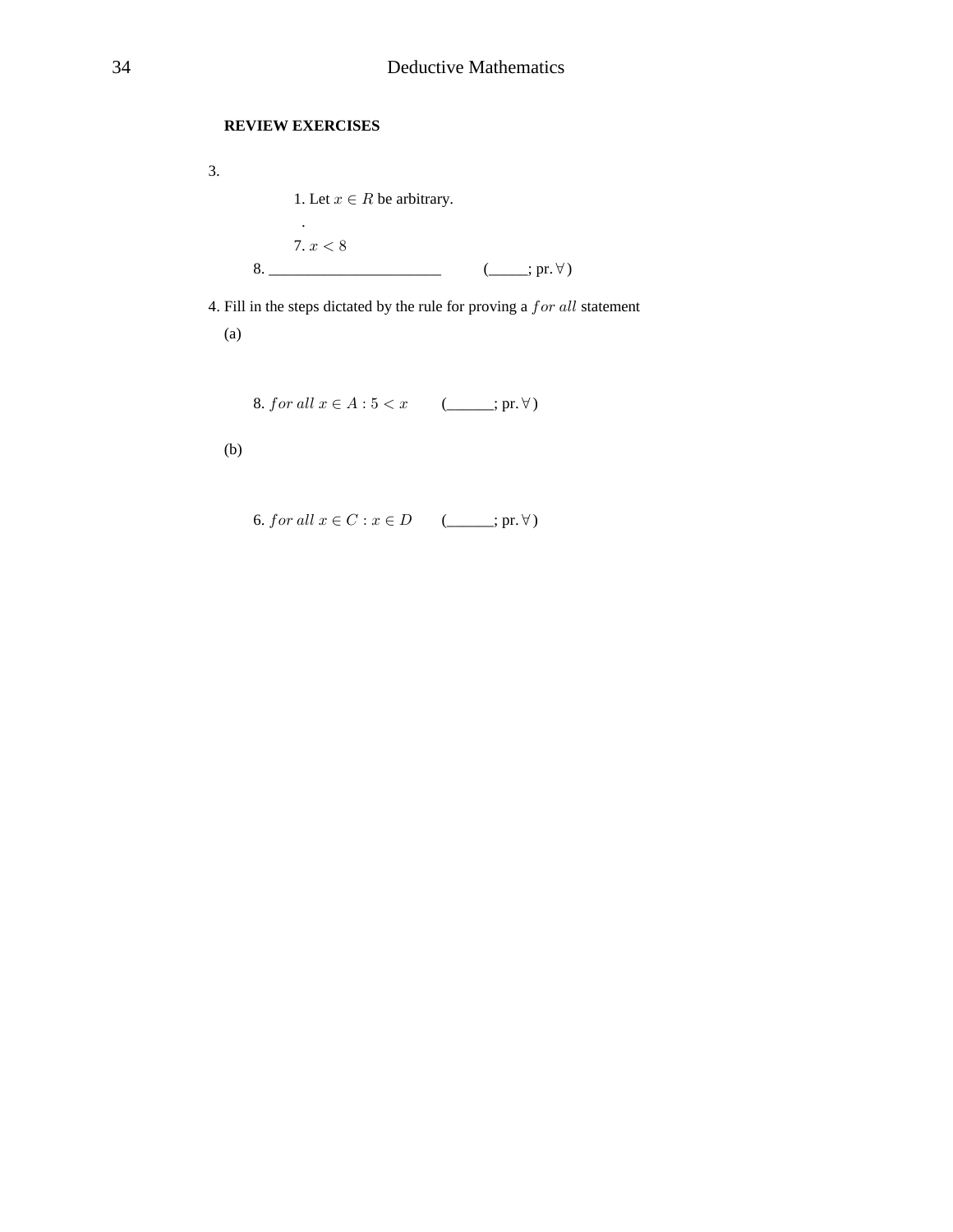# Using  $Or$  Statements

**Definition** For sets A and B, the *union* of A and B is the set  $A \cup B$  defined by  $A \cup B =$  $\{x \mid x \in A \text{ or } x \in B\}.$ 

> The word "or" in mathematics is always taken in the inclusive sense, so that x is in  $A \cup B$  if it is in A or in B or in both. From this informal meaning of the word " $or$ " we can give examples of the union of a few sets:

#### **Example 1:**

(a) If  $A = \{2, 3, 4\}$  and  $B = \{3, 4, 5\}$ , then  $A \cup B = \{2, 3, 4, 5\}$ . (b) If  $R = \{1, 2, 3\}$  and  $S = \{2, 3\}$ , then  $R \cup S = \{1, 2, 3\}$ . (c)  $\{2, 4, 6, 8, ...\} \cup \{1, 3, 5, 7, ...\} = \mathbb{N}.$ 

The shaded area in Figure 6.1 represents the set  $A \cup B$ :



Figure 6.1

We are not allowed to use the informal idea of the word " $or$ " in formal proofs, however. In order to use  $or$  statements in proofs, we need rules for proving and using statements of this form.

**Inference Rule** Using or statements (partial version): To use a statement  $\mathcal{P}$  or  $\mathcal{Q}$  that we know is true, in order to prove some statement  $\mathcal R$ , first assume that  $\mathcal P$  is true and prove  $\mathcal R$  in that case, then assume that  $Q$  is true and prove  $R$  in that case. Abbreviation: "us. or".

Format: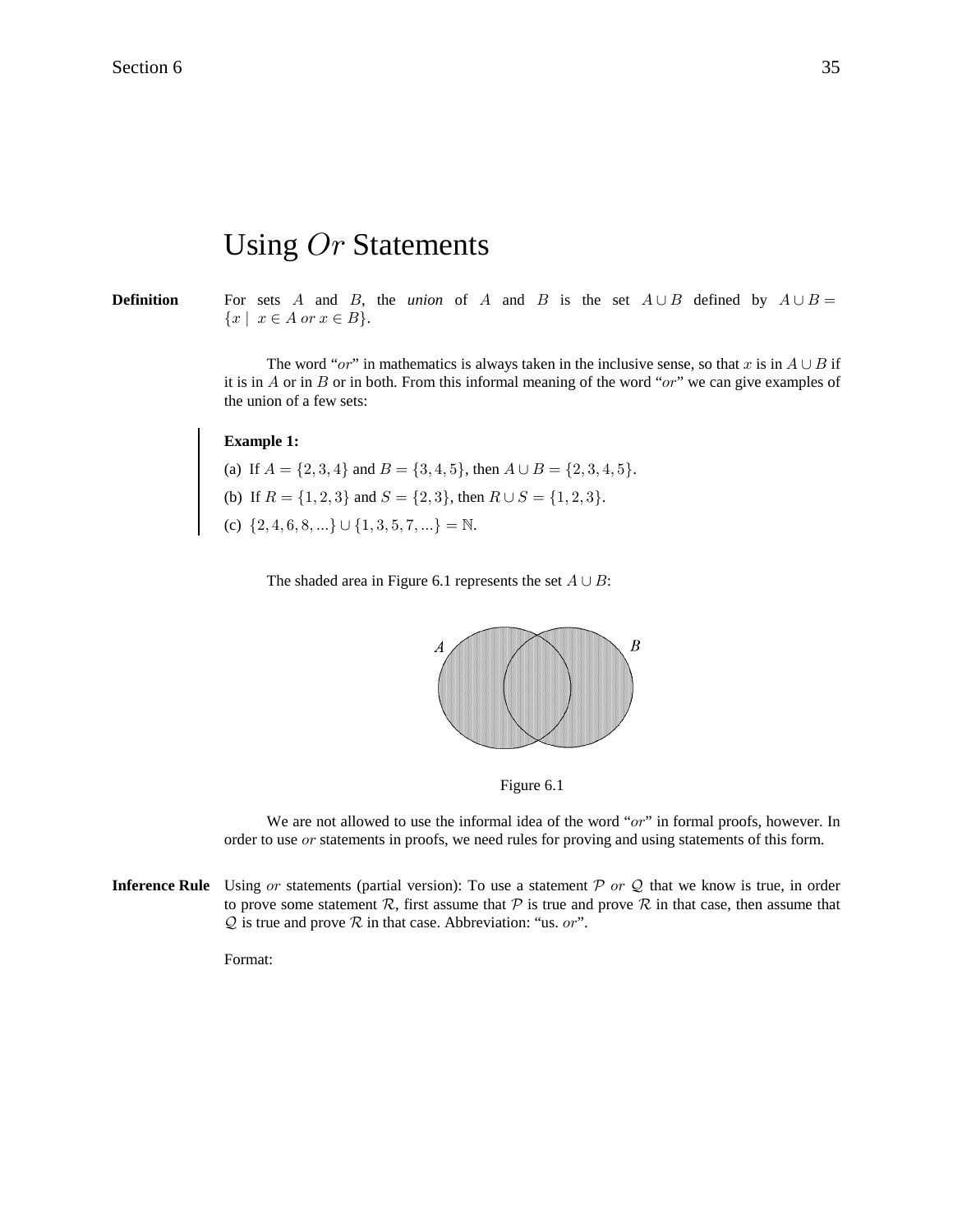| us. or                     |                       |  |
|----------------------------|-----------------------|--|
| 1. $P$ or $Q$              |                       |  |
| $2. \mathcal{P}$<br>Case 1 |                       |  |
|                            |                       |  |
| j. $R$                     |                       |  |
| Case 2 j+1. $Q$            |                       |  |
|                            |                       |  |
| k-1. $R$                   |                       |  |
| k. $R$                     | $(1 - k - 1; us. or)$ |  |

The reason for indenting is so we can keep track of the assumptions under which proof steps are true. Steps at the left-most level, such as the last step (conclusion) are true with only the hypotheses assumed. At the top of any indented block of steps we can see the additional assumption under which the steps are true.

Using a statement  $P$  or  $Q$  to prove  $R$  involves 2 cases, the first where we assume  $P$ , and the second where we assume  $Q$ . It is necessary that  $R$  be the last step in both cases. The steps needed to prove  $R$  in Case 1 are valid only in that case, and can't be used in Case 2, or anywhere else in the proof. Similarly, the steps in Case 2 can only be used in that case.

The empty boxes in the proof format above represent two remaining gaps that will each need to be bridged.

**Example 2:**

1.  $x \in A$  or  $x \in B$ Case 1 2. . 5. \_\_\_\_\_\_\_\_ Case 2 6. . 9. \_\_\_\_\_\_\_\_ 10.  $x < 8$  (1—9; us. or) **Solution:** 1.  $x \in A$  or  $x \in B$ Case 1 2.  $x \in A$  . 5.  $x < 8$ Case 2 6.  $x \in B$  . 9.  $x < 8$ 10.  $x < 8$  (1—9; us. or)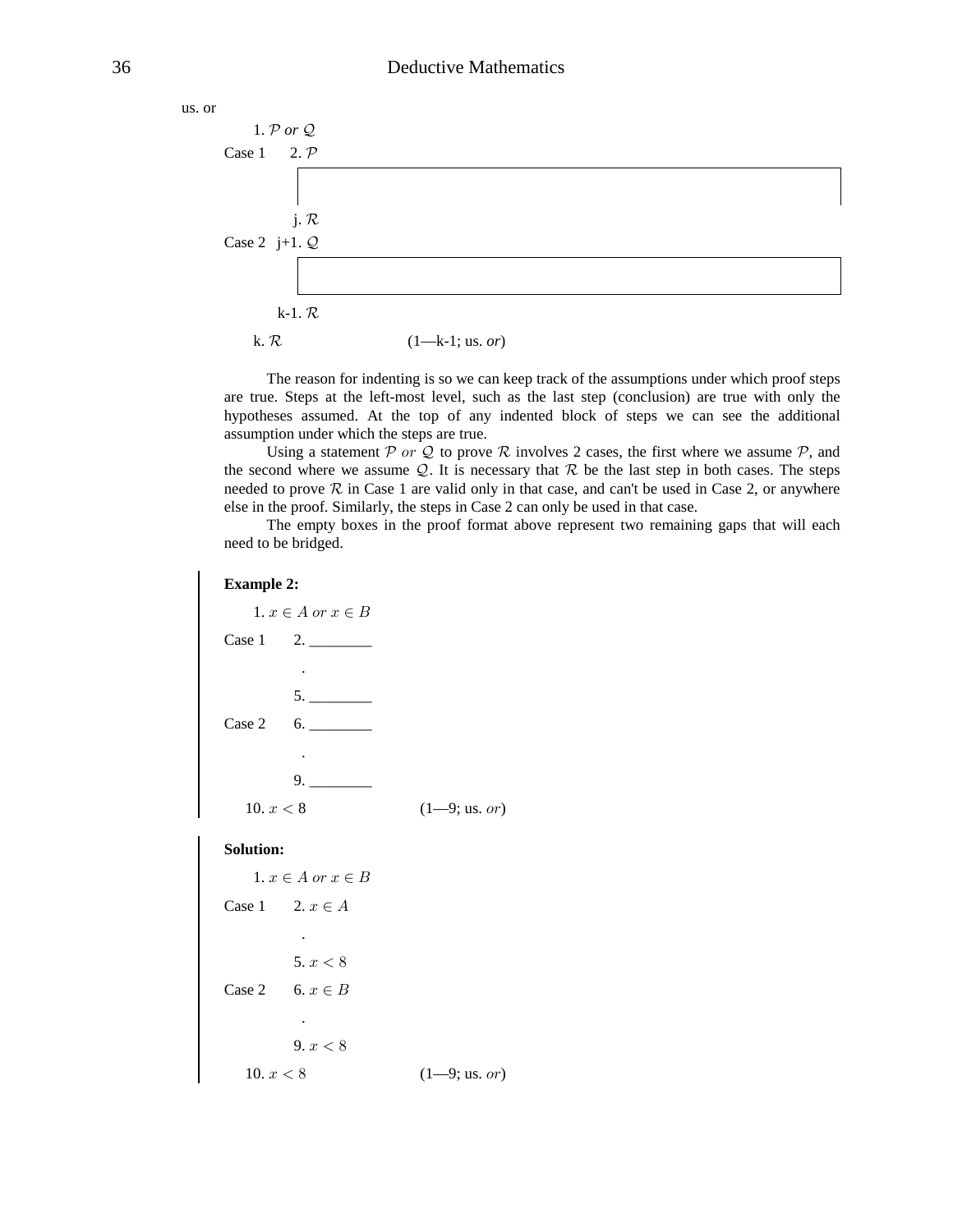#### **Example 3:**

Suppose that  $A = \{t \in \mathbb{N} \mid t < 10\}$ ,  $B = \{t \in \mathbb{N} \mid t < 20\}$ , and  $C = \{t \in \mathbb{N} \mid t < 30\}$ . Prove that  $A \cup B \subseteq C$ .

Instead of merely reading the following proof asked for in Example 3, use the following procedure—which is suggested for reading all mathematics proofs: (1) cover the proof discussion below with a piece of paper, (2) follow the step-discovery outline by writing your own steps to anticipate the steps in the text, and (3) uncover the steps in the text to verify your work.

#### **Proof:**

Assume:  $A = \{t \in \mathbb{N} \mid t < 10\}$  $B = \{t \in \mathbb{N} \mid t < 20\}$  $C = \{t \in \mathbb{N} \mid t < 30\}$ Show:  $A \cup B \subseteq C$ 

k.  $A \cup B \subseteq C$ 

The conclusion is of the form set  $\subseteq$  set. This top-level form regards  $A \cup B$  as a single set. From the form of the conclusion, we get the justification for Step k.

```
 Proof:
Assume: A = \{t \in \mathbb{N} \mid t < 10\}B = \{t \in \mathbb{N} \mid t < 20\}C = \{t \in \mathbb{N} \mid t < 30\}Show: A \cup B \subseteq Ck. A \cup B \subseteq C ( ; def. \subseteq )
```
By the definition of  $\subseteq$ , we get the following defining condition as Step k-1.

k-1. for all  $x \in A \cup B : x \in C$ k.  $A \cup B \subseteq C$  (k-1; def.  $\subseteq$  )

At the top level, statement k-1 is a *for all* statement. Thus the rule for proving *for all* statements is the justification for Step k-1. This rule dictates Steps 1 and k-2.

1. Let  $x \in A \cup B$  be arbitrary. . k-2.  $x \in C$ k-1.  $for all x \in A \cup B : x \in C$  (1—k-2; pr.  $\forall$ )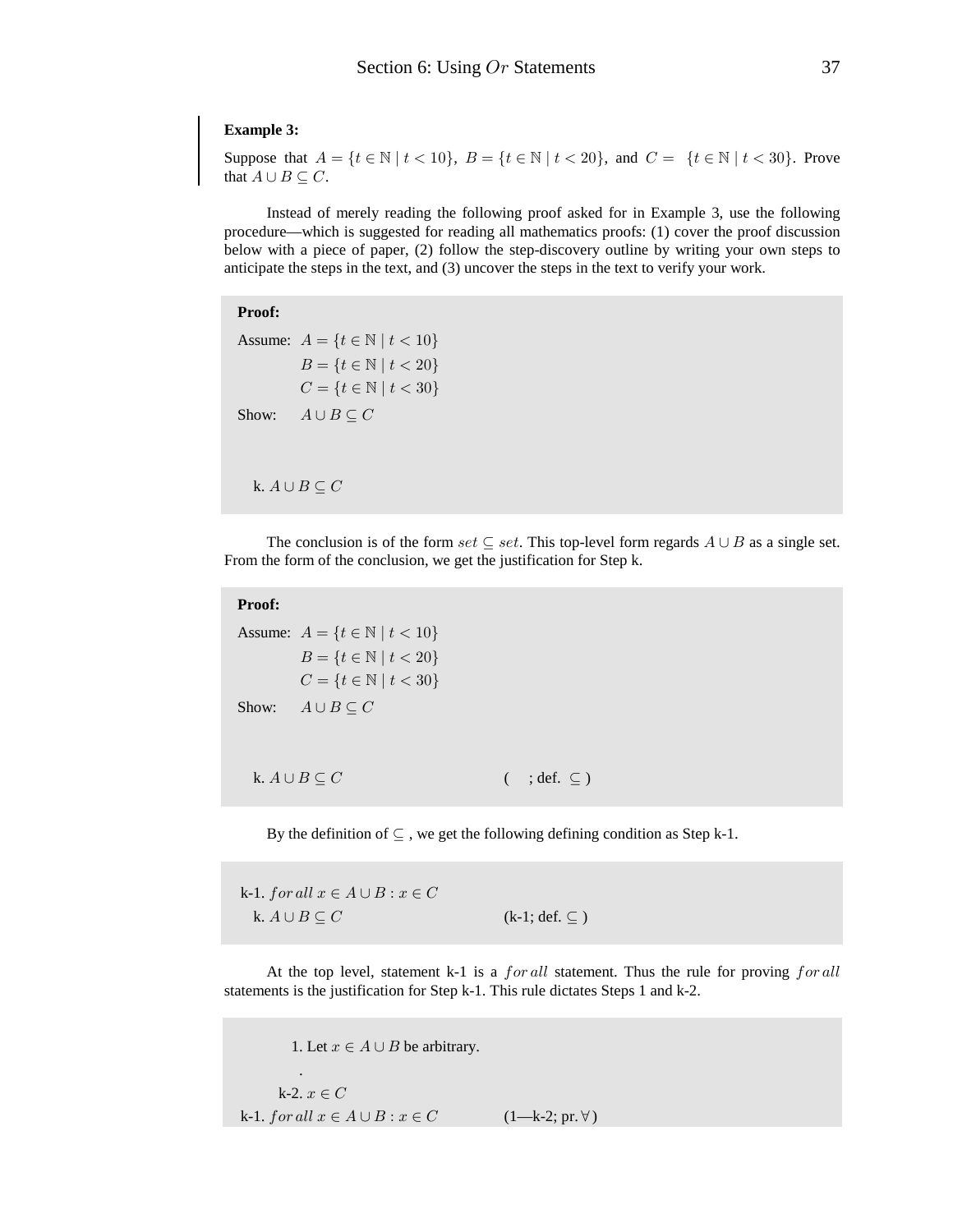k.  $A \cup B \subseteq C$  (k-1; def.  $\subseteq$  )

At the top level, Statement k-2 is of the form  $element \in set$ . The justification for this step is therefore the definition of the set.

1. Let  $x \in A \cup B$  be arbitrary. . k-2.  $x \in C$  (; def. C) k-1.  $for all x \in A \cup B : x \in C$  (1—k-2; pr.  $\forall$ ) k.  $A \cup B \subseteq C$  (k-1; def.  $\subseteq$  )

Getting  $x \in C$  as Step k-2 from the definition of C, means that the condition defining C (applied to  $x$ ) must be Step k-3.

1. Let  $x \in A \cup B$  be arbitrary. . k-3.  $x < 30$ k-2.  $x \in C$  (k-3; def. C) k-1.  $for all x \in A \cup B : x \in C$  (1—k-2; pr.  $\forall$ ) k.  $A \cup B \subseteq C$  (k-1; def.  $\subseteq$  )

Step k-3 is of the form  $number < number$ . Since the relation  $\lt$  has not been defined, we are at the end of the bottom-up part of the analysis, and we now work from the top down. There is only one possibility for Step 2. Step 1 is of the form *element*  $\in$  set. The definition of that set gives us Step 2. Since  $x$  is in the set,  $x$  must satisfy the defining condition.

1. Let  $x \in A \cup B$  be arbitrary. 2.  $x \in A$  or  $x \in B$  (1; def.  $\cup$ ) . k-3.  $x < 30$ k-2.  $x \in C$  (k-3; def. C) k-1.  $for all x \in A \cup B : x \in C$  (1—k-2; pr.  $\forall$ ) k.  $A \cup B \subseteq C$  (k-1; def.  $\subseteq$  )

At the top level, Step 2 is an  $or$  statement. We are now in the position of wanting to use an or statement that we know is true (Step 2) to prove  $x < 30$  (Step k-3). The rule for using or statements tells us just what to do.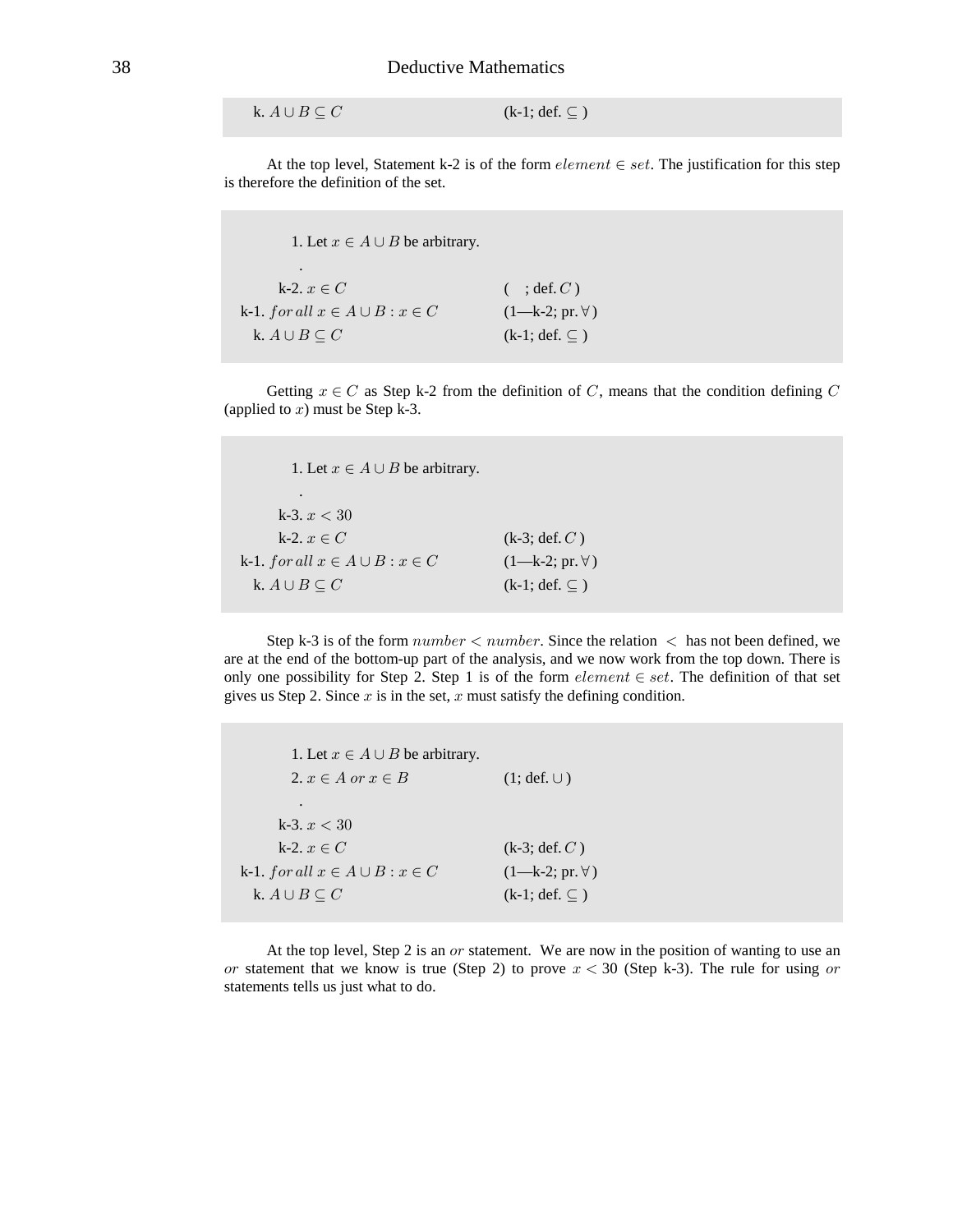```
1. Let x \in A \cup B be arbitrary.
      2. x \in A or x \in B (1; def. \cup)
  Case 1 3. x \in A .
         j-1. x < 30Case 2 j. x \in B .
         k-4. x < 30k-3. x < 30 (2-k-4; \text{us. or})k-2. x \in C (k-3; def. C)
k-1. for all x \in A \cup B : x \in C (1—k-2; pr. \forall)
 k. A \cup B \subseteq C (k-1; def. \subseteq )
```
Note that the statement  $x < 30$  that we want to show occurs as the last step in each of the cases dictated by the rule for using  $or$  statements. We continue, from the top. Step 3 is of the form  $element \in set$ . The reason for Step 4 is therefore the definition of that set.

```
1. Let x \in A \cup B be arbitrary.
       2. x \in A or x \in B (1; def. \cup)
    Case 1 3. x \in A4. x < 10 (3; def. A)
 .
          j-1. x < 30Case 2 j. x \in B .
          k-4. x < 30k-3. x < 30 (2-k-4; \text{us. } or)k-2. x \in C (k-3; def. C)
 k-1. for all x \in A \cup B : x \in C (1—k-2; pr. \forall)
   k. A \cup B \subseteq C (k-1; def. \subseteq )
```
Connecting Step 4 and Step j-1 remains, but the way to do this is clear. We use the transitivity of  $\langle$ . Case 2 is done similarly, and this gives a complete proof.

**Proof:**

Assume:  $A = \{t \in \mathbb{N} \mid t < 10\}$  $B = \{t \in \mathbb{N} \mid t < 20\}$  $C = \{t \in \mathbb{N} \mid t < 30\}$ Show:  $A \cup B \subseteq C$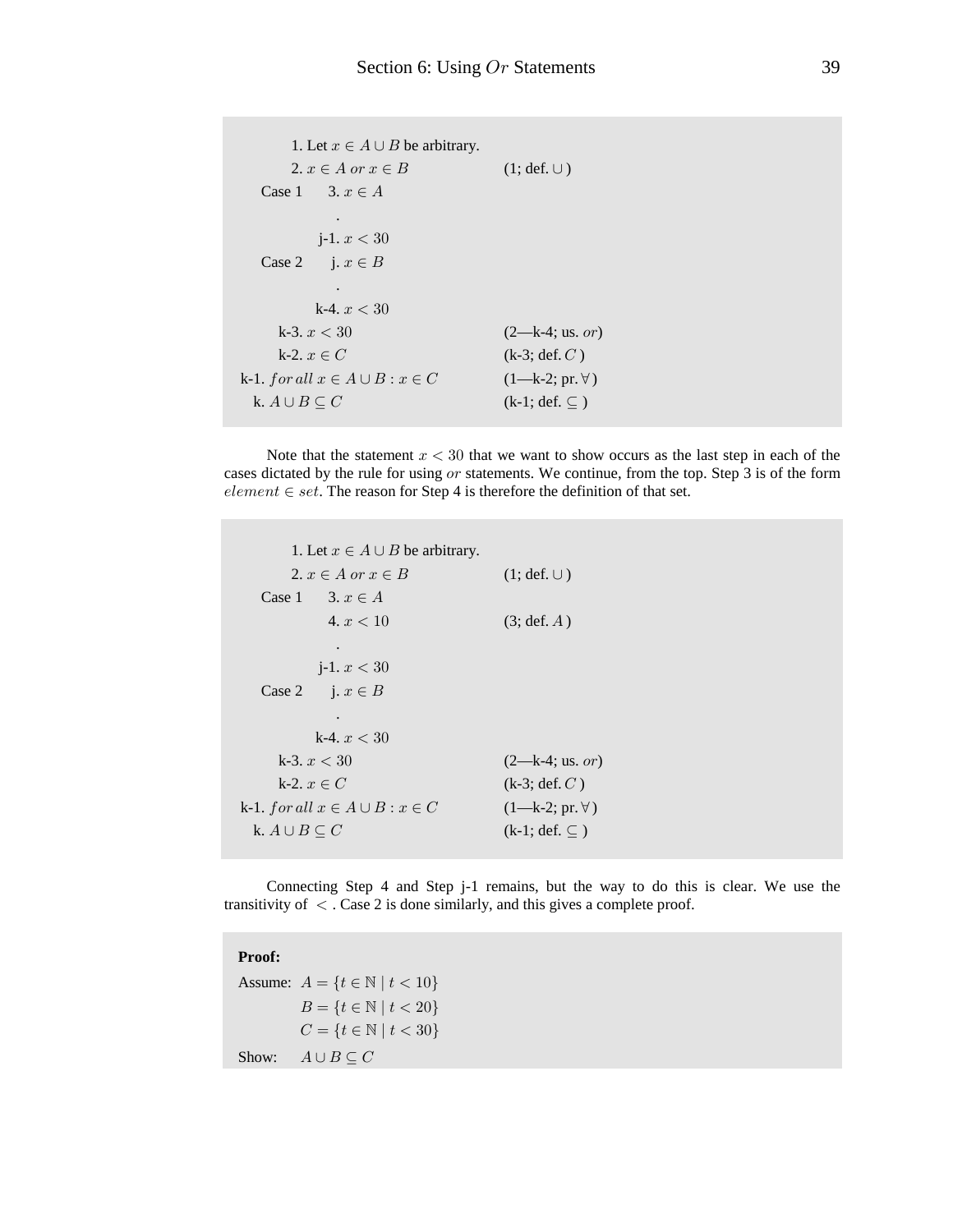|                            | 1. Let $x \in A \cup B$ be arbitrary.  |                        |
|----------------------------|----------------------------------------|------------------------|
|                            | 2. $x \in A$ or $x \in B$              | $(1; def. \cup)$       |
| Case 1                     | $3. x \in A$                           |                        |
|                            | 4. x < 10                              | (3; def. A)            |
|                            | 5. $10 < 30$                           | (given)                |
|                            | 6. $x < 30$                            | (4, 5; Trans. <)       |
|                            | Case 2 7. $x \in B$                    |                        |
|                            | 8. x < 20                              | $(7; \text{def. } B)$  |
|                            | 9.20 < 30                              | (given)                |
|                            | 10. $x < 30$                           | (8, 9; Trans. <)       |
|                            | 11. $x < 30$                           | $(2-10;$ us. or)       |
|                            | 12. $x \in C$                          | (11; def. C)           |
|                            | 13. for all $x \in A \cup B : x \in C$ | $(1-12; pr. \forall)$  |
| 14. $A \cup B \subseteq C$ |                                        | $(13; def. \subseteq)$ |
|                            |                                        |                        |

Note that it isn't necessary to provide justification for steps in which we make an assumption. They are true by assumption. The following theorem is a generalization of Example 3.

Theorem 6.1 For sets A, B and C, if  $A \subseteq C$  and  $B \subseteq C$ , then  $A \cup B \subseteq C$ .

## Proof:

Assume:  $A, B, C$  sets  $1. A \subseteq C$ 2.  $B \subseteq C$  $A\cup B\subseteq C$ Show:

If we draw  $A \subseteq C$  and  $B \subseteq C$  in Figure 6.2, it is clear that  $A \cup B$  must be a subset of  $C$  as in Figure 6.3:



Figure 6.2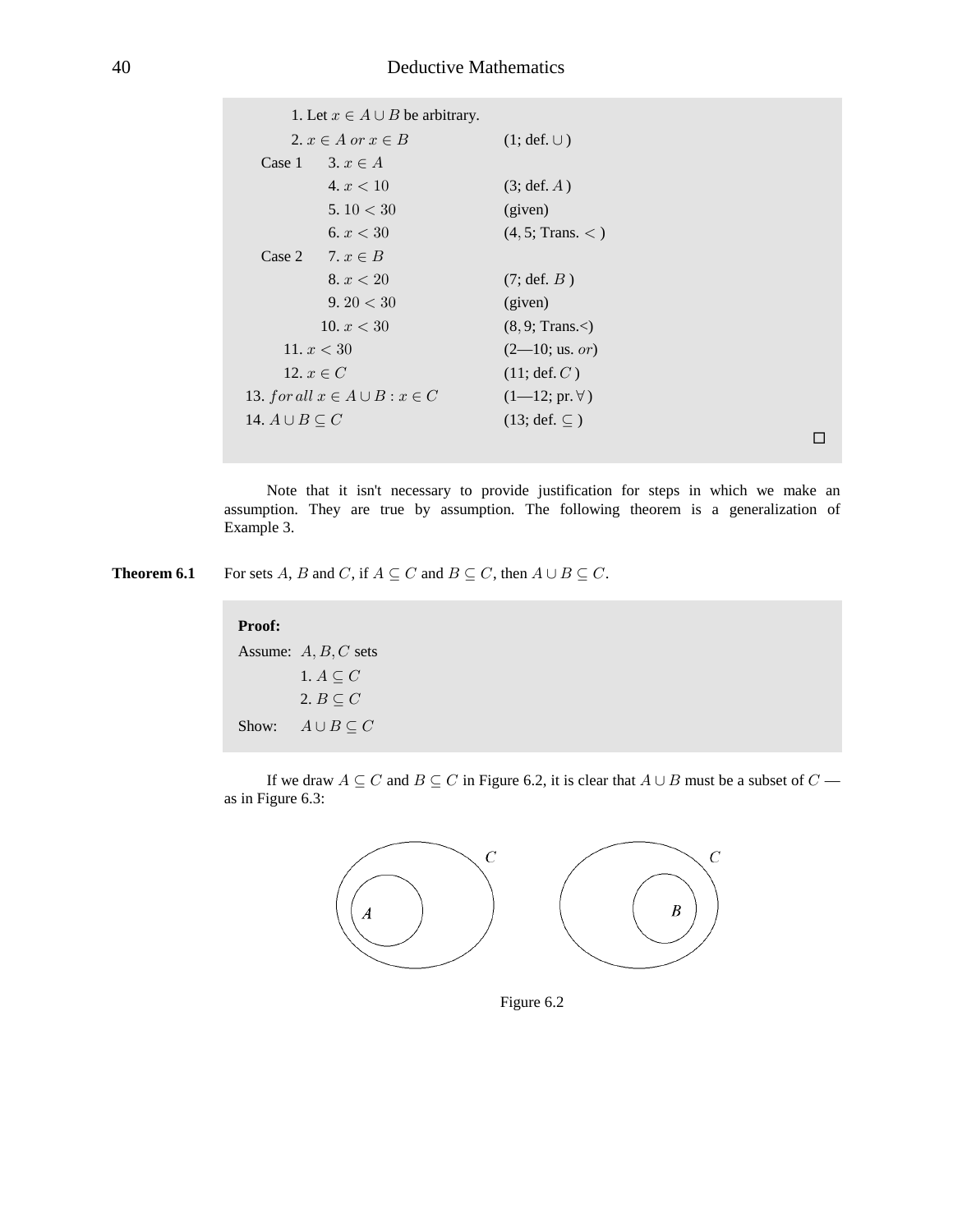

Figure 6.3

The proof of Theorem 6.1 is for you to do (Exercise 2). Follow the step-discovery outline.

The general rule for using or statements involves statements of the form  $\mathcal{P}_1$  or  $\mathcal{P}_2$  or ... or  $\mathcal{P}_n$ . Each of the *n* constituent statements  $\mathcal{P}_1$  through  $\mathcal{P}_n$  corresponds to a case in the proof, so there are  $n$  cases.

**Inference Rule** Using or statements: From the or statement  $P_1$  or  $P_2$  or ... or  $P_n$ , we may infer any step that is true in all cases that don't lead to a contradiction. In particular, in order to use the statement  $\mathcal{P}_1$  or  $\mathcal{P}_2$  or ... or  $\mathcal{P}_n$  to prove a statement R, show that R holds in all cases that do not lead to a contradiction. (If all cases lead to a contradiction, then we may infer the negation of the assumption leading the block of steps containing the statement  $P_1$  or  $P_2$  or ... or  $P_n$ . See Example 3 of Section 15, "Proof by Contradiction".)

> By a *contradiction*, we mean a step in a proof that is the negation of a statement that we already know is true: some hypothesis, previously shown theorem, or more often, a previously established step in the proof. We use the symbol # to denote "contradiction".

```
Example 4:
   6. x \in A7. x < 7 or x \in BCase 1 8. x < 7 .
        10. x \notin A, # Step 6
 Case 2 11. x \in B .
         13. _____________
  14.x \in C (7—13; us. or)
Solution:
   6. x \in A7. x < 7 or x \in BCase 1 8. x < 7 .
        10. x \notin A, # Step 6
 Case 2 11. x \in B
```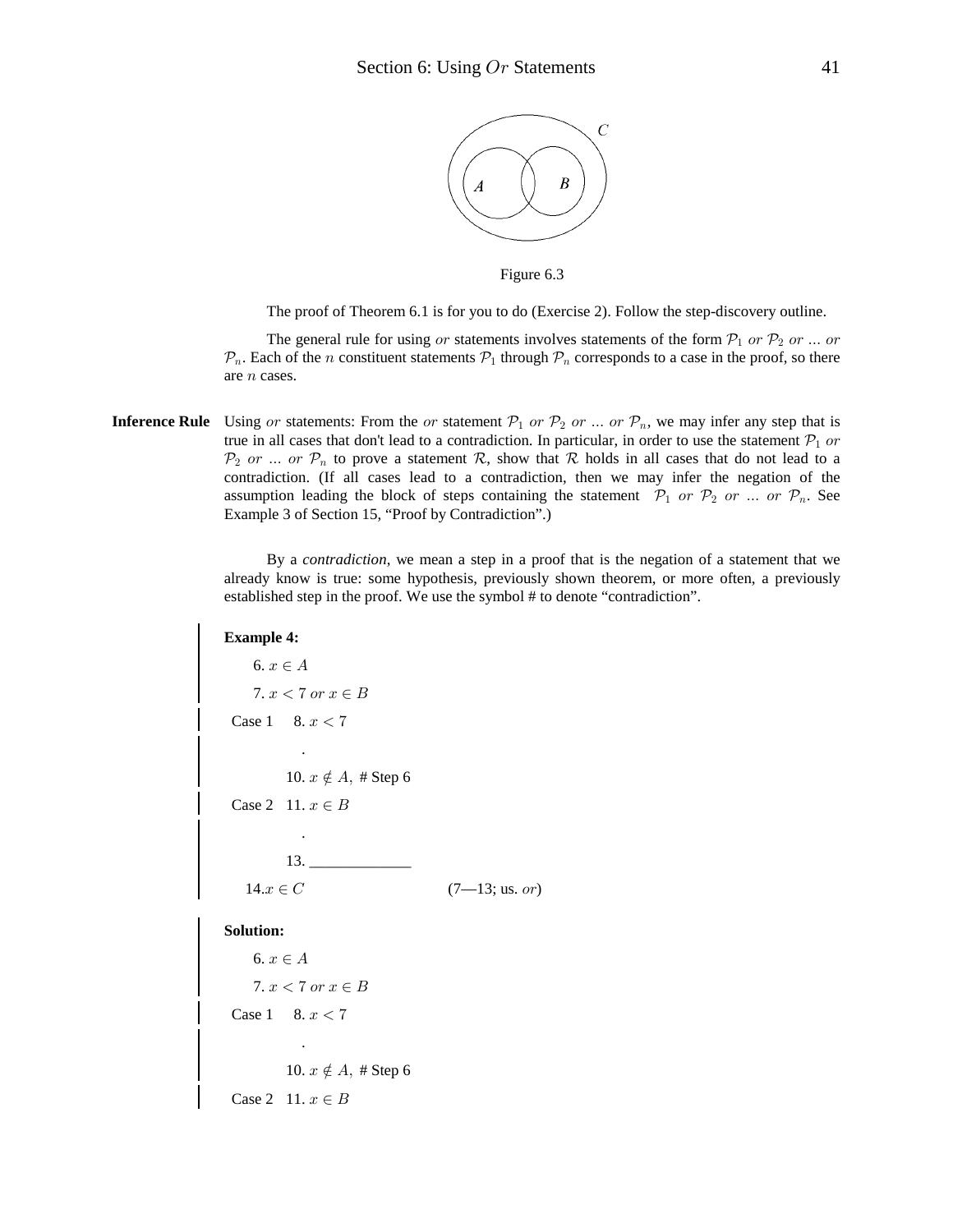13.  $x \in C$  $14.x \in C$  $(7-13;$  us. or)

In Case 1 of Example 4, Step 10 is the statement  $x \notin A$ . This statement is the negation of Step 6, which we already know. Thus Step 10 contradicts Step 6. We have noted this fact after Step 10, with the phrase "# Step 6".

The justification for Step 14 says that we have obtained this step by the rule for using the  $or$ statement in Step 7. Thus we have concluded  $x \in C$  by the rule. The rule states that we must have  $x \in C$  as a step in each case that does not lead to a contradiction. Since Case 1 does lead to a contradiction, we need to have  $x \in C$  as a step in Case 2.

The rule, in its general form, will be needed to prove Theorem 8.2.

#### **EXERCISES**

| 1. (a) |                           |                          |
|--------|---------------------------|--------------------------|
|        | 1.                        |                          |
|        | Case 1 2. $x \in C$       |                          |
|        | $3. \ldots$               |                          |
|        | 4.                        |                          |
|        | Case 2 5. $x \in D$       |                          |
|        | 6.                        |                          |
|        | 7.                        |                          |
|        | 8. x < 7                  | $(1 - 7, \text{us. or})$ |
|        |                           |                          |
| (b)    |                           |                          |
|        | 1. $x \in C$ or $y \in C$ |                          |
|        | Case 1 2. $x \in C$       |                          |
|        | $3. \ldots$               |                          |
|        | 4. $y \in D$              |                          |
|        | Case 2 5.                 |                          |
|        | 6.                        |                          |
|        | 7.                        |                          |
|        | 8.                        | $(1 - 7; us. or)$        |
|        |                           |                          |
| (c)    |                           |                          |
|        |                           |                          |
|        | 2. $x \in A$ or $x \in B$ | $(1; def. \cup)$         |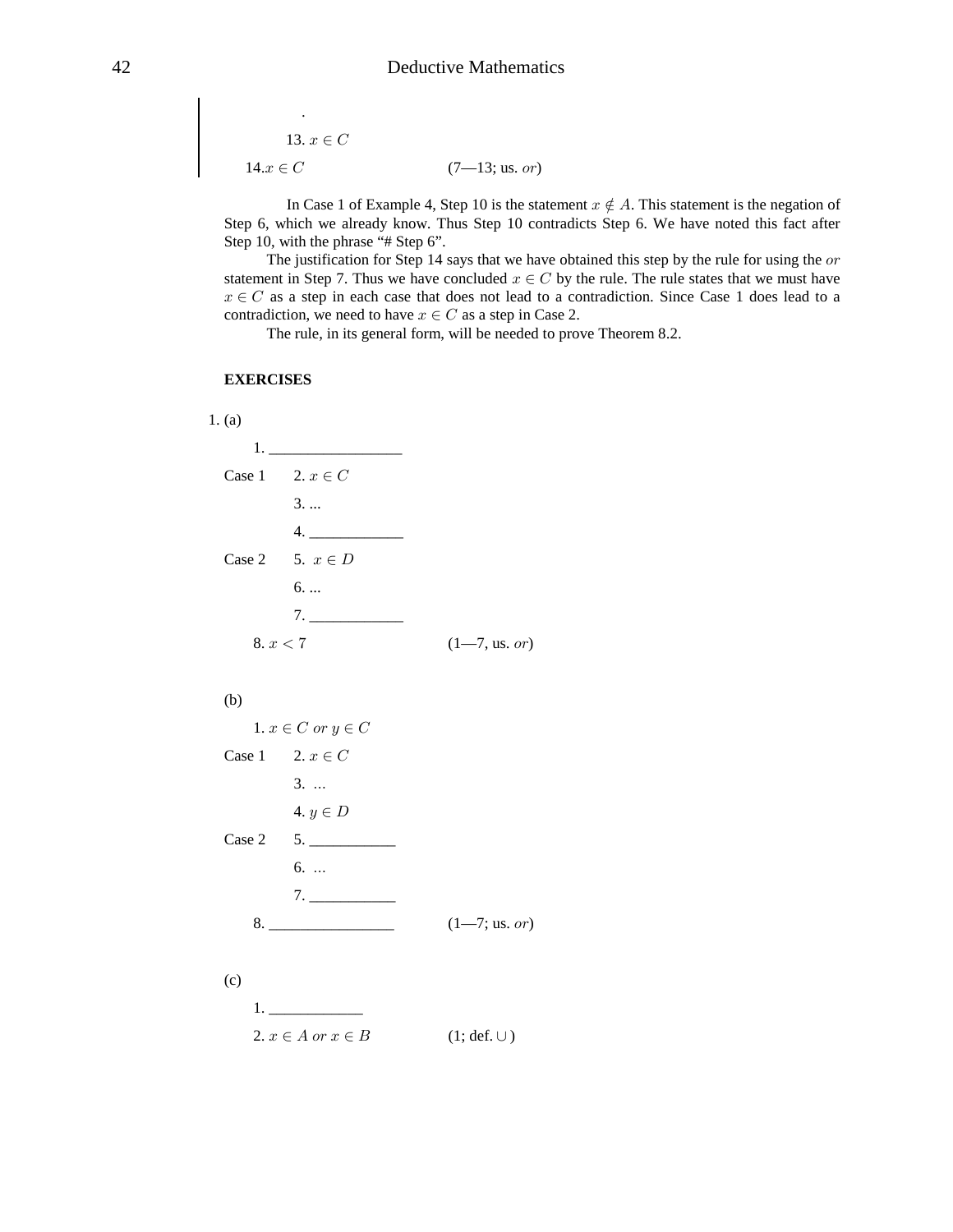$(d)$  $1. s \in A \cup B$  $(1; \text{def. } \cup)$  $(e)$ 1.  $x \in C$  or  $x \in D$  $(1; \text{def.} \_$  $(f)$ 1.  $x \in A \cup B$  $(1; \text{def.} \cup)$ Case 1 3. 4. ...  $5. \underline{\hspace{2cm}}$ Case 2  $6.$ 7. ...  $8.$ 9.  $x \in C$  $(2-8; \text{us. or})$  $(g)$ 1.  $x < 6$  or  $y < 5$ Case  $1 \quad 2.$  $3. \ldots$ 4.  $y \in A$ Case 2  $5.$ 6. ...  $7.$  $(h)$ 1. Let  $x \in G$  be arbitrary  $\mathcal{L}^{\mathcal{L}}$  $\sim$ k.  $x\in H\cup K$  $k+1$ .  $(1-k;\underline{\hspace{2cm}})$ 

2. Prove Theorem 6.1.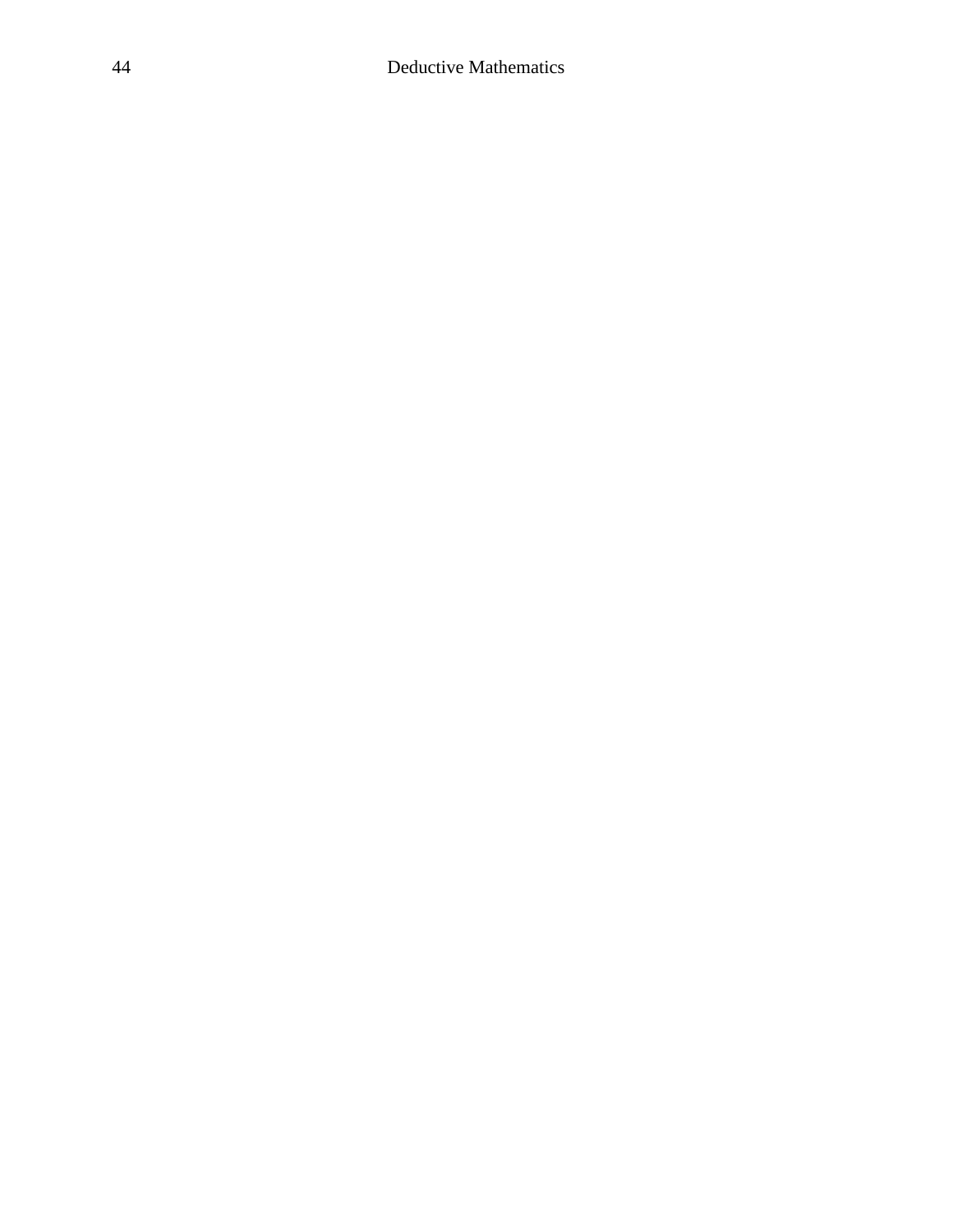## Implicit Defining Conditions

When we define a relation, we make the relation equivalent to its defining condition. The rule for using equivalence then lets us substitute the defining condition for the relation, and vice versa, in proof steps. For example, the relation  $J \subseteq K$  between J and K is, by definition, equivalent to the logical statement  $for all x \in J$ :  $x \in K$ . Thus, we might have either of the pairs of proof steps below.

```
1. J \subset K2. for all x \in J: x \in K (1; def. \subseteq)
1. for all x \in J: x \in K
```
 $2. J \subseteq K$  (1; def.  $\subseteq$  )

According to the inference rules we have to date, this is the only way that we can use the definition of  $\subseteq$  in a proof. We are now at the point of wanting to use defining conditions implicitly, without actually writing them down in proof steps. In our minds, we identify the relation  $J \subseteq K$  with its defining condition for all  $x \in J$ :  $x \in K$ . Thus to use a relation  $J \subseteq K$  that we know is true, we use the equivalent  $for all$  statement. However, we think of this not as using the f or all statement, but as using the relation  $J \subseteq K$ .

Suppose we have proof steps 1 and 2 below.

1.  $a \in J$ 

2.  $J \subseteq K$ 

To apply the information in Step 2 to Step 1, we apply the defining condition  $for$  all  $x \in J: x \in K$  to Step 1 to conclude  $a \in K$ . However, we think of this as applying the relation  $J \subseteq K$  to Step 1 to conclude  $a \in K$ .

1.  $a \in J$ 2.  $J \subset K$ 3.  $a \in K$  (1, 2; def. ⊆)

The defining condition for  $J \subseteq K$  becomes implicit. We use the defining condition, to write Step 3, but we don't write the defining condition down. Consider again the logic behind Steps 1 through 3 above: We know  $a \in J$ . We also know that everything in J is also in K. We therefore know that  $a \in K$ . This informal logic is perfectly clear, but there are things that are implicit in it. How do we know that everything in J is also in K? By the definition of  $\subseteq$ . The definition of  $\subseteq$  has been used implicitly. We now state a rule that formally allows us to use definitions in this way.

**Inference Rule** Implicit definition rule: If the defining condition for some relation is a statement  $P$ , then to prove the relation we prove  $P$ , without writing  $P$  down. To use the relation, we use  $P$ , without writing  $P$  down.

> If we wish to call attention to the fact that we're using defining conditions implicitly, according to the rule above, we will write "imp." after citing the appropriate definition. The notation "exp." after the citation means that we are using the former rule.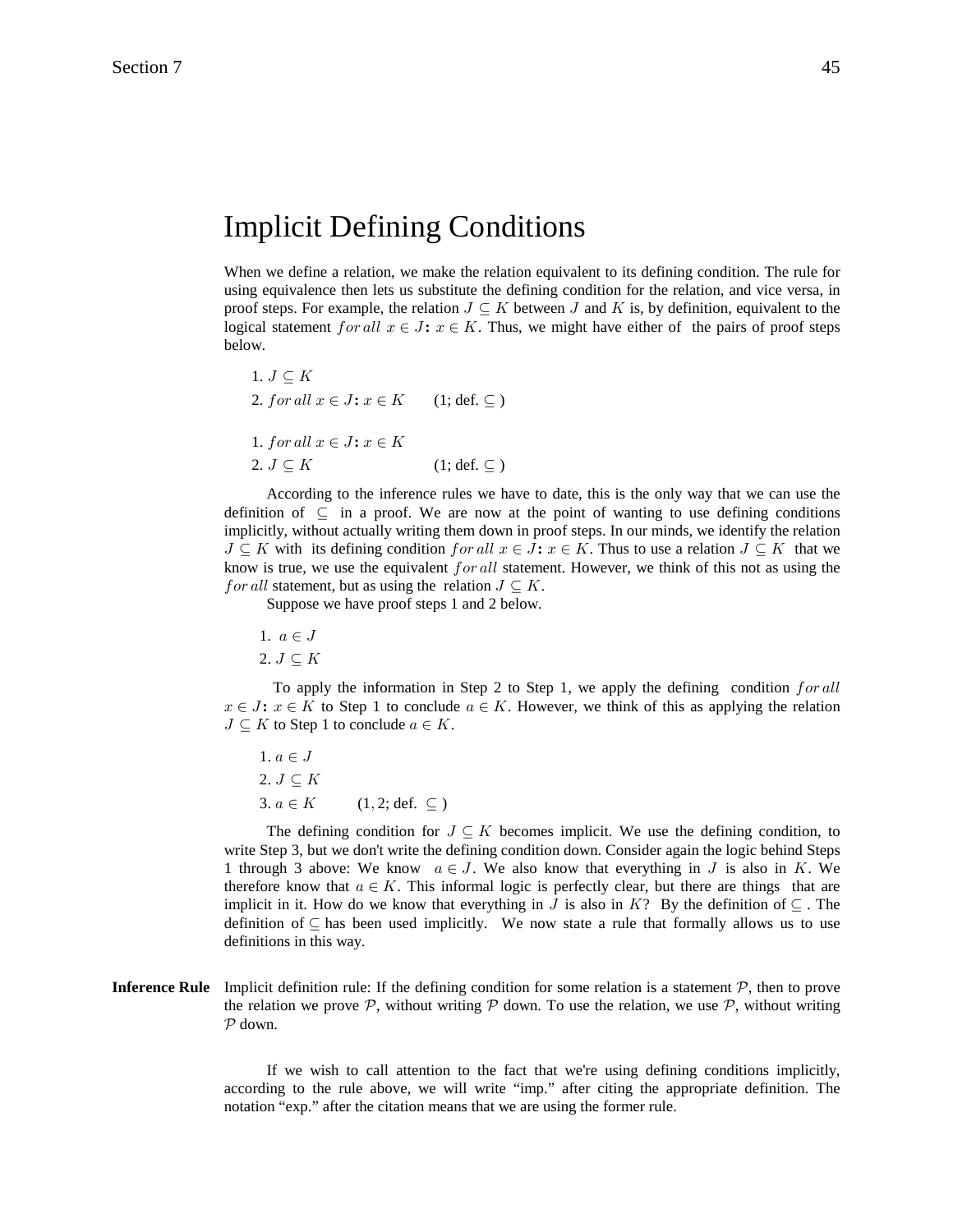## 46 Deductive Mathematics

## **Example 1:**

 In the exercise below, first fill in the underlined place using the implicit definition rule. Then in the second, explicit version of the same proof fragment, fill in the "missing " step with the explicit defining condition, and get the same conclusion as in the first steps.

| 1. $A \subseteq B$                                                                          |                                               |
|---------------------------------------------------------------------------------------------|-----------------------------------------------|
| $2. x \in A$                                                                                |                                               |
| $\begin{array}{c}\n3. \ \ \phantom{3}\n\end{array}$                                         | $(1, 2; \text{def. } \subseteq, \text{imp.})$ |
|                                                                                             |                                               |
| 1. $A \subseteq B$                                                                          |                                               |
| $2, x \in A$                                                                                |                                               |
| $2\frac{1}{2}$ .                                                                            | $(1; \text{def. } \subseteq, \text{exp.})$    |
| $\begin{array}{c} 3. \begin{array}{c} \begin{array}{c} \end{array} \end{array} \end{array}$ | $(2, 2 \frac{1}{2};$                          |
| <b>Solution:</b>                                                                            |                                               |
| 1. $A \subseteq B$                                                                          |                                               |
| $2. x \in A$                                                                                |                                               |
| $3. x \in B$                                                                                | $(1, 2; \text{def. } \subseteq, \text{imp.})$ |
|                                                                                             |                                               |
| 1. $A \subseteq B$                                                                          |                                               |
| $2, x \in A$                                                                                |                                               |
| $2\frac{1}{2}$ . for all $t \in A$ : $t \in B$                                              | $(1; def. \subseteq, exp.)$                   |
| 3. $x \in B$                                                                                | $(2, 2 \frac{1}{2}; \text{us}, \forall)$      |

The effect of using the implicit definition rule is to remove from proofs some statements of a basic logic form, and to leave only more mathematical looking statements.

#### **Example 2:**

Recall the proof of Example 1 of Section 5:

#### **Proof:**

| Assume: $K = \{x \in \mathbb{N} \mid x < 20\}$ |                               |
|------------------------------------------------|-------------------------------|
| $J\subseteq K$                                 |                               |
| for all $a \in J$ : $a < 20$<br>Show:          |                               |
| 1. Let $a \in J$ be arbitrary.                 |                               |
| 2. for all $x \in J: x \in K$                  | (hyp.; def. $\subseteq$ )     |
| 3. $a \in K$                                   | $(1, 2; \text{us. } \forall)$ |
| 4. $a < 20$                                    | $(3; \text{def. } K)$         |
| 5. for all $a \in J$ : $a < 20$                | $(1-4; pr. \forall)$          |
|                                                |                               |

 $\Box$ 

Steps 1, 2, and 3 are needed—if we use the *explicit* form of the definition of  $\subseteq$ :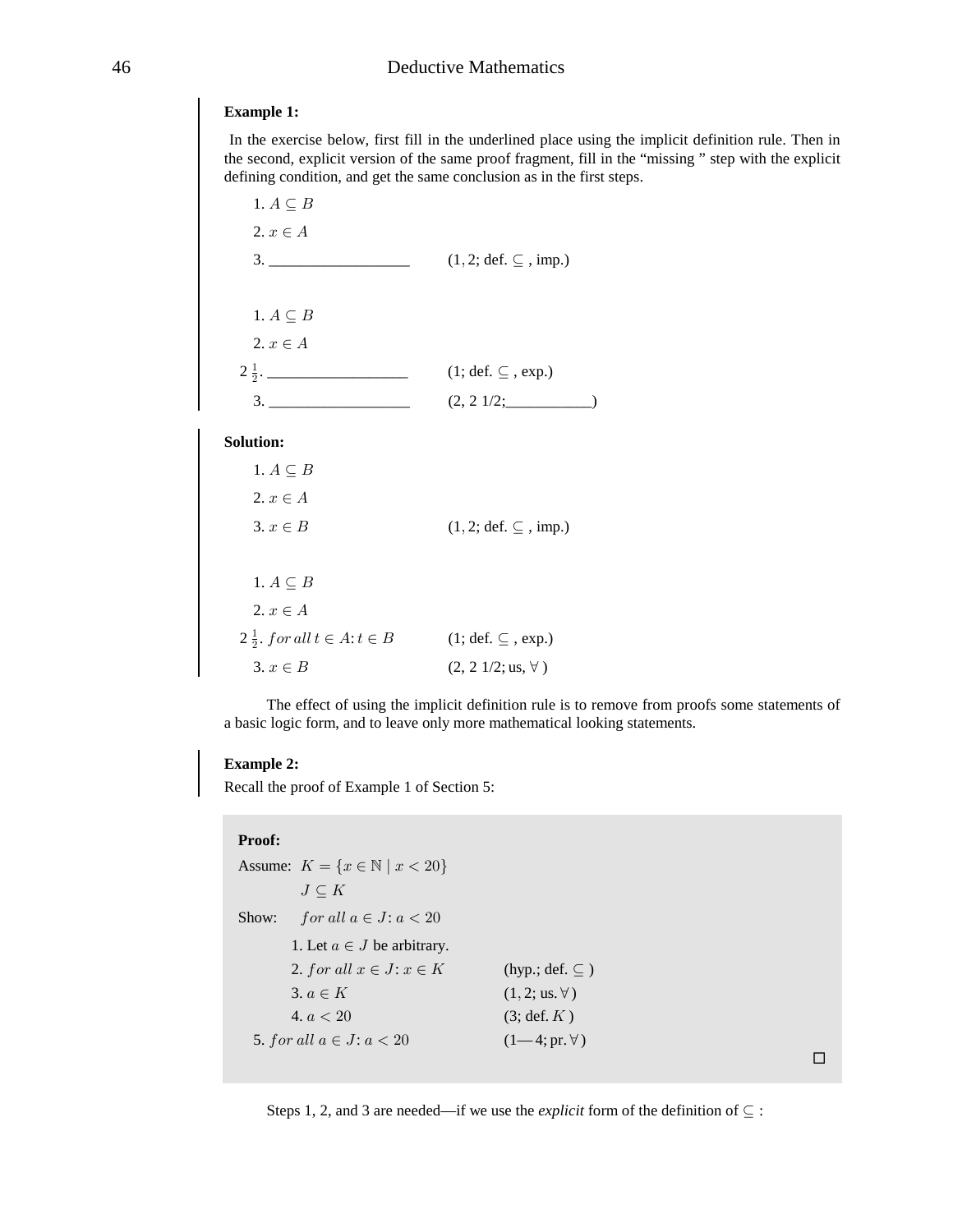| 1. Let $a \in J$ be arbitrary. |                               |
|--------------------------------|-------------------------------|
| 2. for all $x \in J: x \in K$  | (hyp.; def. $\subseteq$ )     |
| $3. a \in K$                   | $(1, 2; \text{us. } \forall)$ |

By using the *implicit* definition rule, however, we can use the hypothesis ( $J \subseteq K$ ) and Step 1 ( $a \in J$ ) to infer  $a \in K$  immediately—which we now renumber as Step 2:

| .                                              |                                  |
|------------------------------------------------|----------------------------------|
| Assume: $K = \{x \in \mathbb{N} \mid x < 20\}$ |                                  |
| $J \subset K$                                  |                                  |
| for all $a \in J$ : $a < 20$<br>Show:          |                                  |
| 1. Let $a \in J$ be arbitrary.                 |                                  |
| 2. $a \in K$                                   | $(1, hyp.; def. \subset , imp.)$ |
| 3. $a < 20$                                    | $(2; \text{def. } K)$            |
| 4. for all $a \in J$ : $a < 20$                | $(1-3; pr. \forall)$             |
|                                                |                                  |

Using the implicit definition rule tends to focus our attention on the mathematical objects we're talking about, and not on the logical form of statements about them. Our logic should become increasingly implicit (but well understood). Note that our proof style begins with completely explicit use of definitions, inference rules, and formal statements. We move to implicit use of the rules after some practice with the explicit use. The correct approach from a pedagogical viewpoint is to move from the explicit to the implicit—not vice versa. In any area where understanding is paramount, shortcuts should not be learned before one gets the lay of the land.

#### **Example 3:**

**Proof:**

Recall the proof of Example 4 of Section 4:

#### **Proof:**

```
Assume: H = \{x \in \mathbb{N} \mid x < 10\}G = \{x \in \mathbb{N} \mid x < 20\}Show: H \subset G1. Let x \in H be arbitrary.
       2. x < 10 (1; def. H)
      3. 10 < 20 (given)
      4. x < 20 (2, 3; Trans. < )
      5. x \in G (4; def. G)
 6. for all x \in H : x \in G (1-5; \text{pr. } \forall)7. H \subseteq G (6; def. \subseteq )
```
 $\Box$ 

The defining condition for  $H \subseteq G$  (Step 7) is explicitly written down as Step 6. If we were to use the implicit definition rule, we would not write the  $for$  all statement of Step 6 down in the

 $\Box$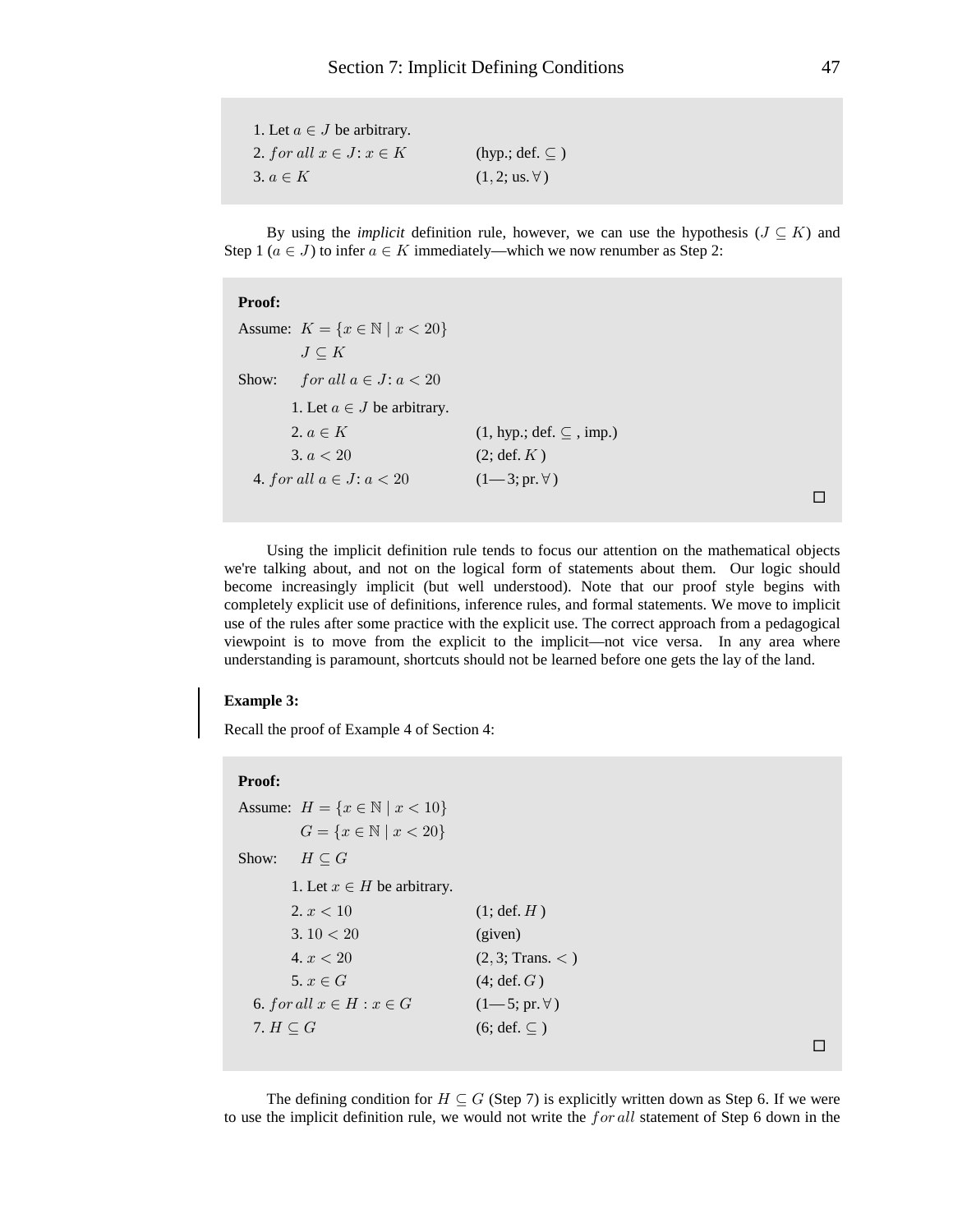## 48 Deductive Mathematics

proof. We would go through all the steps necessary to prove this for all statement, but we would consider these steps as proving the equivalent statement  $H \subseteq G$  instead of the for all statement. The for all statement becomes implicit:

| Proof:                                         |                                               |
|------------------------------------------------|-----------------------------------------------|
| Assume: $H = \{x \in \mathbb{N} \mid x < 10\}$ |                                               |
| $G = \{x \in \mathbb{N} \mid x < 20\}$         |                                               |
| $H\subseteq G$<br>Show:                        |                                               |
| 1. Let $x \in H$ be arbitrary.                 |                                               |
| 2. $x < 10$                                    | $(1; \text{def. } H)$                         |
| 3.10 < 20                                      | (given)                                       |
| 4. $x < 20$                                    | (2, 3; Trans. <)                              |
| 5. $x \in G$                                   | $(4; \text{def}, G)$                          |
| 6. $H \subset G$                               | $(1-5; \text{def. } \subseteq , \text{imp.})$ |
|                                                |                                               |

The implicit definition rule is involved when we provide counterexamples to statements about set containment. For example, consider the following statement, which we call a proposition, since, at this stage, we presumably don't know whether it is true or false.

**Proposition** If A and B are sets, then  $A \cup B \subseteq B$ .

The hypotheses and conclusion are:

Hypotheses:  $A, B$  sets Conclusion:  $A \cup B \subseteq B$ 

In order to exhibit a counterexample, we need to know what it means for  $A \cup B \subseteq B$  to be false. By definition of containment,  $A \cup B \subseteq B$  means  $for all x \in A \cup B : x \in B$ . The negation of this is there exists  $x \in A \cup B$  such that  $x \notin B$ . This tells us what it means for the for all statement to be false. Finding such an x will show that the for all statement is false. Since we mentally identify the statement  $A \cup B \subseteq B$  with the for all statement, we consider that to exhibit sets A and B and an element x that make the for all statement false is to provide a counterexample to the assertion about set containment. For example:

**Proposition** If A and B are sets, then  $A \cup B \subseteq B$ .

#### **Counterexample 4:**

Hypotheses:  $A, B$  sets

Conclusion:  $A \cup B \subseteq B$ 

Let  $A = \{1\}$  and  $B = \{2\}$ . Then  $A \cup B = \{1,2\}$ . Also  $1 \in \{1,2\}$  but  $1 \notin \{2\}$ , so that  $\{1,2\} \subseteq \{2\}$  is false.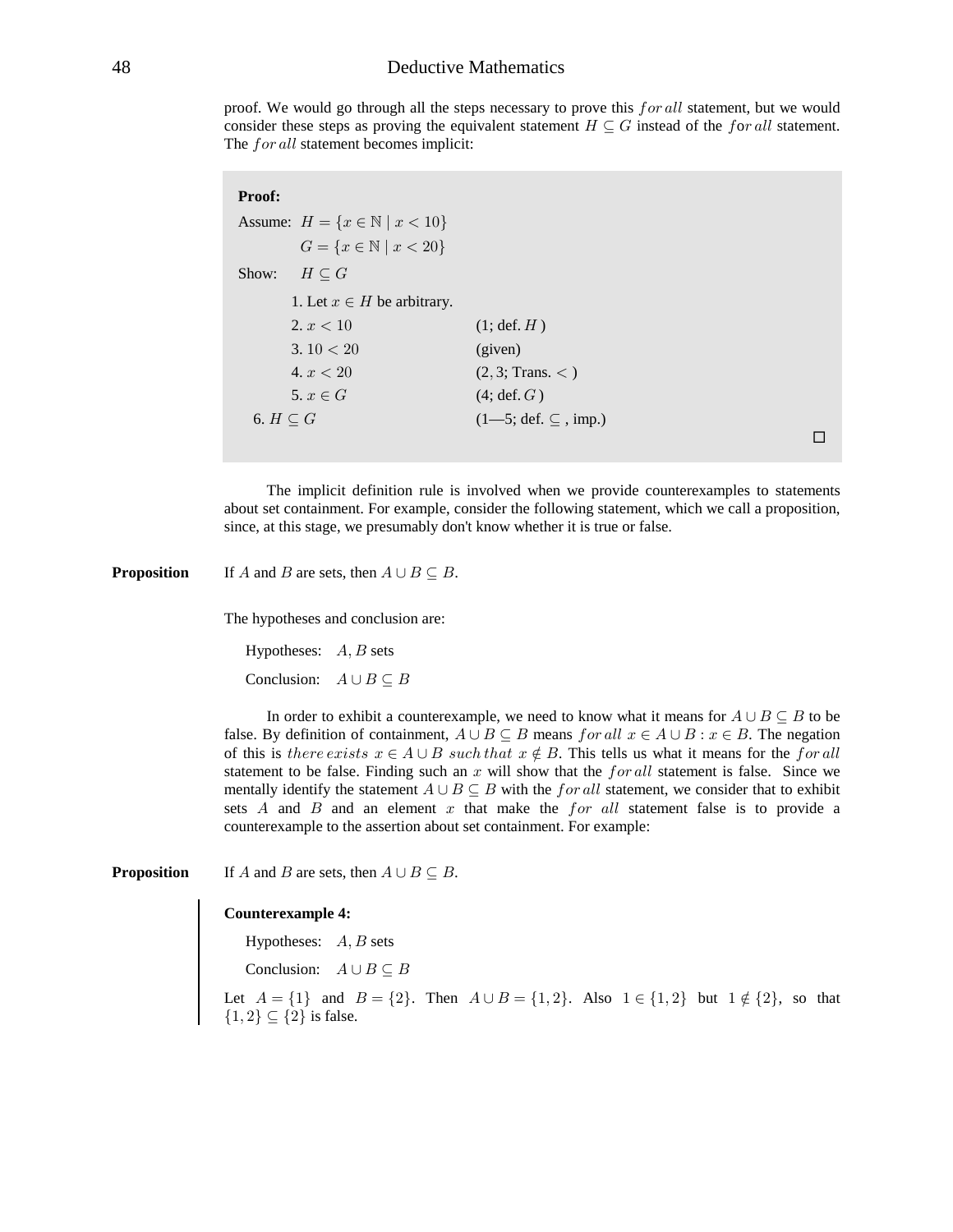#### **EXERCISES**

1. In each exercise below, first fill in the underlined place using the implicit definition rule. Then in the second, explicit version of the same proof fragment, fill in the "missing " step with the explicit defining condition, and get the same conclusion as in the first steps.

| (a)                      |                                                       |
|--------------------------|-------------------------------------------------------|
| 1. $C\subseteq D$        |                                                       |
| 2. $x\in C$              |                                                       |
|                          | $(1, 2; \text{def. } \subseteq, \text{imp.})$         |
|                          |                                                       |
| 1. $C \subseteq D$       |                                                       |
| $2. x \in C$             |                                                       |
| $2\frac{1}{2}$ .         | $(1; \text{def. } \subseteq, \text{exp.})$            |
|                          |                                                       |
|                          | $(2, 2\frac{1}{2};$                                   |
|                          |                                                       |
| (b)                      |                                                       |
| $1.$ X $\subseteq$ Y     |                                                       |
|                          |                                                       |
| $3. t \in Y$             | $(1, 2; \text{def. } \subseteq, \text{imp.})$         |
|                          |                                                       |
| $1.$ X $\subseteq$ Y     |                                                       |
|                          |                                                       |
| $2\frac{1}{2}$ .         | $(1; def. \subseteq, exp.)$                           |
| 3. $t \in Y$             | $(2, 2\frac{1}{2};$                                   |
|                          |                                                       |
| (c)                      |                                                       |
| 1. Let $x \in A$ be arb. |                                                       |
| 2. $x \in B$             |                                                       |
|                          | $(1-2; \text{def. } \subseteq, \text{imp.})$          |
|                          |                                                       |
| 1. Let $x \in A$ be arb. |                                                       |
|                          |                                                       |
| 2. $x \in B$             |                                                       |
| $2\frac{1}{2}$ .         |                                                       |
|                          | $(2\frac{1}{2}; \text{def. } \subseteq, \text{exp.})$ |

2. Rewrite the proof of Theorem 5.1, using the implicit definition rule in as many places as you can. 3. Rewrite the proof of Theorem 6.1, using the implicit definition rule in as many places as you can.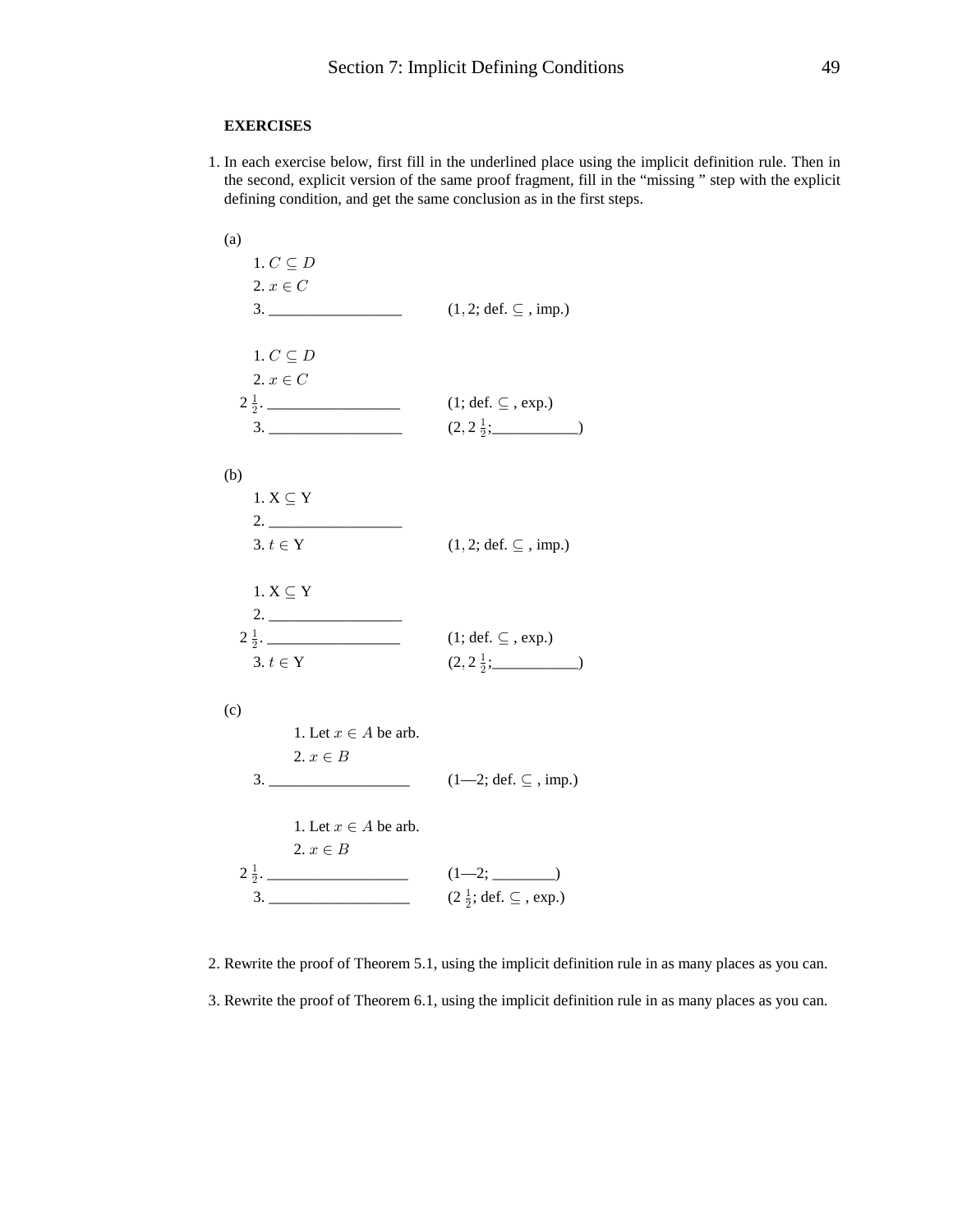#### **REVIEW EXERCISES**

```
4. (a)1. x \in A or y \in ACase 1 2. Assume x \in A3. ...
        4. y \in BCase 2 5.
        6. ...
        7.8.(1 - 7; \text{us. or})(b)1. s \in C \cup D(1; def. \cup, exp.)(c)1. t \in C or t \in D2.(1; \text{def. } \cup, \text{exp.})(d)1. x \in G \cup HCase 1 \quad 3.4. ...
        5. \underline{\hspace{2cm}}Case 2 6.
        7. ...
        8.9. x < 9(2-8; us. or)(e)1. Let x \in A be arbitrary
         \mathcal{L}^{\mathcal{L}}k. x\in A\cup B
```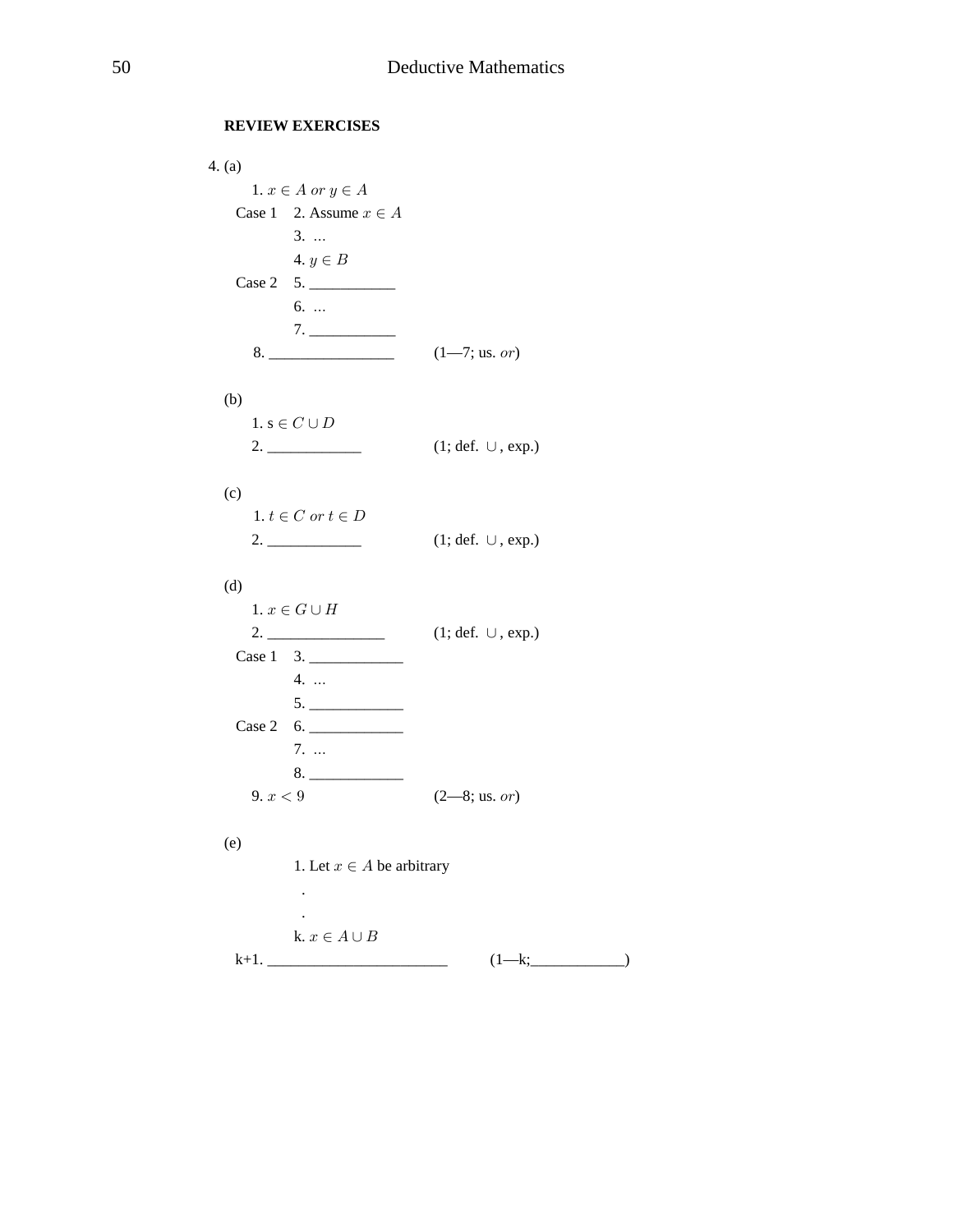# Unions; Proving  $Or$  Statements

**Inference Rule** Proving or statements: In order to prove the statement P or Q, either assume  $\neg$ P and show Q, or assume  $\neg Q$  and show P. Abbreviation: "pr. or".

There are two possible proof formats for using this rule:

pr. *or* 

1. Assume 
$$
\neg P
$$
  
\n  
\n $k-1.Q$   
\n $k \cdot P \text{ or } Q$  (1—k-1; pr. or)

pr. *or* 

| 1. Assume $\neg Q$                |                       |  |  |
|-----------------------------------|-----------------------|--|--|
|                                   |                       |  |  |
|                                   |                       |  |  |
| $k-1.P$                           |                       |  |  |
| k. $\mathcal{P}$ or $\mathcal{Q}$ | $(1 - k - 1; pr. or)$ |  |  |

## **Example 1:**

In the gap indicated by the blank space, write all the steps dictated by the rule for proving  $or$ statements that justifies Step k.

k. 
$$
x \in G
$$
 or  $x \in H$  (\_\_\_\_\_\_\_\_\_.pr. or)

**Solution 1:** 

1. Assume  $x \notin G$  . k-1.  $x \in H$ k.  $x \in G$  or  $x \in H$  (1—k-1; pr. or)

**Solution 2:** 

.

1. Assume  $x \notin H$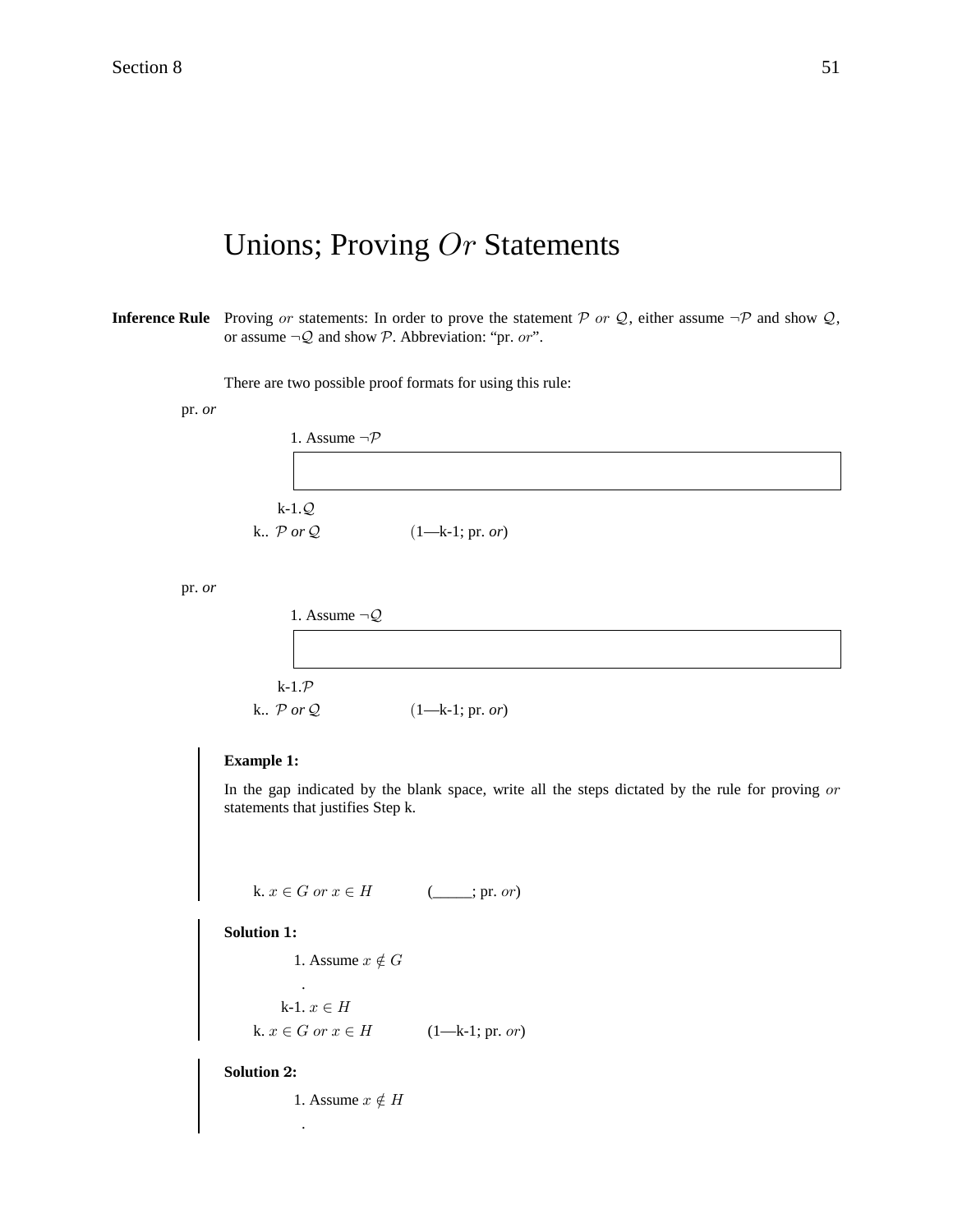## 52 Deductive Mathematics

k-1. 
$$
x \in G
$$
  
k.  $x \in G$  or  $x \in H$  (1—k-1; pr. or)

In any developing proof, the steps dictated by the rule for proving an or statement are put at the top and bottom of the gap above the statement.

Since there are two choices available, the rule doesn't dictate a unique pair of statements needed to prove the statement, as does the rule for proving  $for$  all statements. In general, you will need to consider both possibilities, in order to choose the one that will most likely lead to success. You may even need to try both possible approaches, to see which works out the best.

#### **Example 2:**

1. Assume  $t \notin A$  . 3.  $t \in B$ 4.  $(1-3;$ 

**Solution:**

.

1. Assume  $t \notin A$ 

3.  $t \in B$ 4.  $t \in A$  or  $t \in B$   $(1-3; \text{pr. or})$ 

If  $x$ , for example, occurs in the  $\alpha r$  statement

k.  $x \in A$  or  $x \in B$ 

as a step in a proof,  $x$  would have had to have been already defined, either in the hypotheses, or in a previous proof step. The rule for proving or statements dictates that the Steps i—k-1 be inserted in the gap before Step k:

i. Assume 
$$
x \notin A
$$
  
\n  
\n k-1.  $x \in B$   
\nk.  $x \in A$  or  $x \in B$  (i—k-1; pr.or)

Step i does not define  $x$ . It makes an assumption about an element that must already be defined. We use the word "let" to define new symbols, and the word "assume" to make an assumption about something that has been defined already.

#### **Example 3:**

```
4. Assume t \in G .
   7. t \in H8. (4-7;
```
**Solution:**

.

4. Assume  $t \in G$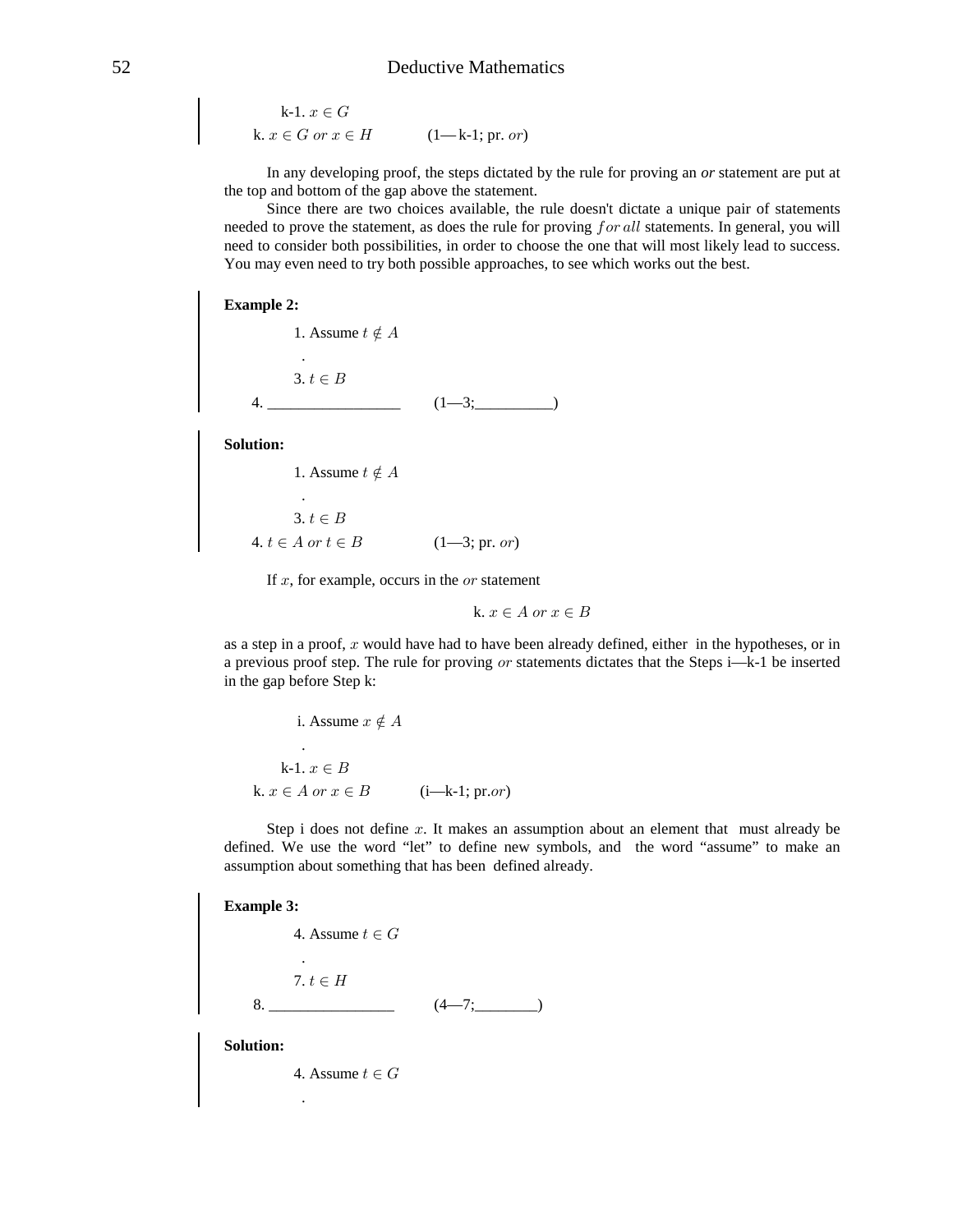7.  $t \in H$ 8.  $t \notin G$  or  $t \in H$  (4—7; pr. or)

**Example 4:**

4. Let  $t \in G$  be arbitrary . 7.  $t \in H$  $8.$  (4—7; )

**Solution:**

4. Let  $t \in G$  be arbitrary . 7.  $t \in H$ 8. for all  $t \in G$ :  $t \in H$   $(4-7; \text{pr. } \forall)$ 

Suppose we have the following steps in a proof.

i. 
$$
x \in A
$$
  
.  
k.  $x \in A$  or  $x \in B$ 

That is, suppose we know Step i, and seek to show Step k. The rule for proving  $or$  statements dictates steps such as

i. 
$$
x \in A
$$
  
\nii+1. Assume  $x \notin B$   
\n  
\n k-1.  $x \in A$   
\n k.  $x \in A$  or  $x \in B$  (i+1—k-1; pr.or)

Our job is now to show that Step k-1 is true. But here, Step k-1 is true since it is the same as Step i. Thus we get the following proof of Step k.

i.  $x \in A$ i+1. Assume  $x \notin B$ i+2.  $x \in A$  (Step i) i+3.  $x \in A$  or  $x \in B$  − (i+1—i+2; pr. or)

In general, if we have  $P$  as a step in a proof, then we can prove  $P$  or  $Q$  in the manner above:

| $1, \mathcal{P}$                    |                 |
|-------------------------------------|-----------------|
| 2. Assume $\neg Q$                  |                 |
| 3. P                                | (Stop 1)        |
| 4. $\mathcal{P}$ or $\mathcal{Q}$ . | $(2-3; pr. or)$ |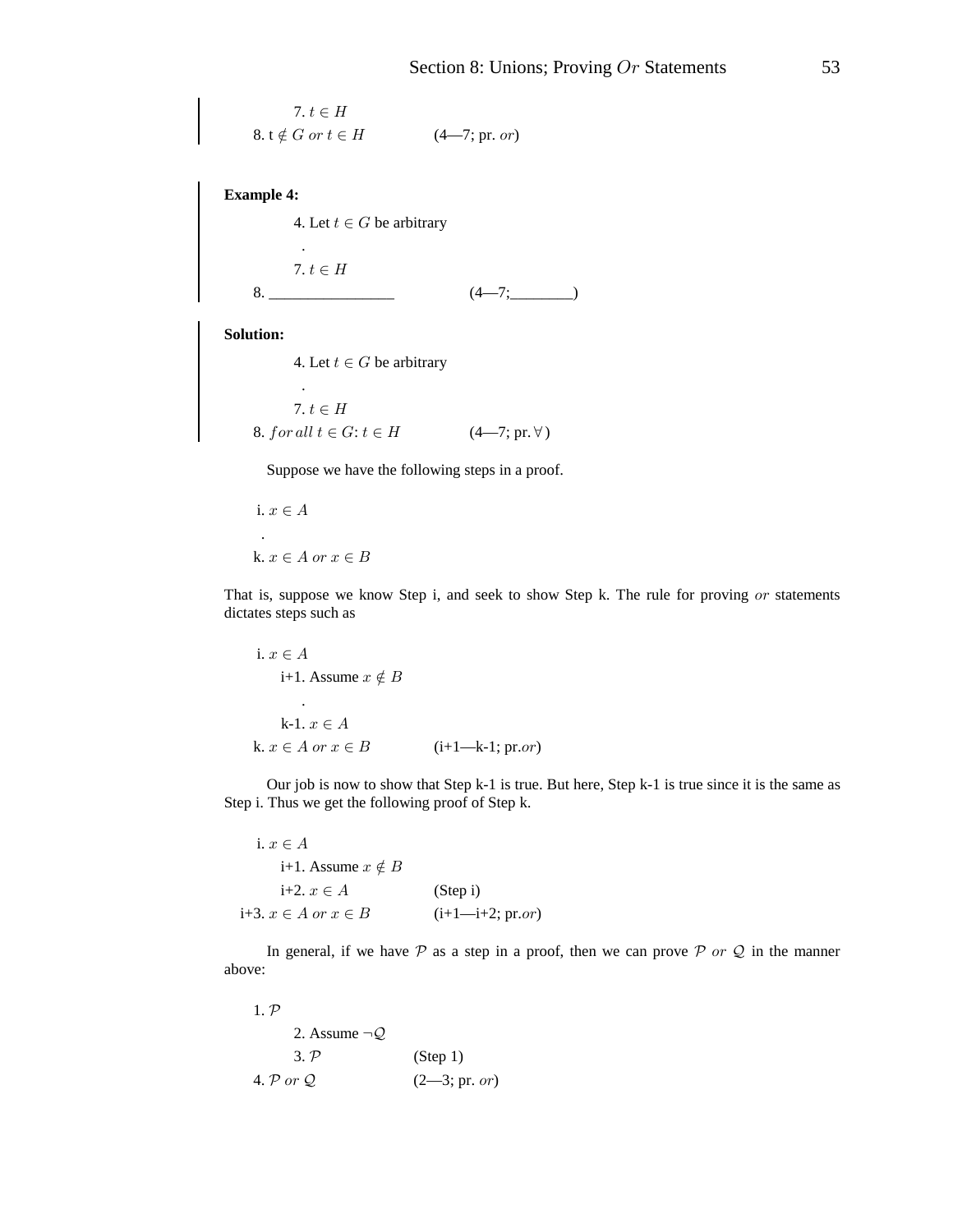## 54 Deductive Mathematics

Thus if P is true then P or Q follows by the rule for proving or —without even using the assumption  $\neg Q$ . Of course, in general it will be necessary to use  $\neg Q$  in order to show P. But when  $\mathcal P$  is known to be true, then  $\mathcal P$  or  $\mathcal Q$  must follow. We will interpret the rule for proving or statements so as to allow the following shortened (EZ) version of the steps above

pr. EZ *or* 

 $1. P$ 2.  $\mathcal{P}$  or  $\mathcal{Q}$  (1; pr. or **EZ**)

pr. EZ *or* 

 $1. \mathcal{Q}$ 2.  $\mathcal{P}$  or  $\mathcal{Q}$  (1; pr. or EZ)

We consider the steps above an extension of the format for proving  $or$  statements.

If you need to show a statement  $P$  or  $Q$  in a proof, the first thing to do would be to see if you already know either of  $\mathcal P$  or  $\mathcal Q$ . If so, then  $\mathcal P$  or  $\mathcal Q$  follows immediately by the EZ form of the rule for proving or statements. If not, then decide whether it would be better to assume  $\neg \mathcal{P}$  and show  $Q$ , or to assume  $\neg Q$  and show  $P$ .

The shortened format for the rule for proving  $or$  statements makes the proof of Theorem 8.1 easy.

**Theorem 8.1** For sets  $A$  and  $B$ :

(a)  $A \subseteq A \cup B$ (b)  $B \subseteq A \cup B$ 

**Proof:** Exercise 3

The EZ forms of the rules for proving  $or$  statements eliminate the need to make an obviously unnecessary assumption. The rules we have for using  $or$  statements sometimes lead to making an obviously false assumption. For example, suppose we have Steps 1 and 2, and wish to show  $Q$  in Step k below.

 $1. \neg P$ 2.  $\mathcal{P}$  or  $\mathcal{Q}$  . k. *Q* 

 $Q$  is shown by the rule for using the *or* statement in Step 2:

 $1. \neg P$ 2.  $\mathcal{P}$  or  $\mathcal{Q}$ Case 1 3.  $\mathcal{P}$  # Step 1 Case 2 4.  $\mathcal{Q}$ 5.  $\mathcal{Q}$  (2—4; us. or)

Thus  $Q$  in Step 5 is formally established, since we have shown it in all cases that do not lead to a contradiction. The words "lead to" here are not quite appropriate, since the assumption in Case 1 is itself a contradiction. Also, in Case 2 we assume, in effect, the result we seek. We can avoid the unnecessary formalism, by the following EZ forms of the rule for using or statements.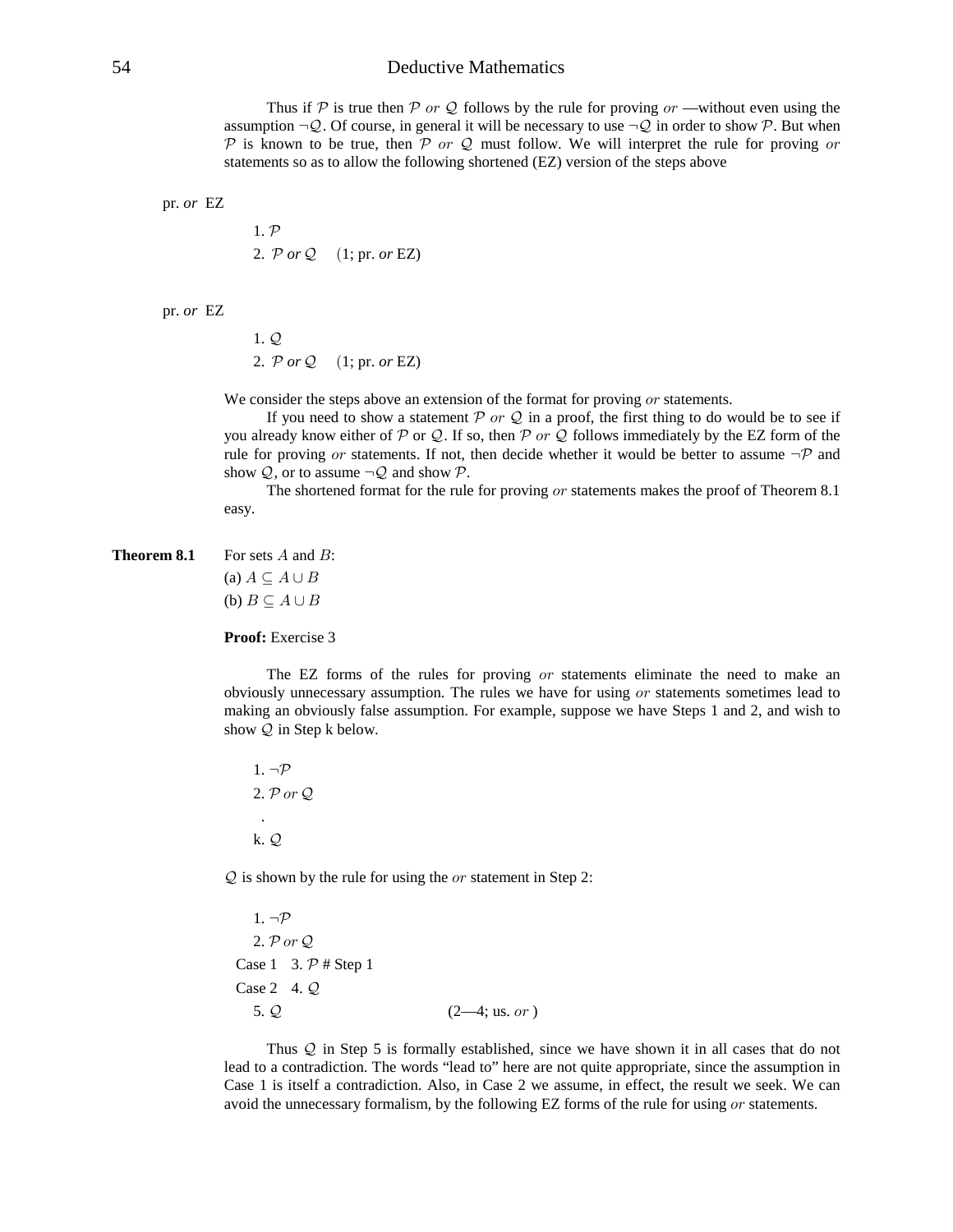us. or EZ

1.  $P$  or  $Q$  $2. \neg P$ 3.  $Q$  (1, 2; us. *or* EZ)

us. or EZ

1.  $P$  or  $Q$  $2. \neg Q$ 3.  $P$  (1, 2; us. *or* EZ)

Although the standard forms for the rules for proving and using  $or$  statements are called for in almost all situations, the EZ forms of the rules are useful in avoiding needless assumptions or assumptions that contradict known facts.

**Theorem 8.2** For sets A, B and C, if  $A \subseteq B$  or  $A \subseteq C$  then  $A \subseteq B \cup C$ .

#### **Proof:**

```
Assume: A, B, C sets
           A \subseteq B or A \subseteq CShow: A \subseteq B \cup C
```
The hypothesis for this theorem is the single or statement  $A \subseteq B$  or  $A \subseteq C$ . The statement  $A \subseteq B$  is only part of the *or* statement, and is not known to be true; that is,  $A \subseteq B$  is not one of the hypotheses. In order to use the hypotheses of this theorem we need to employ the rule for using  $or$  statements. The step-discovery procedure first gives us the following steps:

1. Let  $x \in A$  be arbitrary . . k-3.  $x \in B$  or  $x \in C$  ; pr. or) k-2.  $x \in B \cup C$  (k-3; def.  $\cup$ , exp.) k-1.  $for all x \in A : x \in B \cup C$  (1—k-2; pr.  $\forall$ ) k.  $A \subseteq B \cup C$  (k-1; def.  $\subseteq$ , exp.)

The first option in the rule for proving  $or$  statements dictates the following steps:

1. Let  $x \in A$  be arbitrary 2. Assume  $x \notin B$  . . k-4.  $x \in C$ k-3.  $x \in B$  or  $x \in C$  (2—k-4; pr. or)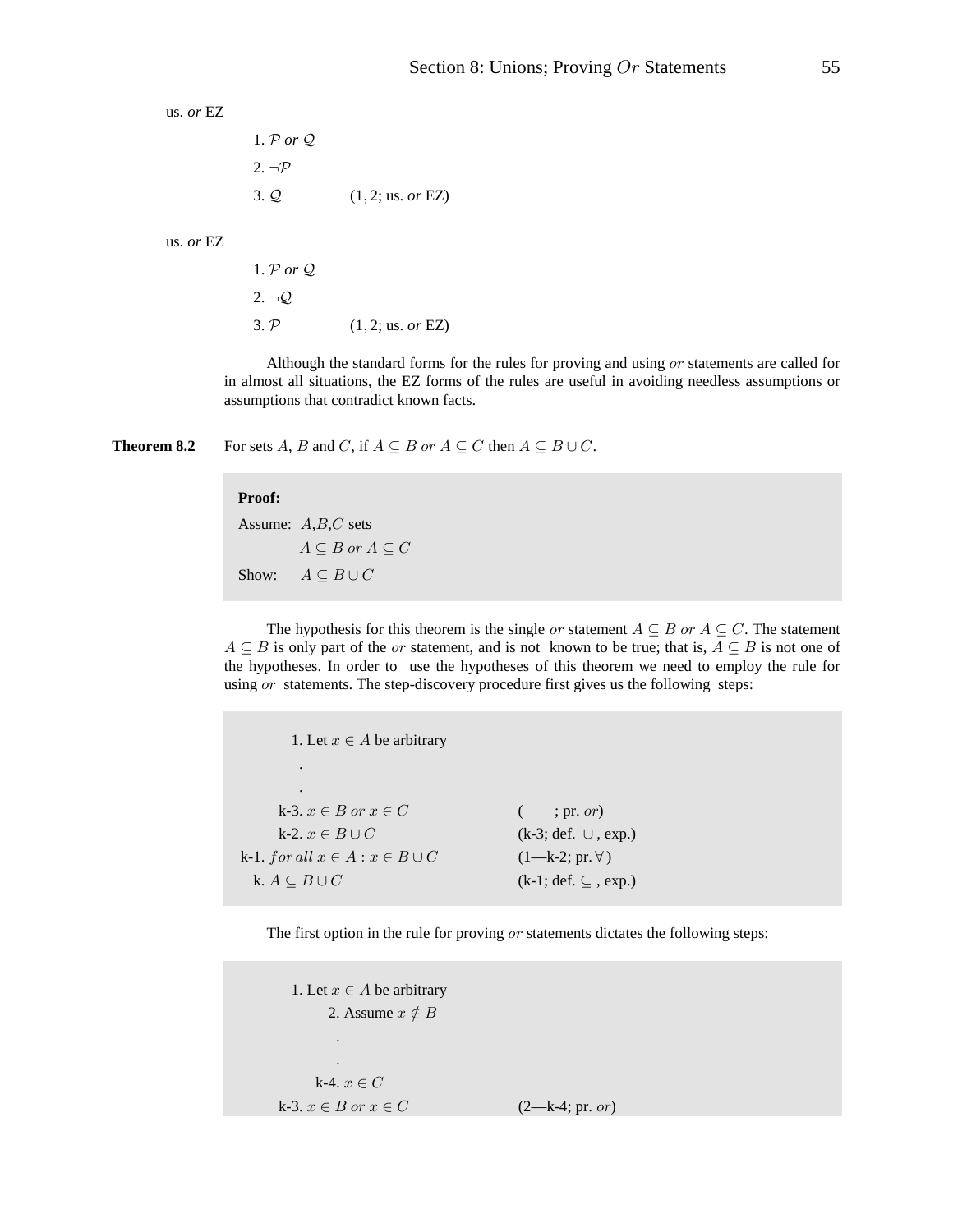## 56 Deductive Mathematics

| k-2. $x \in B \cup C$                   | $(k-3; def. \cup, exp.)$      |
|-----------------------------------------|-------------------------------|
| k-1. for all $x \in A : x \in B \cup C$ | $(1-k-2; pr. \forall)$        |
| k. $A \subseteq B \cup C$               | $(k-1; def. \subseteq, exp.)$ |

We are now at the end of the bottom-up/top-down part of the step-discovery procedure, and need to use the hypotheses. As a matter of exposition, we write the hypothesis in the proof itself as Step 3—to precede the cases in the rule for using  $or$ .

| 1. Let $x \in A$ be arbitrary           |                               |
|-----------------------------------------|-------------------------------|
| 2. Assume $x \notin B$                  |                               |
| 3. $A \subseteq B$ or $A \subseteq C$   | (hyp.)                        |
|                                         |                               |
|                                         |                               |
| k-4. $x \in C$                          |                               |
| k-3. $x \in B$ or $x \in C$             | $(2—k-4; pr. or)$             |
| k-2. $x \in B \cup C$                   | $(k-3; def. \cup, exp.)$      |
| k-1. for all $x \in A : x \in B \cup C$ | $(1-k-2; pr. \forall)$        |
| k. $A \subseteq B \cup C$               | $(k-1; def. \subseteq, exp.)$ |

We now need to use the  $or$  statement of Step 3, which means that we have cases.

```
1. Let x \in A be arbitrary
           2. Assume x \notin B3. A \subseteq B or A \subseteq C (hyp.)
         Case 1 4. A \subseteq B5. x \in B, # Step 2 (1, 4; def. \subseteq, imp.)
         Case 2 6. A \subseteq C7. x \in C (1, 6; def. \subseteq, imp.)
           8. x \in C (3—7; us. or)
      9. x \in B or x \in C (2—8; pr. or)
     10. x \in B \cup C (9; def. \cup, exp.)
11. for all x \in A : x \in B \cup C (1—10; pr. \forall)
12. A \subseteq B \cup C (11; def. \subseteq, exp.)
                                                                                  \Box
```
 After Step 5, we have noted the fact that this step contradicts Step 2. The justification for Step 5 is the reason that it follows from previous steps, regardless of the fact that it is a contradiction. Step 5 follows from Steps 1 and 4, by the rule for using defining conditions implicitly. The fact that it contradicts Step 2 says that Case 1 in the proof really doesn't occur, under the assumptions preceding the  $\alpha r$  statement.

The use of an  $or$  statement that we know is true leads to cases. These cases can be used in an informal interpretation of Theorem 8.2 in terms of Venn diagrams. Figure 8.1 shows that the conclusion of the theorem holds in both cases indicated by the hypothesis: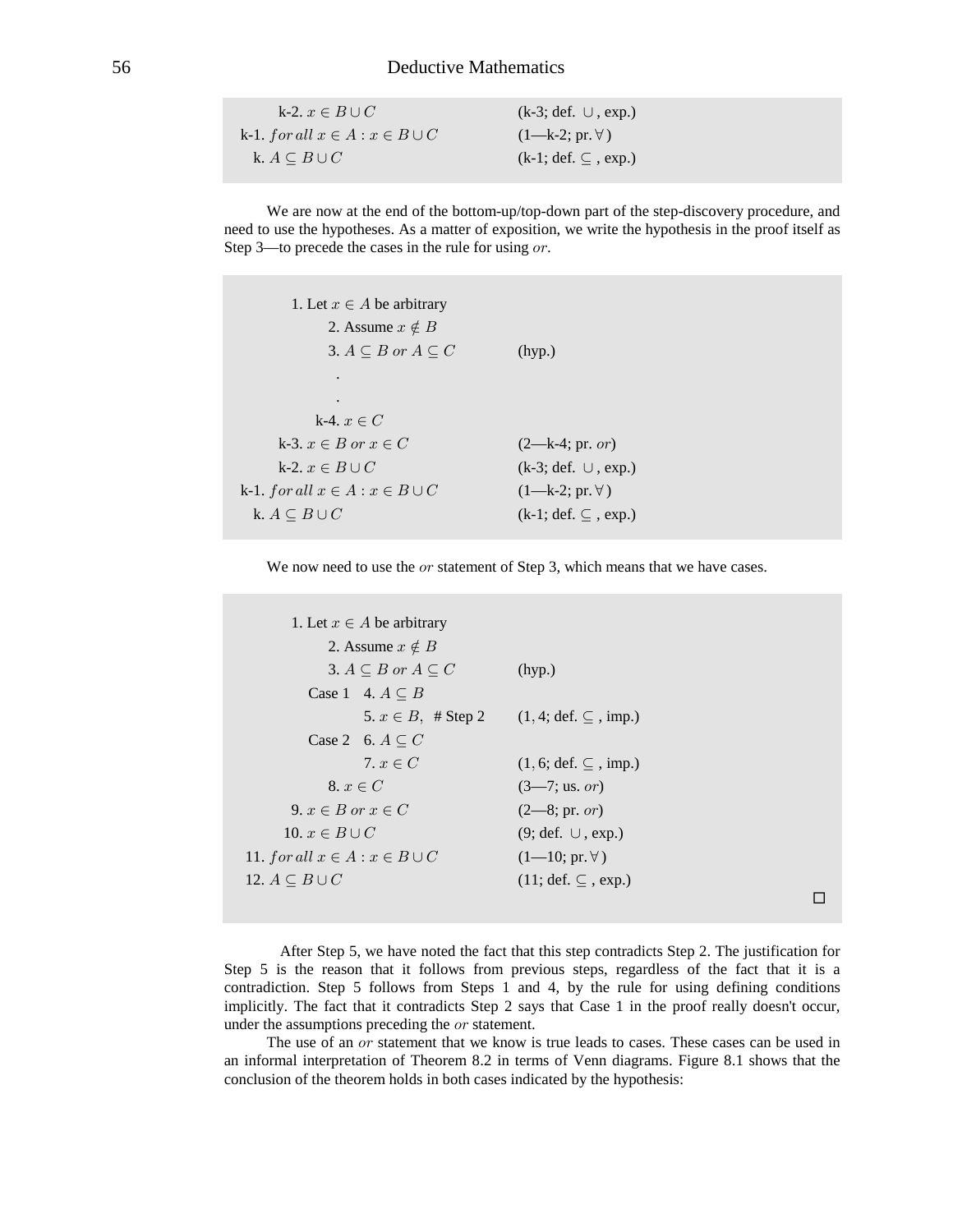



**Example 5:**

 1. \_\_\_\_\_\_\_\_\_\_\_\_ 2.  $x \in A \cup B$  (1; def.  $\cup$ , exp.)

**Solution:**

1.  $x \in A$  or  $x \in B$ 2.  $x \in A \cup B$  (1; def.  $\cup$ , exp.)

**Example 6:**

 1. \_\_\_\_\_\_\_ 2.  $x \in A \cup B$  (1; def.  $\cup$ , imp.)

**Solution:**

1.  $x\in A$ 2.  $x \in A \cup B$  (1; def.  $\cup$ , imp.)

Example 6 illustrates the use of the implicit definition rule: By the definition of  $\subseteq$ ,  $x \in A \cup B$  means  $x \in A$  or  $x \in B$ . The only way to prove this or statement with a single preceding step is to use the short (EZ) format; that is, either  $x \in A$  or  $x \in B$  must be the preceding step. Either of these statements would be satisfactory as Step 1. The intermediate step  $x \in A$  or  $x \in B$  in going from  $x \in A$  to  $x \in A \cup B$  is not written down.

In Example 7, we find a block of steps that proves the implicit  $or$  statement.

**Example 7:**  $1.$   $\frac{1}{2}$   $\frac{1}{2}$   $\frac{1}{2}$   $\frac{1}{2}$   $\frac{1}{2}$   $\frac{1}{2}$   $\frac{1}{2}$   $\frac{1}{2}$   $\frac{1}{2}$   $\frac{1}{2}$   $\frac{1}{2}$   $\frac{1}{2}$   $\frac{1}{2}$   $\frac{1}{2}$   $\frac{1}{2}$   $\frac{1}{2}$   $\frac{1}{2}$   $\frac{1}{2}$   $\frac{1}{2}$   $\frac{1}{2}$   $\frac{1}{2}$   $\frac{1}{$ 

 .  $j.$ j+1.  $x \in A \cup B$  (1—j; def. ∪, imp.)

**Solution:**

1. Assume  $x \notin A$  . j.  $x \in B$ j+1.  $x \in A \cup B$  (1—j; def.  $\cup$ , imp.)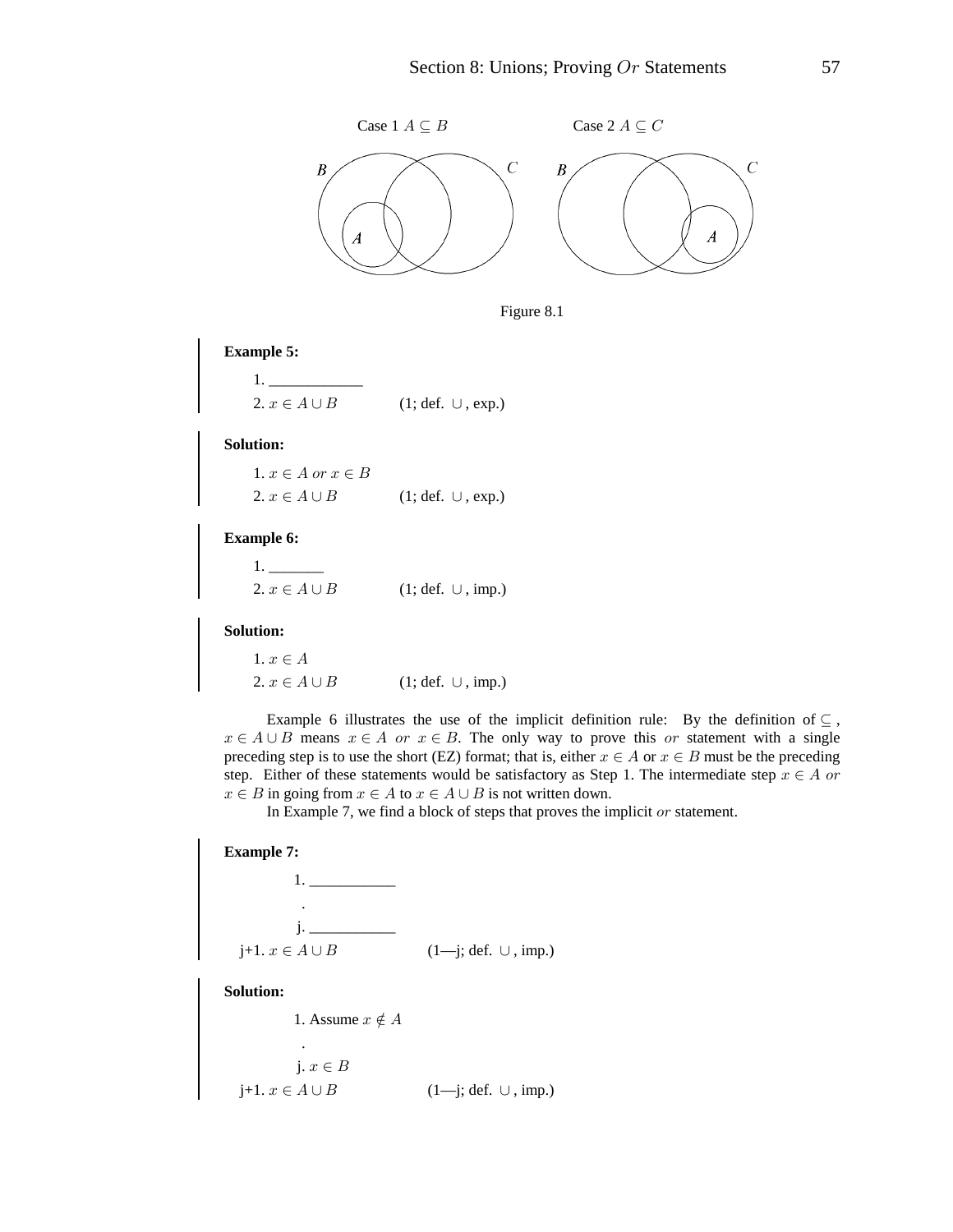58 Deductive Mathematics **Definition** Given  $a, b \in \mathbb{N}$ , we say a is less than or equal to b (written  $a \leq b$ ) iff  $a < b$  or  $a = b$ .

**Theorem 8.3** Transitivity of  $\leq$ : For a, b,  $c \in \mathbb{N}$ , if  $a \leq b$  and  $b \leq c$ , then  $a \leq c$ .

**Proof:** Exercise 4.

The proof of Theorem 8.3 uses the following rule of inference:

**Inference Rule** Substitution: Any name or expression for a mathematical object can be replaced by another name or expression for the same object. It is necessary to avoid using the same name for different objects.

**Example 8:**

1.  $a < b$ 2.  $b = c$ 3.  $a < c$  (1, 2; substitution)

In Example 8, b in Step 1 is replaced by c to get Step  $3 - b$  and c being equal by Step 2. The equal sign in Step 2 means that b and c are two names for exactly the same number. Thus the statement in Step 3 is exactly the same statement as Step 1, except that another name for the number to the right of the "  $\lt$  " sign is used. Thus the name " $c$ " is substituted for the name " $b$ " in this statement. The numbers remain the same. Only the names are changed.

#### **EXERCISES**

1. Write all the steps dictated by the rule for proving  $or$  statements that show Step k.

k. 
$$
x \in A
$$
 or  $x \in B$  (\_\_\_\_\_\_\_\_\_.pr. or)

2. Fill in the underlined places in the following proof fragments.

(a) 1. Assume 
$$
y \notin J
$$
  
\n3.  $y \in K$   
\n4.   
\n(b) 4. Assume  $y \in J$   
\n7.  $y \in K$   
\n8.   
\n1.  $(1-3; \underline{\hspace{1cm}})$   
\n(1-3; \underline{\hspace{1cm}})  
\n(1-3; \underline{\hspace{1cm}})  
\n(1-3; \underline{\hspace{1cm}})  
\n(1-3; \underline{\hspace{1cm}})  
\n(1-3; \underline{\hspace{1cm}})  
\n(1-3; \underline{\hspace{1cm}})  
\n(1-3; \underline{\hspace{1cm}})  
\n(1-3; \underline{\hspace{1cm}})  
\n(1-3; \underline{\hspace{1cm}})  
\n(1-3; \underline{\hspace{1cm}})  
\n(1-3; \underline{\hspace{1cm}})  
\n(1-3; \underline{\hspace{1cm}})  
\n(1-3; \underline{\hspace{1cm}})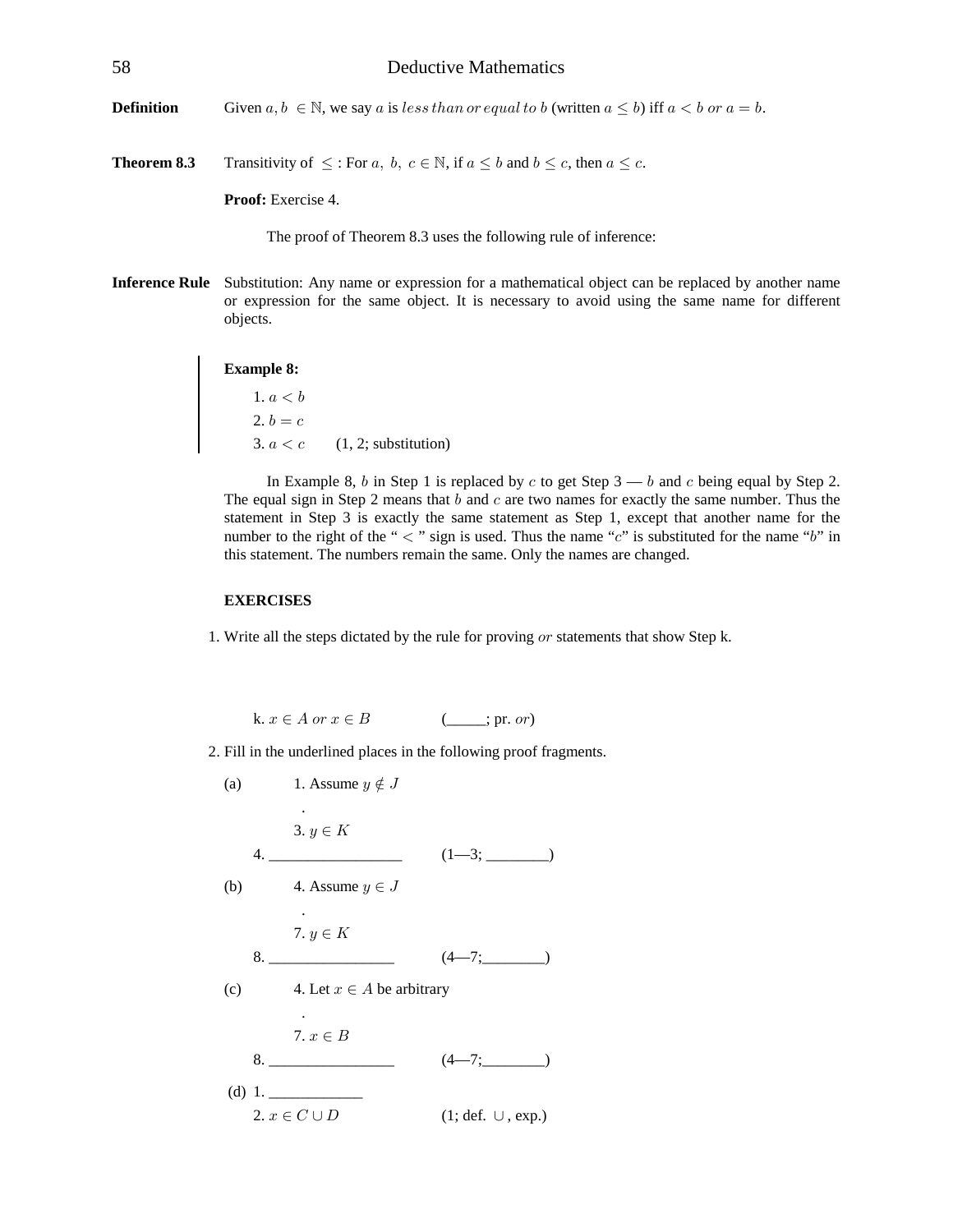

3. (a) Write two proofs of Theorem 8.1a—one using the original, explicit definition rule, and one using the implicit definition rule.

(b) Same problem as in part (a)—applied to Theorem 8.1b.

4. Prove Theorem 8.3. First, fill in the steps dictated by the conclusion. Next, use one of the hypotheses. This will introduce cases into the proof. Label these Case 1 and Case 2. Use the second hypothesis in both Case 1 and Case 2. In Case 1, indent further for the new cases introduced by the second hypothesis. Call the new cases Case 1a and Case 1b. Similarly, in Case 2, call the new cases Case 2a and 2b.

In the following problems provide proofs for all true assertions. Provide counterexamples for those problems where you are asked to prove a false assertion.

- 5. Let A, B, and C be sets. Prove  $A \cup B \subseteq A \cup C$ .
- 6. Let  $A \subseteq C$  and  $B \subseteq D$  for sets A, B, C, and D. Prove  $A \cup B \subseteq C \cup D$ .
- 7. Let  $A \cup B \subseteq A \cup C$  for sets A, B, and C. Prove  $B \subseteq C$ .
- 8. If  $P$  and  $Q$  are statements, the informal statement "if  $P$ , then  $Q$ " formed from them is called an *implication.* (Formal implications will be considered in Section 15.) The *converse* of the implication "if  $P$ , then  $Q$ " is formed by interchanging  $P$  and  $Q$  to obtain "if  $Q$ , then  $P$ ". In Theorem 8.2 (For sets A, B and C, if  $A \subseteq B$  or  $A \subseteq C$  then  $A \subseteq B \cup C$ ), if we replace the implication "if  $A \subseteq B$  or  $A \subseteq C$  then  $A \subseteq B \cup C$ " with its converse "if  $A \subseteq B \cup C$ , then  $A \subseteq B$ or  $A \subseteq C$ " we get the statement "For sets A, B and C, if  $A \subseteq B \cup C$ , then  $A \subseteq B$  or  $A \subseteq C$ ". Prove this, or find a counterexample.

#### **REVIEW EXERCISES**

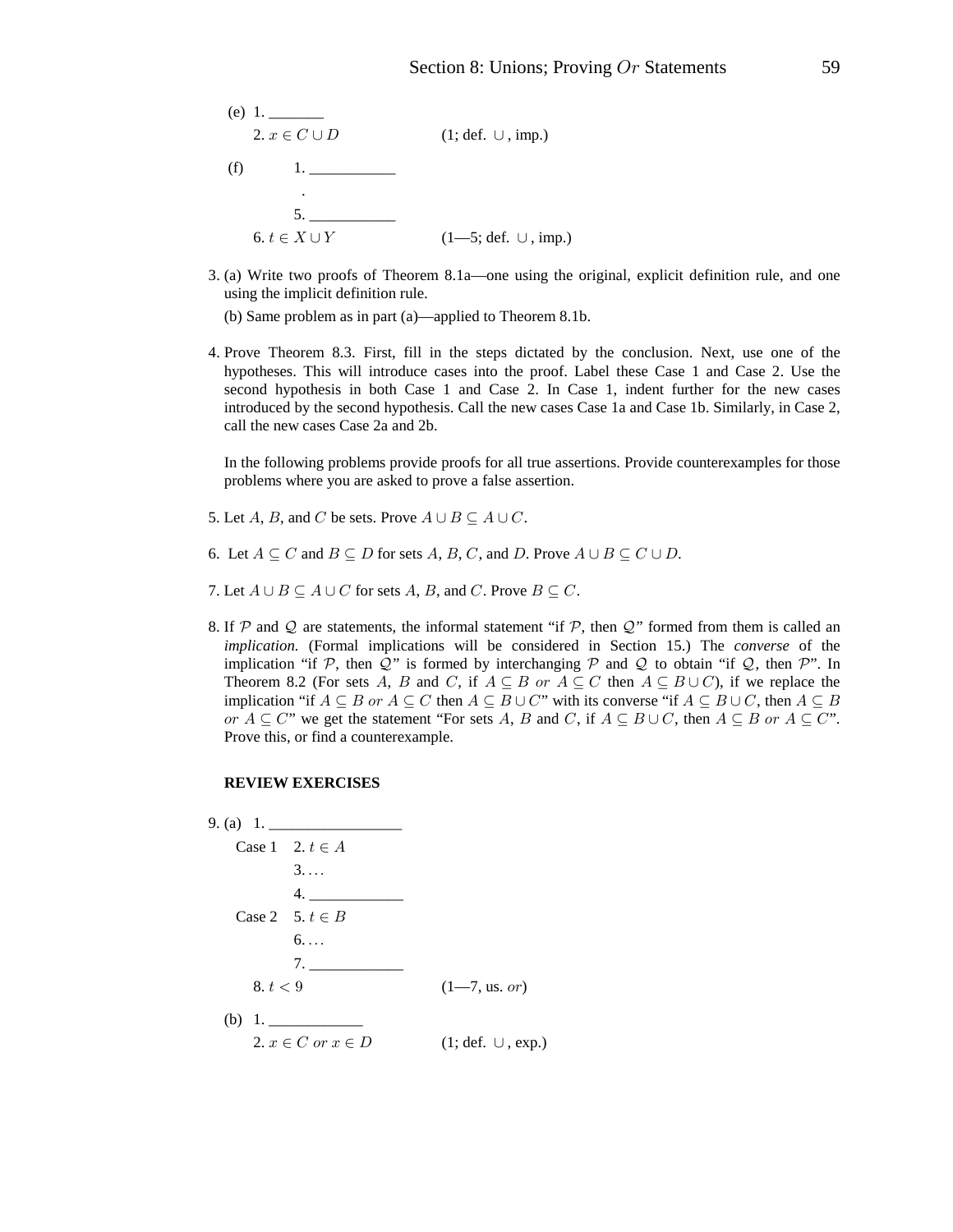

10. In each exercise below, first fill in the underlined place using the implicit definition rule. Then in the second, explicit version of the same proof fragment, fill in the "missing " step with the explicit defining condition, and get the same conclusion as in the first steps.

| (a) 1. $G \subseteq H$              |                                                       |
|-------------------------------------|-------------------------------------------------------|
| 2. $t \in G$                        |                                                       |
|                                     | $(1, 2; \text{def. } \subseteq, \text{imp.})$         |
| 1. $G \subseteq H$                  |                                                       |
| $2, t \in G$                        |                                                       |
| $2\frac{1}{2}$ .                    | $(1; def. \subseteq, exp.)$                           |
|                                     | $(2, 2\frac{1}{2};$                                   |
| (b) 1. $G \subseteq H$              |                                                       |
|                                     |                                                       |
| $3. x \in H$                        | $(1, 2; \text{def. } \subseteq, \text{imp.})$         |
| 1. $G \subseteq H$                  |                                                       |
|                                     |                                                       |
| $2\frac{1}{2}$ .                    | $(1; def. \subseteq, exp.)$                           |
| $3. x \in H$                        | $(2, 2\frac{1}{2}; \_)$                               |
| (c) 1. Let $t \in G$ be arb.        |                                                       |
| 2. $t \in H$                        |                                                       |
|                                     | $(1-2; \text{def. } \subseteq, \text{imp.})$          |
| 1. Let $t \in G$ be arb.            |                                                       |
| 2. $t \in H$                        |                                                       |
| $2\frac{1}{2}$ .                    | $(1-2;$                                               |
| $\begin{array}{c}\n3.\n\end{array}$ | $(2\frac{1}{2}; \text{def. } \subseteq, \text{exp.})$ |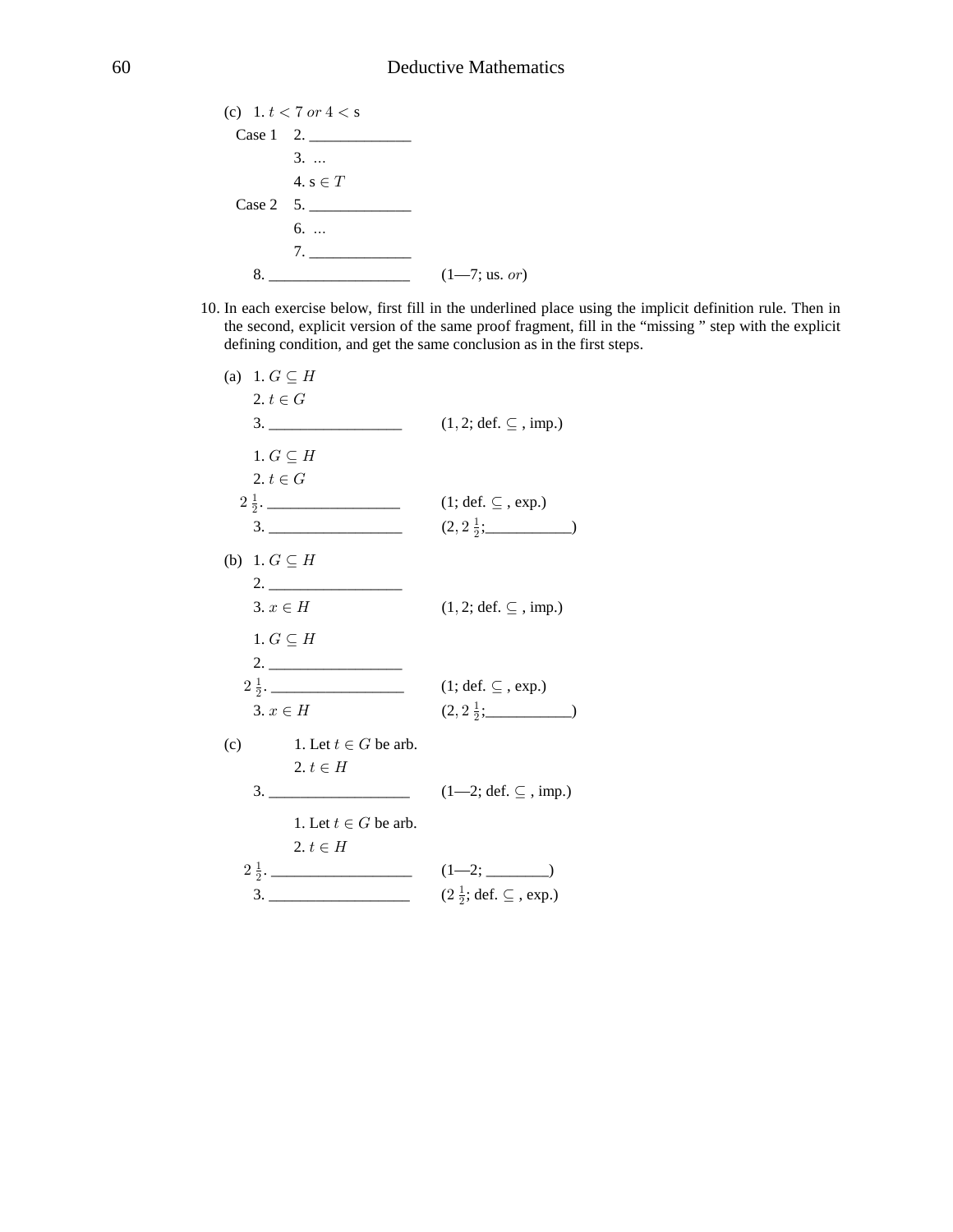# Intersections; And Statements

**Definition** For any sets A and B, the *intersection* of A and B is the set  $A \cap B$  defined by  $A \cap B = \{x \mid x \in A \text{ and } x \in B\}.$ 

> The connective and in our formal language has an informal meaning which is identical to the word "and". Thus for sets A and B, an element is in the intersection  $A \cap B$  if it is in both A and  $B$ . From this informal meaning of "and" we can give examples of the intersection of a few sets:

#### **Example 1:**

(a) If  $A = \{2, 3, 4\}$  and  $B = \{3, 4, 5\}$ , then  $A \cap B = \{3, 4\}$ . (b) If  $R = \{1, 2, 3\}$  and  $S = \{2, 3\}$ , then  $R \cap S = \{2, 3\}$ . (c) If  $C = \{2, 4, 6, 8, ...\}$  and  $D = \{1, 3, 5, 7, ...\}$ , then  $C \cap D = \emptyset$ .

The set  $A \cap B$  is represented by the shaded area in the Venn diagram of Figure 9.1:



Figure 9.1

To deal with and statements in a proof, we have two rules—which determine the formal meaning. Notice that the rules are "logical" if the formal  $and$  agrees with our informal idea.

**Inference Rule** Using and statements: If  $P$  and  $Q$  is a step in a proof, then  $P$  can be written as a step and  $Q$ can be written as a step. Abbreviation: "us. & ".

Formats:

us. &

1.  $P$  and  $Q$ 

2.  $Q$  (1; us. & )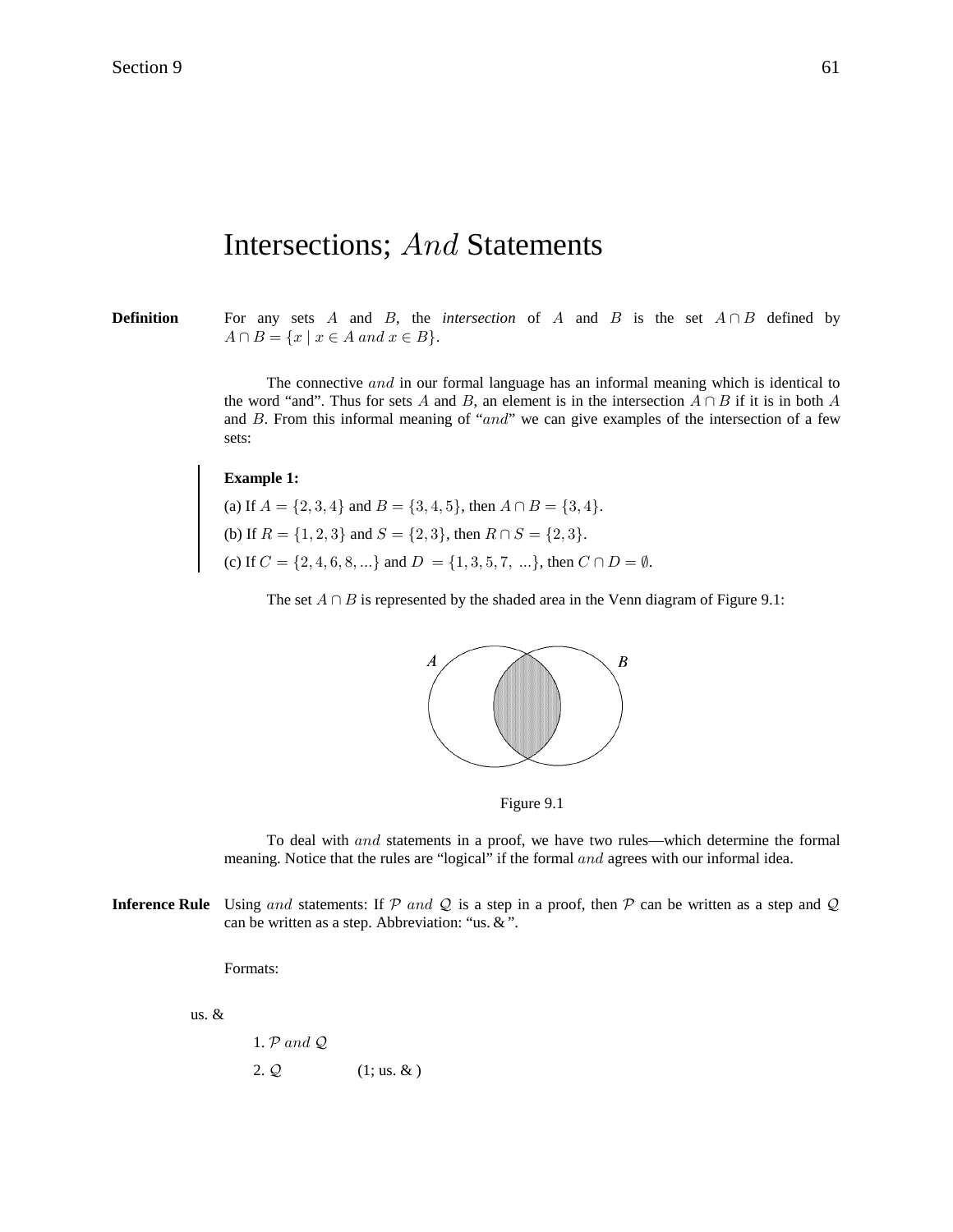us. & 1.  $P$  and  $Q$ . 2.  $P$  (1; us. & )

**Example 2:**

1.  $x < 1$  and  $x \in A$ 2. \_\_\_\_\_\_\_\_\_\_\_\_\_ (1; us. & )

#### **Solution:**

1.  $x < 1$  and  $x \in A$ 2.  $x < 1$  (or 2.  $x \in A$ ) (1; us. & )

**Inference Rule** Proving and statements: In order to show  $P$  and  $Q$  in a proof, show  $P$  and also show  $Q$ . Abbreviation: "pr. & ".

The proof format for using this rule for proving  $and$  statements is:

pr. &

j.  $P$ 

 $k-1.Q$ k.  $P$  and  $Q$  (j, k-1; pr. & )

## **Example 3:**

 1. \_\_\_\_\_\_\_\_\_\_\_\_\_ 2. \_\_\_\_\_\_\_\_\_\_\_\_\_ 3.  $x \in M$  and  $x \in N$  (1, 2; pr. & )

## **Solution:**

1.  $x\in\mathbf{M}$ 2.  $x \in N$ 3.  $x \in M$  and  $x \in N$  (1, 2; pr. & )

**Theorem 9.1** For sets  $A$  and  $B$ : (a)  $A \cap B \subseteq A$ (b)  $A \cap B \subseteq B$ 

**Proof:** Exercise 3.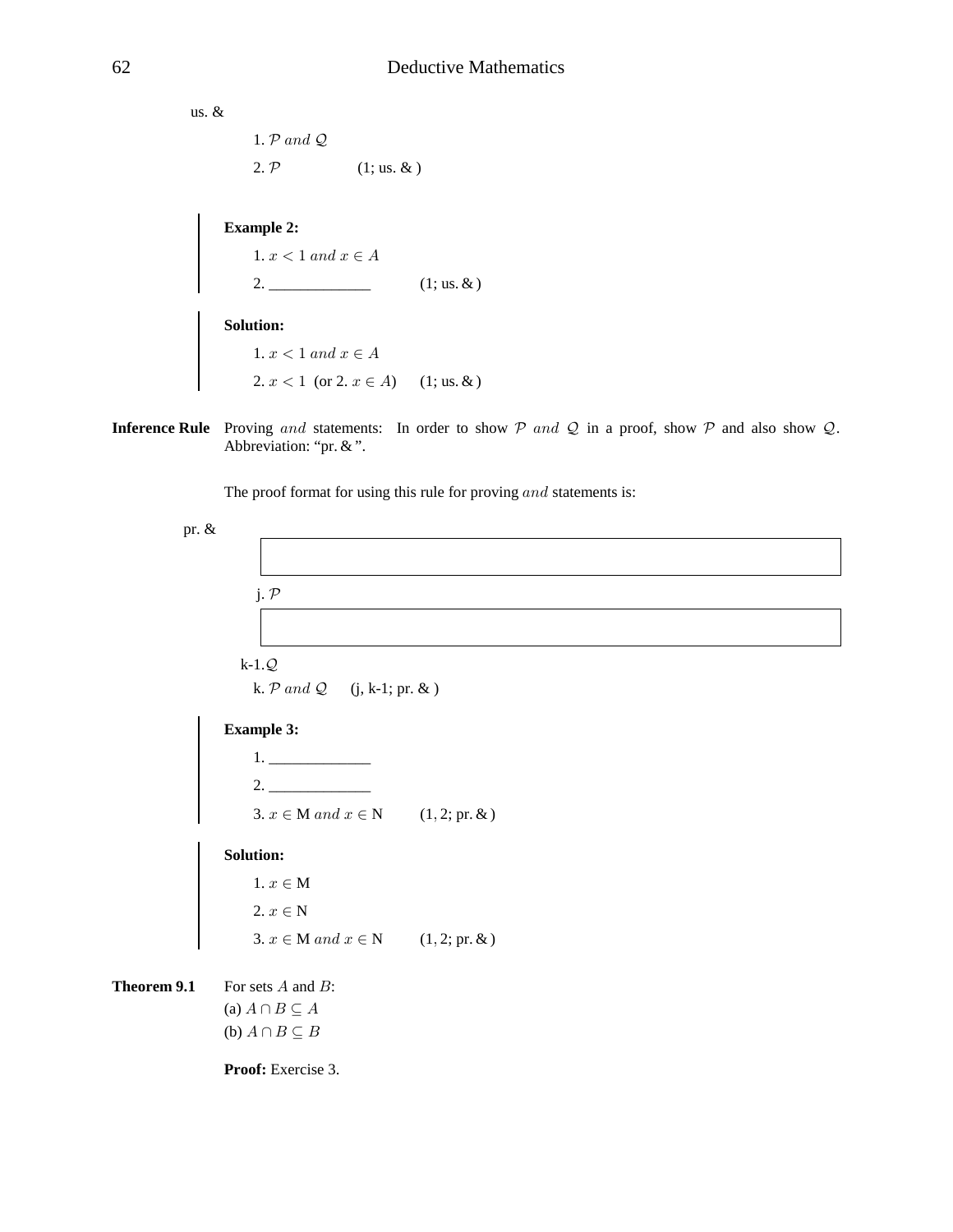Theorem 9.2 For sets A, B, and C, if  $A \subseteq B$  and  $A \subseteq C$ , then  $A \subseteq B \cap C$ .

Proof: Exercise 4.

For sets A and B, we write  $A = B$  to mean that A and B are two names for exactly the same set. We don't formally know what "same set" is, however, since "set" is undefined. If the idea of set were defined, then to prove  $A = B$  we would show that A and B were exactly the same thing under the definition. Since "set" is undefined, in order to prove that two sets are equal, we must define what we mean by equal sets.

**Definition** 

A set A is equal to a set B (written  $A = B$ ) provided that  $A \subseteq B$  and  $B \subseteq A$ .

| <b>Example 4:</b> |  |
|-------------------|--|
|                   |  |

| 1. $A = B$ |                     |
|------------|---------------------|
|            | $(1; def. =, exp.)$ |
|            | $(2; us. \&)$       |
|            | $(2; us. \&)$       |

#### **Solution:**

| 1. $A = B$                             |                      |
|----------------------------------------|----------------------|
| 2. $A \subseteq B$ and $B \subseteq A$ | $(1; def. = , exp.)$ |
| 3. $A \subseteq B$                     | $(2; us, \&)$        |
| 4. $B \subseteq A$                     | $(2; us, \&)$        |

#### **Example 5:**

| 1. $A = B$    |                      |
|---------------|----------------------|
| $\mathcal{L}$ | $(1; def. = , imp.)$ |
| $\beta$ .     | $(1; def. = , imp.)$ |

#### **Solution:**

| 1. $A = B$         |                      |
|--------------------|----------------------|
| 2. $A \subseteq B$ | $(1; def. = , imp.)$ |
| 3. $B \subseteq A$ | $(1; def. = , imp.)$ |

### **Example 6:**

| 2.         |                                       |
|------------|---------------------------------------|
| 3. $A = B$ | $(1, 2; \text{def.} = , \text{imp.})$ |

#### **Solution:**

| 1. $A \subseteq B$ |                                       |
|--------------------|---------------------------------------|
| 2. $B \subseteq A$ |                                       |
| 3. $A = B$         | $(1, 2; \text{def.} = , \text{imp.})$ |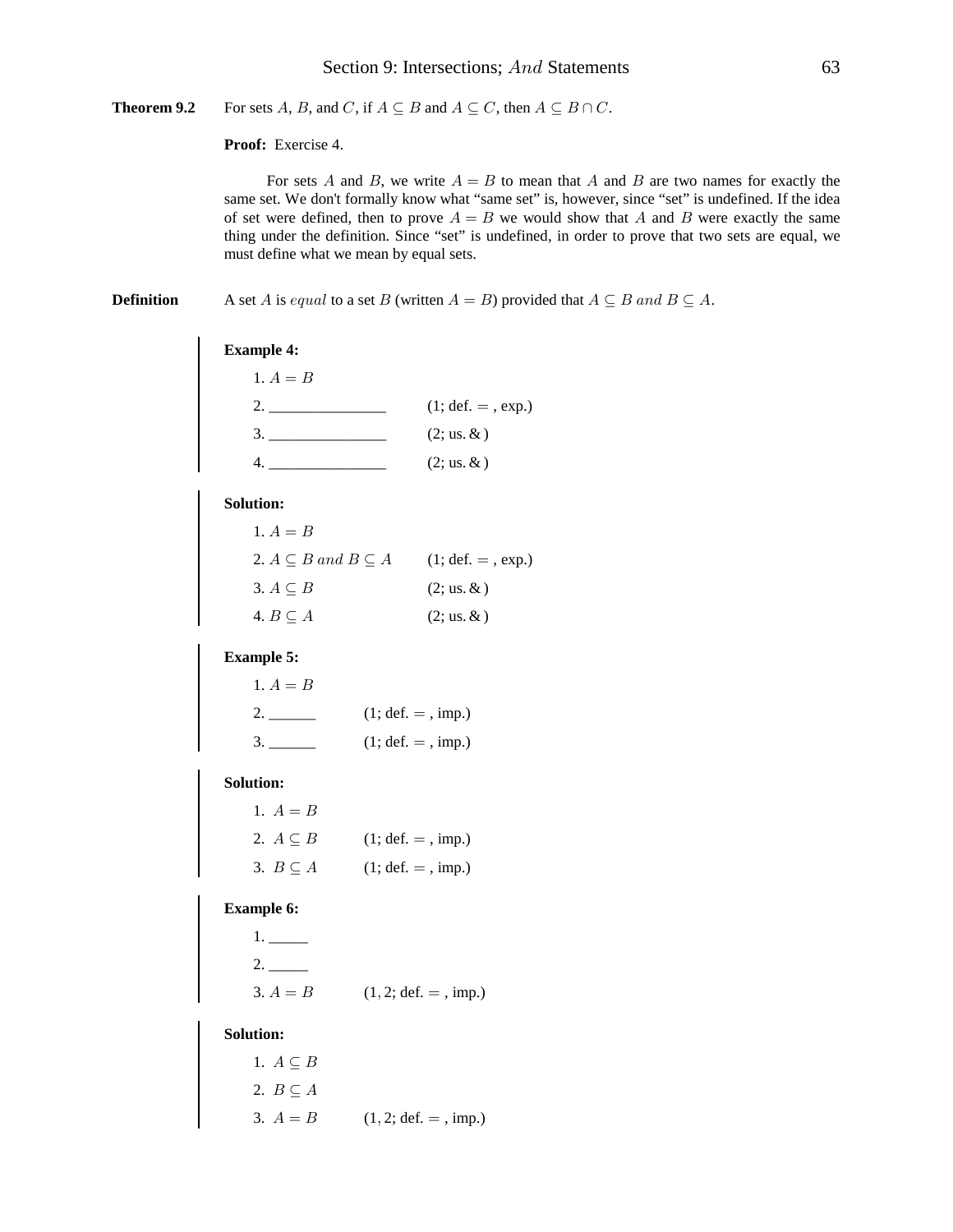## **EXERCISES**

| 1. (a) 1. $x \in C$ and $x \le 7$        |                                       |
|------------------------------------------|---------------------------------------|
|                                          | $(1;$ us. $\&)$                       |
|                                          |                                       |
|                                          |                                       |
| 3. $t \in A$ and $x \in A$ (1, 2; pr. &) |                                       |
| (c) 1. $G = H$                           |                                       |
|                                          | $(1; def. = , exp.)$                  |
|                                          | $(2; us. \&)$                         |
| 4.                                       | $(2; us. \&)$                         |
| (d) 1. $G = H$                           |                                       |
| 2.                                       | $(1; def. = , imp.)$                  |
|                                          | $(1; def. = , imp.)$                  |
| (e) $1.$                                 |                                       |
| 2.                                       |                                       |
| 3. $G = H$                               | $(1, 2; \text{def.} = , \text{imp.})$ |

2. Use the step-discovery procedure to fill in all the proof steps you can leading up to a proof of a proposition with the following hypothesis and conclusion:

Assume:  $G, H$  sets

Show:  ${\cal G}={\cal H}$ 

Give a counterexample to show that  $G = H$  is not true for all sets G and H.

- 3. Prove Theorem 9.1.
- 4. Prove Theorem 9.2, and draw a Venn diagram that illustrates the theorem.
- 5. Let  $A, B, C$ , and  $D$  be sets. Prove or disprove the following propositions: (a)  $A \subseteq A \cap B$ .
	- (b) If  $A \subseteq B$  and  $C \subseteq D$ , then  $A \cap C \subseteq B \cap D$ .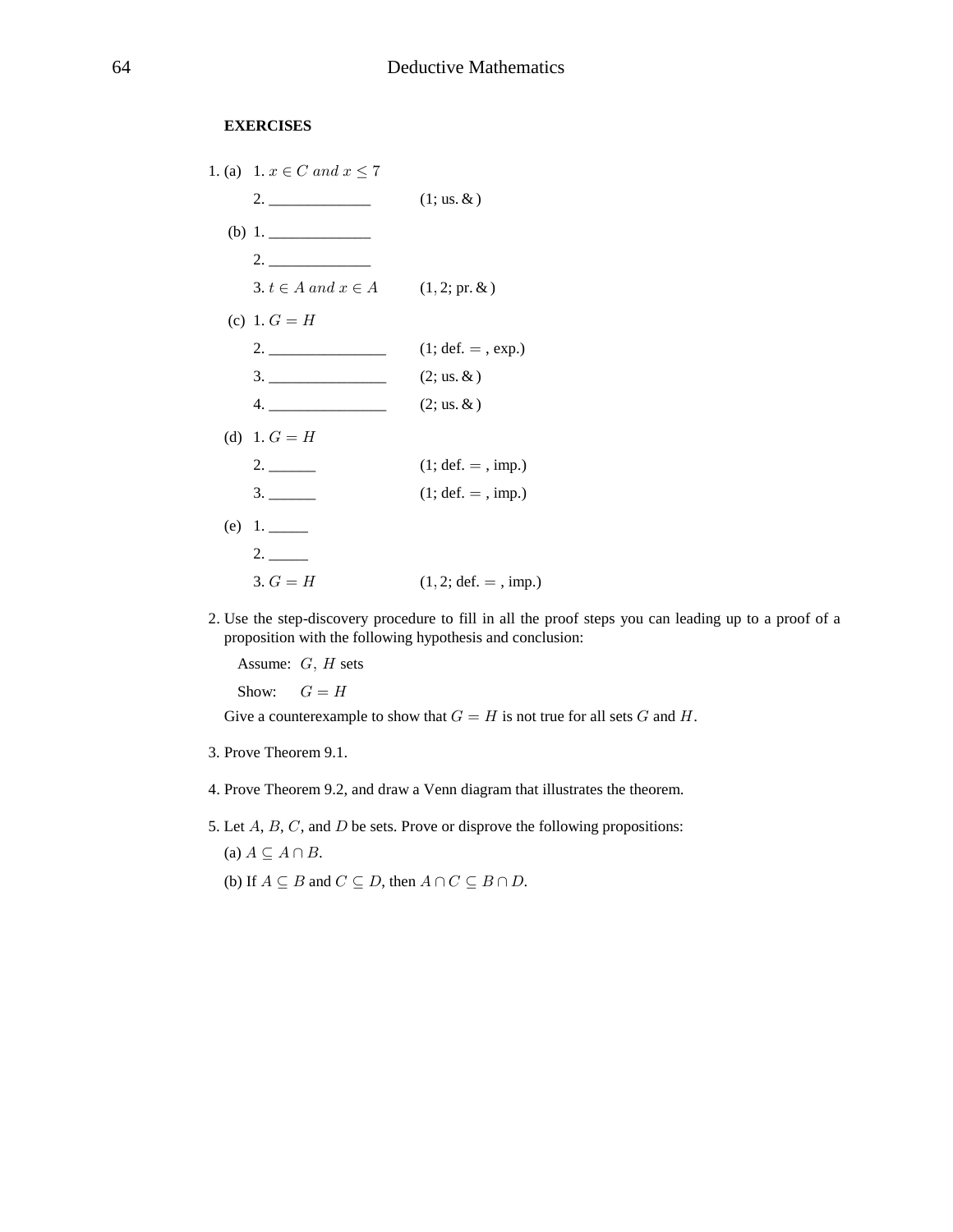## **REVIEW EXERCISES**

6. Write all the steps dictated by the rule for proving  $or$  statements that show Step k.

k. 
$$
x \le 9
$$
 or  $x \in C$  (....; pr.or)  
\n7. (a) 1. Assume  $t \notin C$   
\n3.  $t \in D$   
\n4.   
\n(1-3; ....)  
\n(b) 4. Let  $t \in C$  be arbitrary  
\n
$$
\vdots
$$
\n7.  $t \in D$   
\n8.   
\n(4-7; ....)  
\n(c) 1.   
\n2.  $t \in X \cup Y$  (1; def.  $\cup$ , imp.)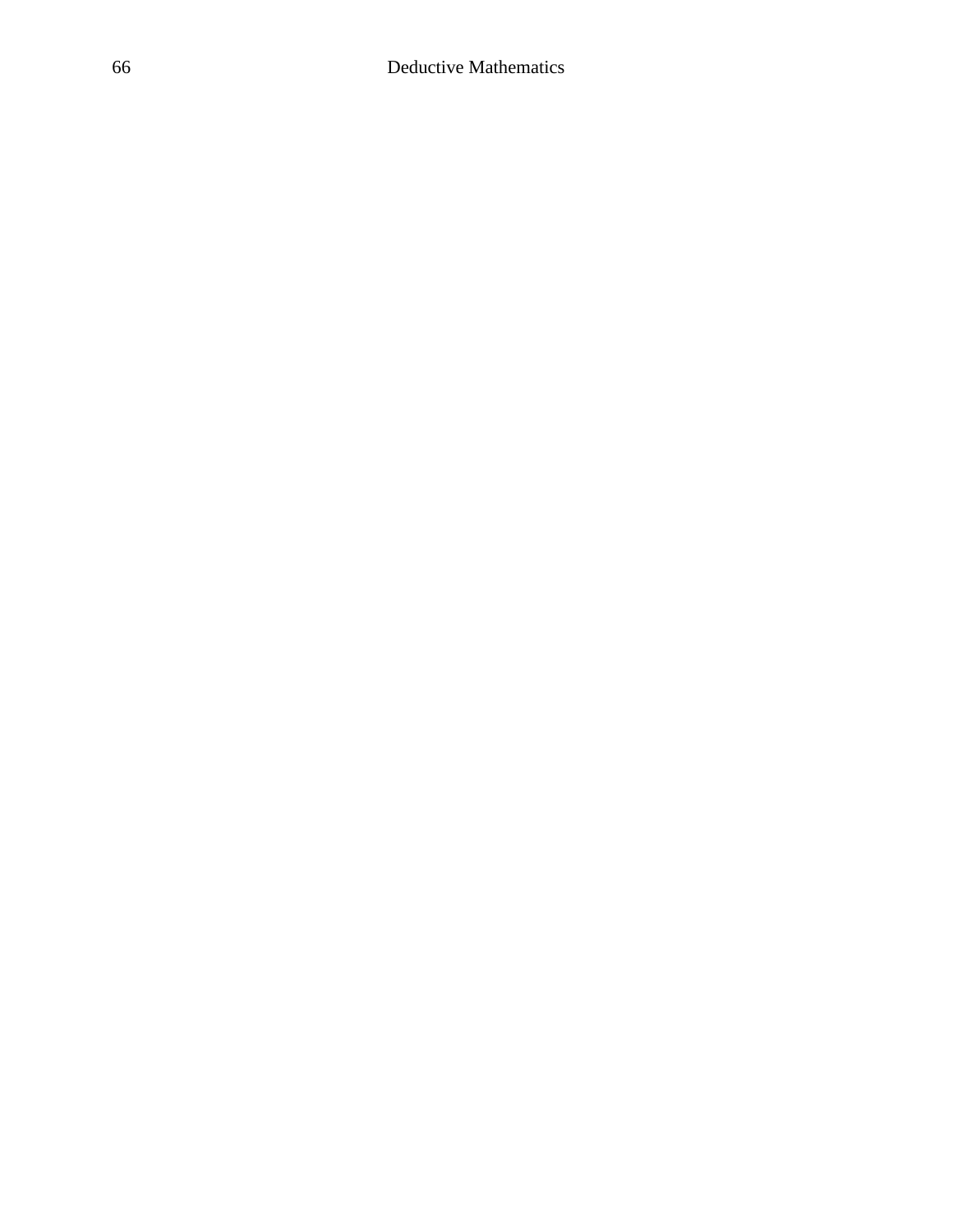# Symmetry

**Theorem 10.1** For sets  $A$  and  $B$ ,

(a)  $A \cap B = B \cap A$ (b)  $A \cup B = B \cup A$ 

We will use the proof of Theorem 10.1a as motivation for a new inference rule that will enable us to abbreviate proofs considerably. The final version of the proof will employ this rule. You are to employ the same rule to prove part (b). Note that the inference rule you will use to prove part (b) is stated after Theorem 10.1. In general, you are allowed to use any rule stated in a section to prove any theorem in the section—regardless of the order in which the rule and theorem are stated. This won't violate the principle of orderly, logical development, since the rules don't depend on theorems for their validity.

#### **Proof:**

Assume:  $A, B$  sets Show:  $A \cap B = B \cap A$ k-1.  $A \cap B \subseteq B \cap A$  and  $B \cap A \subseteq A \cap B$  (; pr. & ) k.  $A \cap B = B \cap A$  (k-1; def. = , exp.)

We have written the conclusion as Step k. This step is of the form  $set = set$ , so we use the definition of equal sets to get Step k-1. Step k-1 is an and statement. The rule for proving and statements dictates two previous steps—which we write separately, since the two steps will have to be shown separately.

### **Proof:**

Assume:  $A, B$  sets Show:  $A \cap B = B \cap A$  . j.  $A \cap B \subseteq B \cap A$  . k-2.  $B \cap A \subseteq A \cap B$ k-1.  $A \cap B \subseteq B \cap A$  and  $B \cap A \subseteq A \cap B$  (j, k-2; pr. & ) k.  $A \cap B = B \cap A$  (k-1; def. = , exp.)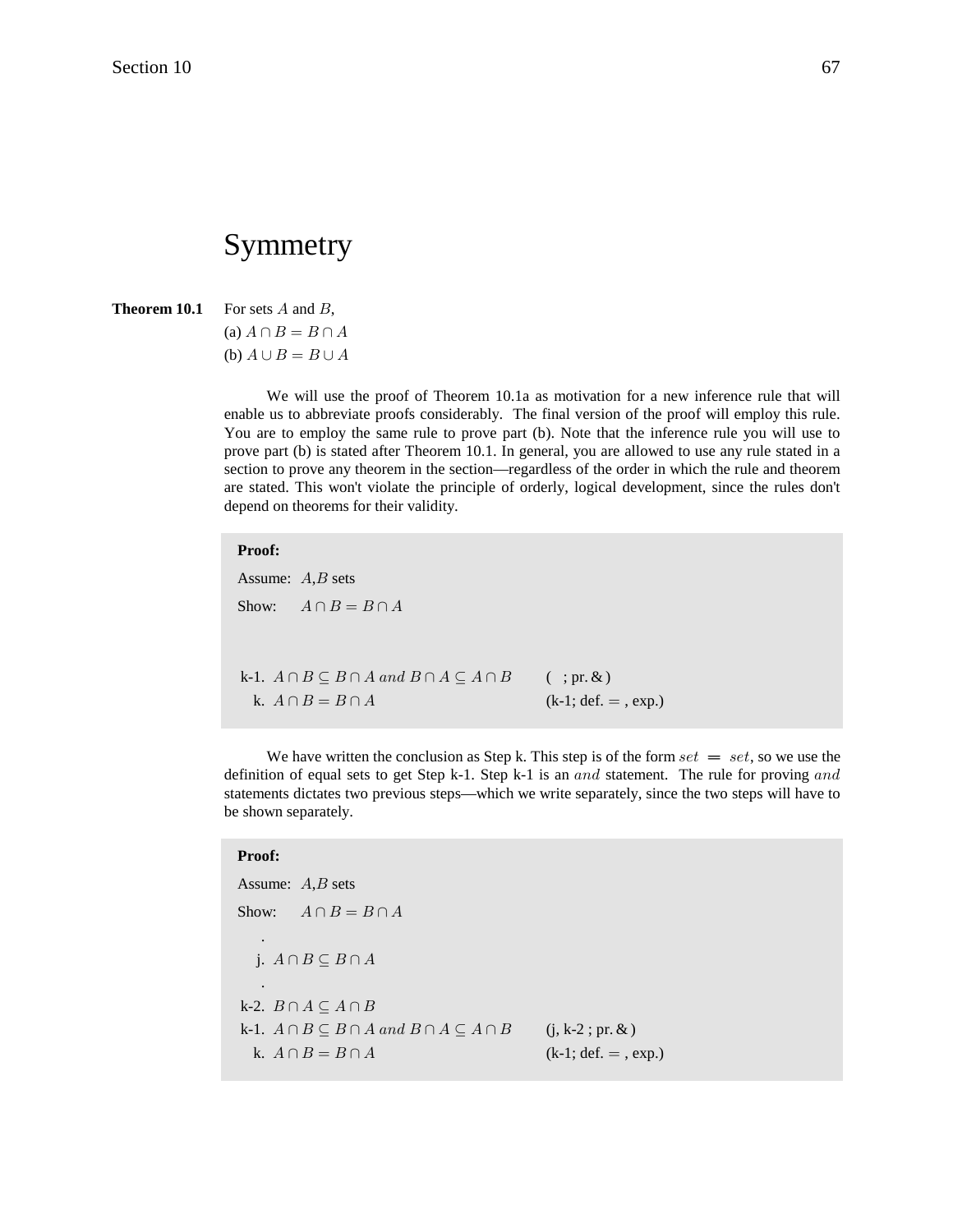## 68 Deductive Mathematics

Note that the definition of intersection has not entered into the analysis yet. There are two steps (j and k-2) to establish. Further analysis leads to the following steps toward establishing Step j:

1. Let  $x \in A \cap B$  be arbitrary . j-2.  $x \in B \cap A$ j-1. for all  $x \in A \cap B : x \in B \cap A$  (1—j-2; pr.  $\forall$ ) j.  $A \cap B \subseteq B \cap A$  (j-1; def.  $\subseteq$  )

The definition of intersection and the rules for proving and using and statements provide the missing steps:

| 1. Let $x \in A \cap B$ be arbitrary         |                             |
|----------------------------------------------|-----------------------------|
| 2. $x \in A$ and $x \in B$                   | $(1; def. \cap, exp.)$      |
| 3. $x \in A$                                 | $(2; us. \&)$               |
| 4. $x \in B$                                 | $(2; us. \&)$               |
| 5. $x \in B$ and $x \in A$                   | $(3, 4; pr. \& )$           |
| 6. $x \in B \cap A$                          | $(5; def. \cap, exp.)$      |
| 7. for all $x \in A \cap B : x \in B \cap A$ | $(1-6; pr. \forall)$        |
| 8. $A \cap B \subseteq B \cap A$             | $(7; def. \subseteq, exp.)$ |

We have established Step j (now Step 8), the first of the steps needed to prove the  $and$ statement in Step k-1. We now need to establish the second step, k-2:  $B \cap A \subseteq A \cap B$ . But notice that Step k-2 is just Step 8 with the roles of  $A$  and  $B$  reversed. Steps 9 through 16 are obtained by rewriting Steps 1 through 8 with the roles of  $A$  and  $B$  reversed:

| 1. Let $x \in A \cap B$ be arbitrary         |                           |
|----------------------------------------------|---------------------------|
| 2. $x \in A$ and $x \in B$                   | $(1; def. \cap, exp.)$    |
| 3. $x \in A$                                 | $(2; us, \&)$             |
| 4. $x \in B$                                 | $(2; us. \&)$             |
| 5. $x \in B$ and $x \in A$                   | $(3, 4; pr. \& )$         |
| 6. $x \in B \cap A$                          | $(5; def. \cap, exp.)$    |
| 7. for all $x \in A \cap B : x \in B \cap A$ | $(1-6; pr. \forall)$      |
| 8. $A \cap B \subseteq B \cap A$             | $(7; def. \subset, exp.)$ |
| 9. Let $x \in B \cap A$ be arbitrary         |                           |
| 10. $x \in B$ and $x \in A$                  | $(9; def. \cap, exp.)$    |
| 11. $x \in B$                                | $(10; \text{us.} \& )$    |
| 12. $x \in A$                                | $(10; \text{us.} \& )$    |
| 13. $x \in A$ and $x \in B$                  | $(11, 12; pr. \& )$       |
| 14. $x \in A \cap B$                         | $(13; def. \cap, exp.)$   |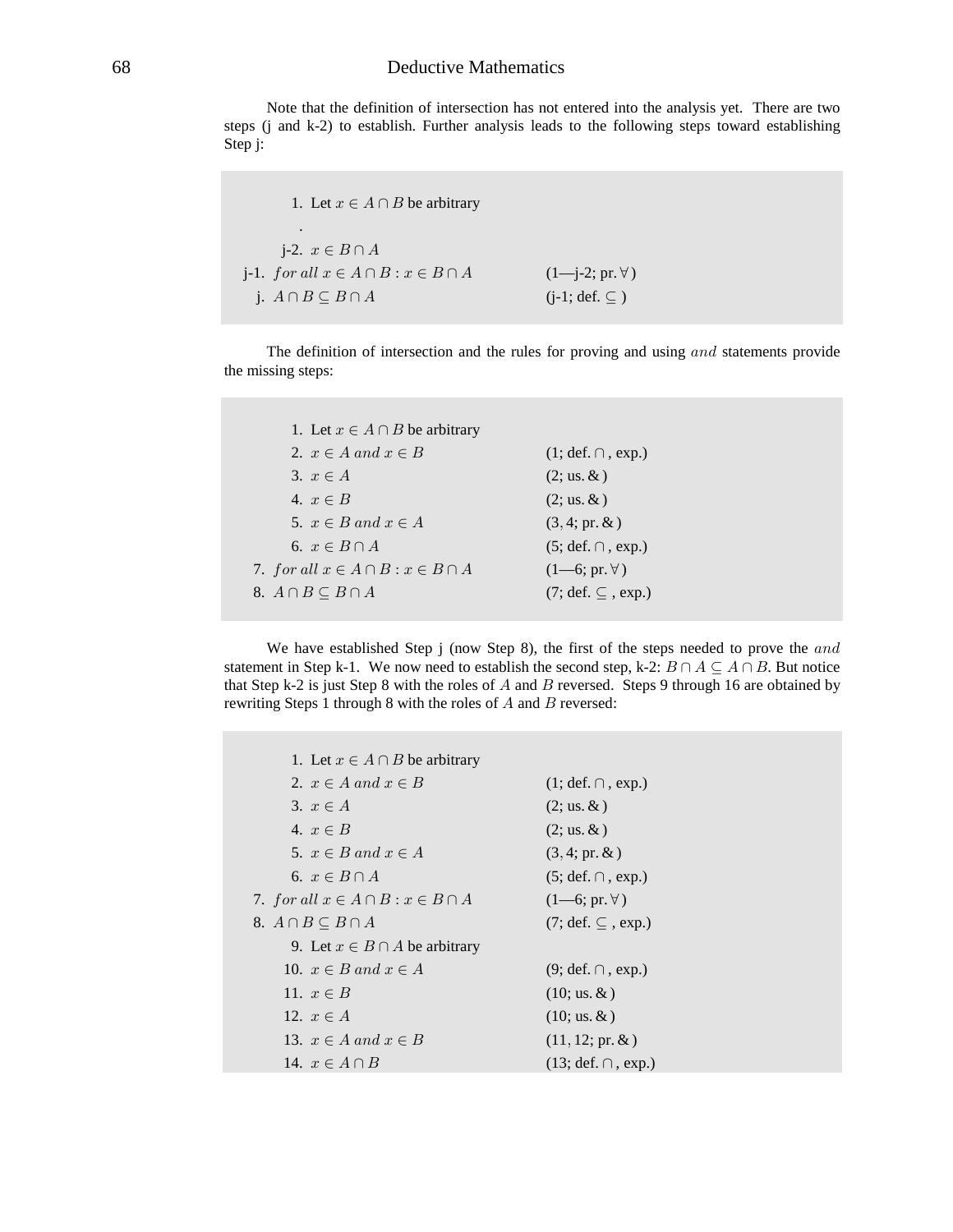| 15. for all $x \in B \cap A : x \in A \cap B$ | $(9-14; pr. \forall)$                       |
|-----------------------------------------------|---------------------------------------------|
| 16. $B \cap A \subseteq A \cap B$             | $(15; \text{def. } \subseteq, \text{exp.})$ |

The complete proof is therefore:

| Proof of (a):                                                       |                              |
|---------------------------------------------------------------------|------------------------------|
| Assume: $A,B$ sets                                                  |                              |
| $A \cap B = B \cap A$<br>Show:                                      |                              |
| 1. Let $x \in A \cap B$ be arbitrary                                |                              |
| 2. $x \in A$ and $x \in B$                                          | $(1; def. \cap, exp.)$       |
| 3. $x \in A$                                                        | $(2; us. \&)$                |
| 4. $x \in B$                                                        | $(2; us. \&)$                |
| 5. $x \in B$ and $x \in A$                                          | $(3, 4; pr. \& )$            |
| 6. $x \in B \cap A$                                                 | $(5; def. \cap, exp.)$       |
| 7. for all $x \in A \cap B : x \in B \cap A$                        | $(1-6; pr. \forall)$         |
| 8. $A \cap B \subseteq B \cap A$                                    | $(7; def. \subseteq, exp.)$  |
| 9. Let $x \in B \cap A$ be arbitrary                                |                              |
| 10. $x \in B$ and $x \in A$                                         | $(9; def. \cap, exp.)$       |
| 11. $x \in B$                                                       | $(10; \text{us.} \& )$       |
| 12. $x \in A$                                                       | $(10; \text{us.} \& )$       |
| 13. $x \in A$ and $x \in B$                                         | $(11, 12; pr. \& )$          |
| 14. $x \in A \cap B$                                                | $(13; def. \cap, exp.)$      |
| 15. for all $x \in B \cap A : x \in A \cap B$                       | $(9-14; pr. \forall)$        |
| 16. $B \cap A \subseteq A \cap B$                                   | $(15; def. \subseteq, exp.)$ |
| 17. $A \cap B \subseteq B \cap A$ and $B \cap A \subseteq A \cap B$ | $(8, 16; pr. \& )$           |
| 18. $A \cap B = B \cap A$                                           | $(17; def. = , exp.)$        |
|                                                                     |                              |

Since Steps 9 through 16 are identical to Steps 1 through 8, except that the roles of  $A$  and  $B$ have been reversed, it is just a matter of uninformative busy work to write all the repetitive steps down. We will shortcut the process by replacing Steps 9 through 16 above with Step 9 below:

| <b>Proof of (a):</b>                         |                        |  |
|----------------------------------------------|------------------------|--|
| Assume: $A,B$ sets                           |                        |  |
| $A \cap B = B \cap A$<br>Show:               |                        |  |
| 1. Let $x \in A \cap B$ be arbitrary         |                        |  |
| 2. $x \in A$ and $x \in B$                   | $(1; def. \cap, exp.)$ |  |
| 3. $x \in A$                                 | $(2; us, \&)$          |  |
| 4. $x \in B$                                 | $(2; us, \&)$          |  |
| 5. $x \in B$ and $x \in A$                   | $(3, 4; pr. \& )$      |  |
| 6. $x \in B \cap A$                          | $(5; def. \cap, exp.)$ |  |
| 7. for all $x \in A \cap B : x \in B \cap A$ | $(1-6; pr. \forall)$   |  |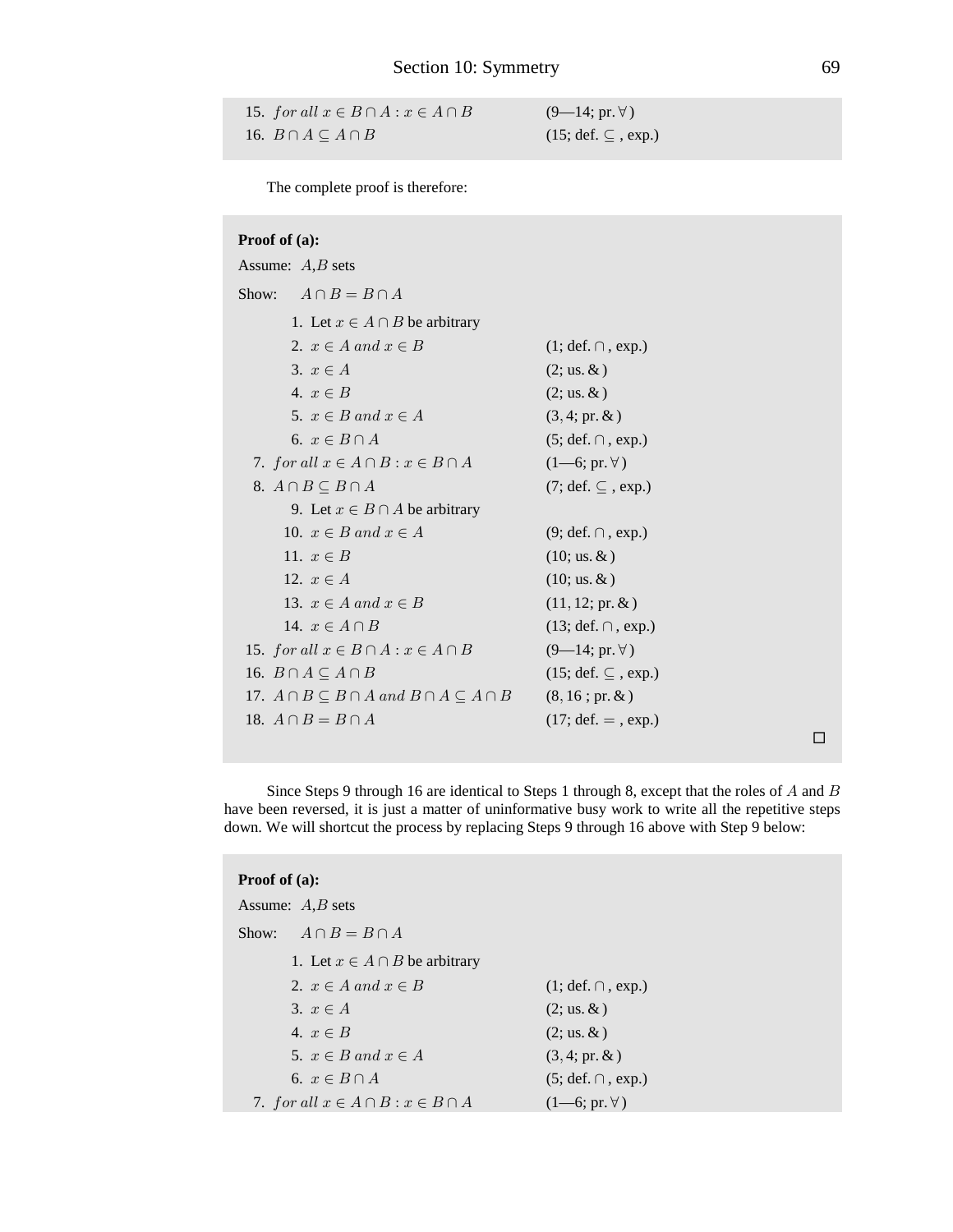| 8. $A \cap B \subseteq B \cap A$                                    | $(7; \text{def. } \subseteq, \text{exp.})$ |
|---------------------------------------------------------------------|--------------------------------------------|
| 9. $B \cap A \subseteq A \cap B$                                    | $(1-8;$ symmetry in A and B)               |
| 10. $A \cap B \subseteq B \cap A$ and $B \cap A \subseteq A \cap B$ | $(8, 9; pr. \& )$                          |
| 11. $A \cap B = B \cap A$                                           | $(10; def. = , exp.)$                      |
|                                                                     |                                            |
|                                                                     |                                            |

The use of symmetry is formalized with the following rule, which we call an inference rule, although it would more properly be called a shortcut rule.

**Inference Rule** Using Symmetry: If a sequence of steps establishes the statement  $Q(A,B)$  in a proof, and if the sequence of the steps is valid with the roles of A and B reversed, then the statement  $\mathcal{Q}(B,A)$ ( $Q$  with A and B reversed) may be written as a proof step. Abbreviation: "sym.  $A \& B$ ".

> Note that in using symmetry in A and B in going from Step 8 to 9 in the proof above, we are doing this:



A statement  $\mathcal{P}(A,B)$  that we accept as true for the sake of argument is called a *premise*. Thus the hypotheses that we get by interpreting theorem statements are premises. We also call assumptions made within a proof premises. Statements valid under the latter kind of premise are written at the same indentation level as the premise, or as further indentations within that level. The principle behind the use of symmetry is that if  $\mathcal{Q}(A, B)$  follows from the premise  $\mathcal{P}(A, B)$ , then  $Q(B,A)$  follows from the premise  $P(B,A)$ . The reason is that "A" and "B" are just names which could just as easily be interchanged.

In the proof above, the statement  $Q(A,B)$   $(A \cap B \subseteq B \cap A)$  follows from an empty set of premises: the symbols " $A$ " and " $B$ " are named in the hypotheses, but there are no assumptions made about  $A$  and  $B$ . The empty set of premises is symmetric in  $A$  and  $B$ . The first set mentioned could be called "B" just as well as "A". The statement  $Q(B,A)$   $(B \cap A \subseteq A \cap B)$  also follows from the hypotheses, and is at the same, highest indentation level—not dependent on any additional premises that are not symmetric in  $A$  and  $B$ .

When a step justified by symmetry depends on no premises (and is therefore at the highest indentation level) we list in the justification the symmetric step and the block of steps used to establish it. For example, the justification  $(1-8; sym. A & B)$  for Step 9 in the proof above means that Step 9 is symmetric with Step 8 and that Steps 1 through 7 establish Step 8. More examples of this situation are given in Section 14.

When a step justified by symmetry depends on symmetric premises, these premises are referred to in the justification. An example of this situation is given in the proof of Theorem 14.5. Note that in the proof above of Theorem 10.1a it would not be valid to use symmetry to interchange A and B in any of the indented steps 2 through 6, since these steps depend on the premise  $x \in A \cap B$ , which is not symmetric in A and B (unless the assertion of the theorem is known in advance).

Symmetry can safely be used as an effort saving rule, where you can see the validity of the steps that you are not writing down. You will never need to use symmetry to do proofs. In fact, if the use of symmetry is too handy, it should be suspect. Being symmetric with a true statement does not, in itself, make a statement true.

not this: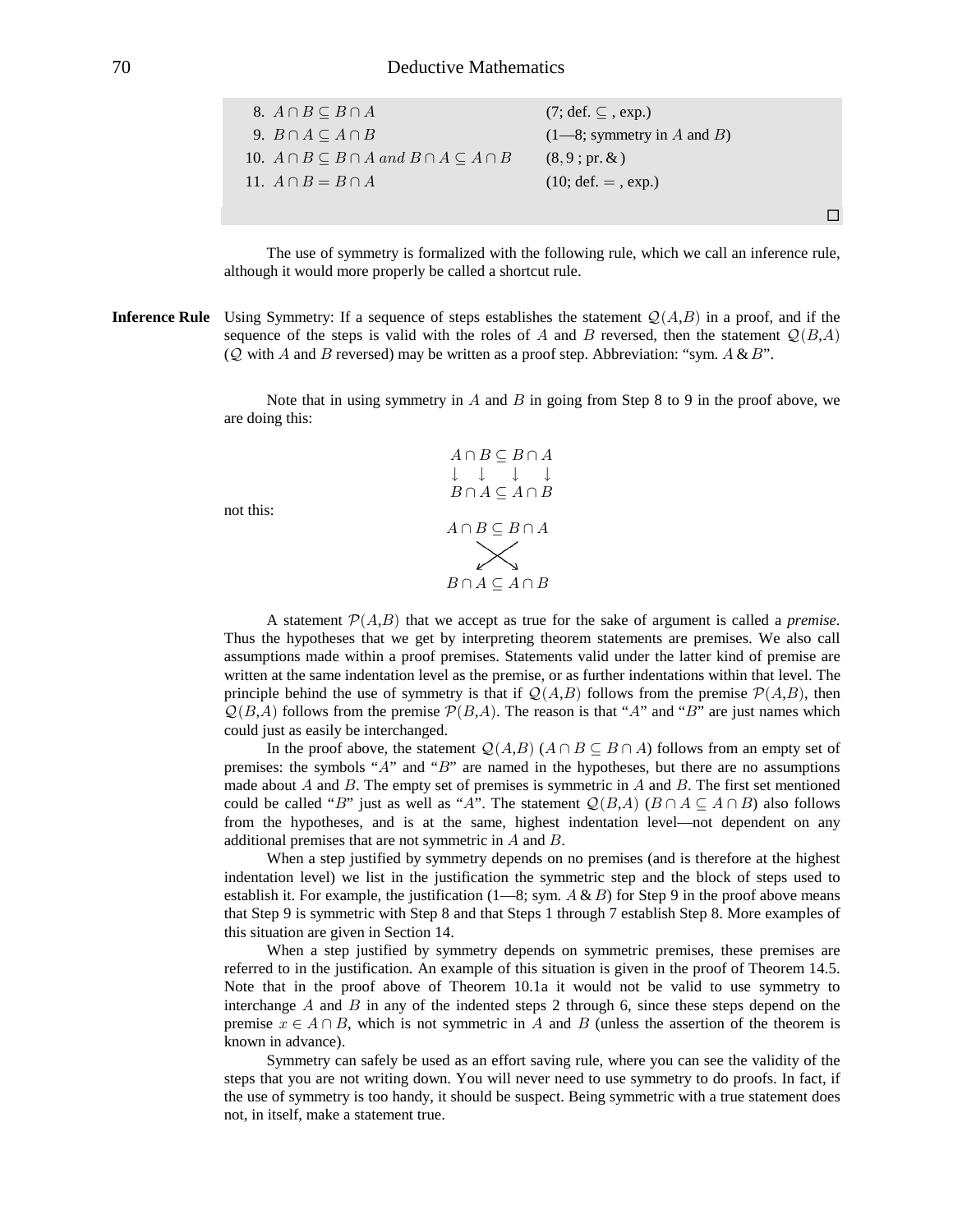# Section 10: Symmetry 71

Using the implicit definition rule can further shorten the proof. Step 2 gives the defining condition that is equivalent to the statement of Step 1. Rather than writing this and statement down as a step, we use it, implicitly, to get Steps 3 and 4. Similarly, Step 6 follows immediately from Steps 3 and 4, by the implicit use of the condition defining intersection.

Also, if we use the definition of  $\subseteq$  implicitly as justification for Step 8, the for all statement of Step 7 need not be written as a step. If we use the definition of set equality implicitly as justification for Step 11, the and statement of Step 10 need not be written as a step. Thus we have the following, shortened proof:

#### **Proof of (a):**

| Assume: $A,B$ sets                   |                                               |
|--------------------------------------|-----------------------------------------------|
| $A \cap B = B \cap A$<br>Show:       |                                               |
| 1. Let $x \in A \cap B$ be arbitrary |                                               |
| 2. $x \in A$                         | $(1; def. \cap , imp.)$                       |
| 3. $x \in B$                         | $(1; def. \cap , imp.)$                       |
| 4. $x \in B \cap A$                  | $(2, 3; def. \cap, imp.)$                     |
| 5. $A \cap B \subseteq B \cap A$     | $(1-4; \text{def. } \subseteq , \text{imp.})$ |
| 6. $B \cap A \subseteq A \cap B$     | $(1-5; sym. A & B)$                           |
| 7. $A \cap B = B \cap A$             | $(5, 6; \text{def.} = , \text{imp.})$         |
|                                      |                                               |

Step 1,  $x \in A \cap B$ , means  $x \in A$  and  $x \in B$  to us, since we know the definition of intersection. Therefore, to use  $x \in A \cap B$  we use the implicit and statement, to infer Steps 2 and 3, but we think of this as using Step 1. Similarly, from Steps 2 and 3, we can infer the statement  $x \in B$  and  $x \in A$ , but we think of this as inferring Step 4,  $x \in B \cap A$ .

The rule for implicit use of definitions allows us not only to contract what we write down, but to contract our thought processes. Thus we ignore the obvious, and are better able to focus on more fruitful things. In the next section, we take up informal, narrative-style proofs where logic is implicit. The rules for proving and using  $and$  statements disappear when we write in paragraph style. The statement " $x \in A$  and  $x \in B$ " in a paragraph proof could correspond to either the one step "k.  $x \in A$  and  $x \in B$ " or to the two steps "k.  $x \in A$ " and "k+1.  $x \in B$ ". Our formal rules for proving and using and make these two possibilities logically equivalent. While the and rules fade away, the effects of other rules, although no longer explicit, can still be detected as they provide a basis for the form of the logical arguments.

#### **EXERCISE**

1. Prove Theorem 10.1b. Use symmetry.

 $\Box$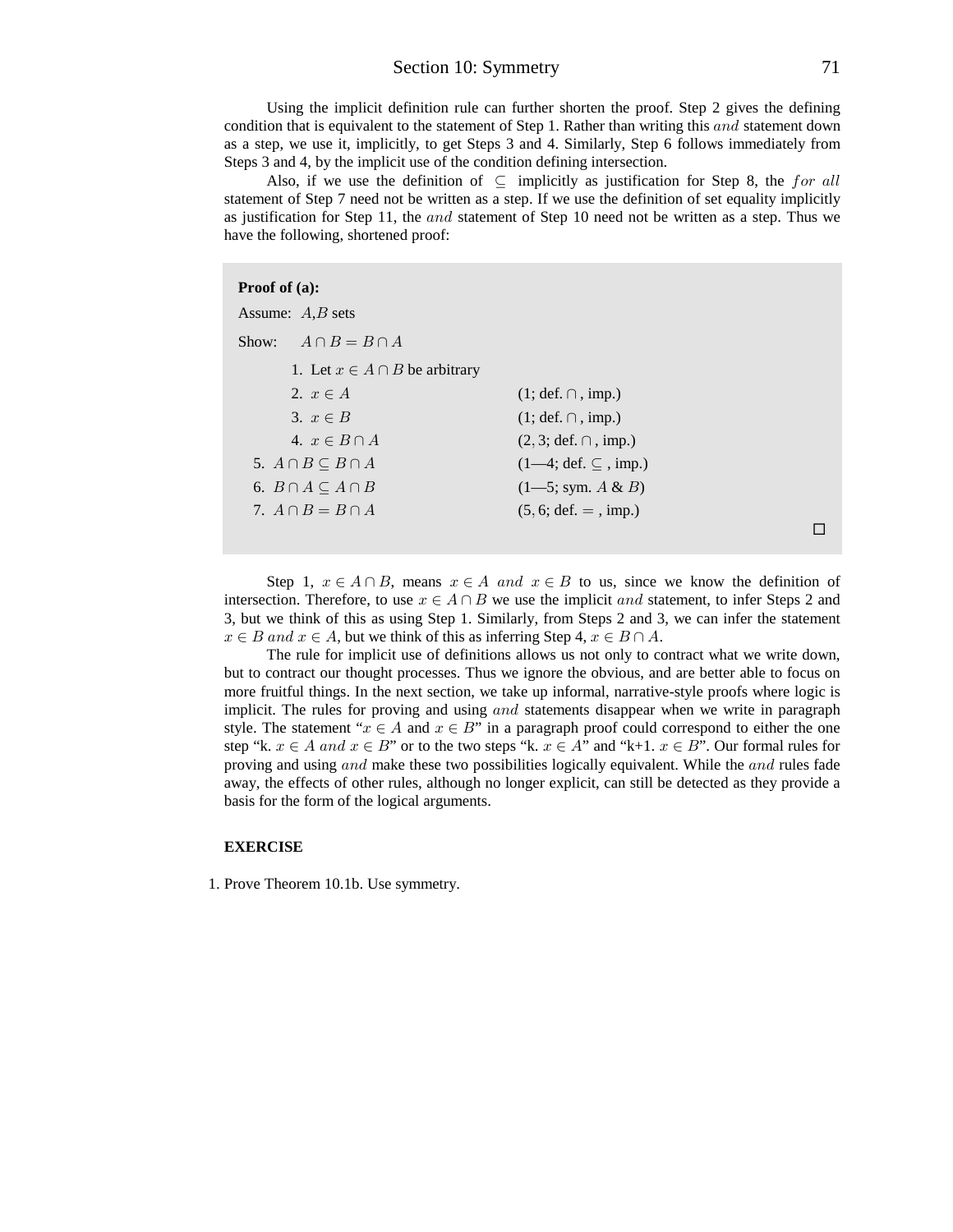# **REVIEW EXERCISES**

| 2. (a) | 1. Assume $t \in C$             |                                         |
|--------|---------------------------------|-----------------------------------------|
|        | $\sim$                          |                                         |
|        | 4. $t \in D$                    |                                         |
|        |                                 | $(1-4;$                                 |
|        | (b) $1.$                        |                                         |
|        | 2.                              |                                         |
|        | $3. C = D$                      | $(1, 2; \text{def.} = , \text{imp.})$   |
|        | $(c)$ 1.                        |                                         |
|        | 2. $t \in X \cup Y$             | $(1; def. \cup, exp.)$                  |
|        | (d) 1. $C = D$                  |                                         |
|        |                                 | $(1; def. = , imp.)$                    |
|        |                                 | $(1; def. = , imp.)$                    |
| (e)    | 1.                              |                                         |
|        | $\,$ .                          |                                         |
|        | 5.                              |                                         |
|        | 6. $t \in X \cup Y$             | $(1-5; \text{def. } \cup, \text{imp.})$ |
|        | (f) 1. $C = D$                  |                                         |
|        |                                 | $(1; def. =, exp.)$                     |
|        |                                 | $(2; \text{us.} \& )$                   |
|        |                                 | $(2; us. \&)$                           |
|        | $(g)$ 1.                        |                                         |
|        |                                 |                                         |
|        | 3. $t < 8$ and $t \in C$        | $(1, 2; pr. \& )$                       |
|        | (h) 1. $t \in C$ and $t \leq 8$ |                                         |
|        |                                 | $(1; \text{us.} \& )$                   |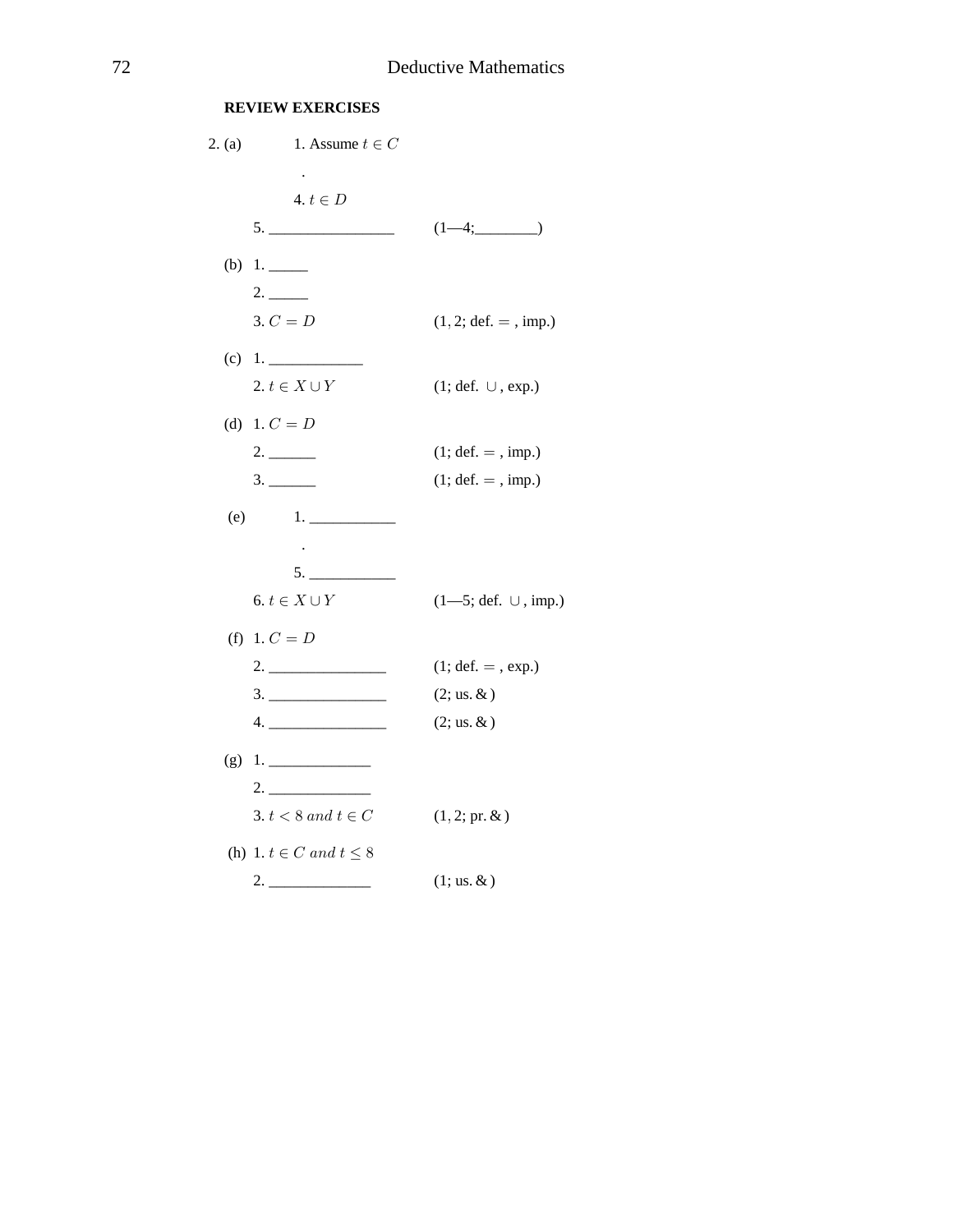# Narrative Proofs

Proofs in the mathematical literature don't follow the step-by-step form that our proofs have taken so far. Instead, they are written in narrative form using ordinary sentences and paragraphs. The primary function of such narrative proofs is to serve as a communication between writer and reader, whereas the step-by-step proofs we have considered so far are primarily logical verifications.

In a narrative proof, the writer takes for granted a certain level of sophistication in the reader. Thus certain details can be left out, since it is presumed that the reader can easily supply them if they are needed. Generally, the higher the level of the mathematics, the more detail left out. Our rule for the implicit use of defining conditions produces proofs that are intermediate between narrative proofs and the step-by-step proofs with explicit logic. Logic is always implicit in narrative proofs.

We will illustrate the formulation of narrative proofs as abbreviations of step-by-step proofs with implicit logic.

### **Example 1:**

Consider the shortened version of the proof of Theorem 10.1a that used the implicit definition rule.

# **Theorem 10.1** For sets  $A$  and  $B$ ,

(a)  $A \cap B = B \cap A$ (b)  $A \cup B = B \cup A$ 

# **Proof of (a):** Assume:  $A, B$  sets Show:  $A \cap B = B \cap A$ 1. Let  $x \in A ∩ B$  be arbitrary 2.  $x \in A$  (1; def.  $\cap$ , imp.) 3.  $x \in B$  (1; def.  $\cap$ , imp.) 4.  $x \in B \cap A$  (2, 3; def. ∩, imp.)  $5. A \cap B \subseteq B \cap A$  (1—4; def.  $\subseteq$ , imp.) 6.  $B \cap A \subseteq A \cap B$  (1—5; sym.  $A \& B$ ) 7.  $A \cap B = B \cap A$  (5, 6; def. = , imp.)

A narrative proof begins with a sentence or two that cover the hypotheses and conclusion. This is merely good writing style: first you tell your reader what you are assuming, and then what you will show:

 $\Box$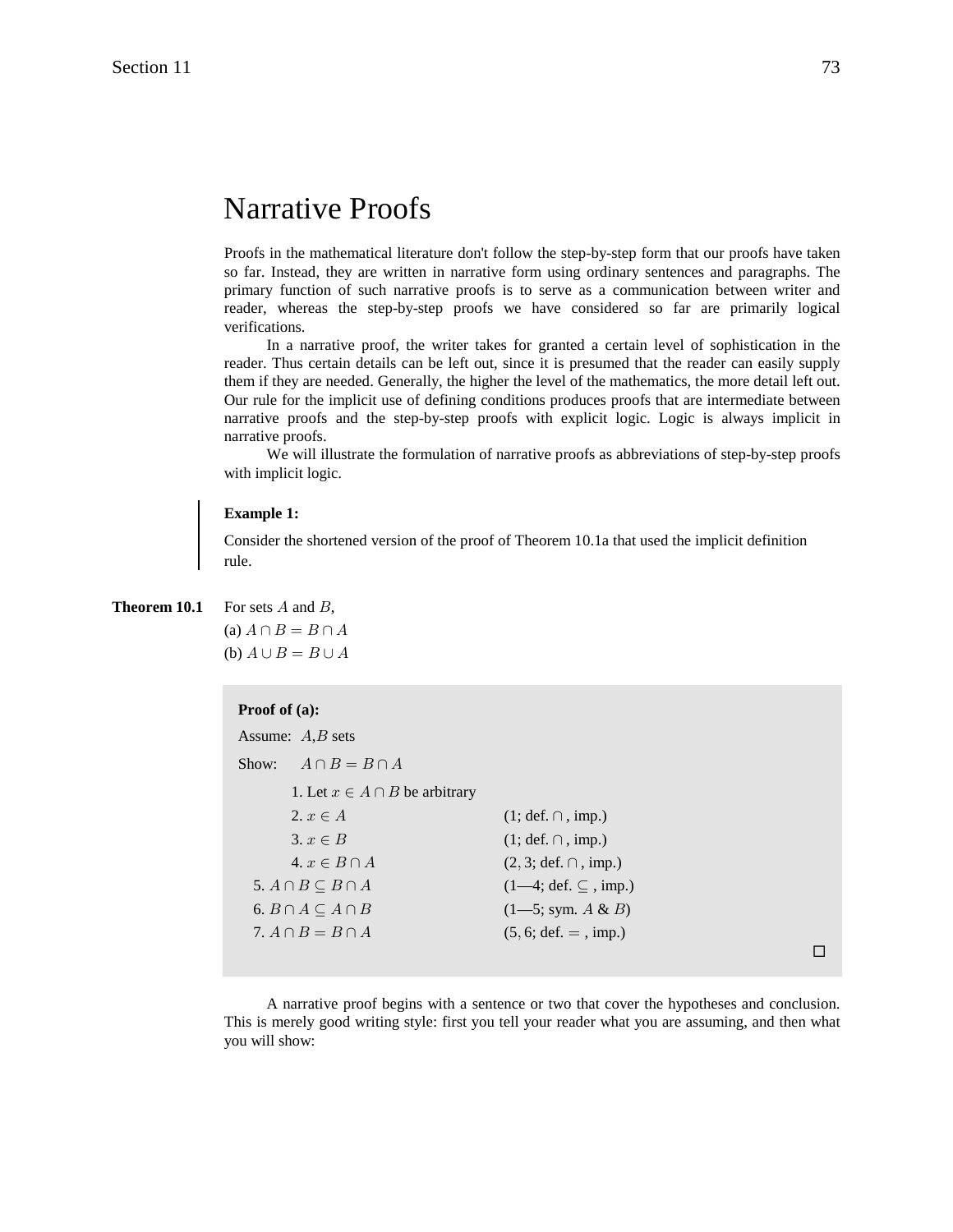#### **Proof of (a):**

We assume that A and B are any sets, and will show that  $A \cap B = B \cap A$ .

Next, we relate the steps that take us to the conclusion:

#### **Proof of (a):**

We assume that A and B are any sets, and will show that  $A \cap B = B \cap A$ . Let  $x \in A \cap B$ be arbitrary. Then  $x \in A$  and  $x \in B$  by the definition of  $\cap$ . From this we get  $x \in B \cap A$ . Therefore  $A \cap B \subseteq B \cap A$  by the definition of  $\subseteq$ .  $B \cap A \subseteq A \cap B$  follows by symmetry, and from the last two assertions we get  $A \cap B = B \cap A$ , by the definition of set equality.

 $\Box$ 

In a narrative proof, it isn't necessary to cite the justification for every step taken. Omit the justification when you think it will be clear to the reader. Don't be too repetitive. You should always, however, cite the hypotheses where these are used in the proof. The hypotheses are there because the theorem isn't true without them. It is a good idea therefore, to show where the hypotheses are needed in the proof.

### **Example 2:**

Rewrite the proof of Theorem 8.2 as a narrative proof.

**Theorem 8.2** For sets A, B and C, if  $A \subseteq B$  or  $A \subseteq C$  then  $A \subseteq B \cup C$ .

# **Proof:** Assume:  $A, B, C$  sets  $A \subseteq B$  or  $A \subseteq C$ Show:  $A \subseteq B \cup C$ 1. Let  $x \in A$  be arbitrary 2. Assume  $x \notin B$ 3.  $A \subseteq B$  or  $A \subseteq C$  (hyp.) Case 1 4. Assume  $A \subseteq B$ 5.  $x \in B$ , # Step 2 (1, 4; def.  $\subseteq$ , imp.) Case 2 6. Assume  $A \subseteq C$ 7.  $x \in C$  (1, 6; def.  $\subseteq$  , imp.) 8.  $x \in C$  (3—7; us. or) 9.  $x \in B$  or  $x \in C$  (2—8; pr. or) 10.  $x \in B \cup C$  (9; def.  $\cup$ , exp.) 11. for all  $x \in A : x \in B \cup C$  (1—10; pr.  $\forall$ ) 12.  $A \subseteq B \cup C$  (11; def.  $\subseteq$  , exp.)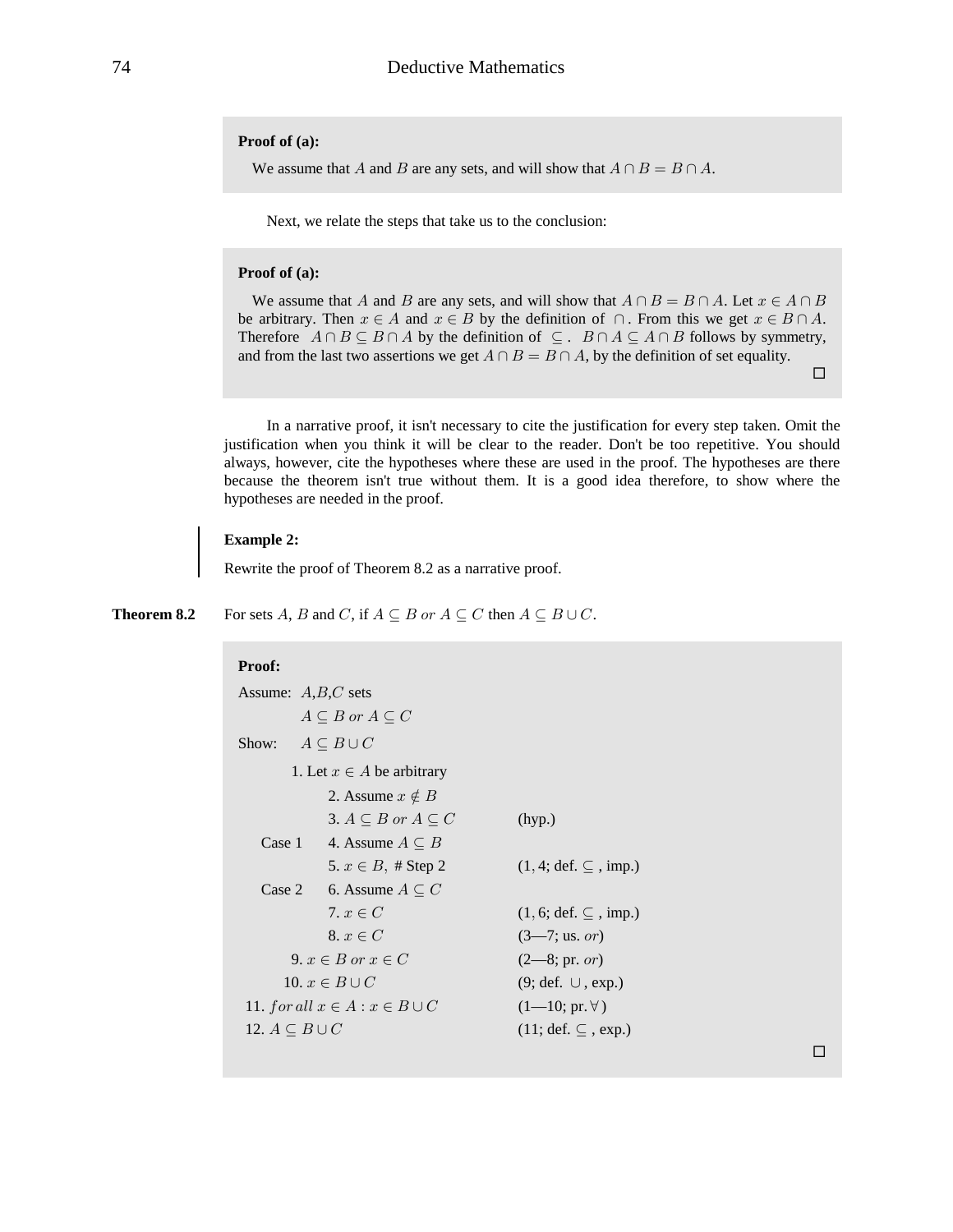#### **Narrative proof:**

Assume that A, B, and C are sets and that  $A \subseteq B$  or  $A \subseteq C$ . We will show that  $A\subseteq B\cup C$ .

We have used the informal, English word "or" in the hypotheses of the narrative proof instead of the formal "or". The basic logic statement forms—such as and, or, for all, there  $exists$ —are not used in narrative proofs. They are used exclusively in connection with the formal rules of inference, and these rules are used to guide the step-discovery procedure. In writing a narrative proof, you are, so to speak, to put both the formal mathematics and the logic in your own words. With some words such as *or* and *there exists*, the informal equivalents "or" and "there exists" are used in exactly the same way as the formal words. An informal "for all", on the other hand, is not used at all. Instead, people talk about the arbitrarily chosen element used to prove the implicit for all statement. As we said at the end of the preceding section, the formal and and the rules for proving and using and statements fade from sight in a narrative proof.

#### **Narrative proof:**

Assume that A, B, and C are sets and that  $A \subseteq B$  or  $A \subseteq C$ . We will show that  $A \subseteq B \cup C$ . Let  $x \in A$  be arbitrary and assume  $x \notin B$ . By hypothesis,  $A \subseteq B$  or  $A \subseteq C$ . In the first case, we get  $x \in B$  by the definition of subset, since  $x \in A$ . This contradicts our assumption. In the second case, we get  $x \in C$ . Therefore  $x \in B \cup C$ . This shows that<sup>4</sup>  $A\subseteq B\cup C$ .

 $\Box$ 

The exercises at the end of this section ask you to provide narrative proofs for proofs you have previously done for homework. In future sections, when you are asked to prove a theorem, it is suggested that you first write a step-by-step proof, and then put this into your own words as a narrative proof. The criterion for a narrative proof to be valid is that there is a step-by-step proof for which it is an abbreviation. That is, it must be possible to establish any claim in a narrative proof by a step-by-step verification.

#### **EXERCISES**

Using your proofs done for previous homework as a guide, write paragraph proofs for the following theorems. In places where one of your proofs used a definition explicitly, you will need to first abbreviate the proof to use the definition implicitly.

- 1. Theorem 9. 1 (a) and (b).
- 2. Theorem 9.2.
- 3. Theorem 8.1a

<sup>4</sup> It would be helpful if there were many synonyms for the word "therefore", which tends to want to be over used in narrative proofs. Sports headlines repeatedly inform us that team  $A$  beat team  $B$ , and the essence of sport headline writing would seem to be to come up with colorful synonyms for "beat". While no one wants to go to that extreme in writing mathematical proofs, a little variety would be good.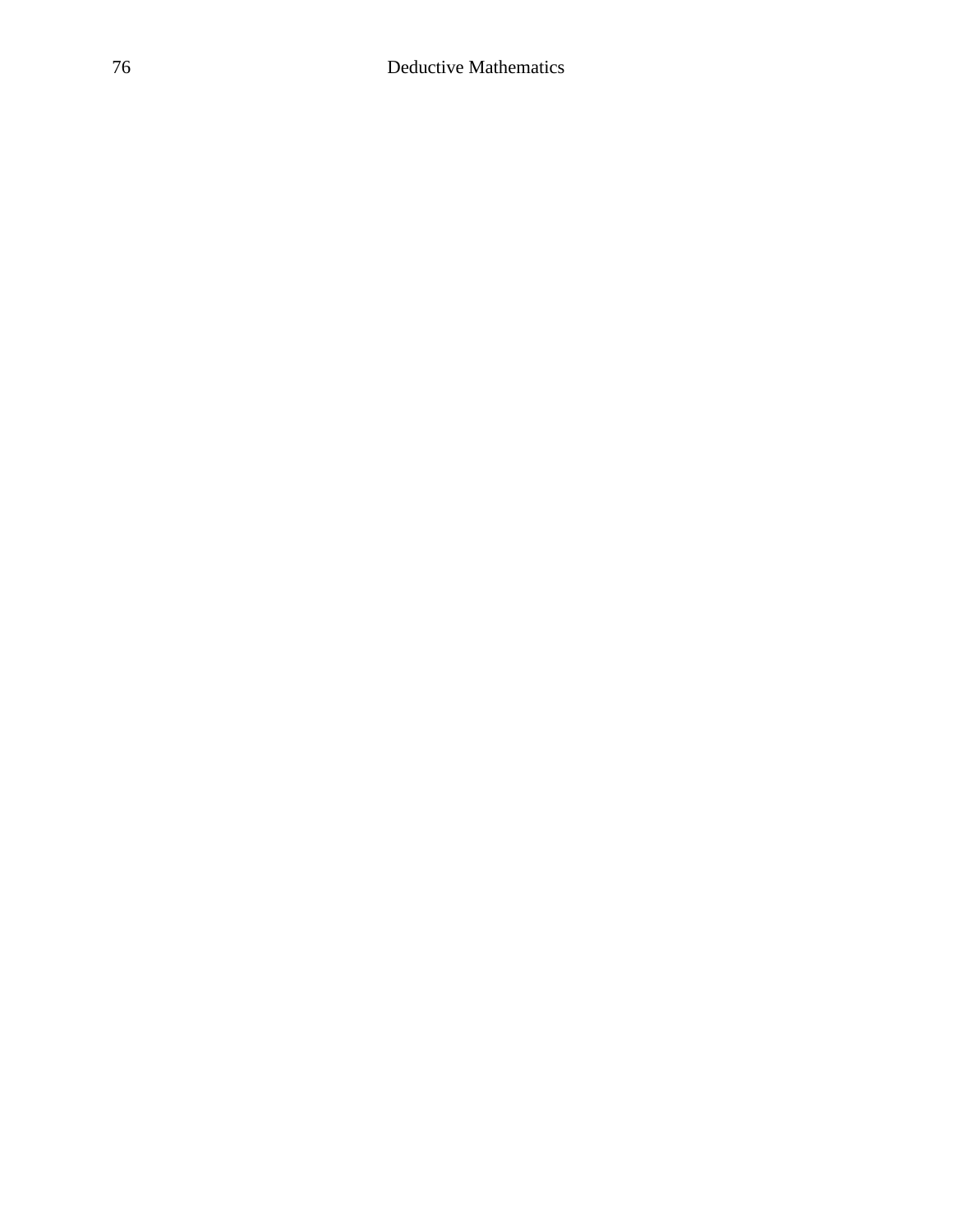# Using Theorems

Recall Theorem 9.1.

**Theorem 9.1** For sets  $A$  and  $B$ : (a)  $A \cap B \subseteq A$ (b)  $A \cap B \subseteq B$ 

> Assuming that you had already proved part (a), a proof of part (b) could proceed (synthetically—not using the step-discovery procedure) along the following lines:

### **Proof of (b):**

Assume:  $A, B$  sets Show:  $A \cap B \subseteq B$ 1.  $A \cap B \subseteq A$  (part (a) already shown) 2.  $B \cap A \subseteq B$  (1; sym.  $A \& B$ )

Step 2 was obtained from Step 1 by reversing the roles of  $A$  and  $B$ —by symmetry. Step 2 is almost the conclusion we want, except that in Step 2 we have  $B \cap A$  where we want  $A \cap B$  in the conclusion. Theorem 10.1a, however, states that these two are exactly the same:

**Theorem 10.1** For sets *A* and *B*,  
(a) 
$$
A \cap B = B \cap A
$$
  
(b)  $A \cup B = B \cup A$ 

The meaning of the equation in Theorem 10.1a is that  $A \cap B$  and  $B \cap A$  are two different expressions for exactly the same set, or two different ways the same set can be arrived at. An equation in mathematics always asserts that the left hand side and the right hand side are expressions for the same mathematical thing (such as the same number, or the same set). Recall the inference rule for using substitution:

**Inference Rule** Substitution: Any name or expression for a mathematical object can be replaced by another name or expression for the same object. It is necessary to avoid using the same name for different objects.

> The proof of Theorem 9.1b can be completed by quoting Theorem 10.1a and using substitution: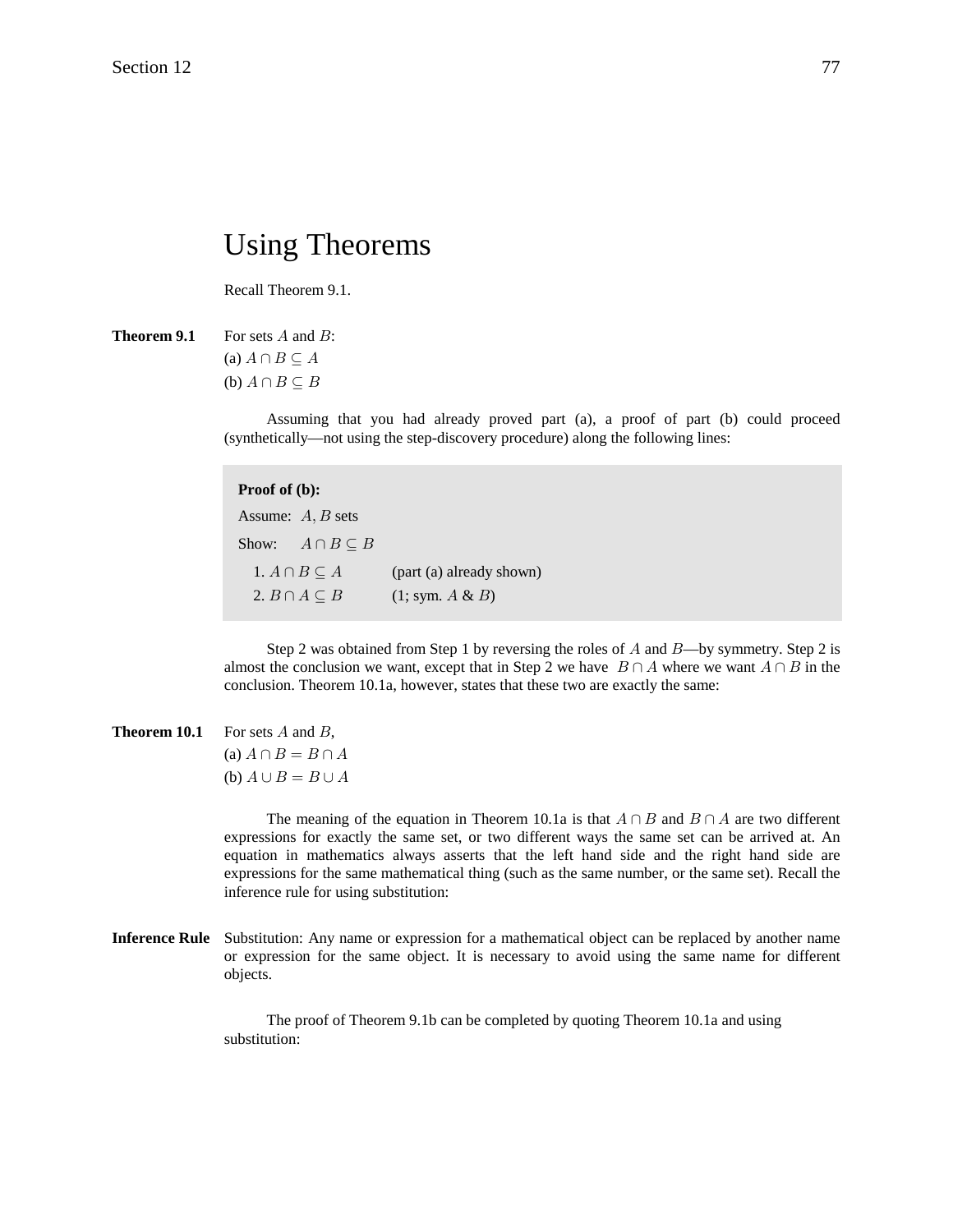| <b>Proof of (b):</b>         |                                                        |
|------------------------------|--------------------------------------------------------|
| Assume: $A, B$ sets          |                                                        |
| Show: $A \cap B \subseteq B$ |                                                        |
| 1. $A \cap B \subseteq A$    | (part (a) already shown)                               |
| 2. $B \cap A \subseteq B$    | (1; sym. A & B)                                        |
| $3. A \cap B = B \cap A$     | (Theorem 10.1a: For sets $A, B: A \cap B = B \cap A$ ) |
| 4. $A \cap B \subseteq B$    | (2, 3; sub.)                                           |



**Inference Rule** Using Theorems (partial version): If the hypotheses of a theorem are true for variables in a proof, then the conclusion is true and can be written as a proof step.

> There are no hypotheses for Theorem 10.1. The theorem is true for any sets  $A$  and  $B$ whatever. Thus the hypotheses are vacuously satisfied, so by our inference rule the conclusion is true. The conclusion has been written as Step 3 in the proof. The same inference rule allows us to write the conclusion of part (a) (presumably already proved) as Step 1 in the proof.

> Rather than writing out the conclusion of Theorem 10.1a as a proof step (Step 3), it is better to apply the statement of the conclusion to existing steps—thus using substitution implicitly. Since  $A \cap B = B \cap A$ , we can substitute  $A \cap B$  for  $B \cap A$  directly in Step 2, to give us Step 3 below:

| $1. A \cap B \subseteq A$ | (Theorem $9.1a$ )                                         |
|---------------------------|-----------------------------------------------------------|
| 2. $B \cap A \subseteq B$ | (1; sym. A & B)                                           |
| 3. $A \cap B \subseteq B$ | (2; Theorem 10.1a: For sets $A, B: A \cap B = B \cap A$ ) |

We have used Theorem 10.1a to make a *change* in Step 2 (obtaining Step 3 from Step 2 by substitution), and thus have abbreviated the longer process of writing out the conclusion as a proof step and then substituting in the next step. In the three-step proof above substitution has been used implicitly. Here is the final version of our inference rule:

**Inference Rule** Using Theorems: If the hypotheses of a theorem (or axiom) are true for variables in a proof, then the conclusion is true and can be written as a proof step, or applied, by substitution, to make changes in a proof step.

> We can apply Theorem 10.1a to the sets we are working with in our new proof of Theorem 9.1b, since Theorem 10.1a is true for all sets  $A$  and  $B$ —including the sets  $A$  and  $B$  we're working with. Technically, we shouldn't use A and B to describe Theorem 10.1a, since A and B are already in use. They have been identified in the hypothesis of Theorem 9.1b, and are now fixed for the duration of the proof. They are constants, as far as the proof is concerned, so we should use different letters to describe Theorem 10.1a—as in the following: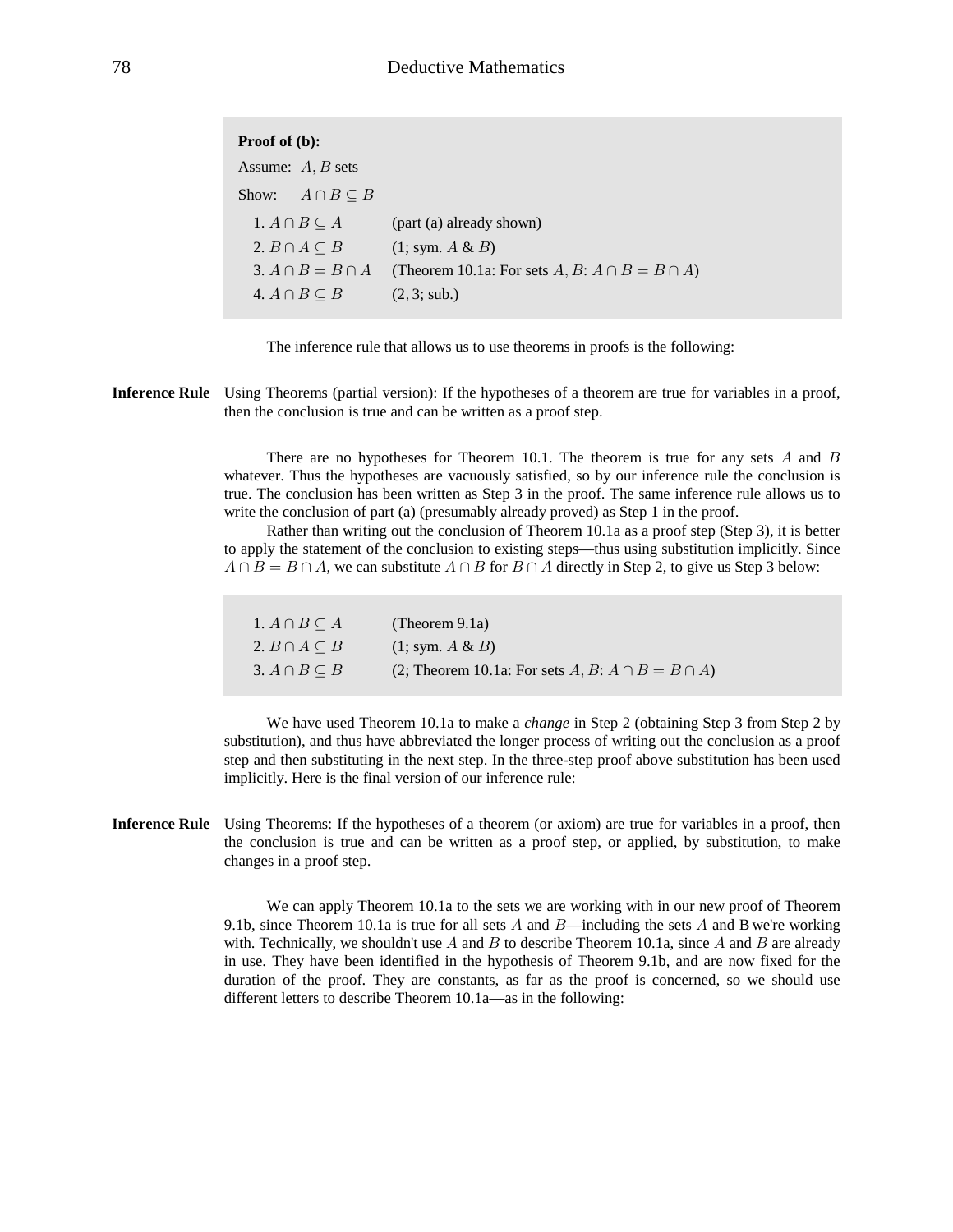| $1. A \cap B \subseteq A$ | (Theorem $9.1a$ )                                         |
|---------------------------|-----------------------------------------------------------|
| 2. $B \cap A \subseteq B$ | (1; sym. A & B)                                           |
| 3. $A \cap B \subseteq B$ | (2; Theorem 10.1a: For sets $X, Y: X \cap Y = Y \cap X$ ) |

The situation is the same for Theorems (which are expressed informally) as it is for the formal  $for all$  statements, where we can't use a variable already in use. Usually, even if the variables in the theorem being used are the same as the variables in the theorem being proved, the variables play different roles—so that changing to completely different variables can prevent confusion.

Axioms are informal mathematical statements that have exactly the same form as theorems. The only difference between a theorem and an axiom is that axioms are assumed true, and theorems need to be proven. Axioms and theorems are used in the same way in proofs. Recall the axiom that states the transitivity of the relation  $\langle$ :

**Axiom** Transitivity of  $\lt$ : For  $a, b, c \in \mathbb{N}$ , if  $a \lt b$  and  $b \lt c$ , then  $a \lt c$ .

This axiom has the following hypotheses and conclusion:

Hypotheses:  $a, b, c$  natural numbers

1.  $a < b$  $2. b < c$ 

Conclusion:  $a < c$ 

The axiom was used in the proof in Example 2 of Section 4:

#### **Example 3:**

Define  $H = \{x \in \mathbb{N} \mid x < 10\}$  and  $G = \{x \in \mathbb{N} \mid x < 20\}$ . Prove that  $H \subseteq G$ .

#### **Proof:**

| Assume: $H = \{x \in \mathbb{N} \mid x < 10\}$ |                       |
|------------------------------------------------|-----------------------|
| $G = \{x \in \mathbb{N} \mid x < 20\}$         |                       |
| Show: $H \subseteq G$                          |                       |
| 1. Let $x \in H$ be arbitrary.                 |                       |
| 2. x < 10                                      | $(1; \text{def. } H)$ |
| 3.10 $<$ 20                                    | (given)               |
| 4. x < 20                                      | (2, 3; Trans. <)      |
| 5. $x \in G$                                   | $(4; \text{def}, G)$  |
| 6. for all $x \in H : x \in G$                 | $(1-5; pr. \forall)$  |
| 7. $H \subseteq G$                             | $(6; def. \subset)$   |
|                                                |                       |

 $\Box$ 

The variable x in the proof is defined in Step 1. We don't know what value x has, but it has some value that is fixed for the steps 1 through 4. If we assign the value of x to the variable  $\alpha$  in the axiom, and if we assign 10 to b, then the hypothesis  $a < b$  becomes  $x < 10$ . This statement is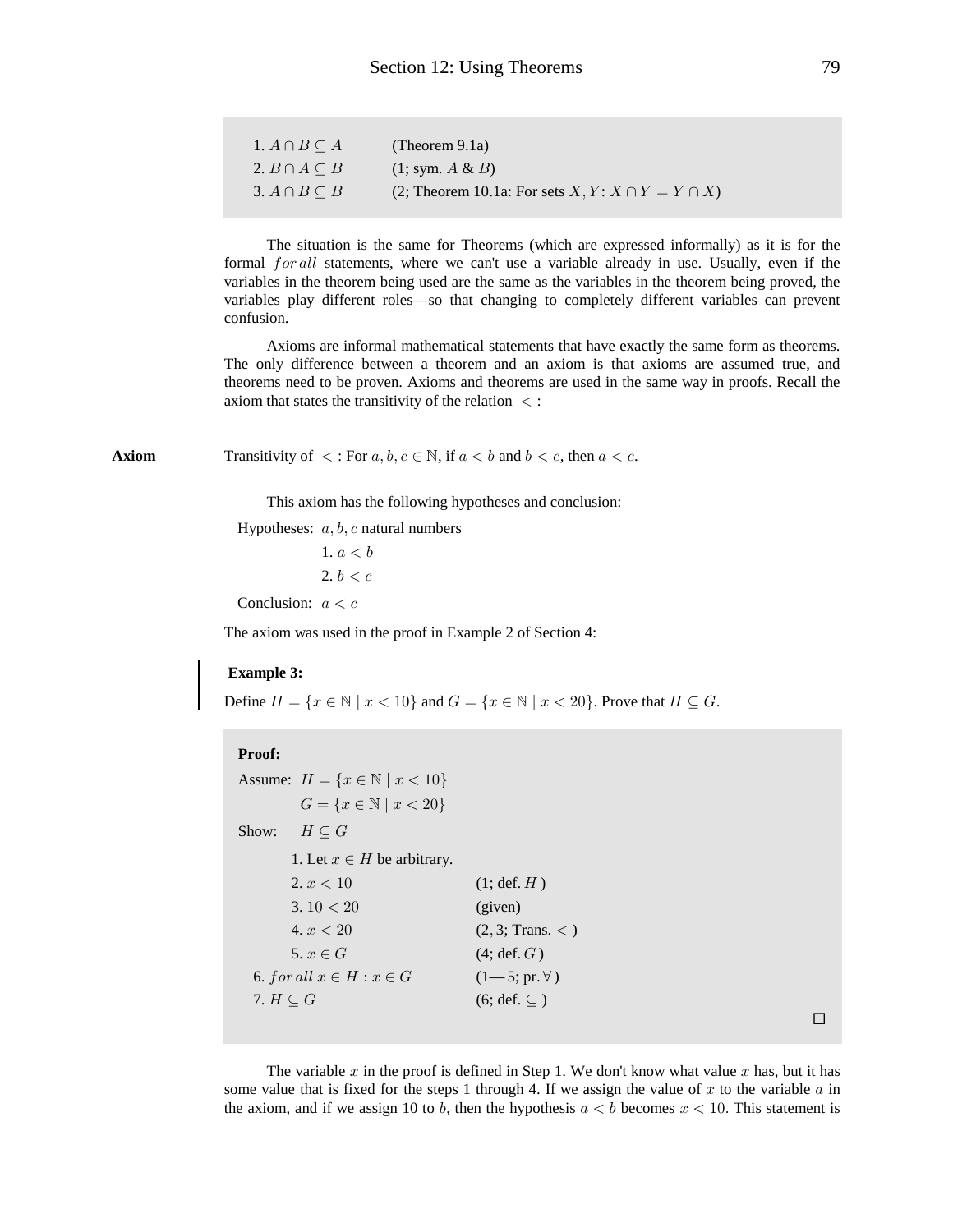### 80 Deductive Mathematics

true by Step 2 of the proof. If we assign 20 to c, the hypothesis  $b < c$  becomes  $10 < 20$ . This statement is true, as Step 3 of the proof asserts. Thus both hypotheses of the axiom are true, so that we may infer that the conclusion is true and can be written as a proof step—by the inference rule for using theorems (or axioms). The conclusion,  $a < c$ , in the variables of the proof is  $x < 20$ , which is written as Step 4.

Theoretically, it isn't necessary to use theorems to do proofs—in any place where some theorem might be useful, one could "merely" put in all the steps needed to prove the theorem. Thus the use of theorems in proofs can be viewed as proof abbreviation. The point is that proofs that follow from definitions are more basic than proofs that use theorems.

#### **EXERCISES**

| 1. (a)                    |                                                                                    |
|---------------------------|------------------------------------------------------------------------------------|
| $1. A \subseteq B \cup C$ |                                                                                    |
| 2.                        | (1; Theorem: For sets $X, Y: X \cup Y = Y \cup X$ )                                |
| (b)                       |                                                                                    |
| $1. A \subseteq B \cup C$ |                                                                                    |
| 2. $B \cup C \subseteq D$ |                                                                                    |
| 3.                        | (1,2; Theorem 5.1: For sets X, Y, Z: if $X \subseteq Y$ and $Y \subseteq Z$ , then |
|                           | $X\subseteq Z$                                                                     |

(Note that the variables in which Theorem 5.1 is expressed on page 0 are  $A, B$ , and  $C$ , but these don't play the same role as the  $A, B$ , and  $C$  of the theorem.

2. Let A, B, and C be sets. Prove in two ways that if  $A \subseteq B \cap C$ , then  $A \subseteq B$ : (1) directly from definitions, without using theorems to justify proof steps, and (2) using Theorems 5.1 and 9.1.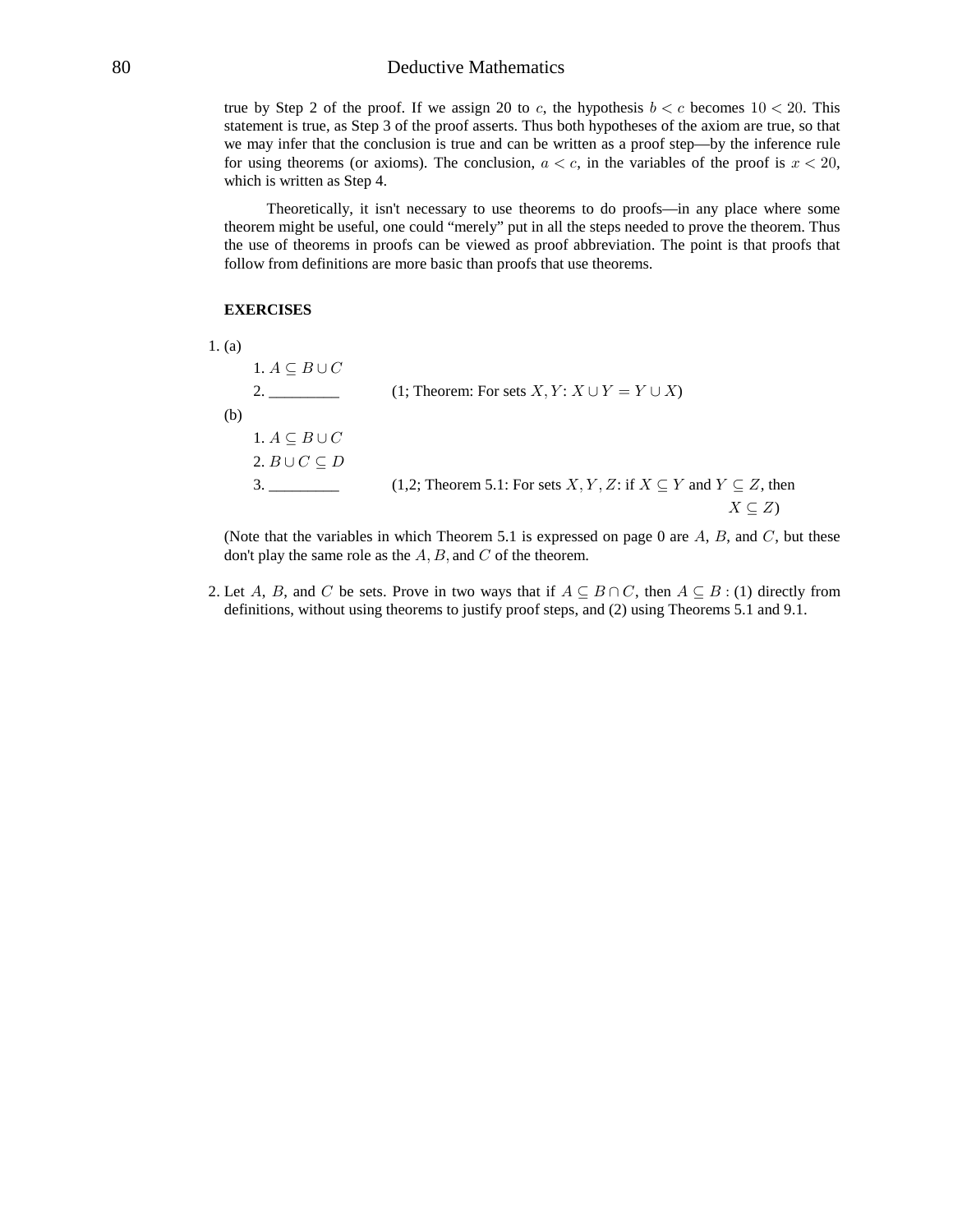# Axioms for Addition and Multiplication

In mathematics, everything is just what its definition says it is. A proof that something has some property is a demonstration that the property follows logically from the definition. Not everything can be defined in terms of previously defined things, of course. There must be some undefined things that can be used as a starting point. Since the properties of these undefined things can't be shown by definition, we must assume these properties—which are called axioms.

The set  $\mathbb{N} = \{1, 2, 3, 4, ...\}$  of natural numbers has been considered as a source for examples of sets. We assumed, as an axiom, that there was a relation  $\lt$  on  $\mathbb N$  that satisfied the transitive property. We are now going to dig a little deeper, and will assume, instead, that there are the two operations of addition and multiplication on  $\mathbb N$ . The relation  $\lt$  will be defined later, and the transitive property will be proved as a theorem. Addition and multiplication are not defined, but are assumed to have axiomatic properties. The first axioms are the following:

| <b>Axiom</b> | Closure under addition: If $a, b \in \mathbb{N}$ , then $a + b \in \mathbb{N}$ .                                  |
|--------------|-------------------------------------------------------------------------------------------------------------------|
| <b>Axiom</b> | Commutativity of addition: If $a, b \in \mathbb{N}$ , then $a + b = b + a$ .                                      |
| <b>Axiom</b> | Associativity of addition: If $a, b, c \in \mathbb{N}$ , then $a + (b + c) = (a + b) + c$ .                       |
| <b>Axiom</b> | Closure under multiplication: If $a, b \in \mathbb{N}$ , then $a \cdot b \in \mathbb{N}$ .                        |
| <b>Axiom</b> | Commutativity of multiplication: If $a, b \in \mathbb{N}$ , then $a \cdot b = b \cdot a$ .                        |
| <b>Axiom</b> | Associativity of multiplication: If $a, b, c \in \mathbb{N}$ , then $a \cdot (b \cdot c) = (a \cdot b) \cdot c$ . |
| <b>Axiom</b> | Distributivity: If $a, b, c \in \mathbb{N}$ , then $a \cdot (b + c) = a \cdot b + a \cdot c$ .                    |
|              |                                                                                                                   |

#### **Example 1:**

Suppose  $x \in \mathbb{N}$  and we have Step 1 below. Then Steps 2 and 3 follow.

| 1. $x + 10 = 32$   |                                                           |
|--------------------|-----------------------------------------------------------|
| $2x + 10 = 10 + x$ | (Axiom: If $a, b \in \mathbb{N}$ , then $a + b = b + a$ ) |
| $3.10 + x = 32$    | $(1,2;$ substitution)                                     |

The reasoning behind Example 1 is as follows: The equation in Step 1 means that  $x + 10$ and 32 are two different expressions or names for exactly the same natural number. The axiom on commutativity states that if a and b are natural numbers, then  $a + b = b + a$ . Since  $a + b = b + a$ is true for all natural numbers a and b, it is true for x and 10. Thus  $x + 10 = 10 + x$ . The equal sign here means that  $x + 10$  and  $10 + x$  are two different names for the same natural number. Step 3 comes from Step 1 by substituting  $10 + x$  for  $x + 10$ —these being equal by Step 2.

Step 2 follows from our rule for using theorems—which also applies to using axioms. The rule states that if the hypotheses of the theorem (or axiom) hold for some variables in a proof, then the conclusion is true and can be written as a proof step, or applied by substitution to change existing proof steps. The hypotheses and conclusion of the axiom are: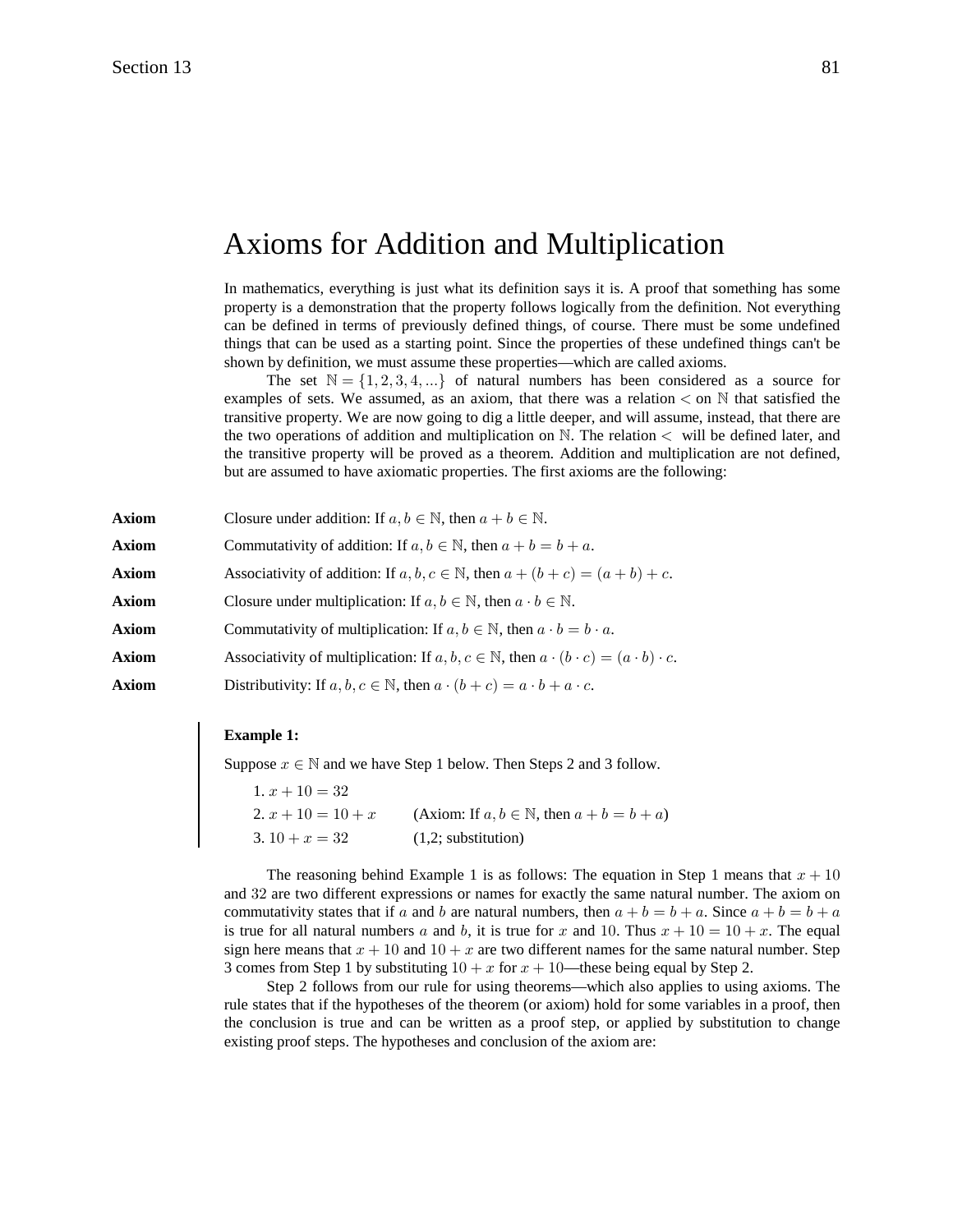Hypotheses:  $a, b$  natural numbers

Conclusion:  $a + b = b + a$ 

Rather than writing out the commutative property itself as a proof step (as in Step 2), it is better to apply the property to existing steps (thus using substitution implicitly). Example 2 below does just this, in contracting the steps of Example 1.

#### **Example 2:**

Suppose  $x \in \mathbb{N}$  and we have Step 1 below. Then Step 2 follows.

 $1. x + 10 = 32$ 2.  $10 + x = 32$  (1; Axiom: For  $a, b \in \mathbb{N}, a + b = b + a$ )

Thus we will almost always use the axioms above as reasons for making *changes to* steps in a proof—as in Example 2.

#### **Example 3:**

1. 
$$
x + 5 = a \cdot 7 + a \cdot 3
$$
  
2. \_\_\_\_\_\_\_\_\_\_ (1; Ax.: For  $a, b, c \in \mathbb{N}, a \cdot (b + c) = a \cdot b + a \cdot c$ )

**Solution:**

```
1. x+5=a \cdot 7+a \cdot 32. x + 5 = a \cdot (7 + 3) (1; Ax.: For a, b, c \in \mathbb{N}, a \cdot (b + c) = a \cdot b + a \cdot c)
```
Instead of writing out an axiom used as justification for a proof step, we may use the name of the property as an abbreviation. Using this abbreviation in Example 3 gives:

#### **Example 3:**

1.  $x + 5 = a \cdot 7 + a \cdot 3$ 2.  $x + 5 = a \cdot (7 + 3)$  (1; Ax.: distributivity)

Example 4 below illustrates a form for exercises in this section.

#### **Example 4:**

In the exercise below, fill in Step 2 by making a change to Step 1 using the axiom indicated. Then get the same result the long way: (1) write the formal statement in the axiom, (2) assign the variables  $a, b$ , and  $c$  to variables in the steps, (3) write the formal statement in the axiom (with the variables in the proof) as Step  $1\frac{1}{2}$ , and (4) use substitution to get Step 2.

1.  $x + y = 12 + (x + z)$ 2.  $\frac{1}{2}$  (1; Ax.: Associativity of +)

formal statement:

assign variables in the axiom to variables in the steps: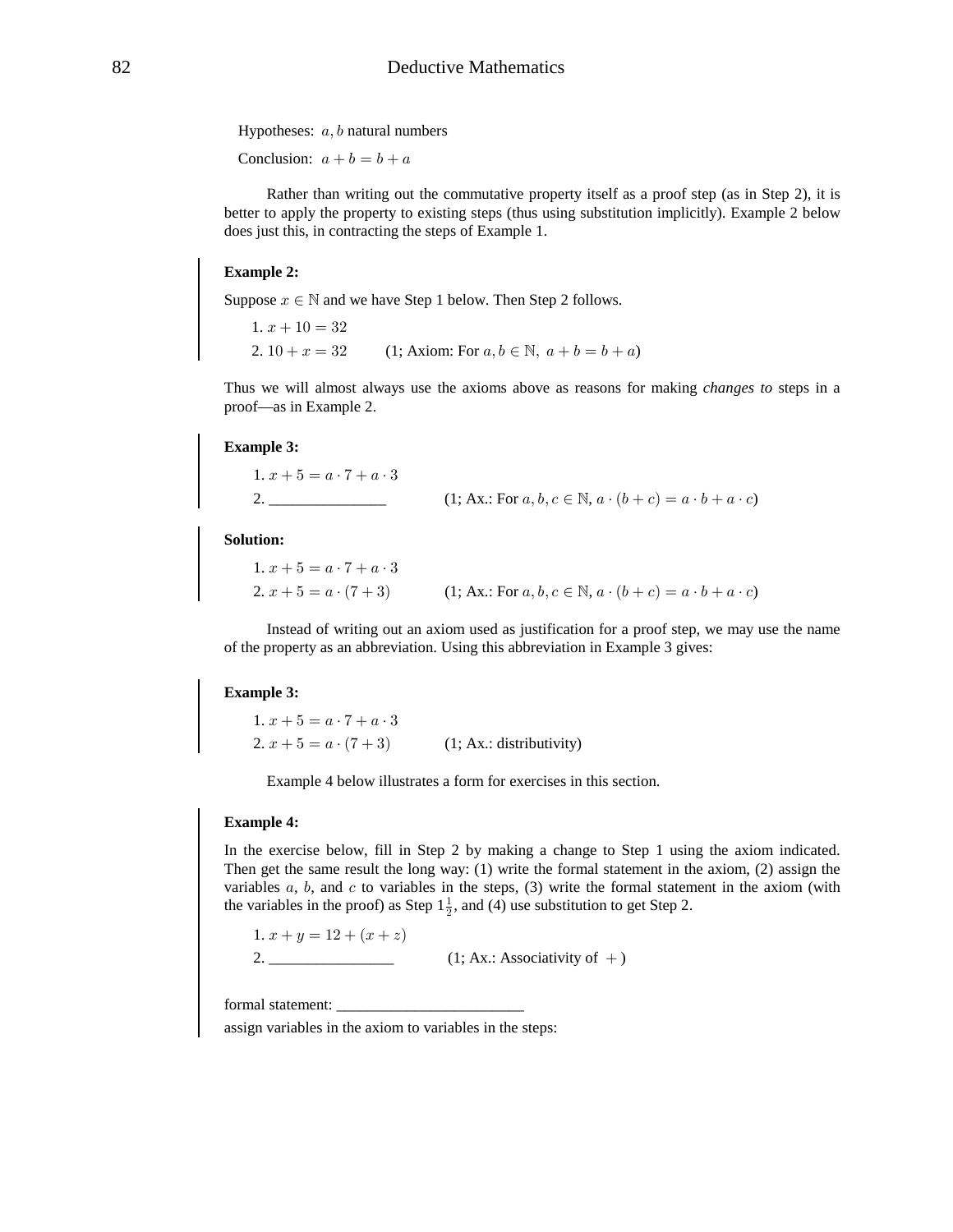$a = \underline{\qquad}$  $b = \_\_$  $c = \overline{\phantom{a}}$ 1.  $x + y = 12 + (x + z)$  1 . \_\_\_\_\_\_\_\_\_\_\_\_\_\_\_\_ (Ax.: Associativity of ) " # S 2. \_\_\_\_\_\_\_\_\_\_\_\_\_\_\_\_ (1,1 ; sub.) " #

**Solution:**

1.  $x + y = 12 + (x + z)$ 2.  $x + y = (12 + x) + z$  (1; Ax.: Associativity of +)

formal statement:  $a + (b + c) = (a + b) + c$ 

assign variables in the axiom to variables in the steps:

```
a = 12b = xc=z1. x + y = 12 + (x + z)1\frac{1}{2}. 12 + (x + z) = (12 + x) + z (Ax.: Associativity of +)
2. x + y = (12 + x) + z (1,1<sup>1</sup>/<sub>2</sub>; sub.)
```
Example 4 illustrates two ways to think about using an axiom in proof steps: (1) implicitly, to make a change in a proof step, and (2) by writing the axiom itself explicitly as a proof step, and then using substitution—again, explicitly. It is almost always much clearer in mathematics to use substitution implicitly—taking a kind of mathematical shortcut. In future sections, we always use substitution implicitly when using one of the axioms above.

The axioms above for the natural numbers are all given informally, in terms of statements that have hypotheses and conclusions. They are applied to proof steps with our rule for using theorems or axioms. It is possible to give these axioms formally in terms of  $for all$  statements involving two or three variables:

| <b>Axiom</b> | Closure under addition: For all $a, b \in \mathbb{N}$ : $a + b \in \mathbb{N}$ .                                  |
|--------------|-------------------------------------------------------------------------------------------------------------------|
| <b>Axiom</b> | Commutativity of addition: For all $a, b \in \mathbb{N}$ : $a + b = b + a$ .                                      |
| Axiom        | Associativity of addition: For all $a, b, c \in \mathbb{N}$ : $a + (b + c) = (a + b) + c$ .                       |
| <b>Axiom</b> | Closure under multiplication: For all $a, b \in \mathbb{N}$ : $a \cdot b \in \mathbb{N}$ .                        |
| Axiom        | Commutativity of multiplication: For all $a, b \in \mathbb{N}$ : $a \cdot b = b \cdot a$ .                        |
| Axiom        | Associativity of multiplication: For all $a, b, c \in \mathbb{N}$ : $a \cdot (b \cdot c) = (a \cdot b) \cdot c$ . |
| <b>Axiom</b> | Distributivity: For all $a, b, c \in \mathbb{N}$ : $a \cdot (b + c) = a \cdot b + a \cdot c$ .                    |

The rules for using and proving  $for$  all statements are extended to apply to more than one variable. For example, the following are the formats for proving and using  $for$  all statements with two variables: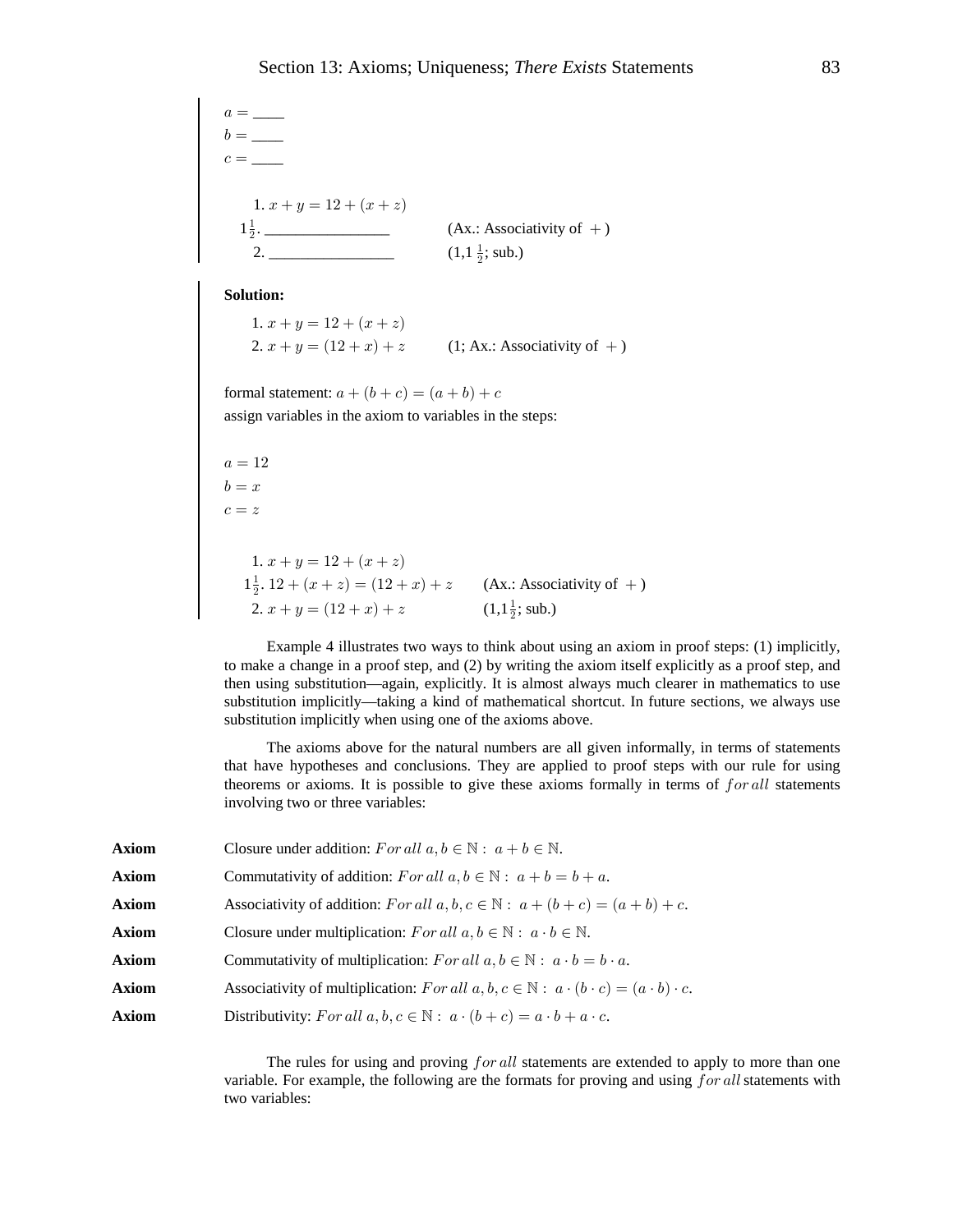pr.  $\forall$ 

us.  $\forall$ 

1. Let  $x \in A$  and  $y \in B$  be arbitrary

k-1. $\mathcal{P}(x, y)$ k. for all  $x \in A, y \in B$ :  $\mathcal{P}(x, y)$  $(1-k-1; pr. \forall)$ 1. for all  $x \in A$ ,  $y \in B$ :  $\mathcal{P}(x, y)$  $2, t \in A$  $3. s \in B$ 4.  $\mathcal{P}(t,s)$  $(1, 2, 3; \text{us. } \forall)$ 

We won't proceed in this direction of formalizing things we can handle informally. In fact, we will always maintain our trend from the formal to the informal. Formality is used only to make things explicit. After things have been made explicit and understood, we proceed to informal, abbreviated expressions of the same ideas.

There is one thing that can be learned from the formal expression of the axioms, however. Recall, for example, that the variable x in the statement for all  $x \in A : x \in B$  is called a *local variable.* The statement  $for all x \in A : x \in B$  is not about x. It is about the sets A and B. In fact it is the defining condition for the relation  $A \subseteq B$ . From the statement  $for all x \in A : x \in B$ , we don't learn anything about x. We learn something about the sets  $A$  and  $B$ .

In the same way, the statement  $for all$   $a, b \in \mathbb{N} : a + b = b + a$  is not about the letters a and b. They are local variables. For all  $a, b \in \mathbb{N}$ :  $a + b = b + a$  is a statement about the operation + on the set N. That is why the axiom is named the "commutativity of addition". Thus all the axioms are statements about the operations of addition and multiplication on the set of natural numbers—not about natural numbers themselves. This is true whether the axioms are given formally or informally.

#### **EXERCISES**

In the exercises below, fill in Step 2 by making a change to Step 1 using the axiom indicated. Then get the same result the long way: (1) write the formal statement in the axiom, (2) assign the variables  $a, b$ , (and perhaps  $c$ ) to variables or constants (numbers) in the steps, (3) write the formal statement part of the axiom (with the variables in the proof) as Step  $1\frac{1}{2}$ , and (4) use substitution to get Step 2.

1.

 $1. x + 9 = 12$ 2.  $(1; Ax.: Commutativity of +)$ 

formal statement:

assign variables in the axiom to variables or constants in the steps:

 $a = \underline{\hspace{2cm}}$  $b =$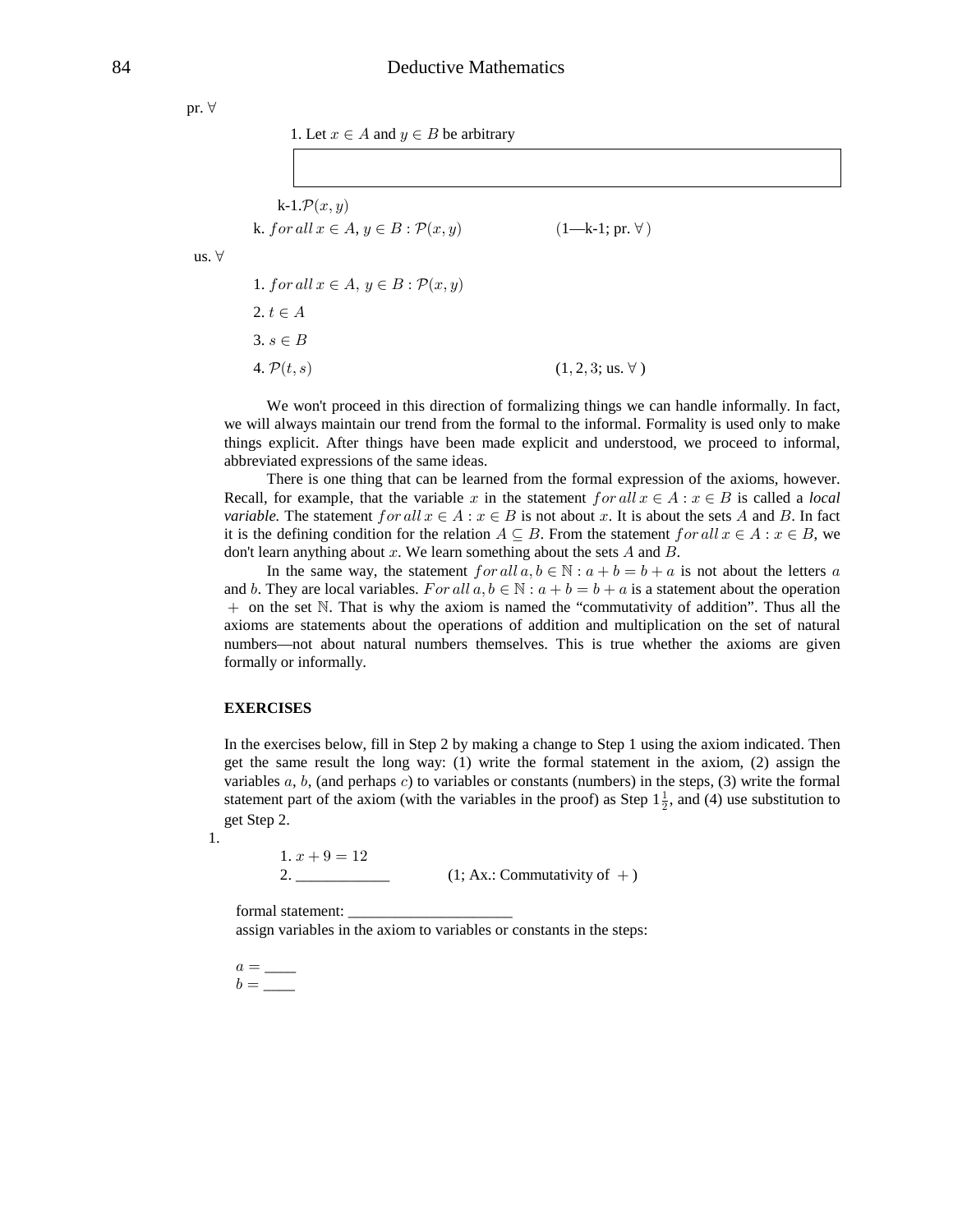

assign variables in the axiom to variables or constants in the steps:

 $a = \underline{\hspace{2cm}}$  $b=\_\_$  $c = \underline{\hspace{2cm}}$  $1.3 \cdot x = 2 \cdot (x + 10)$  $\frac{1\frac{1}{2}}{2}$ . (Ax.: Distributivity)  $(1,1\frac{1}{2};$  sub.) 1.  $x \cdot y = y + 10$  $(1; Ax.: Commutativity of \cdot)$ 

formal statement:

 $\overline{4}$ .

assign variables in the axiom to variables or constants in the steps: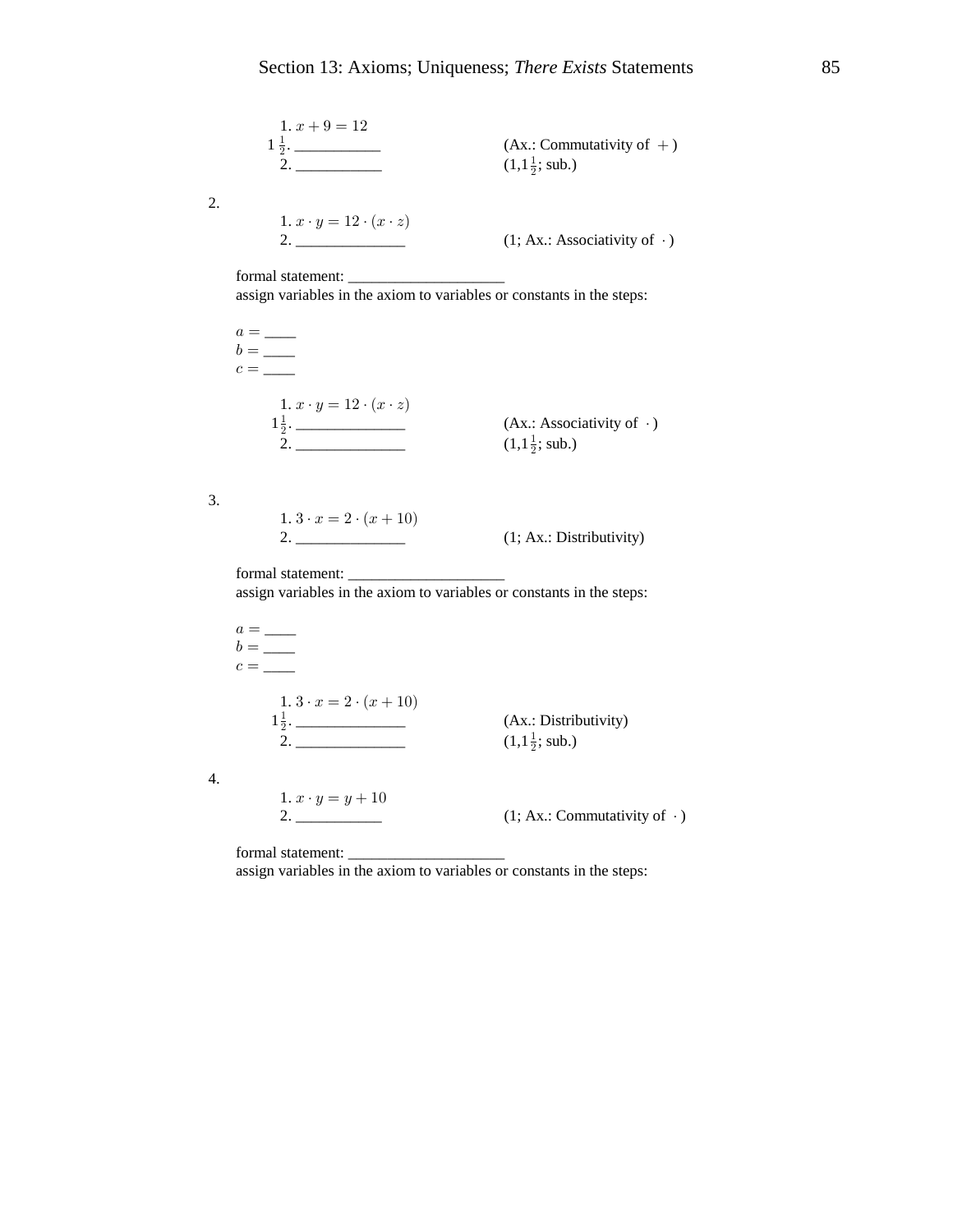| 1. $x \cdot y = y + 10$<br>$1\frac{1}{2}$ .<br>2. | (Ax.: Commutativity of $\cdot$ )<br>$(1,1\frac{1}{2};$ sub.) |
|---------------------------------------------------|--------------------------------------------------------------|
| 1. $x \cdot y = y + 10$<br>2.                     | $(1; Ax.: Commutativity of +)$                               |

6.

assign variables in the axiom to variables or constants in the steps:

 $a = \underline{\hspace{2cm}}$  $b=\_\_$ 1.  $x \cdot y = y + 10$  $\frac{1\frac{1}{2}}{2}$  $(Ax.:$  Commutativity of  $+)$  $(1,1\frac{1}{2};$  sub.) 1.  $(3 \cdot x + 12) + 25 = 1$  $2.$  $(1; Ax.: Associativity of +)$ 

formal statement: \_\_\_\_\_\_\_\_

assign variables in the axiom to variables or constants in the steps:

$$
a = \underline{\hspace{1cm}}
$$
  
\n
$$
b = \underline{\hspace{1cm}}
$$
  
\n
$$
c = \underline{\hspace{1cm}}
$$
  
\n1.  $(3 \cdot x + 12) + 25 = 1$   
\n1<sup>1</sup>/<sub>2</sub>. (Ax.: Associativity of +)  
\n2. (1,1<sup>1</sup>/<sub>2</sub>; sub.)

7. In the following problem provide the indicated justification:

1. 
$$
x + y = 42
$$
  
2.  $y + x = 42$  (1; \_\_\_\_\_\_\_\_\_\_\_\_\_\_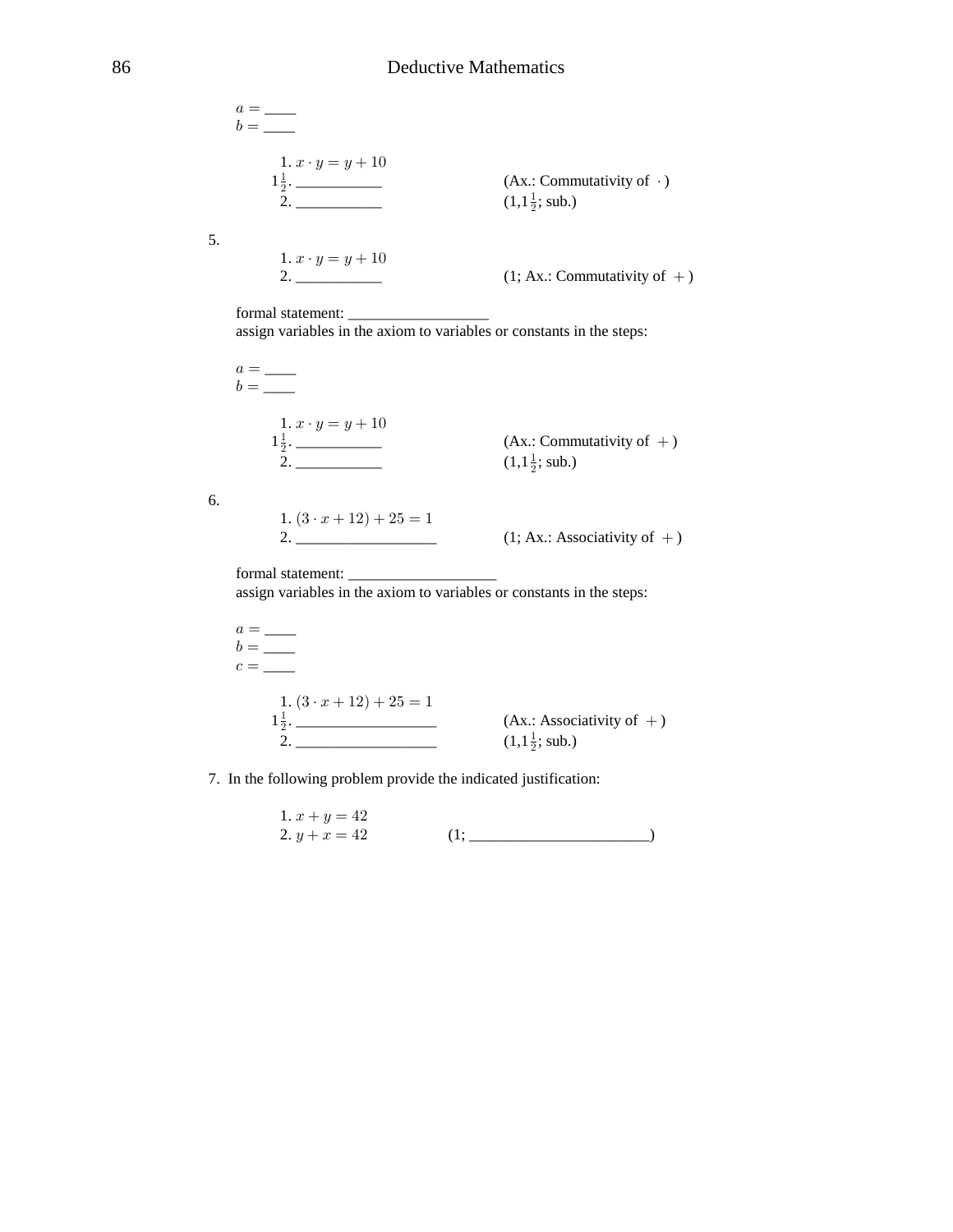# **Implications**; Equivalence

For statements P and Q, the formal statement if P, then Q is called an implication or if-then statement. It is the next basic type we want to consider. For example, if  $x \in A$ , then  $x < 7$  and if  $A = B \cap C$ , then  $A \subseteq D$  are such if-then statements. Informally, the statement if  $\mathcal{P}$ , then  $Q$  means that  $Q$  is true whenever  $P$  is true; that is, if  $P$  is true, then  $Q$  is also true.

The statement  $P$  in the implication if  $P$ , then Q is called the hypothesis of the formal implication, and  $Q$  is called the *conclusion*. Our informal statements of theorems that have had hypotheses-conclusion interpretations have been proved by assuming the hypotheses to be true and showing the conclusion is therefore true. The same thing is done formally, in order to prove formal implications:

**Inference Rule** Proving if-then statements: In order to prove the statement if  $P$ , then  $Q$ , assume  $P$  and show  $Q$ . Abbreviation: "pr.  $\Rightarrow$  ".

Format:

pr.  $\Rightarrow$ 

| 1. Assume $P$               |                            |  |
|-----------------------------|----------------------------|--|
|                             |                            |  |
| $k-1.Q$                     |                            |  |
| k. <i>if</i> $P$ , then $Q$ | $(1-k-1; pr. \Rightarrow)$ |  |



**Solution:** 

1. Assume  $x < 10$ .<br>  $\label{eq:4} \begin{split} \mathbf{4.} \; x \in A \end{split}$ 5. *if*  $x < 10$ , *then*  $x \in A$  (1-4; pr.  $\Rightarrow$ )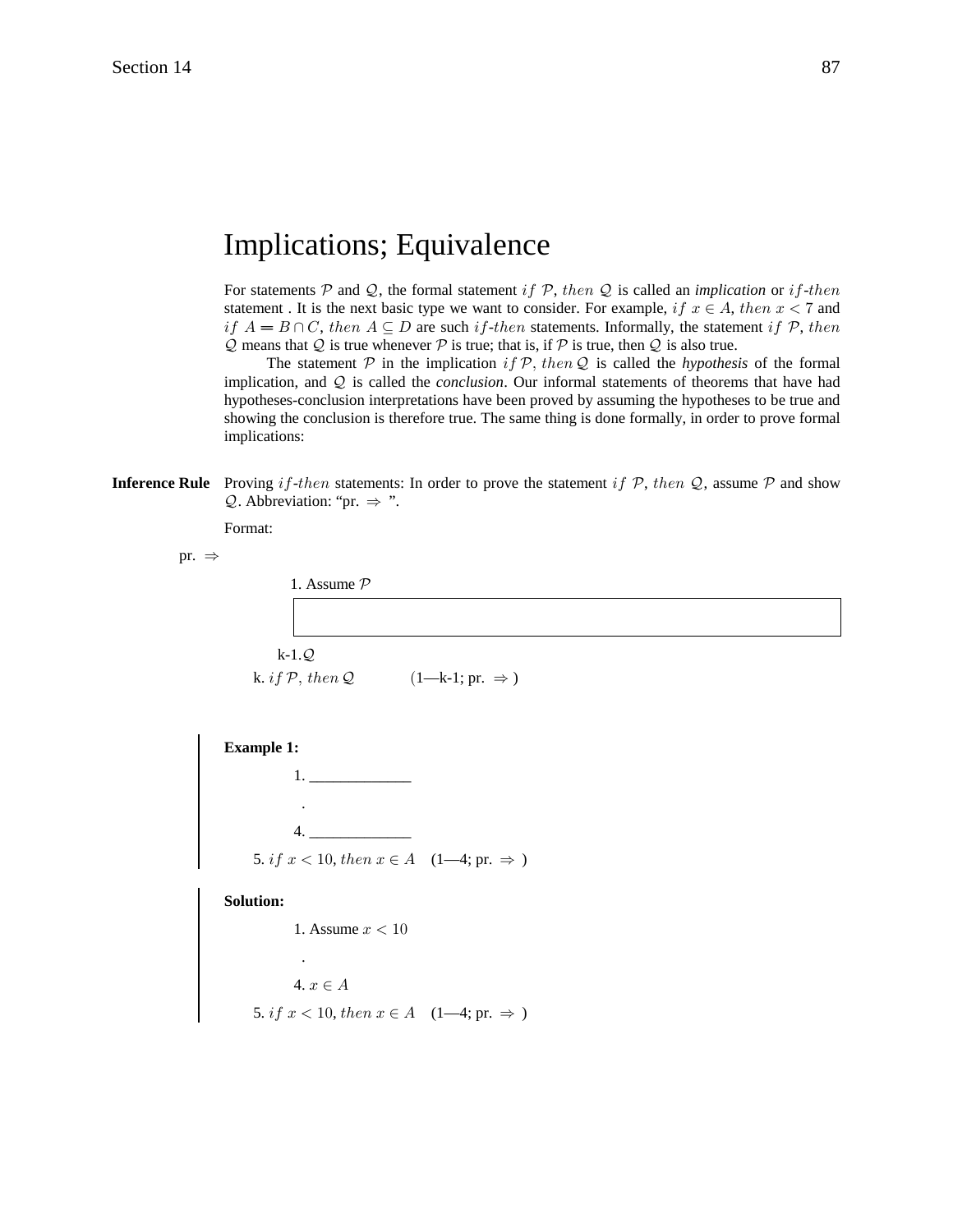**Example 2:**  $1.$  $\mathbb{Z}^2$  $4.$ 5. if  $x \in C$ , then  $x \in D$  (1-4; pr.  $\Rightarrow$ ) **Solution:** 1. Assume  $x \in C$ 4.  $x \in D$ 5. if  $x \in C$ , then  $x \in D$   $(1-4; pr. \Rightarrow )$ **Example 3:**  $1. \underline{\hspace{2cm}}$  $4.$ 5. for all  $x \in C : x \in D$  (1-4; pr.  $\forall$ ) **Solution:** 1. Let  $x \in C$  be arbitrary  $\mathcal{L}^{\pm}$ 4.  $x \in D$ 5. for all  $x \in C : x \in D$  (1-4; pr.  $\forall$ ) In Step 1 of Example 2, we make an assumption about  $x$ , which would have had to have been already defined (say, in the hypotheses). In Step 1 of Example 3, we define the  $x$ , in order to prove the for all statement of Step 5. **Example 4:** 1. Assume  $t \in P$  $\mathcal{L}$ 4.  $t \in Q$  $(1-4;$ 5.

**Solution:** 

1. Assume  $t \in P$  $\sim$ 4.  $t \in Q$ 5. *if*  $t \in P$ , *then*  $t \in Q$  (1—4; pr.  $\Rightarrow$ )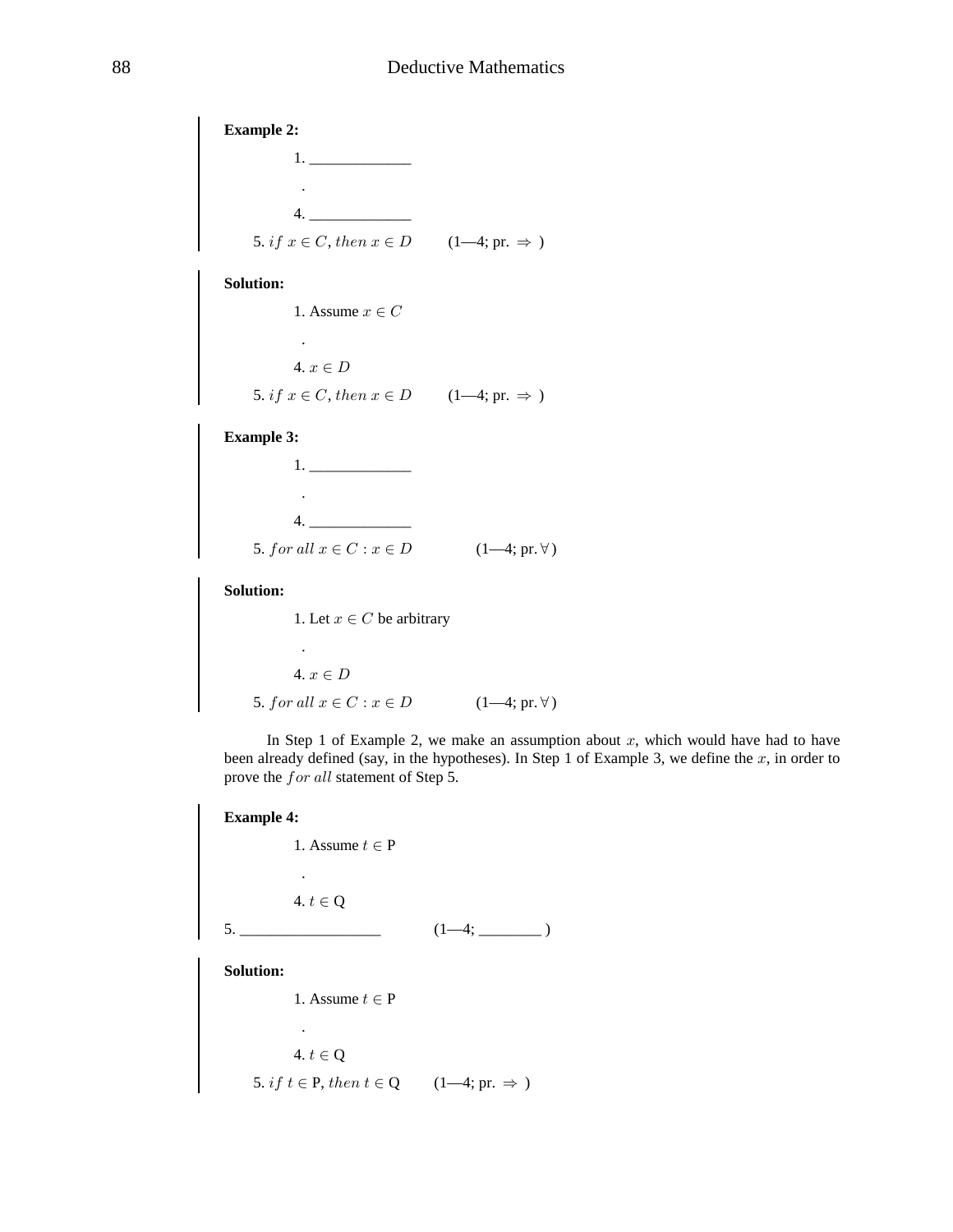

Our rule for using theorems in proofs states that if the hypotheses of a proven theorem have been shown to be true in the proof steps, then the conclusion is true and can be written as a proof step. The rule for using formal  $if$ -then statements is analogous:

**Inference Rule** Using if-then statements: If both  $P$  and if  $P$ , then  $Q$  are established, then we may infer  $Q$ . Abbreviation: "us.  $\Rightarrow$  "

Format:

us.  $\Rightarrow$ 

i. if  $P$ , then  $Q$  $j. P$ k.  $Q$  (i, j; us.  $\Rightarrow$  )

**Example 6:** 

 $3. a < 10$ 

**Solution:** 

**Solution:**<br>
3.  $a < 10$ <br>
.<br>
5. if  $a < 10$ , then  $a \in C$ <br>
6  $a \in C$  (3, 5; us.  $\Rightarrow$ )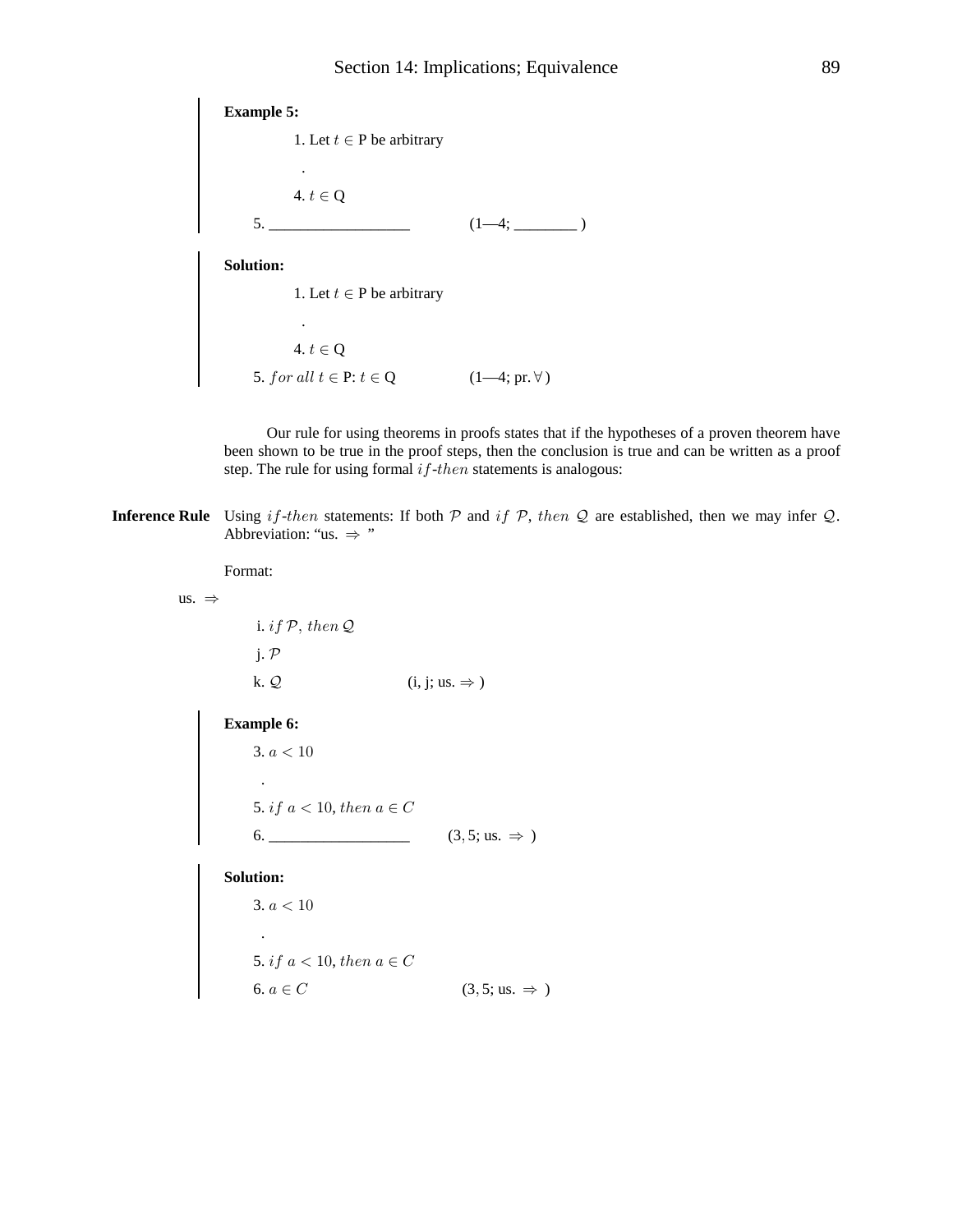**Example 7:** 2.  $x \leq 5$  . 5. \_\_\_\_\_\_\_\_\_\_\_\_\_\_\_\_\_\_\_ 6.  $y \le 5$  (3, 5; us.  $\Rightarrow$ ) **Solution:** 2.  $x \leq 5$  . 5. if  $x \leq 5$ , then  $y \leq 5$ 6.  $y \le 5$  (3, 5; us.  $\Rightarrow$ )

The following theorem involves the equivalence of a formal  $if$ -then statement and a formal or statement:

**Theorem 14.1** The statement P or Q is logically equivalent to if  $\neg$ P, then Q.

The rule for *using* equivalence, that a statement can be substituted for an equivalent one, has allowed us to make use of axioms involving equivalence, and has allowed us to infer a relationship from its defining condition, and vice versa. We now get to the rule for *proving* statements equivalent—which is needed to prove the theorem.

**Inference Rule** Proving equivalence: In order to prove that statements  $P$  and  $Q$  are equivalent, first assume  $P$ and show  $Q$ , then assume  $Q$  and show  $P$  (or, the other way around). Abbreviation: "pr. eq."

> If a proof that two statements are equivalent depends only on definitions, inference rules, and logical axioms, but no axioms of a particular mathematical system such as the natural numbers, we say that the two statements are "logically" equivalent.

> An assertion, such as Theorem 14.1, that two statements are equivalent does not lend itself to interpretation by our informal hypotheses-conclusion model. In order to prove the assertion that the two statements P and Q are equivalent, there are two things to do: we need first to assume P and show  $Q$ , and then to assume  $Q$  and show  $P$ . Thus each of the two parts of the proof is interpreted by the hypotheses-conclusion model. We now add, to the hypotheses-conclusion format we have been using, a format for proving such two-part assertions. We introduce each part by a sentence that indicates hypotheses and conclusion, and conclude with a statement that the assertion follows since the two required parts have been shown.

> The proof of Theorem 14.1 is written according to this new format. Notice that the first sentence identifies  $if \neg P$ , then Q as the hypothesis, and P or Q as the conclusion, for the first part of the proof. The assumption in Step 1 is dictated by the rule for proving  $or$  statements, used to justify Step 3.

#### **Proof:**

We first assume if  $\neg P$ , then Q and show P or Q. 1. Assume  $\neg \mathcal{P}$ 2.  $Q$  (hyp., 1; us.  $\Rightarrow$  ) 3.  $P$  or  $Q$   $(1-2; pr. or)$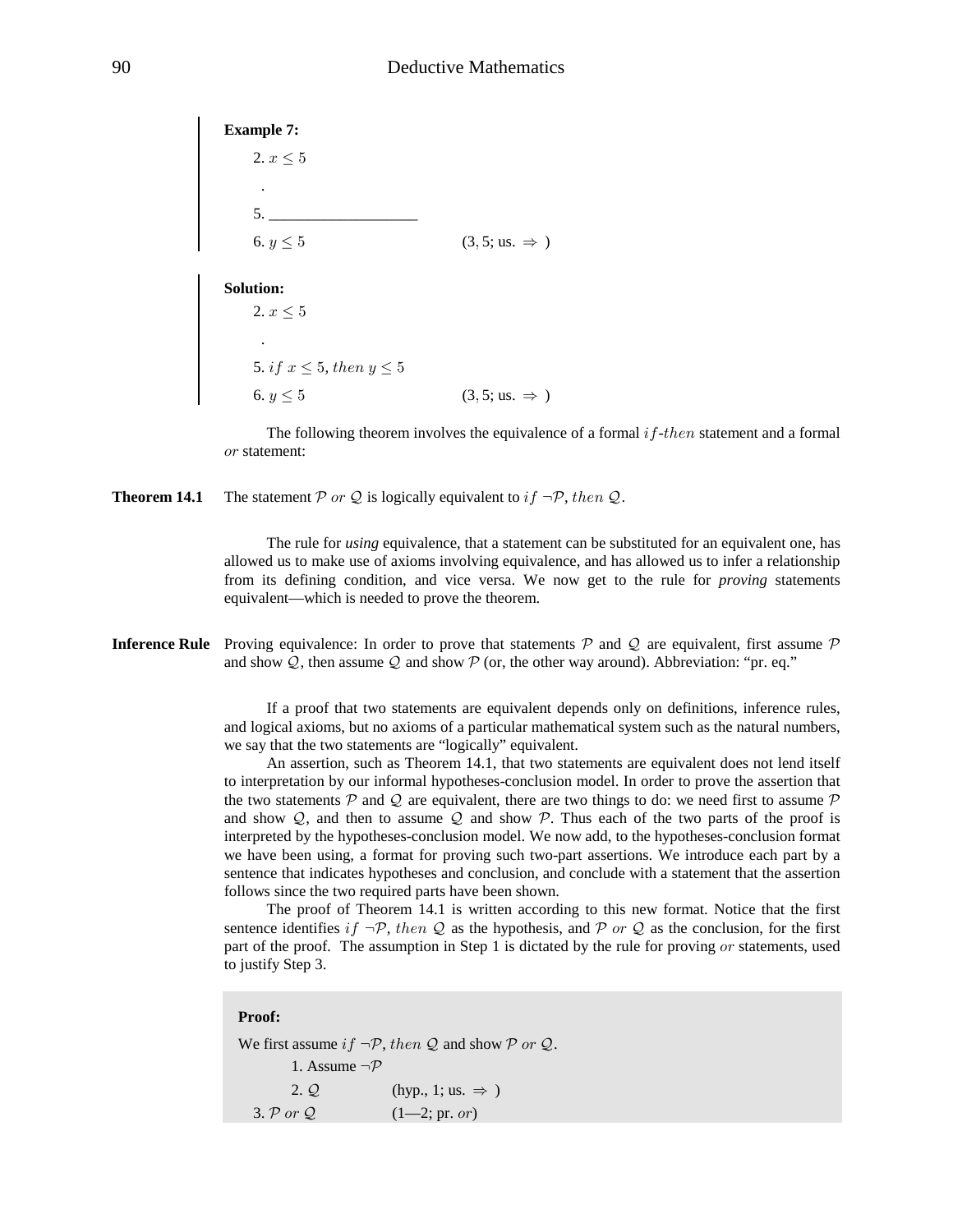We now assume P or Q and show if  $\neg P$ , then Q. 1. Assume  $\neg \mathcal{P}$ 2.  $\mathcal{P}$  or  $\mathcal{Q}$  (hyp.)  $5. Q$  $(1, 2; \text{us. or, EZ})$ 6. if  $\neg \mathcal{P}$ , then  $\mathcal{Q}$   $(1-5; \text{pr.} \Rightarrow)$ By the two parts above,  $P$  or  $Q$  and  $if \neg P, then Q$  are equivalent.

 $\Box$ 

91

Note that steps are renumbered in each part of the proof.

#### **Example 1:**

1. Assume  $\neg \mathcal{P}$  $3.Q$ 4. if  $\neg P$ , then  $Q$  (1-3; pr.  $\Rightarrow$ )

**Example 2:** 

1. Assume  $\neg \mathcal{P}$  $\ddot{\phantom{a}}$  $3.Q$ 4.  $\mathcal{P}$  or  $\mathcal{Q}$  (1—3; pr. or)

In Examples 1 and 2, exactly the same steps (1 through 3) can establish either if  $\neg P$ . then  $Q$  or  $P$  or  $Q$ . This is reasonable, since the two statements are logically equivalent.

A proposition that follows readily from a theorem is called a *corollary* to the theorem. The next proposition is a corollary to Theorem 14.1.

**Corollary 14.2** The statement if  $P$ , then  $Q$  is logically equivalent to  $\neg P$  or  $Q$ .

**Proof:** Exercise 2.

The statements  $P$  or  $Q$  and  $Q$  or  $P$  are logically equivalent. Theorem 14.3

#### Proof:

We first assume  $P$  or  $Q$  and show  $Q$  or  $P$ . 1. Assume  $\neg \mathcal{P}$ 2. if  $\neg P$ , then Q (hyp.; Thm. 14.1: P or Q  $\Leftrightarrow$  if  $\neg P$ , then Q). 3.  $Q$  (1,2; us.  $\Rightarrow$ ) 4.  $Q$  or  $P$  $(1-3; pr. or)$ 

If we assume Q or P, we show P or Q by an argument symmetric (in P and Q) to the first part of the proof. Thus  $P$  or  $Q$  is equivalent to  $Q$  or  $P$ .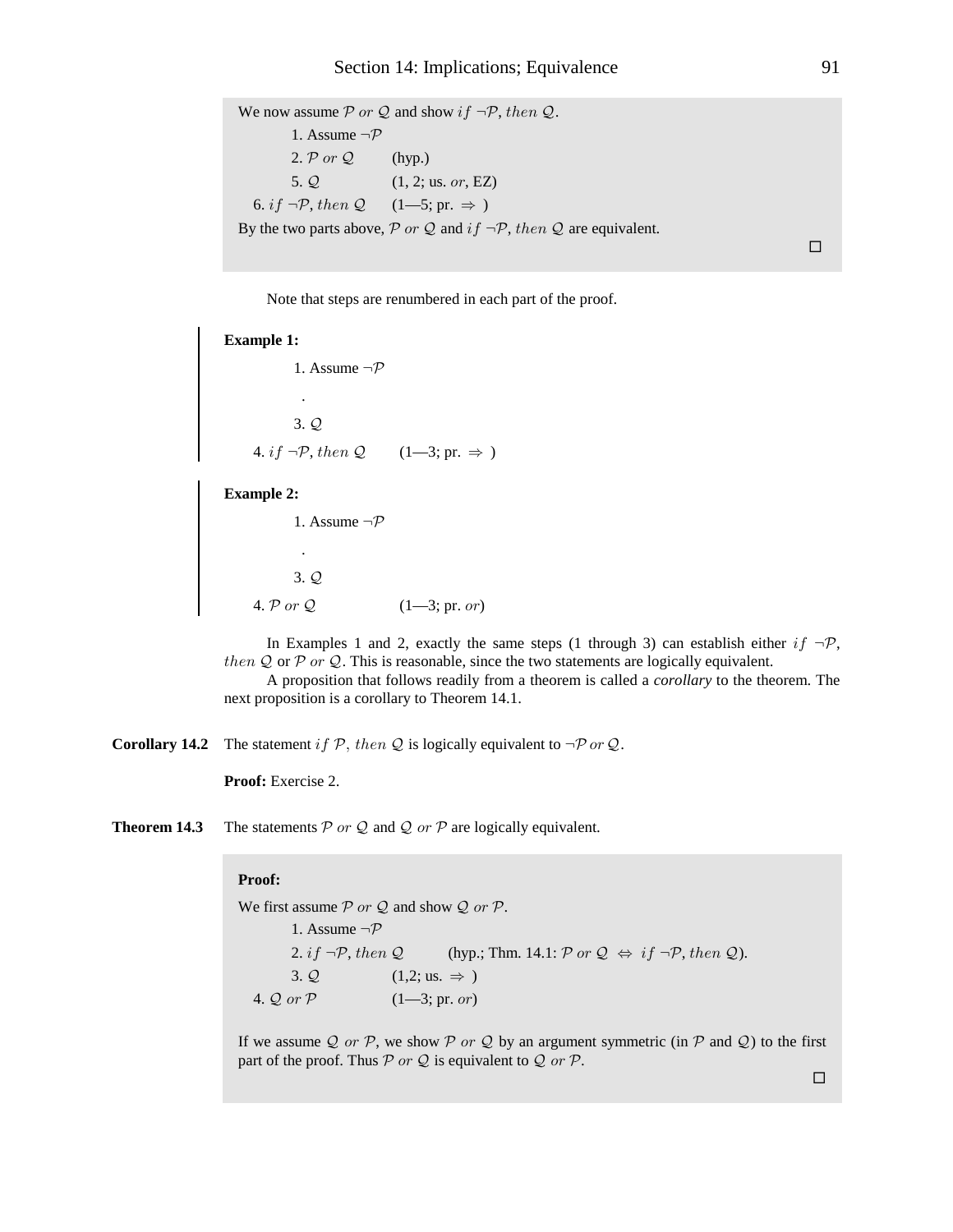**Theorem 14.4** The statements  $P$  and  $Q$  and  $Q$  and  $P$  are logically equivalent.

**Proof:** Exercise 3.

The rule for using equivalence is used in the following examples.

**Example 3:**

1. 
$$
x \in C
$$
 or  $x \in D$   
\n2.  $x \in C$  or  $x \in D$  is equivalent to if  $x \notin C$ , then  $x \in D$  (Thm. 14.1:  $P$  or  $Q \Leftrightarrow if$   
\n $\neg P, then Q$ )  
\n3. (1, 2: us. eq.)

#### **Solution:**

| $1. x \in C$ or $x \in D$                                                   |                                                             |
|-----------------------------------------------------------------------------|-------------------------------------------------------------|
| 2. $x \in C$ or $x \in D$ is equivalent to if $x \notin C$ , then $x \in D$ | (Thm. 14.1: $\mathcal P$ or $\mathcal Q \Leftrightarrow if$ |
|                                                                             | $\neg$ <i>P</i> ,then $\mathcal{Q}$ )                       |
| 3. if $x \notin C$ , then $x \in D$                                         | $(1, 2:$ us. eq.)                                           |

In example 3, first the assertion of Theorem 14.1 is given in Step 2, with  $x \in C$  being  $P$ , and  $x \in D$  being Q. (The symbol "  $\Leftrightarrow$  " stands for equivalence in justifications.) Then Step 3 is obtained by replacing the statement of Step 1 with the equivalent statement, according to the rule for using equivalence.

We will not use the rule for using equivalence explicitly as in Example 3. Instead, the rule will be used implicitly to make a change, exactly as the substitution rule of inference has been used. Examples 3a through 5 show how this will be done.

**Example 3a:**

1.  $x \in C$  or  $x \in D$ 2. \_\_\_\_\_\_\_\_\_\_\_\_\_\_\_\_\_\_ (1; Thm. 14.1: , ) cd c d 9< Í 30 c >2/8

**Solution:**

1.  $x \in C$  or  $x \in D$ 2. if  $x \notin C$ , then  $x \in D$  (1; Thm. 14.1:  $\mathcal{P}$  or  $\mathcal{Q} \Leftrightarrow if \neg \mathcal{P}, then \mathcal{Q}$ )

**Example 4:**

| 1. if $x \in C$ , then $x \in D$ |                                                                                                                              |  |
|----------------------------------|------------------------------------------------------------------------------------------------------------------------------|--|
|                                  | $(1; Thm. 14.1: \mathcal{P} \text{ or } \mathcal{Q} \Leftrightarrow \text{ if } \neg \mathcal{P}, \text{then } \mathcal{Q})$ |  |

**Solution:**

1. if  $x \in C$ , then  $x \in D$ 2.  $x \notin C$  or  $x \in D$  (1; Thm. 14.1:  $\mathcal{P}$  or  $\mathcal{Q} \Leftrightarrow if \neg \mathcal{P}, then \mathcal{Q}$ )

**Example 5:**

1. for all  $x \in A : (x \in B \text{ or } x < 9)$ 2. \_\_\_\_\_\_\_\_\_\_\_\_\_\_\_\_\_\_\_\_\_\_\_\_\_\_\_\_ (1; Thm. 14.1: ) cd c d 9< Í 30 c ß >2/8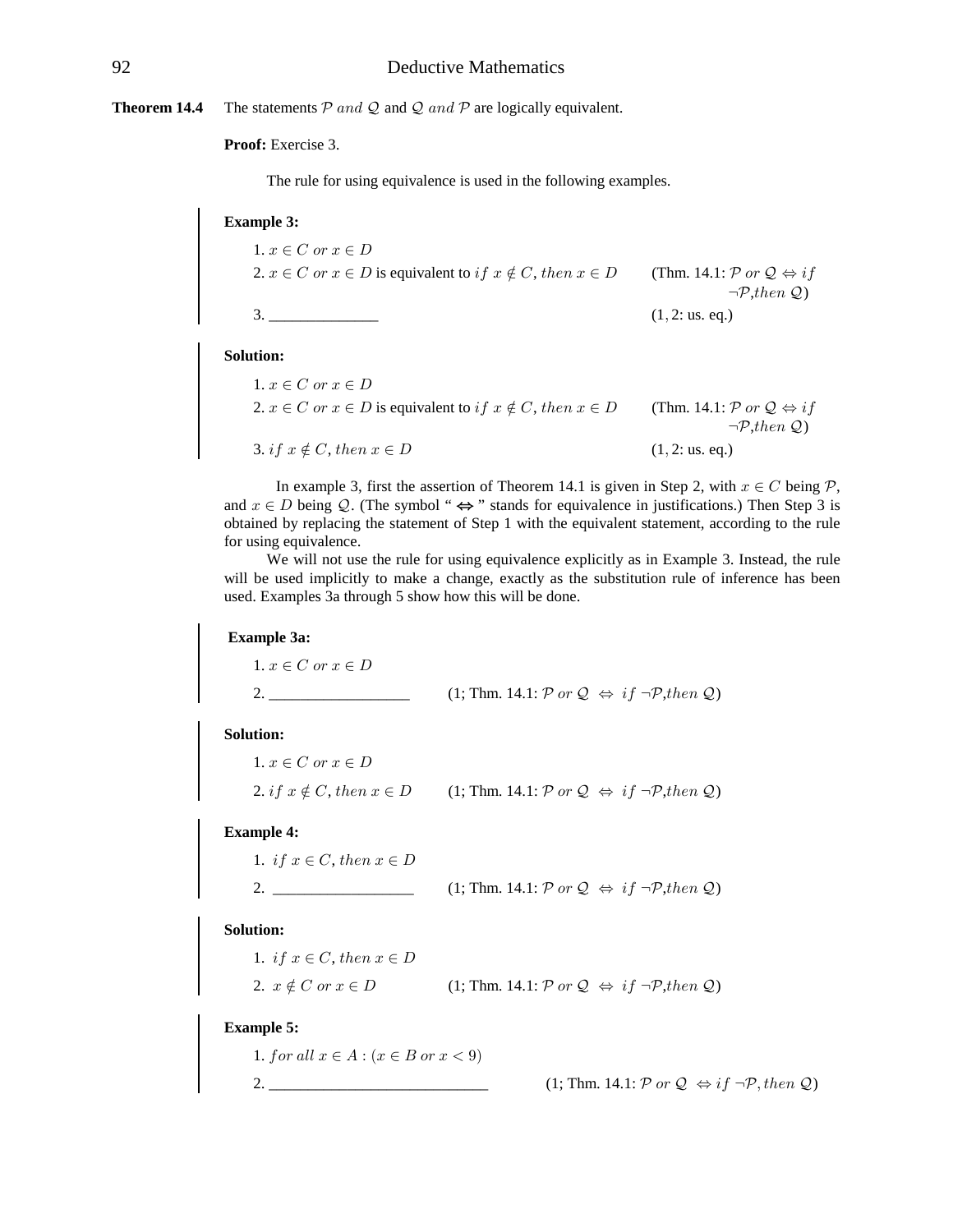# **Solution:**

1. for all  $x \in A : (x \in B \text{ or } x < 9)$ 2. for all  $x \in A : if x \notin B$ , then  $x < 9$  (1; Thm. 14.1: P or  $Q \Leftrightarrow if \neg P, then Q$ )

Theorem 14.4 can be used to write another proof of Theorem 10.1a:

**Theorem 10.1** For sets  $A$  and  $B$ , (a)  $A \cap B = B \cap A$ (b)  $A \cup B = B \cup A$ 

Proof of (b): Exercise 4.

### Proof of (a):

We assume A and B are sets, and show  $A \cap B = B \cap A$ .

k.  $A \cap B = B \cap A$  (; def. = , imp.)

The step-discovery procedure dictates Steps j and k-1:

```
Proof of (a):
```
We assume A and B are sets, and show  $A \cap B = B \cap A$ .

j.  $A \cap B \subseteq B \cap A$ 

k-1.  $B \cap A \subseteq A \cap B$ k.  $A \cap B = B \cap A$  $(j, k-1; def. = , imp.)$ 

Analyzing Step j gives Steps 1 and j-1:

1. Let  $x \in A \cap B$  be arbitrary  $\mathcal{L}_{\mathbf{a}}$ j-1.  $x \in B \cap A$ j.  $A \cap B \subseteq B \cap A$  (1—j-1; def.  $\subseteq$  , imp.) k-1.  $B \cap A \subseteq A \cap B$ k.  $A \cap B = B \cap A$  (j, k-1; def. = , imp.)

Using the definition of  $\cap$  (explicitly) gives us Steps 2 and j-2:

1. Let  $x \in A \cap B$  be arbitrary 2.  $x \in A$  and  $x \in B$  $(1; def. \cap , imp.)$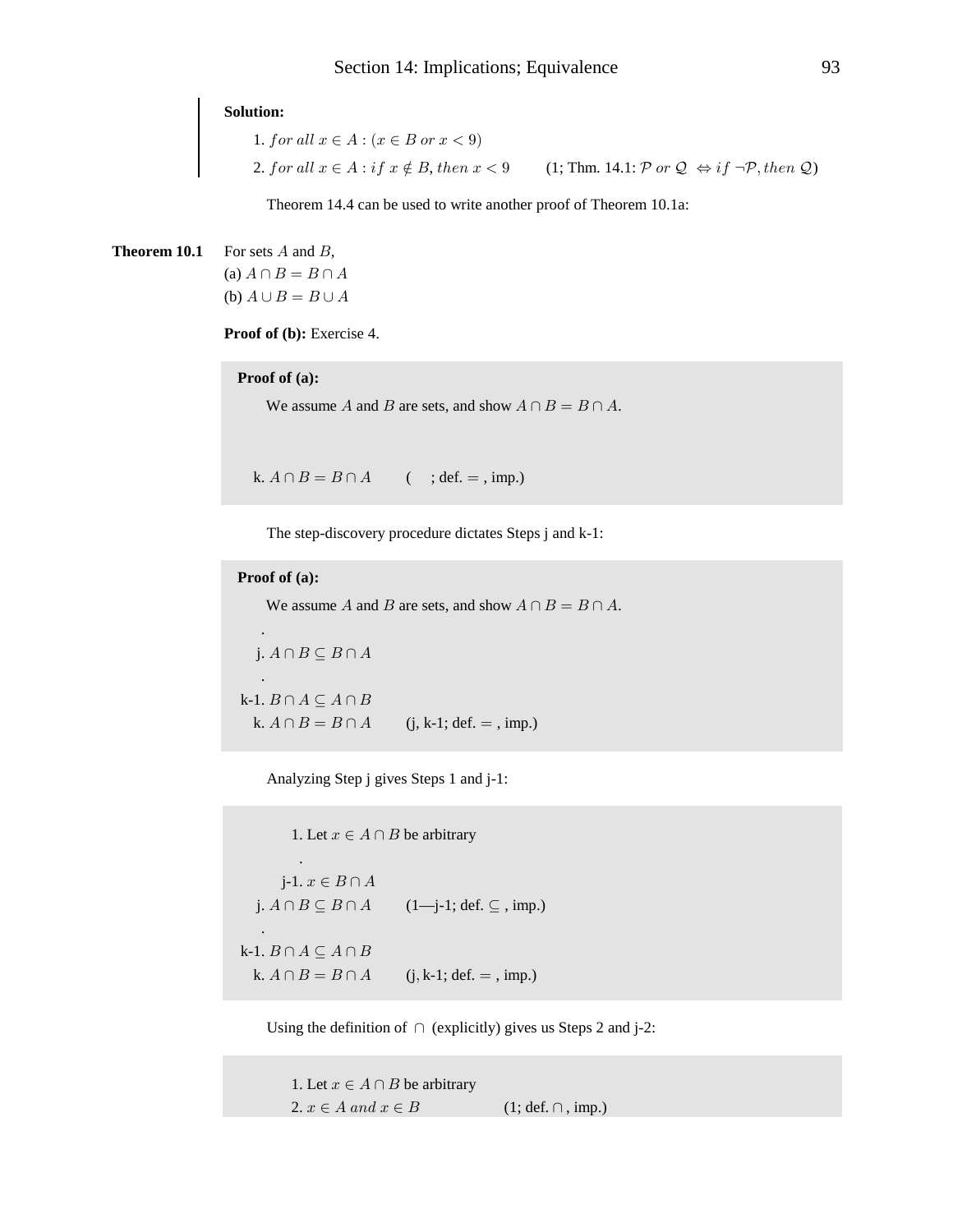| $i-2. \; x \in B \; and \; x \in A$ |                                                     |
|-------------------------------------|-----------------------------------------------------|
| $i-1. x \in B \cap A$               | $(j-2; def. \cap, imp.)$                            |
| $i. A \cap B \subseteq B \cap A$    | $(1 - j - 1; \text{def. } \subseteq , \text{imp.})$ |
| ٠                                   |                                                     |
| k-1. $B \cap A \subseteq A \cap B$  |                                                     |
| k. $A \cap B = B \cap A$            | $(j, k-1; def. = , imp.)$                           |

Step j-2 follows immediately from Step 2, by Theorem 14.4. We have a complete proof:

#### **Proof of (a):**

```
We assume A and B are sets, and show A \cap B = B \cap A.
       1. Let x \in A \cap B be arbitrary
      2. x \in A and x \in B (1; def. \cap, imp.)
      3. x \in B and x \in A (2; Thm. 14.4: P and Q \Leftrightarrow Q and P)
      4. x \in B \cap A (3; def. \cap, imp.)
5. A \cap B \subseteq B \cap A (1—4; def. \subseteq, imp.)
6. B \cap A \subseteq A \cap B (1—5: sym. A \& B)
7. A \cap B = B \cap A (5, 6; def. = , imp.)
```
The use of explicit definitions and theorems on logical equivalence makes proofs look more like logic exercises than mathematics. The proof above is no shorter than the proof in Section 10, and it does suffer from looking a little more like a logic exercise. However, it is certainly valid, and in some cases using theorems on logical equivalence can shorten a proof.

 $\Box$ 

The next theorem is a technical necessity—which we now get out of the way.

**Theorem 14.5** The statements  $(\mathcal{P} \text{ or } \mathcal{Q})$  or  $\mathcal{R}$  and  $\mathcal{P} \text{ or } (\mathcal{Q} \text{ or } \mathcal{R})$  are logically equivalent.

# **Proof:** First assume  $(\mathcal{P}$  or  $\mathcal{Q})$  or  $\mathcal{R}$  and show  $\mathcal{P}$  or  $(\mathcal{Q}$  or  $\mathcal{R})$ . 1. Assume  $\neg \mathcal{P}$  . j-1.  $Q$  or  $R$ j.  $\mathcal P$  or  $(\mathcal Q$  or  $\mathcal R)$  (1—j-1; pr. or)

Working back from Step j, the conclusion, we have the steps above. Now, working back from Step j-1 gives: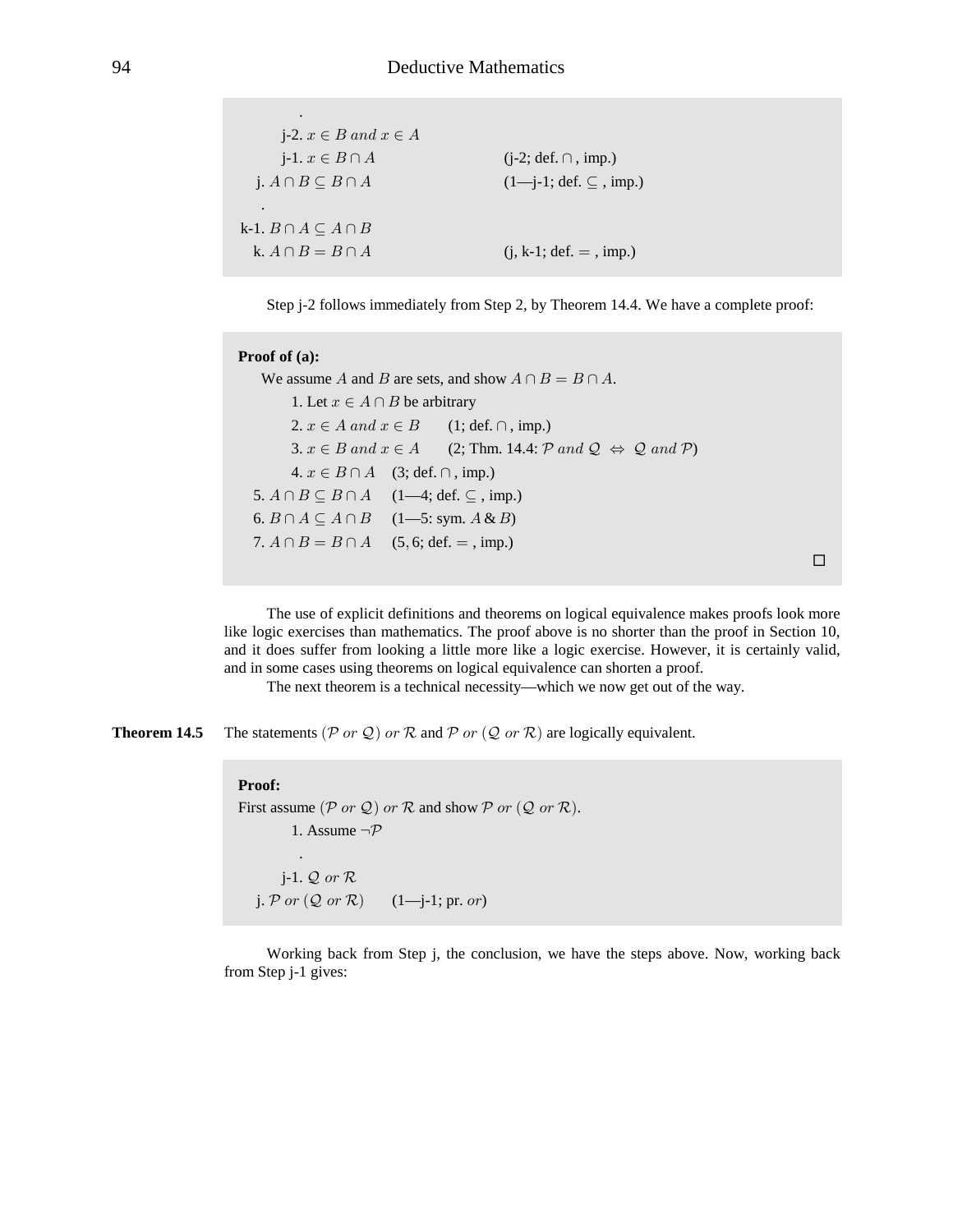```
Proof:
First assume (\mathcal{P} or \mathcal{Q}) or \mathcal{R} and show \mathcal{P} or (\mathcal{Q} or \mathcal{R}).
            1. Assume \neg \mathcal{P}2. Assume \neg Q .
                 j-2. Rj-1. Q or R (2—j-2; pr. or)
   j. \mathcal P or (\mathcal Q or \mathcal R) (1—j-1; pr. or)
```
Since we get no more steps from analyzing the conclusion, it is time to use the hypothesis.

```
1. Assume \neg \mathcal{P}2. Assume \neg Q3. (\mathcal{P} \text{ or } \mathcal{Q}) \text{ or } \mathcal{R} (hyp.)
        Case 1 4. Assume (\mathcal{P} or \mathcal{Q}) .
                j-4. \mathcal{R}Case 2 j-3. Assume \mathcal{R}j-2. R (3—j-3; us. or)
     j-1. Q or R (2—j-2; pr. or)
  j. \mathcal{P} or (\mathcal{Q} or \mathcal{R}) (1—j-1; pr. or)
```
The steps above are dictated, since we want to use Step 3 to get Step j-2. In order to use Step 4, we need more cases:

| 1. Assume $\neg \mathcal{P}$                      |                          |
|---------------------------------------------------|--------------------------|
| 2. Assume $\neg Q$                                |                          |
| 3. (P or Q) or $\mathcal{R}$                      | (hyp.)                   |
| Case 1 4. Assume $(\mathcal{P}$ or $\mathcal{Q})$ |                          |
| Case 1a 5. Assume $P \#$ Step 1                   |                          |
| Case 1b 6. Assume $Q \#$ Step 2                   |                          |
| Case 2 7. Assume $\mathcal{R}$                    |                          |
| 8. R                                              | $(3 - 7; \text{us. or})$ |
| 9. $\mathcal{Q}$ or $\mathcal{R}$                 | $(2-8; pr. or)$          |
| 10. $P$ or $(Q$ or $R)$                           | $(1-9; pr. or)$          |
|                                                   |                          |

Since Case 1a and 1b are both contradictions, Case 1 itself leads to a contradiction. Thus we get  $R$  from Case 2, as needed. This establishes the first part of the proof. In order to establish the second part, we seek to use symmetry.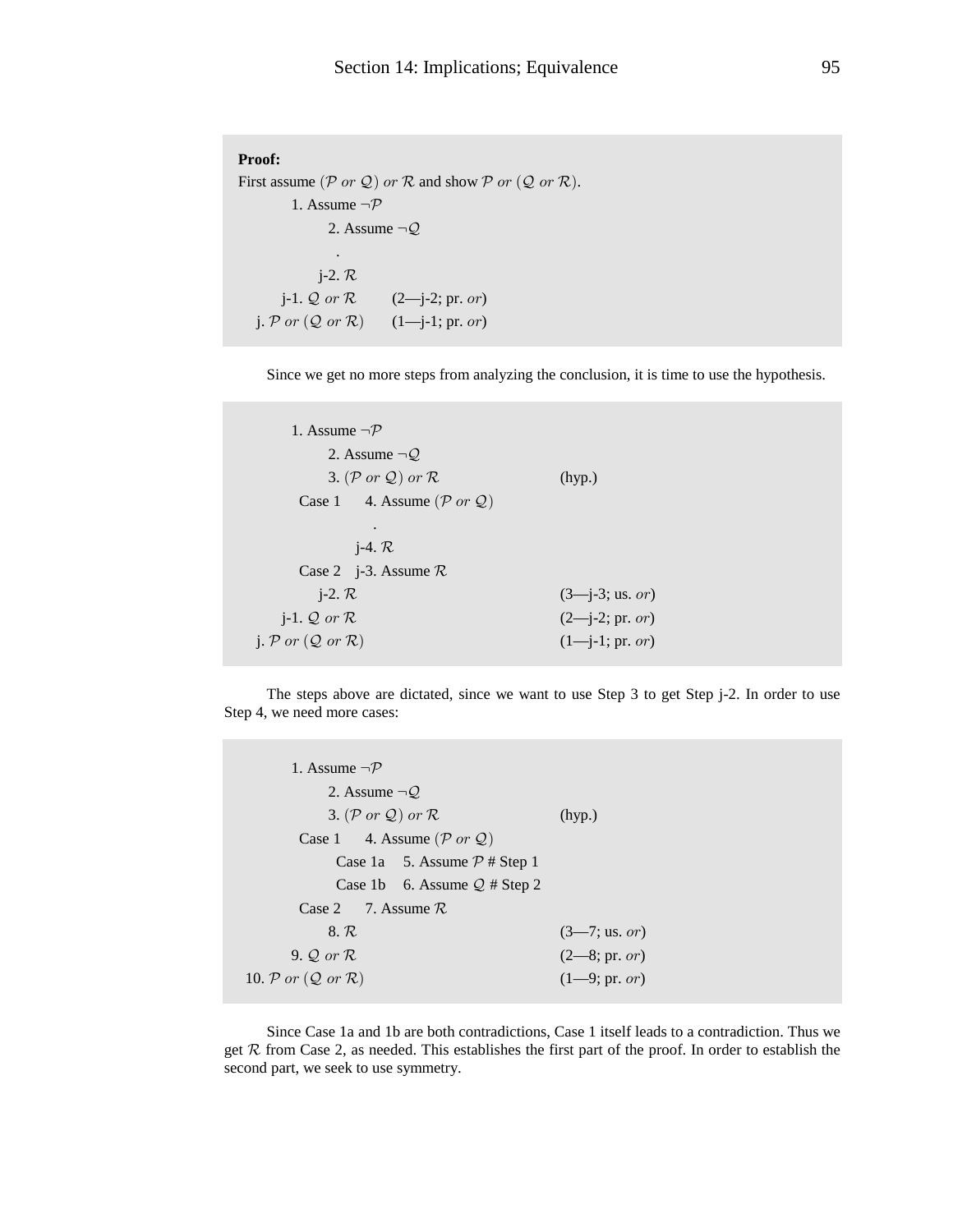| Proof:                                                                                                                  |                                                                   |  |
|-------------------------------------------------------------------------------------------------------------------------|-------------------------------------------------------------------|--|
| First assume ( $\mathcal P$ or $\mathcal Q$ ) or $\mathcal R$ and show $\mathcal P$ or $(\mathcal Q$ or $\mathcal R)$ . |                                                                   |  |
| 1. Assume $\neg \mathcal{P}$                                                                                            |                                                                   |  |
| 2. Assume $\neg Q$                                                                                                      |                                                                   |  |
| 3. (P or Q) or $\mathcal{R}$                                                                                            | (hyp.)                                                            |  |
| Case 1 4. Assume $(\mathcal{P}$ or $\mathcal{Q})$                                                                       |                                                                   |  |
| Case 1a 5. Assume $P \#$ Step 1                                                                                         |                                                                   |  |
| Case 1b 6. Assume $Q \#$ Step 2                                                                                         |                                                                   |  |
| Case 2 7. Assume $\mathcal{R}$                                                                                          |                                                                   |  |
| 8. R                                                                                                                    | $(3 - 7; \text{us. or})$                                          |  |
| $9. Q$ or $R$                                                                                                           | $(2-8; pr. or)$                                                   |  |
| 10. $P$ or $(Q$ or $R)$                                                                                                 | $(1-9; pr. or)$                                                   |  |
| Next, we assume $P$ or $(Q$ or $R)$ and show $(P$ or $Q)$ or $R$                                                        |                                                                   |  |
| 1. P or $(Q \text{ or } R)$                                                                                             | (hyp.)                                                            |  |
| 2. $(Q \text{ or } R)$ or $P$                                                                                           | $(1; Thm. 14.3: S \text{ or } T \Leftrightarrow T \text{ or } S)$ |  |
| 3. $(\mathcal{R}$ or $\mathcal{Q})$ or $\mathcal{P}$                                                                    | (2; Thm. 14.3: S or $T \Leftrightarrow T$ or S)                   |  |
| 4. $\mathcal R$ or $(\mathcal Q$ or $\mathcal P)$                                                                       | $(3,$ first part; sym. $P \& R$ )                                 |  |
| 5. $(Q \text{ or } P)$ or $R$                                                                                           | (4; Thm. 14.3: S or $T \Leftrightarrow T$ or S)                   |  |
| 6. $(\mathcal{P}$ or $\mathcal{Q})$ or $\mathcal{R}$                                                                    | (5; Thm. 14.3: S or $T \Leftrightarrow T$ or S)                   |  |
|                                                                                                                         |                                                                   |  |

In the first part of the proof, Steps 1 through 10 conclude  $\mathcal P$  or  $(\mathcal Q$  or  $\mathcal R)$  from the premise (P or Q) or R. Also, Step 3 of the second part is symmetric (in P and R) to the premise of the first part, so Step 3 acts as a premise under which we can conclude Step 4. To put it another way, we could insert the entire block of steps from part one, with  $P$  and  $R$  interchanged, between Steps 3 and 4 of the second part. This would prove Step 4 without using symmetry. The use of symmetry eliminates the need to repeat the block of steps.

If the proof of Theorem 14.5 seems excessively involved—to prove something that may be intuitively obvious, we can only respond that it is a price we need to pay, at the moment, for our formal approach. Everything has its price. The benefit of the formal approach is that the explicit rules of inference are able to guide in the step-discovery procedure. This benefit, for students beginning in deductive mathematics, outweighs all the disadvantages. To provide proofs only for statements that do not appear intuitively obvious is legitimate—once the intuition has become reliable.

The general rule for using or statements involved a statement of the form  $\mathcal{P}_1$  or  $\mathcal{P}_2$  or ... or  $\mathcal{P}_n$ . In order to be consistent, we need a rule for proving statements of the same form. We do this by defining  $P_1$  or  $P_2$  or  $P_3$  to be the same as  $(P_1$  or  $P_2)$  or  $P_3$  and repeating this as needed to define  $P_1$  or  $P_2$  or ... or  $P_n$ . We want the meaning of  $P_1$  or  $P_2$  or  $P_3$  to be independent of the way the constituent statements are grouped. This follows from Theorem 14.5.

It follows that to prove  $P_1$  or  $P_2$  or  $P_3$ , we can assume  $\neg (P_2$  or  $P_3)$  and show  $P_1$ , or assume  $\neg P_1$  and show  $P_2$  or  $P_3$ , or assume  $\neg (P_1$  or  $P_2)$  and show  $P_3$ , or assume  $\neg P_3$  and show  $\mathcal{P}_1$  or  $\mathcal{P}_2$ .

**Corollary 14.6** For sets A, B, and C,  $(A \cup B) \cup C = A \cup (B \cup C)$ .

**Proof:** Exercise 4.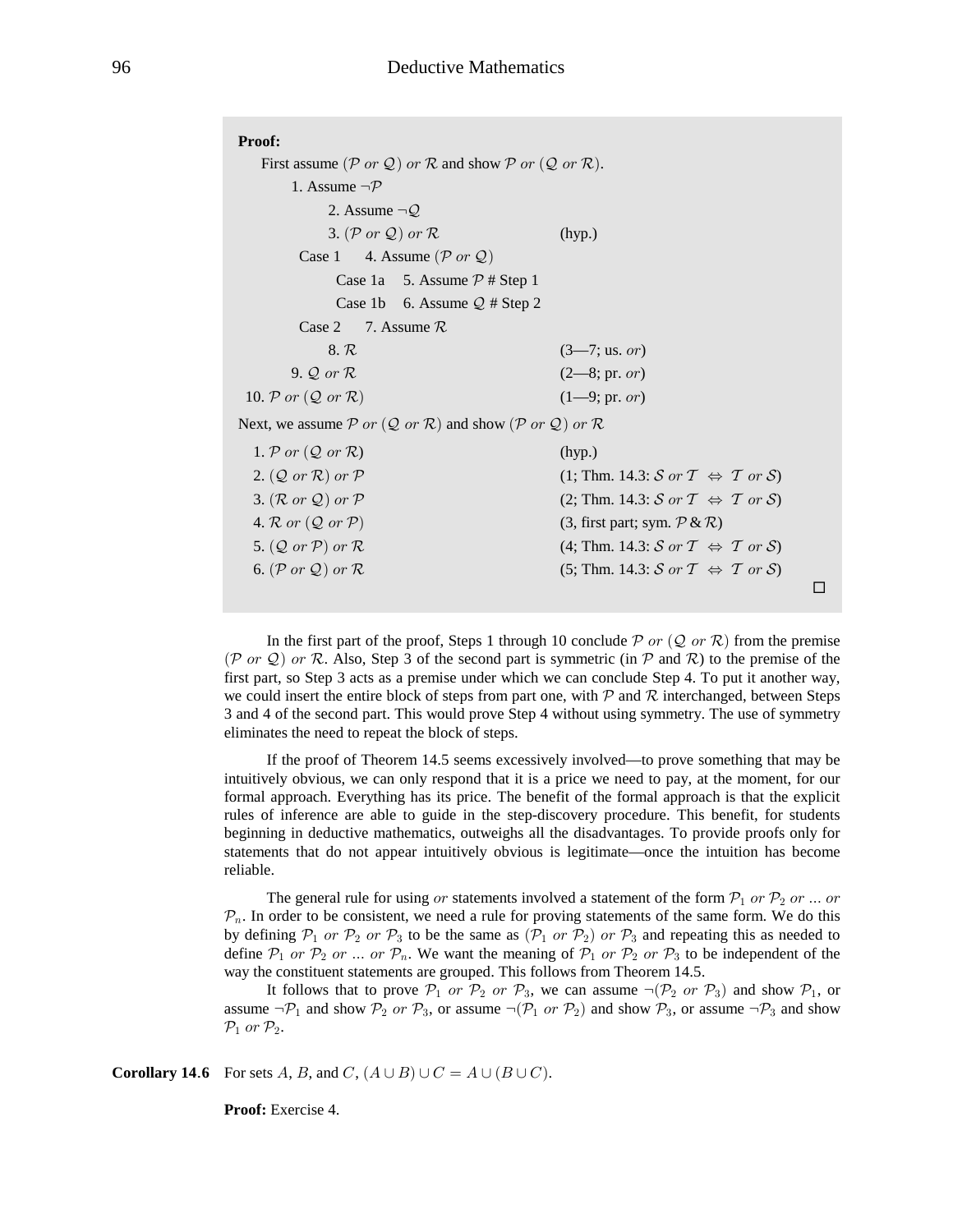Theorem 14.7 The statements (P and Q) and R and P and (Q and R) are logically equivalent.

Proof: Exercise 5.

**Corollary 14.8** For sets A, B, and C,  $(A \cap B) \cap C = A \cap (B \cap C)$ .

Proof: Exercise 6.

The statements if P, then Q and if  $\neg Q$ , then  $\neg P$  are logically equivalent. Theorem 14.9

#### Proof:

|                                          | We first assume if P, then Q and show if $\neg Q$ , then $\neg P$ |
|------------------------------------------|-------------------------------------------------------------------|
| 1. <i>if</i> $P$ , then $Q$              | (hyp.)                                                            |
| 2. $\neg P$ or $Q$                       | (1; Cor. 14.2)                                                    |
| 3. $Q$ or $\neg \mathcal{P}$             | (2; Thm. 14.3)                                                    |
| 4. $\neg(\neg Q)$ or $\neg \mathcal{P}$  | $(3; Axiom: \mathcal{R} \Leftrightarrow \neg(\neg \mathcal{R})$ ) |
| 5. if $\neg Q$ , then $\neg \mathcal{P}$ | (4; Cor. 14.2)                                                    |
|                                          | We now assume $if \neg Q, then \neg P$ and show if P, then Q      |
| 1. $if\neg Q, then \neg P$               | (hyp.)                                                            |
| 2. $\neg(\neg Q)$ or $\neg \mathcal{P}$  | (1; Cor. 14.2)                                                    |
| 3. $Q$ or $\neg \mathcal{P}$             | $(2; Axiom: \mathcal{R} \Leftrightarrow \neg(\neg \mathcal{R}))$  |
| 4. $\neg P$ or $Q$                       | (3; Thm. 14.3)                                                    |
| 5. if $P$ , then $Q$                     | (1; Cor. 14.2)                                                    |
|                                          |                                                                   |

 $\Box$ 

The second set of steps in the proof above is merely the first set reversed. In both sets, each step was obtained from the previous step by substituting an equivalent statement—implicitly using the rule for using equivalence. Such a chain of equivalences is better written in the following format:

| $\mathcal{P}_1$                   |                                                              |
|-----------------------------------|--------------------------------------------------------------|
| $\Leftrightarrow$ $\mathcal{P}_2$ | (reason that $\mathcal{P}_1 \Leftrightarrow \mathcal{P}_2$ ) |
| $\Leftrightarrow$ $\mathcal{P}_3$ | (reason that $\mathcal{P}_2 \Leftrightarrow \mathcal{P}_3$ ) |
| $\Leftrightarrow$ $\mathcal{P}_4$ | (reason that $\mathcal{P}_3 \Leftrightarrow \mathcal{P}_4$ ) |
| $\Leftrightarrow$ $\mathcal{P}_5$ | (reason that $\mathcal{P}_4 \Leftrightarrow \mathcal{P}_5$ ) |

 $\overline{a}$ 

Thus  $P_1$  is equivalent to  $P_5$ , since successive substitution in  $P_1 \Leftrightarrow P_2$  produces  $P_1 \Leftrightarrow P_5$ . Substitution shows that equivalence is a transitive relation. Using this enables us to write a shorter proof of Theorem 14.9. Proofs that involve only substitution of equivalent statements should use this shorter style.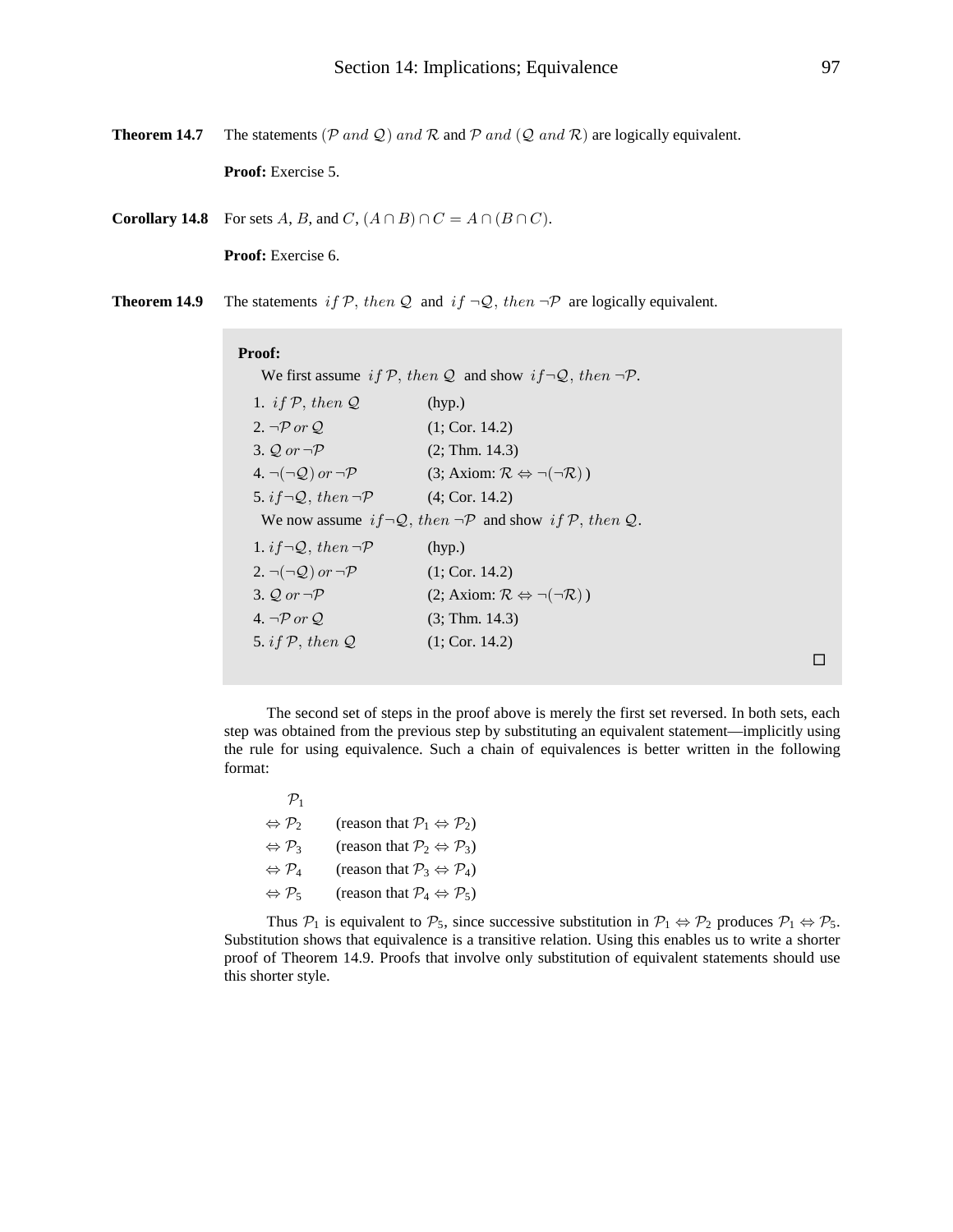| <b>Proof:</b> |  |
|---------------|--|
|               |  |

| if P, then Q                                            |                                                               |
|---------------------------------------------------------|---------------------------------------------------------------|
| $\Leftrightarrow \neg P$ or Q.                          | (Cor. 14.2)                                                   |
| $\Leftrightarrow$ Q or $\neg \mathcal{P}$               | (Thm. $14.3$ )                                                |
| $\Leftrightarrow \neg(\neg Q)$ or $\neg \mathcal{P}$    | $(Axiom: \mathcal{R} \Leftrightarrow \neg(\neg \mathcal{R}))$ |
| $\Leftrightarrow$ if $\neg Q$ , then $\neg \mathcal{P}$ | (Cor. 14.2)                                                   |

 $\Box$ 

The statement if  $\neg Q$ , then  $\neg P$  is called the *contrapositive* of the statement if P, then Q. Theorem 14.9 asserts that an implication and its contrapositive are logically equivalent.

The statement if Q, then  $P$  is called the *converse* of the statement if  $P$ , then Q. The converse of a true statement may be, but is not necessarily, true-so that a statement and its converse are not logically equivalent. Examples are given in the next section, where we consider in more detail what it means for an implication to be true or false.

# **EXERCISES**

1. Fill in the underlined places

| (a) |                                                                |                                 |
|-----|----------------------------------------------------------------|---------------------------------|
|     |                                                                |                                 |
|     | 4.<br>5. if $t < 6$ , then $t \in P$ (1—4; pr. $\Rightarrow$ ) |                                 |
| (b) | $1. \underline{\hspace{2.0cm}}$                                |                                 |
|     |                                                                |                                 |
|     | 5. if $t \in G$ , then $t \in H$                               | $(1-4; pr. \Rightarrow )$       |
| (c) | $1. \underline{\hspace{2cm}}$                                  |                                 |
|     | 4.                                                             |                                 |
|     | 5. for all $t \in G$ : $t \in H$                               | $(1-4; pr. \forall)$            |
| (d) | 1. Assume $t \in A$                                            |                                 |
|     | 4. $t \in B$                                                   |                                 |
|     | $\frac{1}{1}$                                                  | $(1-4;$                         |
|     | (e) 1. Let $t \in A$ be arbitrary                              |                                 |
|     | 4. $t \in B$                                                   |                                 |
|     |                                                                |                                 |
|     | (f) 3. $a < 6$                                                 |                                 |
|     | 5. if $a < 6$ , then $a \in B$                                 |                                 |
|     | 6.                                                             | $(3.5; \text{us.} \Rightarrow)$ |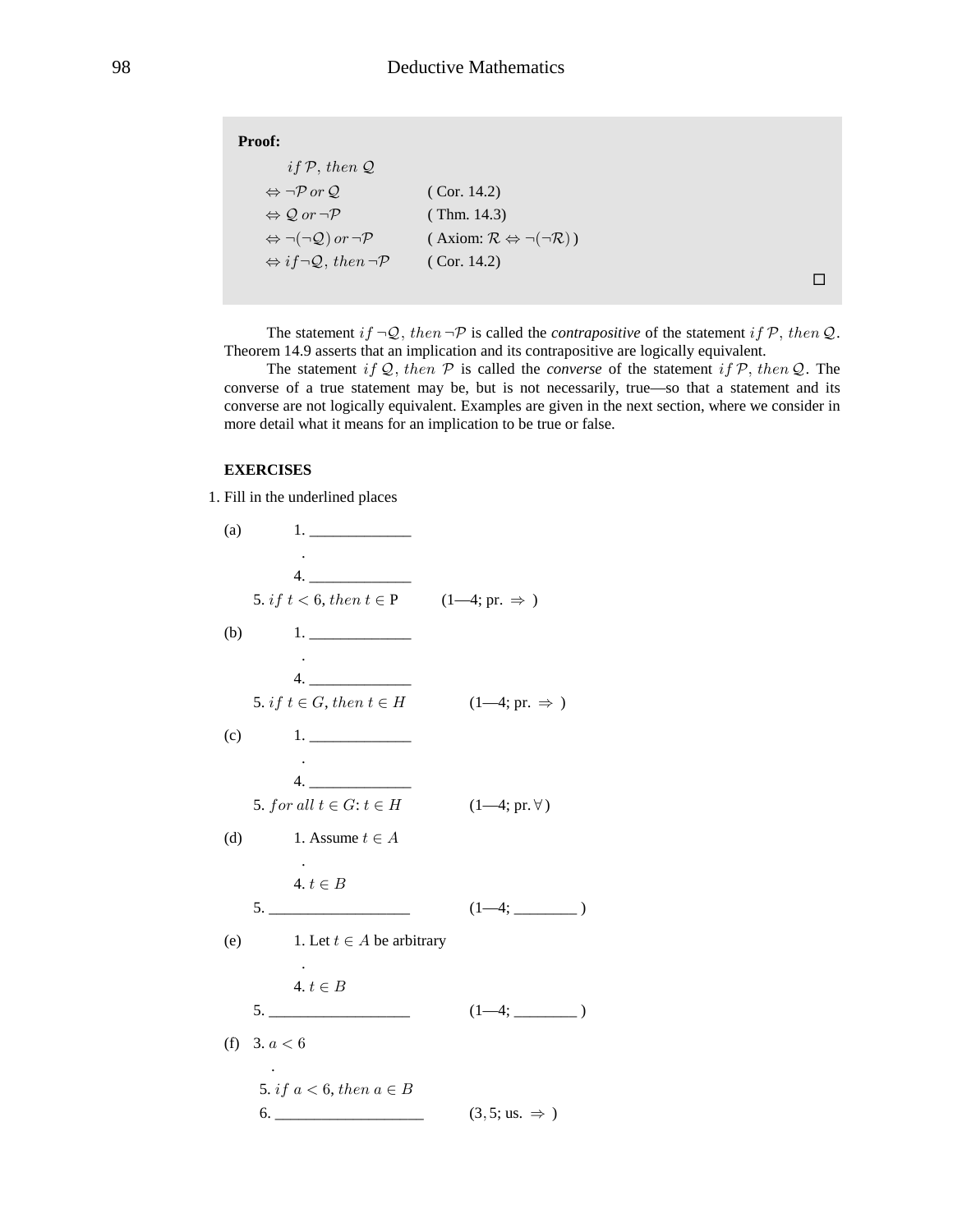(g) 
$$
2. a \le 6
$$
  
\n5.  
\n6.  $b \le 6$   
\n(i) 1.  
\n $2. if t \in G, then t \in H$   
\n3.  $t \in H$   
\n4.  $\pi$   
\n(ii) 1.  $G \subseteq H$   
\n(iii) 1.  $G \subseteq H$   
\n(ii) 2.  
\n(iii) 1.  $G \subseteq H$   
\n(iiii) 2.  
\n(ii) 1.  
\n(iii) 1.  
\n(ii) 2.  
\n(iii) 1.  
\n(ii) 1.  
\n(iii) 2.  
\n(ii) 1.  $\pi$  and Q  
\n(iii) 1.  $\pi$  and Q  
\n(iii) 1.  $\pi$  and Q  
\n(ii) 1.  
\n(iii) 2.  
\n(ii) 1.  
\n(iii) 2.  
\n(ii) 1.  
\n(iii) 2.  
\n(ii) 1.  
\n(iii) 2.  
\n(ii) 1.  $\pi$   
\n(iii) 2.  
\n(ii) 1.  $\pi$   
\n(iii) 2.  
\n(ii) 1.  $\pi$   
\n(iii) 2.  
\n(ii) 1.  $\pi$   
\n(iii) 1.  $\pi$   
\n(ii) 1.  $\pi$   
\n(iii) 1.  $\pi$   
\n(ii) 1.  $\pi$   
\n(iii) 1.  $\pi$   
\n(ii) 1.  $\pi$   
\n(iii) 1.  $\pi$   
\n(ii) 1.  $\pi$   
\n(iii) 1.  $\pi$   
\n(ii) 1.  $\pi$   
\n(iii) 1.  $\pi$   
\n(ii) 1.  $\pi$   
\n(iii) 1.  $\pi$   
\n(ii) 1.  $\pi$   
\n(iii) 1.  $\pi$   
\n(ii) 1.  $\pi$   
\n(iii) 1.  $\pi$   
\n(ii) 1.  $\pi$   
\n(iii) 1.  $\pi$   
\n(ii) 1.  $\pi$   
\n(iii) 1.  $\pi$   
\n(ii) 1.  $\pi$   
\n(i

- 3. Prove Theorem 14.4.
- 4. Give a proof of Theorem 10.1b (For sets A and B,  $A \cup B = B \cup A$ ) using Theorem 14.3, the rule for using equivalence (implicitly), and symmetry.
- 5. Prove Corollary 14.6.
- 6. Prove Theorem 14.7.
- 7. Prove Corollary 14.8.
- 8. Suppose that  $P$ ,  $Q$ ,  $R$ , and  $S$  are formal language statements.

1.  $P$  or  $Q$ Assume: 2. if  $P$ , then  $R$ 3. if  $Q$ , then  $S$ 

Show:  ${\mathcal R}$  or  ${\mathcal S}$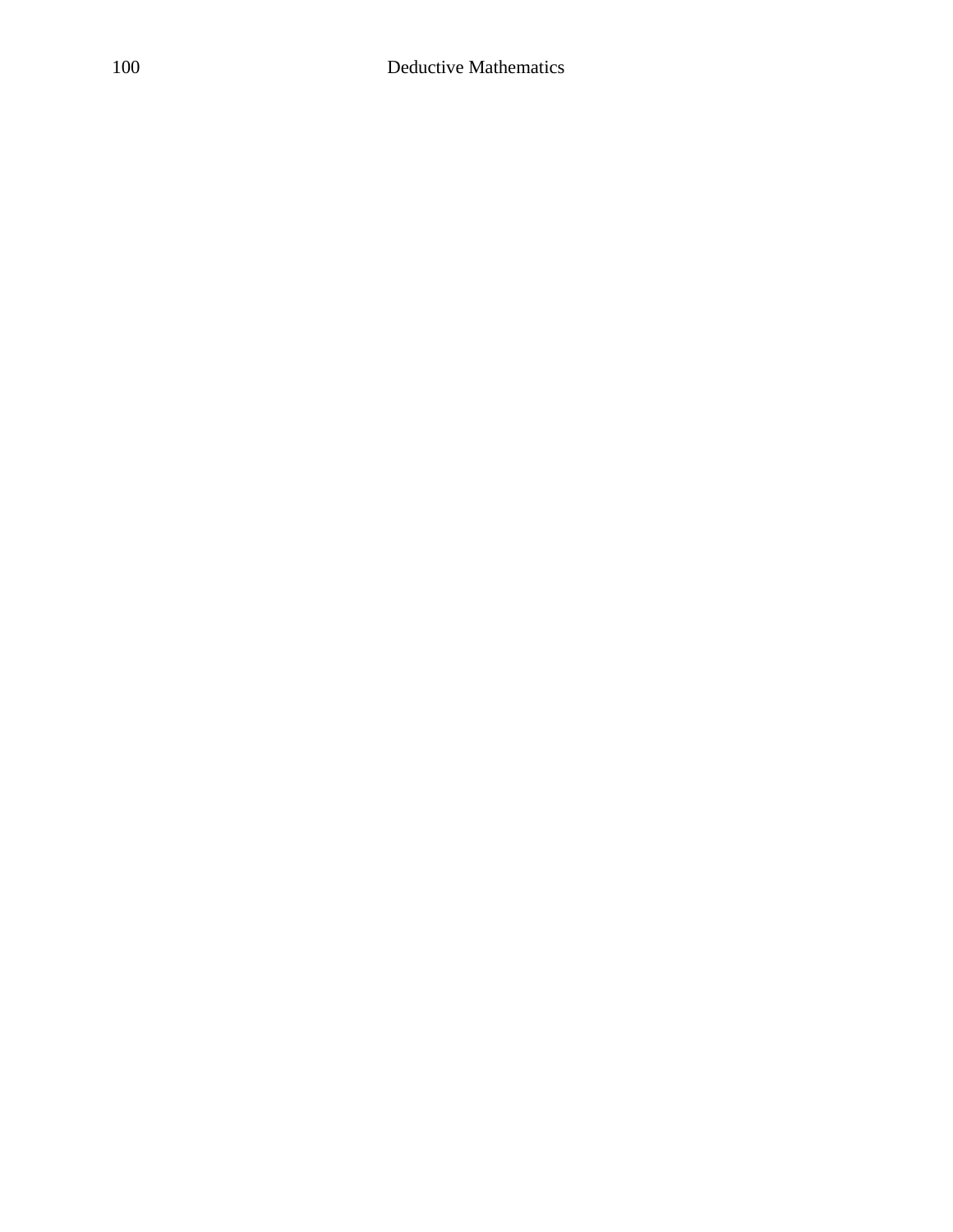# Proof by Contradiction

When mathematicians want to prove some statement  $P$ , they frequently assume the negation of  $P$ , and show that this leads to a contradiction. Such a proof by contradiction depends on the following axiom of logic, which formalizes the fact that a statement is either true or false—by definition.

**Axiom** For any statement  $P$ ,  $P$  or  $\neg P$  is true.

Suppose that we knew a sequence of steps that lead to a contradiction from the premise  $\neg \mathcal{P}$ . For example, suppose that we know that  $x \in C$ , and can show that  $x \notin C$  follows from  $\neg \mathcal{P}$ . The statement  $P$  is then proved as follows:

1.  $x \in C$ 2. P or  $\neg \mathcal{P}$  (Ax.: P or  $\neg \mathcal{P}$ ) Case 1  $3. \mathcal{P}$ Case 2  $4. \neg P$  . 6.  $x \notin C$  # Step 1 7.  $P$  (2—6; us. or)

The statement  $P$  follows, since it is true in all cases that don't lead to a contradiction. In practice, the *or* statement  $\mathcal{P}$  or  $\neg \mathcal{P}$  is used implicitly. The steps above are abbreviated as:

```
1. x \in C2. Assume \neg \mathcal{P} to get #
 .
        4. x \notin C # Step 1
   5. P (2—4; #)
```
A proof done according to this second format is called a "proof by contradiction". Such proofs are useful when dealing with top-level negations ( $not$  statements).

#### **Example 1:**

Prove that for sets C and D and an element x (of the universal set), if  $x \notin C \cap D$ , then  $x \notin C$  or  $x \notin D$ .

 **Proof:**

Assume:  $C, D$  sets  $x$  element  $x \notin C \cap D$ Show:  $x \notin C$  or  $x \notin D$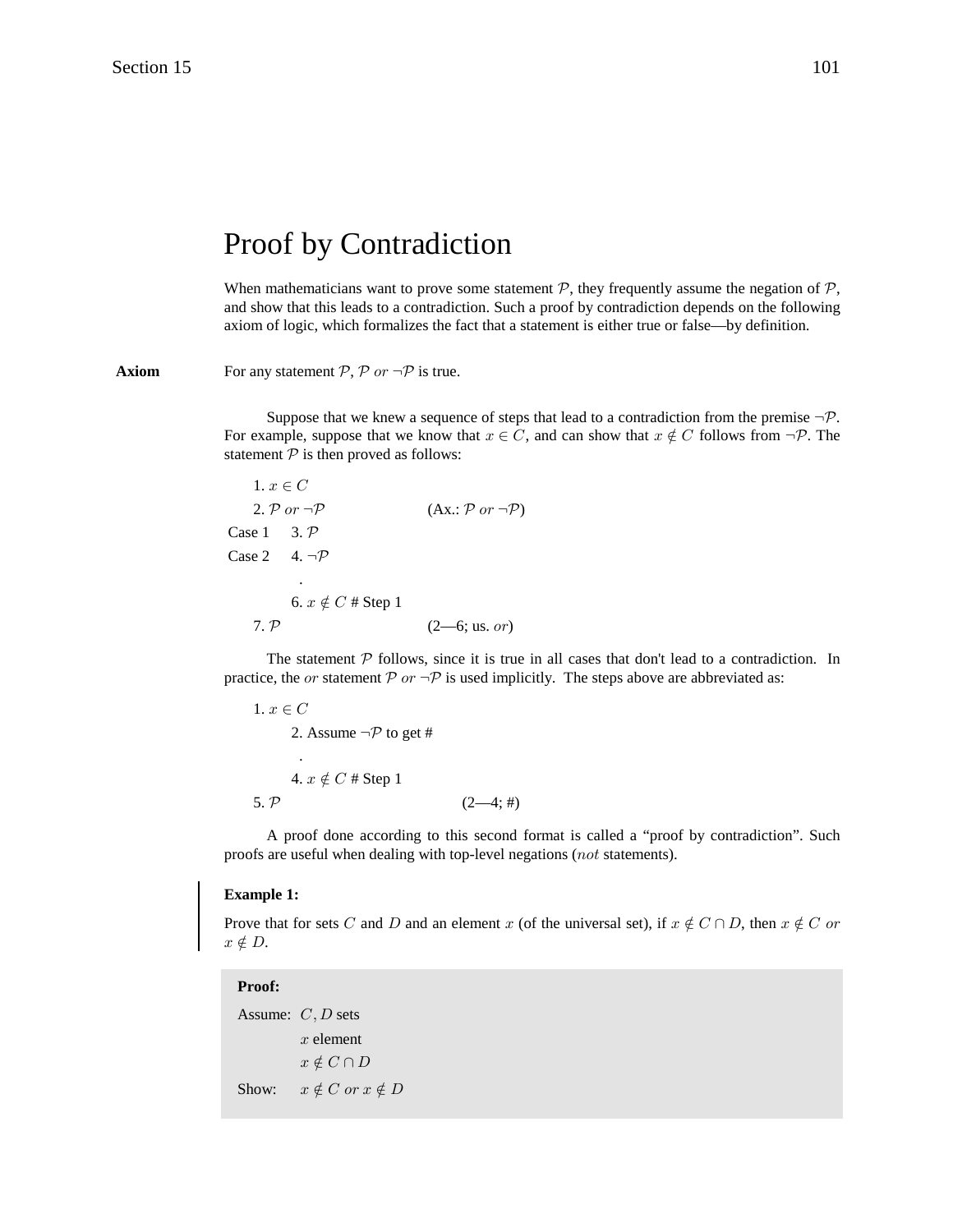The step-discovery procedure dictates:

 **Proof:** Assume:  $C, D$  sets  $x$  element  $x \notin C \cap D$ Show:  $x \notin C$  or  $x \notin D$ 1. Assume  $x \in C$  . k-1.  $x \notin D$ k.  $x \notin C$  or  $x \notin D$   $(1-k-1; pr. or)$ 

The way to show Step k-1  $x \notin D$  is to assume the contrary, and get a contradiction. This will have the following form:

```
1. Assume x \in C2. Assume x \in D to get #
        k-2. need # here
   k-1. x \notin D (2—k-2; #)
k. x \notin C or x \notin D (1—k-1; pr. or)
```
From Steps 1 and 2 we get  $x \in C \cap D$ , which contradicts the hypothesis:

| <b>Proof:</b>                         |                                         |  |  |
|---------------------------------------|-----------------------------------------|--|--|
| Assume: $C, D$ sets                   |                                         |  |  |
| $x$ element                           |                                         |  |  |
| $x \notin C \cap D$                   |                                         |  |  |
| $x \notin C$ or $x \notin D$<br>Show: |                                         |  |  |
| 1. Assume $x \in C$                   |                                         |  |  |
| 2. Assume $x \in D$ to get #          |                                         |  |  |
| 3. $x \in C \cap D$ , # hyp.          | $(1, 2; \text{def.} \cap, \text{imp.})$ |  |  |
| 4. $x \notin D$                       | $(2-3; 4)$                              |  |  |
| 5. $x \notin C$ or $x \notin D$       | $(1-4; pr. or)$                         |  |  |
|                                       |                                         |  |  |

Notice that the justification for Step 3 shows why Step 3 is true (based, of course, on the assumptions). It does not say what Step 3 contradicts, or why it contradicts anything. The fact that Step 3 contradicts the hypothesis is given after the comma after Step 3.

 $\Box$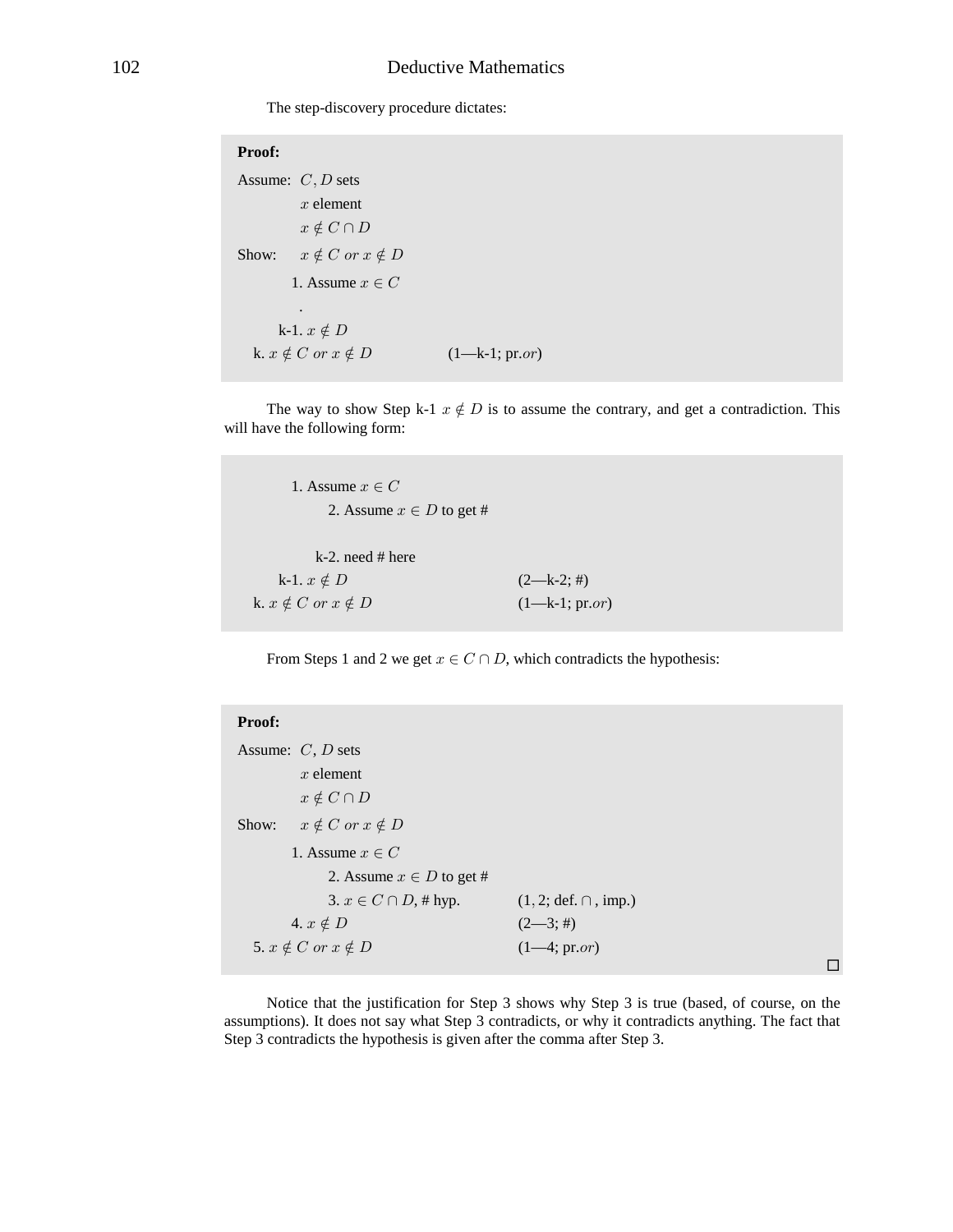# **Example 2:**

Prove that for sets C and D and an element x, if  $x \notin C \cup D$ , then  $x \notin C$ .

# **Proof:**

Assume:  $C, D$  sets  $x$  element  $x \notin C \cup D$ Show:  $x \notin C$ 

The step-discovery procedure dictates:

# **Proof:**

```
Assume: C, D sets
           x element
          x \notin C \cup DShow: x \notin Ck. x \notin C
```
The step-discovery procedure asks us to consider ways of proving the top-level  $not$ statement of Step k. (Recall that  $x \notin C$  is just shorthand for  $\neg(x \in C)$ ). If the set C were defined, then to show  $x \notin C$ , we could show x satisfies the negation of the defining property. Since C is just any set, and has not been defined, there is only one way to show this  $not$  statement-by contradiction.

1. Assume  $x \in C$  to get # . k-1. need # here k.  $x \notin C$   $(1-k-1; \#)$ 

From Step 1, we can conclude  $x \in C \cup D$ , which contradicts the hypothesis.

| <b>Proof:</b> |                              |
|---------------|------------------------------|
|               | Assume: $C, D$ sets          |
|               | $x$ element                  |
|               | $x \notin C \cup D$          |
| Show:         | $x \notin C$                 |
|               | 1. Assume $x \in C$ to get # |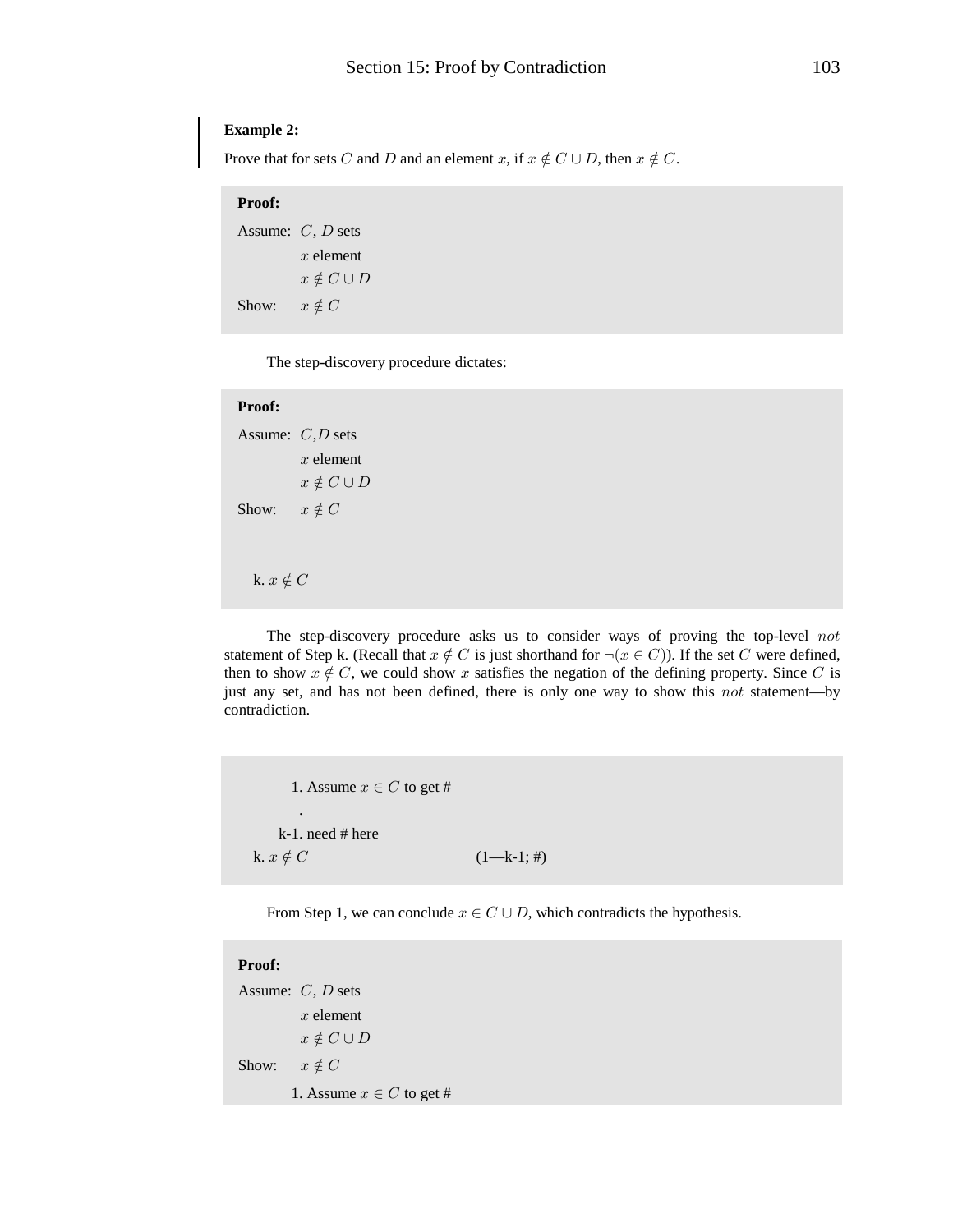```
2. x \in C \cup D, # hyp. (1; def. \cup, imp.)
3. x \notin C (1-2; 4)
```
 $\Box$ 

# **Example 3:**

Prove that for sets C and D and an element x, if  $x \notin C$  or  $x \notin D$ , then  $x \notin C \cap D$ .

| Proof:                              |               |
|-------------------------------------|---------------|
| Assume: $C, D$ sets                 |               |
| $x$ element                         |               |
| $x \notin C$ or $x \notin D$        |               |
| $x \notin C \cap D$<br>Show:        |               |
| 1. Assume $x \in C \cap D$ to get # |               |
| ٠                                   |               |
| $k-1$ need # here                   |               |
| k. $x \notin C \cap D$              | $(1-k-1; \#)$ |

We introduce the hypothesis as Step 2. This introduces cases:

```
1. Assume x \in C \cap D to get #
    2. x \notin C or x \notin D (hyp.)
 Case 1 3. x \notin C4. x \in C, # Step 3 (1; def. \cap)
Case 2 5. x \notin D6. x \in D, # Step 5 (1; def. ∩)
7. x \notin C \cap D (1—6; #, us. or)
```
In using the  $or$  statement in Step 2, all cases lead to a contradiction. The inference rule on page 41 allows us to infer the negation of Step 1 (which leads the block of steps that includes the  $\alpha$  statement in Step 2). To justify Step 7, we note both that this is a proof by contradiction, and that we are using the inference rule.

**Theorem 15.1** The statements  $\neg(\mathcal{P} \text{ and } \mathcal{Q})$  and  $\neg \mathcal{P} \text{ or } \neg \mathcal{Q}$  are equivalent.

**Proof:** Exercise 5.

**Theorem 15.2** The statements  $\neg(\mathcal{P} \text{ or } \mathcal{Q})$  and  $\neg \mathcal{P} \text{ and } \neg \mathcal{Q}$  are equivalent.

**Proof:** Exercise 6.

**Theorem 15.3** The statement  $\neg (if \mathcal{P}, then \mathcal{Q})$  is equivalent to the statement  $\mathcal{P}$  and  $\neg \mathcal{Q}$ .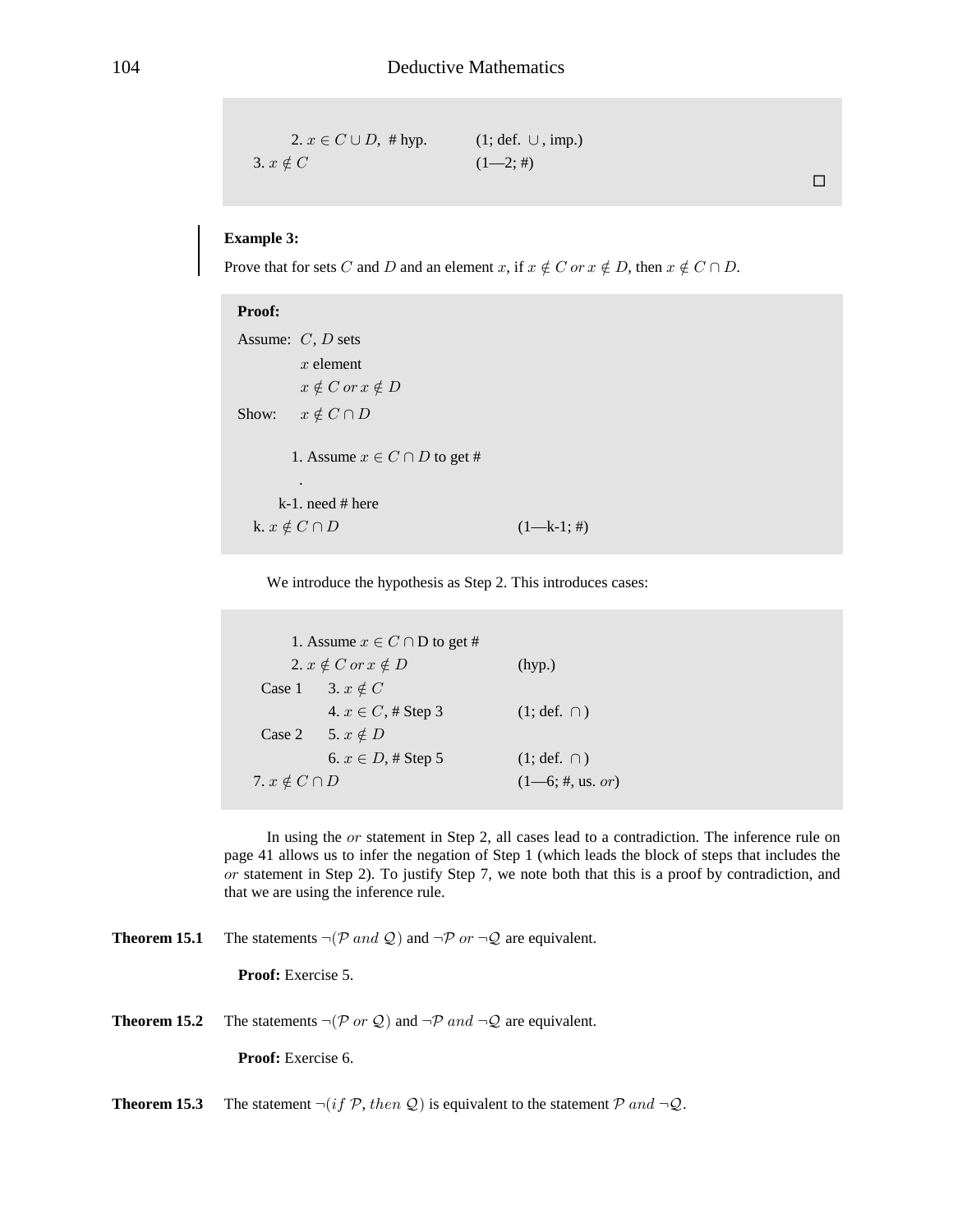| <b>Proof:</b>                                                     |                                                                                                                           |  |
|-------------------------------------------------------------------|---------------------------------------------------------------------------------------------------------------------------|--|
| $\neg (if \, P, then \, Q)$                                       |                                                                                                                           |  |
| $\Leftrightarrow \neg(\neg P \text{ or } Q)$                      | (Cor. 14.2: if P, then $\mathcal{Q} \Leftrightarrow \neg \mathcal{P}$ or $\mathcal{Q}$ )                                  |  |
| $\Leftrightarrow (\neg(\neg \mathcal{P}))$ and $\neg \mathcal{Q}$ | (Thm. 15.2: $\neg (\mathcal{R} \text{ or } \mathcal{Q}) \Leftrightarrow \neg \mathcal{R} \text{ and } \neg \mathcal{Q}$ ) |  |
| $\Leftrightarrow \mathcal{P}$ and $\neg \mathcal{Q}$ .            | $(Axiom: \mathcal{P} \Leftrightarrow \neg(\neg \mathcal{P}))$                                                             |  |
|                                                                   |                                                                                                                           |  |

There is a situation where the inference rule for proving if-then statements may look strange. For example, suppose that  $x \notin A$  has been established in a proof, and, further, that there is a need to establish if  $x \in A$ , then  $x < 7$ . The rule for proving if-then statements dictates Steps 2 through k-1 below.

1. 
$$
x \notin A
$$
  
\n2. Assume  $x \in A$   
\n  
\n k-1.  $x < 7$   
\nk.  $if x \in A, then x < 7$  (2—k-1; pr.  $\Rightarrow$ )

In this case, the rule dictates that we assume something  $(x \in A)$  contrary to a known fact. While the logic of this can be defended<sup>5</sup>, it is probably bad public relations to assume something that is obviously false: "These mathematicians assume things that are contrary to known factsand they think they are being logical." To avoid the appearance of being illogical, we can show that if P, then Q follows logically from  $\neg P$  as follows:

| 1. $\neg \mathcal{P}$ |                                                                                              |
|-----------------------|----------------------------------------------------------------------------------------------|
| 2. $\neg P$ or Q.     | (1; pr. or EZ)                                                                               |
| 3. if $P$ , then $Q$  | $(2; \text{Cor. } 14.2: \text{if } P, \text{ then } Q \Leftrightarrow \neg P \text{ or } Q)$ |

Similarly, if  $P$ , then  $Q$  follows from  $Q$  as follows:

| $\perp$ . $\cup$     |                                                                                              |
|----------------------|----------------------------------------------------------------------------------------------|
| 2. $\neg P$ or Q.    | (1; pr. or EZ)                                                                               |
| 3. if $P$ , then $Q$ | $(2; \text{Cor. } 14.2: \text{if } P, \text{ then } Q \Leftrightarrow \neg P \text{ or } Q)$ |

By Theorem 15.3  $(\neg (if \mathcal{P}, then \mathcal{Q}) \Leftrightarrow \mathcal{P} \text{ and } \neg \mathcal{Q})$  we see that the only way that if  $\mathcal{P}$ , then Q can be false is if P is true and Q is false. If  $\neg P$  is true, then this doesn't happen—so if P, then Q is true. If Q is true, then this doesn't happen—so if P, then Q is true. Thus the two short proofs above make sense. We will capture these as EZ forms of the rule for proving if-then:

Formats:

pr.  $\Rightarrow$  EZ

1. 
$$
\neg \mathcal{P}
$$
  
k. *if* P, *then* Q (1; pr.  $\Rightarrow$  EZ)

<sup>&</sup>lt;sup>5</sup> One can prove anything at all, including  $x < 7$ , under the assumption  $x \in A$ , since in a system [indented steps] with contradictions, anything can be shown to be true.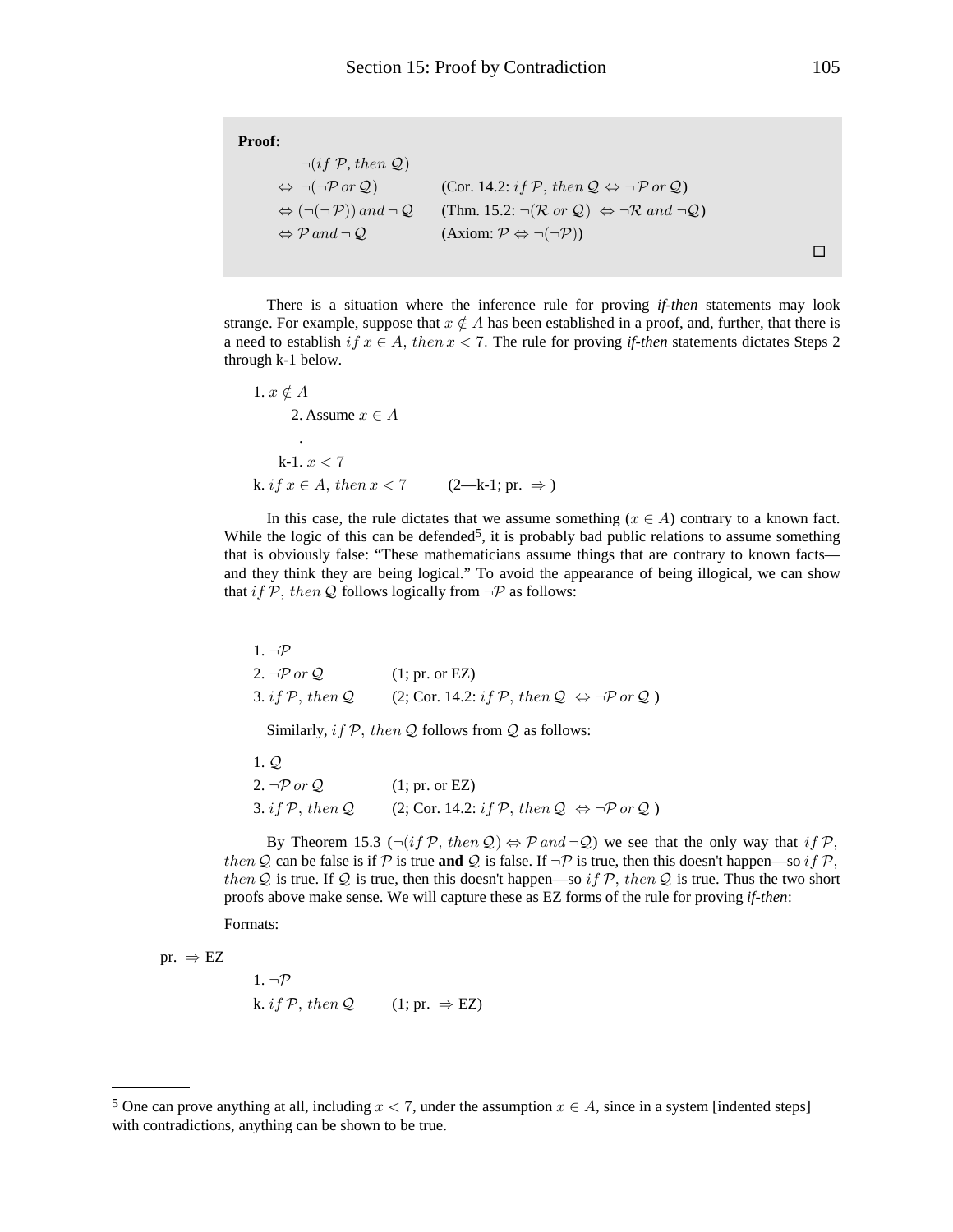$$
pr. \Rightarrow EZ
$$

 $1.Q$ k. if  $P$ , then  $Q$  $(1; pr. \Rightarrow EZ)$ 

If when applying the step-discovery procedure, you need to prove a statement of the form  $if$ P, then Q, the thing to do is to assume P and show Q—unless  $\neg P$  or Q happens to be a previously known step. In that case, merely conclude if  $\mathcal{P}$ , then Q by the EZ form of the rule. This will avoid the need to assume something contrary to a known step.

In mathematics, you may assume anything you like, without violating logic, since mathematics knows how to contain the results of such an assumption, without it infecting an entire argument. But this may make some people uncomfortable. In following the step-discovery procedure, you should only make those assumptions that are dictated by the analysis.

# **Example 4:**

Let P be the statement  $8 < 7$ , and Q the statement  $6 < 7$ . Then  $\neg P$  is true, so by the EZ form of the rule for proving if-then statements, if  $\mathcal{P}$ , then  $\mathcal Q$  is true. The converse, if  $\mathcal Q$ , then  $\mathcal P$ , is the statement if  $6 < 7$ , then  $8 < 7$  — and this statement is evidently false. It illustrates the only way for an implication to be false: namely, for the hypothesis to be true, and the conclusion false (see Theorem 15.3). Such is not the case for the statement if  $8 < 7$ , then  $6 < 7$  — which is therefore a true statement. Such implications, with a false hypothesis, are called *vacuously true*. Theorem 15.3 and the arguments leading to the EZ forms of the rule for proving implications show why mathematicians accept such statements. Some people are quite uncomfortable with vacuously true statements—probably because the precise, mathematical meaning of an  $if$ -then statement does not exactly agree with their informal usage of " $if$ -then".

# **Example 5:**

Consider the statement if  $x \in \{1,2\}$ , then  $x \in \{1,2,3\}$ . It is evidently true—with anyone's interpretation of *if-then*. The converse is the statement *if*  $x \in \{1,2,3\}$ , then  $x \in \{1,2\}$ . Most users of informal mathematical language would consider this converse as false. What they mean by the statement is that "if x is an arbitrarily chosen element from the set  $\{1, 2, 3\}$ , then x is in the set  $\{1,2\}$ ". In such a construction, x is called a *free variable*. We have not yet touched on free variables, and we would need to capture the same meaning with the formal statement for all  $x \in \mathbb{N} : if x \in \{1,2,3\}, then x \in \{1,2\}$  — and this formal statement is certainly false. For us, at this point, the statement if  $x \in \{1,2,3\}$ , then  $x \in \{1,2\}$  could not be made unless x were previously defined. And the truth of if  $x \in \{1,2,3\}$ , then  $x \in \{1,2\}$  would depend on the value of the previously defined x: if x were 3, the implication would be false; if x were any other number  $(say, 1, 2, or 17)$ , the implication would be true.

## Dealing with negations (not statements) when using the step-discovery procedure

There is no inference rule for either using or proving top-level negations. In order to deal with such statements we use either a proof by contradiction or axioms and theorems that involve equivalent statements.

## **Example 6:**

Let  $A$  and  $B$  be any sets. Use the step-discovery procedure to find steps leading to a proof of  $\neg (A \subseteq B).$ 

## **Solution 1:**

1. Assume 
$$
A \subseteq B
$$
 to get #  
2. for all  $x \in A : x \in B$  (1; def.  $\subseteq$ )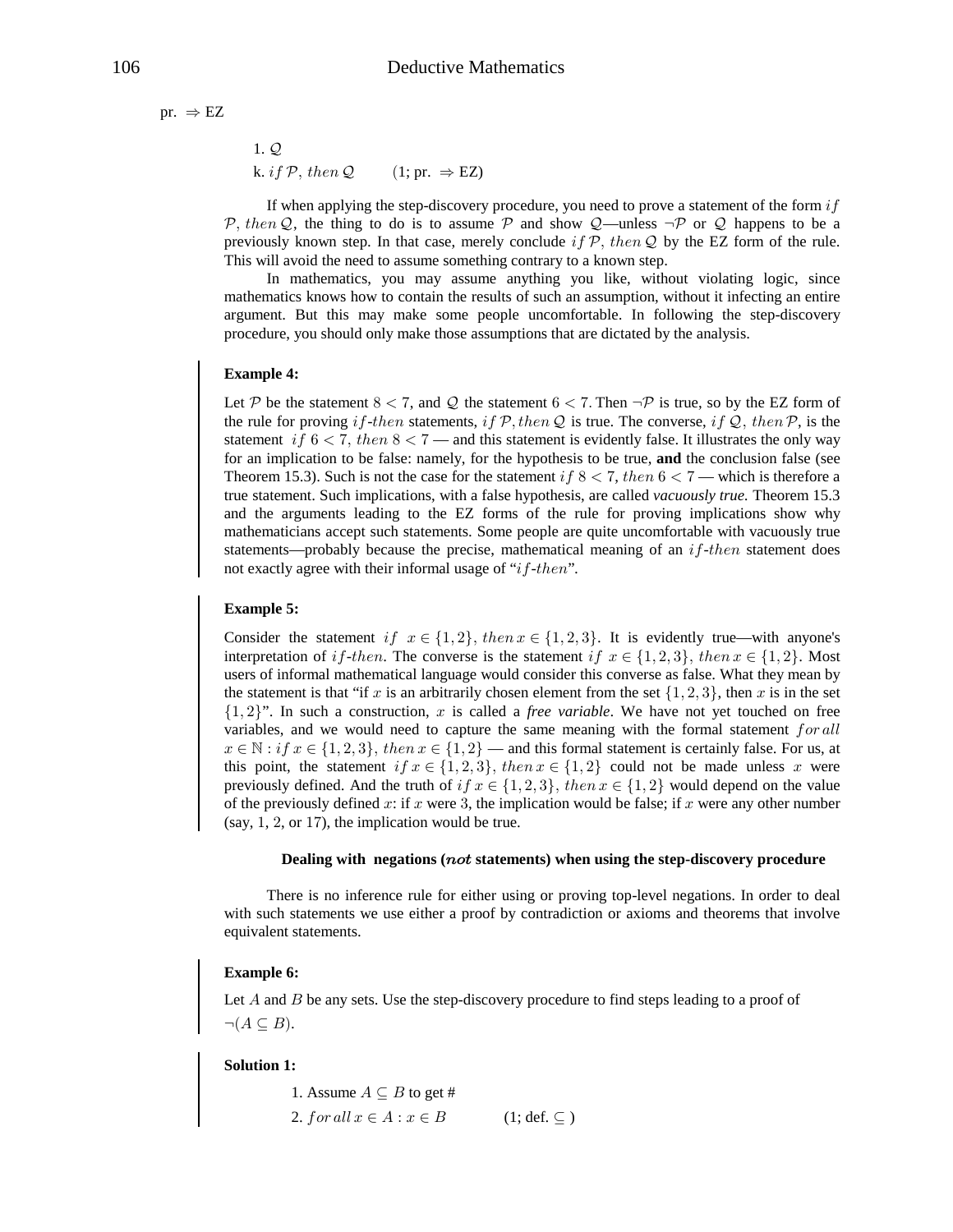k-1. get # here  
k. 
$$
\neg(A \subseteq B)
$$
  $(1-k-1; \#)$ 

In Solution 1, it now remains necessary to use the  $for all$  statement of Step 2 in order to obtain some contradiction.

## **Solution 2:**

| k-2. there exists $x \in A$ such that $x \notin B$ | $(m; pr. \exists)$           |
|----------------------------------------------------|------------------------------|
| k-1. $\neg(for all x \in A : x \in B)$             | $(k-2; Axiom: neg. \forall)$ |
| k. $\neg(A \subseteq B)$                           | $(k-1; def. \subset)$        |

By definition of  $\subseteq A \subseteq B$  is equivalent to  $for all x \in A : x \in B$ . By the axiom on page 22: if P is equivalent to Q, then  $\neg \mathcal{P}$  is equivalent to  $\neg \mathcal{Q}^6$ . We therefore find Step k-1 by substituting  $\neg (for all x \in A : x \in B)$  for  $\neg (A \subseteq B)$ . In the justification for Step k, we make explicit reference to the equivalence of the relation and its defining condition. The axiom stating the equivalence of the negations is used implicitly. We find Step k-2 by substituting a *there exists* statement for the negation of a *for all* statement—these being equivalent by the axiom on page 15. It now remains necessary to prove the formal *there exists* statement of Step k-2. The rule for doing this is introduced in Section 18.

A proof by contradiction can be employed to use the negation of an element's being in a set. For example, suppose  $B = \{x \in \mathbb{N} \mid x < 10\}$ . If we knew  $t \in \mathbb{N}$  and  $t \notin B$ , we would like to be able to infer that  $t < 10$  was false.

One proof that from  $t \in \mathbb{N}$  and  $t \notin B$  we can infer  $\neg (t < 10)$  is as follows:

 $1. t \notin B$ 2. Assume  $t < 10$  to get # 3.  $t \in B$ , # Step 1  $(2; \text{def. } B)$  $(2-3; 4)$  $4. \neg (t < 10)$ 

Equivalently,  $t \notin B$  is equivalent to  $\neg (t < 10)$ , since  $t \in B$  is equivalent to  $t < 10$  — by substitution, or by the axiom on page 22.

**Summary** 

Using set definitions: Suppose  $A = \{x \mid \mathcal{P}(x)\}\$ and t is any element of the universal set. From  $t \in A$  we may infer  $\mathcal{P}(t)$ , and, conversely, from  $\mathcal{P}(t)$  we may infer  $t \in A$ . Also from  $t \notin A$  we may infer  $\neg(\mathcal{P}(t))$  and from  $\neg(\mathcal{P}(t))$  we may infer  $t \notin A$ .

# **Example 7:**

Define  $D = \{x \in \mathbb{N} \mid x < 4\}$ . The definition of D tells us why Step 2 below follows from Step 1, and why Step 4 follows from Step 3.

1.  $a \notin D$ <br>
2.  $\neg(a < 4)$  (1; def. *D*)<br>
3.  $\neg(b < 4)$ <br>
4.  $b \notin D$  (3; def.*D*)

<sup>&</sup>lt;sup>6</sup> At our present stage, we could establish this axiom as an easy theorem obtained by substitution and our rule for proving equivalence.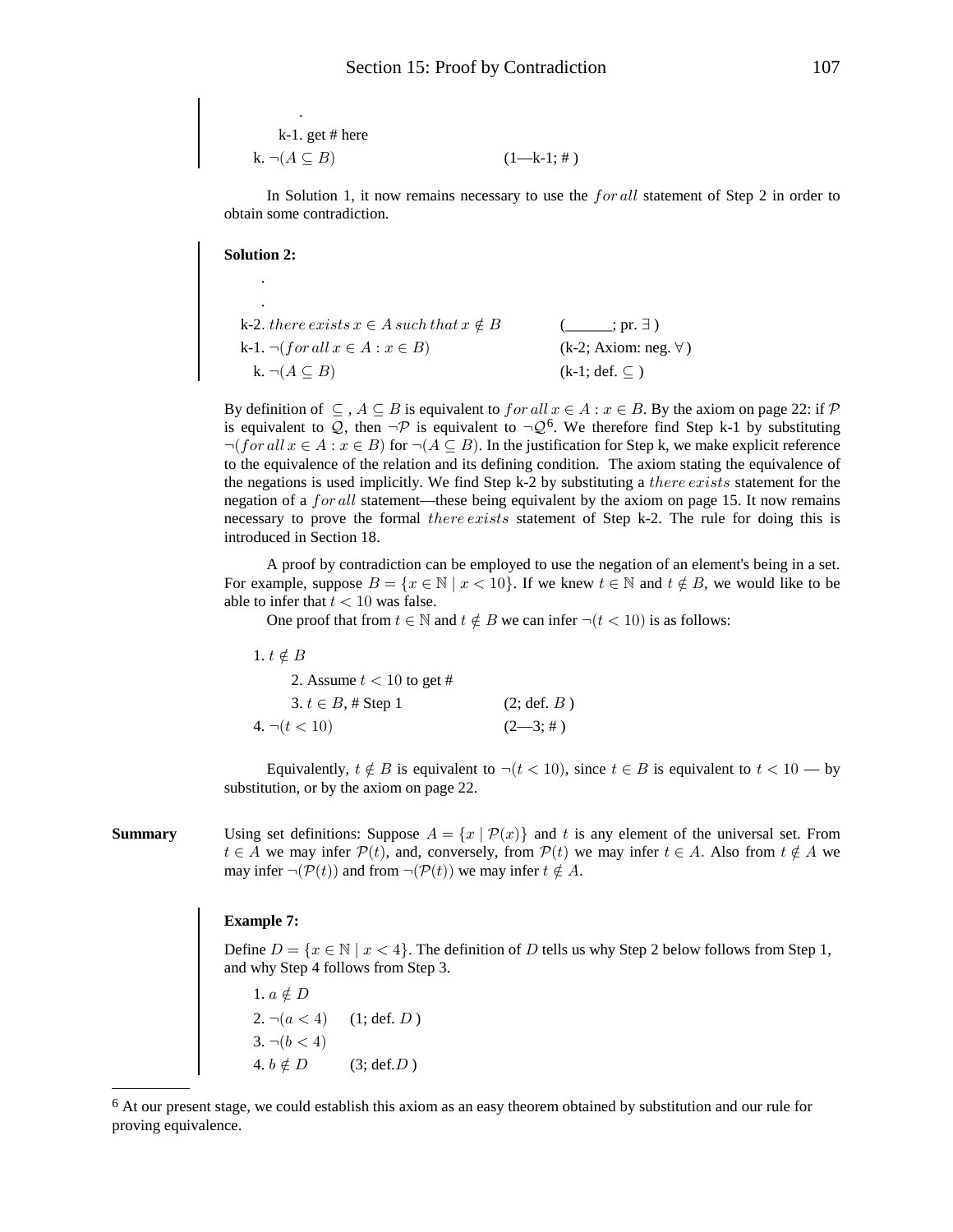From our experience with the system of natural numbers, we know that  $\neg (a < 4)$  is equivalent to  $4 \le a$ . This fact depends on an axiom (trichotomy) for the natural numbers that we will consider later.

Solution 2 to Example 5 illustrates the following summarizing convention:

**Summary** Using the definition of a relation: Suppose some relation has been defined. Then, if the relation holds, the defining condition may be inferred. Conversely, if the defining condition holds, then the relation may be inferred. Also, if the negation of the relation holds, then the negation of the defining condition may be inferred, and conversely.

# **Example 8:**

1. 
$$
\neg (S \subseteq T)
$$
  
2.  $\neg$  for all  $x \in S : x \in T$  (1; def.  $\subseteq$ )

**Example 9:**<br>  $1. x \notin A \cap B$ <br>  $2. \neg(x \in A \text{ and } x \in B)$  (1; def.  $\cap$ )

## **EXERCISES**

1. (a)  
\n1. 
$$
C = \{x \in \mathbb{N} \mid x < 7\}
$$
  
\n2.  $y \notin C$   
\n3. (1, 2; def. C)  
\n(b)  
\n1.  $D = \{x \mid \mathcal{P}(x)\}$   
\n2.  $y \notin D$   
\n3. (1, 2; ...)  
\n4.  $z \in D$   
\n5. (1, 4; ...)  
\n(c)  
\n1.  $A \subseteq B$   
\n2. (1; ...)  
\n(d)  
\n1.  $\neg(A \subseteq B)$   
\n2. (1; ...)  
\n(e)  
\n1.  $x \notin A \cup B$   
\n2. (1; ...)

2. Prove that for any sets A and B, and any element x, if  $x \notin A$ , then  $x \notin A \cap B$ .

3. Prove that for any sets A and B, and any element x, if  $x \in A$  and  $x \notin A \cap B$ , then  $x \notin B$ .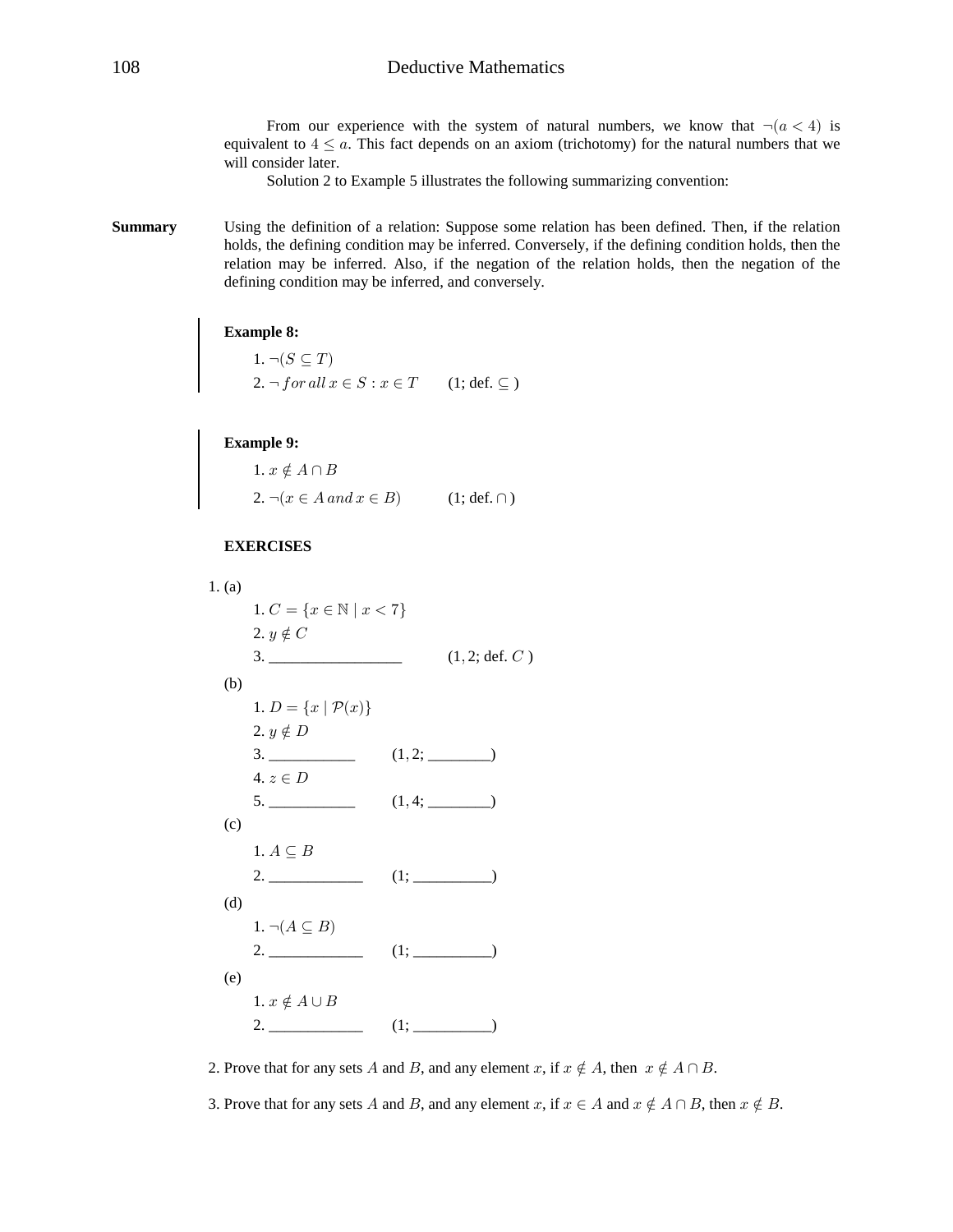4. Prove that for any sets A and B, and any element x, if  $x \notin A$  or  $x \notin B$ , then  $x \notin A \cap B$ .

- 5. Prove Theorem 15.1.
- 6. Prove Theorem 15.2.

# **REVIEW EXERCISES**

| 8. (a) |                                                                                                                                             |                                  |
|--------|---------------------------------------------------------------------------------------------------------------------------------------------|----------------------------------|
|        |                                                                                                                                             |                                  |
|        | 4.                                                                                                                                          |                                  |
|        | 5. if $z \in A$ , then $z \in B$                                                                                                            | $(1-4; pr. \Rightarrow )$        |
| (b)    |                                                                                                                                             |                                  |
|        | 1. Assume $z \in G$                                                                                                                         |                                  |
|        | $4. z \in H$                                                                                                                                |                                  |
|        | $\begin{tabular}{c} 5. & \begin{tabular}{@{}c@{}} \textbf{---} & \textbf{---} & \textbf{---} & \textbf{---} \\ \end{tabular} \end{tabular}$ | $(1-4;$                          |
| (c)    |                                                                                                                                             |                                  |
|        | 1. Let $z \in G$ be arbitrary                                                                                                               |                                  |
|        |                                                                                                                                             |                                  |
|        | $4. z \in H$<br>$5. \underline{\hspace{2cm}}$                                                                                               | $(1-4;$                          |
|        |                                                                                                                                             |                                  |
| (d)    | 2. a > 6                                                                                                                                    |                                  |
|        |                                                                                                                                             |                                  |
|        | 5.                                                                                                                                          |                                  |
|        | 6. $b > 6$                                                                                                                                  | $(2, 5; \text{us.} \Rightarrow)$ |
| (e)    |                                                                                                                                             |                                  |
|        | 1. $B\subseteq C$                                                                                                                           |                                  |
|        |                                                                                                                                             |                                  |
|        | 3. $C \subseteq D$                                                                                                                          | $(1, 2; \text{us.} \Rightarrow)$ |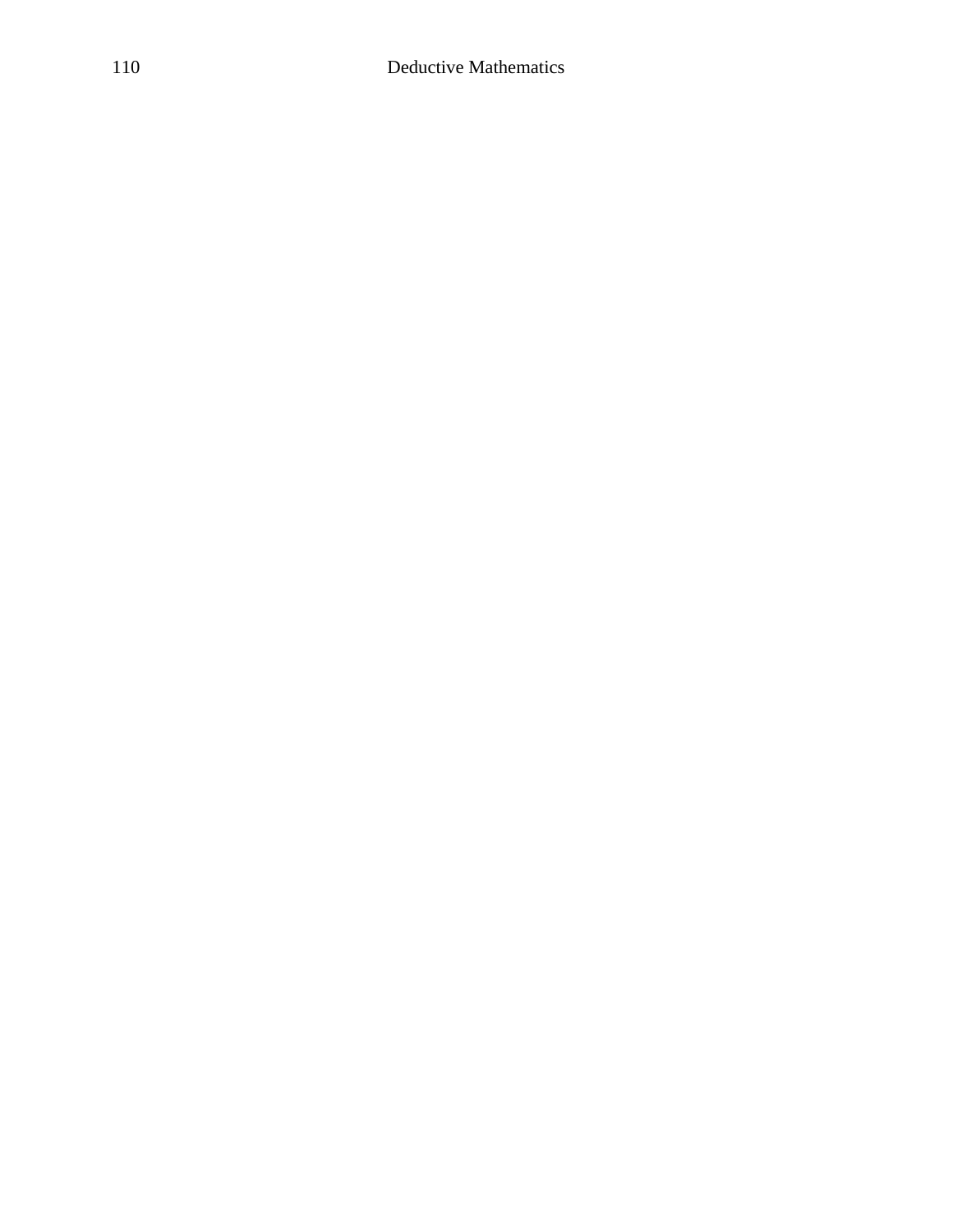# Investigation: Discovering Set Identities

The axioms given in Section 13 presented the commutative and associative properties of addition and multiplication of the natural numbers. These properties also hold for the set operations of union and intersection—as was stated in Theorem 9.1 and Corollaries 14.6 and 14.8:

**Theorem 9.1** For sets  $A$  and  $B$ , (a)  $A \cap B = B \cap A$ (b)  $A \cup B = B \cup A$ 

**Corollary 15.6** For sets A, B, and C,  $(A \cup B) \cup C = A \cup (B \cup C)$ .

**Corollary 15.8** For sets A, B, and C,  $(A \cap B) \cap C = A \cap (B \cap C)$ .

The distributive property "if  $a, b, c \in \mathbb{N}$ , then  $a \cdot (b + c) = a \cdot b + a \cdot c$ " relates the two operations of addition and multiplication. It says in which way we can either multiply first and then add, or add first and then multiply. In this section we want to discover in what ways the set operations of intersection and union are related. In fact, we will also consider a third set operation, that of set difference.

**Definition** For sets A and B, the *complement* of B in A (also called the difference) is the set  $A - B$ (read "A minus B") defined by:  $A - B = \{x \mid x \in A \text{ and } x \notin B\}.$ 

# **Example 1:**

(a) If  $A = \{2, 3, 4, 5\}$  and  $B = \{4, 5, 6, 7\}$ , then  $A - B = \{2, 3\}$ . (b)  $\{x \in \mathbb{N} \mid x < 10\} - \{x \in \mathbb{N} \mid x < 6\} = \{6, 7, 8, 9\}$ 

The set  $A - B$  is pictured as the shaded area in the Venn diagram of Figure 16.1.



Figure 16.1

Before we seek relationships between set difference and the other set operations, union and intersection, we first ask if the commutative and associative properties hold for difference. In order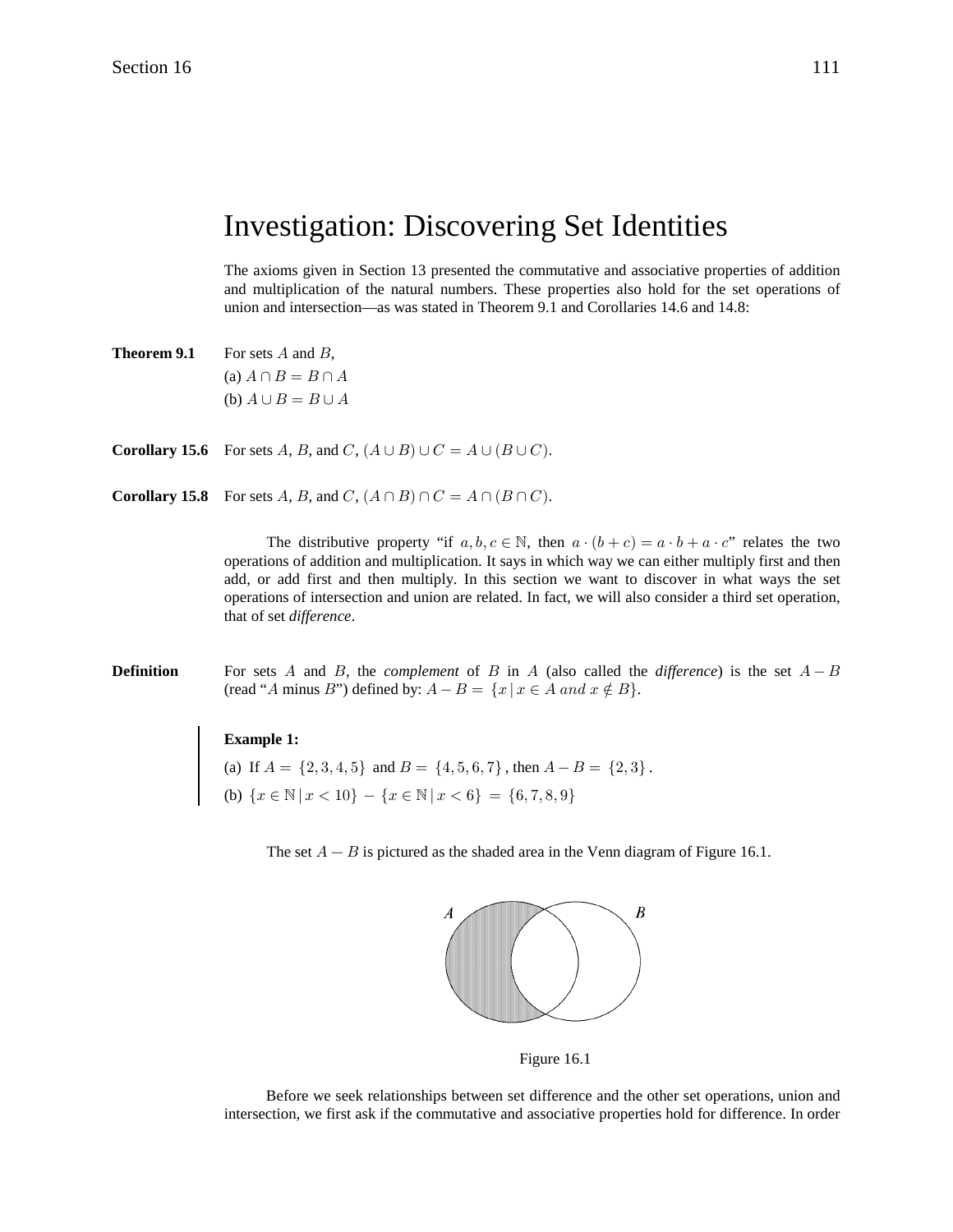to answer this question, we first consider whether  $A - (B - C) = (A - B) - C$  holds, for example, for the sets in the following Venn diagram:



Figure 16.2

The validity of  $A - (B - C) = (A - B) - C$  for the sets  $A, B, C$  above is checked as in the following example:



Since the shaded area representing  $A - (B - C)$  is exactly the same as the shaded area representing  $(A - B) - C$ , we conclude that  $A - (B - C) = (A - B) - C$  for the sets above. Notice, however, that there is a relationship that holds between the sets  $A, B$ , and  $C$  in the Venn diagram, namely, that  $C \subseteq B - A$ .

Sets A and B such that  $A \cap B = \emptyset$  are called *disjoint*. If also  $A \cap C = \emptyset$  and  $B \cap C = \emptyset$ , then the three sets  $A, B$ , and  $C$  are called *mutually disjoint*. Three mutually disjoint sets  $A, B$ , and  $C$  are pictured in the following Venn diagram:



Figure 16.3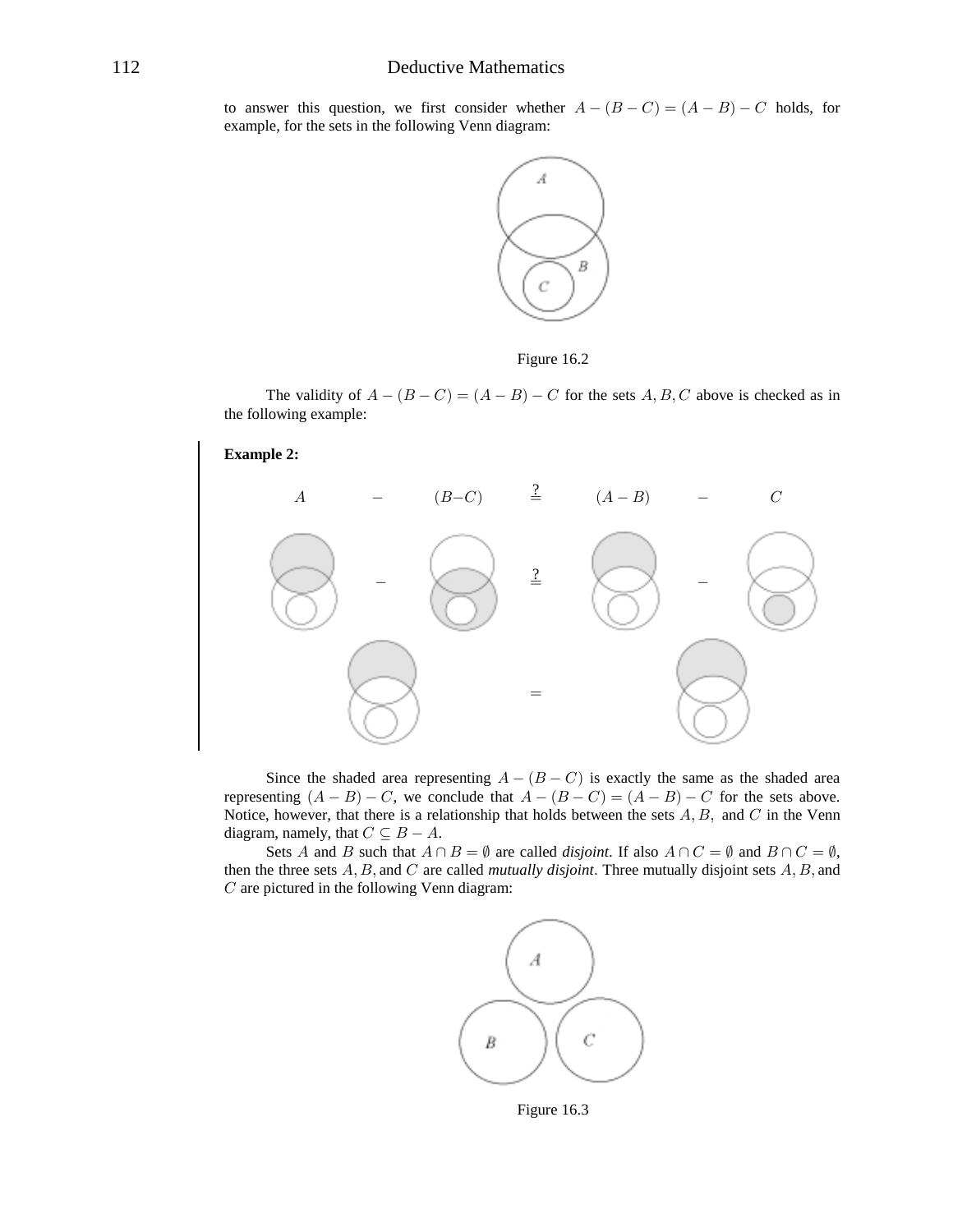The validity of  $A - (B - C) = (A - B) - C$  for the sets  $A, B, C$  above is checked in the following example.



Here again we see that  $A - (B - C) = (A - B) - C$  this time under the condition that the sets A, B, and C are mutually disjoint. If we wish to see whether  $A - (B - C) =$  $(A - B) - C$  is true for all sets, then we need to consider a Venn diagram in which there are no relations between that sets  $A, B$ , and  $C$ . In such a diagram, the sets are said to be in *general position.* The following diagram exhibits  $A, B$ , and  $C$  in general position.



Figure 16.4

The validity of  $A - (B - C) = (A - B) - C$  for the sets A, B, C above is checked in the following example.

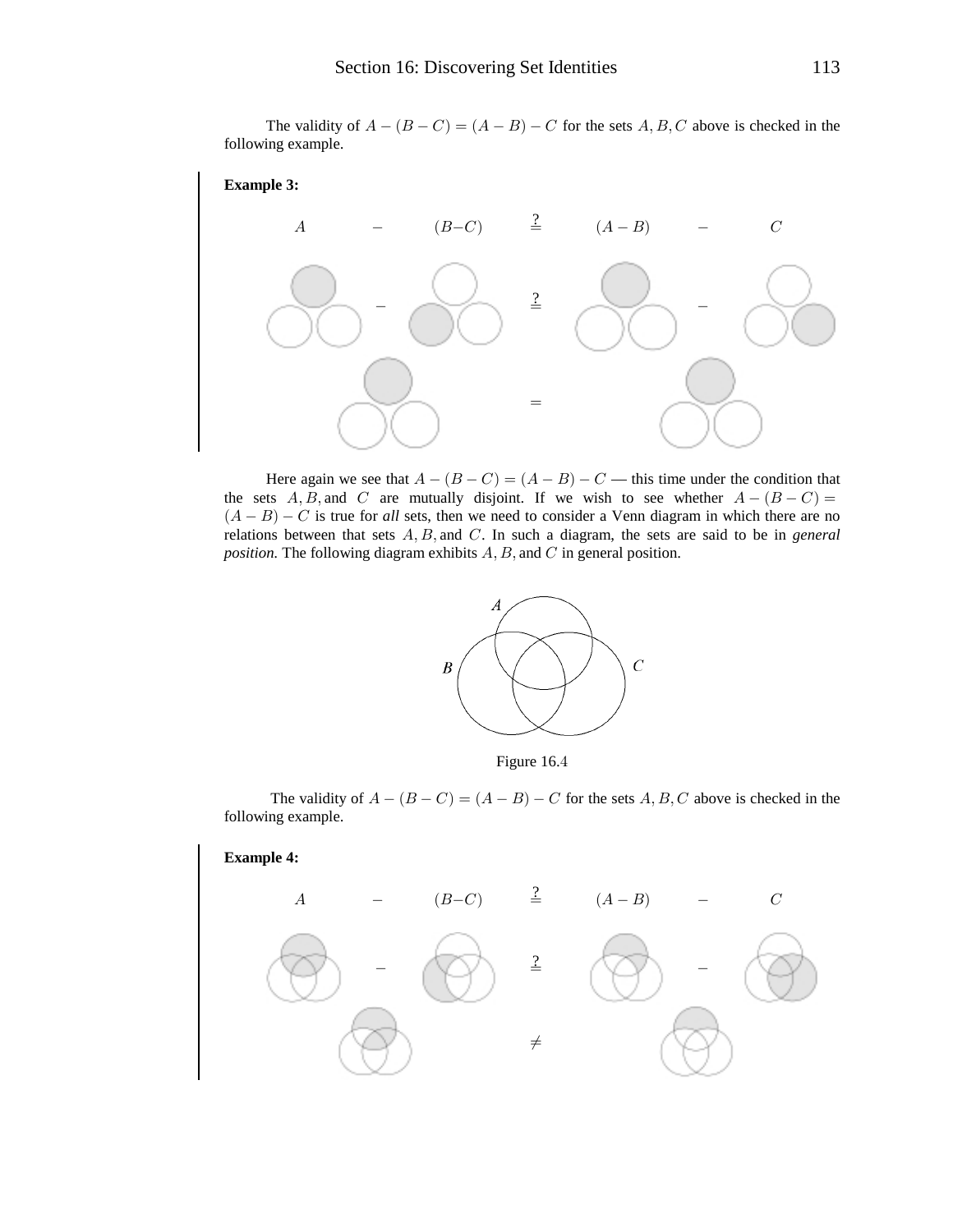# 114 Deductive Mathematics

From the diagrams above, we see that  $A - (B - C) = (A - B) - C$  is not true for all sets  $A, B$ , and  $C$ . In particular, it is not true for those sets pictured in Example 4. Thus the sets in Example 4 serve as a counterexample to the assertion: "For all sets  $A, B$ , and  $C$ ,  $A - (B - C) = (A - B) - C$ ." As an exercise, you can find sets of natural numbers that also serve as a counterexample. Example 2 leads us to believe that  $A - (B - C) = (A - B) - C$ might be true for all sets that satisfy the hypothesis  $A \subseteq B - C$ . Thus we have the following conjecture: "For sets A, B, and C, if  $A \subseteq B - C$ , then  $A - (B - C) = (A - B) - C$ ." We also suspect the following conjecture: "For mutually disjoint sets A, B, and C,  $A - (B - C) =$  $(A - B) - C$ ."

**Investigation 1:** Draw sets  $\vec{A}$  and  $\vec{B}$  in what you would consider to be general position. Using this diagram, show that  $A - B = B - A$  is not true for all sets A and B. Thus, both the commutative and associative properties fail for the operation of set difference. Can you find some hypothesis under which  $A - B = B - A$  is true? How many different conditions can you find that will insure that  $A - B = B - A$  is true? (See the investigations in Section 20.)

> The set equations  $A \cup B = B \cup A$  and  $(A \cap B) \cap C = A \cap (B \cap C)$ , for example, are true for all sets  $A, B$ , and  $C$ . Such equations, true for all values of the variables, are called *identities*. The purpose of this section is to discover (and prove) set identities that relate the set operations of union, intersection, and difference—just as the distributive property for multiplication over addition relates these two operations on the natural numbers. Identities that you find to be true as a result of your investigations in this section can be labeled Theorem 16.1, 16.2, and so on.

**Investigation 2:** By shading a diagram for sets  $A, B$ , and  $C$  in general position (Figure 16.4), obtain the Venn diagrams that represent the following sets—sets that are unions, intersections, and differences.

| <b>UNIONS</b> | <b>INTERSECTIONS</b> | <b>DIFFERENCES</b> |
|---------------|----------------------|--------------------|
| А             | А                    | А                  |
| B             | B                    |                    |
| C             | C                    |                    |
| $A \cup B$    | $A \cap B$           | $A - B$            |
| $A\cup C$     | $A \cap C$           | $A-C$              |
| $B\cup C$     | $B \cap C$           | $B-C$              |
|               |                      | $B - A$            |
|               |                      | $C - A$            |
|               |                      | $C-B$              |
|               |                      |                    |

Now find the sketches of the intersections of all the unions you have that involve all three sets A, B, and C. (For example, sketch  $A \cap (B \cup C)$ , because it is an intersection of unions, and because it involves  $A, B$ , and C). Don't repeat symmetric situations. (For example, having sketched  $A \cap (B \cup C)$ , don't bother to sketch  $B \cap (A \cup C)$ —which is merely symmetric in A and  $B$ ). Label the diagrams with the sets that they represent. Use parentheses to remove ambiguities in your expressions. Then do the same thing to sketch the intersections of the differences. Then find the sketches of all the unions of the intersections and differences. Finally, sketch the differences of the intersections and unions.

## **Example 5:**

You should have obtained the sketch shown in Figure 16.5 as an intersection of differences:  $(A - B) \cap (A - C)$ —or something symmetric to this expression.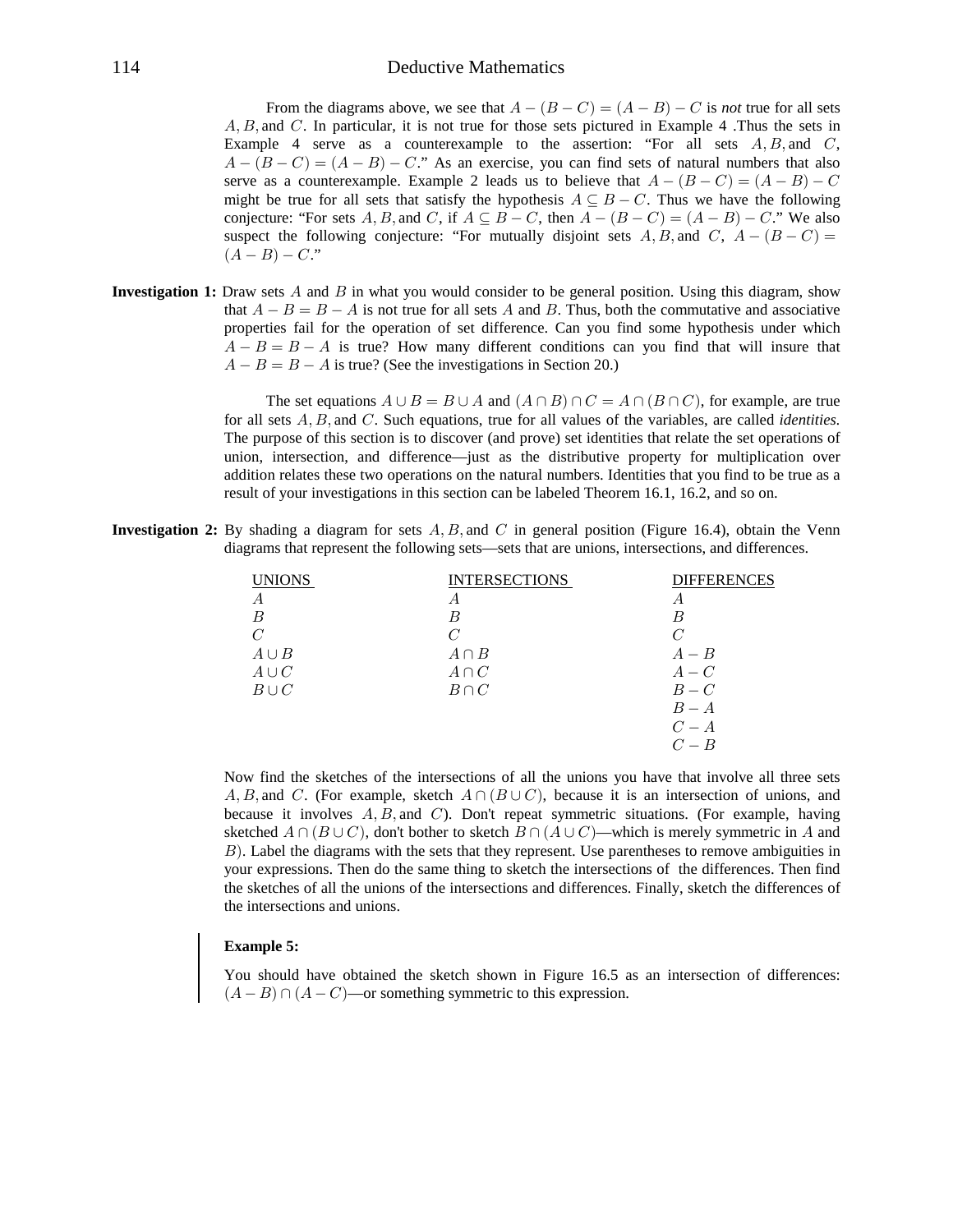

Figure 16.5

**Investigation 3:** Look through your sketches to find where the same shaded region is described by two or more set expressions. For each such region, make a list of the different ways the region can be described. In mathematics, to say  $a = b$  always means that a and b are two names, or two representations, or two descriptions for exactly the same thing. If the same region of the Venn diagram can be described in two different ways, these two representations must be equal for the sets in the diagram. Set your two expressions for the shaded area equal to each other, to get a set equation. Since each of the two ways represents the same set in the Venn diagram, the equation must be true for the sets in the diagram. Conjecture that the equation is true for all sets  $A, B$ , and  $C$ . Prove this conjecture, or find a counterexample. Repeat the process for other regions. Proven conjectures can be called theorems. Some theorems that you can discover in this way are more important than the theorems in the text.

> The point of these investigations is to discover relationships between the operations of set union, intersection, and difference. For example, to find a relationship between union and intersection, look for a region that can be described as a union at the top-level, and also as an intersection at the top level. To find other relationships between the same two operations, look for other regions that can be so described.

# **Example 6:**

The Venn diagrams for the sets  $(A \cup B) - C$  and  $(A - B) \cup (C - B)$  are symmetric:



If we interchange the roles of  $B$  and  $C$  in the right-hand expression and Venn diagram we get a Venn diagram that is exactly the same as the left hand diagram:



We therefore conjecture that for all sets A, B, and  $C$ ,  $(A \cup B) - C = (A - C) \cup (B - C)$ .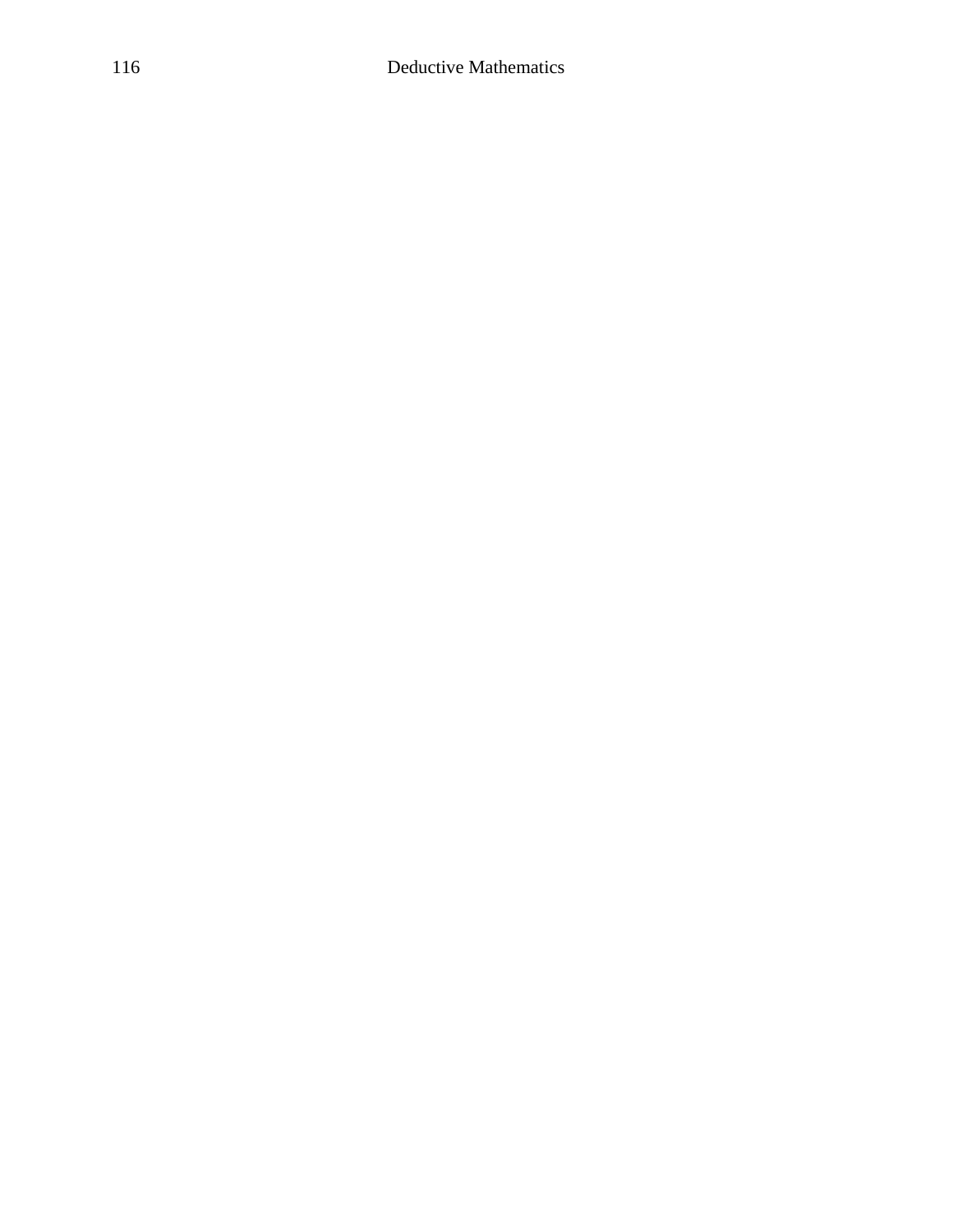# Axiom for Existence; Uniqueness

The axioms of Section 13 don't give us any elements of  $N$ , they merely assert what must be true about any elements that there may be in  $\mathbb N$ . The following axiom gives us an element in  $\mathbb N$ , in terms of which all the elements of  $N$  can be defined. It is called an identity for multiplication.

**Axiom** Existence of identity for multiplication: There exists  $z \in \mathbb{N}$  such that (for all  $a \in \mathbb{N} : z \cdot a = a$ )

The identity for multiplication is, of course, the number "one". Before we give it its usual name, however, we prove, *from the axioms*, that there can't be more than one such identity. It is very important in mathematics not to use a single symbol to represent two different things. We want to use the symbol "1" to stand for the identity for multiplication, so we must show there is only one such identity. In this case, we say that the identity is *unique*. We have the following formal rule for proving uniqueness:

**Inference Rule** Proving uniqueness: To prove that an element with property  $P$  is *unique*, assume two different names, say  $x_1$  and  $x_2$ , for an element or elements with property  $P$ , and then show  $x_1 = x_2$ . Abbreviation: "pr.!"

Format:

pr. !

Assume:  $\mathcal{P}(x_1)$  (read " $x_1$  has property  $\mathcal{P}$ " or " $\mathcal{P}$  holds for  $x_1$ ")  $\mathcal{P}(x_2)$ Show:  $x_1 = x_2$ 

In mathematics we always use the word "unique" in relation to some property: we say that an element is unique such that the property holds. By this we mean that there is only one element for which the property holds. For an identity z for multiplication, the property  $P(z)$  is:

for all  $a \in \mathbb{N}$ :  $z \cdot a = a$ 

**Theorem 17.1** There exists a unique  $z \in \mathbb{N}$  such that  $(for all a \in \mathbb{N}: z \cdot a = a)$ 

The phrase "there exists a unique" in Theorem 17.1 comprises two separate parts: existence and uniqueness. The statement of Theorem 17.1 is equivalent to the two assertions:

(1) there exists  $z \in \mathbb{N}$  such that  $(for all a \in \mathbb{N}: z \cdot a = a)$ and (2) the element whose existence is given in (1) is unique.

In order to prove statements like the one in Theorem 17.1, we therefore need to do two things: (1) prove the existence statement, and (2) prove uniqueness. For Theorem 17.1, the existence part is an axiom, and doesn't need proof. The uniqueness part is proved using the rule for proving uniqueness.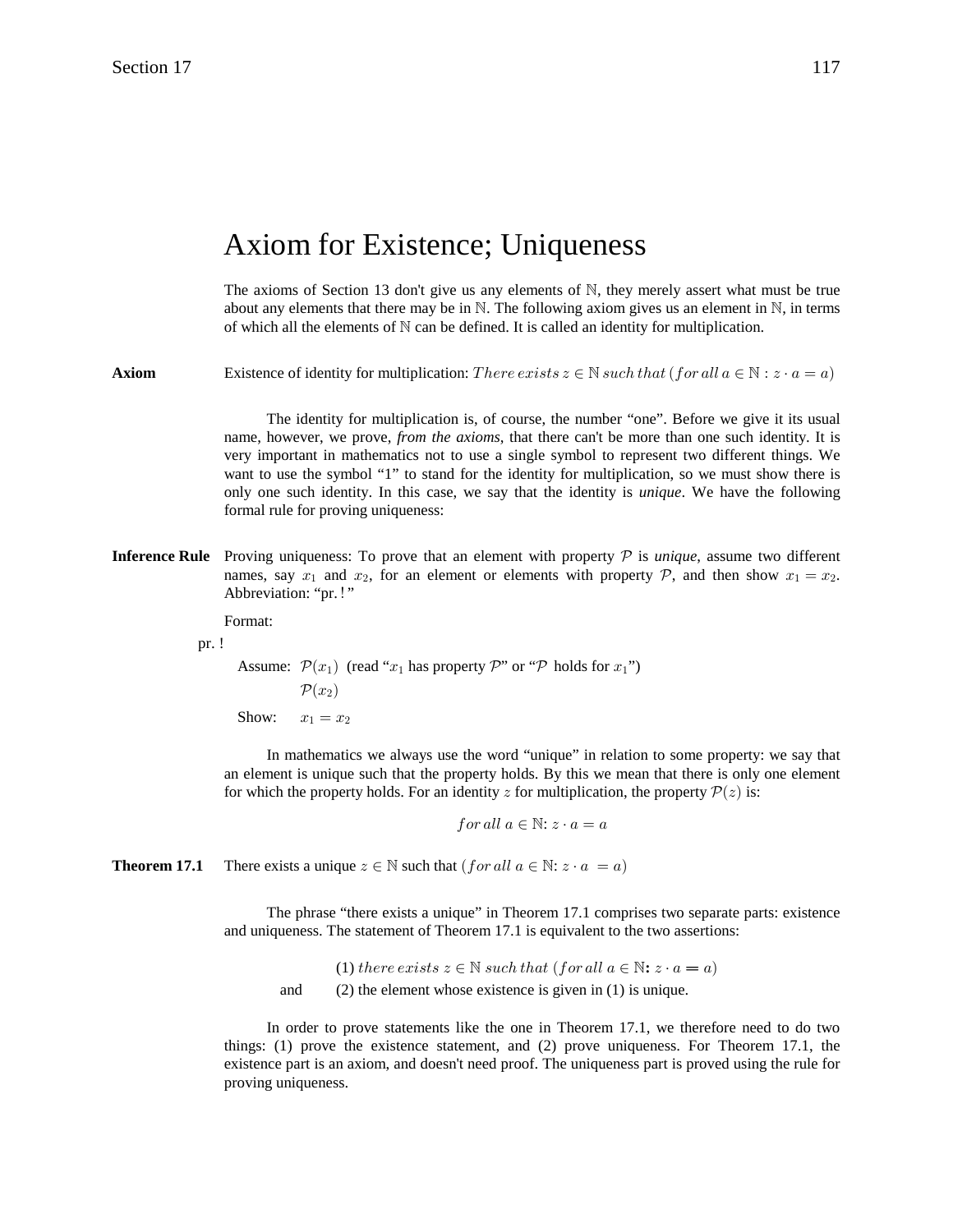## **Proof:**

The existence part, there exists  $z \in \mathbb{N}$  such that  $(for all a \in \mathbb{N} : z \cdot a = a)$ , is a restatement of the axiom we assume. To prove the uniqueness part we have:

```
Assume: z_1, z_2 integers
```

```
1. for all a \in \mathbb{N}: z_1 \cdot a = a2. for all a \in \mathbb{N}: z_2 \cdot a = aShow: z_1 = z_21. z_1 \cdot z_2 = z_2 (hyp. 1; us. \forall)
  2. z_2 \cdot z_1 = z_1 (hyp. 2; us. \forall)
  3. z_1 \cdot z_2 = z_1 (2; comm. · )
  4. z_1 = z_2 (1,3; sub.)
```
 $\Box$ 

Step 3 comes from Step 2 by reversing  $z_1$  and  $z_2$  in the product  $z_2 \cdot z_1$ , by the axiom that gives the commutativity of multiplication.

The steps in the proof of Theorem 17.1 can be written in terms of a more natural (less formal) proof style that involves a chain of equalities:  $a_1 = a_2 = a_3 = ... = a_n$ , usually written vertically in proofs:

 $a_1$  $= a_2$  (reason that  $a_1 = a_2$ )  $= a_3$  (reason that  $a_2 = a_3$ ) . .  $= a_n$  (reason that  $a_{n-1} = a_n$ )

If we used such a chain, the steps in the preceding proof would be:

 $z_1$  $= z_2 \cdot z_1$   $(z_2 \text{ is } \cdot \text{identity})$  $= z_1 \cdot z_2$  (comm.  $\cdot$  )  $= z_2$   $(z_1 \text{ is } \cdot \text{identity})$ 

 $\Box$ 

We now know that there is only one multiplicative identity, and we give it its usual name "1". The property asserting existence of an identity can then be rewritten using the symbol "1" and the commutative property:

**Axiom** Property of  $\cdot$  identity:  $for all  $a \in \mathbb{N}: 1 \cdot a = a = a \cdot 1$$ 

It is very important, at this point, to distinguish between our imaginative idea of addition and the properties of addition given by the axioms. Through experiences with counting — one, two, three, four, five, ... — we learn to use numbers as adjectives, and to come to conclusions involving this use. For example, we see that 2 apples plus 3 apples gives 5 apples, 2 pears plus 3 pears gives 5 pears, and so on. From this experience with using numbers as adjectives, we come to an abstract understanding of numbers as nouns. We realize that  $2 + 3 = 5$  is a true statement about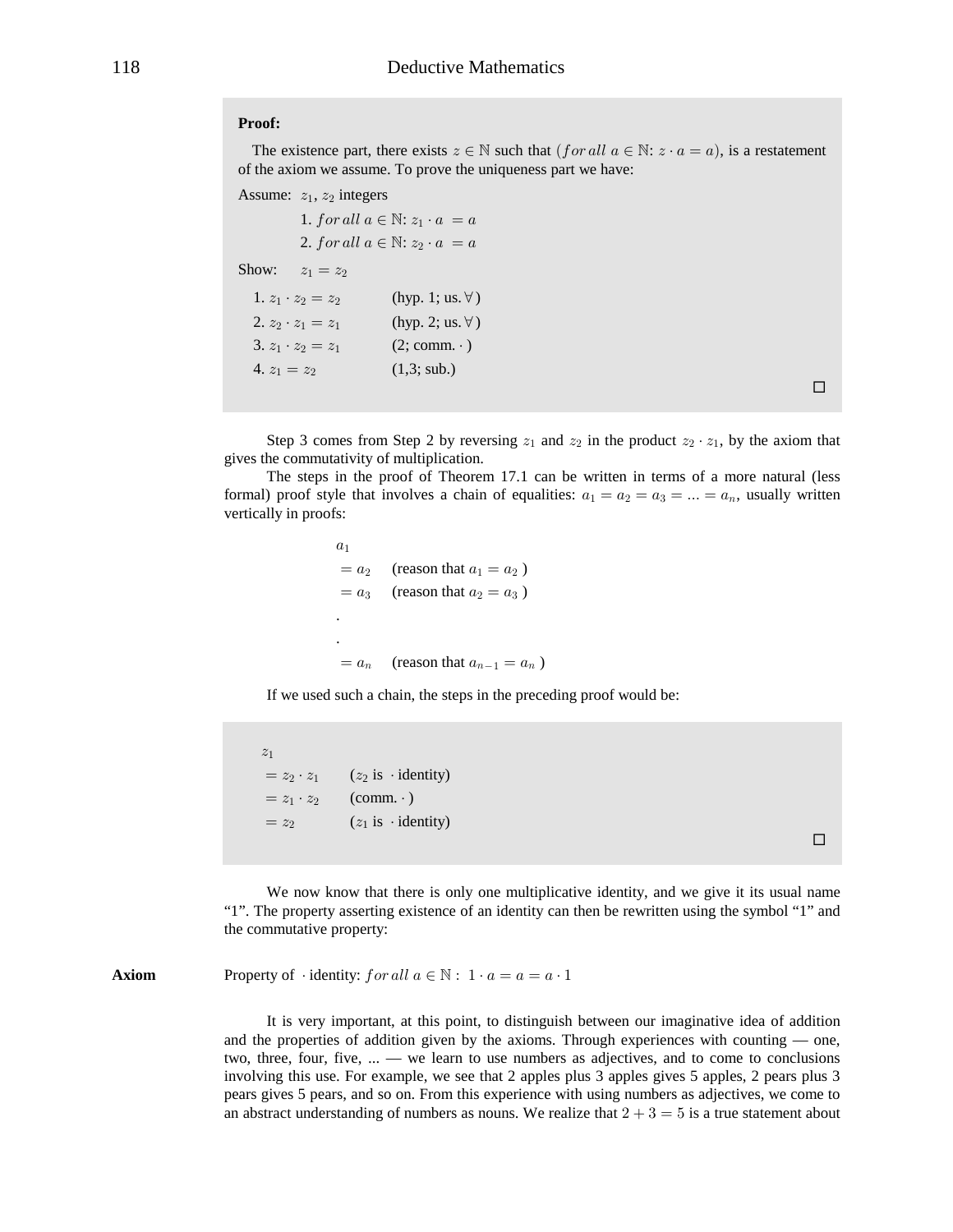numbers, that is, about the nouns. All civilizations with written languages have had symbols (called *numerals*) for the numbers one, two, three, four, and so on. This understanding of the natural numbers as nouns is the most basic idea in mathematics. It is even more basic than the idea of proof. Nevertheless, it is important to remain faithful also to the idea of proof—where everything must follow either from definitions or from axioms relating undefined terms.

We need to use statements such as  $2+3=5$  in proof steps. Justification of such an equation must follow from the definitions of the terms involved and the axioms relating undefined terms. It is not legitimate, in a proof step, to bring in an appeal to some physical situation—to claim, for example, that two apples "plus" three apples gives five apples. To do this would be to import an imaginative idea of addition that is not completely captured in the axioms.

The natural numbers  $2,3,4,5$  and so on, are defined in terms of the identity of multiplication, 1, given by our axiom. Define the number 2 as  $1 + 1$ . The number 3 is defined as  $2 + 1$ . Similarly, define  $4 = 3 + 1$ ,  $5 = 4 + 1$ ,  $6 = 5 + 1$ , and so on. By the closure axiom,  $2, 3, 4$ , and so on, are all natural numbers. The formal definitions agree exactly with our intuition.

From the definitions of the natural numbers, come all the facts about them. For example, the following facts, used to create multiplication and addition tables, derive from the definitions:

| $2 + 2$                   |                                            |
|---------------------------|--------------------------------------------|
| $= 2 + (1 + 1)$           | $(\text{def.2})$                           |
| $=(2+1)+1$                | $(\text{assoc.} +)$                        |
| $= 3 + 1$                 | $(\text{def. } 3)$                         |
| $=4$                      | $(\text{def. } 4)$                         |
| $3 + 2$                   |                                            |
| $=3+(1+1)$                | $(\text{def. } 2)$                         |
| $=(3+1)+1$                | $(\text{assoc.} +)$                        |
| $= 4 + 1$                 | $(\text{def. } 4)$                         |
| $= 5$                     | $(\text{def. } 5)$                         |
| $3 + 3$                   |                                            |
| $= 3 + (2 + 1)$           | $(\text{def. } 3)$                         |
| $=(3+2)+1)$               | $(\text{assoc.} +)$                        |
| $= 5 + 1$                 | (previously shown add. fact: $3 + 2 = 5$ ) |
| $= 6$                     | $(\text{def. } 6)$                         |
| $2 \cdot 2$               |                                            |
| $= 2 \cdot (1 + 1)$       | $(\text{def. } 2)$                         |
| $= 2 \cdot 1 + 2 \cdot 1$ | (distr.)                                   |
| $= 2 + 2$                 | (mult. id.)                                |
| $=4$                      | (previously shown add. fact: $2 + 2 = 4$ ) |
| $2 \cdot 3$               |                                            |
| $= (1 + 1) \cdot 3$       | $(\text{def. } 2)$                         |
| $= 1 \cdot 3 + 1 \cdot 3$ | (dist.)                                    |
| $= 3 + 3$                 | (mult. id.)                                |
| $= 6$                     | (previously shown add. fact: $3 + 3 = 6$ ) |

We will allow such facts about the natural numbers, given in the addition and multiplication tables, (or more extensive computations for large numbers) to be used as proof steps. For example, the statement  $7 + 3 = 10$  can be inserted in a proof with the justification "addition fact".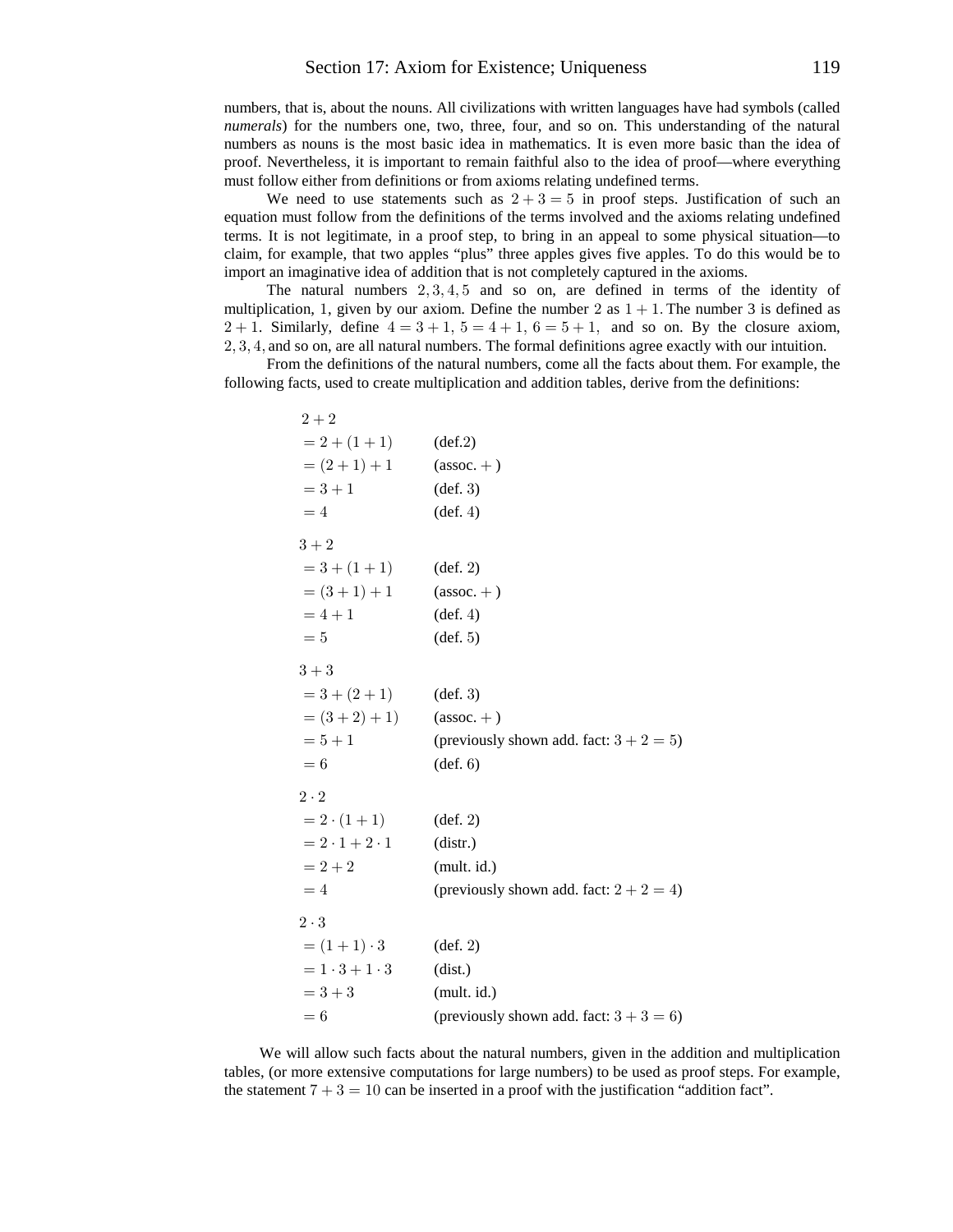# **Example 1:**

| 1. $x + 5 = a \cdot 7 + a \cdot 3$ |                                                                               |
|------------------------------------|-------------------------------------------------------------------------------|
| 2. $x + 5 = a \cdot (7 + 3)$       | $(1; Ax.: For a, b, c \in \mathbb{Z}, a \cdot (b+c) = a \cdot b + a \cdot c)$ |
| $3.7 + 3 = 10$                     | (addition fact)                                                               |
| $4. x + 5 = a \cdot 10$            | (2, 3; sub.)                                                                  |

Addition facts will frequently be used implicitly—as in the following example:

# **Example 2:**

1.  $x + 5 = a \cdot 7 + a \cdot 3$ 2.  $x + 5 = a \cdot (7 + 3)$  (1; Ax.: For  $a, b, c \in \mathbb{Z}$ ,  $a \cdot (b + c) = a \cdot b + a \cdot c$ ) 3.  $x + 5 = a \cdot 10$  (2; sub.)

# **EXERCISE**

- 1. Define the numbers  $6, 7$ , and  $8$ .
	- (a) Show that  $3 + 4 = 7$ .
	- (b) Show that  $2 \cdot 4 = 8$ .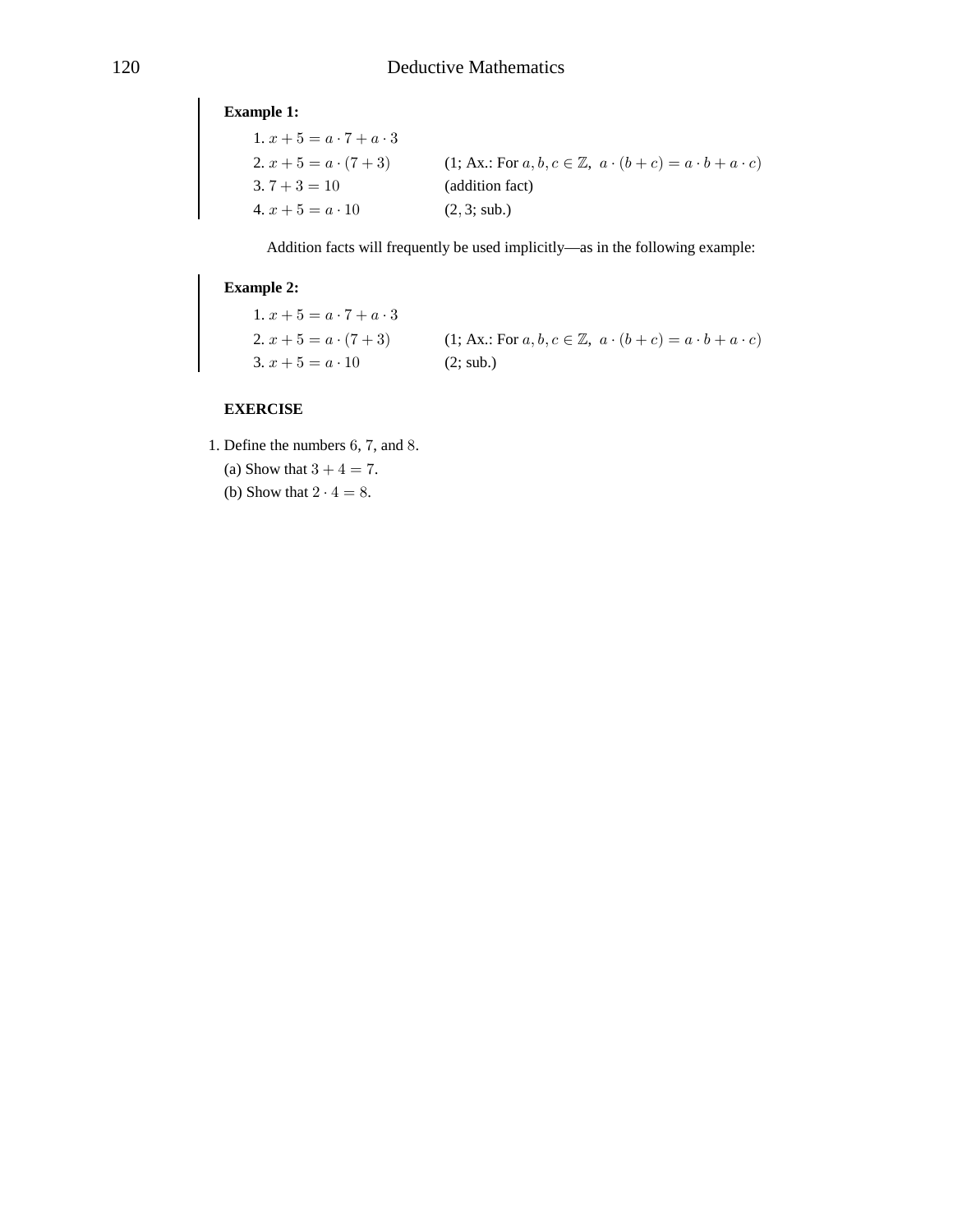# There Exists Statements; Order

We now get to the formal inference rules for using and proving *there exists* statements. These were introduced informally on page 15 to explain the logic behind vacuously true statements, and on page 22 to introduce counterexamples. Recall the axioms on page 15 giving the negations of for all and there exists statements:

#### For all negation:  $\neg (for all x \in A : \mathcal{P}(x))$  is equivalent to there exists  $x \in A$  such that Axiom  $\neg \mathcal{P}(x)$ .

**Axiom** 

There exists negation:  $\neg$ (there exists  $x \in A$  such that  $\mathcal{P}(x)$ ) is equivalent to for all  $x \in A$ :  $\neg \mathcal{P}(x)$ .

# **Example 1:**

For sets A and B, the relation  $A \subseteq B$  is equivalent to the statement  $for all x \in A : x \in B$ , by definition. Thus  $\neg (A \subseteq B)$  is equivalent to  $\neg$  (*for all*  $x \in A : x \in B$ ) by the axiom on page 22. In turn,  $\neg (for all x \in A : x \in B)$  is equivalent to there exists  $x \in A$  such that  $x \notin B$  by the axiom above. Therefore, to find a counterexample to the assertion  $A \subseteq B$ , we informally showed this *there exists* statement; that is, we defined an element  $x$ , showed that it was in  $A$ , and that it was not in  $B$ .

We now formalize this as the basis for proving *there exists* statements in proofs.

**Inference Rule** Proving there exists statements: In order to prove the statement there exists  $x \in A$  such that  $\mathcal{P}(x)$ , define x in the proof steps. Then prove both  $x \in A$  and  $\mathcal{P}(x)$  for your x. Abbreviation: "pr. ∃".

Format:

pr.  $\exists$ 

i. < define  $x$  here>

 $i \in A$ 

k-1.  $\mathcal{P}(x)$ k. there exists  $x \in A$  such that  $\mathcal{P}(x)$  (i, j, k-1; pr.  $\exists$ )

**Inference Rule** Using there exists statements: From the statement there exists  $x \in A$  such that  $\mathcal{P}(x)$  we may infer both  $x \in A$  and  $\mathcal{P}(x)$ . Abbreviation: "us.  $\exists$ ".

Format: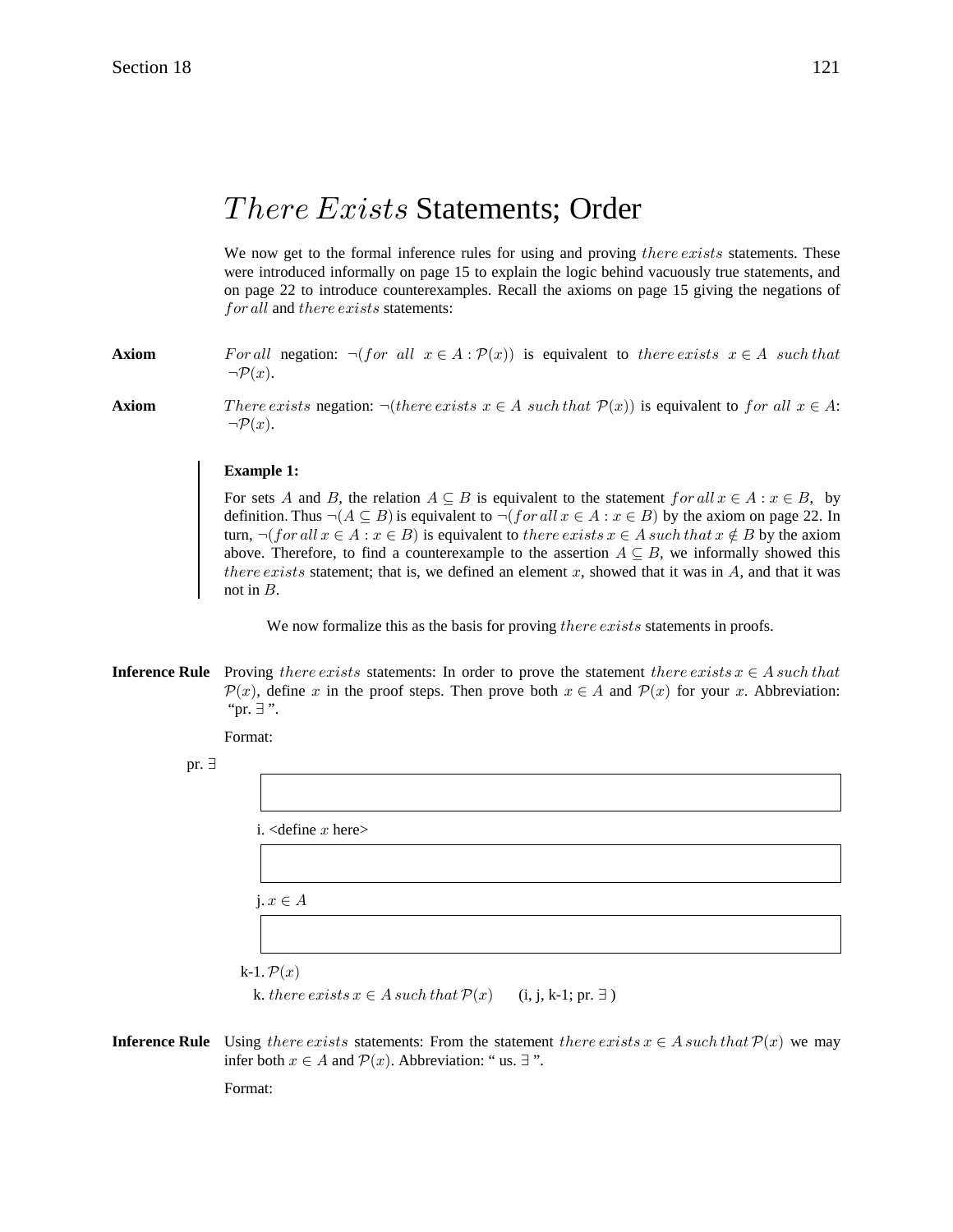us.  $\exists$ 

| i. there exists $x \in A$ such that $\mathcal{P}(x)$ |                    |
|------------------------------------------------------|--------------------|
| i. $x \in A$                                         | $(i; us. \exists)$ |
| ٠<br>k. $\mathcal{P}(x)$                             | $(i; us. \exists)$ |

A there exists statement (such as in Step i) is considered to define the symbol  $x$ , so that we may refer to it later in the proof (for example, in Steps j and k).

In the first sections, we considered an order relation  $\lt$  on the set  $\mathbb N$  as given, so that we could use it in numerical examples of sets. The transitive property of  $<$  was taken as an axiom, which applied the examples, but not to any of the theoretical development. It wasn't used to prove any of the theorems about sets. We now give a formal definition of the relation  $\lt$ , and prove the transitive property from its definition and the axioms for addition and multiplication.

**Definition** For  $a, b \in \mathbb{N}$ , define a is less than b (written  $a < b$ ) iff there exists  $x \in \mathbb{N}$  such that  $b = a + x$ .

The proof of the following theorem depends on the rules for proving and using *there exists* statements:

**Theorem 18.1** Transitivity of  $\lt$ : For natural numbers a, b, and c, if  $a \lt b$  and  $b \lt c$ , then  $a \lt c$ .

| Proof:     |                                                            |                 |
|------------|------------------------------------------------------------|-----------------|
|            | Assume: $a, b, c \in \mathbb{Z}$                           |                 |
|            | 1, a < b                                                   |                 |
|            | 2, b < c                                                   |                 |
| Show:      | a < c                                                      |                 |
| $\bullet$  |                                                            |                 |
| $\bullet$  |                                                            |                 |
|            | k-1. there exists $x \in \mathbb{N}$ such that $c = a + x$ |                 |
| k. $a < c$ |                                                            | $(k-1; def. <)$ |

We now need to prove the *there exists* statement of Step k-1. Steps i, j, and k-2 are dictated by the rule for proving such statements.

 . i.  $\triangleleft$ define x here $>$  . j.  $x \in \mathbb{N}$ Þ k-2.  $c = a + x$ k-1. there exists  $x \in \mathbb{N}$  such that  $c = a + x$ k.  $a < c$  (k-1; def. < )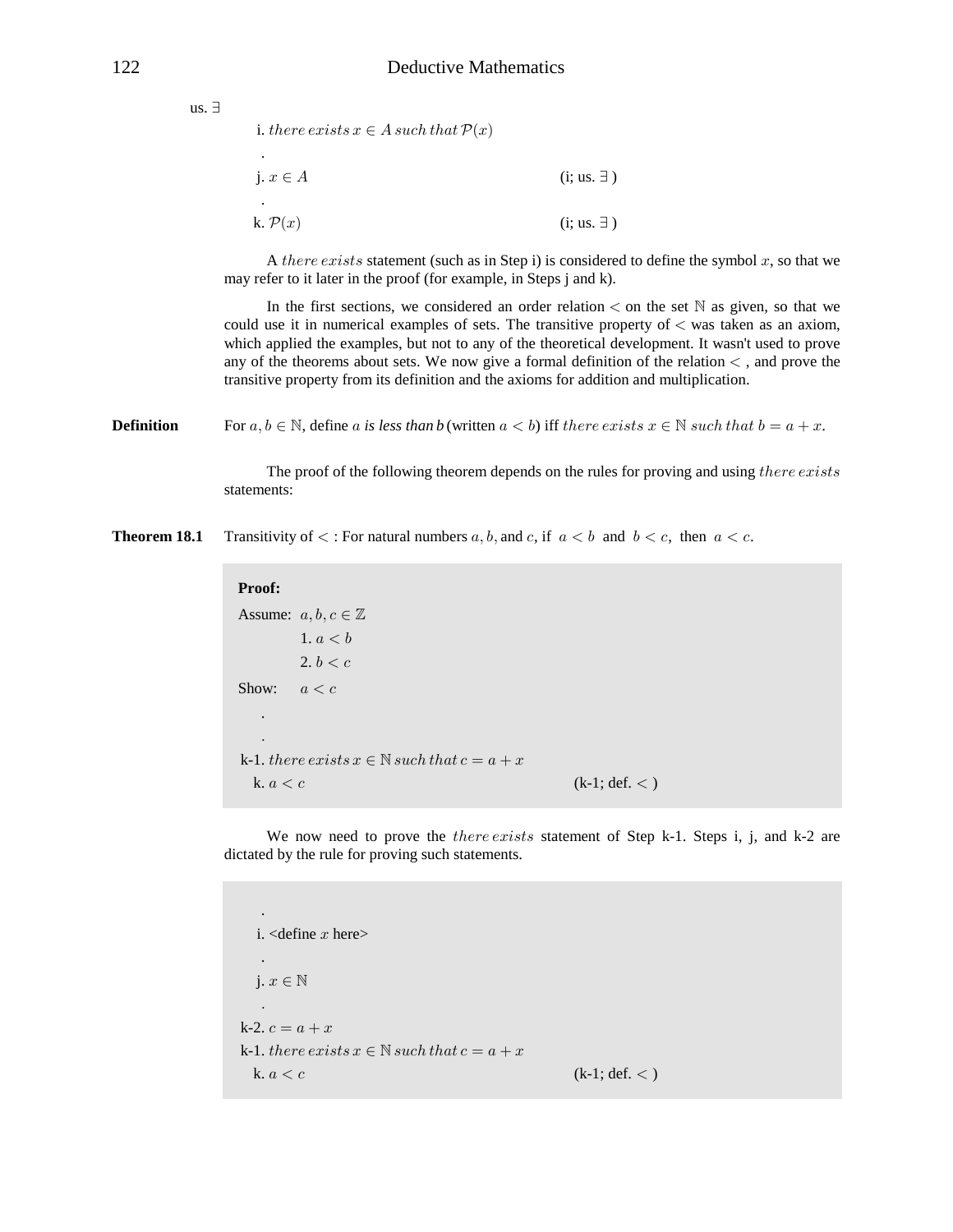The bottom-up analysis of the step-discovery procedure has identified just what we need to do: define x, and show that  $x \in \mathbb{N}$  and  $c = a + x$  are true about the x we define. We can continue no further from the bottom up, so we use one of the hypotheses:

```
1. there exists x \in \mathbb{N} such that b = a + x (hyp. 1: a < b)
 .
  i. \triangleleftdefine x here> .
  j. x \in \mathbb{N}\ddot{\phantom{0}}k-2. c = a + xk-1. there exists\ x\in\mathbb{N} such that c=a+xk. a < c (k-1; def. < )
```
The x that we are given in Step 1 might not be the same as the x we need to define in Step i, so we need to use another letter as the variable in Step 1. The steps we have above are all correct and logical, but if we continue from the development above, we can't define  $x$  in Step i, because it has already been defined by the *there exists* statement of Step 1. So we use a letter other than  $x$  in Step 1.

1. there exists  $y \in \mathbb{N}$  such that  $b = a + y$  (hyp. 1:  $a < b$ ) . i.  $\triangleleft$ define x here $>$  . j.  $x \in \mathbb{N}$  $\ddot{\phantom{0}}$ k-2.  $c = a + x$ k-1. there exists  $x \in \mathbb{N}$  such that  $c = a + x$ k.  $a < c$  (k-1; def. < )

The rule for using there exists statements gives us Steps 2 and 3:

1. there exists  $y \in \mathbb{N}$  such that  $b = a + y$  (hyp. 1:  $a < b$ )  $2. y \in \mathbb{N}$  (1; us.  $\exists$ ) 3.  $b = a + y$  (1; us.  $\exists$ ) . i.  $\triangleleft$ define x here $>$  . j.  $x \in \mathbb{N}$ Þ k-2.  $c = a + x$ k-1. there exists  $x \in \mathbb{N}$  such that  $c = a + x$ k.  $a < c$  (k-1; def. < )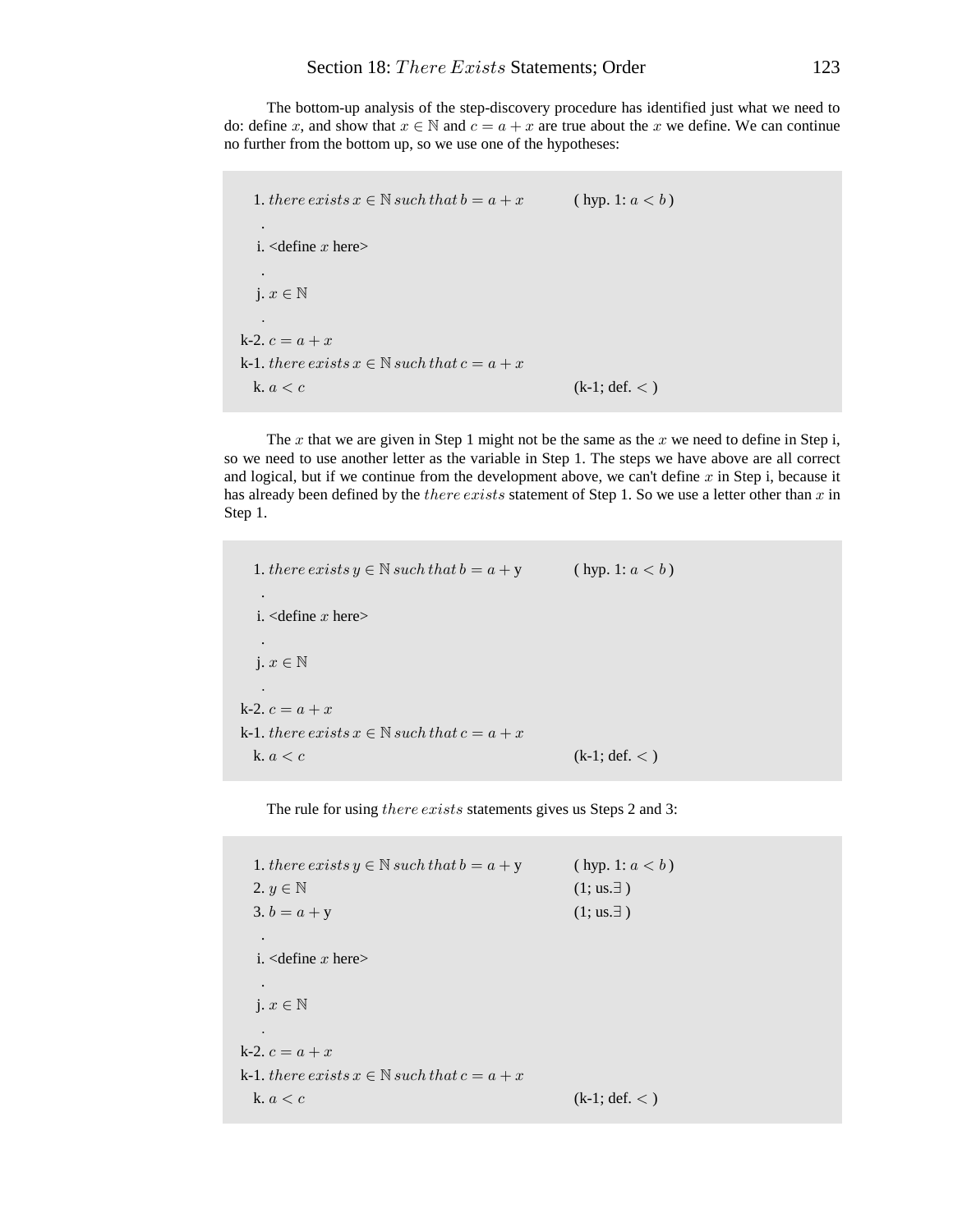From the second hypothesis we get Steps 4, 5, and 6:

1. there exists  $y \in \mathbb{N}$  such that  $b = a + y$  (hyp. 1:  $a < b$ )  $2. y \in \mathbb{N}$  (1; us.  $\exists$ ) 3.  $b = a + y$  (1; us.  $\exists$ ) 4. there exists  $z \in \mathbb{N}$  such that  $c = b + z$  (hyp. 2:  $b < c$ )  $5. z \in \mathbb{N}$  (4; us.  $\exists$ ) 6.  $c = b + z$  (4; us.  $\exists$ ) . i.  $\triangleleft$ define x here $>$  . j.  $x \in \mathbb{N}$  $\mathbf{L}$ k-2.  $c = a + x$ k-1. there exists  $x\in\mathbb{N}$  such that  $c=a+x$ k.  $a < c$  (k-1; def. < )

The step-discovery procedure has left us with  $(1)$  a clear definition of our task: define x and show  $x \in \mathbb{N}$  and  $c = a + x$  for our x, and (2) the things we have to work with to define x: a, b, and  $c$  from the hypotheses, and  $y$  and  $z$ , which have been defined in the proof steps.

Since  $c = b + z$  and  $b = a + y$ , we can substitute  $a + y$  for b in the first equation to get:

$$
c = b + z
$$
  
=  $(a + y) + z$   
=  $a + (y + z)$ 

We can define x to be  $y + z$ . This is done with the statement "Let  $x = y + z$ ". We will use the word "let" in formal proofs in only this way; that is, to define a new symbol in terms of previously defined symbols (analogous to an assignment statement in computer science).

1. there exists  $y \in \mathbb{N}$  such that  $b = a + y$  (hyp. 1:  $a < b$ )  $2. y \in \mathbb{N}$  (1; us.  $\exists$ )  $3. b = a + y$  (1; us.  $\exists$ ) 4. there exists  $z \in \mathbb{N}$  such that  $c = b + z$  (hyp. 2:  $b < c$ )  $5. z \in \mathbb{N}$  (4; us.  $\exists$ ) 6.  $c = b + z$  (4; us.  $\exists$ ) 7. Let  $x = y + z$ 8.  $x \in \mathbb{N}$  (2, 5, 7; ax.: If  $p, q \in \mathbb{N}$ , then  $p + q \in \mathbb{N}$ ) 9.  $c = (a + y) + z$  (3, 6; sub.) 10.  $c = a + (y + z)$  (9; assoc. +) 11.  $c = a + x$  (7, 10; sub.) 12. there exists  $x \in \mathbb{N}$  such that  $c = a + x$  (7, 8, 11; pr.  $\exists$ ) 13.  $a < c$  (12; def.  $<$ )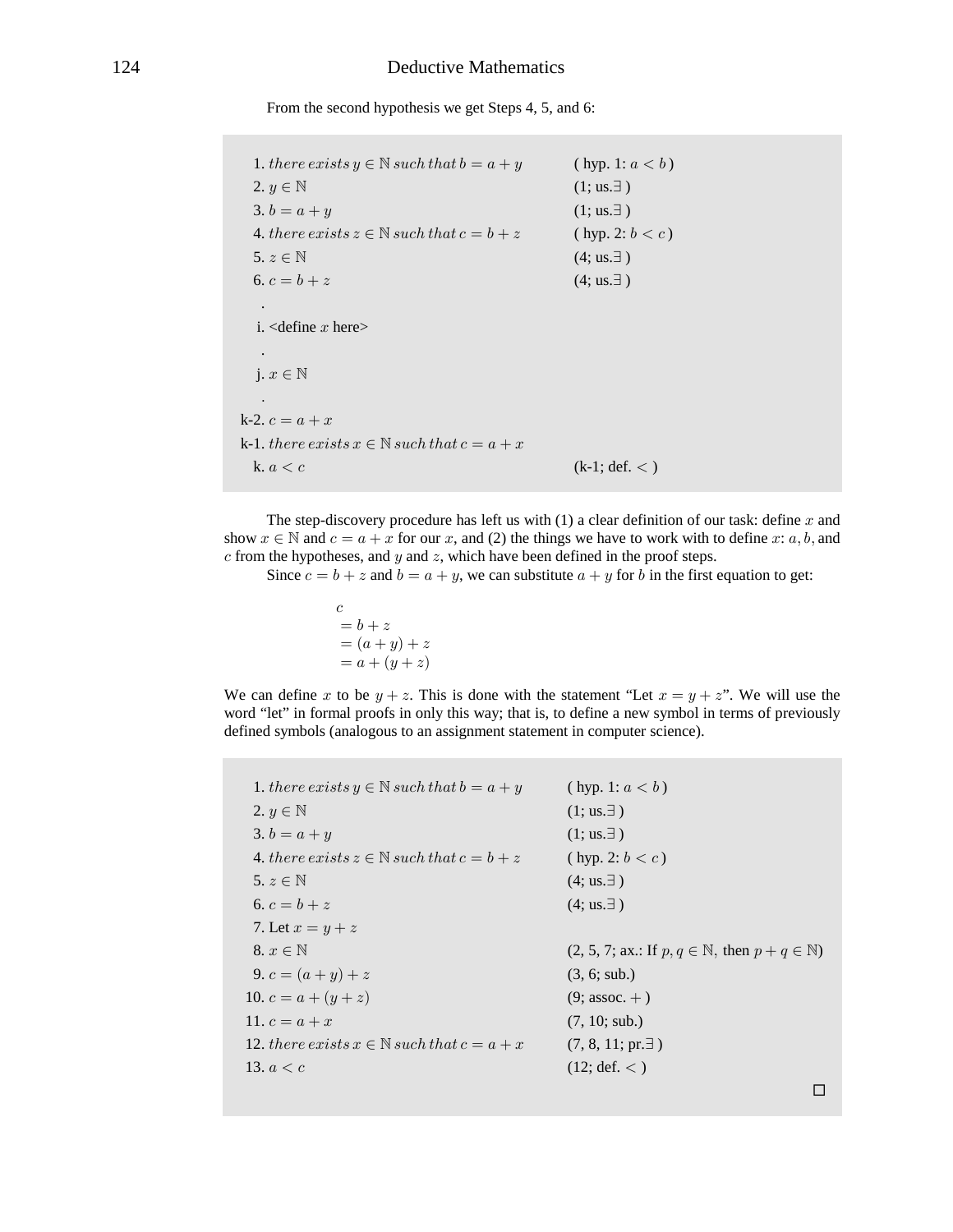The proof can be shortened with the following rule:

**Inference Rule** Using there exists implicitly: We may refer to either of the statements  $x \in A$  or  $\mathcal{P}(x)$  within a proof statement there exists  $x \in A$  such that  $\mathcal{P}(x)$  that is known to be true. That is, we need not rewrite these as proof steps.

> Using this rule allows us to use the formal statements  $y \in \mathbb{N}$  and  $b = a + y$  within the there *exists* statement of Step 1 — without rewriting these down as proof steps. Similarly,  $z \in \mathbb{N}$  and  $c = b + z$  can be used right from within Step 4. This allows us to contract the proof:

| 1. there exists $y \in \mathbb{N}$ such that $b = a + y$ | (hyp. 1: $a < b$ )                                                                   |
|----------------------------------------------------------|--------------------------------------------------------------------------------------|
| 2. there exists $z \in \mathbb{N}$ such that $c = b + z$ | (hyp. 2: $b < c$ )                                                                   |
| 3. Let $x = y + z$                                       |                                                                                      |
| 4. $x \in \mathbb{N}$                                    | $(1, 2, 3; \text{ax.: If } p, q \in \mathbb{N}, \text{ then } p + q \in \mathbb{N})$ |
| 5. $c = (a + y) + z$                                     | (1, 2; sub.)                                                                         |
| 6. $c = a + (y + z)$                                     | $(5; assoc. + )$                                                                     |
| 7. $c = a + x$                                           | (3, 6; sub.)                                                                         |
| 8. there exists $x \in \mathbb{N}$ such that $c = a + x$ | $(3, 4, 7; pr. \exists)$                                                             |
| 9. $a < c$                                               | (8; def. <)                                                                          |
|                                                          |                                                                                      |

Note that the rule for implicit use of there exists statements allows us to work from inside a *there exists* statement, and not only at the top level. It is therefore an exception to the way we work with statements. In effect, we are able to interpret the *there exists* statement informally.

The *there exists* statement of Step 8 need not be written as a proof step, if we use the definition of  $\langle$  implicitly:

| 1. there exists $y \in \mathbb{N}$ such that $b = a + y$ | (hyp. 1: $a < b$ )                         |  |
|----------------------------------------------------------|--------------------------------------------|--|
| 2. there exists $z \in \mathbb{N}$ such that $c = b + z$ | (hyp. 2: $b < c$ )                         |  |
| 3. Let $x = y + z$                                       |                                            |  |
| 4. $x \in \mathbb{N}$                                    | $(1, 2, 3; \text{ax.: N closed under + })$ |  |
| 5. $c = (a + y) + z$                                     | (1, 2; sub.)                               |  |
| 6. $c = a + (y + z)$                                     | $(5;$ assoc. $+$ )                         |  |
| 7. $c = a + x$                                           | (3, 6; sub.)                               |  |
| 8. $a < c$                                               | $(3, 4, 7; \text{def.} <)$                 |  |
|                                                          |                                            |  |

To justify Step 8, we need to refer to all the steps needed to prove the implicit *there exists* statement: Step 3, where  $x$  is defined, and Steps 4 and 7 which state the needed properties of  $x$ . We can't use the definition of  $\lt$  implicitly in using the hypotheses, since the *there exists* statements of Steps 1 and 2 are needed to define the elements y and  $\zeta$  for subsequent use in the proof. We can, however, abbreviate the proof further by writing it as a narrative proof: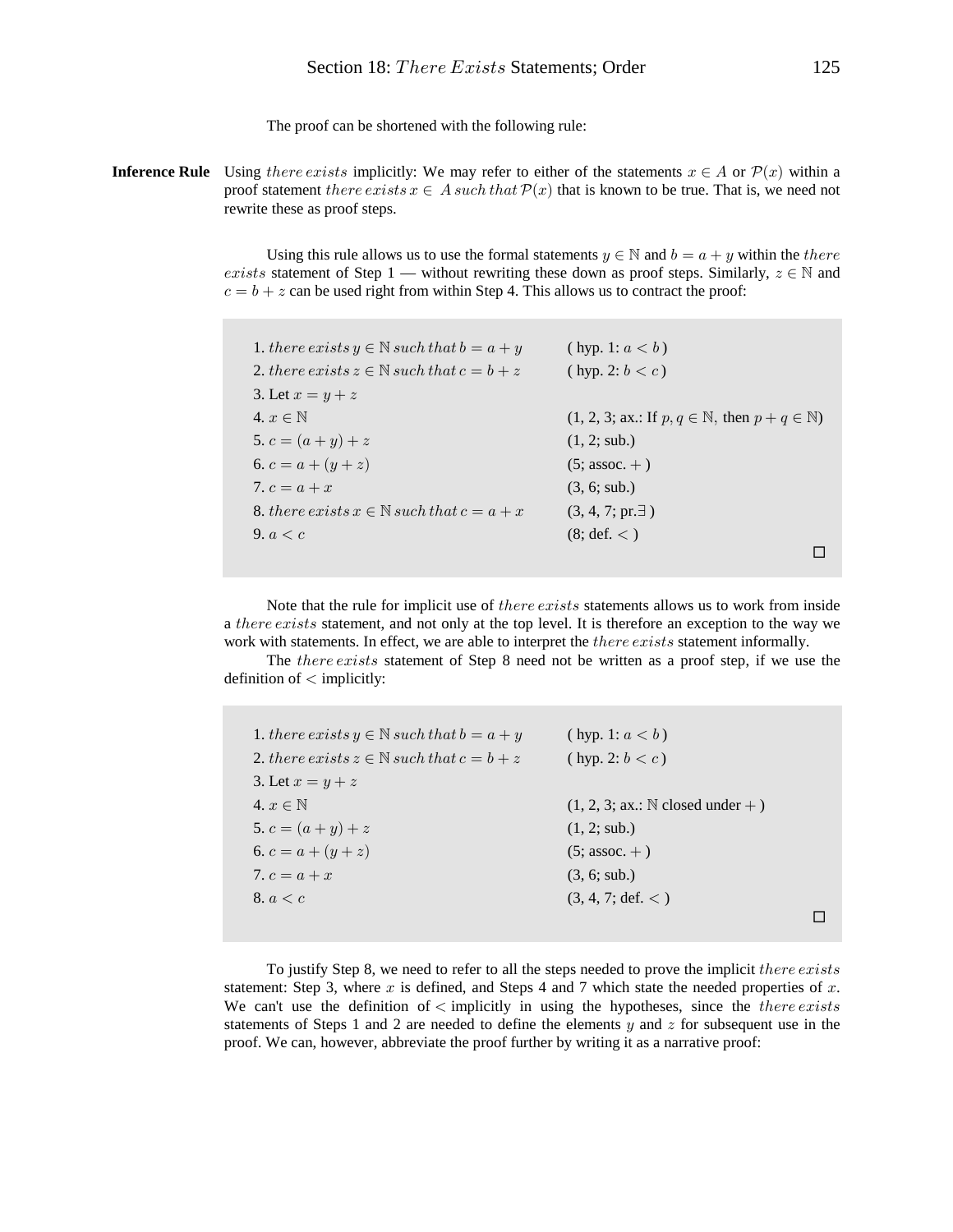## **Narrative proof:**

Assume  $a < b$  and  $b < c$  for  $a, b, c \in \mathbb{N}$ . We will show  $a < c$ . Since  $a < b$ , there exists  $y \in \mathbb{N}$  such that  $b = a + y$ , and since  $b < c$ , there exists  $z \in \mathbb{N}$  such that  $c = b + z$ . Then  $c = b + z = (a + y) + z = a + (y + z)$ . Let  $x = y + z$ . Then  $x \in \mathbb{N}$ , since  $\mathbb{N}$  is closed under  $+$ . Also  $c = a + x$ , so that  $a < c$  by definition of  $<$ .  $\Box$ 

**Definition** For integers a and b, define  $a \leq b$  (which is read "a is less than or equal to b") iff  $a \leq b$  or  $a = b$ .

**Theorem 18.2** Transitivity of  $\leq$ : For  $a, b, c \in \mathbb{Z}$ , if  $a \leq b$  and  $b \leq c$ , then  $a \leq c$ .

**Proof:** Exercise 3.

Facts such as  $3 < 6$  were considered as "given" for use in the first sections. Here these facts about the natural numbers and the relation  $\langle$  can be shown from the definition of  $\langle$  and previously shown addition facts, which follow from the definition of the elements in  $N$ .

# **Example 1:**

In order to show 3 < 6, we need to prove *there exists*  $x \in \mathbb{N}$  such that  $6 = 3 + x$ . Define  $x = 3$ . Then  $6 = 3 + x = 3 + 3$ , by one of the previously shown addition facts.

From now on, we will follow statements such as  $3 < 6$  in proofs with the abbreviated justification "(def.  $\langle$ )". We will no longer assume that these are "given". They follow (easily) from the definition of  $\lt$  — as in Example 1.

For natural numbers a and b, we define the relation  $a > b$ , read "a is greater than b", to mean the same as  $b < a$ . We use "a is greater than b" rather than "b is less than a" if we wish a rather than b to be the subject of our sentence. Mathematically,  $a > b$  and  $b < a$  mean exactly the same thing. In order that we need not refer to informal ideas in a formal proof, we need the following formal definition:

**Definition** For integers a and b, define  $a > b$  iff  $b < a$ .

**Theorem 18.3** Transitivity of >: For  $x, y, z \in \mathbb{N}$ , if  $x > y$  and  $y > z$ , then  $x > z$ .

Proof: Exercises 4 and 5.

# **EXERCISES**

1. Write all the steps dictated by the rule for proving  $there exists$  statements.

(a)

k. there exists  $t \in S$  such that  $t < 18$ 

(b)

k. there exists  $x \in A \cap B$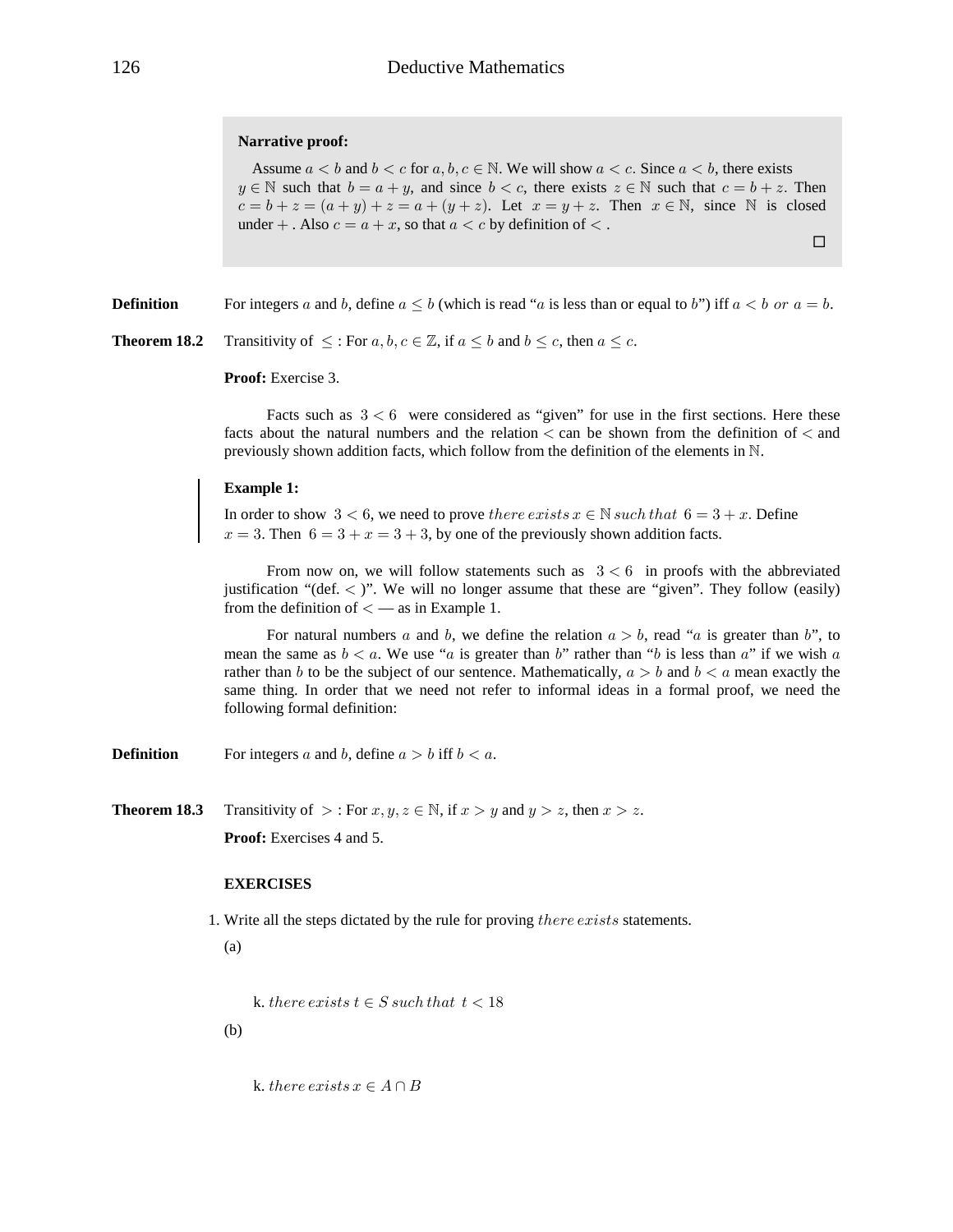2. The following proof fragments use the explicit version of the rule for using there exists statements. Rewrite abbreviated versions of these proof fragments that use the inference rule for using there exists statements implicitly.

(a) 1. there exists  $x \in A$  such that  $x < 7$  $2. x \in A$  (1; us.  $\exists$ ) 3.  $A \subseteq C$  (hyp.) 4.  $x \in C$  (2, 3; def. ⊆, imp.) (b) 1. there exists  $x \in A$  such that  $x \in B$ 2.  $x \in A$  (1; us.  $\exists$ ) 3.  $x \in B$  (1; us.  $\exists$ ) 4.  $x \in A \cap B$  (2, 3; def.  $\cap$ , imp.)

3. Prove Theorem 18.2.

- 4. Follow the step-discovery procedure to prove Theorem 18.3.
- 5. Use Theorem 18.1 to prove Theorem 18.3. Note that using previously shown theorems in a proof abbreviates the proof, since it makes those steps unnecessary that were used to show the previous theorem. Note also that using previously shown theorems can do no more than this. Anything that can be proved using a theorem can be proved by a direct appeal to definitions and axioms although the latter process may be so lengthy as to be impractical. By using theorems, it is also not necessary to repeat any creative processes use in the discovery of their proofs; that is, by using theorems, we need not reinvent the (perhaps centuries of) mathematics that led to their proofs.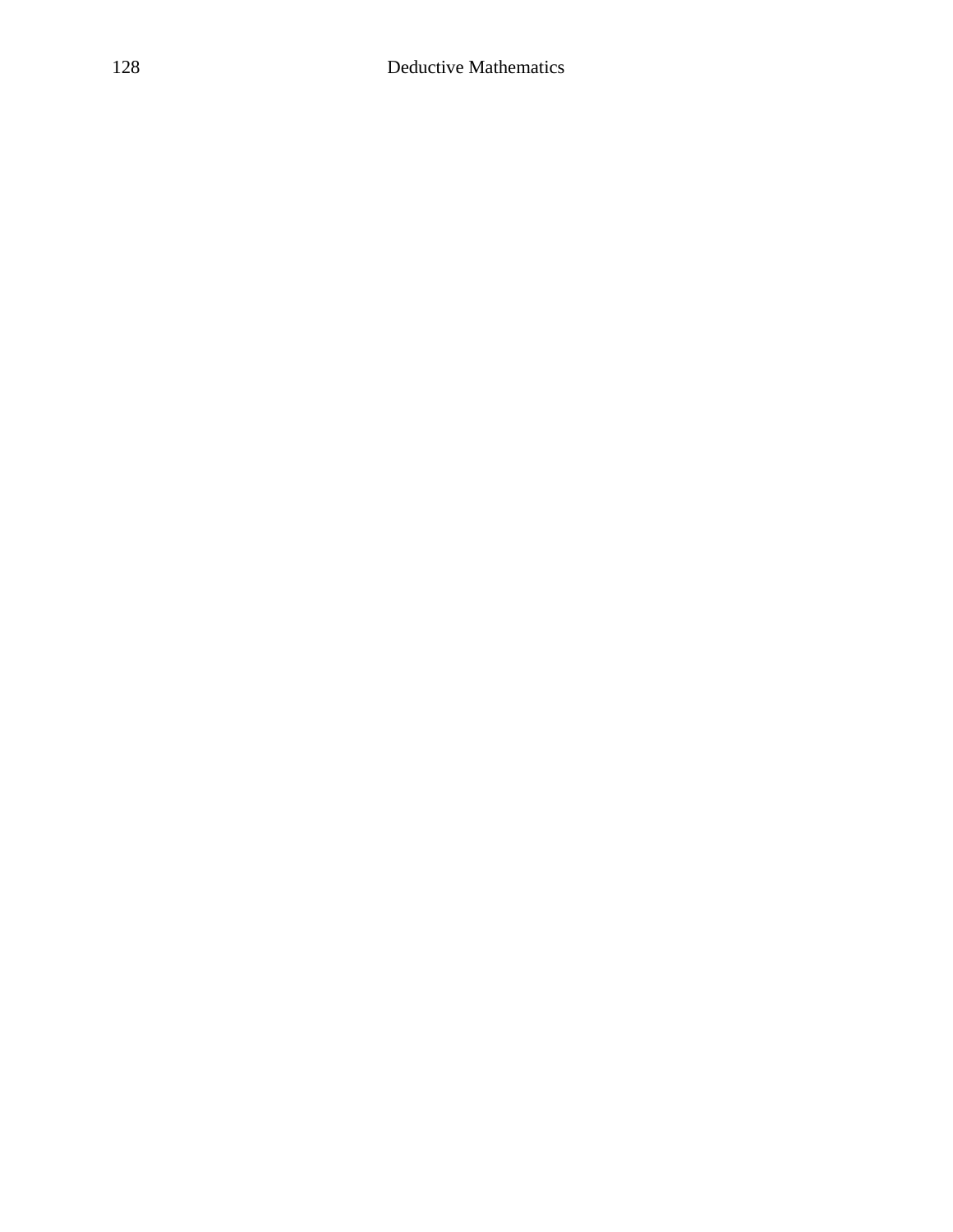# Trichotomy

It might seem that the axioms we have so far would be enough to tell us everything we need to know about  $\mathbb N$ . This is not the case. In fact, we can't even prove that 1 is not equal to 2 from these axioms. The way that mathematicians show that such a proof is impossible is to find or invent a system in which all the axioms are true, but where  $1 = 2$ . The system need not be intuitive; it only needs to be logically consistent. (In fact, if  $1 = 2$  in the system, it will probably be counterintuitive to most people.)

Before we give an example in which  $1 = 2$ , we give a familiar example of a set on which we can define the operation of addition.

# **Example 1:**

Suppose C is the set  $\{1, 2, 3, 4, 5, 6, 7, 8, 9, 10, 11, 12\}$ . Define addition on this set by the way you would add hours on the face of a clock. That is,  $9$  hours past  $8$  o'clock is  $5$  o'clock: we add  $9$  and 8 to get 17, and then subtract 12 to get 5. Thus  $9 + 8 = 5$ . In Exercise 6, you are asked to pick examples of numbers in  $C$  to illustrate the commutative and associative properties of addition.

# **Example 2:**

Suppose N is the set  $\{1\}$ . Define addition and multiplication on this set by the rules

 $1 + 1 = 1$  $1 \cdot 1 = 1$ 

The set  $\{1\}$  together with the operations defined above satisfies all the axioms for N that we have so far; that is, if we replace  $\mathbb N$  with  $N$  in all the axioms, the axioms can be shown to be true statements. The properties all reduce to the equation  $1 = 1$  (Exercise 7).

If the number 2 were defined as  $1 + 1 = 2$  for the system N of Example 2 (just as it is for N), then since  $1 + 1 = 1$  in N, we would have  $1 = 2$ . It similarly follows that  $2 = 3 = 4$ , and so on. Also, the equation  $1 + 1 = 1$  shows that there exists  $x \in N$  such that  $1 = 1 + x$ . This means that  $1 < 1$ . Of course  $1 < 2$  also, because  $2 = 1$ .

The following axiom for the natural numbers prevents  $1 < 2$  and  $1 = 2$  from both being true in  $\mathbb{N}$  — as they are in N of Example 2.

**Axiom** Trichotomy: For any  $a, b \in \mathbb{N}$ , exactly one of the following holds:

(a)  $a < b$ (b)  $a = b$ (c)  $b < a$ 

The informal phrase "exactly one of the following holds" in the trichotomy axiom means:

- (1) the formal statement  $(a < b)$  or  $(a = b)$  or  $(b < a)$  holds, and
- (2) if any of (a), (b), or (c) is taken as a hypothesis, then the negation of either of the others can be taken as a conclusion.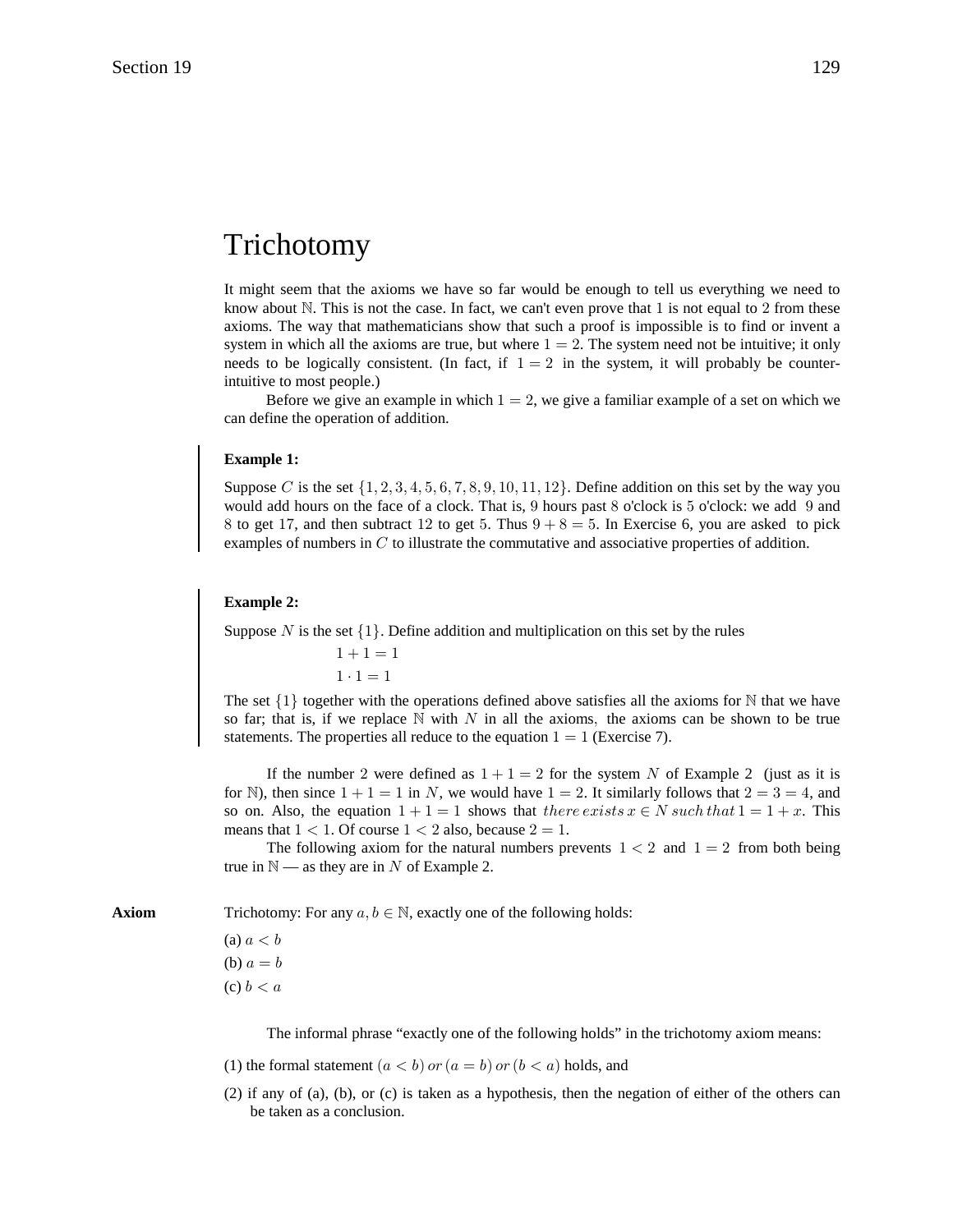# 130 Deductive Mathematics

The equation  $1 + 1 = 2$  in the natural numbers N shows that there exists  $x \in \mathbb{N}$  such that  $2 = 1 + x$ . This means that  $1 < 2$ . By the trichotomy axiom above, then, we can't have  $1 = 2$ . Also, since  $2 + 1 = 3$  in N, there exists  $x \in \mathbb{N}$  such that  $3 = 2 + x$ . This means that  $2 < 3$ . By trichotomy, then,  $2 \neq 3$ . From  $1 < 2$  and  $2 < 3$ , we get  $1 < 3$ , by transitivity—and therefore  $1 \neq 3$ , by trichotomy.

Continuing in this manner, we see that each newly defined natural number is greater than and distinct from all the previously defined natural numbers. This gives us the well-known ordering of the natural numbers:

$$
1 < 2 < 3 < 4 < 5 < \dots
$$

Further, no number in this list is equal to any other number in the list. You knew this by counting. We wanted to show that it follows from the axioms.

Not much can be done with equations in the natural numbers. Being able to work with and solve equations is the major reason for the creation of the larger number systems. There are a few operations with equations that can be illustrated in the natural numbers. One of these is the fact that we can add the same number to each side of an equation—as in the following example:

#### **Example 3:**

Suppose that  $x \in \mathbb{N}$  and that we know that  $3x + 2 = 17$  is a true statement (equation) about x. Then the fact that we can add  $4$  to each side of this equation is justified as in the following steps:

| $1.3x + 2 = 17$            | (hyp.)              |
|----------------------------|---------------------|
| $2.17+4=17+4$              | ( <i>identity</i> ) |
| 3. $(3x + 2) + 4 = 17 + 4$ | (1, 2; sub.)        |

Step 2 is an identity and needs no real justification. It will be acceptable to merely note the fact. The net effect of these steps is to add the number  $4$  to each side of the equation in Step 1. We don't wish to go through this complex procedure and its logic—which involves writing down an identity—every time we want to add the same number to each side of an equation. Consequently, we'll make up a theorem that allows us to merely add the same number to each side of an equation. The proof of the theorem will be the same as the derivation of Step 3 from Steps 1 and 2 above. That is, the theorem will merely be a generalization of the steps above.

**Theorem 19.1** If  $a = b$  is an equation between natural numbers a and b, and c is any natural number, then

(a)  $a + c = b + c$ (b)  $a \cdot c = b \cdot c$ 

# **Proof of part (a):**

```
Assume: a, b, c \in \mathbb{N}a = bShow: a+c=b+c1. a + c = a + c (identity)
  2. a + c = b + c (1, hyp.; sub.)
```
 $\Box$ 

# **Proof of part (b):** Exercise 1.

In applying this theorem, we don't quote the theorem or the theorem number. We merely state what number was added to each side of the equation: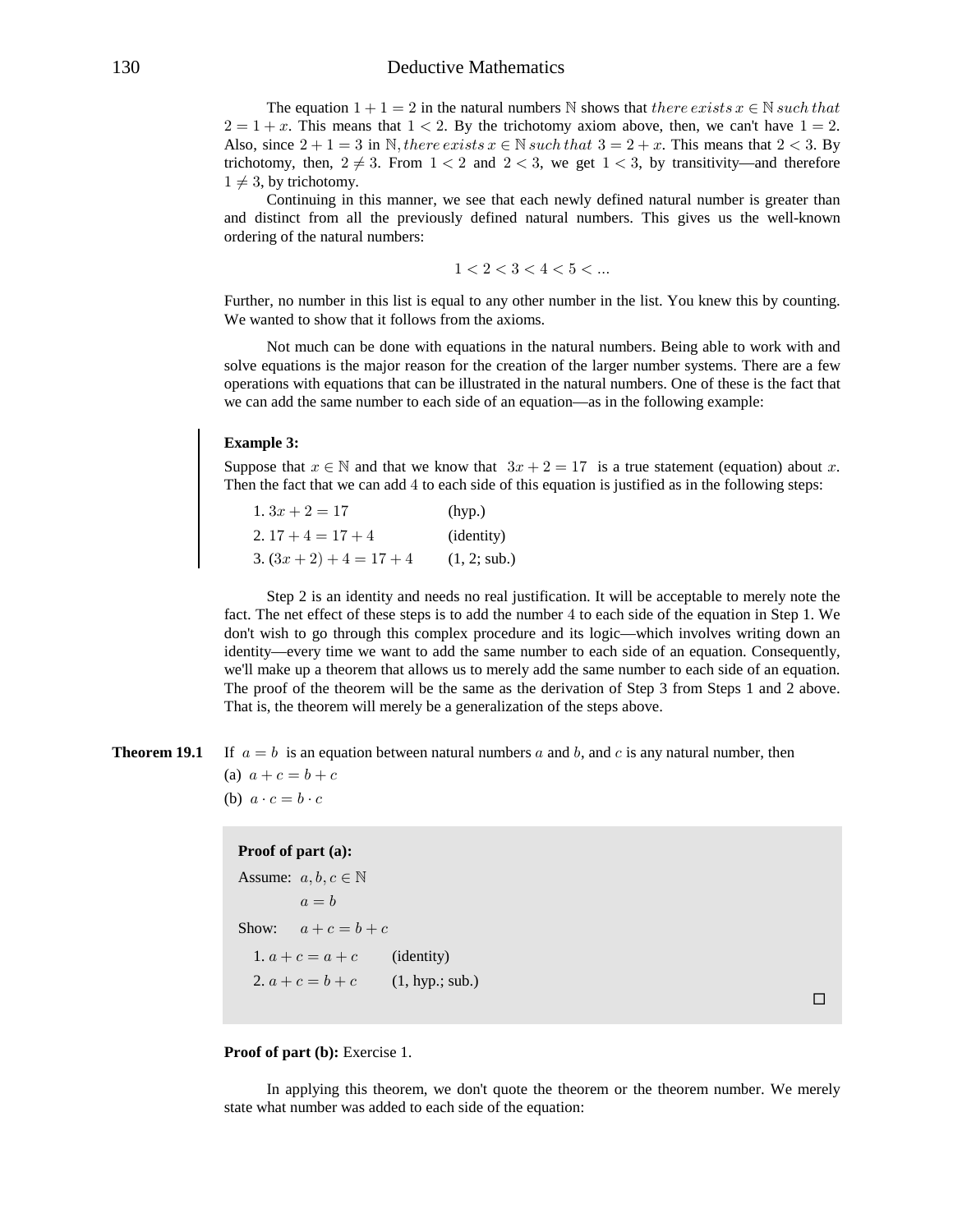**Example 4:**<br>
6.  $4 + x = 2 \cdot x$ <br>
7.  $(4 + x) + 3 = (2 \cdot x) + 3$  (6; add 3)

**Example 5:**<br>
6.  $4 + x = 2 \cdot x$ <br>
7.  $(4 + x) \cdot 5 = (2 \cdot x) \cdot 5$  (6; mult. by 5)

```
Theorem 19.2 If x < y for x, y \in \mathbb{N}, and if z \in \mathbb{N}, then
                     (a) x + z < y + z(b) x \cdot z < y \cdot zProof: Exercise 2.
```
Theorem 19.1 has a converse that can be proved using the trichotomy axiom:

### Theorem 19.3 Suppose  $a, b, c \in \mathbb{N}$ . (a) If  $a + c = b + c$ , then  $a = b$ . (b) If  $a \cdot c = b \cdot c$ , then  $a = b$ .

# Proof of part (a):

```
Assume: a, b, c \in \mathbb{N}a+c=b+cShow: a = b1. (a < b) or (a = b) or (b < a)(axiom: trichotomy)
Case 1 2. a < b.
       3. a + c < b + c(2; Thm. 19.2a)4. \neg(a + c = b + c) # hyp.
                                        (3; trichotomy)
Case 2 5. a = bCase 3 6. b < a7. \neg(b + c = a + c) # hyp.
                                        (2-4; sym.)8. a = b(1 - 7; us. or)
```
 $\Box$ 

## **Proof of part (b):** Exercise 3.

Theorem 19.4 Suppose  $a, b, c \in \mathbb{N}$ . (a) If  $a + c < b + c$ , then  $a < b$ . (b) If  $a \cdot c < b \cdot c$ , then  $a < b$ .

Proof: Exercise 4.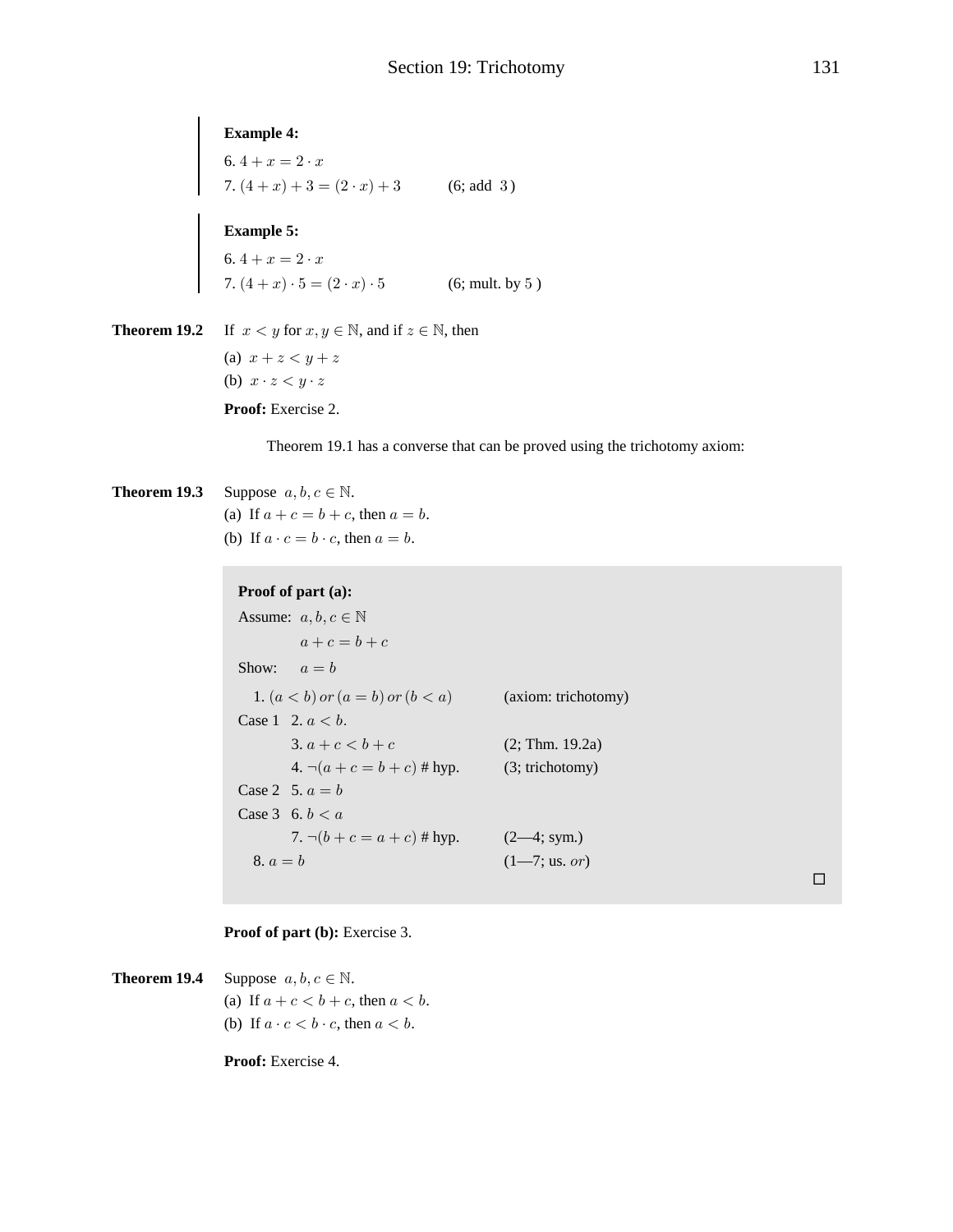**Corollary 19.5** Suppose  $a, b, c \in \mathbb{N}$ . (a)  $a+c < b+c$  iff  $a < b$ (b)  $a \cdot c \leq b \cdot c$  iff  $a \leq b$ 

**Proof:** Exercise 5.

**Theorem 19.6** For  $a, b \in \mathbb{N}$ , if  $b < a$ , then there exists a unique  $x \in \mathbb{N}$  such that  $a = b + x$ .

## **Proof:**

The existence of  $x \in \mathbb{N}$  such that  $a = b + x$  follows from the definition of  $\lt$ . In order to show uniqueness, assume  $a = b + x_1$  and  $a = b + x_2$  for  $x_1, x_2 \in \mathbb{N}$ . Then  $x_1 = x_2$  follows from  $b + x_1 = b + x_2$  by Theorem 19.3a.

 $\Box$ 

**Definition** Subtraction: For  $a, b \in \mathbb{N}$  such that  $b < a$ , define a minus b (written  $a - b$ ) to be the unique integer x such that  $a = b + x$ . Thus  $a = b + x$  iff  $x = a - b$ .

# **Example 6:**

By the definition of subtraction, each addition fact about the natural numbers corresponds to a subtraction fact:

| addition facts | corresponding subtraction facts |
|----------------|---------------------------------|
| $2+3=3+2=5$    | $5-2=3$ and $5-3=2$             |
| $2+4=4+2=6$    | $6 - 2 = 4$ and $6 - 4 = 2$     |
| $1+2=2+1=3$    | $3-1=2$ and $3-2=1$             |

Such subtraction facts may be used as justification for proof steps—as addition facts are used.

## **EXERCISES**

- 1. Prove Theorem 191b.
- 2. Prove Theorem 19.2 parts (a) and (b). Don't try to copy the proof of theorem 19.1. Use the stepdiscovery procedure.
- 3. Prove Theorem 19.3b.
- 4. Prove Theorem 19.4.
- 5. Prove Corollary 19.5.
- 6. Pick examples of the numbers  $1$  through  $12$  to illustrate that the operation of clock addition of Example 1 satisfies the commutative and associative properties.
- 7. Show that all axioms we have so far for the operations  $+$  and  $\cdot$  on  $\mathbb N$  are satisfied by the operations of  $+$  and  $\cdot$  defined on the set N of Example 2.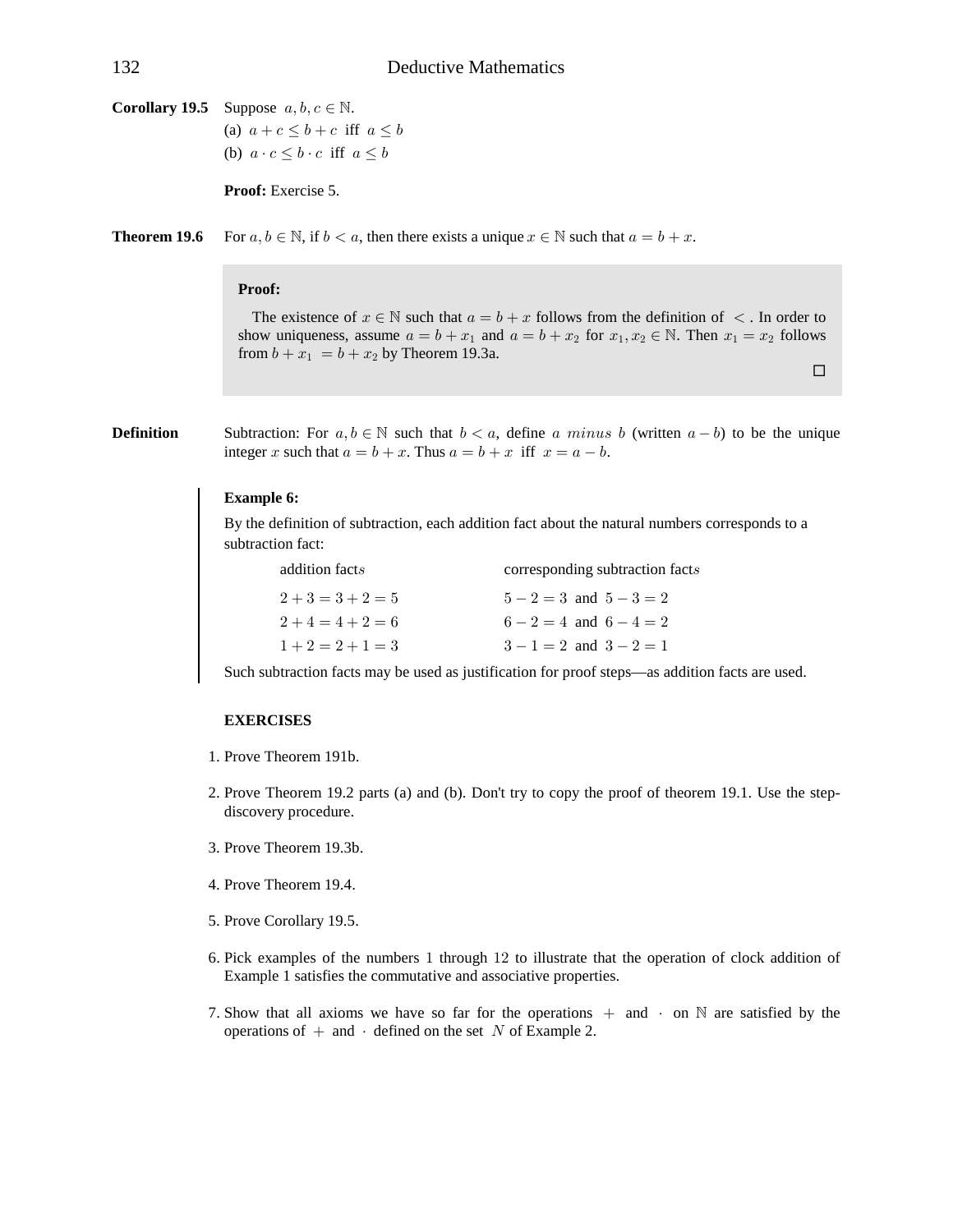# Divisibility; Formal iff statements

If a and b are natural numbers, then b is said to *divide* a if there is a natural number c such that  $a = bc$ .

# **Example 1:**

3 divides 12 since  $12 = 3 \cdot 4$ .

We now give a formal definition of *divides*.

**Definition** For  $a, b \in \mathbb{N}$ , we say b divides a iff there exists  $c \in \mathbb{N}$  such that  $a = bc$ .

The customary notation for saying b divides a is  $b \mid a$ . The statement  $b \mid a$  is also expressed by saying " $b$  is a factor of  $a$ " or " $a$  is a multiple of  $b$ ". The formal statement

there exists  $c \in \mathbb{N}$  such that  $a = bc$ 

of the definition above can also be phrased

 $a = bc$  for some  $c \in \mathbb{N}$ 

Statements of either form may be called either there exists statements or for some statements.

## **Example 2:**

 $1.3 | a$ 2.  $a = 3c$  for some  $c \in \mathbb{N}$  (1; definition of "divides")

By the definition of divides,  $3 \mid a$  is equivalent to  $a = 3c$  for some  $c \in \mathbb{N}$ . Thus the statement of the relationship 3 | a in Step 1 can be replaced by its defining condition  $a = 3c$  for some  $c \in \mathbb{N}$ , giving Step 2.

## **Example 3:**

1.  $a = 9c$  for some  $c \in \mathbb{N}$ 2.  $9 \mid a$  (1; definition of "divides")

By the definition of divides,  $9 \mid a$  is equivalent to  $a = 9c$  for some  $c \in \mathbb{N}$ . Thus the statement of the defining condition  $a = 9c$  for some  $c \in \mathbb{N}$  in Step 1 can be replaced by the defined relation  $9 | a$ , to get Step 2.

"Definition of *divides*" in justifications is abbreviated "def. | ".

## **Example 4:**

 1. \_\_\_\_\_\_\_\_\_\_\_\_ 2. there exists  $z \in \mathbb{N}$  such that  $x = yz$  (1; def. | )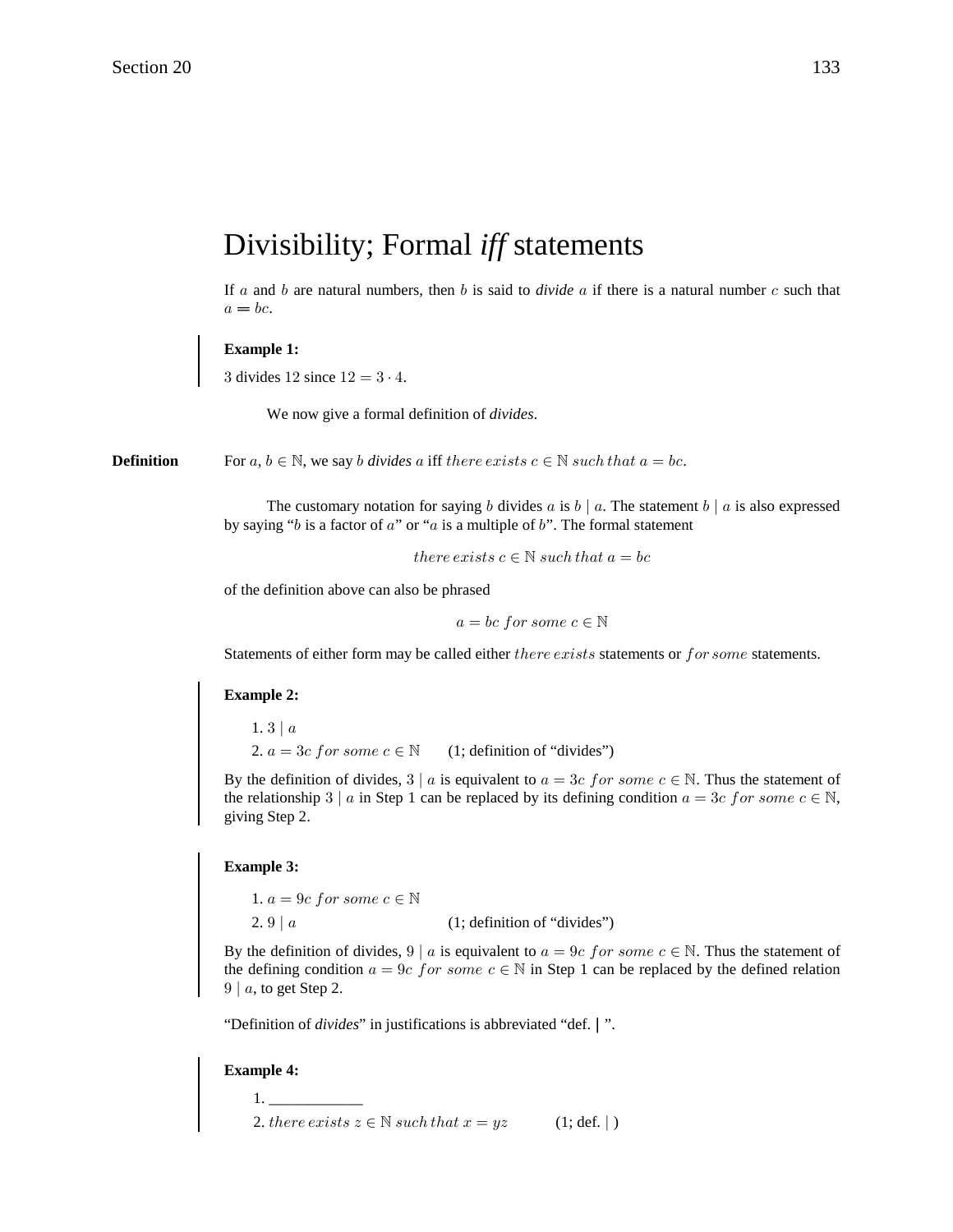|                   | Solution:<br>1. $y \mid x$                                                                                                                                                                                                                                                                                                                                                                                                                                                                                                                                                                                                                                                                                                                                                                                                                                                                                                                                                                                                              |
|-------------------|-----------------------------------------------------------------------------------------------------------------------------------------------------------------------------------------------------------------------------------------------------------------------------------------------------------------------------------------------------------------------------------------------------------------------------------------------------------------------------------------------------------------------------------------------------------------------------------------------------------------------------------------------------------------------------------------------------------------------------------------------------------------------------------------------------------------------------------------------------------------------------------------------------------------------------------------------------------------------------------------------------------------------------------------|
|                   | 2. there exists $z \in \mathbb{N}$ such that $x = yz$<br>(1; def.   )                                                                                                                                                                                                                                                                                                                                                                                                                                                                                                                                                                                                                                                                                                                                                                                                                                                                                                                                                                   |
| Theorem 20.1      | Let a, b, $c \in \mathbb{N}$ . If $b \mid a$ and $b \mid c$ then $b \mid (a + c)$ .                                                                                                                                                                                                                                                                                                                                                                                                                                                                                                                                                                                                                                                                                                                                                                                                                                                                                                                                                     |
|                   | Proof: Exercise 1.                                                                                                                                                                                                                                                                                                                                                                                                                                                                                                                                                                                                                                                                                                                                                                                                                                                                                                                                                                                                                      |
| Theorem 20.2      | Let $a, b, c \in \mathbb{N}$ . If $b \mid a$ , then $b \mid ac$ .                                                                                                                                                                                                                                                                                                                                                                                                                                                                                                                                                                                                                                                                                                                                                                                                                                                                                                                                                                       |
|                   | Proof: Exercise 2                                                                                                                                                                                                                                                                                                                                                                                                                                                                                                                                                                                                                                                                                                                                                                                                                                                                                                                                                                                                                       |
| Theorem 20.3      | Let $a, b, c \in \mathbb{N}$ . If $a \mid b$ and $b \mid c$ , then $a \mid c$ .                                                                                                                                                                                                                                                                                                                                                                                                                                                                                                                                                                                                                                                                                                                                                                                                                                                                                                                                                         |
|                   | Proof: Exercise 3.                                                                                                                                                                                                                                                                                                                                                                                                                                                                                                                                                                                                                                                                                                                                                                                                                                                                                                                                                                                                                      |
|                   | A <i>there exists</i> statement can be used to give a formal definition of the empty set. Let $U$ be<br>the universal set; that is, all sets that we consider will have elements from U. Then we have the<br>following definition:                                                                                                                                                                                                                                                                                                                                                                                                                                                                                                                                                                                                                                                                                                                                                                                                      |
| <b>Definition</b> | A set S is empty (written $S = \emptyset$ ) iff $\neg$ ( <i>there exists</i> $x \in \mathbb{U}$ <i>such that</i> $x \in S$ ).                                                                                                                                                                                                                                                                                                                                                                                                                                                                                                                                                                                                                                                                                                                                                                                                                                                                                                           |
|                   | We have used the formal phrase there exists $x \in \mathbb{U}$ such that $x \in S$ in this definition,<br>since it is in the general form there exists $x \in A$ such that $\mathcal{P}(x)$ . From a statement there exists<br>$x \in \mathbb{U}$ such that $x \in S$ in some proof, we could infer both $x \in \mathbb{U}$ and $x \in S$ , by the rule above.<br>All elements must come from our universal set, however, so there is no need to clutter proof steps<br>with assertions like $x \in \mathbb{U}$ —or to worry about it at all. For this reason, we will use the abbreviated<br>statement there exists $x \in S$ , <sup>7</sup> instead of the statement there exists $x \in \mathbb{U}$ such that $x \in S$ . The<br>rules for proving and using the abbreviated statement are exactly the same as the rules for proving<br>and using the longer version, except that we omit explicitly mentioning that elements are in the<br>universal set. With this convention we have the following restatement if the definition: |
| <b>Definition</b> | A set S is empty (written $S = \emptyset$ ) iff $\neg$ (there exists $x \in S$ ).                                                                                                                                                                                                                                                                                                                                                                                                                                                                                                                                                                                                                                                                                                                                                                                                                                                                                                                                                       |
|                   | A proof of the following theorem illustrates the rules or proving and using there exists<br>statements, as they apply to the shortened statements.                                                                                                                                                                                                                                                                                                                                                                                                                                                                                                                                                                                                                                                                                                                                                                                                                                                                                      |

**Theorem 20.4** For sets A, B, and C, if  $A \subseteq B$ , and  $B \cap C = \emptyset$ , then  $A \cap C = \emptyset$ 

<sup>7</sup> The negation of the statement there exists  $x \in S$  is the statement  $for all x \in \mathbb{U} : x \notin S$ . That is, when we form the negation of there exists  $x \in S$ , we must realize that it is an abbreviation of there exists  $x \in \mathbb{U}$  such that  $x \in S$ .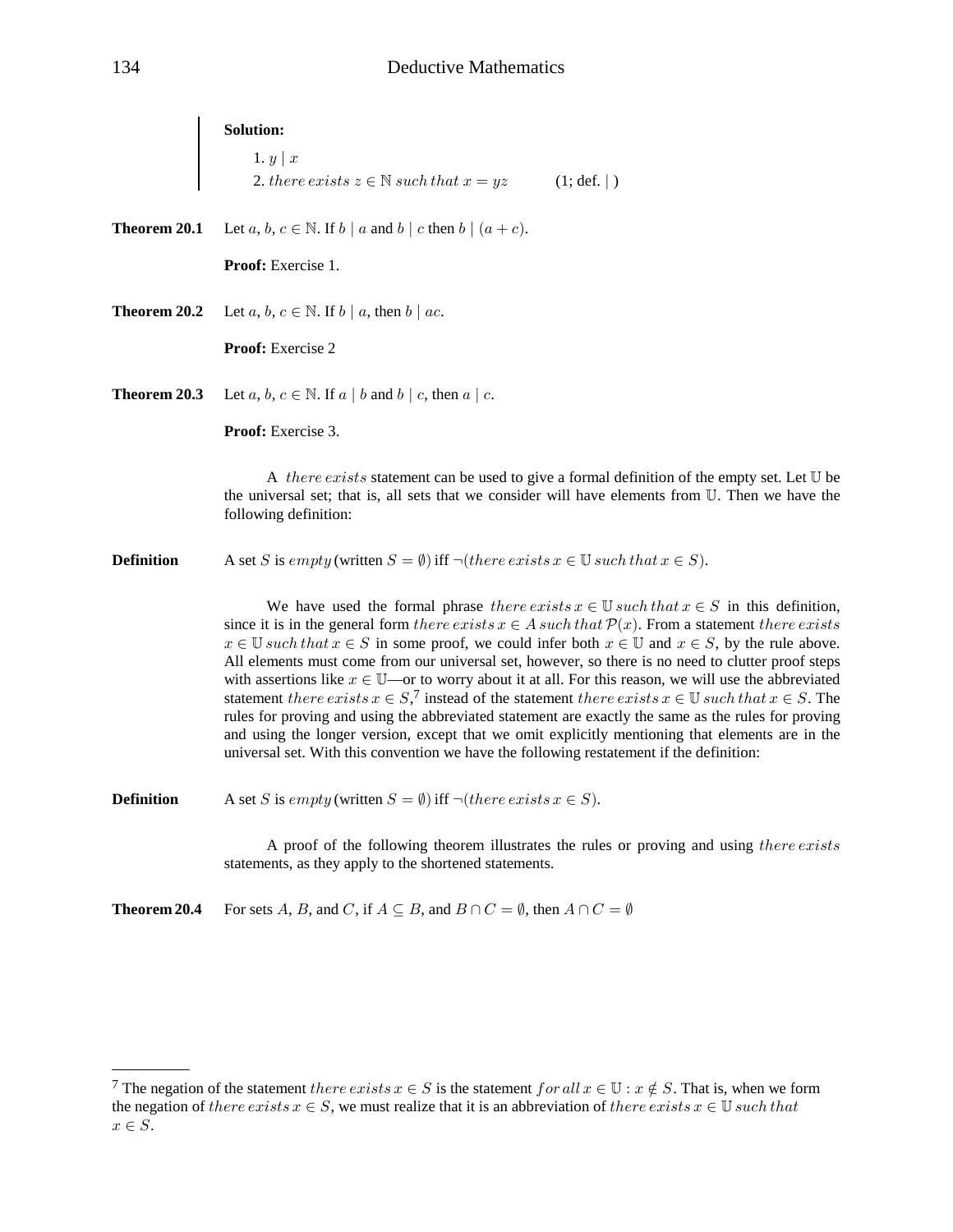# **Proof:**

```
Assume: A, B, C sets
          A\subseteq BB \cap C = \emptysetShow: A \cap C = \emptysetk-1. \neg(there exists x \in A \cap C)
    k. A \cap C = \emptyset (; def. \emptyset)
```
In order to establish Step k-1, we assume the contrary:

# **Proof:**

| Assume: $A, B, C$ sets                                 |                             |  |
|--------------------------------------------------------|-----------------------------|--|
| $A \subseteq B$                                        |                             |  |
| $B \cap C = \emptyset$                                 |                             |  |
| Show: $A \cap C = \emptyset$                           |                             |  |
| 1. Assume there exists $x \in A \cap C$ to get #       |                             |  |
| 2. $x \in A \cap C$                                    | $(1; \text{us. } \exists)$  |  |
| $3, x \in A$                                           | $(2; def. \cap)$            |  |
| $4, x \in B$                                           | $(3, hyp.; def. \subseteq)$ |  |
| 5. $x \in C$                                           | $(2; def. \cap)$            |  |
| 6. $x \in B \cap C$                                    | $(4, 5; def. \cap)$         |  |
| 7. there exists $x \in B \cap C$                       | $(1, 6; pr. \exists)$       |  |
| 8. $\neg$ ( <i>there exists</i> $x \in B \cap C$ ) #7. | $(hyp.; def. \emptyset)$    |  |
| 9. $\neg$ ( <i>there exists</i> $x \in A \cap C$ )     | $(1-8;  #)$                 |  |
| 10. $A \cap C = \emptyset$                             | $(9; def. \emptyset)$       |  |
|                                                        |                             |  |

The there exists statement of Step 1 defines the symbol  $x$ , and the rule for using there *exists* statements allows us to infer  $x \in A \cap C$  about this x. We can omit Step 2 by using the rule implicitly.

In general, the rule for proving the statement there exists  $x \in A$  such that  $\mathcal{P}(x)$  states that we must define x and show both that x is in A and that  $\mathcal{P}(x)$  is true about x. Thus to prove Step 7, there exists  $x \in B \cap C$ , we need to define x and show  $x \in B \cap C$ . Step 7 is justified by (1,6; pr.  $\exists$ ), since x is defined in Step 1 (by the there exists statement) and shown to be in  $B \cap C$ in Step 6.

If we use the definition of the empty set implicitly, we need not write down Step 9. That is, assuming (Step 1) that there is something in  $A \cap C$ , and then obtaining a contradiction proves that  $A \cap C$  is empty—by the definition of the empty set: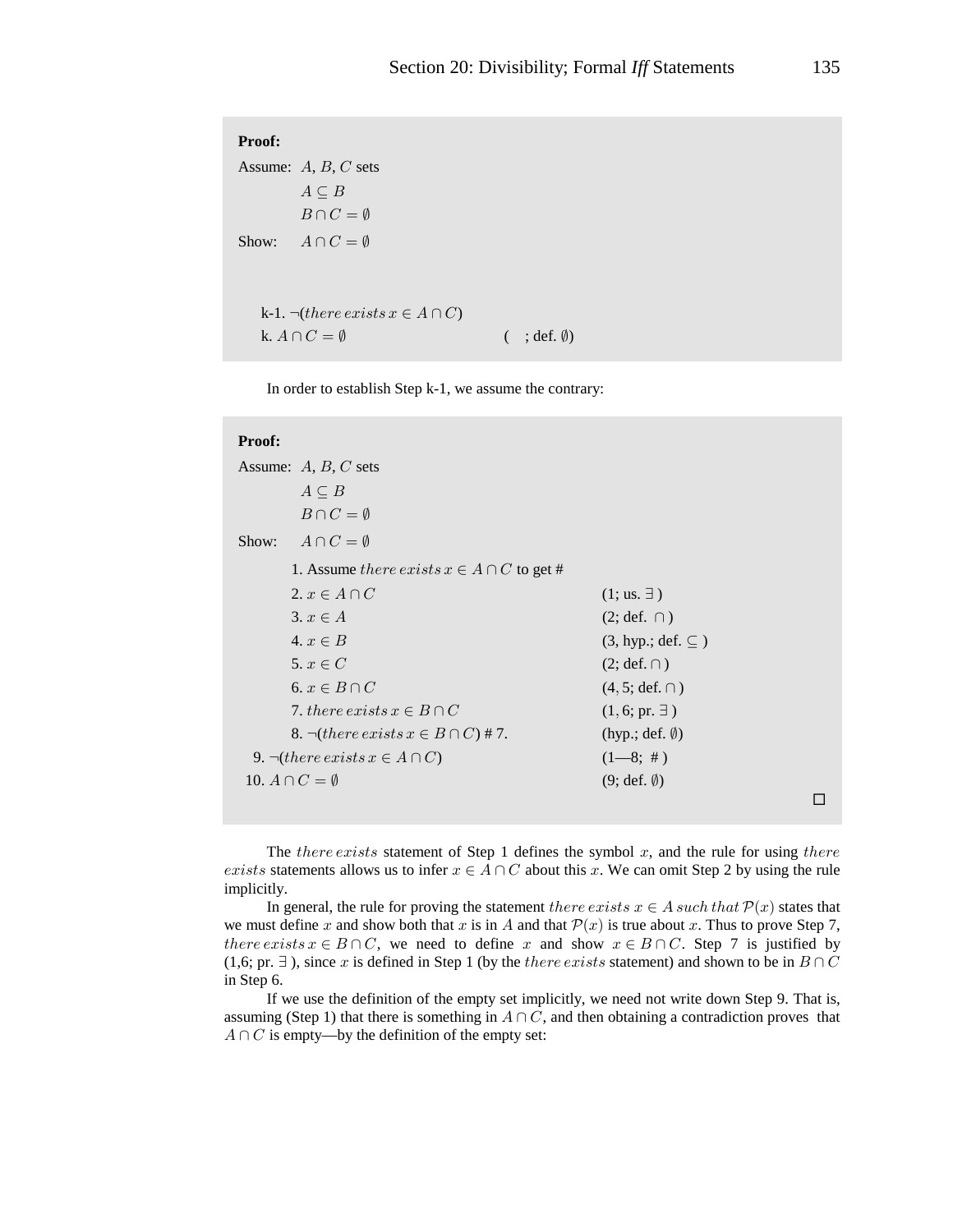| 1. Assume there exists $x \in A \cap C$ to get #                        |                                 |
|-------------------------------------------------------------------------|---------------------------------|
| $2, x \in A$                                                            | $(1; def. \cap)$                |
| $3, x \in B$                                                            | $(2, hyp.; def. \subseteq)$     |
| 4. $x \in C$                                                            | $(1; def. \cap)$                |
| 5. $x \in B \cap C$                                                     | $(3, 4; \text{def.} \cap)$      |
| 6. there exists $x \in B \cap C$                                        | $(1, 5; pr. \exists)$           |
| 7. $\neg$ ( <i>there exists x</i> $\in$ <i>B</i> $\cap$ <i>C</i> ), #6. | (hyp.; def. $\emptyset$ )       |
| 8. $A \cap C = \emptyset$                                               | $(1-7; \text{def. } \emptyset)$ |

We can remove the step (6) with justification "pr.  $\exists$  " by considering the statement *there* exists  $x \in B \cap C$  to be the defining condition for  $B \cap C \neq \emptyset$ —which is the negation of one hypothesis. That is, we know that a statement and its defining condition are equivalent, so by the axiom "If  $\mathcal{P} \Leftrightarrow \mathcal{Q}$ , then  $\neg \mathcal{P} \Leftrightarrow \neg \mathcal{Q}$ " we have that the negation of the statement is equivalent to the negation of the defining condition. By the extension of our implicit definition rule to apply to the negations of defining conditions, we can use the definition of the empty set implicitly to get a contradiction in the block of steps 1 through 7. That is, we think of there exists  $x \in B \cap C$  as the condition defining  $B \cap C \neq \emptyset$ . To prove  $B \cap C \neq \emptyset$ , therefore, we prove its defining condition there exists  $x \in B \cap C$ , but we don't write the defining condition down:

| 1. Assume there exists $x \in A \cap C$ to get # |                                  |  |
|--------------------------------------------------|----------------------------------|--|
| $2, x \in A$                                     | $(1; \text{def.} \cap)$          |  |
| $3, x \in B$                                     | $(2, hyp.; def. \subseteq)$      |  |
| 4. $x \in C$                                     | $(3; def. \cap)$                 |  |
| 5. $x \in B \cap C$                              | $(3, 4; \text{def.} \cap)$       |  |
| 6. $B \cap C \neq \emptyset$ , #hyp.             | $(1, 5; \text{def. } \emptyset)$ |  |
| 7. $A \cap C = \emptyset$                        | $(1-6; \text{def. } \emptyset)$  |  |
|                                                  |                                  |  |

It's not possible to remove the formal there exists statement of Step 1 from the proof, since this statement serves to define  $x$ .

The proof of Theorem 20.4 illustrates how to handle expressions involving the empty set. In general, the way to prove  $X = \emptyset$  for some set X, is to show that X satisfies the property defining the empty set. Then  $X = \emptyset$  by definition of the empty set. Similarly, in order to use the information from a known equation  $Y = \emptyset$ , use the fact that Y has the property defining the empty set; that is,  $Y$  is empty.

The equation  $X = \emptyset$  has the form set = set, so, by definition of set equality, it is equivalent to  $X \subseteq \emptyset$  and  $\emptyset \subseteq X$ . Each of these expressions of set containment is equivalent to a for all statement. The for all statements will be *vacuously true*, and to prove such a statement we avoid using the rule for proving for all statements, which involves the assumption of a set being nonempty. (See the discussion on page 15.) Our proofs will not be effective communications if they contain vacuously true statements and assumptions that are contrary to known facts. Consequently, we use the definition of the empty set, to prove or use equations of the type  $X = \emptyset$ .

The abbreviated proof, which uses implicit logic, can be rewritten as a narrative proof: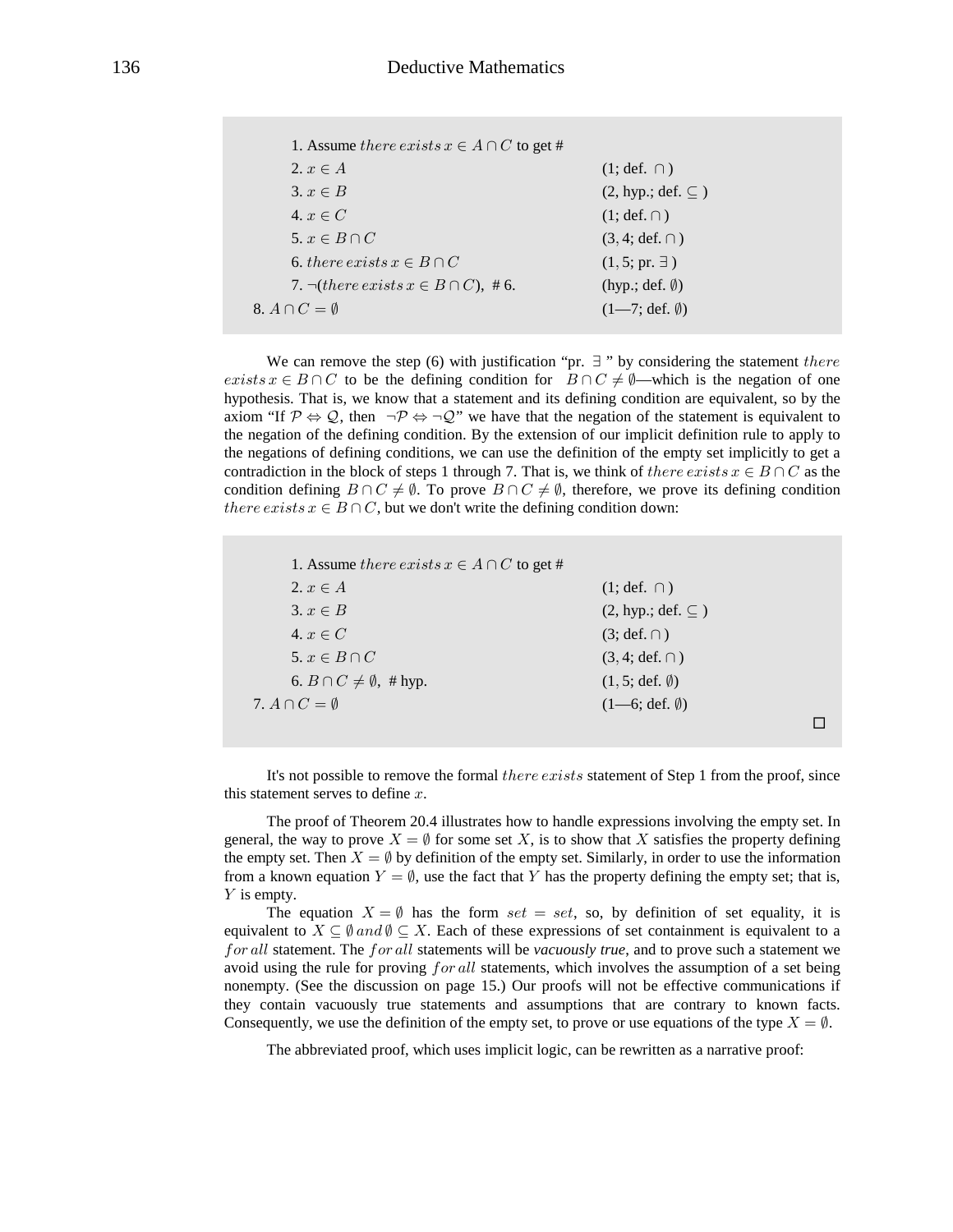## **Narrative Proof:**

Assume for sets A, B, and C that  $A \subseteq B$  and that  $B \cap C = \emptyset$ . We show that  $A \cap C = \emptyset$ . Thus assume there exists  $x \in A \cap C$  in order to get a contradiction. Then  $x \in A$  by the definition of intersection, so that by hypothesis  $x \in B$ . Also,  $x \in C$  by the definition of intersection, from which we get  $x \in B \cap C$ —which contradicts the hypothesis. Consequently,  $A \cap C = \emptyset$ .

Consider The Venn diagram of Figure 20.1, which represents the hypotheses of Theorem 20.4.



Figure 20.1

In the diagram, we have drawn  $A \subseteq B$  and  $B \cap C = \emptyset$ . (Recall that such sets B and C are called *disjoint*.) It is easy to see from he diagram that  $A$  and  $C$  must also be disjoint. While it is safe to infer set relationships from appropriately drawn Venn diagrams, it is not *always* safe to draw inferences from diagrams. The rule is that a diagram can be considered as part of a proof, provided that inferences drawn from the diagram can be confirmed, if necessary, by a step-by-step verification. With this understanding about the validity of using diagrams, proofs that depend on diagrams can be considered as a further step in the process of writing increasingly informal proofs. We have seen the following four types of proof, in order of increasing sophistication: (1) step-bystep proofs with explicit logic (formal inference rules explicitly expressed), (2) step-by-step proofs with implicit logic, (3) narrative-style proofs, and (4) proofs using inferences drawn from diagrams.

**Investigation 4:** In Section 16, we conjectured that  $A - (B - C) = (A - B) - C$  is true under either the hypothesis  $A \subseteq B - C$  or the hypothesis that A, B, and C are mutually disjoint. Verify both of these conjectures. In Section 16, you found conjectures about set identities by considering Venn diagrams for sets drawn in general position. Repeat Investigations 2 and 3 of Section 16—now, however, with some Venn diagrams for sets  $A, B$ , and C that exhibit some relationship; that is, are not in general position. This will lead to conjectures about set relationships that hold under certain hypotheses.

> The six types of basic, formal mathematical statements—there exists, for all, if-then, and, or, and not—make up the language in which mathematics is expressed. Formal " $iff$ " statements are defined in terms of  $if$ -then and and statements. Iff statements provide a formal analog to informal statements of equivalence. Recall that the informal idea of equivalence is used in definitions.

## **Example 5:**

The relation of "subset" was defined as follows:

For sets A and B,  $A \subseteq B$  iff for all  $x \in A : x \in B$ .

 $\Box$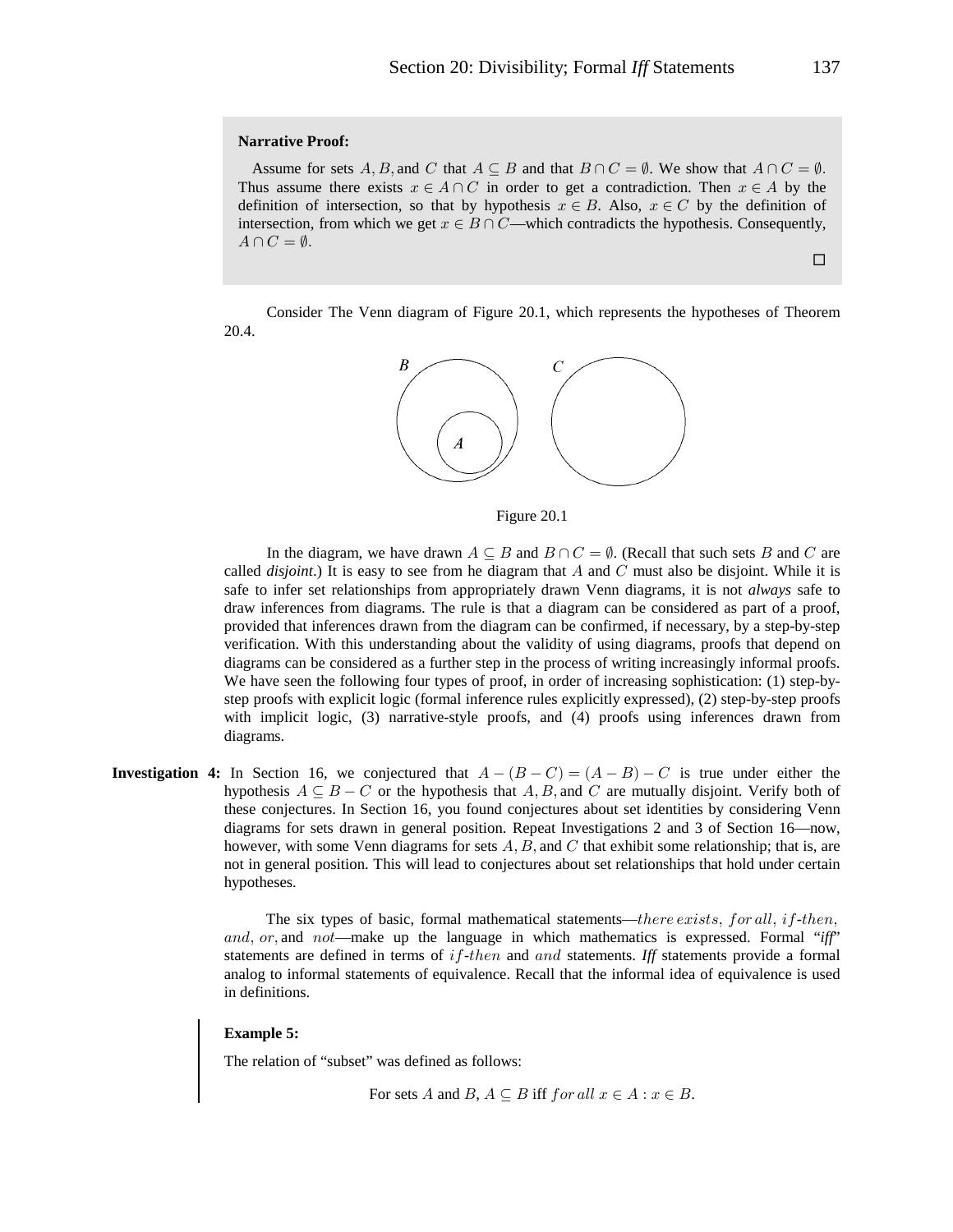The relationship  $A \subseteq B$  between A and B is equivalent, by definition, to the defining condition for all  $x \in A : x \in B$ .

**Definition** The statement P if and only if Q is defined to be the same as (if P, then Q) and (if Q, then  $P$ ). "If and only if" is also written "iff".

> In order to prove a statement  $\mathcal P$  iff  $\mathcal Q$  we would prove  $(if \mathcal P, then \mathcal Q)$  and  $(if \mathcal Q, then \mathcal P)$ . This top-level and statement is proved in two parts, first we prove if  $P$ , then  $Q$ , and then we prove if Q, then P. These two parts are exactly what we do to show that P is equivalent to Q.

> It is possible to speak informally about formal statements; that is, informal statements may contain formal statements. The reverse is not possible, however; that is, formal statements cannot contain informal ones. The formal  $iff$  is needed to get the idea of equivalence inside formal statements.

**Theorem 20.5** For sets A and B,  $A = B$  if and only if  $for all x \in \mathbb{U}$ :  $x \in A$  iff  $x \in B$ .

**Proof:** Exercise 6.

# **Theorem 20.6** For sets  $A$  and  $B$ :

(a)  $A \subseteq B$  iff  $A \cap B = A$ (b)  $A \subseteq B$  iff  $A \cup B = B$ 

**Proof:** Exercise 7.

**Investigation 5:** The statement "if P, then Q" can be expressed by saying that P is a *sufficient* condition for  $Q$  or that  $Q$  is a *necessary* condition for  $P$ . The statement " $P$  iff  $Q$ " can be expressed by saying that  $\mathcal P$  is a necessary and sufficient for  $\mathcal Q$ . In Investigation 1, you were asked if you could find some hypothesis under which  $A - B = B - A$  was true—that is, could you find a sufficient condition on A and B for  $A - B = B - A$  to be true? Is your sufficient condition also necessary? That is, have you found a necessary and sufficient condition for  $A - B = B - A$ ? Which of your hypotheses (sufficient conditions) from Investigation 4 are also necessary?

## **EXERCISES**

- 1. Prove Theorem 20.1.
- 2. Prove Theorem 20.2.
- 3. Prove Theorem 20.3.
- 4. Prove that the statements there exists  $x \in A$  such that  $x \in B$  and there exists  $x \in A \cap B$  are equivalent.
- 5. Suppose that A, B, and C are sets, that  $A \subseteq B$ , and that  $A \cap C \neq \emptyset$ . Prove that  $B \cap C \neq \emptyset$ .
- 6. Prove Theorem 20.5.
- 7. Prove Theorem 20.6.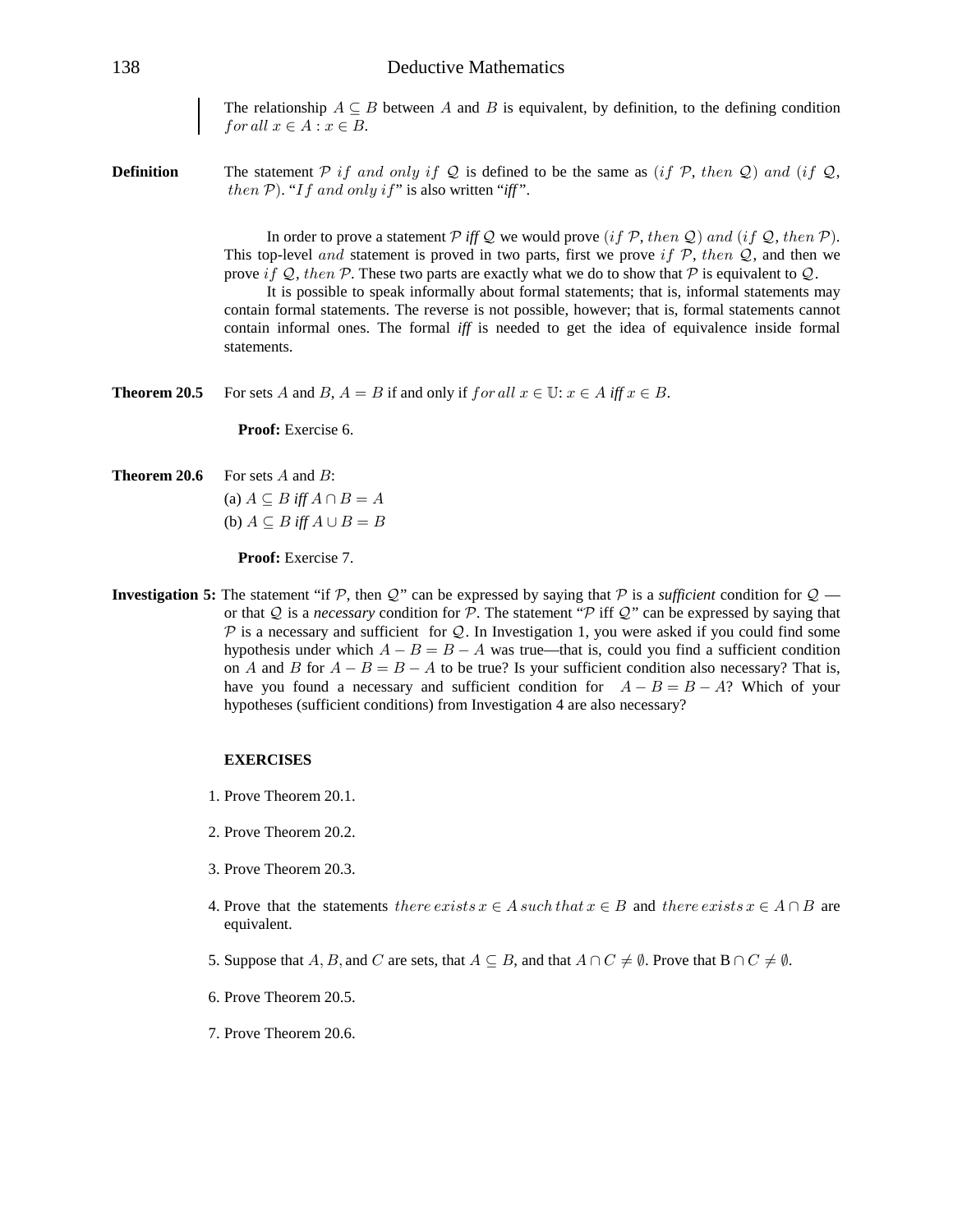# The Integers

In order to provide instructive examples of the functions in the following sections, we need to extend the system  $N$  of natural numbers to include zero and negative numbers. The extended number system is called the set of *integers* and is denoted by  $\mathbb{Z}$ . The fact that  $\mathbb{Z}$  contains all the natural numbers already defined is recorded as our first axiom for the integers:

**Axiom**  $N \subseteq \mathbb{Z}$ . The following axioms are the same as axioms that hold for  $N$ . Since these axioms hold for all elements in  $\mathbb{Z}$ , they must hold for elements in the subset  $\mathbb N$  of  $\mathbb Z$ . It is therefore no longer necessary to retain these separately as axioms for  $\mathbb N$ . We say that these properties of elements in  $\mathbb N$ are now *inherited* from properties in  $\mathbb{Z}$ . **Axiom** Commutativity of addition: If  $a, b \in \mathbb{Z}$ , then  $a + b = b + a$ . **Axiom** Associativity of addition: If  $a, b, c \in \mathbb{Z}$ , then  $a + (b + c) = (a + b) + c$ . **Axiom** Commutativity of multiplication: If  $a, b \in \mathbb{Z}$ , then  $a \cdot b = b \cdot a$ . **Axiom** Associativity of multiplication: If  $a, b, c \in \mathbb{Z}$ , then  $a \cdot (b \cdot c) = (a \cdot b) \cdot c$ . **Axiom** Distributivity: If  $a, b, c \in \mathbb{Z}$ , then  $a \cdot (b + c) = a \cdot b + a \cdot c$ . The following axioms for  $\mathbb Z$  are analogous to those for  $\mathbb N$ : **Axiom** Closure under addition: If  $a, b \in \mathbb{Z}$ , then  $a + b \in \mathbb{Z}$ . **Axiom** Closure under multiplication: If  $a, b \in \mathbb{Z}$ , then  $a \cdot b \in \mathbb{Z}$ . If we add two natural numbers, the result is another natural number. This fact doesn't follow from the axiom above, which tells us only that the sum will be some integer. That is, the fact that the natural numbers are closed under addition is not inherited from the axioms above for  $\mathbb{Z}$ . We must therefore list it in addition to the axioms above. Thus we need to carry forward the following axioms for  $\mathbb{N}$ : **Axiom** Closure of the subset N under addition: If  $a, b \in \mathbb{N}$ , then  $a + b \in \mathbb{N}$ . **Axiom** Closure of the subset N under multiplication: If  $a, b \in \mathbb{N}$ , then  $a \cdot b \in \mathbb{N}$ . Since the element 1 that acts as an identity of multiplication for  $\mathbb N$  is a member of the set  $\mathbb N$ , and since  $\mathbb{N} \subset \mathbb{Z}$ , we have that 1 is an integer. The next axiom asserts that 1 acts as an identity of multiplication for all of  $\mathbb{Z}$ —not only for the subset  $\mathbb{N}$ . **Axiom** Identity for multiplication:  $For all  $a \in \mathbb{Z} : 1 \cdot a = a \cdot 1 = a$ .$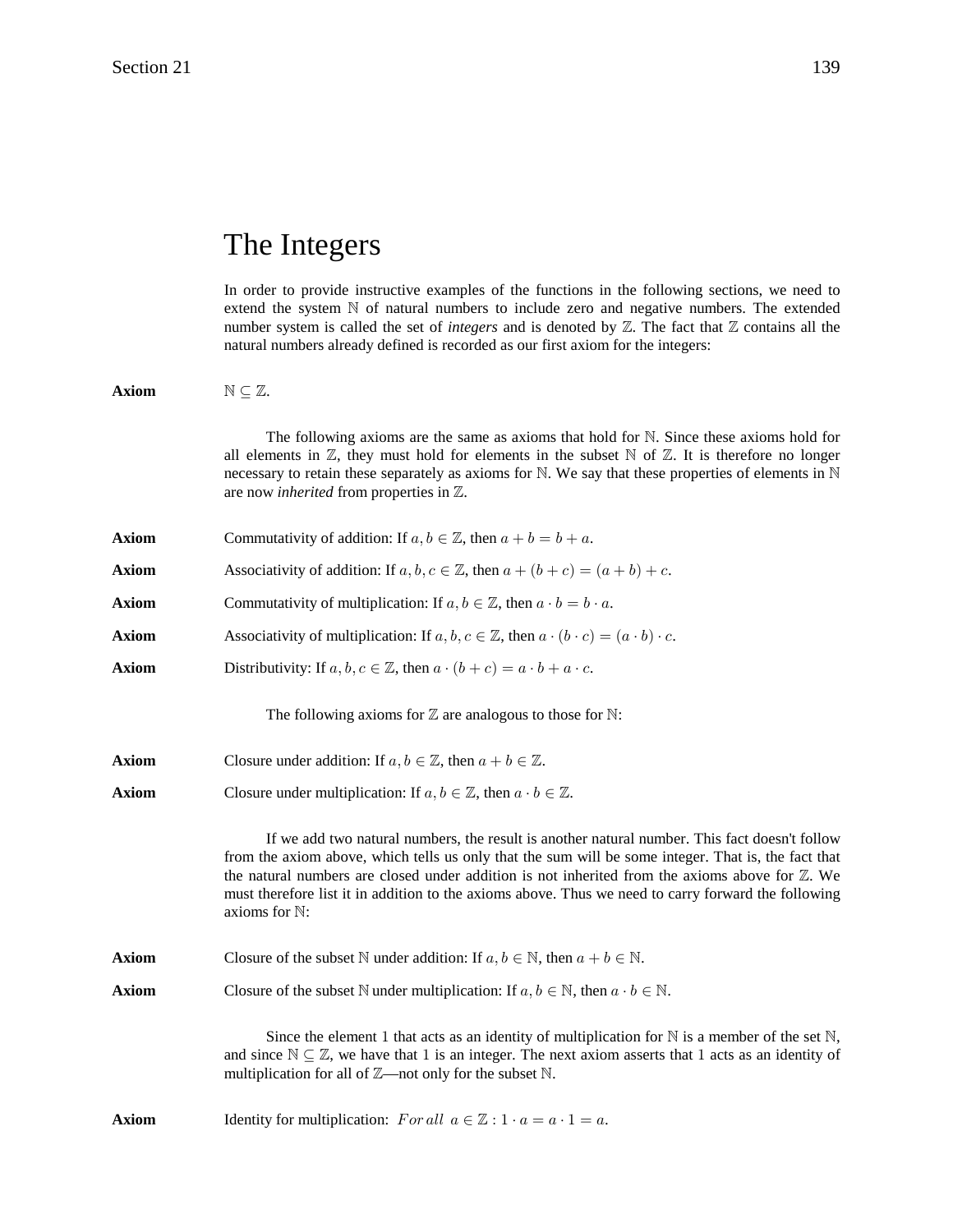The next axiom for  $\mathbb Z$  asserts the existence of an identity for addition—something which  $\mathbb N$ lacks, but which is included in the larger system  $Z$ .

**Axiom** Identity for addition: There exists  $z \in \mathbb{Z}$  such that  $(z + a = a + z = a$  for all  $a \in \mathbb{Z}$ ).

The identity for addition can be shown to be unique—exactly as the identity for multiplication was shown to be unique in Section 17. We can therefore give it its usual name  $0$ , and reword the axiom above:

**Axiom** Identity for addition:  $0 + a = a + 0 = a$  for all  $a \in \mathbb{Z}$ .

```
Theorem 21.1 0 \notin \mathbb{N}.
```
## **Proof:**

 $0 + 0 = 0$ , so if  $0 \in \mathbb{N}$ , then  $0 < 0$  by definition of  $\lt$  — which would contradict trichotomy in  $\mathbb N$ . Therefore  $0 \notin \mathbb N$ .

 $\Box$ 

The point of enlarging  $N$  is to include additive inverses. For example, the additive inverse of 7 is denoted by  $-7$ . The integer  $-7$  has the property that when we add it to 7 we get 0 (the additive identity). The next axiom asserts that every integer has an additive inverse:

**Axiom** Existence of an additive inverse: For each  $a \in \mathbb{Z}$ : there exists  $b \in \mathbb{Z}$  such that  $a + b = b + a = 0.8$ 

**Theorem 21.2** For each  $a \in \mathbb{Z}$ , there exists a unique  $b \in \mathbb{Z}$  such that  $a + b = 0$ .

Proof: Exercise 1.

The unique element b such that  $a + b = 0$  (given by Theorem 21.2) is called "negative a" and is denoted by "-a". Thus  $a + -a = 0$ , and, by commutativity,  $-a + a = 0$ . The operation of subtraction can be defined for elements of  $\mathbb Z$  in terms of additive inverses.

**Definition** For integers a and b, define the integer  $\alpha$  minus  $\beta$  (written  $a - b$ ) to be  $\alpha$  plus the negative of  $\beta$ . That is,  $a - b = a + b$ .

> The definition above defines subtraction for all integers, including the natural numbers. However, we already have a definition of subtraction for natural numbers, given on page 132. We must therefore show that the two definitions are equivalent. This follows from the next theorem.

**Theorem 21.3** For any integers a and b,  $a + -b = x$  iff  $a = b + x$ . Proof: Exercise 2.

<sup>&</sup>lt;sup>8</sup> The axiom is given informally—with hypotheses  $a \in \mathbb{Z}$ , and conclusion there exists  $b \in \mathbb{Z}$  such that  $a + b = b + a = 0$ . There is nothing to be gained by giving this axiom formally as a top-level for all statement. The reason for our formality is to guide in the step-discovery procedure, but an axiom doesn't need to be proved.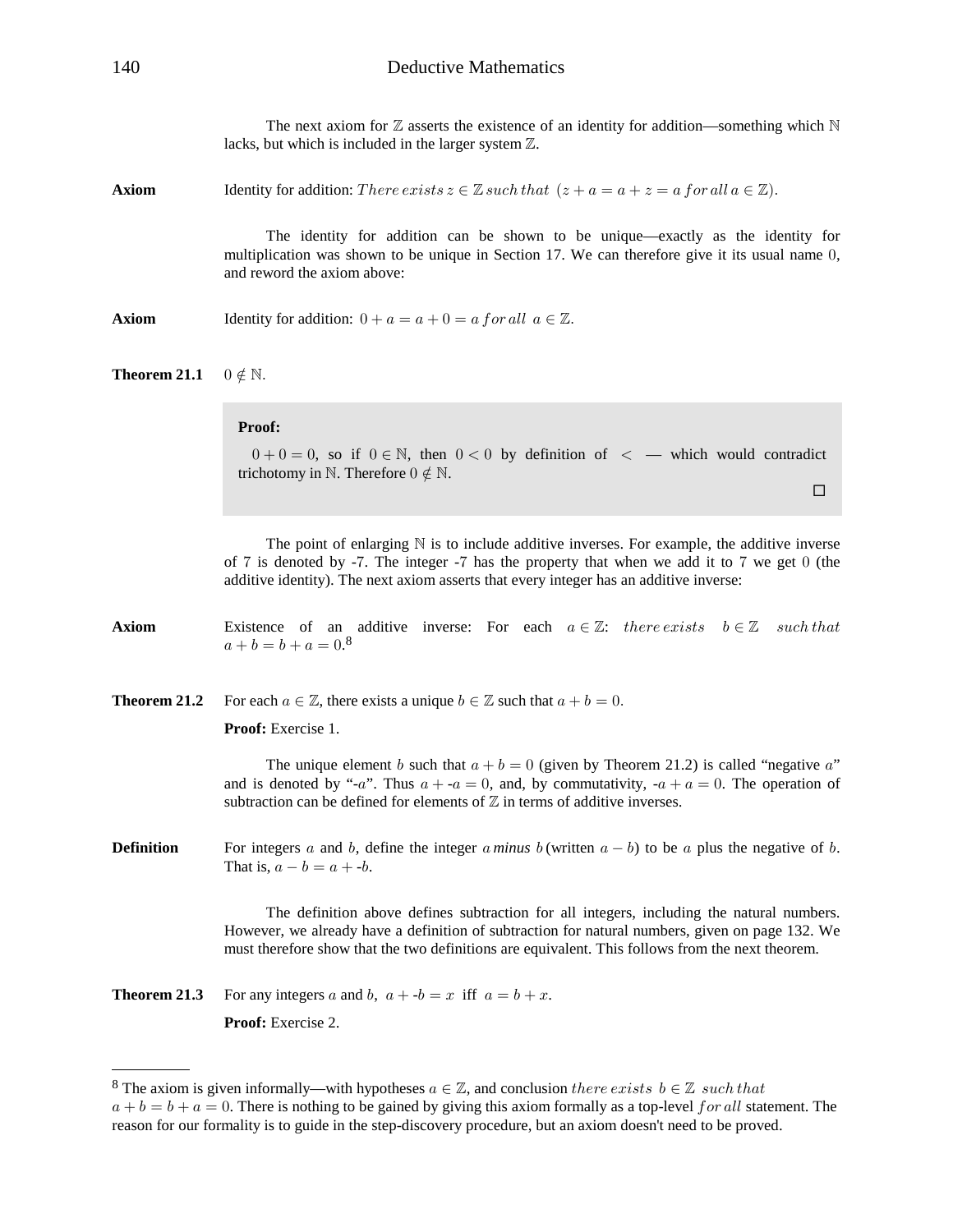**Investigation 6** Find theorems for the integers that are analogous to Theorems 19.1 and 19.3. If some statements that you get by replacing "natural number" with "integer" are not true, provide counterexamples. In the sequel, we will freely use these (true) theorems extended to the integers.

> Part (a) of the next theorem asserts that for any integer  $a$ , the inverse of the inverse of  $a$  is  $a$ itself; that is,  $-(-a) = a$ . The proof uses Theorem 21.2, which asserts the uniqueness of an inverse, and the following inference rule for using uniqueness:

**Inference Rule** Using uniqueness: If we know that there is a unique element with property  $P$ , then from the facts  $\mathcal{P}(x_1)$  and  $\mathcal{P}(x_2)$  we can infer  $x_1 = x_2$ . Abbreviation: "us.!".

#### **Example 1:**

1.  $a + x = 0$ 2.  $a+y=0$ 3. there exists a unique  $b \in \mathbb{Z}$  such that  $a + b = 0$  (Thm. 21.2)  $(1, 2, 3; \text{us.}!)$ 

By using the rule above implicitly, we need not cite it as justification for a step. Instead, we cite the theorem that asserts uniqueness, as in Example 2:

### **Example 2:**

1.  $a + x = 0$ 2.  $a+y=0$ 3.  $x = y$  (1, 2; Thm. 21.2: For each  $a \in \mathbb{Z}$ , there exists a unique  $b \in \mathbb{Z}$  such that  $a + b = 0$ 

**Theorem 21.4** For each 
$$
a, b \in \mathbb{Z}
$$
:  
\n(a)  $-(-a) = a$ .  
\n(b)  $0 \cdot a = 0$   
\n(c)  $(-1) \cdot a = -a$   
\n(d)  $-a + -b = -(a + b)$ 

The proof of part (a) depends on the fact that  $-(-a)$  is (by definition) the inverse of  $-a$ , and  $a$ is also an inverse of  $-a$ :

## **Proof of (a):**

Assume:  $a$  an integer Show:  $-(-a) = a$ 1.  $a + -a = 0$  (def. inverse) 2.  $-a + a = 0$  (1; comm. +) 3.  $-a + (-a) = 0$  (def. inverse) 4.  $a = -(a)$   $(2, 3; Thm. 21.2: For each  $c \in \mathbb{Z}$ , there exists a unique  $b \in \mathbb{Z}$$ such that  $c + b = 0$ )

 $\Box$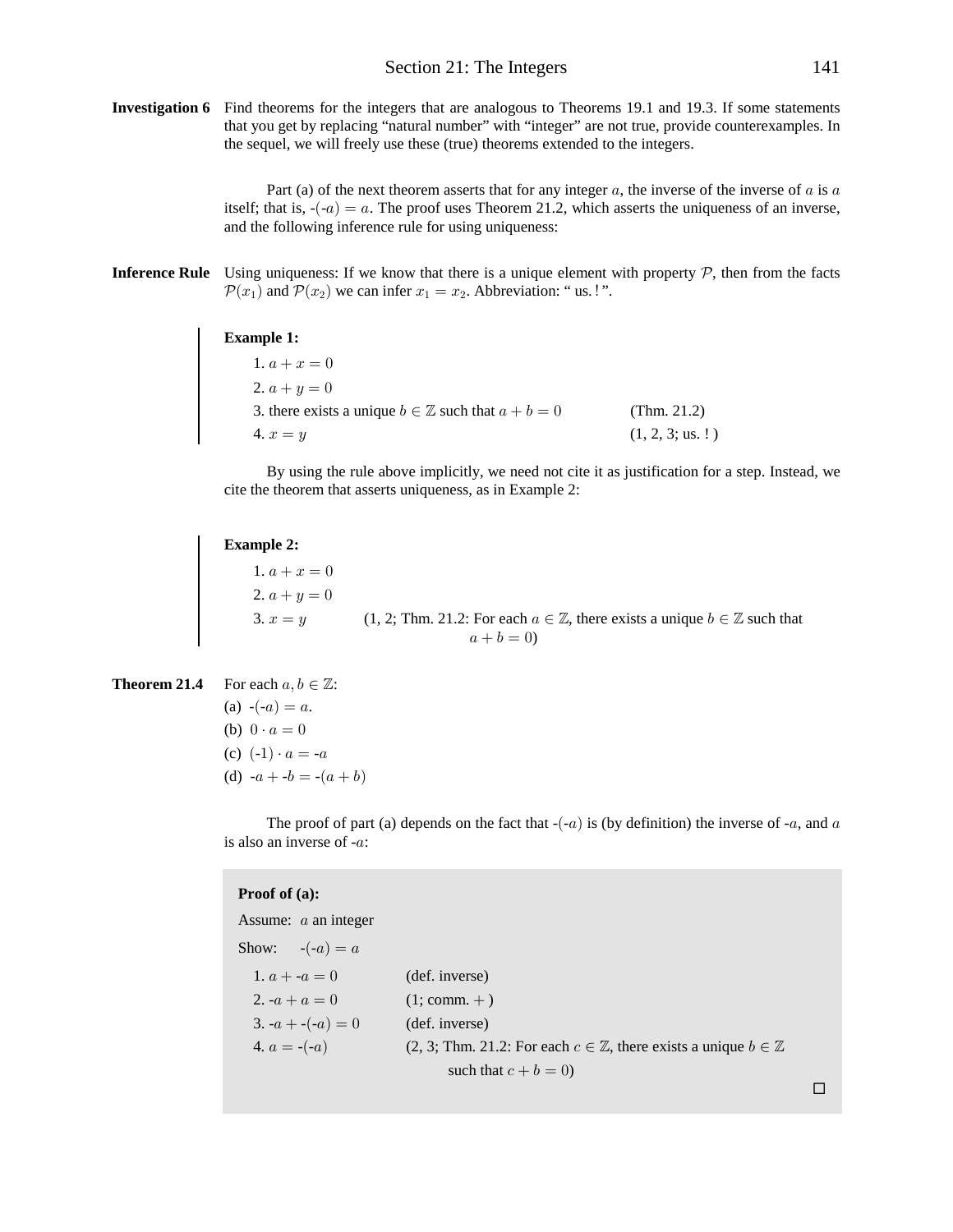# Proof of (b):

Assume:  $a$  an integer Show:  $0 \cdot a = 0$  $1.0 \cdot a = 0 \cdot a$ (identity) 2.  $(0+0) \cdot a = 0 \cdot a$  $(1; sub. 0 is identity)$  $3.0 \cdot a + 0 \cdot a = 0 \cdot a$  $(2; dist.)$ 4.  $[0 \cdot a + 0 \cdot a] + -(0 \cdot a) = 0 \cdot a + -(0 \cdot a)$  $(3; add -(0 \cdot a))$ 5.  $0 \cdot a + [0 \cdot a + -(0 \cdot a)] = 0 \cdot a + -(0 \cdot a)$  $(4;$  assoc.  $+$ ) 6.  $0 \cdot a + 0 = 0$  $(5; +inv.)$ 7.  $0 \cdot a = 0$  $(6; + identity)$ 

**Proof of (c) and (d):** Exercises 2 and 3.

It is a simple matter to extend the definition of order from  $\mathbb N$  to all of  $\mathbb Z$ :

**Definition** For  $a, b \in \mathbb{Z}$ , a is said to be less than b (written  $a < b$ ) iff  $b = a + x$  for some  $x \in \mathbb{N}$ .

> Thus the integer  $a$  is less than the integer b iff we can add some natural number to b to obtain a. This definition clearly extends and does not conflict with the definition of order on  $\mathbb N$ already given on page 122.

> The condition *there exists*  $x \in \mathbb{N}$  *such that*  $b = a + x$  is logically equivalent to the condition  $b - a \in \mathbb{N}$ , as the following steps show:

| 1. there exists $x \in \mathbb{N}$ such that $b = a + x$ |                                  |
|----------------------------------------------------------|----------------------------------|
| 2. $x \in \mathbb{N}$                                    | $(1; us. \exists)$               |
| 3. $b = a + x$                                           | $(1:us.\exists)$                 |
| 4. $-a + b = -a + (a + x)$                               | $(3; add -a)$                    |
| 5. $b + -a = (-a + a) + x$                               | $(4;$ comm. & assoc. $+$ )       |
| 6. $b - a = 0 + x$                                       | (5; def. sub. & inv.)            |
| 7. $b - a = x$                                           | $(6; 0 \text{ is } + \text{id})$ |
| 8. $b-a\in\mathbb{N}$                                    | (2, 7; sub.)                     |

By reversing Steps 1 through 8 above and adjusting the justifications somewhat, we can prove that if we assume  $b-a \in \mathbb{N}$ , then we can show there exists  $x \in \mathbb{N}$  such that  $b = a + x$ . The two conditions are therefore equivalent. This result is not important enough for us to call it a theorem, so we merely offer it as an alternate form for the definition of " $\langle$ ":

**Definition** For  $a, b \in \mathbb{Z}$ , define  $a < b$  iff  $b - a \in \mathbb{N}$ .

Either form of the definition can be used to prove the parts of the following theorem.

 $\Box$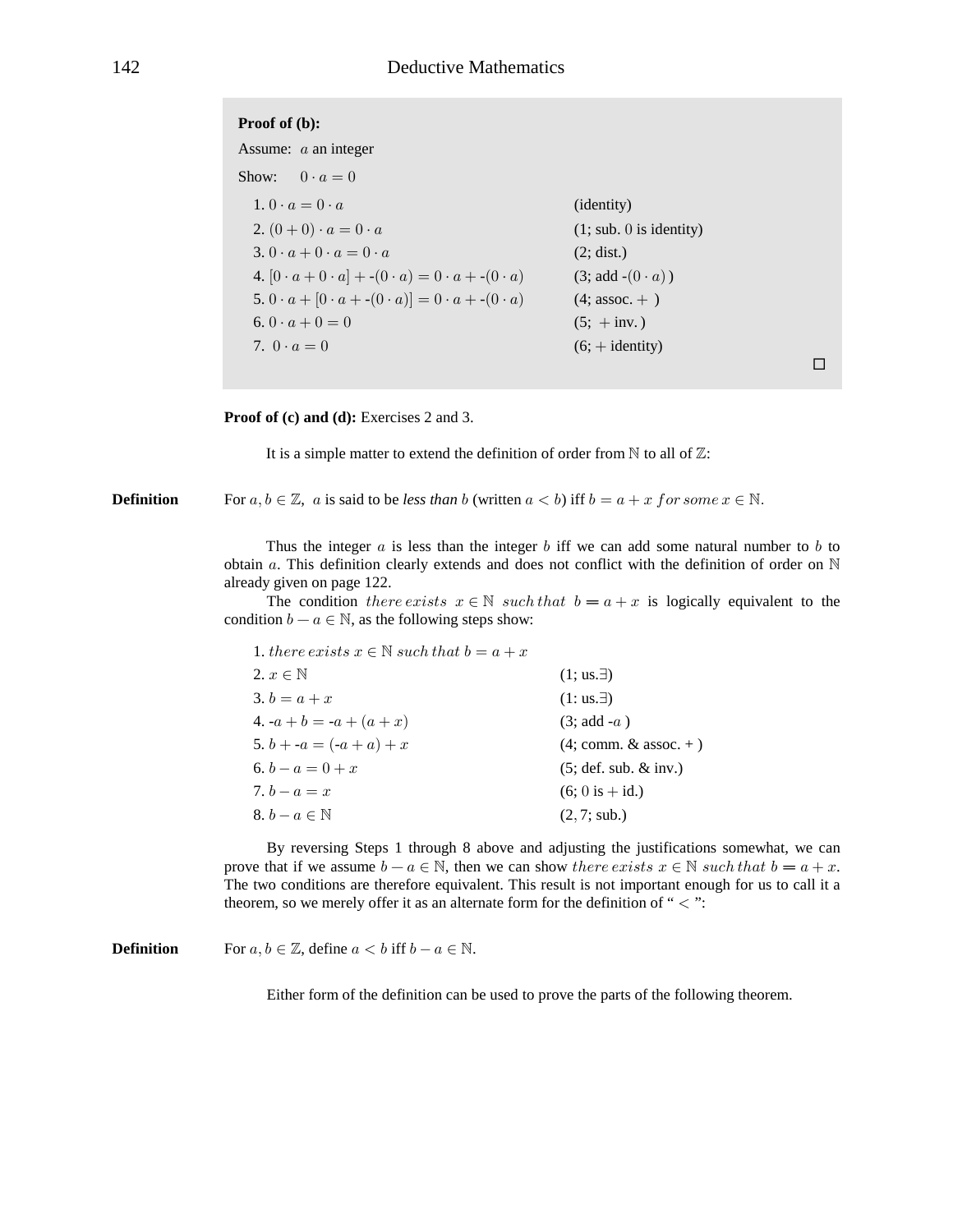```
Theorem 21.5 For all a, b \in \mathbb{Z}:
                    (a) 0 < a iff a \in \mathbb{N}(b) -a < 0 iff a \in \mathbb{N}(c) a < 0 iff -a \in \mathbb{N}(d) a < b iff -b < aProof: Exercise 5.
                            Elements z \in \mathbb{Z} such that z > 0 are called positive integers. By Theorem 21.5, a positive
                    integer is just a natural number. Elements z \in \mathbb{Z} such that z < 0 are called negative integers
Axiom Trichotomy for \mathbb{Z}: For any a, b \in \mathbb{Z}, exactly one of the following holds:
                    (a) a < b
```
(b)  $a = b$ (c)  $b < a$ 

The trichotomy axiom for  $N$ , given on page 129, is clearly a consequence of this axiom. If we take  $b$  in the axiom to be zero, we see that every nonzero integer is either positive or negative and that no integer can be both positive and negative.

Theorem 21.5 is therefore the basis for the ordering of the integers:

 $m - 4 < -3 < -2 < -1 < 0 < 1 < 2 < 3 < 4$ ...

# **Example 3:**

**Example 3:**<br> $3 < 6$  (def.  $<$ ), so  $-6 < -3$  (Thm. 21.5d)

**Theorem 21.6** For any  $a \in \mathbb{Z}$ , exactly one of the following holds:

(a)  $a \in \mathbb{N}$ (b)  $a = 0$  $(c)$  - $a \in \mathbb{N}$ 

## Proof: Exercise 6.

Rules for adding, subtracting, and multiplying negative integers are based on theorems that we now consider.

**Theorem 21.7** For all  $a, b \in \mathbb{Z}$ :

(a)  $(-a) \cdot b = a \cdot (-b) = -(a \cdot b)$ (b)  $(-a) \cdot (-b) = a \cdot b$ 

Consider the statement  $(-a) \cdot b = -(a \cdot b)$  which is part of (a).  $-(a \cdot b)$  is, by definition, the inverse of  $a \cdot b$ . In order to show  $(-a) \cdot b = -(a \cdot b)$ , we show that  $(-a) \cdot b$  is also an inverse of  $a \cdot b$ , and then use the uniqueness of an additive inverse to conclude  $(-a) \cdot b = -(a \cdot b)$ . In order to simplify our notation, we will write the product  $a \cdot b$  as  $ab$ , that is, either the dot " $\cdot$  " (with numerals) or juxtaposition (with letters) will be used to denote a product.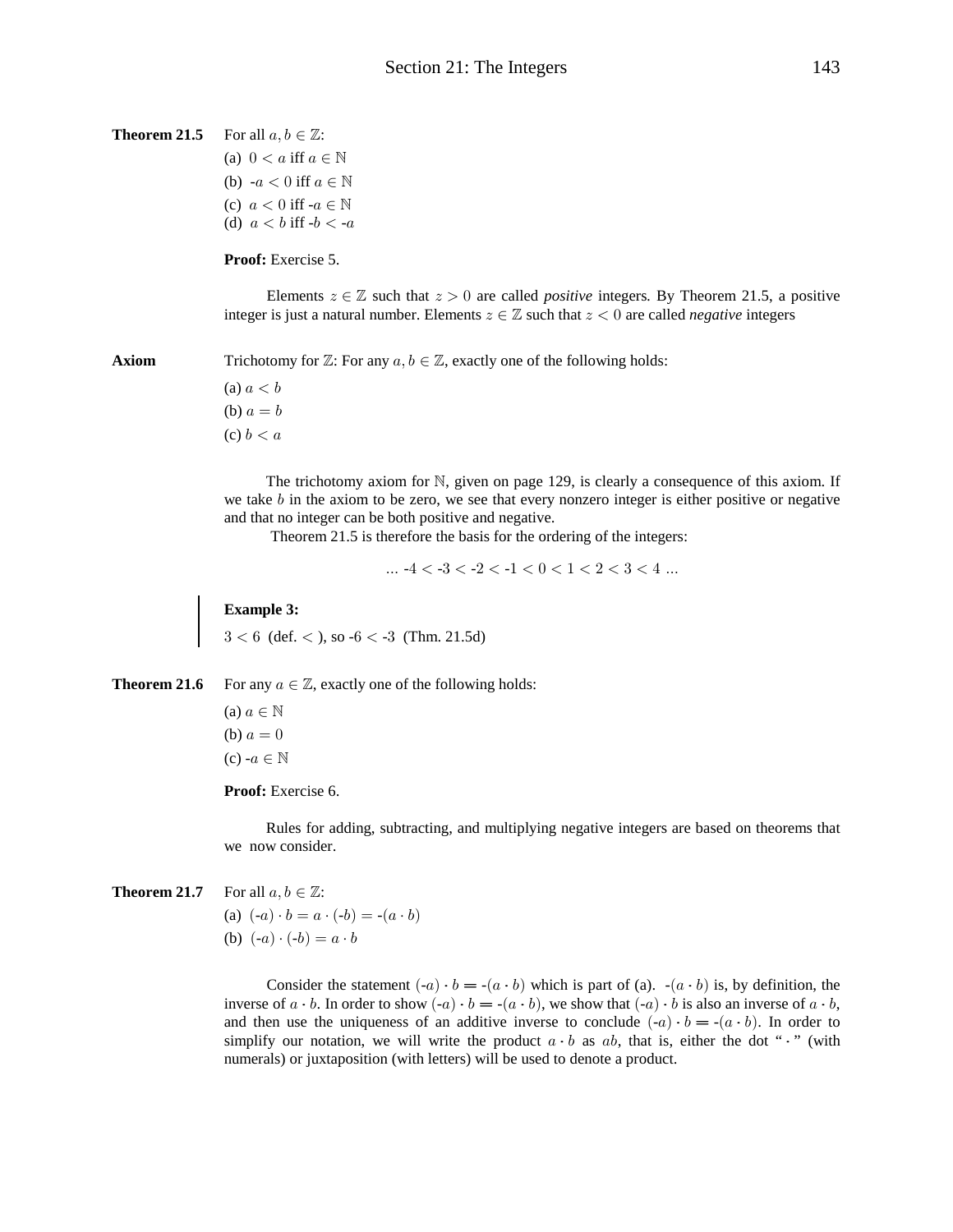# **Proof of part of (a):**

| We assume $a,b \in \mathbb{Z}$ and show $(-a)b = -ab$ . |                                                             |
|---------------------------------------------------------|-------------------------------------------------------------|
| 1. $ab + (-a)b = (a + -a)b$                             | (dist.)                                                     |
| 2. $ab + (-a)b = 0 \cdot b$                             | $(1; + inv.)$                                               |
| 3. $ab + (-a)b = 0$                                     | $(2; Thm. 21.4b: For each c \in \mathbb{Z}: 0 \cdot c = 0)$ |
| 4. $(-a)b$ is an inverse of ab                          | (3; def. inv.)                                              |
| 5. $-ab$ is an inverse of $ab$                          | (notation for inv.)                                         |
| 6. $(-a)b = -ab$                                        | $(4,5;$ Thm. 21.0: uniqueness of $+$ inverse)               |
|                                                         |                                                             |

The remaining part of (a),  $a(-b) = -ab$ , and part (b) are exercises.

Theorem 21.7 is true for any integers  $a$  and  $b$ , not necessarily positive integers. If we take  $a$ and b to be positive integers, however, then  $-a$  and  $-b$  are negative integers, and part (b) of the theorem states the fact, familiar from school computation, that a negative times a negative is positive:  $(neg) \cdot (neg) = (pos)$ . It is difficult to justify the rule  $(neg) \cdot (neg) = (pos)$  to students acquainted only with descriptive mathematics and rules for computation. From our viewpoint, however, we see that the rule is a logical consequence of the axioms. If every integer has an additive inverse, and if the commutative, associative, and other axiomatic properties of the integers are to hold, then  $(neg.) \cdot (neg.) = (pos.)$  must hold also. From part (a) of this theorem, we get the rules  $(pos.) \cdot (neg.) = (neg.)$  and  $(neg.) \cdot (pos.) = (neg.)$ . Of course, the rule  $(pos.) \cdot (pos.) = (pos.)$  comes from the closure of N under multiplication.

 $\Box$ 

## **Example 1:**

 $1. (-5) \cdot (-4) =$  (mult. fact)

## **Solution:**

1.  $(-5) \cdot (-4) = 20$  (mult. fact)

Theorem 21.7b and the previously accepted multiplication fact  $5 \cdot 4 = 20$  give us the solution to Example 1. We will use Theorem 21.7b implicitly when justifying facts such as the one in Example 1—thus enlarging our multiplication facts to include multiplication by positive and negative integers.

**Theorem 21.8** For all  $a, b \in \mathbb{Z}$ :

(a)  $a + -b = -(b - a)$ (b)  $b + -a = b - a$ 

 $(h \circ a)$ 

## **Proof:**

 Part (b) is merely a restatement of the definition of subtraction. In order to prove part (a), assume that  $a$  and  $b$  are arbitrary integers. Then

| $-10 - u$                          |                        |
|------------------------------------|------------------------|
| $= -(b + -a)$                      | $(\text{def.} subtr.)$ |
| $= (-1) \cdot (b + -a)$            | (Thm. $21.4c$ )        |
| $= (-1) \cdot b + (-1) \cdot (-a)$ | (dist.)                |
| $= -b + (-1) \cdot (-a)$           | (Thm. $21.4c$ )        |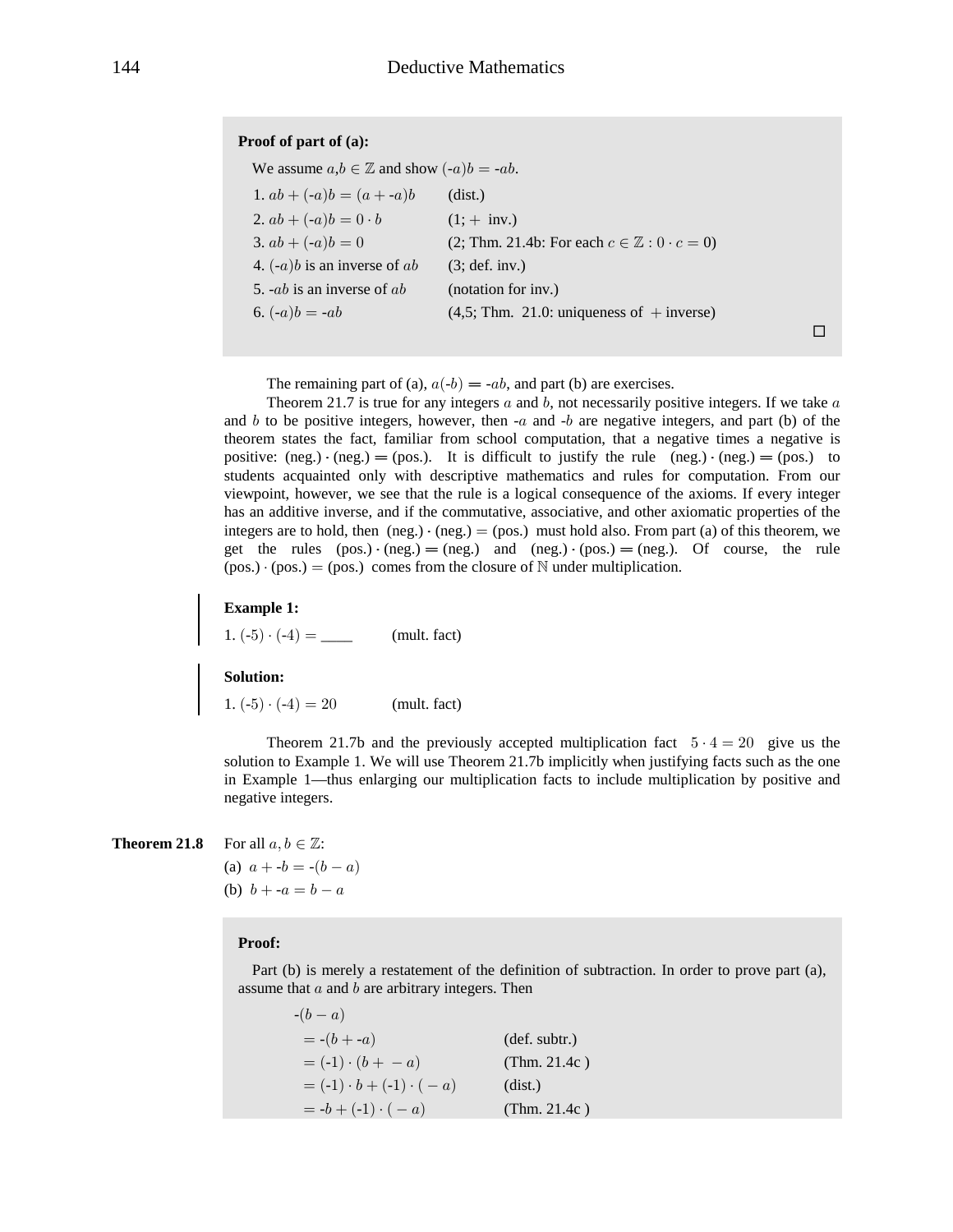| $= -b + 1 \cdot a$ | (Thm. $21.7b$ )            |  |
|--------------------|----------------------------|--|
| $= -b + a$         | (mult. id.)                |  |
| $= a + -b$         | $\text{(comm.} + \text{)}$ |  |
|                    |                            |  |

Theorem 21.8 applies to any integers  $a$  and  $b$  whatever—not only to natural numbers. If we apply the theorem to natural numbers a and b, however, with  $a < b$ , we get the following rule for adding integers of opposite sign. (Positive integers are said to have "positive sign", and negative integers to have "negative sign".)

> In order to add two integers of opposite sign, subtract the smaller from the larger, ignoring the signs of the integers. Then take the sign of the larger.

#### **Example 2:**

To add 7 and -10, ignore the signs of the numbers and observe  $7 < 10$ . Subtract the smaller from the larger:  $10 - 7 = 3$ , using the subtraction facts for the natural numbers. Then assign the remainder 3 a negative sign:  $7 + -10 = -3$ . Equivalently, by Theorem 21.8a:  $7 + -10 = -(10 - 7)$ .

## **Example 3:**

To add 7 and -5, ignore the signs of the numbers and observe  $5 < 7$ . Subtract the smaller from the larger:  $7 - 5 = 2$ , using the subtraction facts for the natural numbers. Then assign the remainder 2 a positive sign:  $7 + -5 = 2$ . Equivalently, by Theorem 21.8b:  $7 + -5 = (7 - 5)$ .

Since a positive integer is just a natural number, to add two integers of positive sign, we use the addition facts (see page 119) for the natural numbers—which follow from the definitions of the numbers. To add two integers of negative sign, we use Theorem 21.4d: for  $a, b \in \mathbb{Z}$ : - $a + b =$  $-(a + b).$ 

## **Example 4:**

 $-7 + -5 = -(7 + 5) = -12.$ 

Subtraction of integers reduces to some kind of addition, by the rule that subtracting an integer is equivalent to adding the inverse of the integer.

#### **Example 5:**

The expression  $-7 - -5$  involves subtracting a negative 5 from a negative 7. This is equivalent to adding the inverse of -5 to the negative 7. Since, by Theorem 21.4a  $\left(\frac{-a}{a}\right) = a$ , the inverse of -5 is 5, we see that  $-7 - 5$  is equivalent to  $-7 + 5$ , which by Theorem 21.8a is  $-7 + 5 = -(7 - 5) = -2$ . Symbolically:  $-7 - (-5) = -7 + (-5) = -7 + (-5) = -7 - (-5) = -2$ .

The following theorems provide a basis for the operations of adding, subtracting, or multiplying both sides of an inequality by the same number—in order to solve the inequality.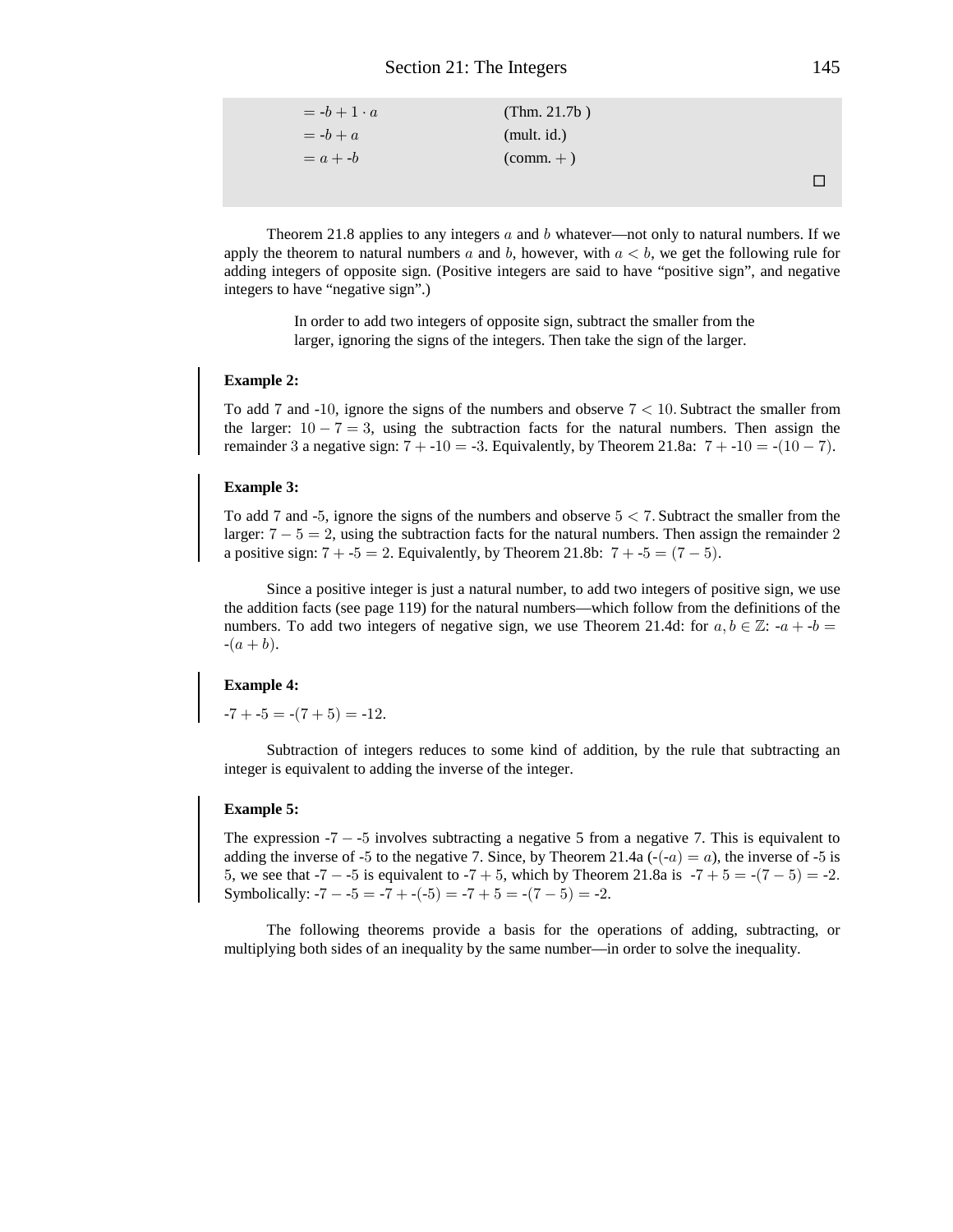**Theorem 21.9** For all  $a, b, c \in \mathbb{Z}$ :

(a) if  $a < b$ , then  $a + c < b + c$ 

- (b) if  $a < b$  and  $c > 0$ , then  $ac < bc$
- (c) if  $a < b$  and  $c < 0$ , then  $ac > bc$

# Proof: Exercise 10.

# **Corollary 21.10** For all  $a, b, c \in \mathbb{Z}$ :

(a) if  $a \leq b$ , then  $a + c \leq b + c$ (b) if  $a \leq b$  and  $c > 0$ , then  $ac \leq bc$ (c) if  $a \leq b$  and  $c < 0$ , then  $ac \geq bc$  (where  $ac \geq bc$  is defined by  $ac > bc$  or  $ac = bc$ )

Proof: Exercise 11.

# **EXERCISES**

- 1. Prove Theorem 21.2.
- 2. Prove Theorem 21.3.
- 3. Prove Theorem 21.4c. Since  $-a$  is the inverse of a, the equation here asserts that  $(-1) \cdot a$  is the inverse of a. This can be shown by adding  $(-1) \cdot a$  to a to get 0, and then using the uniqueness of the additive inverse. By Theorem 21.4b and distributivity, we have

 $0 = 0 \cdot a = (1 + -1) \cdot a = 1 \cdot a + (-1) \cdot a = a + (-1) \cdot a$ .

Write this out as a formal step-by-step proof.

- 4. Prove Theorem 21.4d. Show that  $-a + b$  is an inverse of  $a + b$  by adding it to  $a + b$  to get 0, and then use the uniqueness of the inverse.
- 5. Prove Theorem 21.5.
- 6. Prove Theorem 21.6.
- 7. Prove the following lemma: if  $x + a = a$  or  $a + x = a$  is true for any integers x and a, then  $x = 0$ . If  $x + a = a$  is true for all  $a \in \mathbb{Z}$ , then x must be an identity for addition, and so must be zero by the uniqueness of such an identity. The content of the assertion you are to prove is that in order to have  $x = 0$ , we need not know  $x + a = a$  for all  $a \in \mathbb{Z}$  — only for one  $a \in \mathbb{Z}$ . This a may be x itself. Thus, by the lemma we may conclude  $x = 0$  from  $x + x = x$ . Use this lemma to write a proof of Theorem 21.4b that is shorter than the proof in the text.
- 8. Prove for all integers a and b,  $a(-b) = -ab$  (the remaining part of Theorem 21.7a).
- 9. Prove Theorem 21.7b.
- 10. Prove Theorem 21.9.
- 11. Prove Corollary 21.10.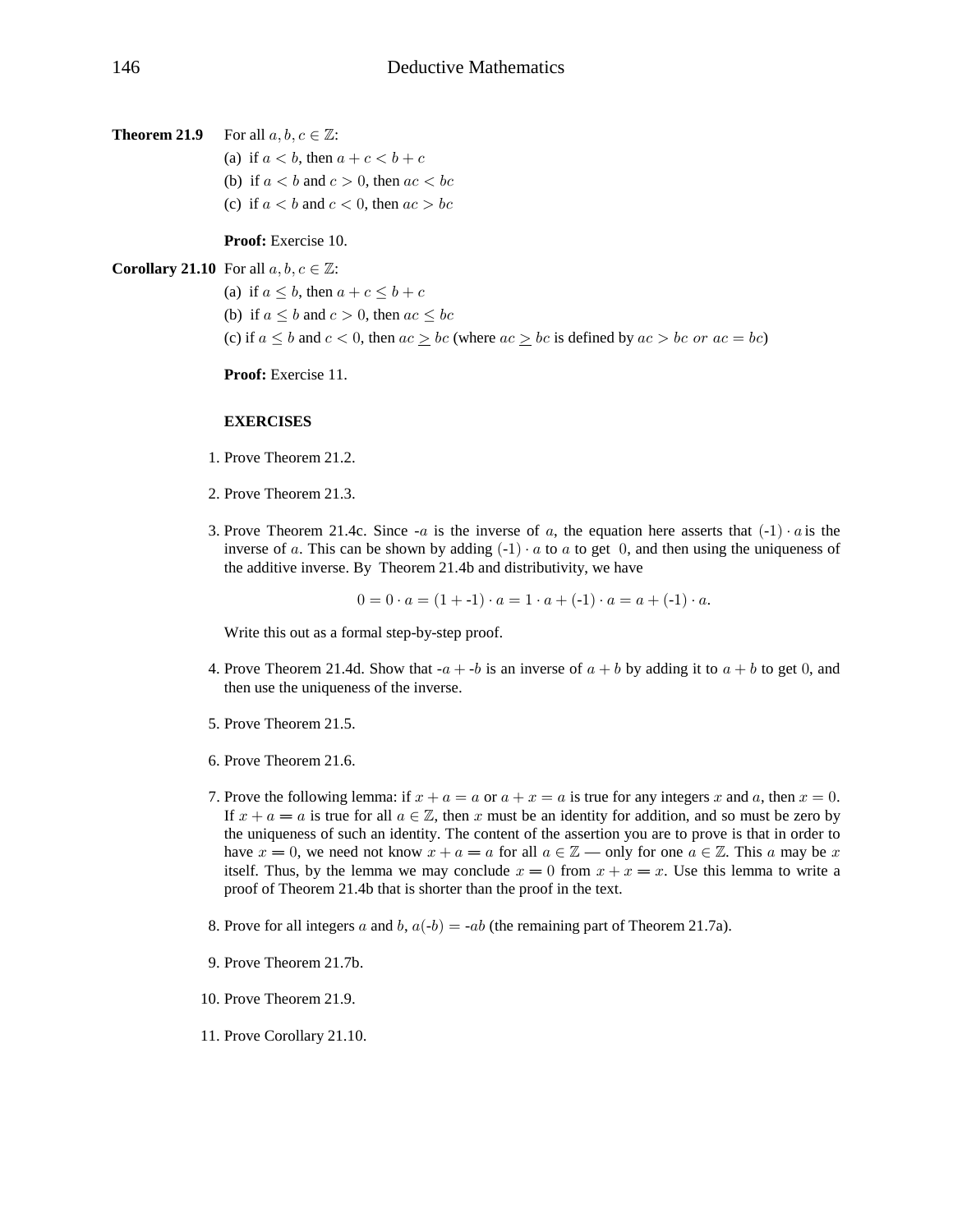# **Functions**; Composition

We have considered the mathematical idea of a set. Although this term was not formally defined, a particular set could be defined by our giving a rule (itself an undefined term) for deciding which elements are in the particular set and which are not. Another fundamental idea in mathematics is the idea of a *function*. Informally, a function is a rule of correspondence between two sets: a function f from a nonempty set A to a set B is a rule that associates to each element x of A a uniquely determined element, denoted  $f(x)$ , of B.  $f(x)$  is called the image of x under f. You can think of f as "sending" or "mapping" x in A to  $f(x)$  in B. Thus to know a particular function f from A to B, you must know a rule for getting  $f(x)$  in B given any x in A. The set A is called the domain of f, and B is called the *codomain* of f. The fact that f is a function from A to B is written  $f: A \rightarrow B$ .

Our format for defining a specific function will be to give (1) the function name together with the domain and codomain, (2) the rule that specifies what the function does to each element in the domain, and (3) a "for all elements in the domain" clause. A formal, set-theoretic definition of function is given in Section 25.

## **Example 1:**

Define  $f: \mathbb{Z} \to \mathbb{N}$  by  $f(x) = x^2 + 3$  for all  $x \in \mathbb{Z}$ . Then, for example,  $f(1) = 1^2 + 3 = 4$ ,  $f(2) = 7$ ,  $f(0) = 3$ ,  $f(-1) = 4$ , and so on.

## **Example 2:**

Define  $g: \mathbb{N} \to \mathbb{N}$  by  $g(x) = 1$  for all  $x \in \mathbb{N}$ . Then, for example,  $g(1) = 1, g(2) = 1$ , and so on.

## **Example 3:**

Define  $h: \mathbb{N} \to \mathbb{N}$  by  $h(x) = x + 1$  for all  $x \in \mathbb{N}$ . Then, for example,  $h(1) = (2)$ ,  $h(2) = 3$ ,  $h(3) = 4$ , and so on.

## **Example 4:**

Define  $k: \mathbb{N} \to \mathbb{N}$  by  $k(x) = \begin{cases} 1 & \text{if } x \text{ is odd} \\ 2 & \text{if } x \text{ is even} \end{cases}$ . Then, for example,  $k(1) = 1$ ,  $k(2) = 2$ ,  $k(3) = 1$ ,  $k(4) = 2$ , and so on.

## **Example 5:**

Define  $f: \mathbb{Z} \to \mathbb{Z}$  by  $f(x) = x$ . Then, for example,  $f(1) = 1$ ,  $f(2) = 2$ ,  $f(-1) = -1$ , and so on.

Note that the rules in Examples 1, 2, 3, and 5 for specifying the function are given by formulas but that the rule in Example 4 also specifies a function. Such a function is sometimes called *conditionally defined*. In all definitions, the *for all* quantification is optional since it is implied when the domain is specified. To use information in the definition of a function, use the (perhaps implicit) for all statement. The rule that defines a function is sometimes given by listing the images of the elements in the domain.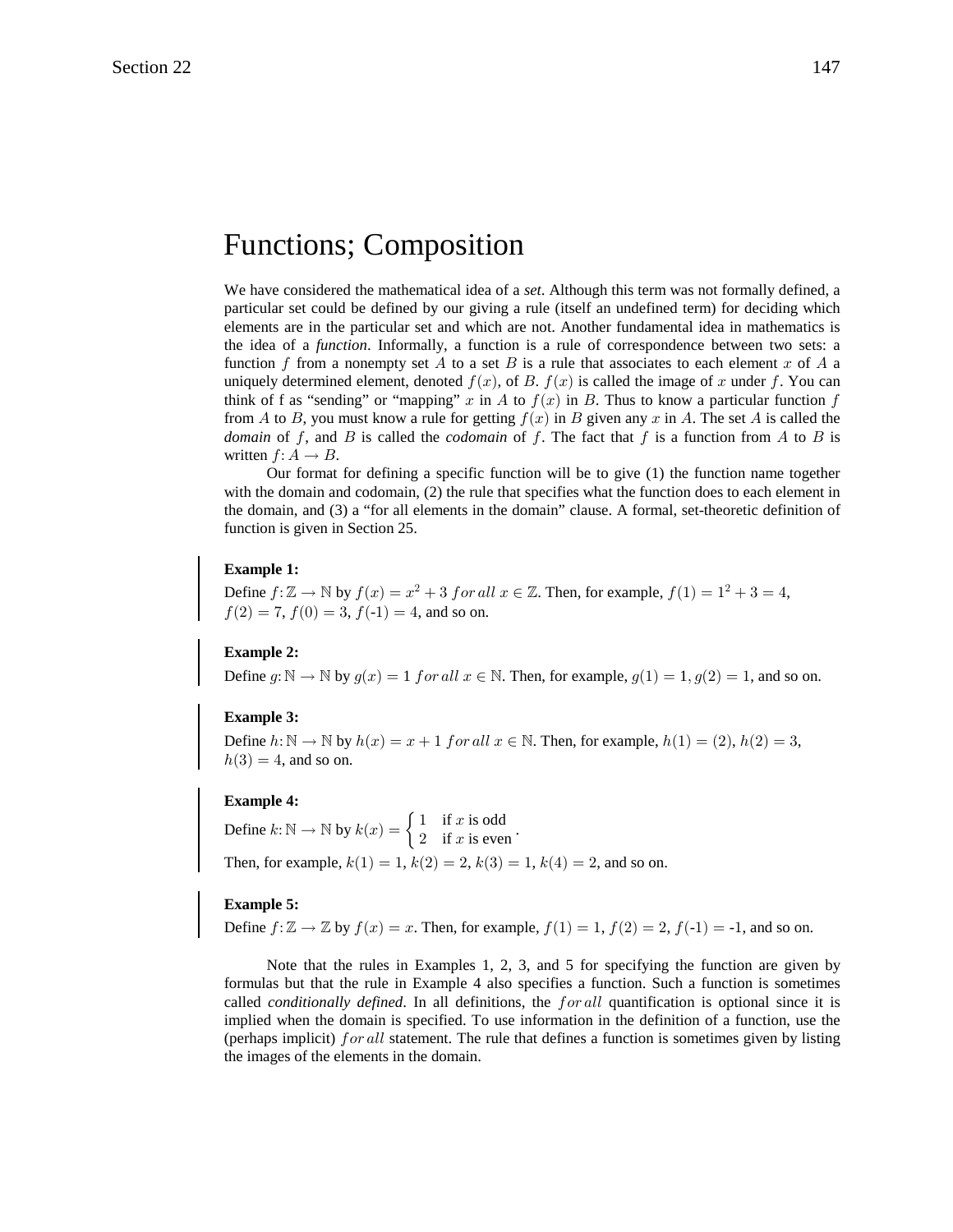# **Example 6:**

Let  $A = \{a, b, c, d\}$  and  $B = \{1, 2, 3\}$ . Define  $f: A \rightarrow B$  by  $f(a) = 1, f(b) = 3, f(c) = 3$ , and  $f(d) = 1$ . (Sometimes arrows are used to give the same information:  $a \rightarrow 1$ ,  $b \rightarrow 3$ ,  $c \rightarrow 3$ ,  $d \rightarrow 1.$ 

It is sometimes helpful to diagram a function with its domain and codomain. For example,  $f: A \rightarrow B$  is pictured as in Figure 1.



Figure 1

Let  $f: A \to B$ . Define the set  $f(A) = \{b \in B \mid b = f(x) \text{ for some } x \in A\}$ .  $f(A)$  is called the **Definition** range of  $f$ .

# **Example 7:**

Let  $f: \mathbb{N} \to \mathbb{N}$  be given by the rule  $f(x) = 3x + 1$ .<br>  $f(1) = 4$ <br>  $f(2) = 7$  $f(\mathbb{N}) = \{4, 7, 10, 13, 16, ...\}$ 

The range of  $f: A \rightarrow B$  is diagrammed in Figure 2.



Figure 2

Let  $f: A \to B$ ,  $g: B \to C$ . Define  $g \circ f: A \to C$  by  $g \circ f(a) = g(f(a))$  for all  $a \in A$ . **Definition** 

> $g \circ f$  is a new function, called the *composition* of g with f, that has the effect of first applying  $f$  to an element in  $A$  and then applying  $g$  to the result. Note that for this to make sense, the range of  $f$  must be contained in the domain of  $g$ . For simplicity, we take the codomain of  $f$  to be the domain of  $g$ .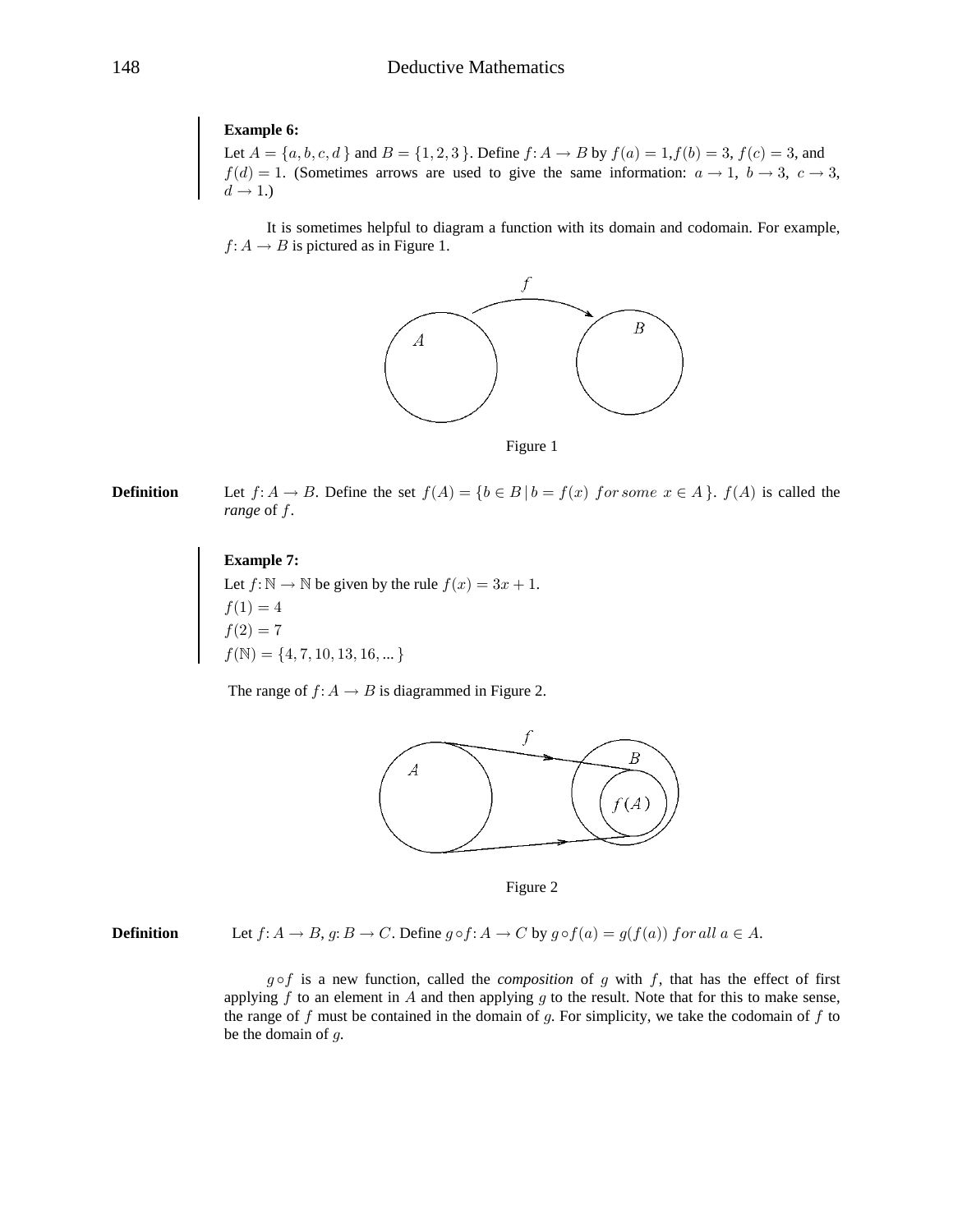## **Example 8:**

Let  $f: \mathbb{Z} \to \mathbb{Z}$  be given by  $f(x) = x - 1$  and  $g: \mathbb{Z} \to \mathbb{Z}$  be given by  $g(y) = y^2 + 2$ . Then  $g \circ f: \mathbb{Z} \to \mathbb{Z}$  is given by  $g \circ f(x) = g(f(x)) = g(x - 1) = (x - 1)^2 + 2$ . Also  $f \circ g: \mathbb{Z} \to \mathbb{Z}$  is given by  $f \circ g(y) = f(g(y)) = f(y$ 

Composition of functions  $f: A \to B$  and  $g: B \to C$  is diagrammed in Figure 3.



#### Figure 3

In Example 8 we used the variable x describing f to also describe  $q \circ f$ , since in  $q \circ f$  we first apply f. Similarly, y describes both g and  $f \circ g$ . Although this was done to illustrate the way in which functions are composed, it is important to understand functions as rules. Composition of functions should therefore be viewed as a rule and not merely as the substitution of variables. The variables are only local variables needed to describe the rules. In the following example, doing without the aid of using different variables to describe  $f$  and  $g$  forces us to think of the functions as rules.

## **Example 9:**

Let  $f: \mathbb{Z} \to \mathbb{Z}$  be given by  $f(x) = x^2 - 5$  for all  $x \in \mathbb{Z}$  and  $g: \mathbb{Z} \to \mathbb{Z}$  be given by  $g(x) = 3x + 2$  for all  $x \in \mathbb{Z}$ .<br>
(a)  $g \circ f(x) =$ (b)  $f \circ q(x) =$ 

## **Solution:**

(a)  $g \circ f(x) = 3(x^2 - 5) + 2$  for all  $x \in \mathbb{Z}$ <br>(b)  $f \circ g(x) = (3x + 2)^2 - 5$  for all  $x \in \mathbb{Z}$ 

# **Example 10:**

Let  $f: \{1, 2, 3, 4\} \rightarrow \{a, b, c\}$  be given by  $1 \rightarrow a, 2 \rightarrow b, 3 \rightarrow b, 4 \rightarrow c$ .<br>Let  $g: \{a, b, c\} \rightarrow \{x, y, z\}$  be defined by  $a \rightarrow x, b \rightarrow y, c \rightarrow z$ .<br>Then  $g \circ f: \{1, 2, 3, 4\} \rightarrow \{x, y, z\}$  is defined by  $1 \rightarrow x, 2 \rightarrow y, 3 \rightarrow y, 4 \rightarrow z$ .<br>There is n

<sup>&</sup>lt;sup>9</sup> In defining  $q \circ f$  we have used the usual definition of composition, where the domain of g is equal to the codomain of f. This definition will keep notation simple in future theorems, with no real loss of generality. Alternate definitions sometimes require only that the range of  $f$  be a subset of the domain of  $g$ . The codomain of any such  $f$ can easily be redefined to be the domain of  $q$ .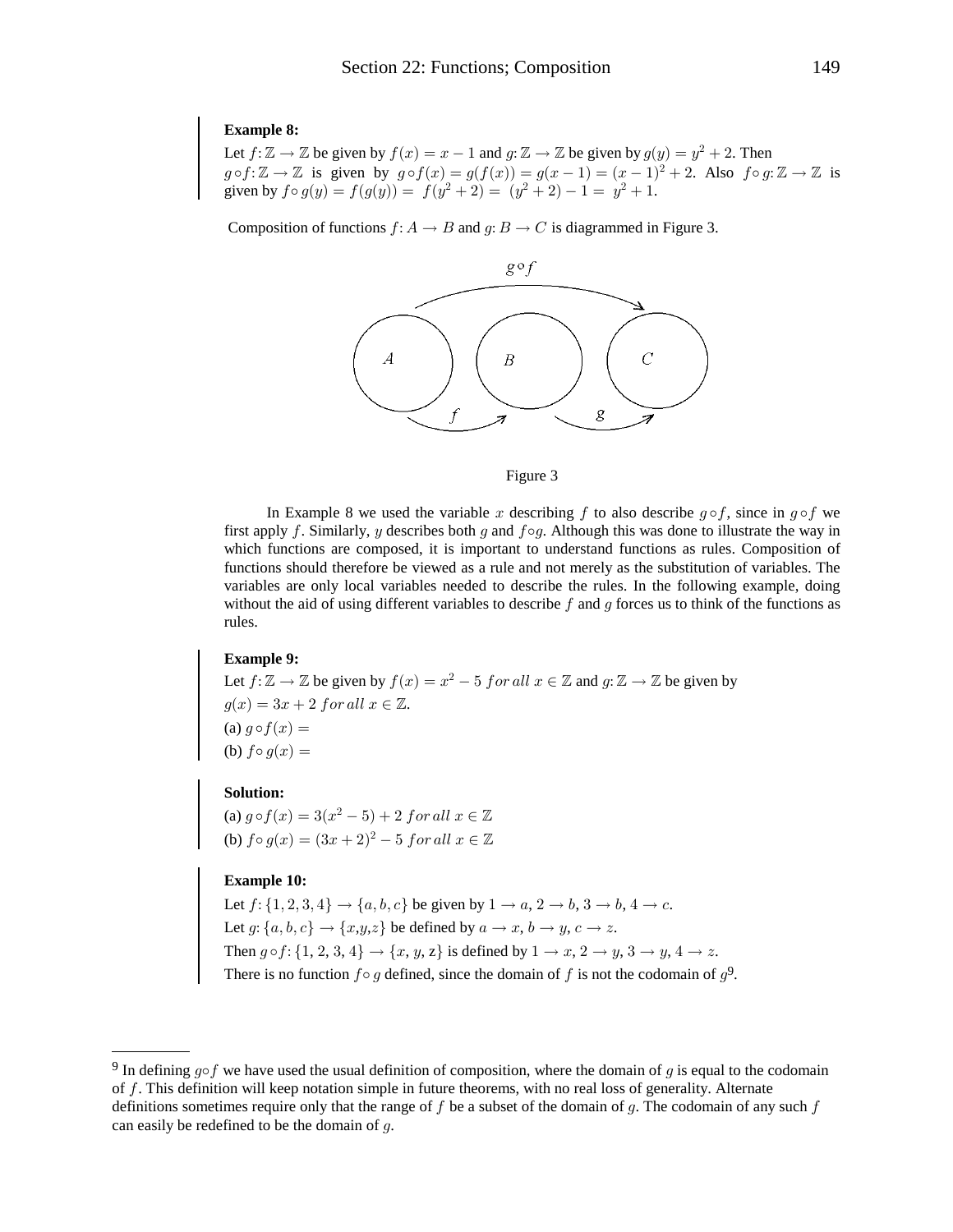Our next theorem asserts the associativity of composition, but first we need the idea of equal functions.

Two functions  $f: A \to B$  and  $g: A \to B$  are said to be equal (written  $f = g$ ) provided that for all **Definition**  $x \in A : f(x) = q(x).$ 

> Note that for  $f$  and  $g$  to be equal they must have the same domain and codomain (the context for definition). The definition just given states that functions are equal if the rules defining them yield the same value when applied to each element of their domain. The idea of equality asserts that the expressions on the left and right of the equal sign are just two names for exactly the same object. The reason we need definitions for equal sets and equal functions is that the ideas of set and function are themselves undefined. Therefore "sameness" needs to be defined in these cases.

**Theorem 22.1:** Let  $f: A \to B$ ,  $g: B \to C$ , and  $h: C \to D$ . Then  $(h \circ g) \circ f = h \circ (g \circ f)$ .

Note that at the top level, the conclusion is the statement that two functions are equal:  $(h \circ g) \circ f = h \circ (g \circ f)$ . By the definition of equality, we need to show two things in order to prove the theorem:

(1)  $(h \circ g) \circ f$  and  $h \circ (g \circ f)$  have the same domain & codomain (2)  $[(h \circ q) \circ f](x) = [h \circ (q \circ f)](x)$  for all  $x \in A$ 

These two things give us the points of the two paragraphs of the proof.

## Proof:

First observe that  $h \circ q: B \to D$  so that  $(h \circ q) \circ f: A \to D$ . Also,  $q \circ f: A \to C$ , so that  $h \circ (g \circ f) : A \to D$ . Therefore  $(h \circ g) \circ f$  and  $h \circ (g \circ f)$  both have domain A and codomain D by definition of composition.

We now show that  $[(h \circ g) \circ f](x) = [h \circ (g \circ f)](x)$  for all  $x \in A$ :

1. Let  $x \in A$ .

 $\ddot{\phantom{a}}$ 

k.  $(h \circ q) \circ f(x) = h \circ (q \circ f)(x)$ k+1.  $(h \circ g) \circ f(x) = h \circ (g \circ f)(x)$  for all  $x \in A$  $(1-k; pr. \forall)$ Therefore  $(h \circ q) \circ f = h \circ (q \circ f)$  by definition of equal functions.

Step k states that  $(h \circ g) \circ f$  and  $h \circ (g \circ f)$  do exactly the same thing to x. What these functions do to x is given by their definition. By definition,  $[(h \circ g) \circ f](x)$  is  $(h \circ g)(f(x))$  and  $[h\circ (g\circ f)](x)$  is  $h(g\circ f(x))$ . Applying the definition again,  $(h\circ g)(f(x))$  is  $h(g(f(x)))$  and  $h(g \circ f(x))$  is  $h(g(f(x)))$ . The left and right sides of Step k are therefore the same. In order to establish Step k, we therefore start with this same thing as a step in our proof:

> 2.  $h(g(f(x))) = h(g(f(x)))$ (identity)

Such steps (obvious identities) need no justification in parentheses. We now have the following proof: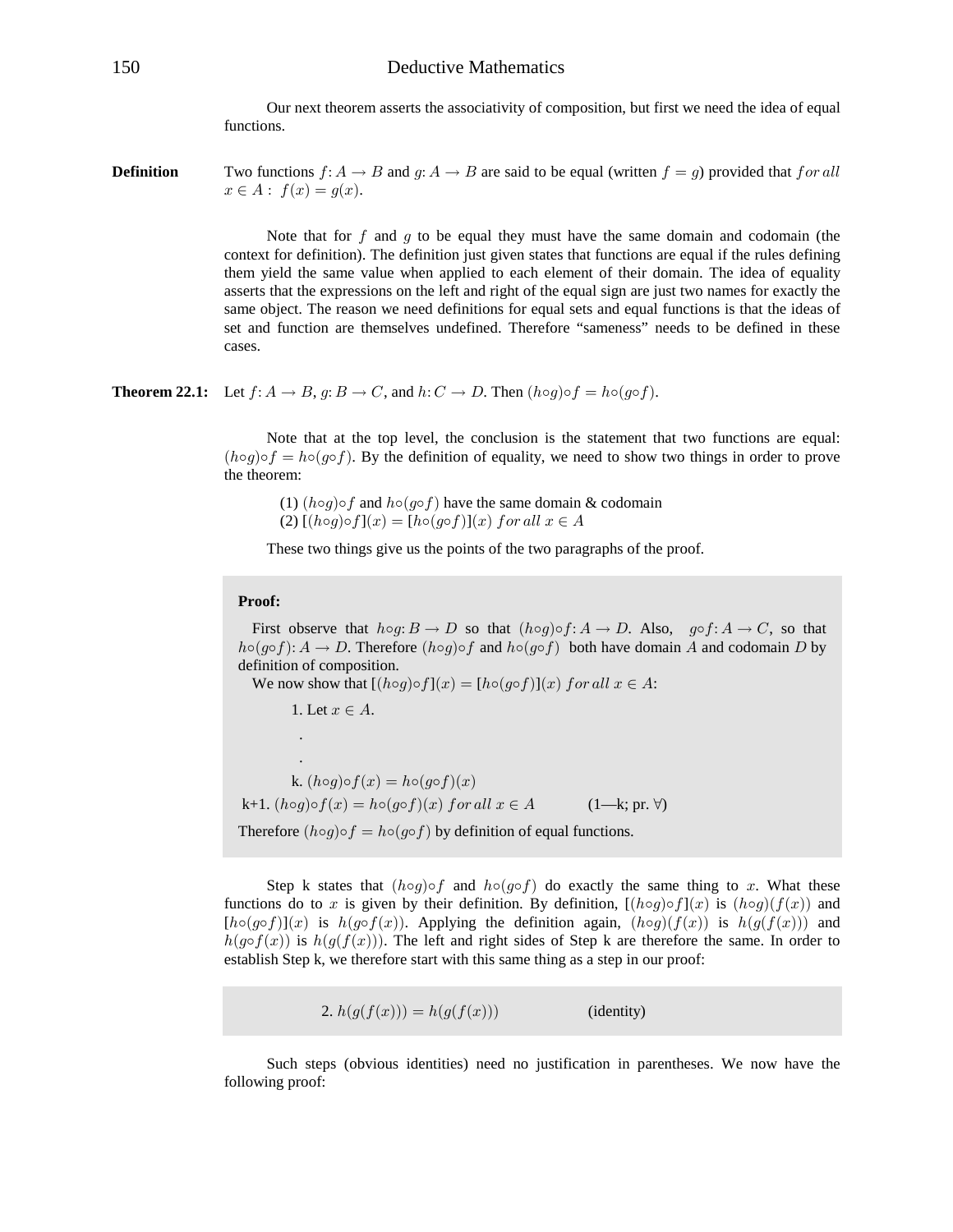## **Proof:**

First observe that  $h \circ g : B \to D$  so that  $(h \circ g) \circ f : A \to D$ . Also,  $g \circ f : A \to C$ , so that  $h \circ (g \circ f) : A \to D$ . Therefore  $(h \circ g) \circ f$  and  $h \circ (g \circ f)$  both have domain A and codomain D by definition of composition.

We next show that  $[(h \circ g) \circ f](x) = [h \circ (g \circ f)](x)$  for all  $x \in A$ :

| 1. Let $x \in A$ .                                                       |                      |
|--------------------------------------------------------------------------|----------------------|
| 2. $h(g(f(x))) = h(g(f(x)))$                                             | ( <i>identity</i> )  |
| 3. $h \circ g(f(x)) = h(g \circ f(x))$                                   | $(2; def. \circ)$    |
| 4. $(h \circ g) \circ f(x) = h \circ (g \circ f)(x)$                     | $(3; def. \circ)$    |
| k+1. $(h \circ g) \circ f(x) = h \circ (g \circ f)(x)$ for all $x \in A$ | $(1-4; pr. \forall)$ |
|                                                                          |                      |

Therefore  $(h \circ g) \circ f = h \circ (g \circ f)$  by definition of equal functions.

The fact that the domain and codomain of  $h \circ (q \circ f)$  and  $(h \circ q) \circ f$  are the same is needed for equality. It is the context in which the definition is made. We "observed" this fact in the first few lines of our proof. In general, we will use the word "observe" in asserting, in a proof, the appropriate context for a theorem or definition. It is customary to omit such observations in proofs if they are obvious.

Steps like Step 2 above, which appear in proofs seemingly out of a clear blue sky, are almost always determined by thinking backward from a desired result. They seem mysterious only to those who imagine steps are discovered in the same order in which they appear in the proof. People who memorize proofs (a wholly worthless activity) may memorize steps in this order. People who *think about* proofs never think in this order. This is why, when reading a mathematics text, it is not informative to merely see why each step follows logically from the preceding steps. Instead, try analyzing the proofs yourself and use the text only if you get stuck. Such a do-ityourself approach will reveal not only that the theorems are true (false theorems are rarely printed in texts) but *why* they are true.

The form of the preceding proof, with Step 2 appearing out of the blue and with different but simultaneous manipulations of each side of the equations, is awkward. A chain of equalities (page 118) is more natural:

| Let $x \in A$ .                             |                        |
|---------------------------------------------|------------------------|
| $(h \circ g) \circ f(x)$                    |                        |
| $=(h\circ g)(f(x))$                         | $(\text{def. } \circ)$ |
| $= h(g(f(x)))$                              | $(\text{def. } \circ)$ |
| $= h((g \circ f(x)))$                       | $(\text{def. } \circ)$ |
| $= h \circ (g \circ f)(x)$                  | $(\text{def. } \circ)$ |
| $(h \circ g) \circ f = h \circ (g \circ f)$ | $(det. = fons., imp.)$ |

**Definition** For any set A, define the function  $i_A: A \to A$  by  $i_A(a) = a$  for each  $a \in A$ .  $i_A$  is called the  $identity function on A.$ 

## **Example 11:**

 $i_{\mathbb{N}}: \mathbb{N} \to \mathbb{N}$  is given by  $i_{\mathbb{N}}(a) = a$  for all  $a \in \mathbb{N}$ , so, for example,  $i_{\mathbb{N}}(1) = 1$ ,  $i_{\mathbb{N}}(2) = 2$ , and so on.

 $\Box$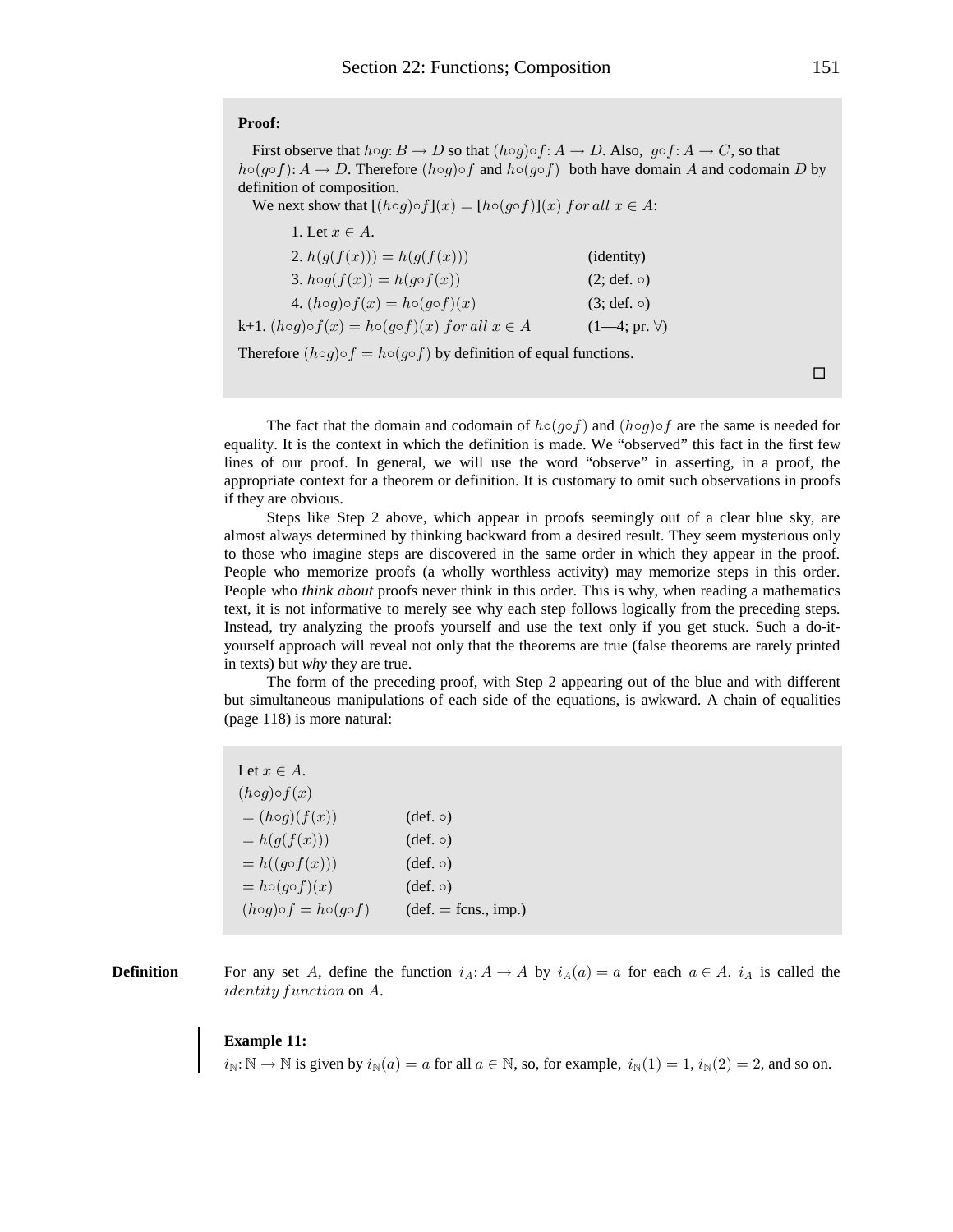**Theorem 22.2** For any  $f: A \rightarrow B$ : (a)  $f \circ i_A = f$ (b)  $i_B \circ f = f$ 

## **Proof of (a):**

Observe first that  $f \circ i_A$  and f both have domain A and codomain B.

1. Let  $x \in A$  be arbitrary. 2.  $f \circ i_A(x) = f(i_A(x))$  (def.  $\circ)$ 3.  $i_A(x) = x$  (def.  $i_A$ ) 4.  $f \circ i_A(x) = f(x)$  (2,3; sub.) 5.  $f \circ i_A(x) = f(x)$  for all  $x \in A$  (1—4; pr.  $\forall$ ) 6.  $f \circ i_A = f$  (5; def. = fcns.)

 $\Box$ 

# **Proof of (b):** Exercise 5.

In the proof of Theorem 22.2a, we used the substitution rule of inference. The definition of composition asserts that the element to which  $f \circ i_A$  maps x is the element  $f(i_A(x))$ . Thus  $f \circ i_A(x)$ and  $f(i_A(x))$  are the same thing by definition. In Step 2 the equal sign denotes that we have two different names or representations for the same thing, and the same is true in Step 3. Step 4 was obtained by replacing  $i_A(x)$  with x in Step 2, these things being equal by Step 3. It is better to use substitution implicitly. The following steps do this for Theorem 22.2a:

1. Let  $x \in A$ . 2.  $f \circ i_A(x) = f(i_A(x))$  (def.  $\circ$ )<br>3.  $f \circ i_A(x) = f(x)$  (2; def. 3.  $f \circ i_A(x) = f(x)$  (2; def.  $i_A$ ) 4.  $f \circ i_A(x) = f(x)$  for all  $x \in A$  (1-3; pr.  $\forall$ )

In these steps the definition of  $i_A$  was used as a reason for changing Step 2 to Step 3. In doing this, substitution need not be stated explicitly.

In the first proof of Theorem 22.2a, information from the appropriate definitions was put down first. (Note that in this proof, Steps 2 and 3 do not depend on previous steps.) Then this information was organized in Step 4. It is generally better to organize your thoughts on scrap paper (analyzing and changing steps by definition) than to put the contents of definitions down as steps in a proof and then organize things in later proof steps. A proof step with the following justification would be indicative of a poorly organized proof that was difficult to read (see also Exercise 9):

$$
22. \ldots \t\t (Steps 2, 4, 7, 18, 21; sub.)
$$

The most natural proof of Theorem 22.2a, and the easiest to read, involves a chain of equalities.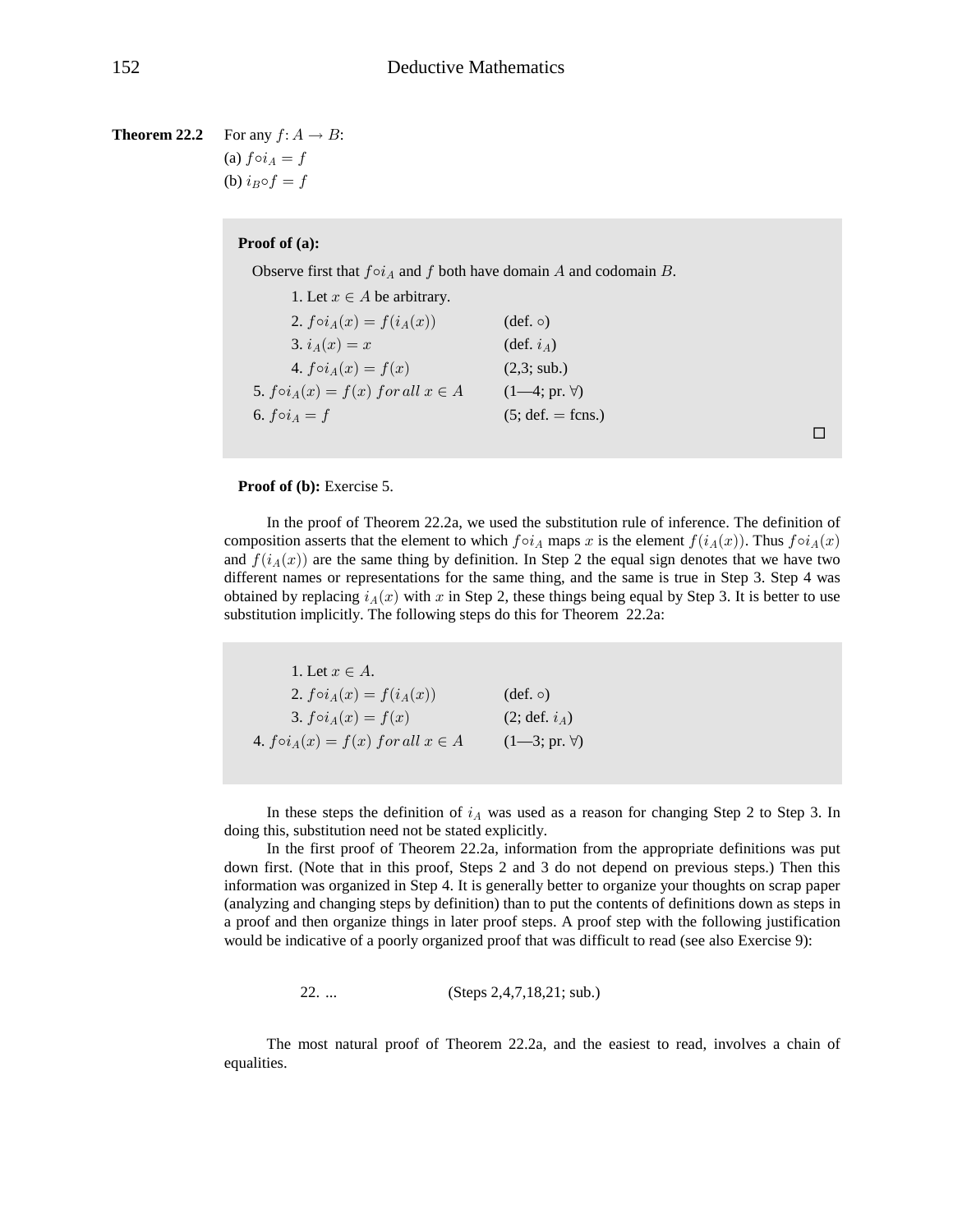Let  $x \in A$ .  $f\circ i_A(x)$  $= f(i_A(x))$  (def.  $\circ$ )  $= f(x)$  $(\text{def. } i_A)$  $f \circ i_A = f$  $(\text{def.} = \text{fcns.}, \text{imp.})$ 

 $\Box$ 

# **Example 12:**

Let  $f: \mathbb{N} \to \mathbb{N}$  and  $g: \mathbb{N} \to \mathbb{N}$  be functions. Define the function  $f + g: \mathbb{N} \to \mathbb{N}$  by the rule  $f+g(x) = f(x) + g(x)$  for all  $x \in \mathbb{N}$ . Prove or find a counterexample to (a) For all functions  $h: \mathbb{N} \to \mathbb{N}: (f+g)\circ h = (f \circ h)+(g \circ h)$ . (b) For all functions  $h: \mathbb{N} \to \mathbb{N}$ :  $h \circ (f+g) = (h \circ f) + (h \circ g)$ .

# Proof of (a):

Let  $x \in \mathbb{N}$  be arbitrary.  $(f+g) \circ h(x)$  $= (f+g)(h(x))$  $(\text{def. } \circ)$  $= f(h(x)) + g(h(x))$  $(\text{def.} + \text{of f} \cdot \text{cns.})$  $= f \circ h(x) + g \circ h(x)$  $(\text{def. } \circ)$  $=[f\circ h+g\circ h](x)$  $(\text{def.} + \text{ of } \text{fcns.})$ Therefore  $(f+g)\circ h = f \circ h + g \circ h$ .  $(\text{def.} = \text{fcns.})$ 

 $\hfill \square$ 

# Counterexample to (b):

Let  $h(x) = x^2$ ,  $f(x) = x$ , and  $g(x) = x$ . Then  $h \circ (f+g)(x) = h(f+g(x)) = h(f(x) + g(x)) = h(x+x) = h(2x) = (2x)^2 = 4x^2.$ But  $h \circ f + h \circ g(x) = h \circ f(x) + h \circ g(x) = h(f(x)) + h(g(x)) = h(x) + h(x) = x^2 + x^2 = 2x^2$ 

## **EXERCISES**

1. Define a function  $f: A \rightarrow B$  where

(a)  $A$  has two elements and  $B$  has four.

- (b)  $B$  has two elements and  $A$  has four.
- 2. Let  $f: \mathbb{Z} \to \mathbb{Z}$  be defined by  $f(x) = x^2$ . Find (a)  $f(0)$ (b)  $f(3)$ (c)  $f(-3)$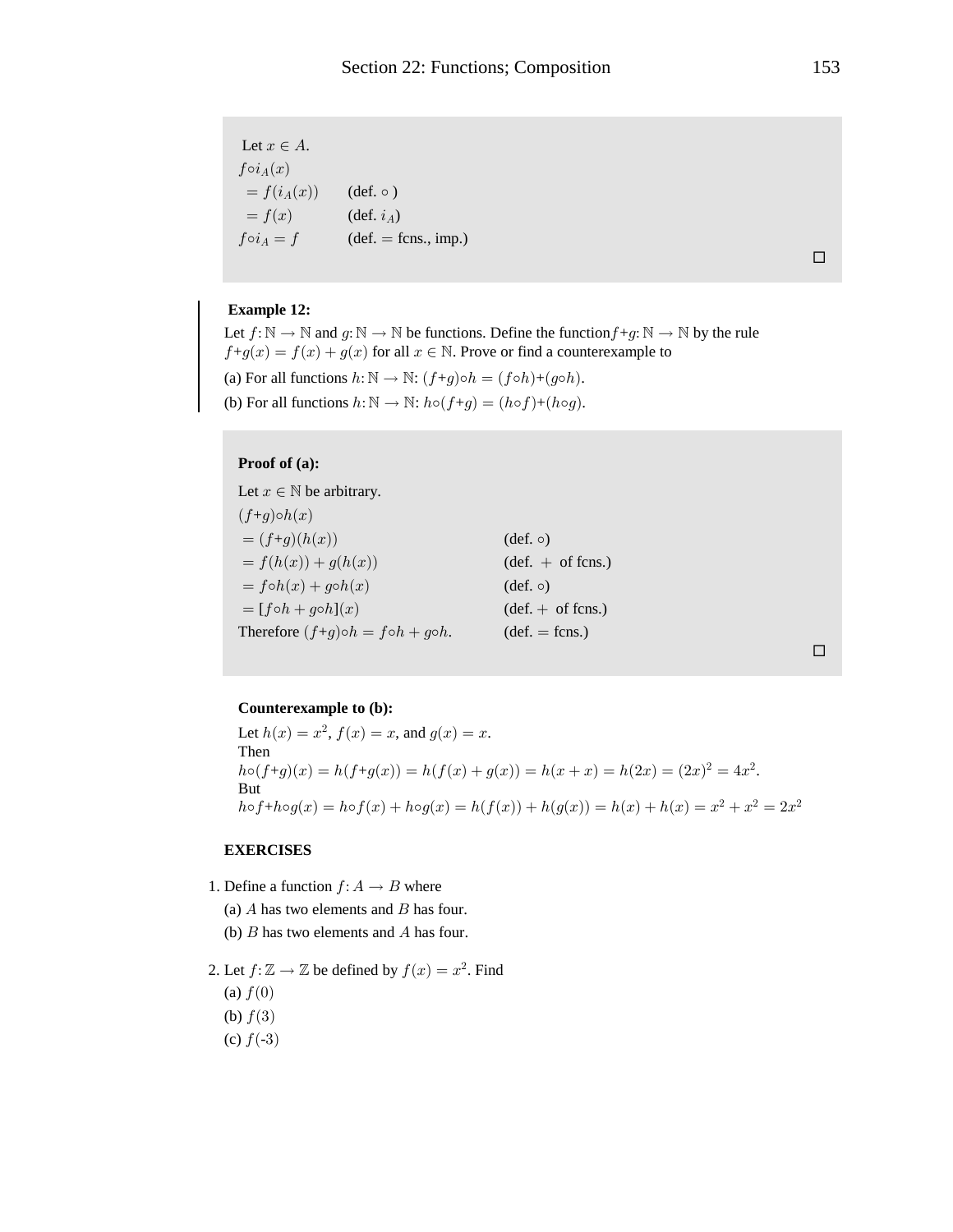- 3. Let  $h: \mathbb{N} \to \mathbb{N}$  be defined by  $h(z) = z^3 + z$  and  $k: \mathbb{N} \to \mathbb{N}$  be defined by  $k(z) = z^2 + 2$ . Define: (a)  $h \circ k$ (b)  $k \circ h$
- 4. Let  $f: \{1,2,3,4,5\} \rightarrow \{a,b,c,d,e\}$  be defined by  $1 \rightarrow a$ ,  $2 \rightarrow a$ ,  $3 \rightarrow b$ ,  $4 \rightarrow b$ ,  $5 \rightarrow c$ . Let  $g: \{a,b,c,d,e\} \rightarrow \{1,2,3,4,5\}$  be defined by  $a \rightarrow 5$ ,  $b \rightarrow 4$ ,  $c \rightarrow 4$ ,  $d \rightarrow 3$ ,  $e \rightarrow 2$ . Define (a)  $f \circ g$ (b)  $g \circ f$
- 5. Prove Theorem 22.2b.
- 6. Prove or find a counterexample to the following "cancellation laws" for function composition: (a) Let  $f: A \rightarrow B$ ,  $g: A \rightarrow B$ , and  $h: B \rightarrow C$ .
	- If  $h \circ f = h \circ q$ , then  $f = q$ . (b) Let  $f: A \rightarrow B$ ,  $q: A \rightarrow B$ , and  $h: C \rightarrow A$ . If  $f \circ h = g \circ h$ , then  $f = g$ .
- 7. Let  $f: \mathbb{N} \to \mathbb{N}$  and  $g: \mathbb{N} \to \mathbb{N}$  be functions. Define the function  $f \cdot g: \mathbb{N} \to \mathbb{N}$  by the rule  $f \cdot g(x) = f(x) \cdot g(x)$  for all  $x \in \mathbb{N}$ . Prove or find a counterexample to:

(a) For all functions  $h : \mathbb{N} \to \mathbb{N}$ :  $(f \cdot g) \circ h = (f \circ h) \cdot (g \circ h)$ .

- (b) For all functions  $h : \mathbb{N} \to \mathbb{N}$ :  $h \circ (f \cdot g) = (h \circ f) \cdot (h \circ g)$ .
- 8. Prove or find a counterexample to the following: (a) For all functions  $f: \mathbb{N} \to \mathbb{N}$ ,  $g: \mathbb{N} \to \mathbb{N}$ , and  $h: \mathbb{N} \to \mathbb{N}$ :  $(f+g) \cdot h = (f \cdot h) + (g \cdot h)$ . (b) For all functions  $f: \mathbb{N} \to \mathbb{N}$ ,  $g: \mathbb{N} \to \mathbb{N}$ , and  $h: \mathbb{N} \to \mathbb{N}$ :  $(f \cdot g) + h = (f+h) \cdot (g+h)$ .
- 9. Comment on the following universal proof scheme. Suppose we are given a theorem  $P$ . To prove  $P$ , write down all the definitions (as steps) of the terms in  $P$  plus the definitions of the terms in those definitions, and so on until only undefined terms (such as set and function) remain. Call these definitions Steps 1 through Step k. For Step k+1, write down  $\mathcal P$  and give "substitution" as a reason. (Regardless of what your opinion may be as to the validity of this, you should avoid making your proofs look like this.)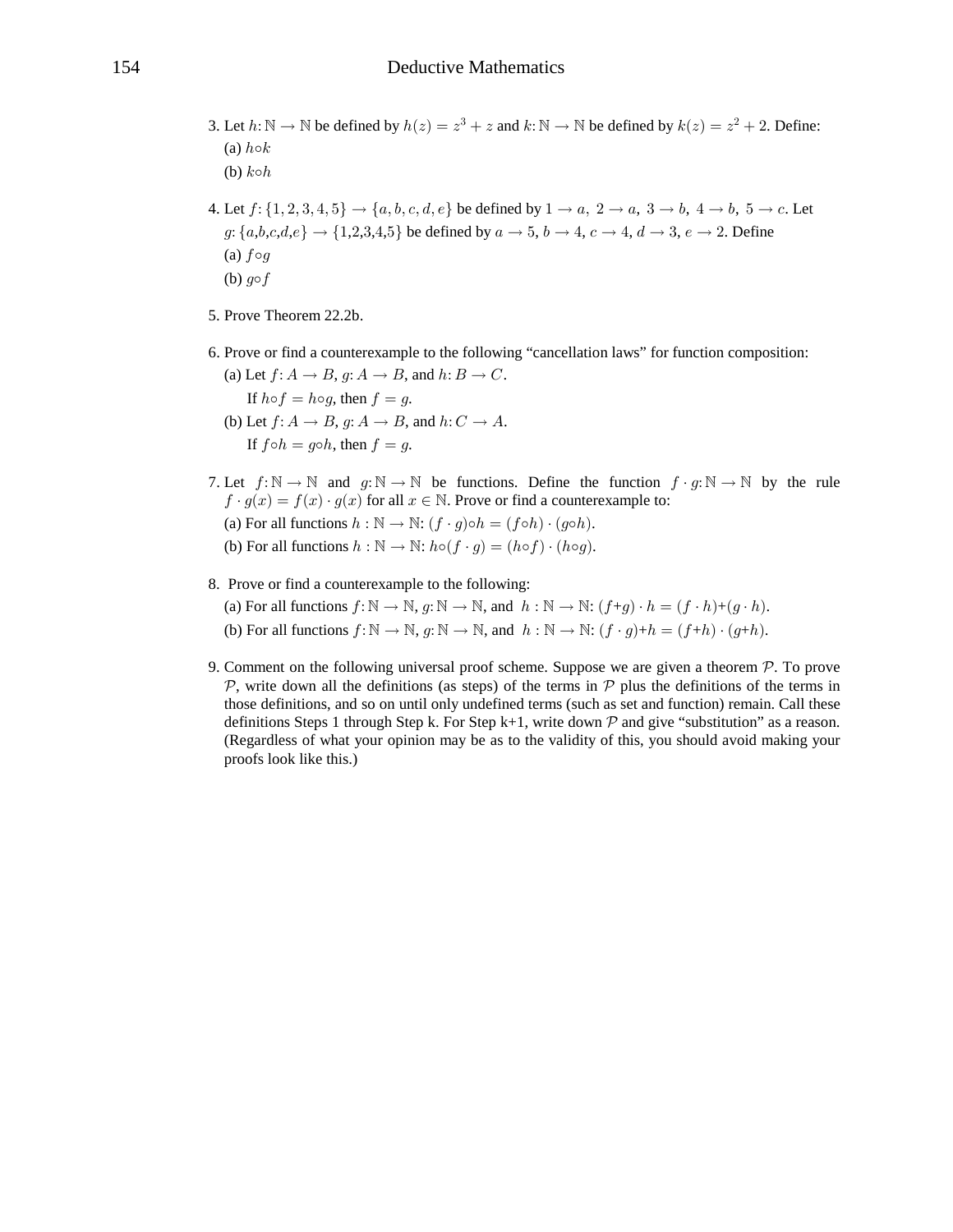# **One-to-One Functions**

The function  $f: \mathbb{Z} \to \mathbb{Z}$  defined by  $f(x) = x^2$  has the property that  $f(2) = 4$ , and  $f(-2) = 4$ . Such a function is called *many-to-one* since there is an element, 4, in the range of  $f$  with at least two different elements mapping to it. Functions with only one element in their domain mapping to each element in the range are called *one-to-one* (abbreviated "1-1"). We seek a wording for a definition. This wording should be in terms of our standard phrases:  $for all; if ..., then ...; and; or;$  and so on. Think for a minute of what you could give for a condition on a function  $f: A \rightarrow B$  that would ensure that  $f$  was one-to-one. Here is how we will do it:

**Definition** A function  $f: A \to B$  is called one-to-one iff for all  $a_1, a_2 \in A$  : if  $f(a_1) = f(a_2)$ , then  $a_1 = a_2.$ 

> The idea in the definition is that we pick two different names  $a_1$  and  $a_2$ , for objects in A. The condition  $f(a_1) = f(a_2)$  states that f sends the object named by  $a_1$  to the same place it sends the object named by  $a_2$ . Under these conditions, if f is to be a one-to-one function, it must be the case that  $a_1$  and  $a_2$  are two different names for the same object. Hence  $a_1 = a_2$ .

> One-to-one functions have the property that, for each element in their range there is a unique element in their domain mapping to it. The approach above is generally used to prove uniqueness: pick two different names for an object or objects with a property, then show both names are names for the same object. There is therefore only one object with the property.

> Suppose we wish to prove that a function f:  $A \rightarrow B$  is one-to-one. Our inference rules dictate the following:

1. Let 
$$
a_1, a_2 \in A
$$
.  
\n2. Assume  $f(a_1) = f(a_2)$   
\n
$$
\vdots
$$
\n
$$
k. a_1 = a_2
$$
\n
$$
k+1. if f(a_1) = f(a_2), then a_1 = a_2
$$
\n
$$
k+2. for all a_1, a_2 \in A: if f(a_1) = f(a_2), then a_1 = a_2 \qquad (2-k; pr. \Rightarrow)
$$
\n
$$
k+3. f is one-to-one \qquad (k+2; def 1-1)
$$

By our implicit definition rule, we may omit Step k+2 since the property  $\mathcal{P}$ , which establishes that f is one-to-one, is just that given in Step  $k+2$ . Our implicit definition rule does not completely remove the strictly logical assertions from the proof, however, since Step  $k+1$  serves to express a part of the defining condition  $P$ . It seems inappropriate that we would need to state a part of  $P$  but not  $P$  itself.

Our next step in proof abbreviation will involve combining Steps 1 and 2 above and eliminating Step k+1. That is, we give a single rule for proving statements of the form  $for all$  $x, y \in A:$  if  $\mathcal{P}(x,y)$ , then  $\mathcal{Q}(x,y)$ . Note that in the proof fragment above, we prove Step k+2 by first choosing arbitrary  $a_1$  and  $a_2$ , then assuming  $f(a_1) = f(a_2)$  for these, and finally proving  $a_1 = a_2.$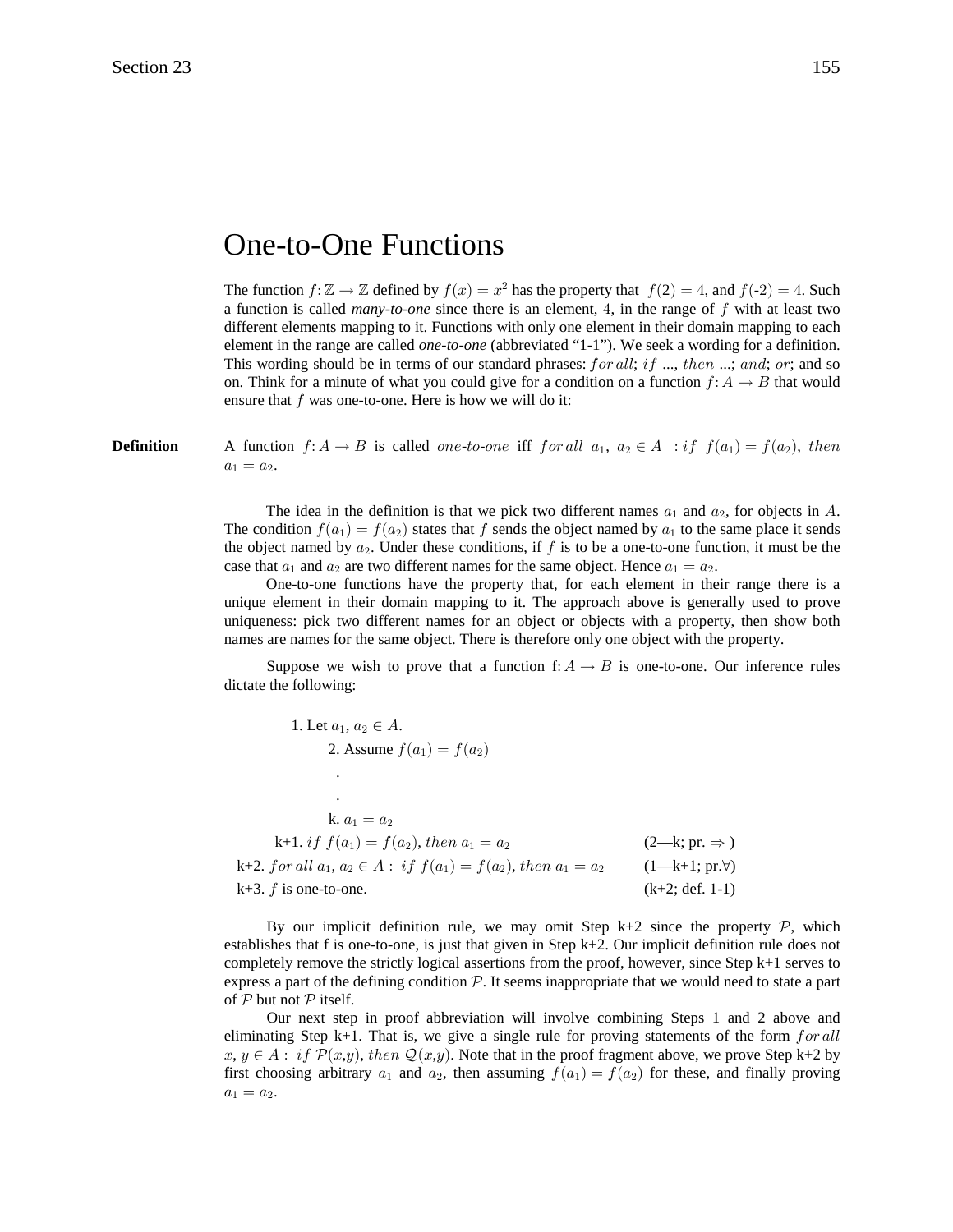# **Deductive Mathematics**

**Inference Rule** Proving  $for$ -all-if-then statements: In order to prove a statement of the form  $for$  all  $x \in A$ : if  $\mathcal{P}(x)$ , then  $\mathcal{Q}(x)$ , choose an arbitrary x in A and assume  $\mathcal{P}(x)$  is true for this x. (Either of  $x \in A$ or  $\mathcal{P}(x)$  may then be used in future steps.) Then prove that  $\mathcal{Q}(x)$  is true. Analogous rules hold for more than one variable. (Abbreviation:  $pr.\forall \Rightarrow$ )

Format:

 $\text{pr.} \forall \Rightarrow$ 

i. Let  $x \in A$  and  $\mathcal{P}(x)$ (or "Let  $x \in A$  and assume  $\mathcal{P}(x)$ " or "Suppose  $x \in A$  and  $\mathcal{P}(x)$ " or "Assume  $\mathcal{P}(x)$  for  $x \in A$ ").<sup>10</sup>

j.  $\mathcal{Q}(x)$ i+1. for all  $x \in A$ : if  $\mathcal{P}(x)$ , then  $\mathcal{Q}(x)$  (i-j; pr. $\forall \Rightarrow$ )

The extension of the preceding rule to two variables is used in the following example:

## **Example 1:**

Let  $f: \mathbb{N} \to \mathbb{N}$  be defined by  $f(x) = 2x + 4$  for all  $x \in \mathbb{N}$ . Prove that f is one-to-one.

### Proof:

1. Let  $x, y \in \mathbb{N}$  and  $f(x) = f(y)$ 2.  $2x + 4 = 2y + 4$  $(1; \text{def } f)$  $3.2x = 2y$  $(2; Thm. 19.3)$ 4.  $x = y$  $(3; Thm. 19.3)$ 5. for all  $x, y \in \mathbb{N}$ : if  $f(x) = f(y)$ , then  $x = y$  $(1-4; pr. \forall \Rightarrow)$ 6.  $f$  is one-to-one  $(5; def. 1-1, exp.)$  $\Box$ 

Step 5 could be omitted by using the definition of one-to-one implicitly in Step 6.

## **Example 2:**

The proof of Example 1 in paragraph form might be:

### Proof:

Let  $x, y \in \mathbb{N}$  and  $f(x) = f(y)$ . Then  $2x + 4 = 2y + 4$  by definition of f. Hence  $x = y$ , so that  $f$  is one-to-one by definition.

 $\Box$ 

 $10$  You will see many other wordings that mean the same thing. It is not the words that count. Readers who know the conclusion you are after will automatically interpret any reasonable words so that their meaning is consistent with obtaining this conclusion. This is the way it is with informal language; the ideas carry us through what would otherwise be ambiguous wordings. Words and phrases are interpreted in context.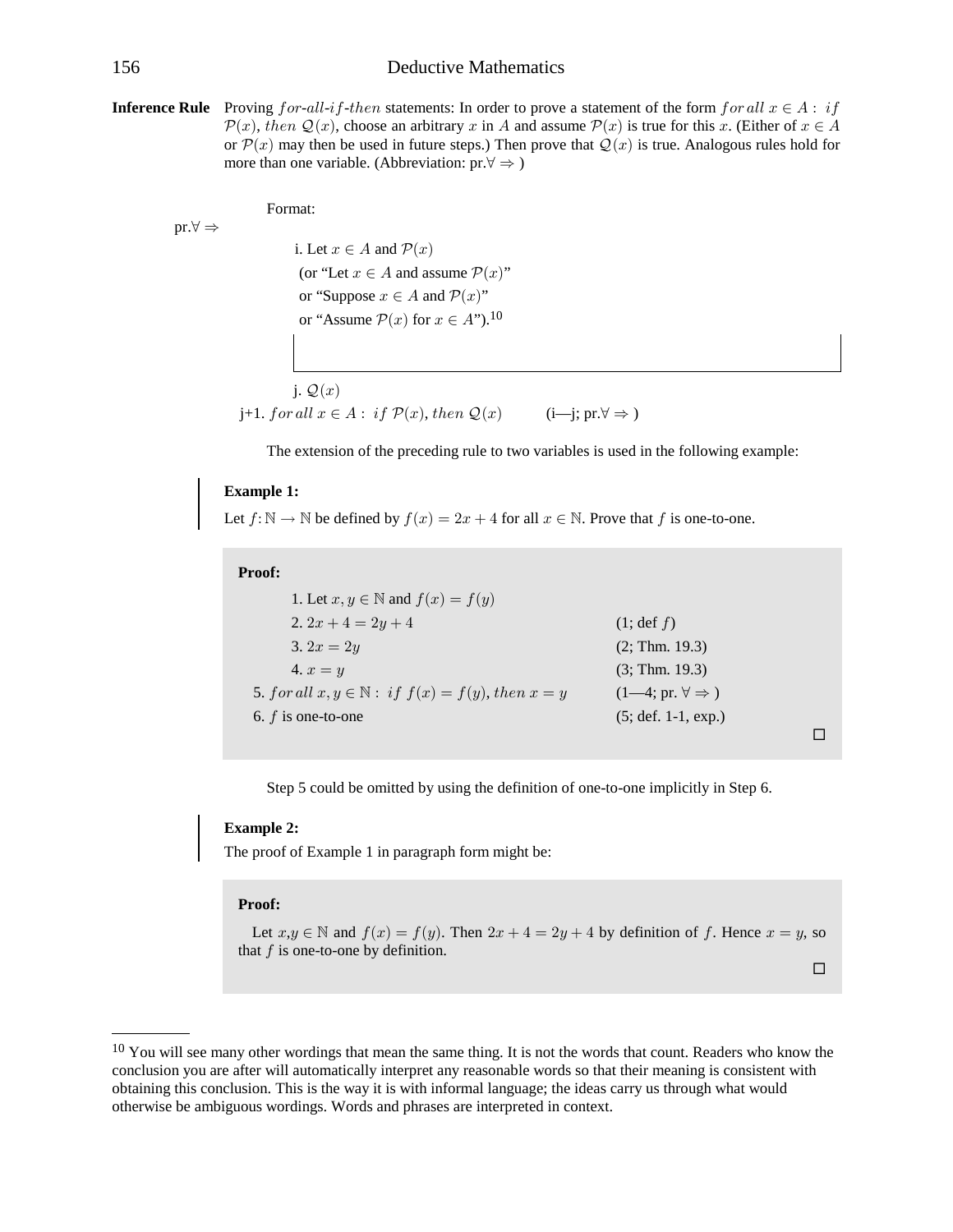**Theorem 23.1** Let  $f: A \to B$  and  $g: B \to C$  be one-to-one functions. Then  $g \circ f$  is one-to-one.

**Proof:** Exercise 3.

**Conjecture 23.2** Let  $f: A \rightarrow B$  and  $g: B \rightarrow C$  be functions.

(a) If  $g \circ f$  is one-to-one, then f is one-to-one. (b) If  $g \circ f$  is one-to-one, then g is one-to-one.

#### **Attempted Proof of (a):**

Assume:  $g \circ f$  is 1-1 Show:  $f$  is 1-1 1. Let  $a_1, a_2 \in A$  and  $f(a_1) = f(a_2)$  . . k.  $a_1 = a_2$ k+1.  $f$  is one-to-one. (1—k; def. 1-1, imp.)

Further analysis at this time yields nothing: if we ask what it means for  $a_1 = a_2$ , we learn nothing. It means only that  $a_1$  and  $a_2$  name the same thing. There is no way to break this down further by definition. So, as usual, it is time to invoke the hypothesis. We are starting to get away from proofs that follow immediately from definitions. Generally, we need to be a little bit clever in the way we apply the hypothesis to the problem at hand. Here, of course, we need not be too clever. We know  $f(a_1) = f(a_2)$  and that this element is in B—the domain of g, so we apply g. That is,  $f(a_1)$  and  $f(a_2)$  are two names for the same element of B. Since g is a function, it must send this single element to a single element of  $C$ —regardless of whether that element of  $B$  is called  $f(a_1)$  or  $f(a_2)$ . Thus,  $g(f(a_1)) = g(f(a_2))$ . We justify this step by saying "apply g" which is more natural than the formalism of substituting  $f(a_1)$  for  $f(a_2)$  in the identity  $g(f(a_2)) = g(f(a_2))$ 

1. Let  $a_1, a_2 \in A$  and  $f(a_1) = f(a_2)$ 2.  $g(f(a_1)) = g(f(a_2))$  (1; apply g) 3.  $(g \circ f)(a_1) = (g \circ f)(a_2)$  (2; def.  $\circ$ ) 4.  $a_1 = a_2$  (3, hyp.; def. 1-1, imp.<sup>11</sup>) 5.  $f$  is 1-1 (1—4; def. 1-1, imp.)  $\Box$ 

In going from Step 3 to Step 4 we are using the fact that  $g \circ f$  is one- to-one. The expanded step-by-step procedure would be this:

| 3. $g \circ f(a_1) = g \circ f(a_2)$                                     | $(2; def. \circ)$         |
|--------------------------------------------------------------------------|---------------------------|
| 4. for all $x,y \in A$ : if $g \circ f(x) = g \circ f(y)$ , then $x = y$ | (hyp.; def. $1-1$ , exp.) |

<sup>&</sup>lt;sup>11</sup> Here the rule for *using for-all-if-then* statements, given below, is used implicitly.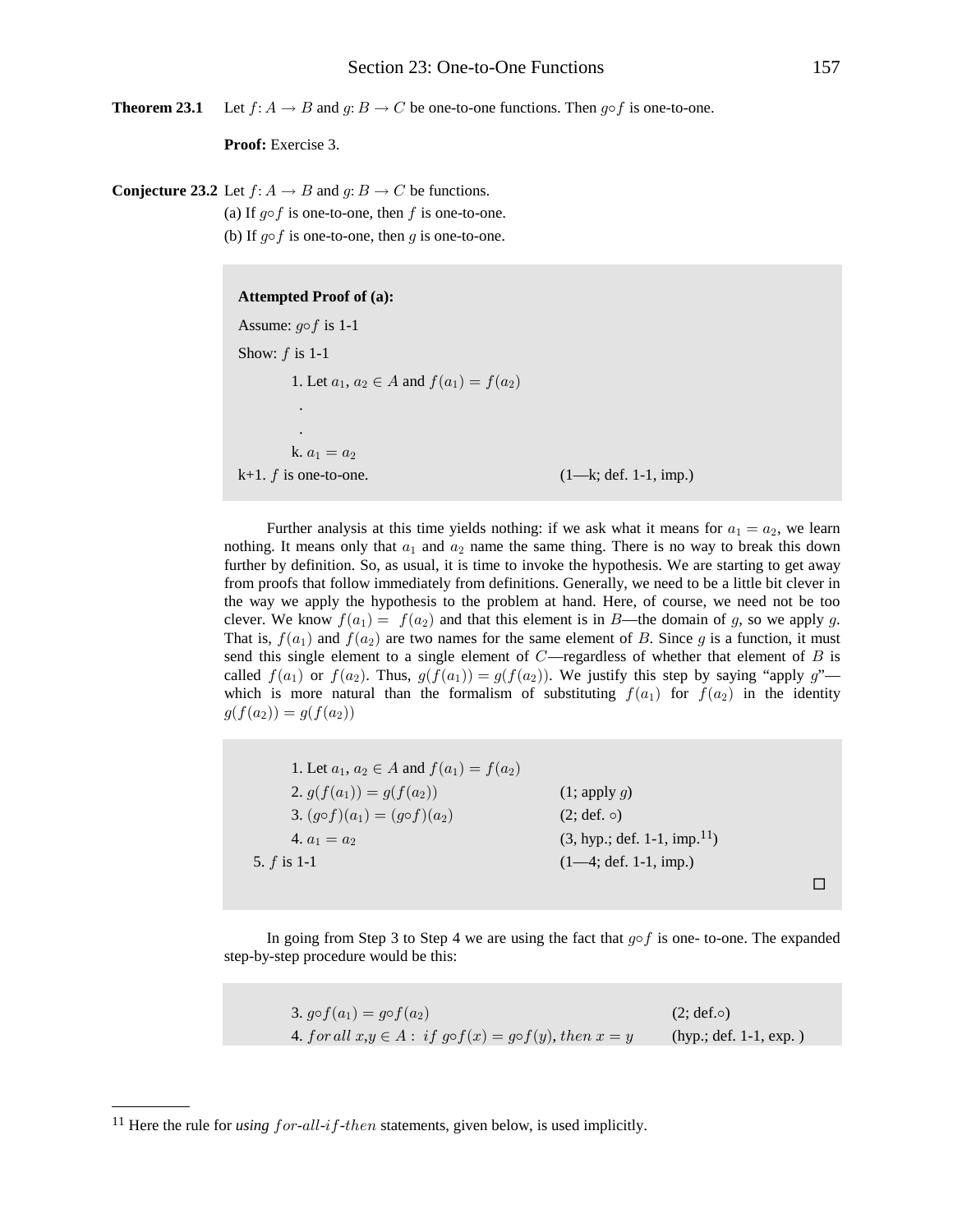5. if 
$$
g \circ f(a_1) = g \circ f(a_2)
$$
, then  $a_1 = a_2$    
 (1,4; us.7)  
6.  $a_1 = a_2$    
 (3,5; us  $\Rightarrow$ )

Steps 5 and 6 can be combined if we introduce a rule for using  $for$ -all-if-then statements:

**Inference Rule** Using *for-all-if-then* statements: If *for all*  $x \in A$ : *if*  $\mathcal{P}(x)$ *, then*  $\mathcal{Q}(x)$  is true, and  $a \in A$  and  $\mathcal{P}(a)$  are true, then we may infer  $\mathcal{Q}(a)$ .

| 1. Let $a_1, a_2 \in A$ and $f(a_1) = f(a_2)$                             |                                            |
|---------------------------------------------------------------------------|--------------------------------------------|
| 2. $g(f(a_1)) = g(f(a_2))$                                                | $(1;$ apply q)                             |
| 3. $g \circ f(a_1) = g \circ f(a_2)$                                      | $(2; def. \circ)$                          |
| 4. for all $x, y \in A$ : if $g \circ f(x) = g \circ f(y)$ , then $x = y$ | $(hyp.; def. 1-1, exp.)$                   |
| 5. $a_1 = a_2$                                                            | $(1,3,4; \text{ us } \forall \Rightarrow)$ |

Step 4 can be omitted, if we use the definition of 1-1 implicitly—which gives the proof on page 157.

The rule for using *for-all-if-then* statements is the formal analogue of the rule for using theorems, where the *for all* and *if* parts correspond to the hypotheses and the *then* part corresponds to the conclusion. The rule for proving for-all-if-then statements is the formal analog of our informal procedure of assuming the hypotheses and showing the conclusion.

# **Attempted Proof of (b):** Assume:  $q \circ f$  is 1-1 Show:  $g$  is 1-1 1. Let  $b_1, b_2 \in B$  and  $g(b_1) = g(b_2)$ . k.  $b_1 = b_2$ k+1.for all  $b_1, b_2 \in B$ : if  $g(b_1) = g(b_2)$ , then  $b_1 = b_2$  (1—k; pr. $\forall \Rightarrow$ )  $(k+1; def. 1-1)$ k+2.  $q$  is one-to-one.

If there were some  $a_1, a_2 \in A$  such that  $f(a_1) = b_1$  and  $f(a_2) = b_2$ , then the  $b_1$  and  $b_2$ would be related to the composition  $g \circ f$  and we could perhaps proceed. If there are no such  $a_1$  and  $a_2$ , then there does not seem to be any way the hypotheses will help us proceed. We therefore will try to construct a counterexample. Here we need to construct functions  $q$  and  $f$  such that  $q$  is not one-to-one but  $q \circ f$  is one-to-one. In doing this, we will make some  $b \in B$  have the property that f sends no  $a \in A$  to this b.

## **Counterexample 3:**

Define  $A = \{1\}$ ,  $B = \{2, 3\}$ ,  $C = \{4\}$ .<br>Define  $f: A \rightarrow B$  by  $f(1) = 2$ . Define  $g: B \to C$  by  $g(2) = 4$ ,  $g(3) = 4$ .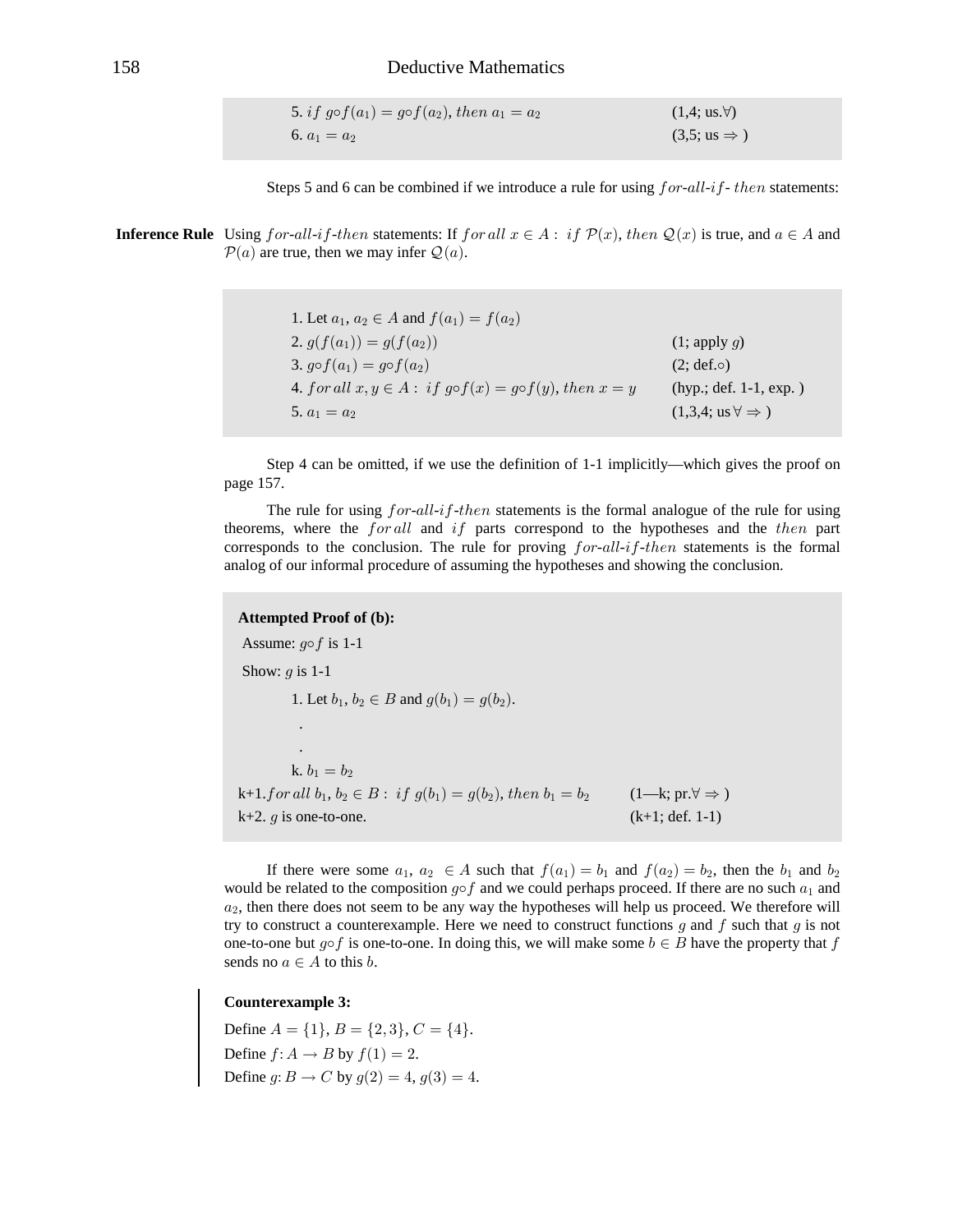Check that g is not one-to-one:  $g(2) = g(3)$  but  $2 \neq 3$ . Check that  $q \circ f$  is one-to-one:

| 1. Let $a_1, a_2 \in A$ and $g \circ f(a_1) = g \circ f(a_2)$ . |                                        |  |
|-----------------------------------------------------------------|----------------------------------------|--|
| 2. $a_1 = 1$                                                    | $(\text{def. } A)$                     |  |
| 3. $a_2 = 1$                                                    | $(\text{def. } A)$                     |  |
| 4. $a_1 = a_2$                                                  | (2,3; sub.)                            |  |
| 5. $q \circ f$ is one-to-one.                                   | $(1-4; \text{def. } 1-1, \text{imp.})$ |  |
|                                                                 |                                        |  |

We can now rewrite as a theorem the part of the conjecture we were able to prove.

Theorem 23.3 Let  $f: A \to B$  and  $g: B \to C$  be functions. If  $g \circ f$  is one-to-one, then f is one-to-one.

> In order that a function  $f: A \to B$  not be one-to-one, it must satisfy the negation of the defining condition for one-to-one.

Condition: for all 
$$
a_1, a_2 \in A
$$
: if  $f(a_1) = f(a_2)$ , then  $a_1 = a_2$ 

Negation: for some  $a_1, a_2 \in A$ :  $\neg (if f(a_1) = f(a_2), then a_1 = a_2)$ 

By Theorem 15.3 this can be written:

Negation: for some  $a_1, a_2 \in A$ :  $f(a_1) = f(a_2)$  and  $a_1 \neq a_2$ 

In order to prove that some  $f: A \to B$  is not one-to-one, then, we need to establish the existence statement above—that is, define  $a_1$  and  $a_2$  and show that they have the required property. See the check that  $q$  is not one- to-one in Counterexample 3.

## **Example 4:**

Show that  $f: \mathbb{N} \to \mathbb{N}$  defined by  $f(x) = 7$  is not one-to-one.

## Proof:

 $f(1) = 7 = f(2)$  and  $1 \neq 2$ .

 $\Box$ 

Recall that for a statement if  $P$  then Q, the statement if  $\neg Q$ , then  $\neg P$  is called the contrapositive of the first. Theorem 14.9 asserts that a statement and its contrapositive are equivalent. The statement if  $a_1 \neq a_2$ , then  $f(a_1) \neq f(a_2)$  is the contrapositive of the statement if  $f(a_1) = f(a_2)$ , then  $a_1 = a_2$  that appears in the definition of one-to-one. We can get an alternative formulation for a function's being one-to-one by substituting if  $a_1 \neq a_2$ , then  $f(a_1) \neq f(a_2)$  for its contrapositive if  $f(a_1) = f(a_2)$ , then  $a_1 = a_2$  in the definition of one-toone. This gives the following theorem:

Theorem 23.4 A function  $f: A \to B$  is one-to-one iff  $for all$   $a_1, a_2 \in A: if$   $a_1 \neq a_2, then$   $f(a_1) \neq f(a_2)$ .

Here is another formulation of a function's being one-to-one: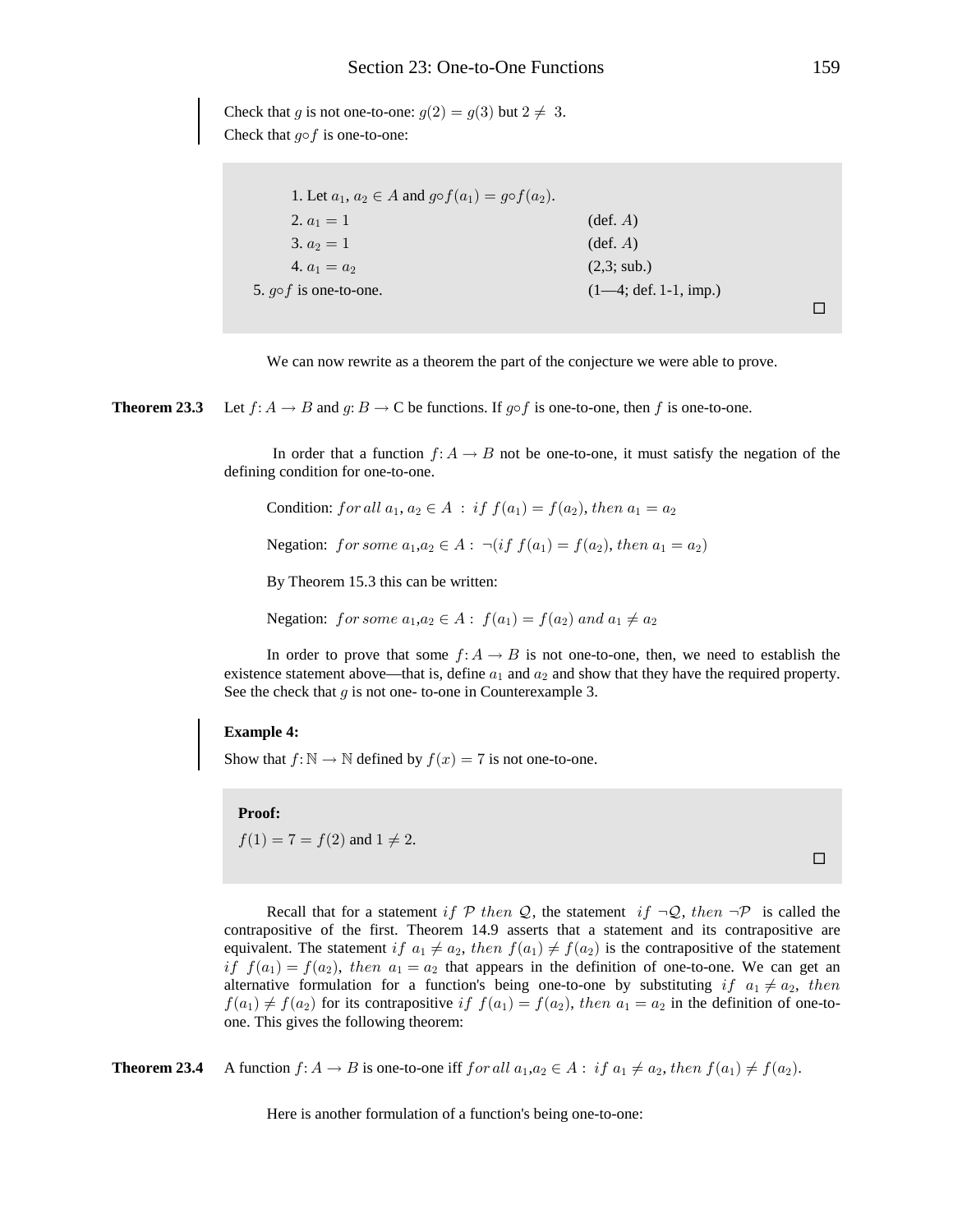**Theorem 23.5** Let  $f: A \to B$ . Then f is one-to-one iff for each b in the range of f there exists a unique  $a \in A$ such that  $f(a) = b$ .

**Proof:** Exercise 7.

 . .

In proving statements of the form "there exists a unique", the wording used in a format for proving uniqueness depends on whether or not existence has been previously established.

Format for proving uniqueness:

i. Let  $x_1$  and  $x_2$  have property  $P$ .

j.  $x_1 = x_2$ 

 $j+1$ . There exists a unique x such that P. (if existence has already been shown)

or j+1. There is at most one x such that P. (if existence has not already been shown)

Recall that in our discussions all sets consist of elements from some universal set  $\mathbb U$  which may be  $\mathbb{N}, \mathbb{Z}$ , or any other set that stays fixed for the discussion. All sets under consideration, then, will be subsets of  $U$ .

The definition of  $A \subseteq B$  is given by the statement:

(1) for all  $x \in A : x \in B$ 

Since A and B are both subsets of U, it seems clear that  $A \subseteq B$  could be defined by

(2) for all  $x \in \mathbb{U}$ : if  $x \in A$ , then  $x \in B$ .

It's not difficult to show (1) is equivalent to (2) (Exercise 6). Using and proving statements in the form of (2) is more complicated than doing the same for statements in the form of  $(1)$  which is why we didn't use (2) to begin our development of proofs. Abbreviations of (2) are commonly used in informal mathematics, however. First, since every element  $x$  under consideration must come from  $\mathbb{U}$ , saying so is not always necessary. Thus (2) can be abbreviated:

(3) for all  $x:$  if  $x \in A$ , then  $x \in B$ 

Secondly, the quantification " $for all x$ : " is omitted giving:

(4) if  $x \in A$ , then  $x \in B$ 

In  $(4)$ , x is called a *free variable*, being neither quantified nor previously defined. However, (4) is not considered to be an open sentence (one that could be either true or false depending on what is substituted for x). It is considered to be an abbreviation of (2) or (3).

Many mathematicians, if asked the question "How is  $A \subseteq B$  defined?", would reply that it means "If  $x \in A$ , then  $x \in B$ ."—using an undefined symbol "x". Since x has not been defined previously, what is meant is "If x is an arbitrarily chosen element of A, then  $x \in B$ ." This use of the "if- then" construction departs from our formal language. We are not allowed to use undefined symbols in proof statements. Thus the only allowable statements involving a new variable  $x$  would either define it, as in "let  $x \in A$  be arbitrary" or "let  $x = 2 + ...$ ", or "there exists x such that ...", or use it as a local variable in a for all statement.

One frequently sees the definition of a function's being one-to-one given informally by " $f: A \to B$  is one-to-one provided if  $f(a_1) = f(a_2)$ , then  $a_1 = a_2$ ." Since  $a_1$  and  $a_2$  have not appeared before, we would tend to think of this as an abbreviation of  $for all$   $a_1, a_2 : if$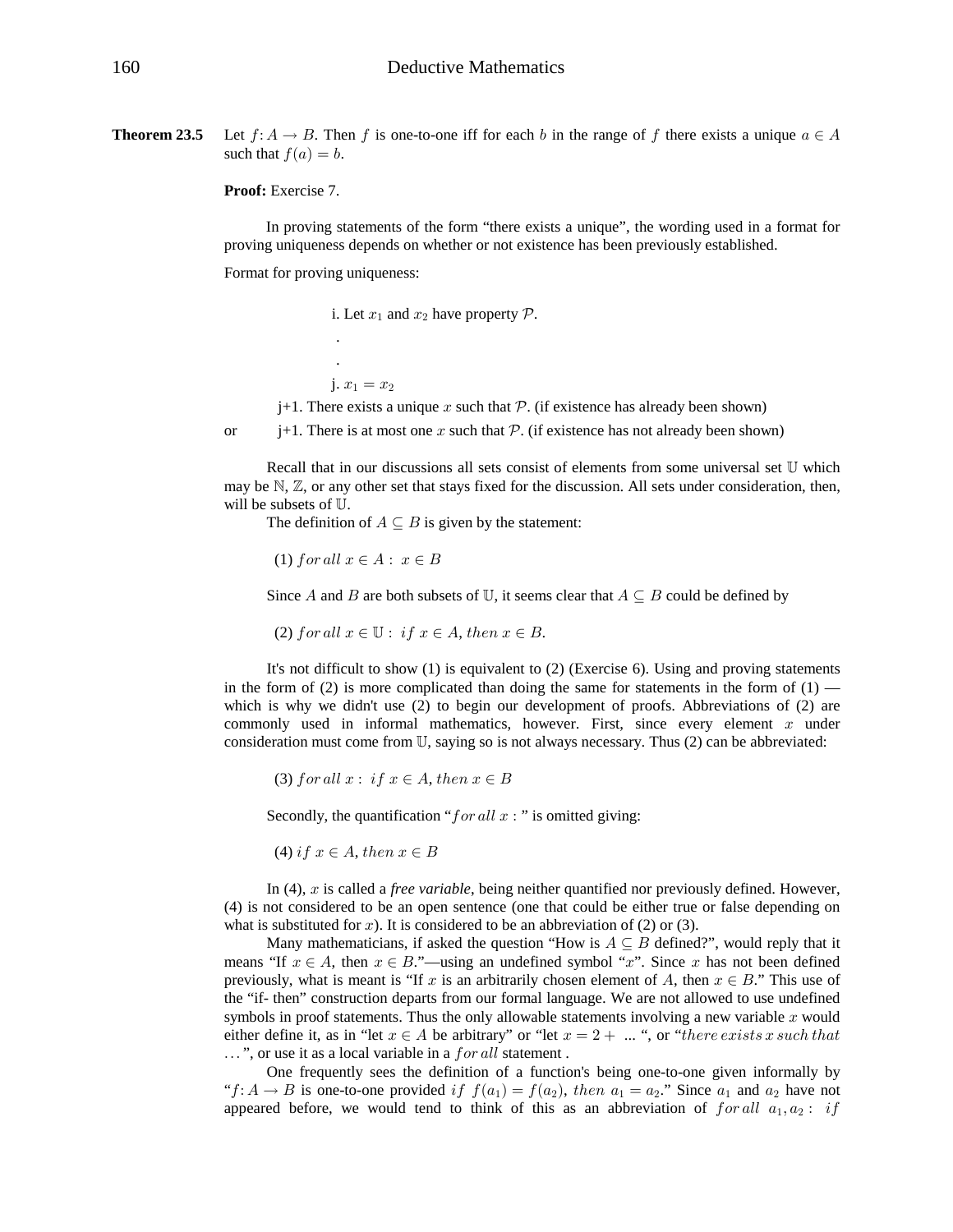$f(a_1) = f(a_2)$ , then  $a_1 = a_2$ . However,  $f(a_1)$  and  $f(a_2)$  need be defined not for arbitrary elements of  $\mathbb{U}$ , but only for elements of A. Thus this definition makes the additional assumption that  $a_1$  and  $a_2$  are restricted to a domain in which the notation  $(f(a_1)$  and  $f(a_2))$  makes sense, that is, restricted to  $A$ . This construction is common in informal mathematics:

**Convention** If  $\mathcal{P}(x,y)$  is an assertion in a proof involving previously undefined symbols "x" and "y", then x and y are taken to be arbitrarily chosen elements subject only to the constraint of having  $\mathcal{P}(x,y)$ make sense.

It is natural to make implicit use of the convention above—especially in paragraph proofs.

## **EXERCISES**

1. Suppose  $f: A \rightarrow B$ .

| 2                   |                                  |
|---------------------|----------------------------------|
| $3. \dots$          |                                  |
|                     |                                  |
|                     | $(1-4; pr. \forall \Rightarrow)$ |
| 6. f is one-to-one. | $(5; def. 1-1, exp.)$            |

- 2. Let  $f: \mathbb{N} \to \mathbb{N}$  be defined by  $f(x) = 3x + 7$ . Show that f is one-to-one.
- 3. Prove Theorem 23.1.
- 4. Let  $f: \mathbb{N} \to \mathbb{N}$  be defined by  $f(x) = x + 1$ . Prove that  $f \circ f$  is one-to-one.
- 5. Recall Exercise 22.6a. Prove the following cancellation property of composition: Let  $f: A \rightarrow B$ and  $g: A \to B$ . Let  $h: B \to C$  be one-to-one. Then if  $h \circ f = h \circ g$ , then  $f = g$ .
- 6. Let A and B be sets and U the universal set. Prove that  $for all x \in A: x \in B$  and  $for all$  $x \in \mathbb{U}$ : if  $x \in A$ , then  $x \in B$  are equivalent statements.
- 7. Prove Theorem 23.5.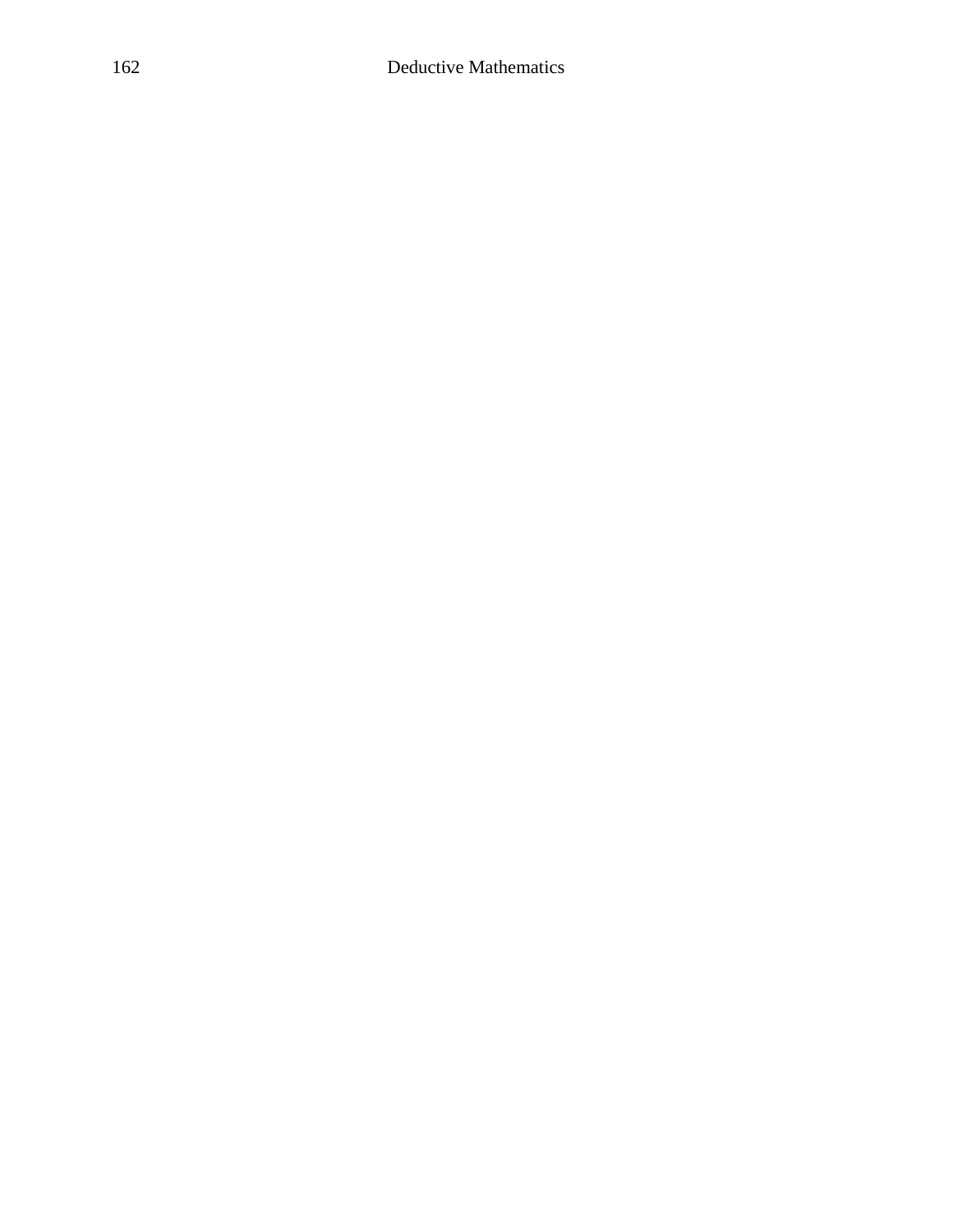# Onto Functions

Conjecture 23.2b states: if  $f: A \rightarrow B$ ,  $g: B \rightarrow C$ , and  $g \circ f$  is one-to-one, then g is one-to-one. Counterexample 3 in the last section shows that this is not true. Recall that this example was manufactured so that there was a  $b \in B$  with no  $a \in A$  mapping to b by f. In this section, we will see that we can "fi"x the conjecture to make it true. That is, we can add another hypothesis that will prevent us from constructing an example like Counterexample 3 of Section 23. To do this, we need a definition for functions  $f: A \to B$  that have the property that for each  $b \in B$  there is some  $a \in A$  such that  $f(a) = b$ .

In this section we relax the requirement that the defining condition for new definitions be given in our formal language. This will continue our trend toward informality. Of course, it is absolutely essential that the meaning of the new definitions be clear. This means that proof formats for proving and for using the defining condition should both be evident.

Mathematics is written in informal language, and it is up to the reader to interpret the meaning—which can be unequivocally understood in terms of proof formats for using and proving the statements. Interpretations in terms of formats can be found by translating the informal statements into our formal language and then using our rules of inference for these. Our formal statements formalize the meaning in common mathematical language, and our formal rules of inference copy what mathematicians generally do to prove or use these statements. The goal in our approach is to be able to understand statements in a very precise way. Thus the formal language and rules are there to build precise mathematical writing and reading habits.

**Definition** A function  $f: A \to B$  is called *onto* iff for each  $b \in B$  there exists some  $a \in A$  such that  $f(a) = b$ .

The informal statement

"for each  $b \in B$  there exists some  $a \in A$  such that  $f(a) = b$ "

in the definition above means exactly the same as

$$
for all b \in B : f(a) = b \text{ for some } a \in A
$$

or

for all  $b \in B$ : there exists  $a \in A$  such that  $f(a) = b$ .

Recall that

and

$$
f(a) = b \text{ for some } a \in A
$$

there exists  $a \in A$  such that  $f(a) = b$ 

are two formal statements that mean the same thing.

The reason for using the word "each" in the phrase "for each  $b \in B$ " is that the weight of the word "all" would tend to make some people violate the grammar of the condition defining onto, as if it meant one  $a$  worked for all  $b$ . Note the difference between

(there exists  $a \in A$  such that  $f(a) = b$ ) for all  $b \in B$ and there exists  $a \in A$  such that  $(f(a) = b$  for all  $b \in B)$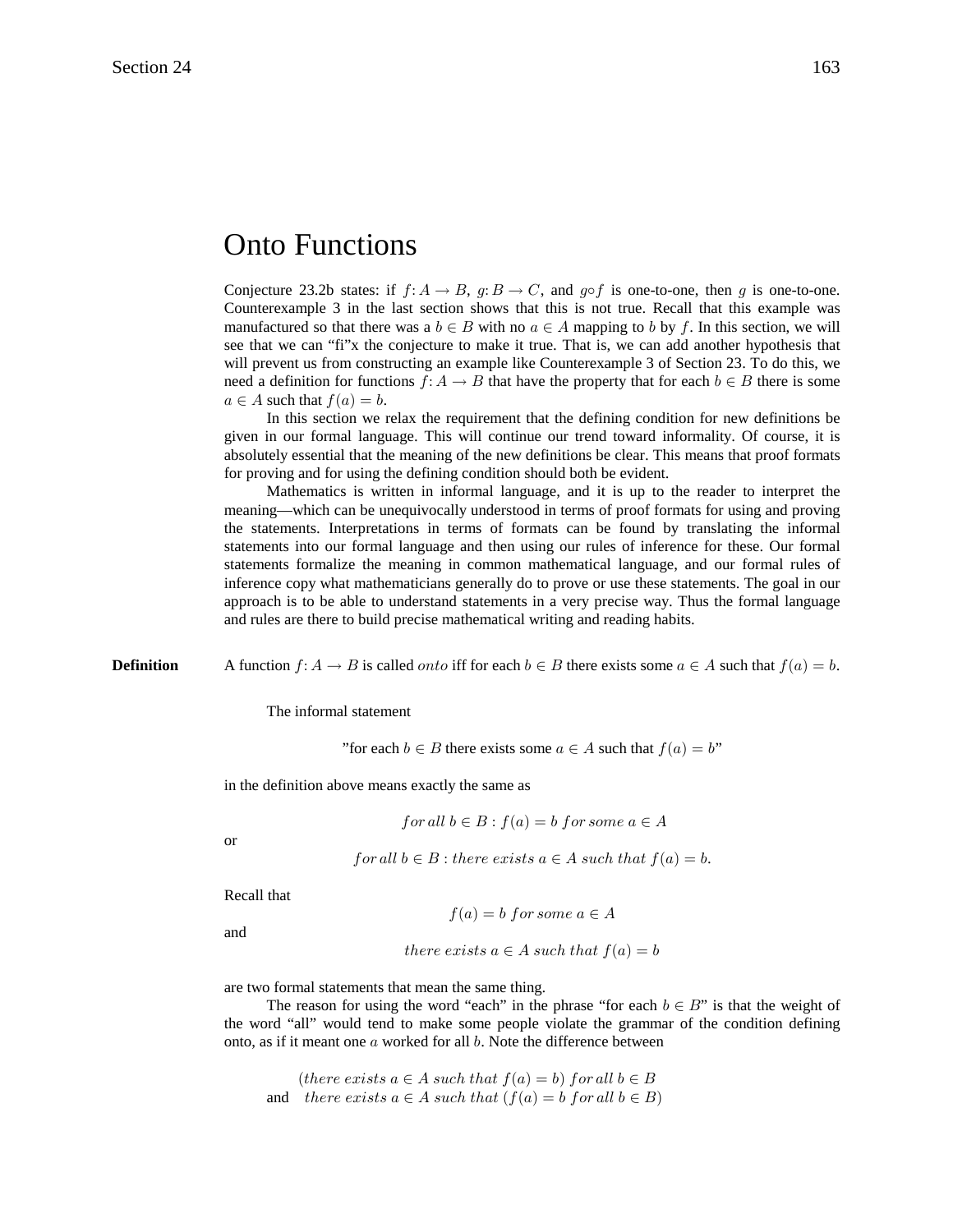# 164 Deductive Mathematics

The defining condition is given by the first of these statements and not the second. Using the word "each" makes it clearer that first  $b$  is chosen and then some  $a$  (that depends on the choice of  $b$ ) is found.

Suppose we wish to prove a theorem with the conclusion " $f$  is onto". Since "onto" has not been defined in terms of our formal language, the form of the conclusion does not automatically lead to a proof format or suggest proof steps. It is up to us to capture the meaning of "onto" in the proof steps we select. This can be done by following the rules suggested by an equivalent language statement.

# **Example 1:**

The function  $f: \mathbb{Z} \to \mathbb{Z}$  given by  $f(x) = x + 4$  is onto.

By the definition of "onto" we need to show that  $for all$   $c \in \mathbb{Z}$ : there exists  $a \in \mathbb{Z}$  such that  $f(a) = c$ . The following steps therefore prove that f is onto:

# **Proof:**

1. Let  $c \in \mathbb{Z}$ . (because  $\mathbb Z$  is the codomain of f) . (define  $a$  in here) . k.  $f(a) = c$ k+1.  $f$  is onto.

Since  $f(a) = a + 4$ , we want  $c = a + 4$ . We are given c and want to define a in terms of c.Hence  $c - 4 = a$ .

| 1. Let $c \in \mathbb{Z}$ . |                           |
|-----------------------------|---------------------------|
| 2. Let $a = c - 4$          |                           |
| 3. $a + 4 = (c - 4) + 4$    | (2: add 4)                |
| 4. $a + 4 = (c + -4) + 4$   | (3; def. subtraction)     |
| 5. $a + 4 = c + (-4 + 4)$   | $(4;$ assoc.)             |
| 6. $a + 4 = c + 0$          | (5; def. inverse)         |
| 7. $a + 4 = c$              | $(6; + id.)$              |
| 8. $f(a) = c$               | (7; def. f)               |
| 9. $f$ is onto              | $(1-8; \text{def. onto})$ |
|                             |                           |

 $\Box$ 

Here is a paragraph form for the proof in Example 1.

#### **Proof:**

Let  $c \in \mathbb{Z}$  be arbitrary. Define a to be  $c - 4$ . Then  $f(a) = c$  by the definition of f, so that f is onto.  $\Box$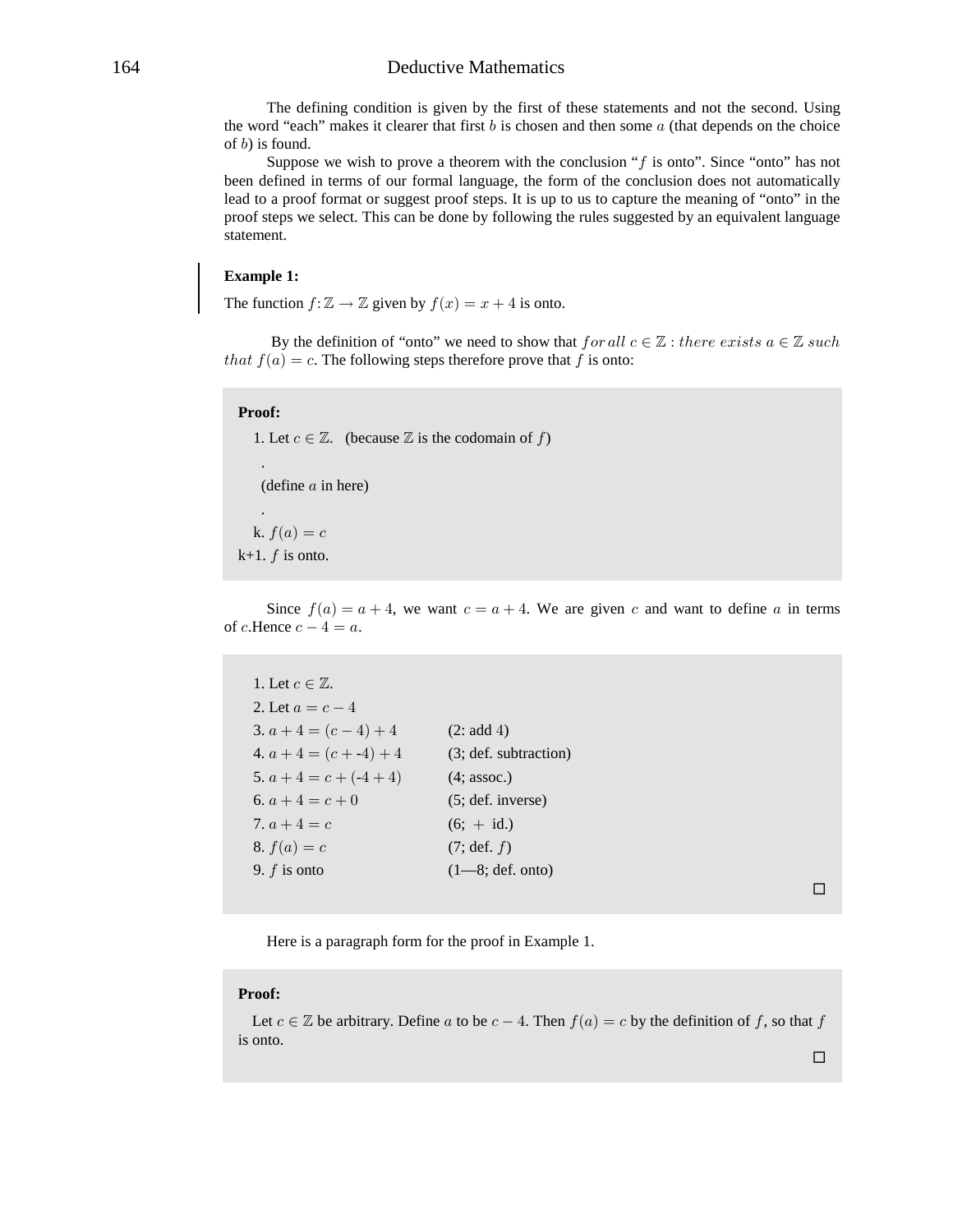In order that a function  $f: A \to B$  not be onto, it must satisfy the negation of the defining condition for onto:

Condition: for all  $b \in B$ : there exists  $a \in A$  such that  $f(a) = b$ Negation: for some  $b \in B$ :  $\neg$ (there exists  $a \in A$  such that  $f(a) = b$ ) That is, for some  $b \in B$ : for all  $a \in A$ :  $f(a) \neq b$ 

Thus, to show that  $f: A \to B$  is not onto, we must define an element  $b \in B$  and then show that there is no  $a \in A$  that f sends to b.

## **Example 2:**

Show that  $f: \mathbb{N} \to \mathbb{N}$  defined by  $f(x) = x + 4$  is not onto.

## Proof:

 $f(a) \neq 2$  for all  $a \in \mathbb{N}$ .

 $\Box$ 

The assertion that a function is onto amounts to saying no more than that its range is equal to its codomain.

## **Example 3:**

The function  $f: \mathbb{N} \to \mathbb{N}$  given by  $f(x) = x + 4$  in Example 3 is not onto. The only reason it is not is that we have chosen to specify the codomain of f as N. The range of f,  $f(N)$ , is the set  $\{r \in \mathbb{N} \mid r \ge 5\}$ , which we will call S. The function  $h: \mathbb{N} \to S$  given by  $h(x) = x + 4$  is onto. Although h is onto and f is not, the only reason h is not equal to f by definition is that the two functions have different codomains. One reason for requiring equal functions to have the same codomain is that otherwise we might have two equal functions one of which was onto and the other not.

## **Example 4:**

The function  $f: \{1,2,3\} \rightarrow \{a,b,c\}$  defined by  $1 \rightarrow a$ ,  $2 \rightarrow b$ , and  $3 \rightarrow a$  is not onto since f maps no element of  $A$  to the element  $c$  in the codomain of  $f$ .

If  $f: A \to B$  and  $g: B \to C$  are onto, then  $g \circ f$  is onto. Theorem 24.1

> Proof: Assume: 1.  $f$  onto 2.  *onto*  $q \circ f$  onto Show: Observe that  $q \circ f : A \to C$  by definition of composition. 1. Let  $c \in C$ .  $(define a here)$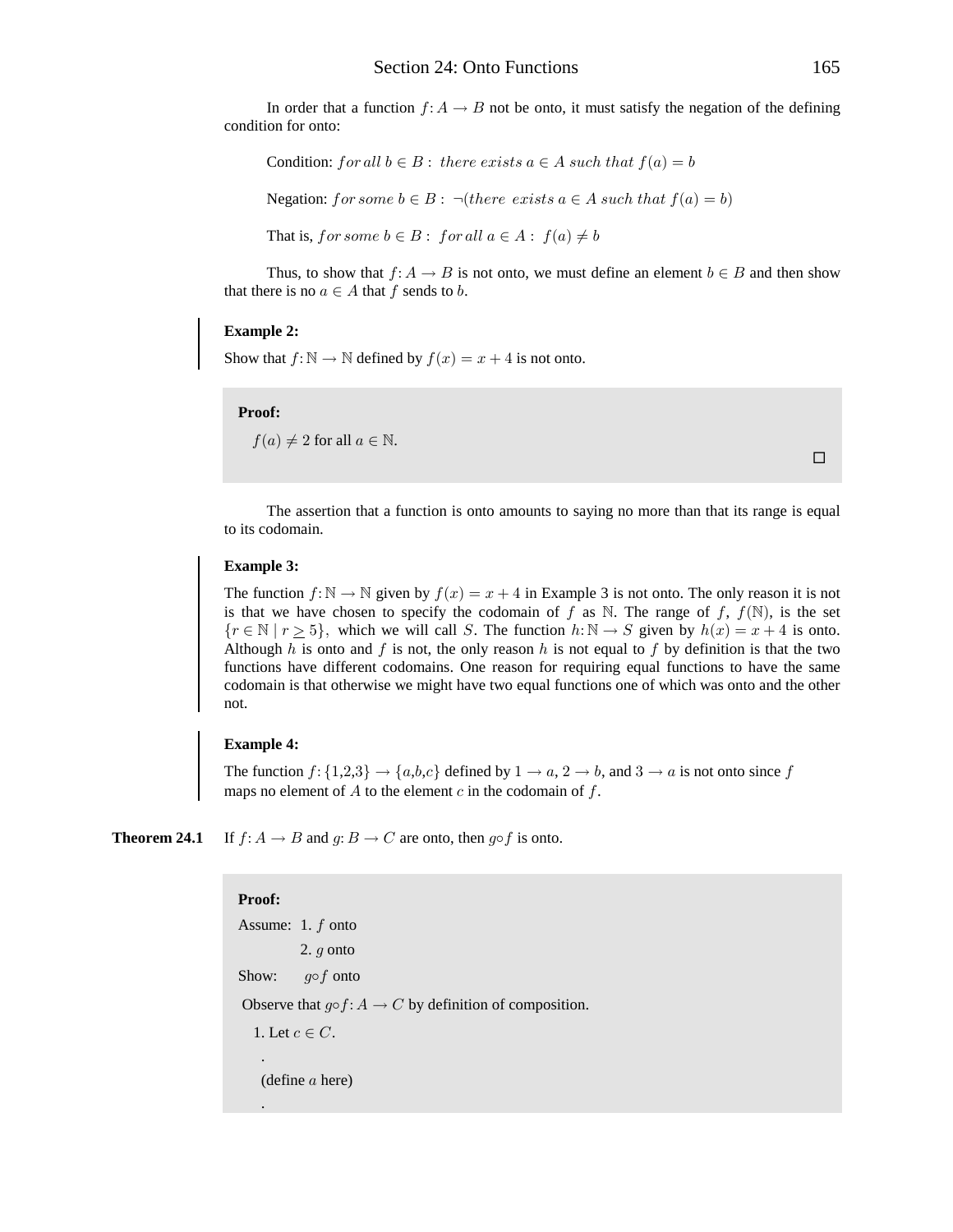k.  $g \circ f(a) = c$ k+1.  $g \circ f$  is onto. (1—k; def. onto)

Backing up from Step k, we get:

1. Let  $c \in C$ . . . k-1.  $g(f(a)) = c$ k.  $g \circ f(a) = c$  (k-1; def.  $\circ$ ) k+1.  $q \circ f$  is onto (1—k; def. onto)

Since g is onto, it will map something to c; call it b. Then  $g(b) = c$ . Since f is onto, it will map something to  $b$ ; call it  $a$ . (We have now found  $a$ .)

1. Let  $c \in C$ . 2. There exists  $b \in B$  such that  $g(b) = c$  (1, hyp. 2; def. g onto) 3. There exists  $a \in A$  such that  $f(a) = b$  (2, hyp. 1; def. f onto) 4.  $q(f(a)) = c$  (2,3; sub.) 5.  $(g \circ f)(a) = c$  (4; def.  $\circ$ ) 8.  $g \circ f$  is onto (1—5; def. onto)

In Step 3 we "found"  $a$  by using the hypothesis that  $f$  is onto. This is the usual pattern for existence proofs.

 $\Box$ 

 $\Box$ 

 A paragraph proof of this theorem amounts to no more than writing these steps down with a few connecting words to smooth the flow.

## **Proof:**

Assume f and g are onto. We will show g $\circ$ f is onto. Let  $c \in C$ . Then, since g is onto, there exists  $b \in B$  such that  $g(b) = c$ . Since f is onto, there exists  $a \in A$  such that  $f(a) = b$ . Substituting,  $g(f(a)) = c$ , so that  $(g \circ f)(a) = c$ . Thus  $g \circ f$  is onto.

Note the mention of the use of hypotheses in the proof: "since f is onto" and "since g is onto". Not all reasons are given in a paragraph proof, but it is a good idea to tell the reader just where you are using the hypotheses.

**Style Rule** Paragraph Proofs: It is not necessary to give all justifications in a paragraph (narrative) proof, but always say where hypotheses are used.

Recall from the last section: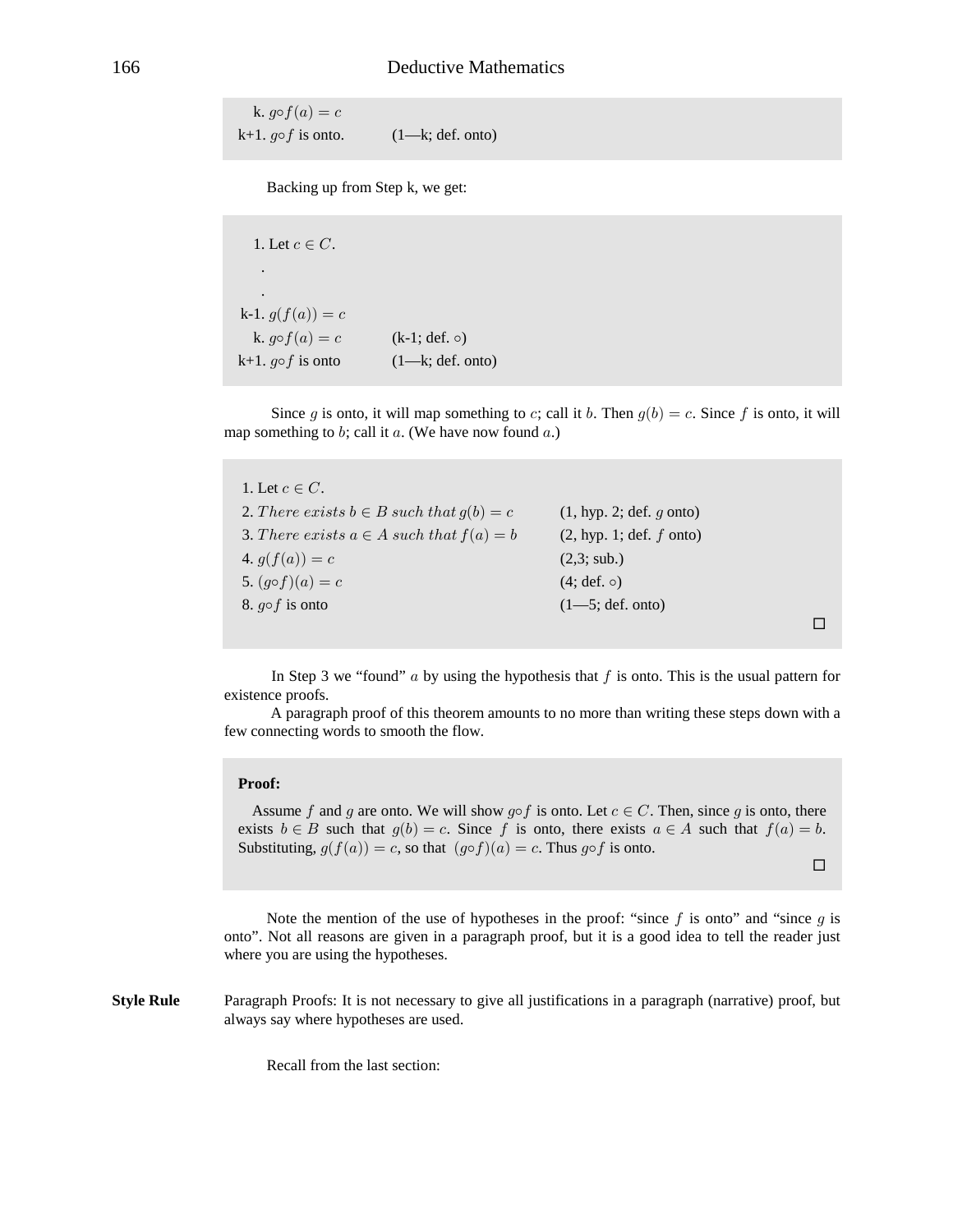**Conjecture 23.2** Let  $f: A \rightarrow B$  and  $g: B \rightarrow C$  be functions.

(a) If  $g \circ f$  is one-to-one, then f is one-to-one.

(b) If  $g \circ f$  is one-to-one, then g is one-to-one.

Part (a) was proved and renumbered as Theorem 23.3; part (b) was found to be false. Our attempted proof of (b), however, can be made to "go through" if we add another hypothesis, namely, that  $f$  is onto:

Let  $f: A \to B$  and  $g: B \to C$  be functions. If  $g \circ f$  is one-to-one and f is onto, then g is one-to-one. Theorem 24.2

Proof: Exercise 2.

**Investigation 7** Make further conjectures about the functions  $f: A \to B$ ,  $g: B \to C$ , and  $g \circ f: A \to C$  in terms of the conditions (used as either hypotheses or conclusions) of being one-to-one or onto. Look for statements analogous to theorems in this and the previous section. Give counterexamples for false conjectures, and then seek to add hypotheses that will make these conjectures true—in a manner analogous to Theorem 24.2. Prove your conjectures that are true.

## **EXERCISES**

1. Let  $f: A \rightarrow B$ . Fill in Step 1 with a formal language statement.

1. 2.  $f$  is onto  $(1; def. onto)$ 

- 2. Prove Theorem 24.2.
- 3. Decide and prove whether or not each of the following functions is onto:

(a)  $f: \mathbb{N} \to \mathbb{N}$  defined by  $f(x) = x + 2$ (b)  $f: \mathbb{Z} \to \mathbb{Z}$  defined by  $f(x) = x + 2$ (c)  $f: \mathbb{N} \to \mathbb{N}$  defined by  $f(x) = x^2$ (d)  $f: \mathbb{Z} \to \mathbb{Z}$  defined by  $f(x) = x^2$ 

4. Let  $E = \{..., -4, -2, 0, 2, 4, 6, ...\}$  be the set of even integers, and let  $O = \{..., -5, -3, -1, 1, 3, 5, ...\}$ be the set of odd integers. Define the function  $f: \mathbb{Z} \to \mathbb{Z}$  by  $f(x) = 3x$  if x is even and  $f(x) = 5x$  if x is odd. Decide and prove whether or not f is onto.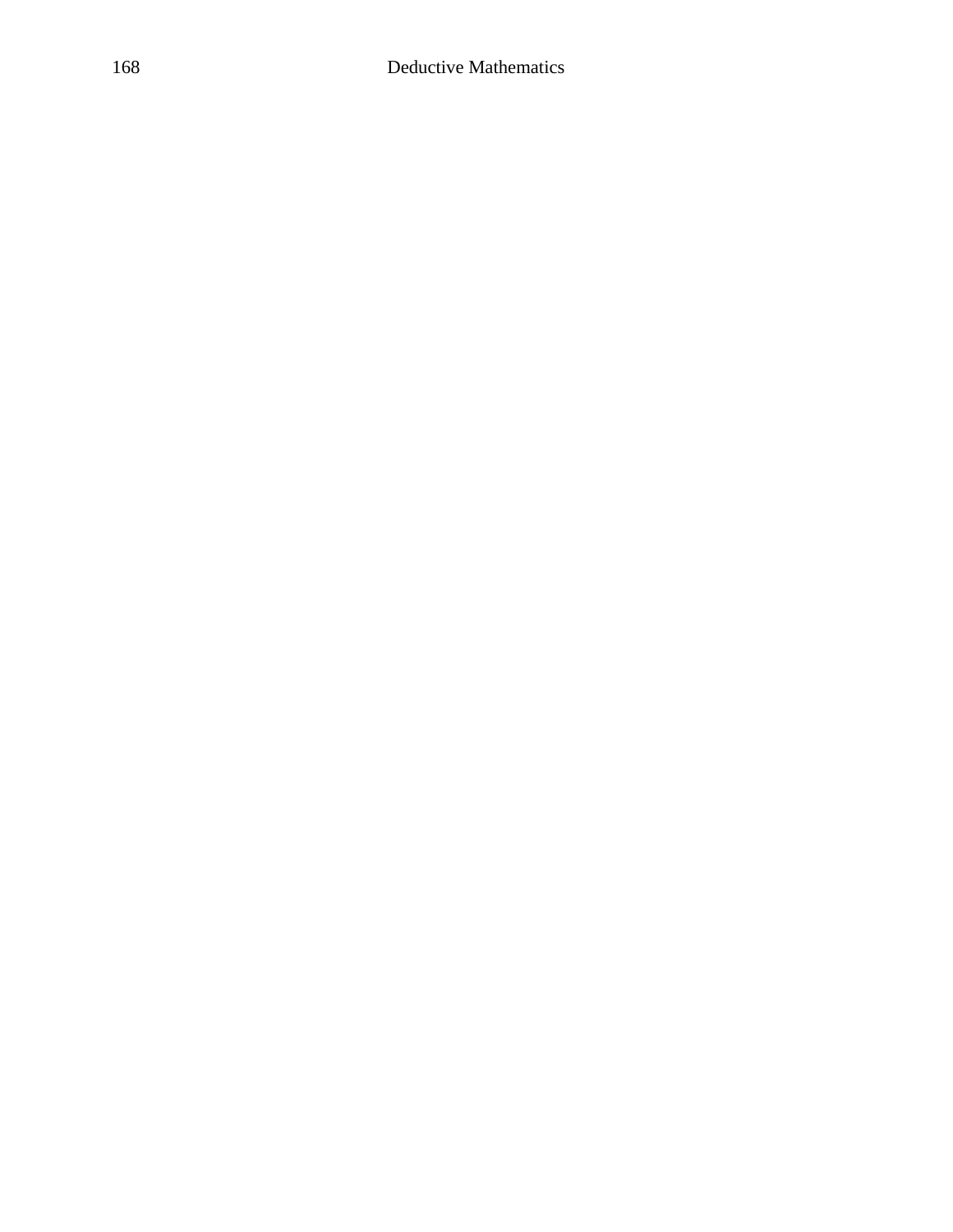# Products, Pairs, and Definitions

The set  $\{3,5\}$  is the same as the set  $\{5,3\}$ , whereas the ordered pairs  $(3,5)$  and  $(5,3)$  are different. The two ordered pairs represent different points in the coordinate plane. We would like to define the idea of an ordered pair of either numbers or elements in a set. This definition will be necessary, of course, in order for us to prove facts about ordered pairs.

 The critical property we wish to establish from the definition is that the ordered pair  $(a, b)$  is the same as the ordered pair  $(c, d)$  if and only if  $a = c$  and  $b = d$ . This property can't be considered a definition because it doesn't tell us what an ordered pair is. (We don't know formally what a set is either, but the idea in mathematics is to keep the number of undefined things to a minimum.)

**Definition** Let A and B be sets. For any  $a \in A$ ,  $b \in B$ , the ordered pair  $(a,b)$  is the set  $\{\{a\},\{a,b\}\}\$ .

This unlikely looking candidate for the role of ordered pair will do the job required; that is, with this definition we can prove the following theorem:

**Theorem 25.1** For  $a_1, a_2 \in A$  and  $b_1, b_2 \in B$  we have  $(a_1, b_1) = (a_2, b_2)$  iff both  $a_1 = a_2$  and  $b_1 = b_2$ .

**Proof:** Exercise 7.

Theorem 25.1 embodies the property we wish to be characteristic of ordered pairs. After we use the definition above to prove Theorem 25.1, we will never have to use this definition again. It serves only to reduce the number of undefined terms. This same sort of trick can be used to define "function" in terms of sets. For this we will need the following:

**Definition** Let X and Y be sets. The Cartesian product of X and Y (denoted  $X \times Y$ ) is the set  $\{(x, y) \mid x \in X, y \in Y\}$  (also written  $\{a \mid a = (x, y) \text{ for some } x \in X, y \in Y\}$ ).

## **Example 1:**

If  $X = \{1, 2\}$  and  $Y = \{2, 3, 4\}$ , we have  $X \times Y = \{(1, 2), (1, 3), (1, 4), (2, 2), (2, 3), (2, 4)\}$ 

# **Example 2:**

In algebra,  $\mathbb R$  denotes the set of real numbers.  $\mathbb R \times \mathbb R$  is the set of all ordered pairs of real numbers, represented by the entire coordinate plane.

## **Example 3:**

 $A \times B = \emptyset$  iff  $A = \emptyset$  or  $B = \emptyset$ .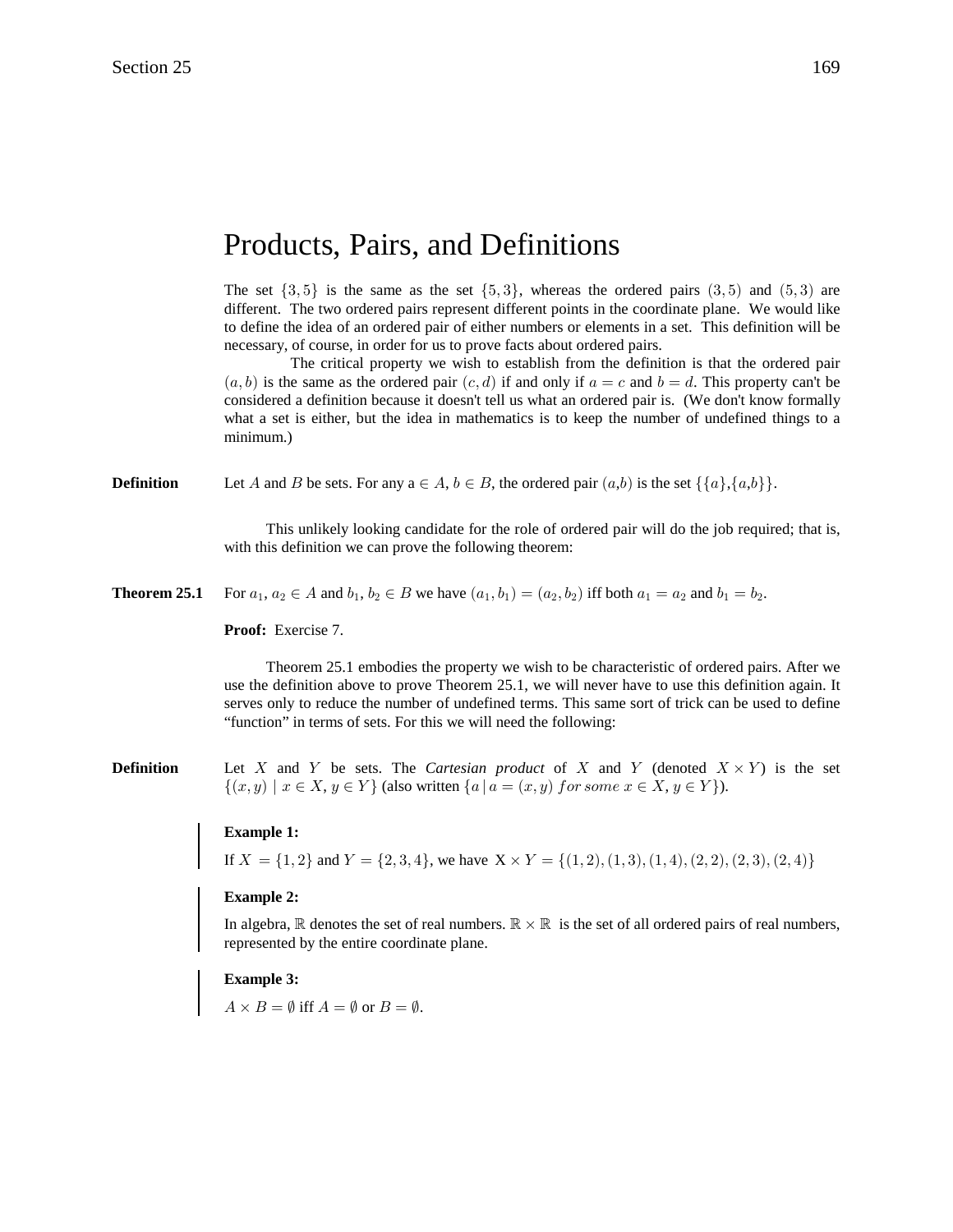## Proof:

We need to prove if  $A \times B = \emptyset$ , then  $A = \emptyset$  or  $B = \emptyset$  and also the converse of this statement. In order to show if  $A \times B = \emptyset$ , then  $A = \emptyset$  or  $B = \emptyset$ , we will show the contrapositive instead, namely, if  $\neg(A = \emptyset \text{ or } B = \emptyset)$ , then  $A \times B \neq \emptyset$ . That is, if  $(A \neq \emptyset)$ and  $B \neq \emptyset$ ), then  $A \times B \neq \emptyset$ . So assume  $A \neq \emptyset$  and  $B \neq \emptyset$ . Then there exists  $a \in A$  and  $b \in B$  so that  $(a,b) \in A \times B \neq \emptyset$ .

Also, to show if  $A = \emptyset$  or  $B = \emptyset$ , then  $A \times B = \emptyset$  we again use the contrapositive: if  $A \times B \neq \emptyset$ , then  $A \neq \emptyset$  and  $B \neq \emptyset$ . Assume  $A \times B \neq \emptyset$ . Then there exists  $(a,b) \in A \times B$ so that  $a \in A$  and  $b \in B$ .

Note that the contrapositives of the two implications in Example 3 were useful since they gave us nonempty sets to work with. As an attempt at a formal definition of "function" one frequently sees the following:

## **Definition**

Let A and B be nonempty sets. A function f from A to B is a subset of  $A \times B$  such that (1) for all  $x \in A$ ,  $y_1, y_2 \in B$ : if  $(x, y_1) \in f$  and  $(x, y_2) \in f$ , then  $y_1 = y_2$  and (2) for all  $x \in A$ :  $(x, z) \in f$  for some  $z \in B$ .

If  $f: A \to B$  is a function according to this definition, the pair  $(x, y)$  is in f when f is viewed as mapping x to y. Thus  $(x, y) \in f$  and  $f(x) = y$  mean the same thing. f must map x to a unique element  $y$  in  $B$ . Part (1) of the definition assures uniqueness by the usual scheme: we assume different names,  $y_1$  and  $y_2$ , for the element in B to which x maps and then require  $y_1 = y_2$ . Part (2) assures us that the rule for mapping x applies to all elements of A.

The problem with the definition above is that it doesn't quite tell us what a function is. A function must be more than just a set of ordered pairs since, from the set of ordered pairs alone, it is not possible to determine the codomain of the function. The domain of the function may be determined as the set of all first coordinates, but if we try to determine the codomain the same way, we get that the function is onto. Using the definition above would mean that all functions were either onto or had an unspecified codomain — where it could not be determined from the definition whether or not they were onto. Since our goal is to reduce the number of undefined terms by *defining* "function", the definition above will not do. For "function" to be properly defined, all properties must follow from the definition.

To this end, we first define the ordered triple  $(a, b, c)$  as  $((a, b), c)$ . With this definition we can prove:

For  $a_1, a_2 \in A$ ,  $b_1, b_2 \in B$ ,  $c_1, c_2 \in C$ , we have:  $(a_1, b_1, c_1) = (a_2, b_2, c_2)$  iff  $a_1 = a_2$ ,  $b_1 = b_2$ , and Theorem 25.2  $c_1 = c_2.$ 

**Proof:** Exercise 8.

This makes possible the formal definition of "function":

A function  $f: A \to B$  is a triple  $(A, B, f)$ , where f is a subset of  $A \times B$  such that: **Definition** 

(1) for all  $x \in A$ ,  $y_1, y_2 \in B$ : if  $(x, y_1) \in f$  and  $(x, y_2) \in f$  then  $y_1 = y_2$ 

(2) for all  $x \in A$ :  $(x, z) \in f$  for some  $z \in B$ . and

Here A is called the domain of  $f: A \rightarrow B$ , and B is called the codomain. From this definition, equal functions have the same codomain by Theorem 25.2.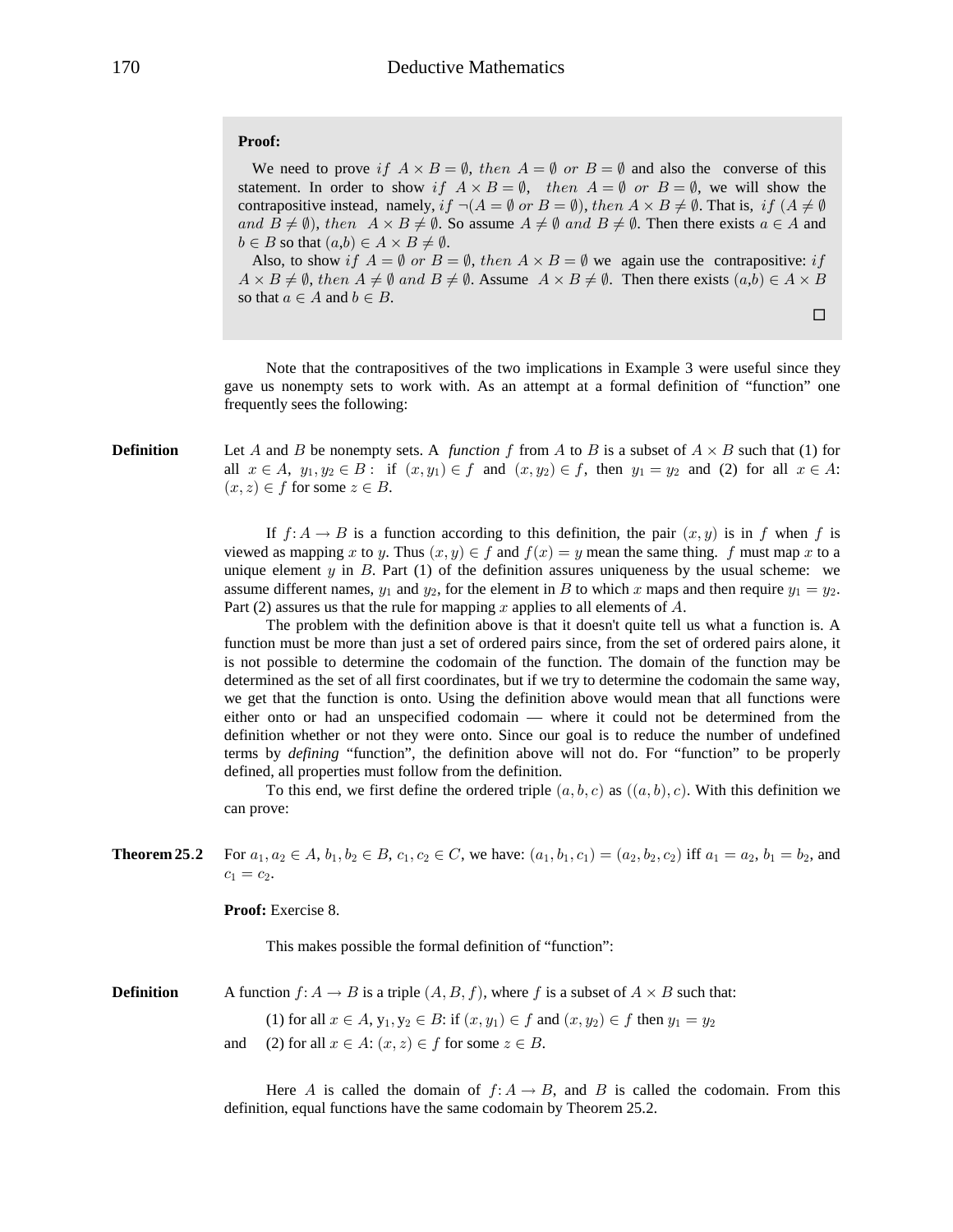# Section 25: Products, Pairs, and Definitions

From the definition it is easy to see the following: For any set  $B$ , there is exactly one function f from  $\emptyset$  to B, corresponding to the empty subset (which is the only subset) of  $\emptyset \times B$ . f is one-to-one, since the defining condition is vacuously satisfied. If  $B$  is nonempty, then  $f$  is not onto. The function  $f: \emptyset \to \emptyset$  is one-to-one and onto. If A is nonempty, there is no function from A to  $\emptyset$ .

Since we now know what a function is by definition, we can no longer define what we mean by "equal" functions. "Equal" must mean "same" according to the definition. Thus our former definition of equal functions ought to be a theorem:

Two functions  $f: A \to B$  and  $g: A \to B$  are equal iff  $for all x \in A: f(x) = g(x)$ . Theorem 25.3

Proof: Exercise 10.

There will be no occasion where we will need to use the definition of function. Instead, we will appeal to Theorem 25.3 (or, equivalently, to the definition of equal functions). This parallels the situation for ordered pair, where the useful characterization is given by a theorem instead of the definition.

#### **EXERCISES**

1.

| 1. $(a,b)=(c,d)$ |                |
|------------------|----------------|
|                  | (1; Thm. 25.1) |
|                  | (1; Thm. 25.1) |

2. Let  $A = \{1, 2, 3, 4\}$  and  $B = \{x, y, z\}$ . Find  $A \times B$ .

3. Let  $A = \{1, 2, 3\}$  and  $B = \{1, 2\}$ . Find  $A \times B$  and  $B \times A$ . Is  $A \times B = B \times A$ ?

- 5. Let A and B be nonempty sets. Prove that there exists a one-to-one function from  $A \times B$  onto  $B \times A$ .
- 6. Let  $A$ ,  $B$ ,  $C$  be sets. Prove or disprove:

(a)  $A \times B \cup C$  =  $A \times B \cup A \times C$ (b)  $A \times (B \cap C) = A \times B \cap A \times C$ (c)  $A \times (B - C) = A \times B - A \times C$ 

- 7. Prove Theorem 25.1. The difficulty with this problem is keeping track of all the cases. Use arguments like the following: If  $\{x, y\} \subseteq \{a, b\}$ , then  $x = a$  or  $x = b$  by definition of set containment.
- 8. Prove Theorem 25.2.
- 9. Let  $A = \{1, 2, 3\}$  and  $B = \{1, 2, 3\}$ . For each of the following subsets f of  $A \times B$ , decide whether  $(A, B, f)$  is a function and, if so, whether it is one-to-one or onto.

(a)  $f = \{(1, 1), (2, 2), (3, 3)\}\$ (b)  $f = \{(1, 1), (1, 2), (2, 3)\}\$ (c)  $f = \{(1,3), (2,1), (3,2)\}\$ (d)  $f = \{(1, 1), (2, 2)\}\$ (e)  $f = \{(1, 2), (2, 2), (3, 2)\}\$ (f)  $f = \{(2, 1), (2, 2), (2, 3)\}\$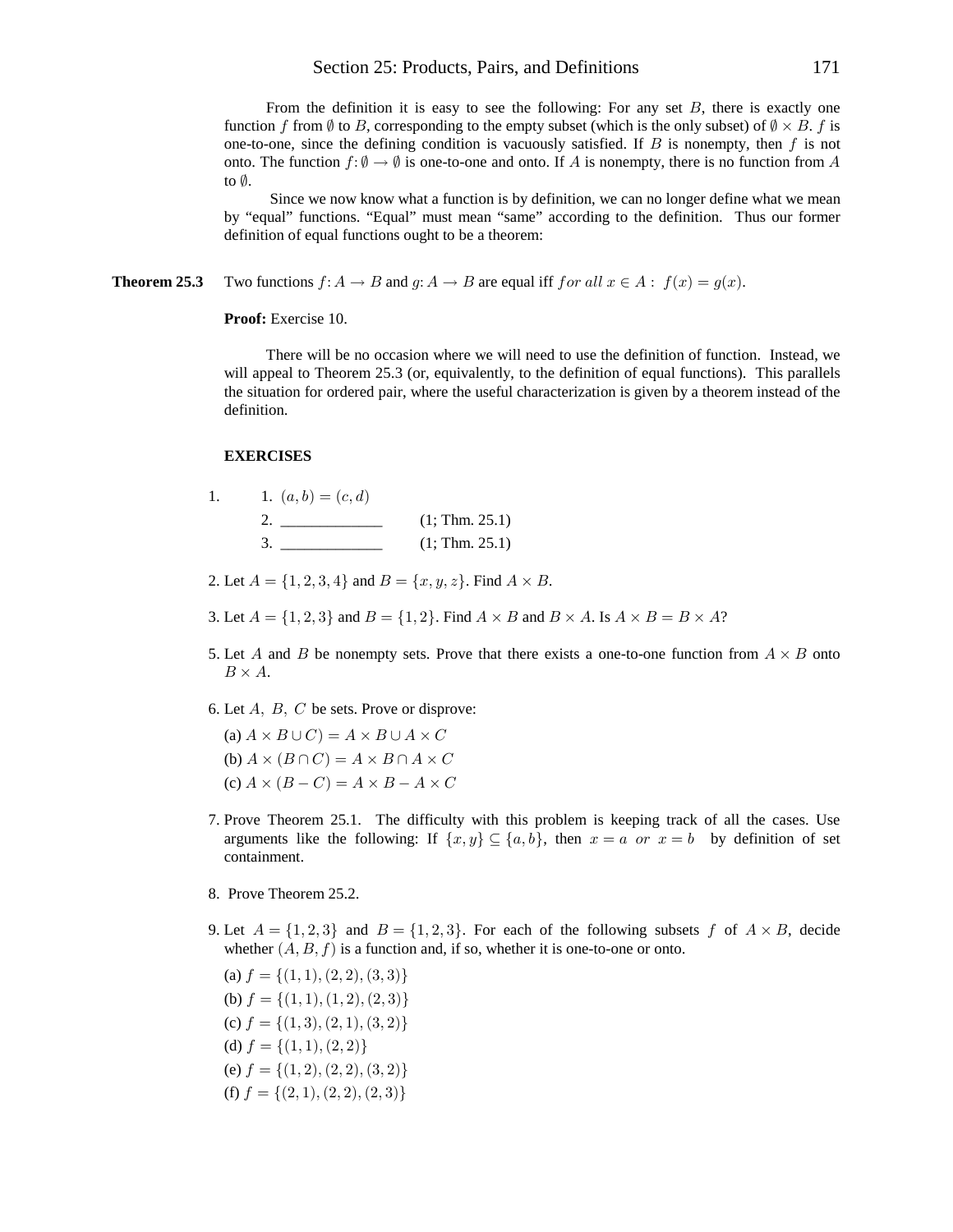# **Deductive Mathematics**

10. To prove Theorem 25.3, we need to show  $f = g$  iff for all  $x \in A : f(x) = g(x)$ . In order to avoid stumbling over notation, we can rewrite this for all statement for all  $x \in A$ ,  $y, z \in B$ : if  $(x, y) \in f$  and  $(x, z) \in g$ , then  $y = z$ . Prove Theorem 25.3 by showing this for all statement holds iff  $f = g$ . Note: by definition f and g are sets.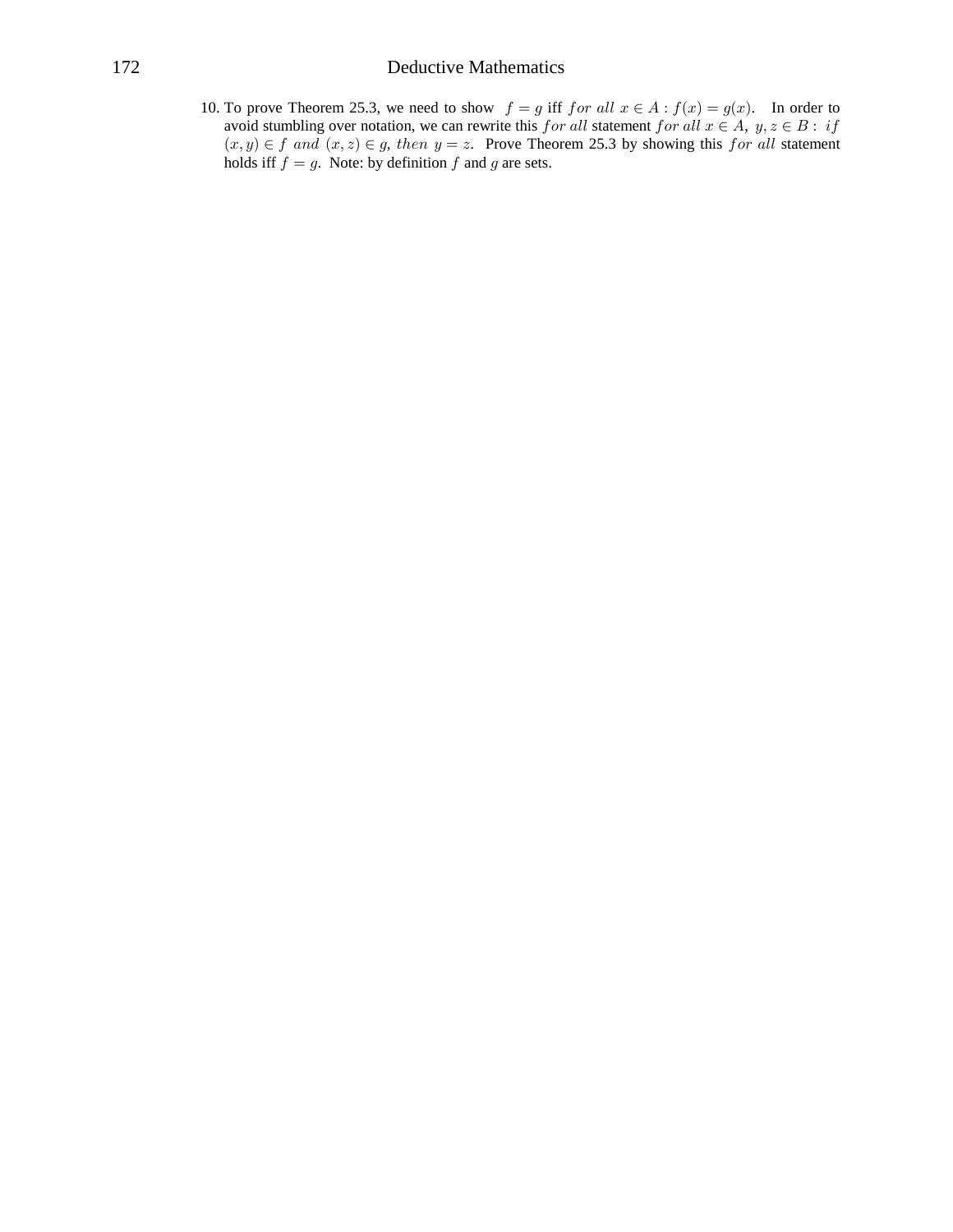# The Rational Numbers

In order to work on computational examples in the following section, we need to enlarge our number system from the set  $Z$  of integers—to the set of rational numbers. The word "rational" comes from "ratio", and the rational numbers are just ratios of integers, that is, fractions and whole numbers. We denote the set of rational numbers by  $\mathbb Q$ . Since  $\mathbb Q$  is an extension of the number systems we have already considered, we have the following axiom:

**Axiom**  $N \subseteq \mathbb{Z} \subseteq \mathbb{Q}$ 

The notation  $\mathbb{N} \subseteq \mathbb{Z} \subseteq \mathbb{Q}$  is shorthand for  $\mathbb{N} \subseteq \mathbb{Z}$  and  $\mathbb{Z} \subseteq \mathbb{Q}$ . The axioms that relate to addition and multiplication for  $\mathbb{Z}$  also hold for  $\mathbb{Q}$ . Thus we have the following properties of  $\mathbb{Q}$ :

| Axioms | For all $a,b \in \mathbb{Q}$ : $a+b \in \mathbb{Q}$                          | (closure under addition)          |
|--------|------------------------------------------------------------------------------|-----------------------------------|
|        | For all $a,b \in \mathbb{Q}$ : $a+b=b+a$                                     | (commutativity of addition)       |
|        | For all $a, b, c \in \mathbb{Q}$ : $a + (b + c) = (a + b) + c$               | (associativity of addition)       |
|        | For all $a,b \in \mathbb{Q}$ : $a \cdot b \in \mathbb{Q}$                    | (closure under multiplication)    |
|        | For all $a,b \in \mathbb{Q}$ : $a \cdot b = b \cdot a$                       | (commutativity of multiplication) |
|        | For all $a,b,c \in \mathbb{Q}$ : $a \cdot (b \cdot c) = (a \cdot b) \cdot c$ | (associativity of multiplication) |
|        | For all $a,b,c \in \mathbb{Q}$ : $a \cdot (b+c) = a \cdot b + a \cdot c$     | (distributivity)                  |
|        | For all $a \in \mathbb{O}$ : $0 + a = a = a + 0$                             | (property of $+$ identity)        |
|        | For all $a \in \mathbb{Q}$ : $1 \cdot a = a = a \cdot 1$                     | (property of $\cdot$ identity)    |
|        | For all $a \in \mathbb{Q}$ : $a + b = 0$ for some $b \in \mathbb{Q}$         | $(existence of + inverse)$        |
|        |                                                                              |                                   |

The additive inverse of the rational number  $a$ , denoted by  $-a$ , is unique. The proof is exactly the same as the proof for the integers. The axioms for  $\mathbb Z$  analogous to those above are subsumed under those above; that is, since the axioms above hold for all elements of  $\mathbb Q$ , they hold also for the subset  $\mathbb Z$  of  $\mathbb Q$ —so the analogous axioms for  $\mathbb Z$  can be replaced by those above. The other axioms for  $\mathbb Z$  and  $\mathbb N$  (such as closure and trichotomy) don't follow from those above, however, so we need to carry these axioms (about subsets of  $\mathbb{Q}$ ) forward.

In  $\mathbb Q$  we have an additional axiom, which asserts that a nonzero element has a multiplicative inverse:

**Axiom** For each  $a \in \mathbb{Q}$  such that  $a \neq 0$ , there exists  $b \in \mathbb{Q}$  such that  $a \cdot b = 1$ 

The element  $b$  in the axiom above is called the multiplicative inverse of  $a$ . It is uniquely determined, as the next theorem asserts.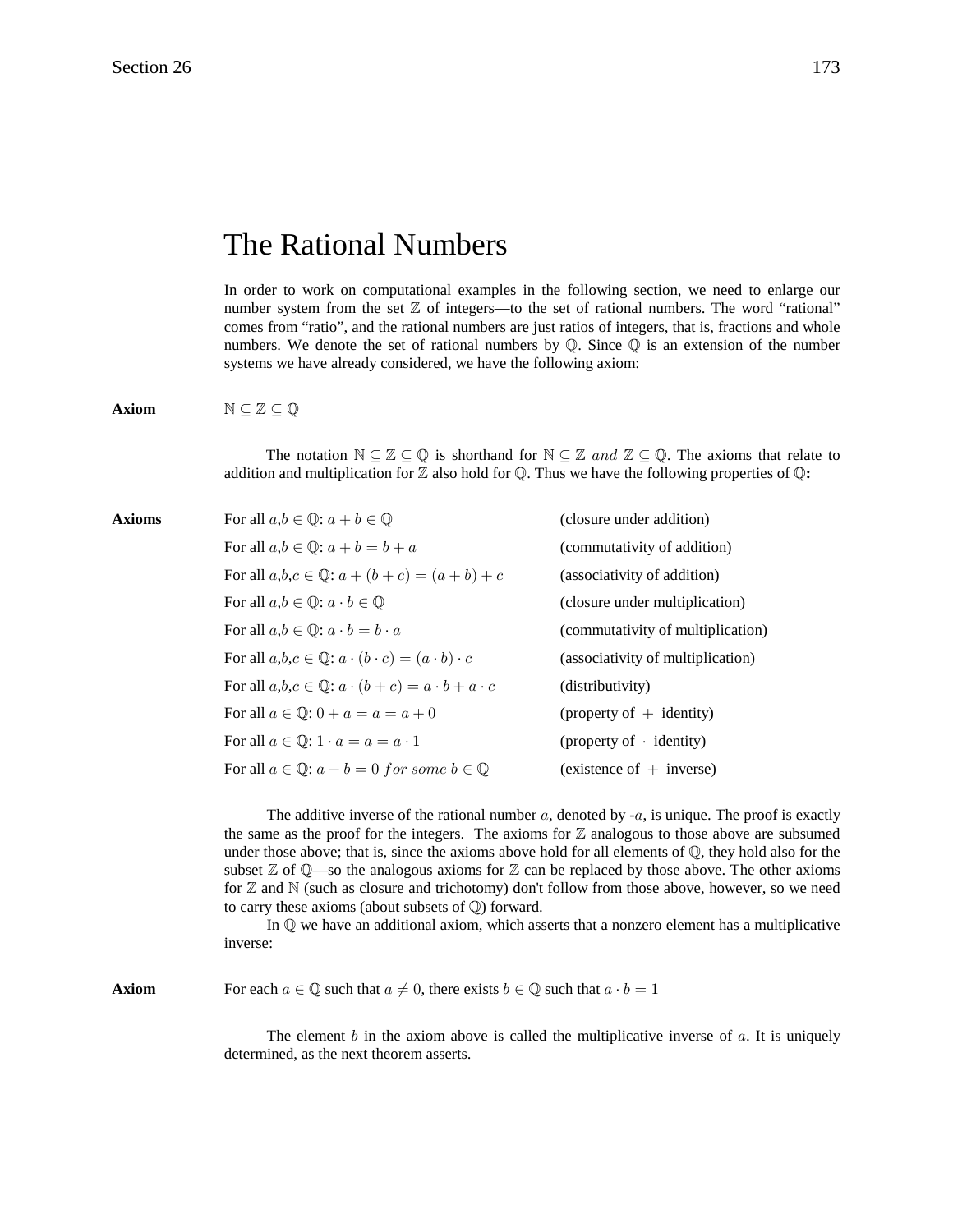**Theorem 26.1** For each rational number a, not equal to zero, there exists a unique  $b \in \mathbb{Q}$  such that  $a \cdot b = 1$ .

**Proof:** Exercise 1.

Subtraction is defined for rational numbers exactly as it is for the integers:

**Definition** For  $a, b \in \mathbb{Q}$ , the difference  $a - b$  is defined to be a plus the additive inverse of b, symbolically:  $a - b = a + -b.$ 

> The expression  $a - b$  is read "a minus b", and the operation "-" between rational numbers is called *subtraction.*

**Definition** For any  $a, b \in \mathbb{Q}$ , where  $b \neq 0$ , the quotient (or ratio)  $a/b$  is defined to be a multiplied by the multiplicative inverse of *.* 

> The expression  $a/b$  is read "a divided by b" or "a over b", and the operation "/" between rational numbers is called division.

# **Example 4:**

For any  $b \neq 0, 1/b$  is 1 times the multiplicative inverse of b, and is therefore the multiplicative inverse of  $b$  itself. This gives us a way to denote the multiplicative inverse of  $b$ .

Multiplication by the natural number  $5$  can be interpreted as taking  $5$  copies of something. In particular, since  $5 \cdot (1/5) = 1$  (by the definition of multiplicative inverse), 5 copies of  $1/5$ gives 1, so that  $1/5$  must be less than 1 (five times less, in fact).  $1/4$  is also less than one, but since only 4 copies of  $1/4$  produce 1,  $1/4$  is greater than  $1/5$ . In general, for natural numbers a and b, if  $a < b$ , then  $1/b < 1/a$ .

We have yet to give a formal definition of  $\langle$  for  $\mathbb{Q}$ . We want the definition we do give to satisfy the following conditions: (1) the relation  $\langle$  on  $\mathbb{Q}$  should be the same as our previous relation, when we consider elements in the subsets  $\mathbb N$  and  $\mathbb Z$  of  $\mathbb Q$ , and (2) for natural numbers a and b, if  $a < b$ , then we want  $1/b < 1/a$ .

Recall the following definition of  $\leq$  for the integers:

For  $a, b \in \mathbb{Z}$ ,  $a < b$  iff  $b - a \in \mathbb{N}$ .

The same definition won't work for extending  $\lt$  from  $\mathbb Z$  to  $\mathbb Q$ , since the difference between two rational numbers need not be a whole number. In order to make a similar definition, we define the following subset of  $\mathbb{Q}$ :

**Definition** Define  $\mathbb{Q}^+ = \{x \in \mathbb{Q} \mid x = a/b \text{ for some } a, b \in \mathbb{N} \}$ .  $\mathbb{Q}^+$  is called the subset of positive rational numbers.

## **Example 5:**

 $5 \in \mathbb{Q}^+$ , since  $5 = 5/1$ .  $3/7 \in \mathbb{Q}^+$ , and  $17/5 \in \mathbb{Q}^+$ . The elements of  $\mathbb{Q}^+$  are the positive fractions and whole numbers.

# **Definition** For  $a, b \in \mathbb{Q}$ , define  $a < b$  iff there exists  $x \in \mathbb{Q}^+$  such that  $b = a + x$ . Equivalently,  $a < b$  iff  $b - a \in \mathbb{O}^+.$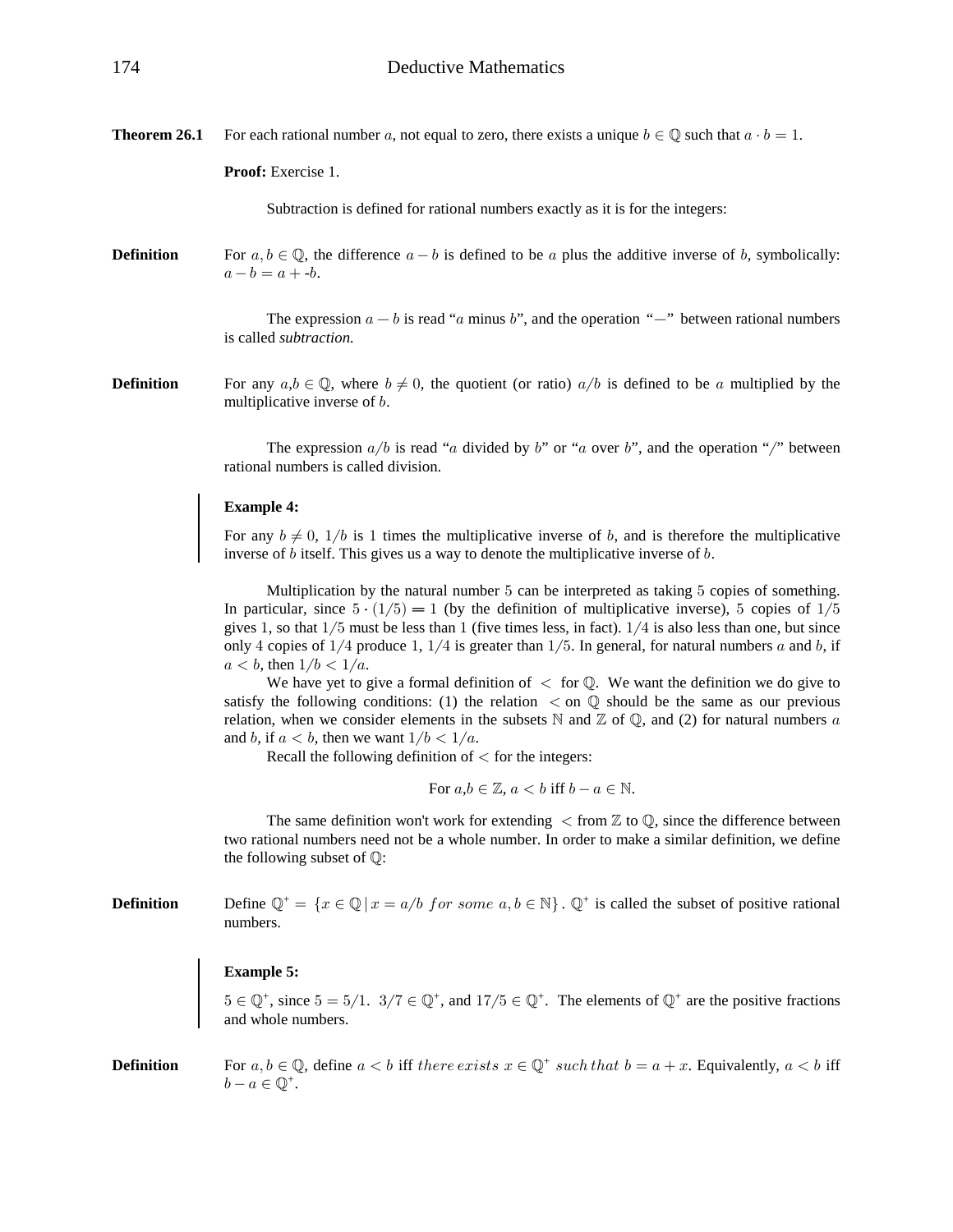If a and b are in the subset  $\mathbb Z$  of  $\mathbb Q$ , then this definition agrees exactly with the definition of  $a < b$  that we already have. In order to prove this, we need to show that for  $a, b \in \mathbb{Z}$ :  $(b - a \in \mathbb{Q}^+$ iff  $b - a \in \mathbb{N}$ ). You are asked to do this as Exercise 5. It is a corollary to Theorem 26.2.

**Theorem 26.2**  $\mathbb{Q}^+ \cap \mathbb{Z} = \mathbb{N}$ **Proof:** Exercise 3. **Theorem 26.3** For  $a, b \in \mathbb{N}$ , if  $a < b$ , then  $1/b < 1/a$ . **Proof:** Exercise 4. The axioms we have so far for  $\mathbb Q$  apply to the larger real and complex number systems, as well as the rational numbers. If we wish our axiom system for the rational numbers to be specific for that system, we need to introduce another axiom that will insure that the system is not too large; that is, that it contains the positive and negative whole numbers and fractions, but nothing else. The following axiom does just this. **Axiom** Trichotomy for  $\mathbb{Q}$ : For any  $a \in \mathbb{Q}$ , exactly one of the following holds: (1)  $a = 0$ , (2)  $a \in \mathbb{Q}^+$ ,  $(3)$  - $a \in \mathbb{Q}^+$ . The following definition repeats for the rational numbers, definitions that we have already for the integers: **Definition** For  $a, b \in \mathbb{Q}$ , define (a)  $a > b$  iff  $b < a$ (b)  $a \leq b$  iff  $a \leq b$  or  $a = b$ (c)  $a > b$  iff  $a > b$  or  $a = b$ **Theorem 26.4** For any  $a, b \in \mathbb{Q}$ , exactly one of the following holds: (1)  $a < b$ , (2)  $a = b$ , (3)  $a > b$ . **Proof:** Exercise 6. **Investigation 8** Using previous theorems about the integers as a guide, make up analogous theorems for the rational numbers. Prove the theorems that you have made up. Recall that the natural number  $1$  is defined as the identity of multiplication—given by an axiom. The numbers 2, 3, 4, and so on are defined as  $2 = 1 + 1$ ,  $3 = 2 + 1$ ,  $4 = 3 + 1$ , and so on. The axioms that we have so far for  $\mathbb N$  hold for larger number systems; that is, there is no axiom that *limits* the set  $\mathbb N$  to these numbers. The following theorem states that  $\mathbb N$  is limited to numbers so defined. **Theorem 26.5** For every natural number n:  $(n = 1)$  or (there exists  $k \in \mathbb{N}$  such that  $n = k + 1$ ).

#### **EXERCISES**

1. Prove Theorem 26.1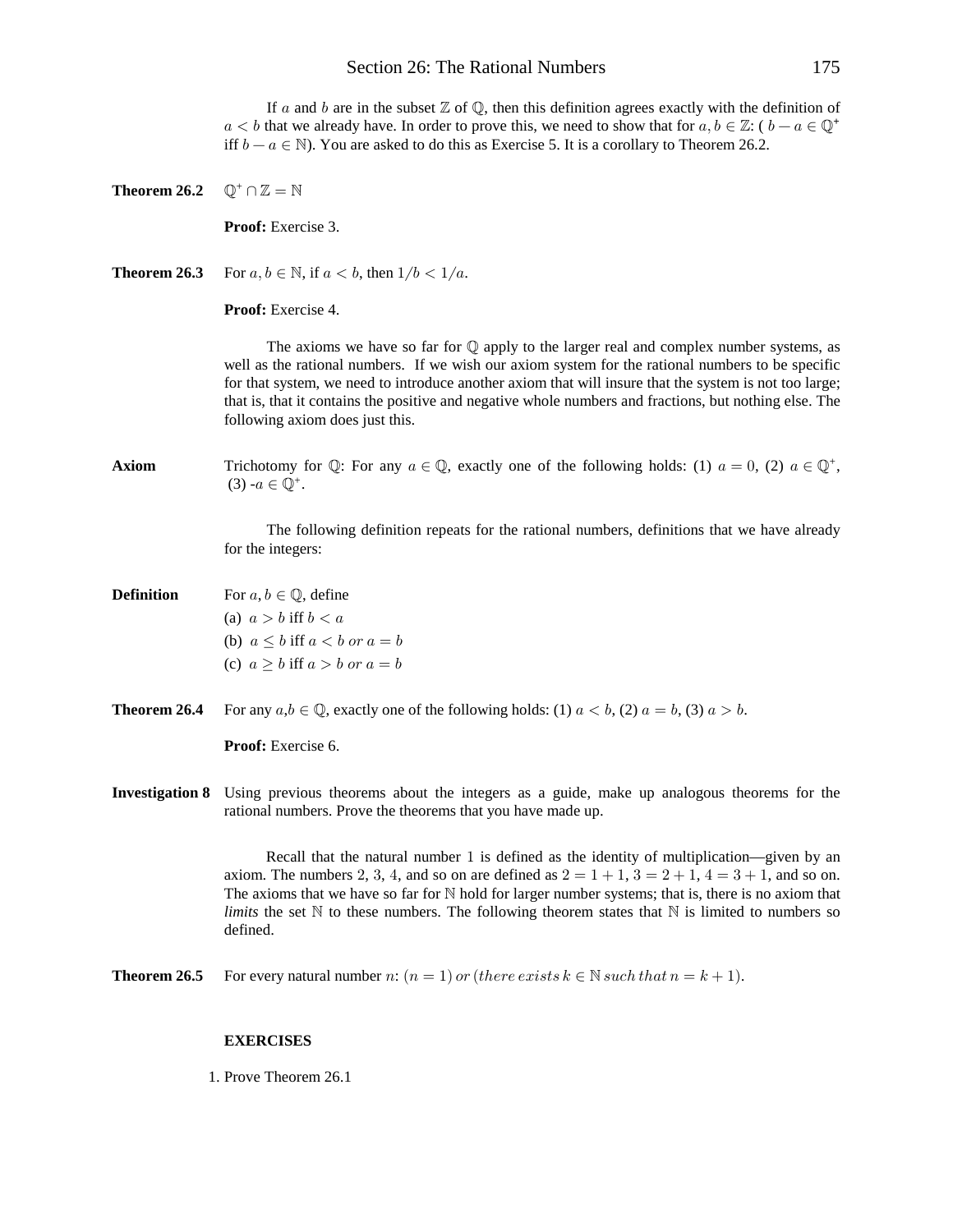- 2. Show that the two forms of the definition of  $\langle$  for  $\mathbb Q$  are equivalent, that is, show for  $a, b \in \mathbb Q$ ,  $there exists x \in \mathbb{Q}^+ such that b = a + x$  iff  $b - a \in \mathbb{Q}^+.$
- 3. Prove Theorem 26.2.
- 4. Prove Theorem 26.3.
- 5. Prove that for  $a, b \in \mathbb{Z}$ ,  $b a \in \mathbb{Q}^+$  iff  $b a \in \mathbb{N}$ .
- 6. Prove Theorem 26.4.
- 7. Give rules for addition, subtraction, multiplication , and division of rational numbers, in terms of integers; that is, for integers  $a, b, c, d$ , fill in the boxes below with integers given in terms of  $a, b, c, d$ . Prove your results.

$$
\frac{a}{b} + \frac{c}{d} = \frac{\Box}{\Box}
$$
\n
$$
\frac{a}{b} - \frac{c}{d} = \frac{\Box}{\Box}
$$
\n
$$
\frac{a}{b} \cdot \frac{c}{d} = \frac{\Box}{\Box}
$$
\n
$$
\frac{a}{b} \div \frac{c}{d} = \frac{\Box}{\Box}
$$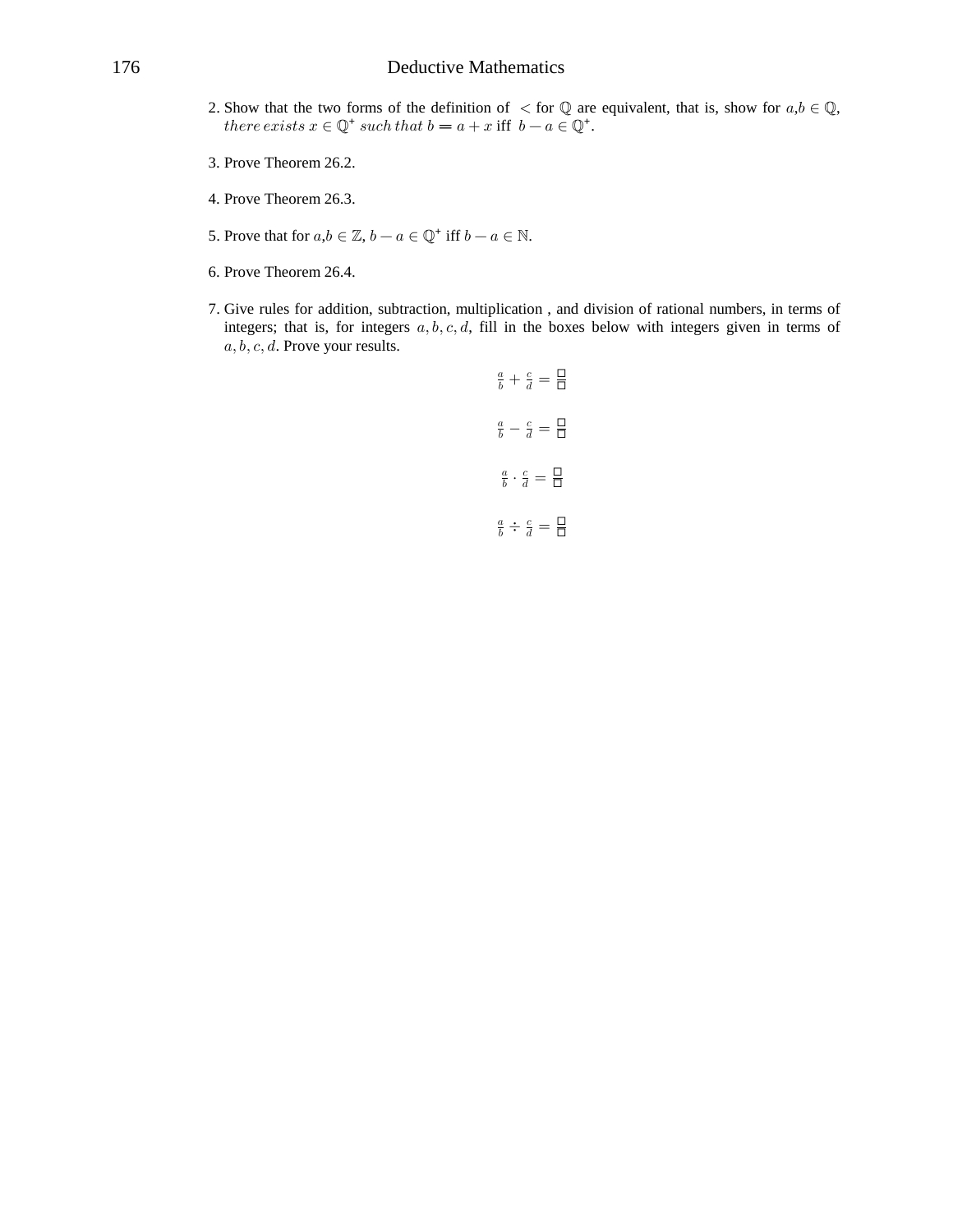### Induction

Consider the following way to add all the numbers from 1 to 100: add 1 and 100, to get 101, then add 2 and 99, again to get 101, then 3 plus 98 again gives 101. There are just 50 such pairs of numbers, the last being 50 plus 51. All pairs sum to 101. So the correct sum is  $50 \cdot 101 = 5050$ .

In general we wish to find the sum of the first  $n$  natural numbers:

$$
1+2+3+4+...+(n-1)+n
$$

If there are an even number of numbers, then there are  $n/2$  pairs, such as 1 plus n, and 2 plus  $(n-1)$ . Each of the pairs sums to  $n + 1$ , so

$$
1+2+3+4+...+(n-1)+n=(n+1)\cdot n/2
$$

If there are an odd number of numbers, then the number in the center of the list is  $(n+1)/2$ ,  $n-1$  is even, and there are  $(n-1)/2$  pairs that remain if we delete the number  $(n+1)/2$  from the center of the list. Each of the remaining pairs, such as 1 and n, and 2 and  $(n-1)$ , sum to  $n+1$ . Therefore the sum of the paired elements is  $(n+1) \cdot (n-1)/2$ . If we add the deleted center element we get  $(n + 1) \cdot (n - 1)/2 + (n + 1)/2$ . By the distributive property

 $(n+1) \cdot (n-1)/2 + (n+1)/2 = [(n-1)+1] \cdot (n+1)/2 = n(n+1)/2$ 

which is the same sum that we get in the case with an even number of terms. Thus for all natural numbers  $n$ , we have

$$
1 + 2 + 3 + 4 + \dots + (n - 1) + n = (n + 1) \cdot n/2
$$

There is a very powerful idea in mathematics, called *mathematical induction*, that lets us prove statements of the form for all  $n \in \mathbb{N}$ :  $\mathcal{P}(n)$ . Induction has theoretical, as well as computational uses, and its computational uses enable us to prove things for which there are no easy methods. In order to introduce the idea in a simple context, however, we illustrate the use of induction by proving statements like the formula above for the sum of the first  $n$  natural numbers.

The left hand side of this formula is an expression for the sum of the first  $n$  natural numbers. For the values 1, 2, and 3 for  $n$ , we get the following interpretation of the sum:

```
n = 1: 1 + 2 + 3 + 4 + \dots + (n - 1) + n = 1= 1n = 2: 1 + 2 + 3 + 4 + \dots + (n - 1) + n = 1 + 2= 3
n = 3: 1 + 2 + 3 + 4 + ... + (n - 1) + n = 1 + 2 + 3 = 6
```
Let  $P(n)$  be the statement  $1 + 2 + 3 + 4 + ... + n - 1 + n = (n + 1) \cdot n/2$ . Then

```
\mathcal{P}(1) is the statement 1
                                       =(1+1)\cdot 1/2\mathcal{P}(2) is the statement 1+2=(2+1)\cdot 2/2
```
 $\mathcal{P}(3)$  is the statement  $1+2+3 = (3+1)\cdot 3/2$ 

Notice that these statements are all true.

**Inference Rule** Mathematical Induction: In order to prove a statement of the form for all  $n \in \mathbb{N}$ :  $\mathcal{P}(n)$  by induction, first show that  $\mathcal{P}(1)$  is true, then assume that  $\mathcal{P}(n)$  is true for an arbitrary n, and show that  $P(n + 1)$  is true.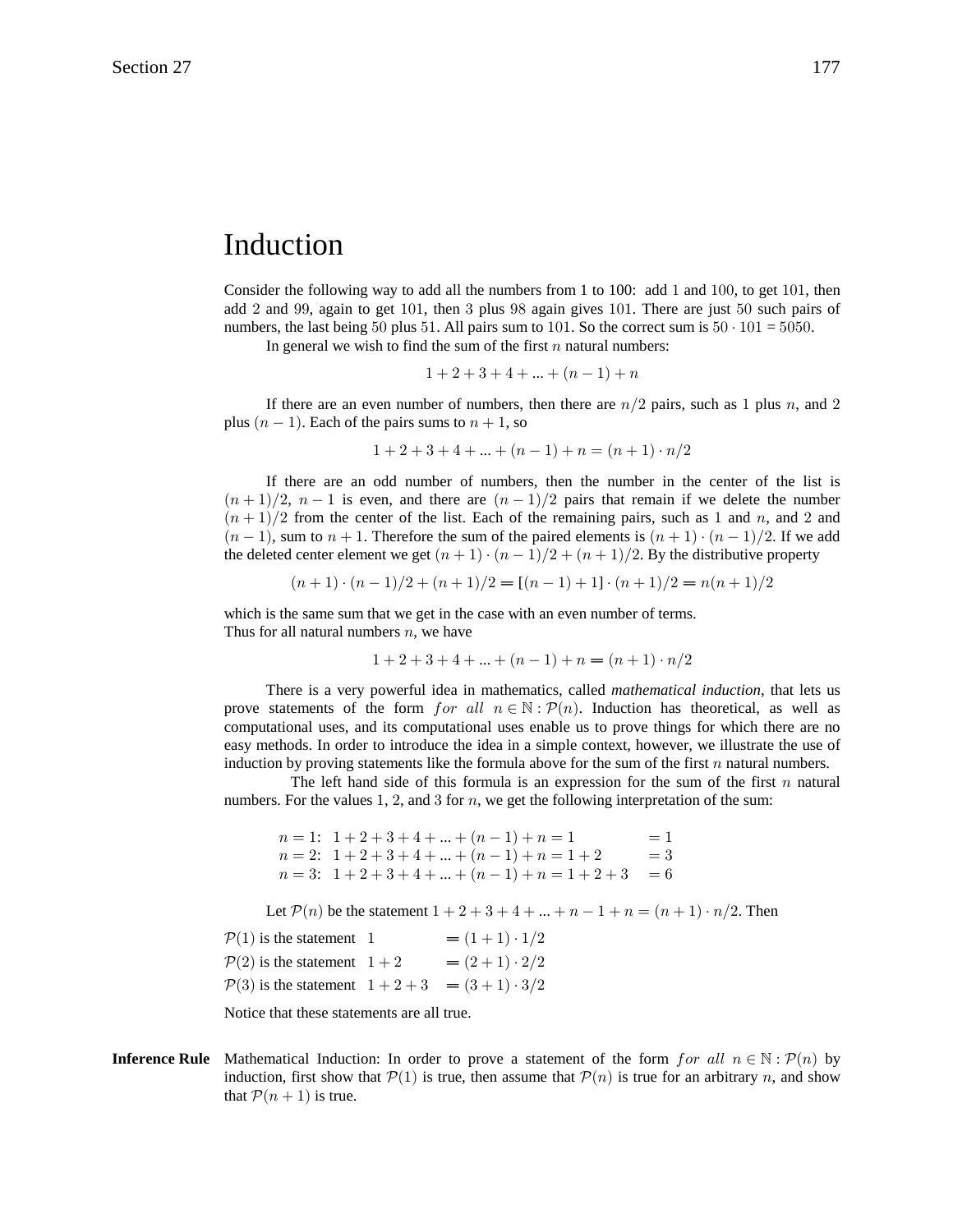#### 178 Deductive Mathematics

#### **Example 1:**

The following assertion holds for all  $n \in \mathbb{N}$ :

(1)  $2+4+6+\ldots+(2n) = n(n+1)$ 

If  $n \in \mathbb{N}$ , then  $2n$  is an even natural number. The expression  $2 + 4 + 6 + ... + (2n)$  means the sum of all even numbers up to and including  $2n$ . If  $n = 1$ , then the expression is taken to mean just 2 (or equivalently,  $2n$ ) since 2 is the only even number up to 2.

#### **Proof of (1):**

First we verify that (1) is true for  $n = 1$ :  $2 = 1(1 + 1)$  is true. For the second part of he proof,

```
Assume: n \in \mathbb{N}
```
 $2 + 4 + 6 + \ldots + (2n) = n(n + 1)$ Show:  $2 + 4 + 6 + ... + (2(n + 1)) = (n + 1)((n + 1) + 1)$ 

By adding  $2n + 2$  to each side of the expression in the hypothesis, we get:

$$
2 + 4 + 6 + \dots + (2n) + 2(n+1) = n(n+1) + 2(n+1)
$$
  
or 
$$
2 + 4 + 6 + \dots + (2n) + 2(n+1) = (n+1)(n+2)
$$
  
or 
$$
2 + 4 + 6 + \dots + (2n) + 2(n+1) = (n+1)((n+1) + 1)
$$

 $\Box$ 

Note that the conclusion is exactly the same as the hypothesis, except that every occurrence of *n* is replaced by  $n + 1$ .

A proof done according to the preceding scheme is said to be a proof "by induction on  $n$ ". The same scheme will work for the straightforward exercises at the end of this section. Thus a proof by induction consists of two parts: (1) showing that the assertion holds for  $n = 1$  and (2) showing that, if the assertion is true for an arbitrary n, then it is true for  $n + 1$ . In proving (2), many people find it convenient to use slightly different notation: we assume the truth of the assertion for n, let  $k = n + 1$ , and then show that the assertion holds for k. Thus the statement to be shown in (2) has exactly the same form as the statement assumed except that  $k$  has replaced  $n$ . In proving  $(1)$ , the number 1 is substituted for *n*. For example, a proof of Example 1 (by induction) would take the following form:

First, show:  $2 = 1(1 + 1)$ Proof: Definition of 2 (as  $1 + 1$ ), and identity for multiplication. Second: Assume:  $2 + 4 + 6 + \dots + (2n) = n(n+1)$  $k=n+1$ Show:  $2 + 4 + 6 + ... + (2k) = k(k+1)$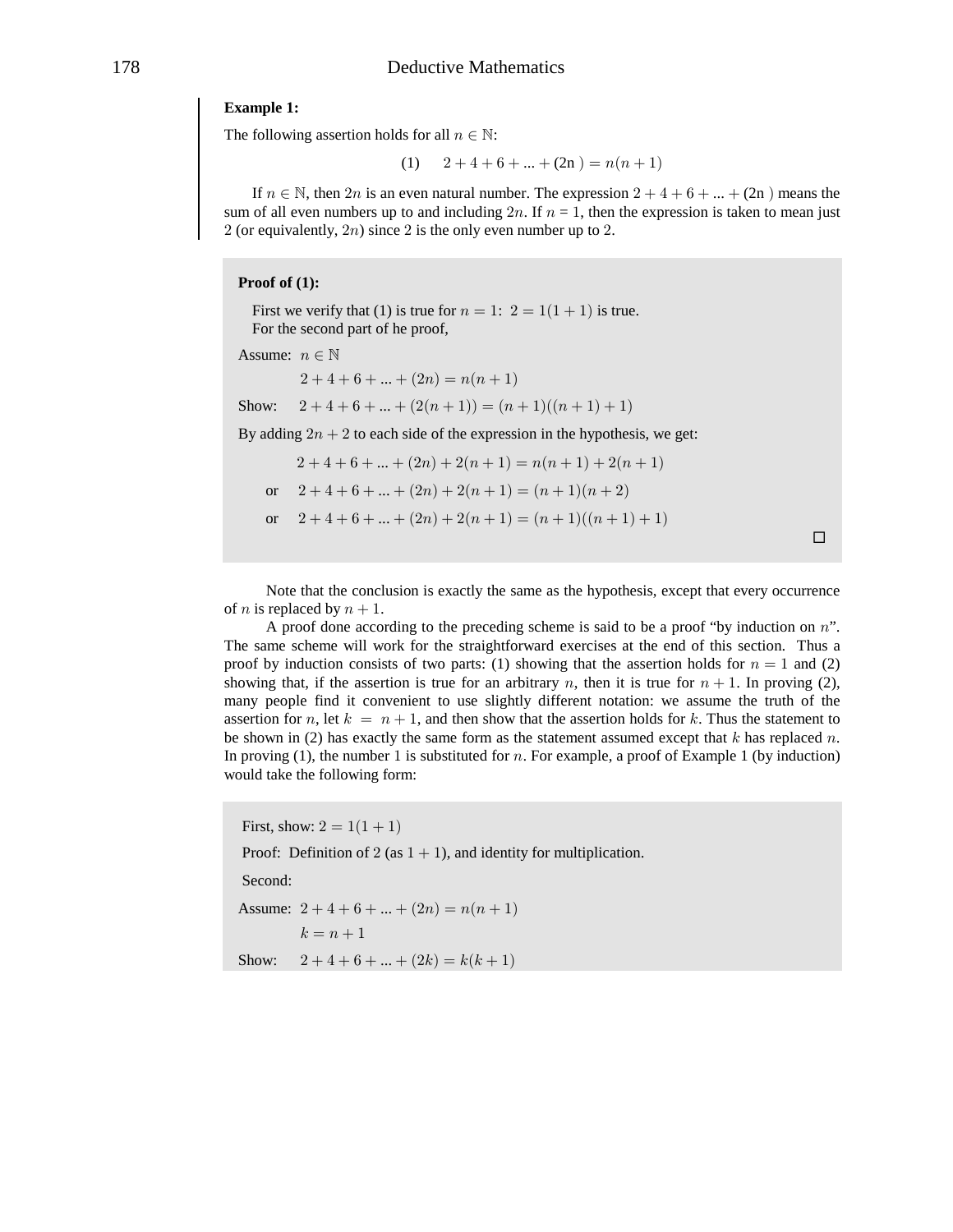By adding  $2n + 2$  to each side of the expression in the hypothesis, we get:

$$
2+4+6+\dots+(2n) + 2(n+1) = n(n+1) + 2(n+1)
$$
  
or 
$$
2+4+6+\dots+(2n) + 2(n+1) = (n+1)(n+2)
$$
  
or 
$$
2+4+6+\dots+(2n) + 2(n+1) = (n+1)((n+1)+1)
$$
  
or 
$$
2+4+6+\dots+\dots+(2k) = (k)(k+1)
$$
 by substitution.

 $\Box$ 

### **Example 2:**

Suppose that x and y are positive integers with  $x < y$ . Prove that for all  $n \in \mathbb{N}$ :  $x^n < y^n$ .

#### Proof:

By induction on n: First  $n = 1$ : Show:  $x^1 < y^1$ Proof: By hypothesis. Next. Assume:  $x^n < y^n$  $k = n + 1$  $x^k < y^k$ Show:

It is frequently helpful to do the first few cases ( $n = 2, 3$ , or 4) to get an idea of how to proceed in general:

```
n=2: x < yx^2 < yx, xy < y^2, so that x^2 < y^2n = 3: x^2 < y^2, so that x^3 < y^2xx < y, so that xy^2 < y^3, so that x^3 < y^3
```

| $x < y$ , so that $xy^n < y^{n+1}$            | (multiplying both sides by $y^n$ ;<br>$y^n$ is positive by Exercise 6) |
|-----------------------------------------------|------------------------------------------------------------------------|
| $x^n \leq y^n$ , so that $x^{n+1} \leq y^n x$ | (multiplying both sides by $x$ )                                       |
| therefore $x^{n+1} < y^{n+1}$                 | (transitivity of $\langle$ )                                           |
| that is, $x^k < y^k$                          |                                                                        |
|                                               |                                                                        |

The validity of the inference rule for doing proofs by induction follows from the following axiom. We have given it as a rule, since a rule is a more obvious guide in doing proofs than is the use of an axiom.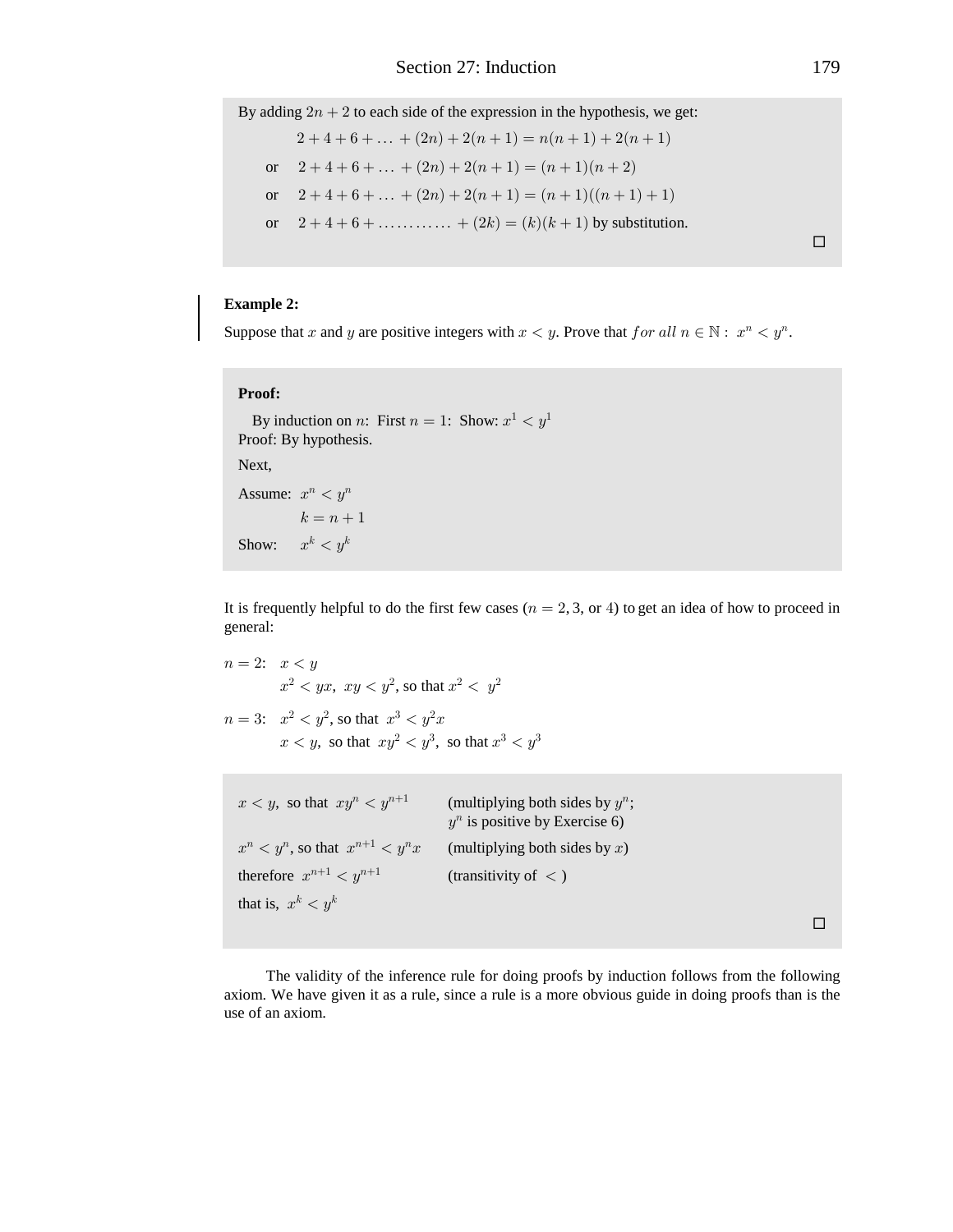**Axiom** Induction: Let S be a subset of  $N$  that has the following two properties:

 $(1) 1 \in S$ (2) for all  $n \in \mathbb{N}$ : if  $n \in S$ , then  $n + 1 \in S$ . Then  $S = N$ .

From the axiom, we can see that the inference rule is valid. For, given any proposition  $\mathcal{P}(n)$ involving the natural number n, let S be the set of all natural numbers for which  $\mathcal{P}(n)$  is true. If we establish  $\mathcal{P}(1)$  according to the inference rule, then  $1 \in S$ , so condition (1) of the axiom is satisfied. If we assume the truth of  $\mathcal{P}(n)$  for an arbitrary  $n \in \mathbb{N}$ , and can show  $\mathcal{P}(n+1)$  as the inference rule dictates, then we have proved "for all  $n \in \mathbb{N}$ : if  $n \in S$ , then  $n + 1 \in S$ ", so condition (2) of the axiom is satisfied. From the assertion of the axiom, then,  $S = N$ , and this says that  $\mathcal{P}(n)$  is true for all  $n \in \mathbb{N}$ , by the definition of S. Thus it follows from the axiom that the inference rule gives a valid way of proving  $P(n)$  for all  $n \in \mathbb{N}$ .

Our next use of induction is to prove a theoretical result: Theorem 27.6, the "division algorithm". An algorithm is a fixed procedure for calculating some mathematical quantity, for example, the procedure of "long division". The division algorithm comes in two versions: (1) division of numbers to get a decimal to any desired degree of accuracy, and (2) division of whole numbers to get a whole number quotient and a whole number remainder. Here we will be concerned exclusively with the latter.

#### **Example 3:**

We wish to divide  $14$  by 3. The idea is first to find the largest number less than or equal to  $14$  that is a multiple of 3. This number is  $12 = 4 \cdot 3$ . We then subtract 12 from 14 to get the remainder 2. Then we write  $14 = 4 \cdot 3 + 2$ . In this expression, 4 is the quotient. Given an integer, such as 14, that we wish to divide by another integer, such as 3, the division algorithm produces a quotient and a remainder.

**Theorem 27.6** Division Algorithm: Let a and b be integers, with  $b > 0$ . Then there exist unique integers q and r such that  $a = bq + r$  and  $0 \le r < b$ .

> Theorem 27.6 is known itself as the division algorithm, although it is not really an algorithm but identifies the relationship that holds for the quantities  $q$  and  $r$ , which are determined by the algorithm.

#### **Proof:**

We first show the existence part for positive a by induction on a. If  $a = 1$ , we have: Case 1,  $b = 1$ :  $1 = 1 \cdot 1 + 0$ . Case  $2 b > 1$ :  $1 = 0 \cdot b + 1$ . Therefore the existence of q and r is shown when  $a = 1$ .

Now let  $a = n$  and assume existence of q and r, that is,  $n = qb + r$  for  $0 \le r < b$ . Hence  $n+1 = qb + r + 1$ . If  $r+1 < b$ , then  $n+1 = qb + r'$  where  $0 \le r' < b$ . Otherwise  $r+1=b$  so that  $n+1=(q+1)b+0$  and again  $n+1=qb+r'$  where  $0 \le r' < b$ . It follows that q and r exist when  $a = n + 1$ . By induction, existence is shown for all positive integers.

We next show the existence part for negative a and  $a = 0$ . Case 1,  $a = 0$ :  $0 = 0 \cdot b + 0$ . Case 2,  $a < 0$ : By part (a)  $-a = qb + r$  for  $0 \le r < b$  so that  $a = (-q)b + (-r)$ . If  $r = 0$ , we are done. Otherwise  $0 < r < b$  so that  $0 > -r > -b$  and  $b > b - r > b - b$ . Here  $a =$  $(-q-1)b + (b - r)$  and we are also done.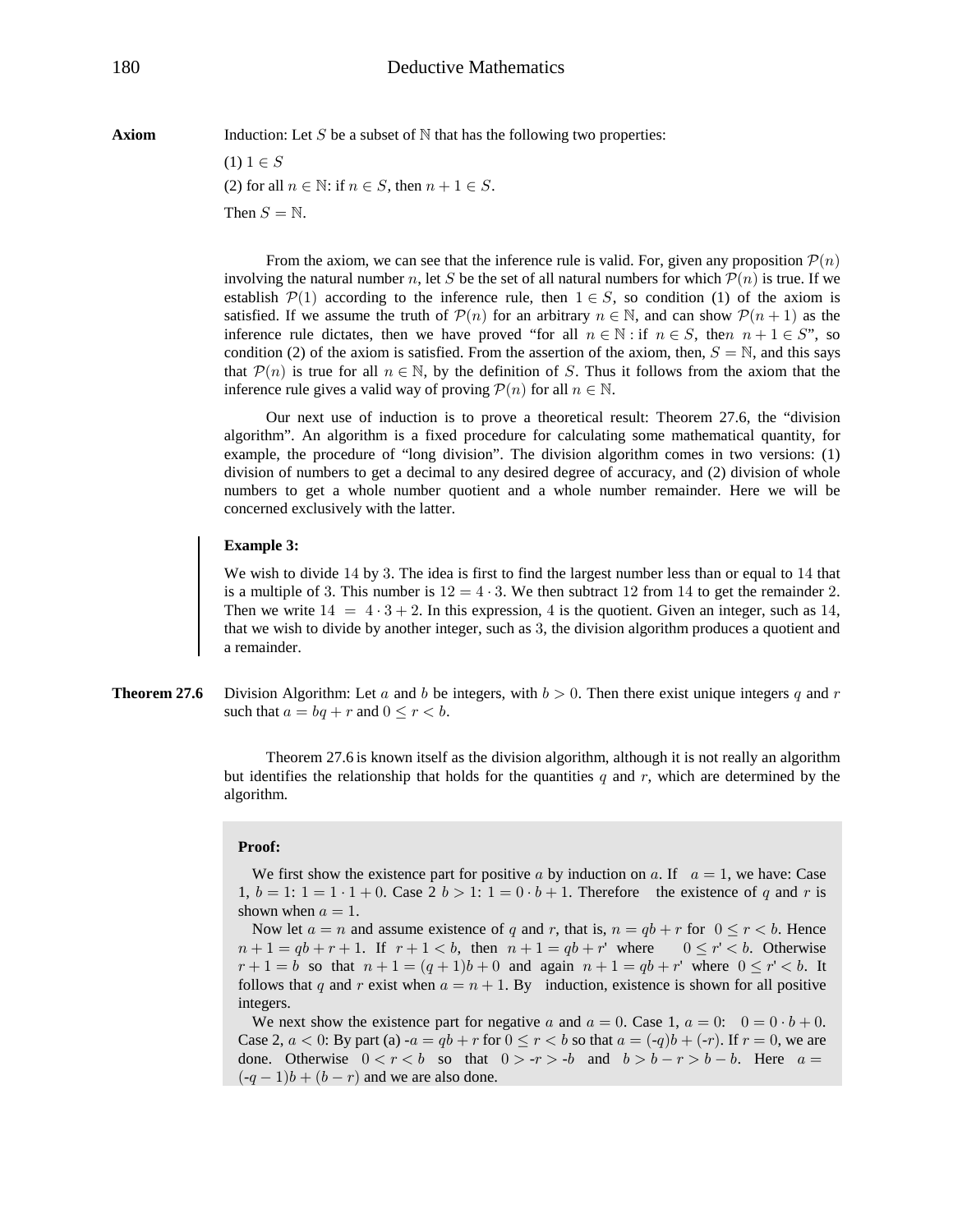Finally we show uniqueness:

Assume:  $q_1b + r_1 = q_2b + r_2$  for  $0 \le r_1, r_2 < b$ .

Show:  $q_1 = q_2$  and  $r_1 = r_2$ 

Case 1,  $r_1 = r_2$ : Here  $q_1b = q_2b$  so that  $q_1 = q_2$  by Theorem 32.5b.

Case 2, (without loss of generality  $0 \le r_1 < r_2 < b$ : Here  $q_1b + r_1 = q_2b + r_2$  so that  $(q_1 - q_2)b = r_2 - r_1$ . Since b is positive and  $r_2 - r_1$  is positive,  $q_1 - q_2$  is positive. By Exercise 6b,  $(q_1 - q_2)b \geq b$ , but  $b > r_2 - r_1$  so that  $(q_1 - q_2)b > r_2 - r_1$  contradicting  $(q_1 - q_2)b = r_2 - r_1$ . Hence this case leads to a contradiction. Therefore Case 1,  $r_1 = r_2$ , must hold, and from this it follows that  $q_1 = q_2$ .

 $\Box$ 

#### **EXERCISES**

Prove the following by induction on  $n$ :

- 1. 1 + 2 + 3 + ... +  $n = \frac{n(n+1)}{2}$ . 2.  $1+3+5+...+(2n+1)=(n+1)^2$ . 3. 1 + 3 + 9 + ... +  $3^n = \frac{3^{n+1}-1}{2}$ . 4.  $1^2 + 2^2 + 3^2 + \dots + n^2 = \frac{1}{6}n(n+1)(2n+1)$ . 5.  $1^3 + 2^3 + \dots + n^3 = (1 + 2 + \dots + n)^2$ 6. Suppose  $y \in \mathbb{Z}$  and  $y > 0$ . Prove: (a) for all  $n \in \mathbb{N}$ :  $y^n > 0$ (b) for all  $n \in \mathbb{N}$ :  $ny \geq y$
- 7. Prove  $n < 2^n$  for all  $n \in \mathbb{N}$ .
- 8. Let  $A = \{x \in \mathbb{N} \mid (x = 1) \text{ or } (x = y + 1 \text{ for some } y \in \mathbb{N})\}.$  Use the induction axiom to show that  $A = \mathbb{N}$ . Conclude that  $1 \leq n$  for all  $n \in \mathbb{N}$  and that there is no integer between 0 and 1. Show that there is no integer between 1 and 2. Can you generalize?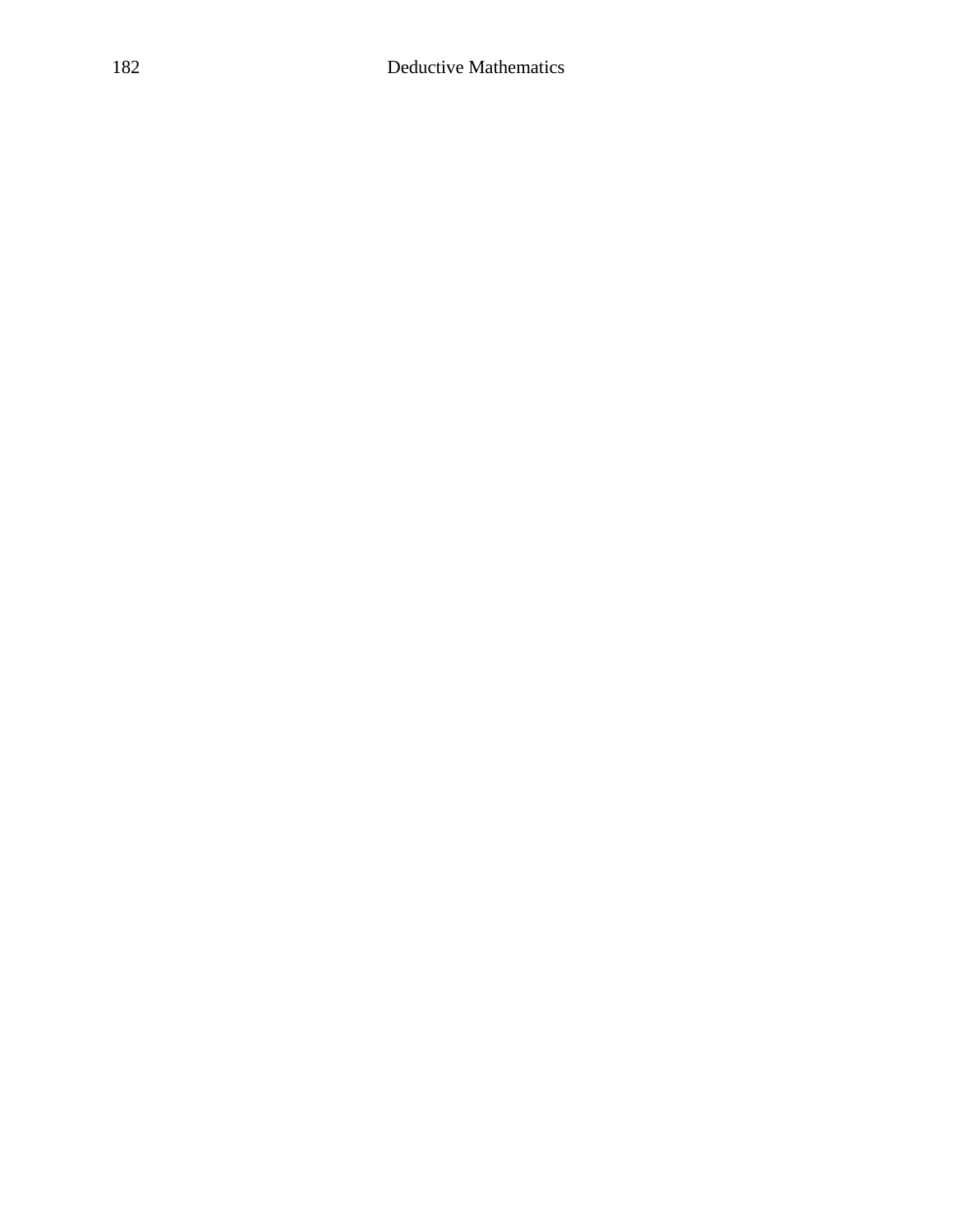### Primes, Divisors, and Multiples in  $\mathbb N$

Prime numbers can be considered in the context of either the integers or the natural numbers. The former approach is the more powerful, and leads to easier deductive access to the theorems of elementary *number theory*. The approach is, however, more abstract than we wish the present text to be. Theorems about the topics we consider here are found in Volume 3 of the series—which is written at a higher level. The present treatment is descriptive—not deductive. That is, we will make some definitions and do some computations, but there will be no significant theorems. Our definitions will be made in the context of the natural numbers, since it is the simplest. Before we restrict attention to the natural numbers, however, we will say something briefly about how things work in the integers.

Certain of the axioms relating addition and multiplication in  $\mathbb Z$  are exactly the same as those relating addition and multiplication in  $\mathbb{Q}$ . Any set on which there are two operations satisfying these axioms is called a commutative *ring*. Since the axioms hold in  $\mathbb Z$  and  $\mathbb Q$ ,  $\mathbb Z$  and  $\mathbb Q$  are examples of commutative rings<sup>12</sup>. N is not a commutative ring since, for example, there is no additive identity, nor do elements have additive inverses. (Elements in a ring may have, but need not have, multiplicative inverses.)

In a ring, divisors of the multiplicative identity 1 are called *units*. Since  $(-1) \cdot (-1) = 1$  and  $1 \cdot 1 = 1$ , both 1 and -1 are divisors of 1, and are therefore units in  $\mathbb{Z}$ . In fact, 1 and -1 are the only units in  $\mathbb{Z}$ . In  $\mathbb{Q}$ , since every nonzero element has a multiplicative inverse, every nonzero element is a unit. Thus in  $\mathbb Z$  there are elements that are neither zero nor units, but this is not true for  $\mathbb Q$ . In a ring, an element a is called *irreducible* iff whenever  $a = bc$  (for some b and c in the ring), we have that either b or c is a unit. Thus 7 is an irreducible element of  $\mathbb{Z}$ , since if we had  $7 = bc$ , then either  $b = \pm 1$  and  $c = \pm 7$ , or  $c = \pm 1$  and  $b = \pm 7$ —so that either b or c is a unit. The integer 6, however, is not irreducible, since  $6 = 2 \cdot 3$ , but neither 2 nor 3 is a unit.

In a ring, an element  $\alpha$  is called *prime* iff whenever  $\alpha$  divides a product  $\alpha$ , then  $\alpha$  must divide either b or c. In  $\mathbb{Z}$ , for example, the number 6 is *not* prime since 6 divides  $9 \cdot 4$  or 36, but 6 does not divide 9, nor does it divide 4. The number 7 *is* prime in  $\mathbb{Z}$ , since any time 7 divides a product bc, it must divide one of the factors b or  $c$ .

Although there are rings (sets that satisfy the axioms) for which prime and irreducible elements are sometimes different, it can be proved that in  $\mathbb Z$  any number is prime iff it is irreducible. (This is, however, not an elementary result.) The definition of *prime* that we give for natural numbers could be either the definition above of prime for rings, or the definition of irreducible—since these ideas are equivalent for natural numbers. The easier, and most widely seen, definition for primality in the natural numbers is actually the ring-theoretic definition of irreducibility. It is the definition people used for the two thousand years preceding the definition of the integers.

**Definition** A natural number is called *prime* iff its only divisors (in  $\mathbb{N}$ ) are 1 and itself.

A natural number that is not prime and not 1 (that is, not a unit) is called *composite*.

<sup>&</sup>lt;sup>12</sup> The set of polynomials in  $x$  is another example of a commutative ring.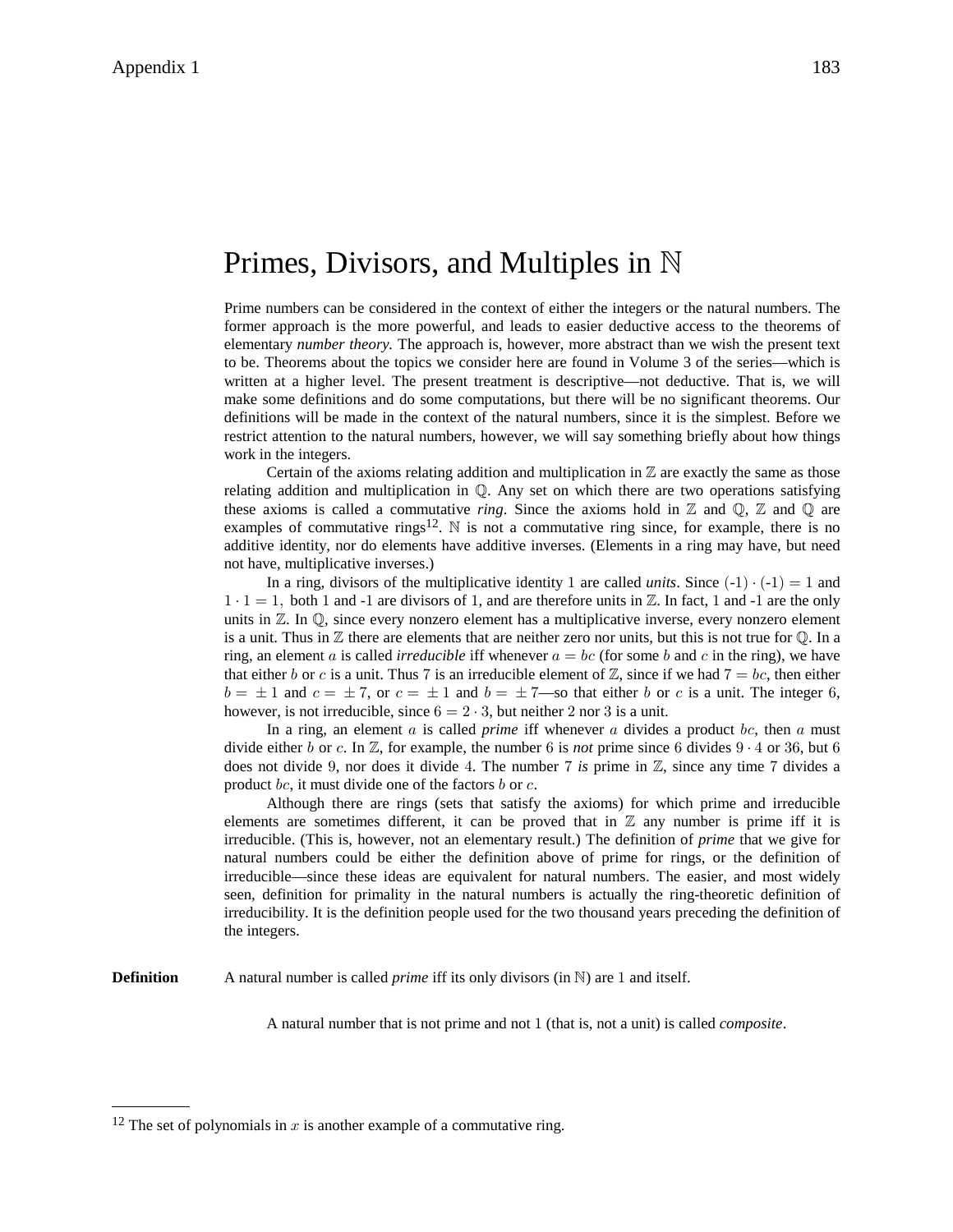#### **Example 1:**

 $6 = 2 \cdot 3$  so that 2 and 3 are divisors of 6. Thus 6 is composite. 7 is prime, having only 1 and 7 as divisors

Any composite number can be written as a product of its prime divisors. (Recall that a divisor is also called a *factor*).

#### Example2:

Write 300 as a product of its prime factors.

We begin by writing 300 as a product of two of its factors:  $300 = 30 \cdot 10$ . This is done in the following beginning of a "factorization tree".



Next, we write both 30 and 10 as products of their factors:



The numbers 3, 2, and 5 are prime, and cannot be factored further. However, 10 can be factored into 2 times 5:



Thus  $300 = 3 \cdot 2 \cdot 5 \cdot 2 \cdot 5$ . The prime factors of a number are usually listed in order of increasing size:  $300 = 2 \cdot 2 \cdot 3 \cdot 5 \cdot 5$ . Also, it is customary to use exponential notation for repeated factors. Thus  $300 = 2^2 \cdot 3 \cdot 5^2$ .

It is possible to generate a list of all the factors of a number, by taking all combinations of exponents not exceeding the exponents in the prime factorization.

#### **Example 3:**

Find all the factors of 300.

#### **Solution:**

| $2^2 \cdot 3^1 \cdot 5^2 = 300$ | $2^2 \cdot 3^1 \cdot 5^1 = 60$ | $2^2 \cdot 3^1 \cdot 5^0 = 12$ |
|---------------------------------|--------------------------------|--------------------------------|
| $2^1 \cdot 3^1 \cdot 5^2 = 150$ | $2^1 \cdot 3^1 \cdot 5^1 = 30$ | $2^1 \cdot 3^1 \cdot 5^0 = 6$  |
| $2^0 \cdot 3^1 \cdot 5^2 = 75$  | $2^0 \cdot 3^1 \cdot 5^1 = 15$ | $2^0 \cdot 3^1 \cdot 5^0 = 3$  |
| $2^2 \cdot 3^0 \cdot 5^2 = 100$ | $2^2 \cdot 3^0 \cdot 5^1 = 20$ | $2^2 \cdot 3^0 \cdot 5^0 = 4$  |
| $2^1 \cdot 3^0 \cdot 5^2 = 50$  | $2^1 \cdot 3^0 \cdot 5^1 = 10$ | $2^1 \cdot 3^0 \cdot 5^0 = 2$  |
| $2^0 \cdot 3^0 \cdot 5^2 = 25$  | $2^0 \cdot 3^0 \cdot 5^1 = 5$  | $2^0 \cdot 3^0 \cdot 5^0 = 1$  |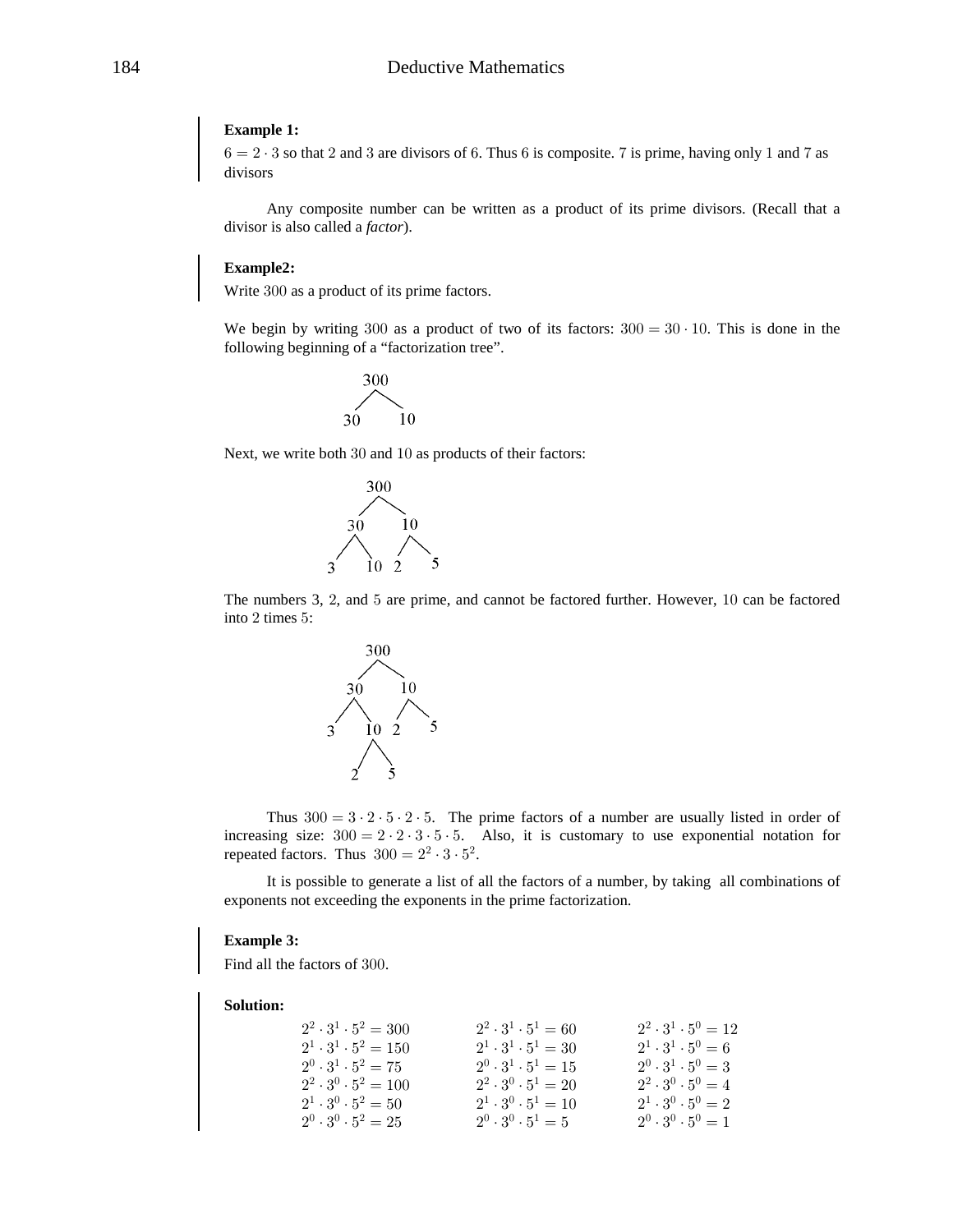It is frequently necessary to know the greatest common factor for two numbers. If the numbers aren't large, this can be found by determining the sets of all factors of each number, and then finding the greatest one they have in common.

#### **Example 4:**

Find the greatest common factor of 36 and 50.

#### **Solution:**

Using factorization trees, first obtain the prime factorizations of both 36 and 30. (The figures are omitted.) We get:  $36 = 2^2 \cdot 3^2$  and  $30 = 2 \cdot 3 \cdot 5$ . We then generate lists of all the factors of 36 and  $30$ :

| Factors of 36        | Factors of 30                  |
|----------------------|--------------------------------|
| $2^2 \cdot 3^2 = 36$ | $2^1 \cdot 3^1 \cdot 5^1 = 30$ |
| $2^1 \cdot 3^2 = 18$ | $2^0 \cdot 3^1 \cdot 5^1 = 15$ |
| $2^0 \cdot 3^2 = 9$  | $2^1 \cdot 3^0 \cdot 5^1 = 10$ |
| $2^2 \cdot 3^1 = 12$ | $2^0 \cdot 3^0 \cdot 5^1 = 5$  |
| $2^1 \cdot 3^1 = 6$  | $2^1 \cdot 3^1 \cdot 5^0 = 6$  |
| $2^0 \cdot 3^1 = 3$  | $2^0 \cdot 3^1 \cdot 5^0 = 3$  |
| $2^2 \cdot 3^0 = 4$  | $2^1 \cdot 3^0 \cdot 5^0 = 2$  |
| $2^1 \cdot 3^0 = 2$  | $2^0 \cdot 3^0 \cdot 5^0 = 1$  |
| $2^0$ , $2^0 = 1$    |                                |

By inspection, we see that  $\{1, 2, 3, 6\}$  is the set of common factors for 36 and 30. Thus 6 is the greatest common factor.

Suppose we wish to find the greatest common factor  $n$  of numbers  $a$  and  $b$ . It's not necessary to actually list the sets of factors for each of  $a$  and  $b$ . Instead, we seek the prime factorization of n. Since n is found in the list of factors of  $a$ , it is expressed as a product of the prime factors of  $\alpha$  to some powers. The powers in the factorization of  $\eta$  can't exceed the powers in the factorization of a. Similarly,  $n$  must be also expressed as a product of powers of the prime factors of b.

#### **Example 5:**

Let  $n$  be the greatest common factor of 30 and 36. Find  $n$  by determining its prime factorization.

#### **Solution:**

Since it occurs in the list of factors of 36, n is of the form  $2^{j} \cdot 3^{k}$  for some j, k, . It is also of the form  $2^r \tcdot 3^s \tcdot 5^t$ , for some r, s, t, since it occurs in the list of factors of 30. Since it occurs in the first list, the exponent of 5 must be zero. Since it occurs in the second list, the exponents of 2 and 3 must be less than or equal to 1. In order that  $n$  be the *greatest* of the common factors, the exponents of 2 and 3 should be as large as possible—subject to the constraints above. Thus the exponents of 2 and 3 are both 1. Thus  $n = 2^1 \cdot 3^1 = 6$ .

#### **Example 6:**

Let  $a = 2^2 \cdot 3 \cdot 5^3 \cdot 11$  and  $b = 2 \cdot 3^2 \cdot 5^2 \cdot 7^2$  be given in terms of their prime factorizations, and let  $n$  be the greatest common factor of  $a$  and  $b$ . Find  $n$  in terms of its prime factorization.

#### **Solution:**

We can simplify notation by using zero as an exponent to describe the prime factorizations of  $a$ and b. Thus  $a = 2^2 \cdot 3^1 \cdot 5^3 \cdot 7^0 \cdot 11^1$  and  $b = 2^1 \cdot 3^2 \cdot 5^2 \cdot 7^2 \cdot 11^0$ . Then *n* has a prime factorization involving these primes, where for each prime the exponent is as large as possible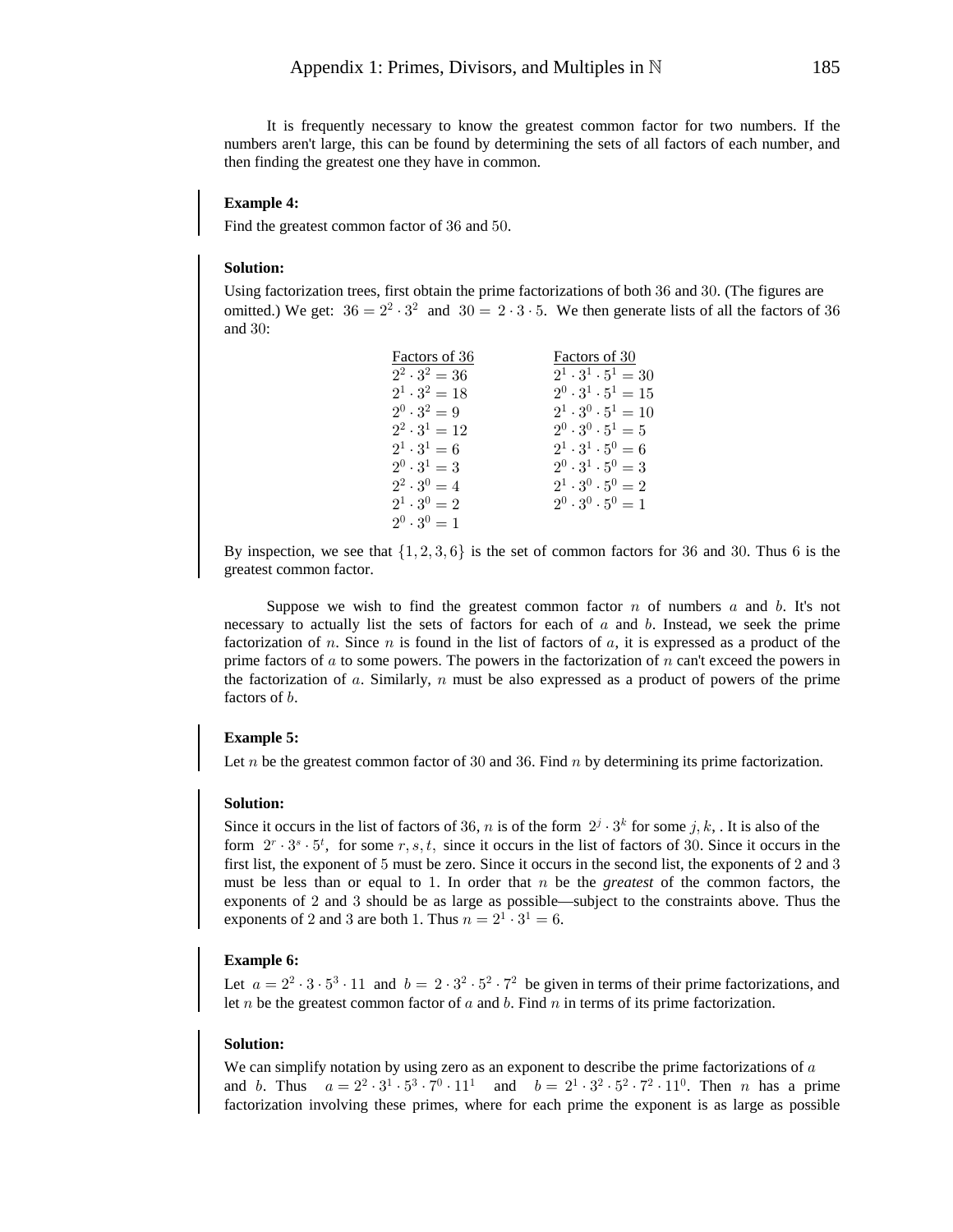subject to the constraint that it can't be larger than the exponent in the factorization of  $\alpha$  or of  $\beta$ . Thus  $n = 2^1 \cdot 3^1 \cdot 5^2 \cdot 7^0 \cdot 11^0$ .

The method of Example 6 can be summarized in general as follows:

**Procedure** In order to find the greatest common divisor n of natural numbers a and b, write a and b in terms of their prime factorizations. Use zero as an exponent, when necessary, so as to write  $a$  and  $b$  in terms of the same prime numbers. Then  $n$  has a prime factorization involving the same set of primes, where the exponent for each prime is found by taking the *minimum* of the exponents for that prime in the factorizations of  $a$  and  $b$ .

> There is a method, called the *Euclidean algorithm*, for calculating the greatest common factor of two numbers, without finding their prime factorizations: Suppose we wish to find the greatest common factor n of a and b. Suppose also (without loss of generality) that  $a < b$ . By the division algorithm,  $b = q_1 a + r_1$  where  $0 \le r_1 < a$ . Now use the division algorithm to divide a by the remainder  $r_1$  to obtain a second, smaller remainder  $r_2$ :  $a = q_2r_1 + r_2$ , where  $0 \le r_2 < r_1$ . Then divide the first remainder by the second, to get a third. Then divide the second by the third to get a fourth, and so on, until we get a remainder of zero:

> > $b = q_1 a + r_1$ , where  $0 < r_1 < a$  $a = q_2 r_1 + r_2$ , where  $0 < r_2 < r_1$  $r_1 = q_3 r_2 + r_3$ , where  $0 < r_3 < r_2$  $r_2 = q_4 r_3 + r_4$ , where  $0 < r_4 < r_3$ Þ Þ  $r_{k-2} = q_k r_{k-1} + r_k$ , where  $0 < r_k < r_{k-1}$  $r_{k-1} = q_{k+1}r_k + 0$

We claim that  $r_k$ , the last nonzero remainder, is the greatest common factor n of a and b. To see this, first observe that since  $n \mid a$  and  $n \mid b$ ,  $n \mid r_1$ , by Theorem 7.1 and the first equation. Then since n | a and n |  $r_1$ , n |  $r_2$ , by Theorem 7.1 and the second equation. We continue in this manner to find that *n* divides all the remainders in the sequence. Thus  $n \mid r_k$ .

From the last equation,  $r_{k-1} = q_{k+1}r_k + 0$ , we see that  $r_k$  divides  $r_{k-1}$ . From the equation  $r_{k-2} = q_k r_{k-1} + r_k$ , we see that  $r_k$  must also divide  $r_{k-2}$ . From the preceding division  $r_k$  must also divide  $r_{k-3}$ , and so on. Thus  $r_k$  divides all the remainders and b and a. Thus  $r_k$  is a common divisor of a and b. Since n is by definition the greatest common divisor, we have  $r_k \le n$ . Since also  $n | r_k$ , we have that  $n = r_k$ . That is, the greatest common divisor of a and b is the last nonzero remainder that we get in the process of dividing by successive remainders.

#### **Example 7:**

Use the Euclidean algorithm to find the greatest common factor of  $675$  and  $1800$ .

#### **Solution:**

Dividing 1800 by 675 gives:  $1800 = 2 \cdot 675 + 450$ . Dividing 675 by 450 gives:  $675 = 1 \cdot 450 + 225$ . Dividing 450 by 225 gives:  $450 = 2 \cdot 225 + 0$ . Since  $225$  is the last nonzero remainder, it is the greatest common factor of  $1800$  and  $675$ .

The *least common multiple* of  $\alpha$  and  $\beta$  is, as its name suggests, the smallest of all the multiples that  $a$  and  $b$  have in common.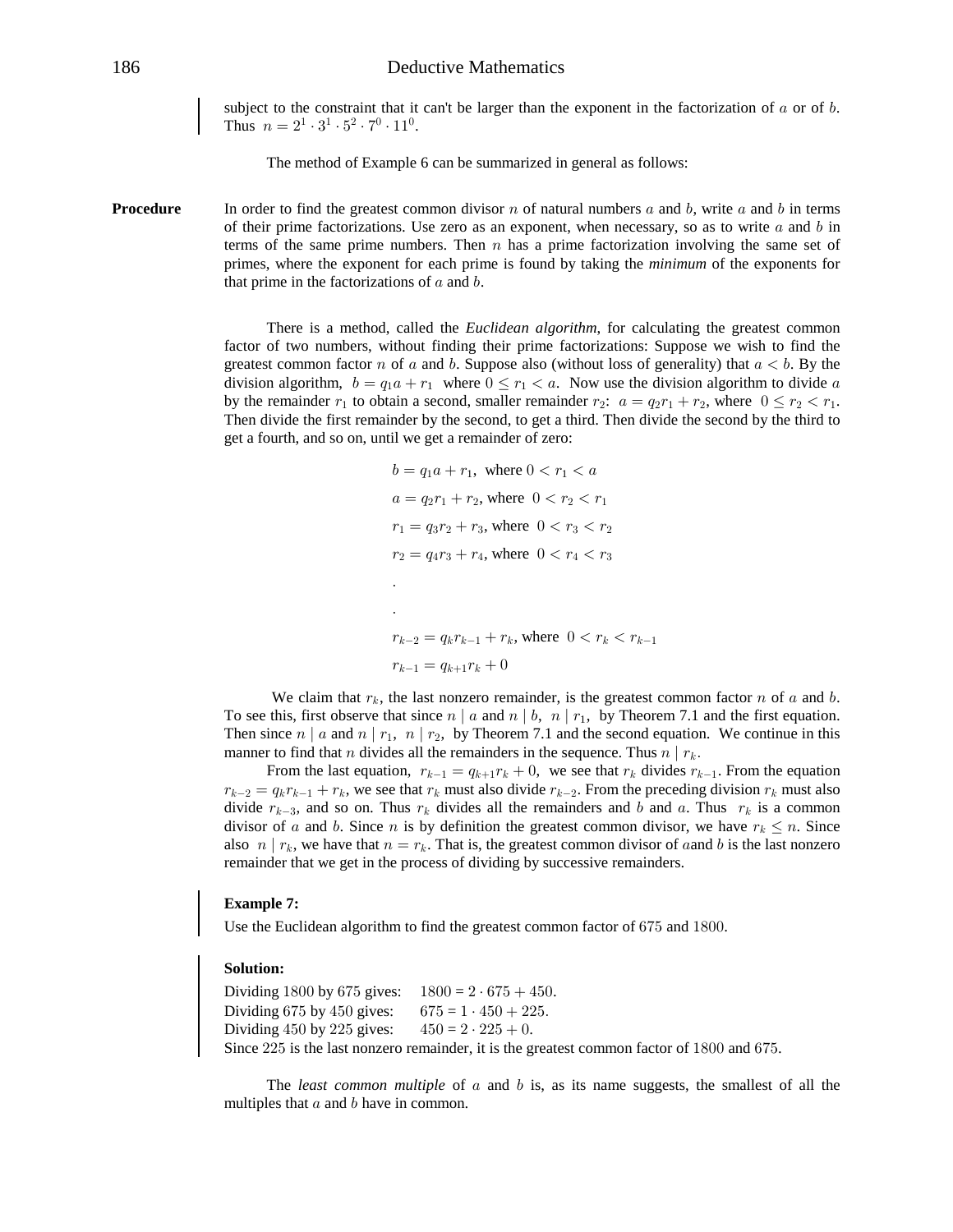Find the least common multiple of 12 and 18.

#### **Solution:**

The set of multiples of 12 is  $\{12, 24, 36, 48, 60, 72, 84, 96, 108, 120, \dots\}$ . The set of multiples of 18 is  $\{18, 36, 54, 72, 90, 108, 126, 144, 162, 180, \dots\}$ . The set of common multiples will be the intersection of the two sets above:  $\{36, 72, 108, 144, ...\}$ . The least common multiple is the smallest element in this set, namely, 36.

It is easier to find the least common multiple of two numbers in terms of its prime factorization than by listing all multiples of the numbers. For example,  $12$  has the prime factorization  $12 = 2^2 \cdot 3^1$  and 18 has the prime factorization  $18 = 2^1 \cdot 3^2$ . If m is the least common multiple of 12 and 18, then m must contain all the factors of 12 (2 as a factor twice, and 3 once), and all the factors of  $36$  ( $2$  as a factor once, and  $3$  twice). Any multiple of  $12$  will contain at least two factors of 2 and one factor of 3. Any multiple of 18 will contain one factor of two and two factors of 3. The common multiples of  $12$  and  $18$  are therefore the numbers that contain at least two factors of 2 and two factors of 3. The least common multiple contains exactly (no more than what is necessary) two factors of  $2$  and two factors of  $3$ .

**Procedure** In order to find the least common multiple  $m$  of natural numbers  $a$  and  $b$ , write  $a$  and  $b$  in terms of their prime factorizations. Use zero as an exponent, when necessary, so as to write  $a$  and  $b$  in terms of the same prime numbers. Then  $m$  has a prime factorization involving the same set of primes, where the exponent for each prime is found by taking the *maximum* of the exponents for that prime in the factorizations of  $a$  and  $b$ .

#### **Example 9:**

Let  $a = 2^2 \cdot 3 \cdot 5^3 \cdot 11$  and  $b = 2 \cdot 3^2 \cdot 5^2 \cdot 7^2$  be given in terms of their prime factorizations, and let  $m$  be the greatest common factor of  $a$  and  $b$ . Find  $m$  in terms of its prime factorization.

#### **Solution:**

We simplify notation by using zero as an exponent to describe the prime factorizations of  $a$  and  $b$ . Thus  $a = 2^2 \cdot 3^1 \cdot 5^3 \cdot 7^0 \cdot 11^1$  and  $b = 2^1 \cdot 3^2 \cdot 5^2 \cdot 7^2 \cdot 11^0$ . Then *n* has a prime factorization involving these primes, where for each prime the exponent is as small as possible subject to the constraint that it can't be smaller than the exponents in either factorization of  $a$  or of  $b$ . Thus  $m = 2^2 \cdot 3^2 \cdot 5^3 \cdot 7^2 \cdot 11^1$ .

**Project** For numbers a and b, calculate the product ab, the least common multiple of a and b, and the greatest common factor of  $a$  and  $b$ . How are these related? Start with small numbers as examples of  $a$  and  $b$  in your calculations, and then work up to larger examples. Once you have found a relationship, try to verify it—at least informally. The product of  $a$  and  $b$  can also be found in terms of prime factorizations by the rule that to multiply powers, we add exponents.

> The least common multiple of two numbers has application as the "least common denominator", when we add fractions.

#### **Example 10:**

Add  $\frac{1}{12}$  and  $\frac{5}{18}$ .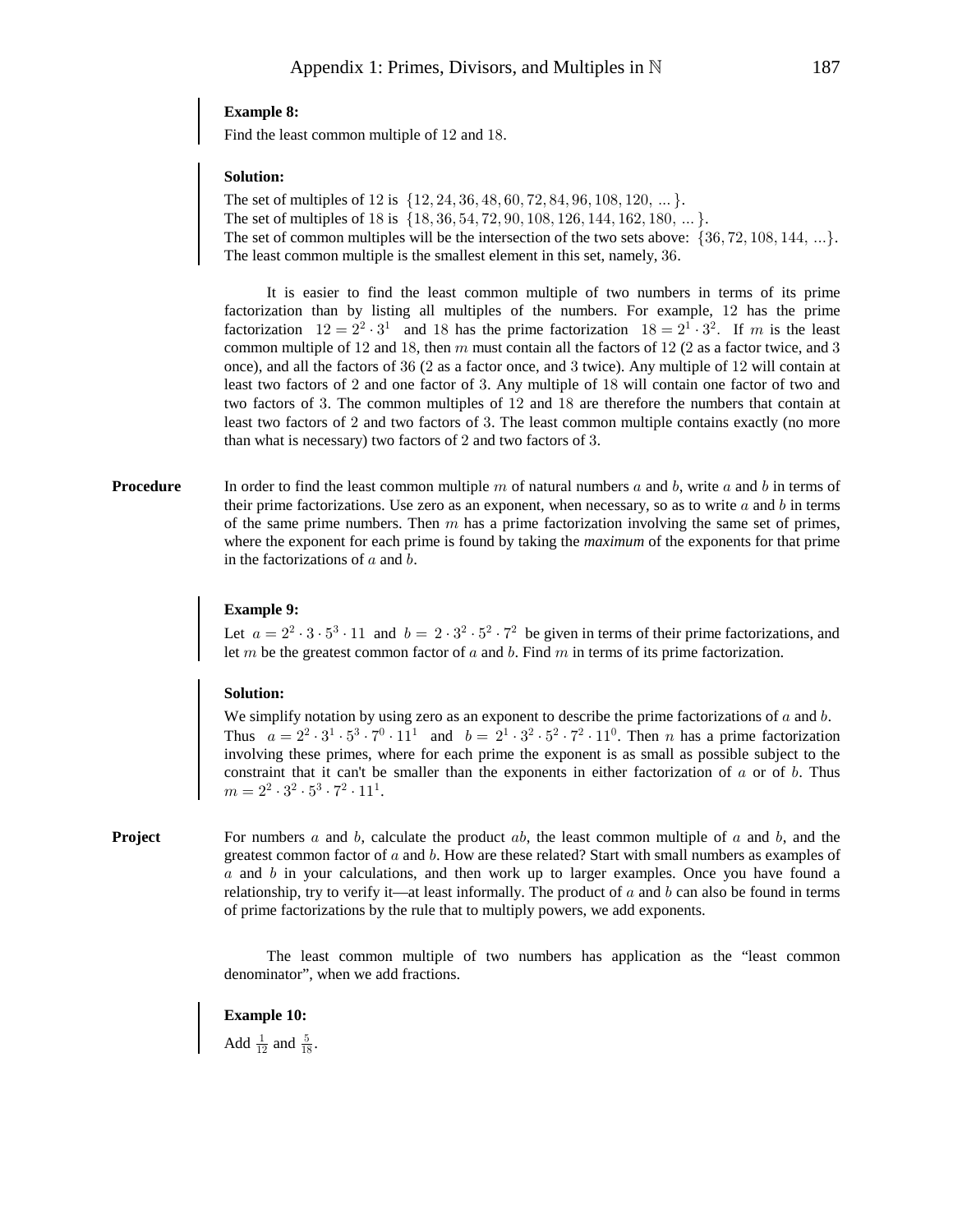**Solution:**<br>By Example 2, the least common multiple of 12 and 18 is 36. Thus to add  $\frac{1}{12}$  and  $\frac{5}{18}$ , we change<br>both fractions to have denominator 36:  $\frac{1}{12} = \frac{3}{3} \cdot \frac{1}{12} = \frac{3}{36}$ , and  $\frac{5}{18} = \frac{2}{2} \$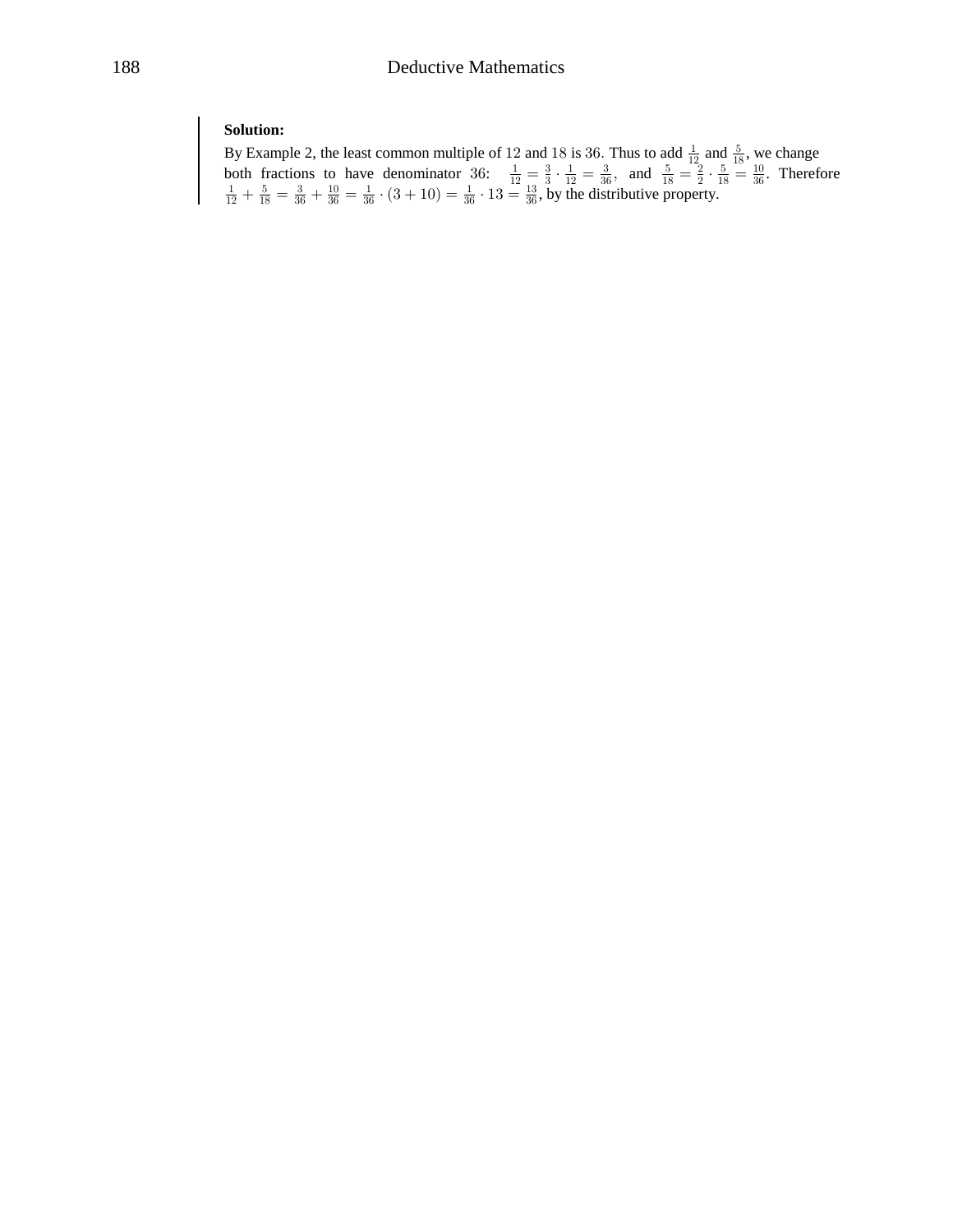# A Computational Practice Test

| Problem 1       | Count the first sixteen natural numbers<br>(a) in base ten<br>(b) in base four<br>(c) in base twelve                                                                                                                                                                                                                                                                                                                                                                                                                                                        |
|-----------------|-------------------------------------------------------------------------------------------------------------------------------------------------------------------------------------------------------------------------------------------------------------------------------------------------------------------------------------------------------------------------------------------------------------------------------------------------------------------------------------------------------------------------------------------------------------|
| <b>Solution</b> | (a) $1, 2, 3, 4, 5, 6, 7, 8, 9, 10, 11, 12, 13, 14, 15, 16$<br>(b) $1, 2, 3, 10, 11, 12, 13, 20, 21, 22, 23, 30, 31, 32, 33, 100,$<br>(c) $1, 2, 3, 4, 5, 6, 7, 8, 9, T, E, 10, 11, 12, 13, 14$                                                                                                                                                                                                                                                                                                                                                             |
| Problem 2       | Express 384 in expanded notation                                                                                                                                                                                                                                                                                                                                                                                                                                                                                                                            |
| <b>Solution</b> | $3 \times (ten)^2 + 8 \times (ten)^1 + 4 \times (ten)^0$ [or $3 \times (ten)^2 + 8 \times (ten) + 4$ ]                                                                                                                                                                                                                                                                                                                                                                                                                                                      |
| Problem 3       | Express $354_{\text{six}}$ in expanded notation                                                                                                                                                                                                                                                                                                                                                                                                                                                                                                             |
| Solution        | $3 \times (six)^2 + 5 \times (six)^1 + 4 \times (six)^0$ [or $3 \times (six)^2 + 5 \times (six) + 4$ ]                                                                                                                                                                                                                                                                                                                                                                                                                                                      |
| Problem 4       | Express $354_{\text{six}}$ in base ten                                                                                                                                                                                                                                                                                                                                                                                                                                                                                                                      |
| <b>Solution</b> | $3 \times (six)^2 + 5 \times (six)^1 + 4 \times (six)^0$<br>$= 3 \times 36 + 5 \times 6 + 4$<br>$= 108 + 30 + 4 = 142$                                                                                                                                                                                                                                                                                                                                                                                                                                      |
| Problem 5       | Express 354 in base four                                                                                                                                                                                                                                                                                                                                                                                                                                                                                                                                    |
| <b>Solution</b> | $4^5 = 1024 > 354.$<br>$4^4 = 256 < 354$<br>By the division algorithm: $354 = 1 \cdot 256 + 98 = 1 \times 4^4 + 98$ .<br>$4^3 = 64 < 98$<br>By the division algorithm: $98 = 1 \cdot 64 + 34$<br>so $354 = 1 \times 4^4 + 98 = 1 \times 4^4 + 1 \times 4^3 + 34$<br>$4^2 = 16 < 34$<br>By the division algorithm: $34 = 2 \cdot 16 + 2$<br>so $354 = 1 \times 4^4 + 1 \times 4^3 + 34 = 1 \times 4^4 + 1 \times 4^3 + 2 \times 4^2 + 2$<br>$4^1 > 2$<br>$354 = 1 \times 4^4 + 1 \times 4^3 + 2 \times 4^2 + 0 \times 4^1 + 2$<br>$354_{ten} = 11202_{four}$ |
| Problem 6       | Express $11202_{four}$ in expanded notation                                                                                                                                                                                                                                                                                                                                                                                                                                                                                                                 |
| <b>Solution</b> | $11202_{four} = 1 \times (four)^{10_{four}} + 1 \times (four)^{3_{four}} + 2 \times (four)^{2_{four}} + 0 \times (four)^{1_{four}} + 2 \times (four)^{0_{four}}$<br>$= 1 \times (four)^{10} + 1 \times (four)^3 + 2 \times (four)^2 + 0 \times (four) + 2$<br>or                                                                                                                                                                                                                                                                                            |
|                 |                                                                                                                                                                                                                                                                                                                                                                                                                                                                                                                                                             |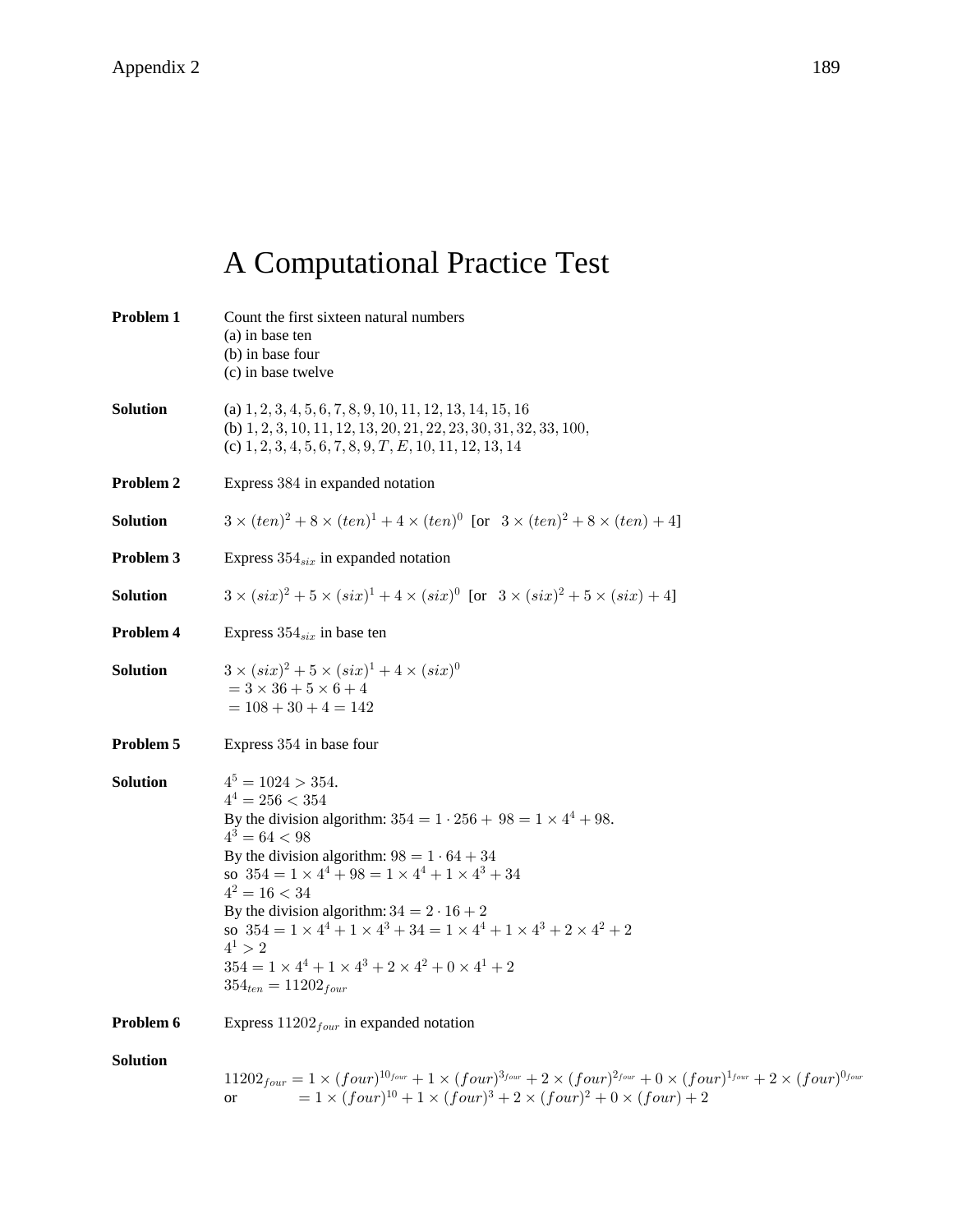**Problem 7** Find  $789 + 315$  using the lattice method

**Solution** 

$$
\begin{array}{@{}c@{\hspace{1em}}c@{\hspace{1em}}c@{\hspace{1em}}c@{\hspace{1em}}}\n & 7 & 8 & 9 \\
+ & 3 & 1 & 5 \\
+ & 3 & 1 & 5 \\
\hline\n1 & 0 & 9 & 1 & 4 \\
\hline\n1 & 0 & 4 & 4 & 4\n\end{array}
$$

Note: The entries of  $10 (= 7 + 3)$ ,  $9 (= 8 + 1)$ , and  $14 (= 9 + 5)$  from an addition table are put in the boxes under the single digits being added. For a two digit entry from the addition table, the number of units is put below the diagonal, and the number of tens is put above the diagonal. We then add along the diagonals, from the right—"carrying" if necessary. The diagonals, from the right, give us the number of units, tens, hundreds, and thousands respectively.  $789 + 315 = 1104$ .

**Problem 8** Make an addition table for base four.

| Solution |  |  |
|----------|--|--|
|          |  |  |
|          |  |  |
|          |  |  |

**Problem 9** Find  $123_{four} + 132_{four}$  using the lattice method.

**Solution** 

$$
\begin{array}{c|cc}\n & 1 & 2 & 3 \\
+ & 1 & 3 & 2 \\
\hline\n0 & 1 & 1 & 1 \\
3 & 2 & 1 & \\
\end{array}
$$

 $123_{four} + 132_{four} = 321_{four}$ .

**Problem 10** Find  $789 \times 32$  using the lattice method

**Solution** 

$$
\begin{array}{@{}c@{\hspace{1em}}c@{\hspace{1em}}c@{\hspace{1em}}c@{\hspace{1em}}}\n & 7 & 8 & 9 & \times \\
 & & 2 & 2 & 2 & 3 \\
 & 2 & 1 & 4 & 7 & 3 \\
 & 1 & 1 & 6 & 1 & 3 \\
 & 2 & 4 & 8 & 2 \\
 & 789 & \times 32 & = 25,248\n \end{array}
$$

**Problem 11** Make a multiplication table for base four.

 $12$ 21

| <b>Solution</b> |    |
|-----------------|----|
|                 | 10 |
|                 |    |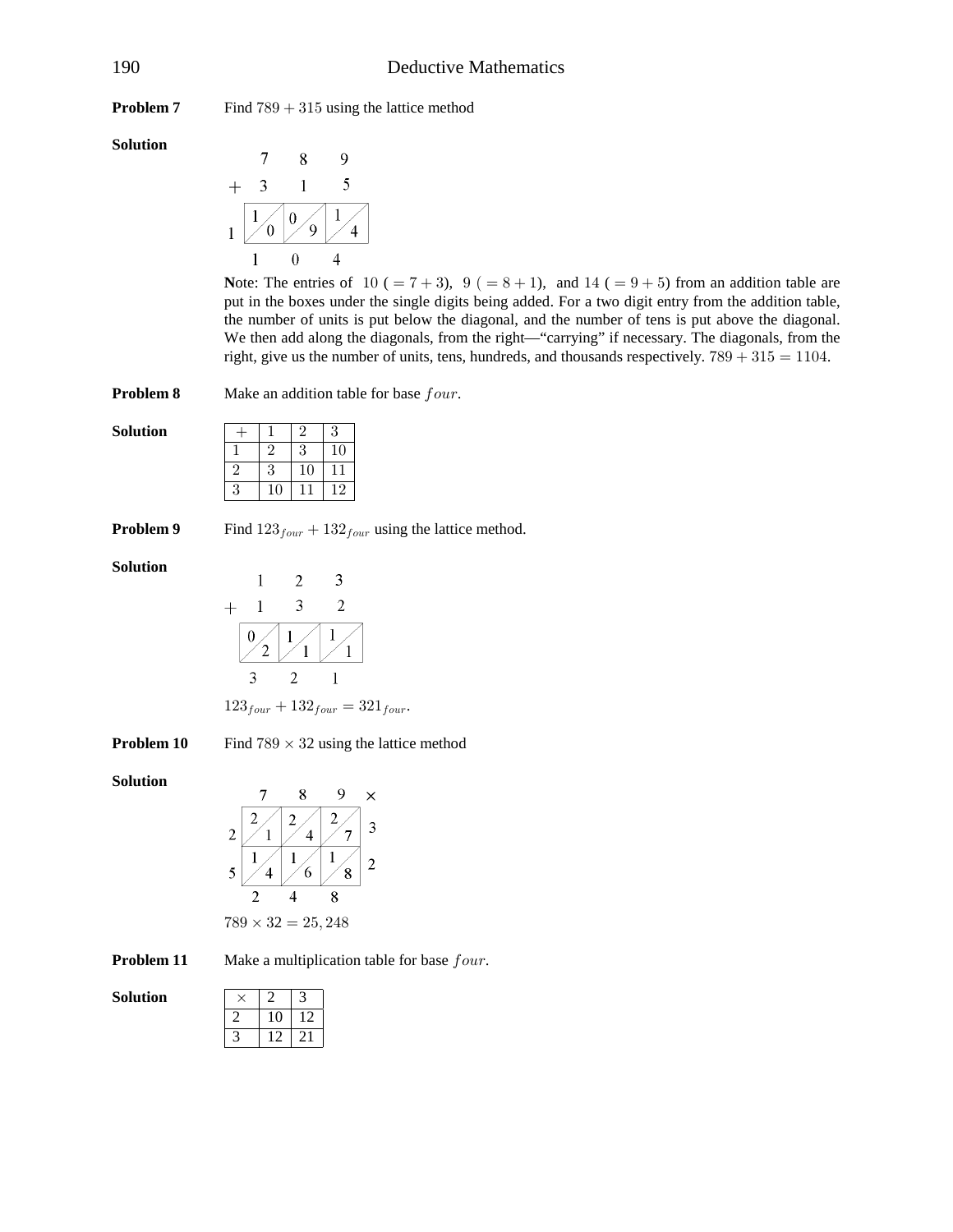Find  $123_{four} \times 32_{four}$  using the lattice method Problem 12

#### Solution

$$
\begin{array}{ccc}\n & 1 & 2 & 3 & \times \\
1 & 9 & 1 & 2 & 3 \\
 & 0 & 1 & 3 & 3 \\
 & 0 & 1 & 1 & 3 \\
 & 3 & 2 & 2 & 2\n\end{array}
$$
\n
$$
123_{four} \times 32_{four} = 11322_{four}.
$$

Problem 13 Subtract 706 from 2345, by adding the complement.

**Solution** Since  $706 + 293 = 999$ , the "complement" of 706 is 293. If we add 293 to 2345:

| 2345  |
|-------|
| - 293 |
| 638   |

we get 2638. This number is 999 larger than  $2345 - 706$ . Therefore 2639 is 1000 larger than  $2345 - 706$ . Therefore  $2345 - 706 = 2639 - 1000 = 1639$ . Briefly:

| 2345                |
|---------------------|
| $+293$              |
| 2638                |
| $+1$                |
| 2639                |
| <b>Answer: 1639</b> |

Subtract  $23_{four}$  from  $3112_{four}$ , by adding the complement. Problem 14

**Solution** Since  $23_{four} + 10_{four} = 33_{four}$ , the "complement" of  $23_{four}$  is  $10_{four}$ . If we add  $10_{four}$  to  $3112_{four}$ :

$$
\begin{array}{c}3112\\ \underline{+10}\\ 3122\end{array}
$$

we get  $3122_{four}$ . This number is  $33_{four}$  larger than  $3112_{four} - 23_{four}$ . Therefore  $3123_{four}$  is  $100_{four}$  larger than  $3112_{four} - 23_{four}$ . Therefore  $3112_{four} - 23_{four} = 3123_{four} - 100_{four} =$  $3023_{four}$ . Briefly:

$$
3112\n+10\n3122\n+1\n3123
$$
\nAnswer: 
$$
3023_{four}
$$
.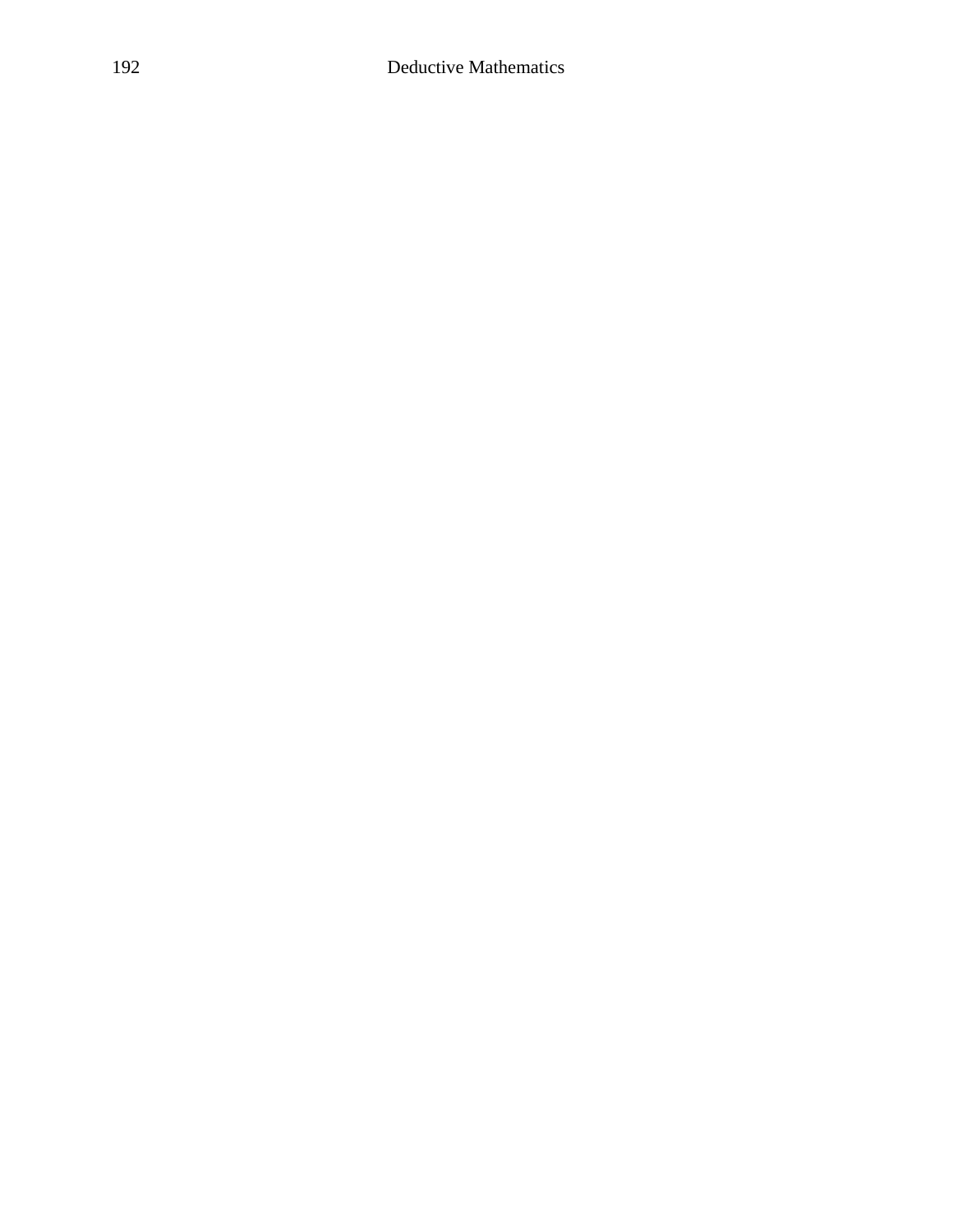### Representations of Rational Numbers

Any rational number q has a representation as a fraction  $\frac{a}{b}$ , where a is an integer and b is a natural number. By formally dividing b into a, we get a decimal representation of q.

#### **Example 1:**

Let  $q = \frac{2}{9}$ . Find a decimal representation for q.

#### **Solution:**

 $-0.2222222...$ 9 | 2.0 0 0 0 0 0 0 ··· Thus  $q = 0.2222 \cdots$ 

#### **Example 2:**

Let  $q = \frac{1}{4}$ . Find a decimal representation for q.

#### **Solution:**

 $-0.2500...$  $4 | 1.0000 \dots$ Thus  $q = 0.25$ .

- **Project 1** Show that a rational number has a decimal representation that either has a cyclic repeating pattern (as in Example 1) or terminates (as in Example 2). What remainders are possible at each stage in the division? What happens when a remainder is repeated?
- **Project 2** Find examples of rational numbers that have repeating decimal representations, and examples that have terminating representations. Characterize (in terms of the numerators and denominators in their fractional representations) those rational numbers that will have terminating decimal representations.

Since rational numbers have either repeating or terminating decimal representations, a number such as  $r = 0.10100100010001 \dots$ , that neither terminates nor has a cyclic repeating pattern, is not a rational number. Such a number is called *irrational*<sup>13</sup>. Another irrational number is  $\sqrt{2}$ . To see why, suppose (to get a contradiction) that  $\sqrt{2} = \frac{a}{b}$ , where a and b are natural numbers. We can also suppose, without loss of generality, that  $a$  and  $b$  have no factor in common. Otherwise we could divide both numerator and denominator by the factor to get a representation where  $a$  and  $b$  have no common factor (reduce the fraction to "lowest terms"). Then

<sup>&</sup>lt;sup>13</sup> The word "rational" comes from "ratio". Rational numbers are those that have fractional representations, that is, are ratios of integers. Irrational numbers are those that have no such representations. Although we call people "irrational" when they become illogical, irrational numbers are not at all illogical. Perhaps people were first called

<sup>&</sup>quot;irrational" because their ratio of response to stimulus was inappropriate.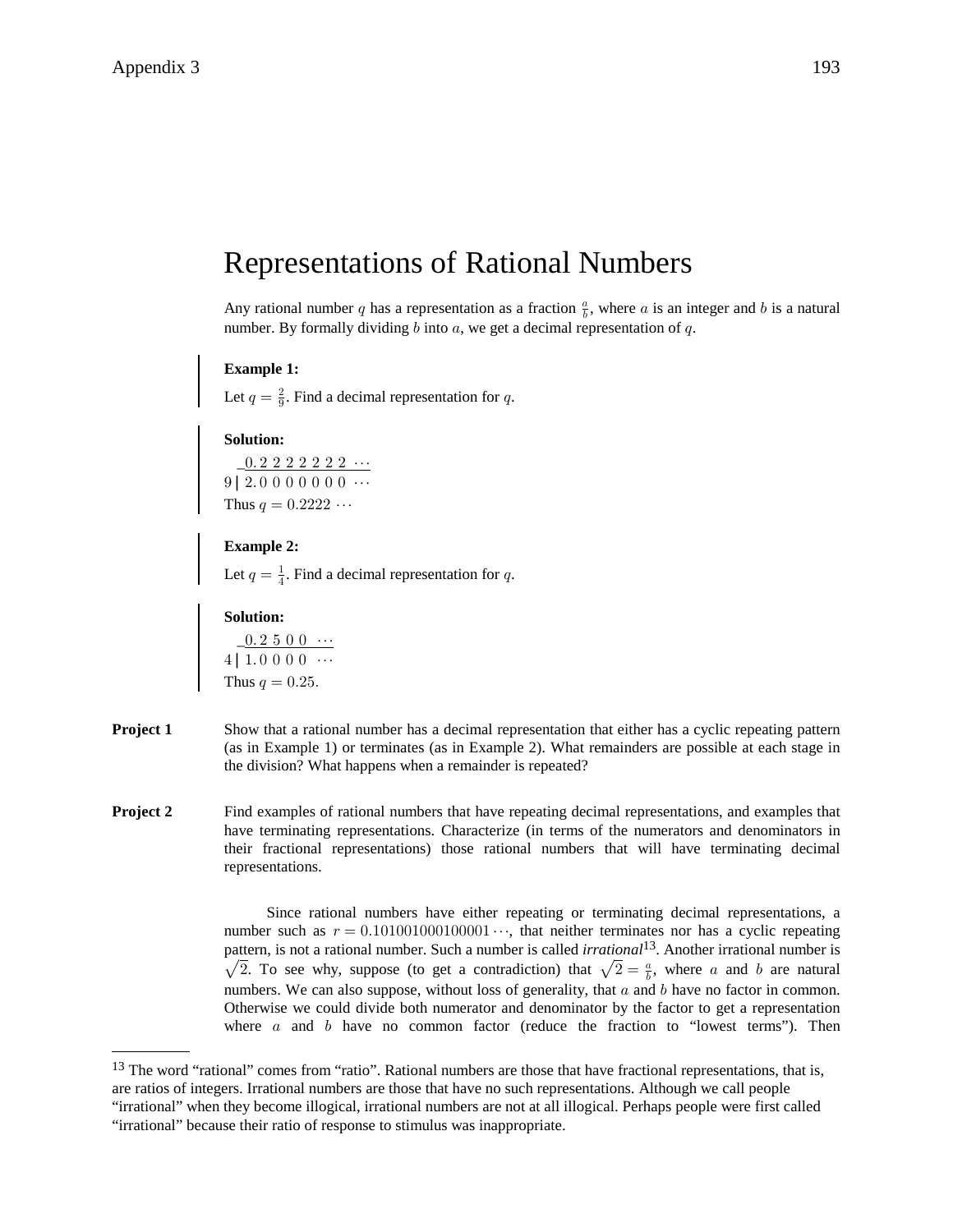#### **Deductive Mathematics**

 $\sqrt{2} \cdot \sqrt{2} = \frac{a}{b} \cdot \frac{a}{b}$ , that is,  $2 = \frac{a^2}{b^2}$ . From this we get  $2 \cdot b^2 = a^2$ . If a had no factor of 2, then  $a^2$ would also be odd, and also have no factor of 2. This can't happen, since the left hand side of the equation  $2 \cdot b^2 = a^2$  is even. Thus a has 2 as a factor, so that  $a^2$  has 4 as a factor: that is,  $a^2 = 4c$ for some natural number c. Therefore  $2 \cdot b^2 = 4c$ , which gives:  $b^2 = 2c$ . From this we see that b as well as  $a$  must be even—which contradicts the assumption that  $a$  and have no common factor. Since the assumption that  $\sqrt{2}$  has a representation  $\frac{a}{b}$ , has led to a contradiction,  $\sqrt{2}$  must be irrational.

Rational numbers have representations as fractions or "decimals" in bases other than *ten*.

#### **Example 1:**

 $2 \times (four)^1 + 1 \times (four)^0 + 3 \times (four)^{-1} + 2 \times (four)^{-2}$  is expanded notation for the rational number  $21.32_{four}$ .

#### **Example 2:**

Using the base four multiplication table from Appendix 2, we can find the "decimal" representation of the fraction  $\frac{1_{four}}{2_{few}}$ :

$$
\frac{0.200 \cdots}{2 \mid 1.000 \cdots}
$$

$$
\frac{1_{four}}{2_{four}} = 0.2_{fov}
$$

#### **Example 3:**

Consider the fraction  $\frac{1}{3}$  to be written in turn in each of the bases *five*, *six*, and *ten*. Find "decimal" representations for  $\frac{1}{3}$  in each of these bases.

#### Solution for base five:

In order to divide in base  $five$ , we first create a multiplication table for base  $five$ :

| $\times$                                                            | 2  | 3        | 4  |                                                 |
|---------------------------------------------------------------------|----|----------|----|-------------------------------------------------|
| $\boldsymbol{2}$                                                    | 4  | 11       | 13 |                                                 |
| 3                                                                   | 11 | 14       | 22 |                                                 |
| 4                                                                   | 13 | $22\,$   | 31 |                                                 |
| 0.131313<br>3   1.0 0 0<br>$\overline{3}$<br>$\overline{2}$ 0<br>14 | 10 | $\ldots$ |    |                                                 |
|                                                                     |    |          |    | $\frac{1_{five}}{3_{five}}=0.131313\cdots$ five |

#### Solution for base six:

In order to divide in base  $six$ , we first create a multiplication table for base  $six$ :

|                | $\overline{2}$ | 3  |    | 5  |
|----------------|----------------|----|----|----|
| $\overline{2}$ |                | 10 | 12 | 14 |
| 3              | 10             | 13 | 20 | 23 |
| 4              | 12             | 20 | 24 | 32 |
| 5              | 14             | 23 | 32 |    |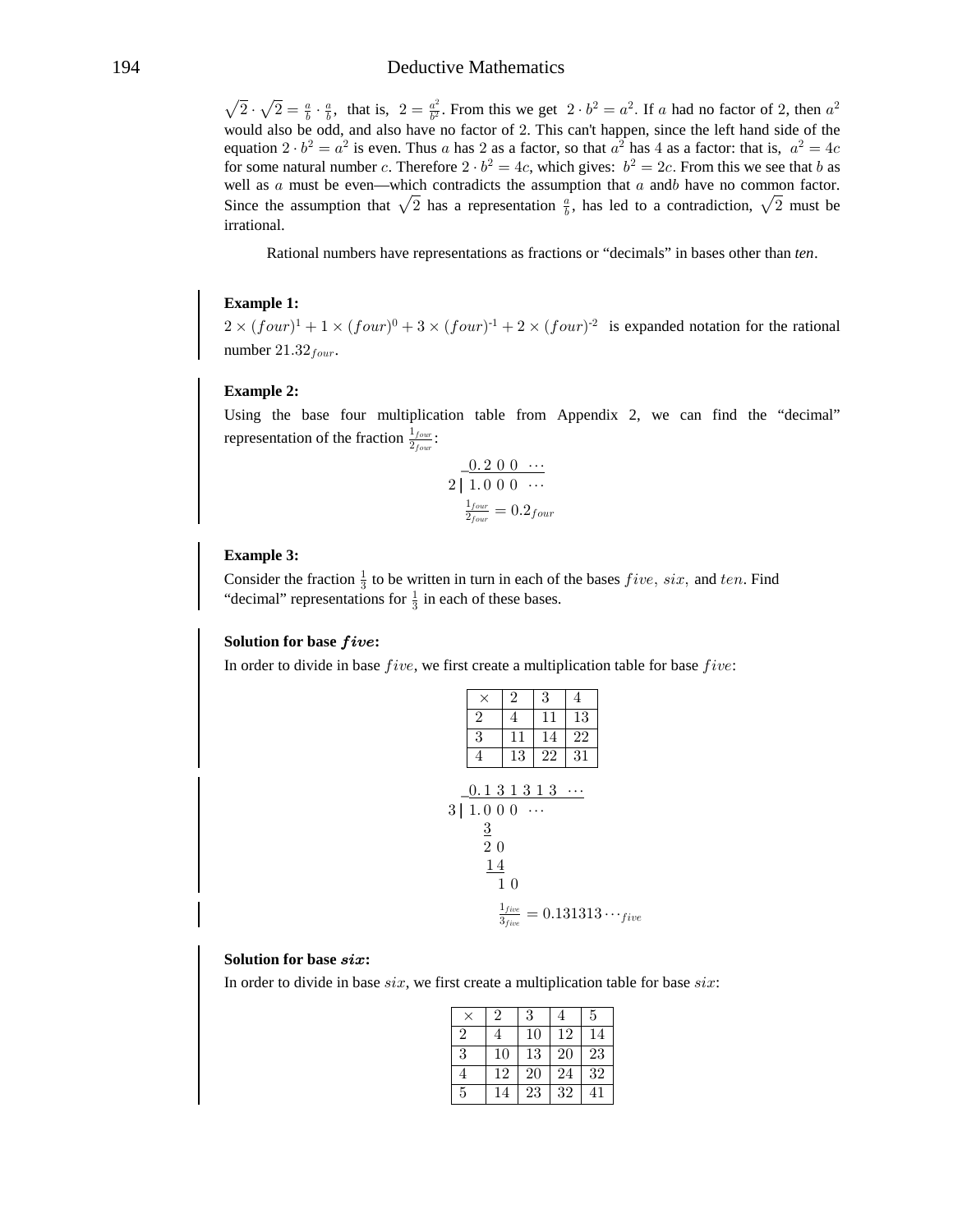3

$$
\frac{0.2 \ 0 \ 0}{1.0 \ 0 \ 0}
$$

$$
\frac{1_{\text{size}}}{3_{\text{size}}} = 0.2 \ \text{size}
$$

Solution for base ten:

$$
\begin{array}{r}\n0.333333 \cdots \\
3|1.000 \cdots \\
\hline\n9 \\
10\n\end{array}
$$
\n
$$
\frac{9}{4} = 0.3333 \cdots
$$

From the preceding example, we see that  $\frac{1}{3}$  represents repeating "decimals" in bases *five* and *ten*, Project 3 but a terminating "decimal" in base six. By looking at many examples, find a rule for which fractions give terminating "decimals" in an arbitrary base  $n$ .

> Given a decimal representation of a rational number, it is possible to find a fractional representation by the following trick:

#### **Example 4:**

Suppose  $q = 0.060606 \cdots$ . Then  $100q = 6.060606 \cdots$ . Subtracting:

$$
100q = 6.060606 \cdots
$$
  

$$
q = 0.060606 \cdots
$$
  

$$
99q = 6
$$

Therefore,  $q = \frac{6}{99} = \frac{2}{33}$ .

**Example 5:** Suppose  $q = 0.22222 \cdots$  five. Then  $10$ <sub>five</sub> $q = 2.22222 \cdots$ . Subtracting:

$$
10q = 2.22222\dots
$$
  

$$
q = 0.22222\dots
$$
  

$$
4q = 2
$$

Therefore,  $q = \frac{2}{4} = \frac{1}{2}$ .

#### **Example 6:**

Suppose  $q = (\frac{1}{2})_{five}$ . Find a "decimal" (in base *five*) representation for q.

#### Solution:

Using the multiplication table for base  $five$  from Example 3, we get the following division:

$$
\begin{array}{r} 0.2 \ 2 \ 2 \ 2 \ 2 \ \cdots \\ 2 \ 1.0 \ 0 \ 0 \ \cdots \\ \frac{4}{1} \ 0 \end{array}
$$

Therefore  $(\frac{1}{2})_{five} = 0.22222...$ .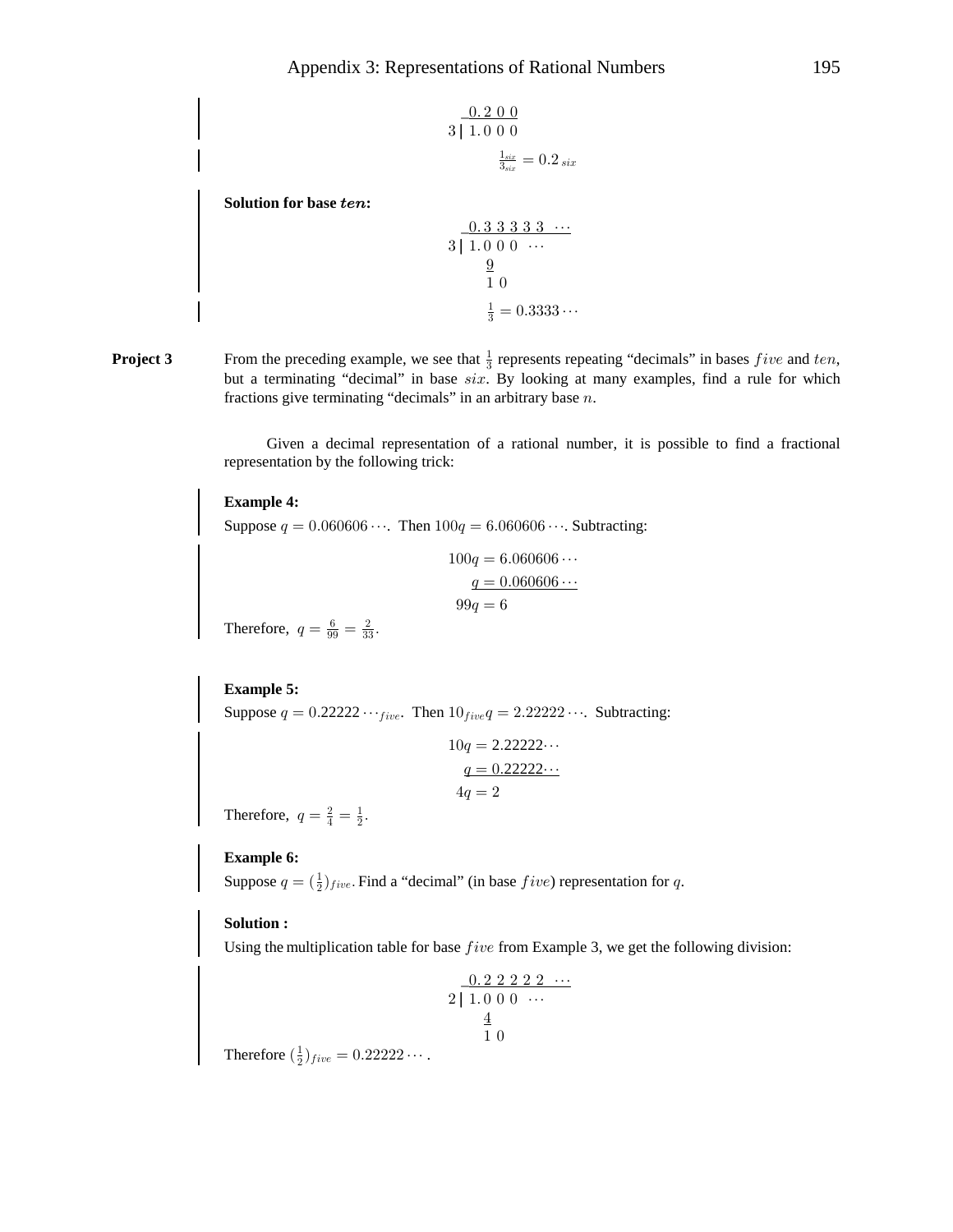**Example 7:**

Suppose  $q = 0.99999...$  Then  $10q = 9.99999...$  Subtracting:

$$
10q = 9.99999...
$$

$$
q = 0.99999...
$$

$$
9q = 9
$$

Therefore,  $q = \frac{9}{9} = 1$ .

Example 7 shows that the same rational number may have different decimal representations. In particular  $1.0 = 0.99999 \cdots$ . In order to avoid having different representations, the pattern of repeating 9's is not used. (All other cyclic repeating patterns are used.) Instead, any time we might see a pattern of repeating 9's, the digit preceding the pattern is raised by 1. For example,  $13.249999...$  is changed to 13.25. The numbers  $13.249999...$  and  $13.25$  are exactly the same, but the former representation is not generally used.

With the convention in the preceding paragraph, each rational number has a unique decimal representation. The same is not true, of course, for fractional representations. For example,  $\frac{1}{2}$ ,  $\frac{2}{4}$ ,  $\frac{3}{6}$ , and so on, all represent the same number. It is not possible to use only fractions in "lowest terms" (where numerator and denominator have no common factor), since other forms arise naturally in computations (and must be "reduced to lowest terms" later.) Rational numbers greater than 1 have expressions as either "mixed numbers" or "improper fractions". For example,  $1\frac{1}{3} = \frac{4}{3}$ . Both of these forms have their uses—another reason that we can't have a unique fractional representation for each rational number.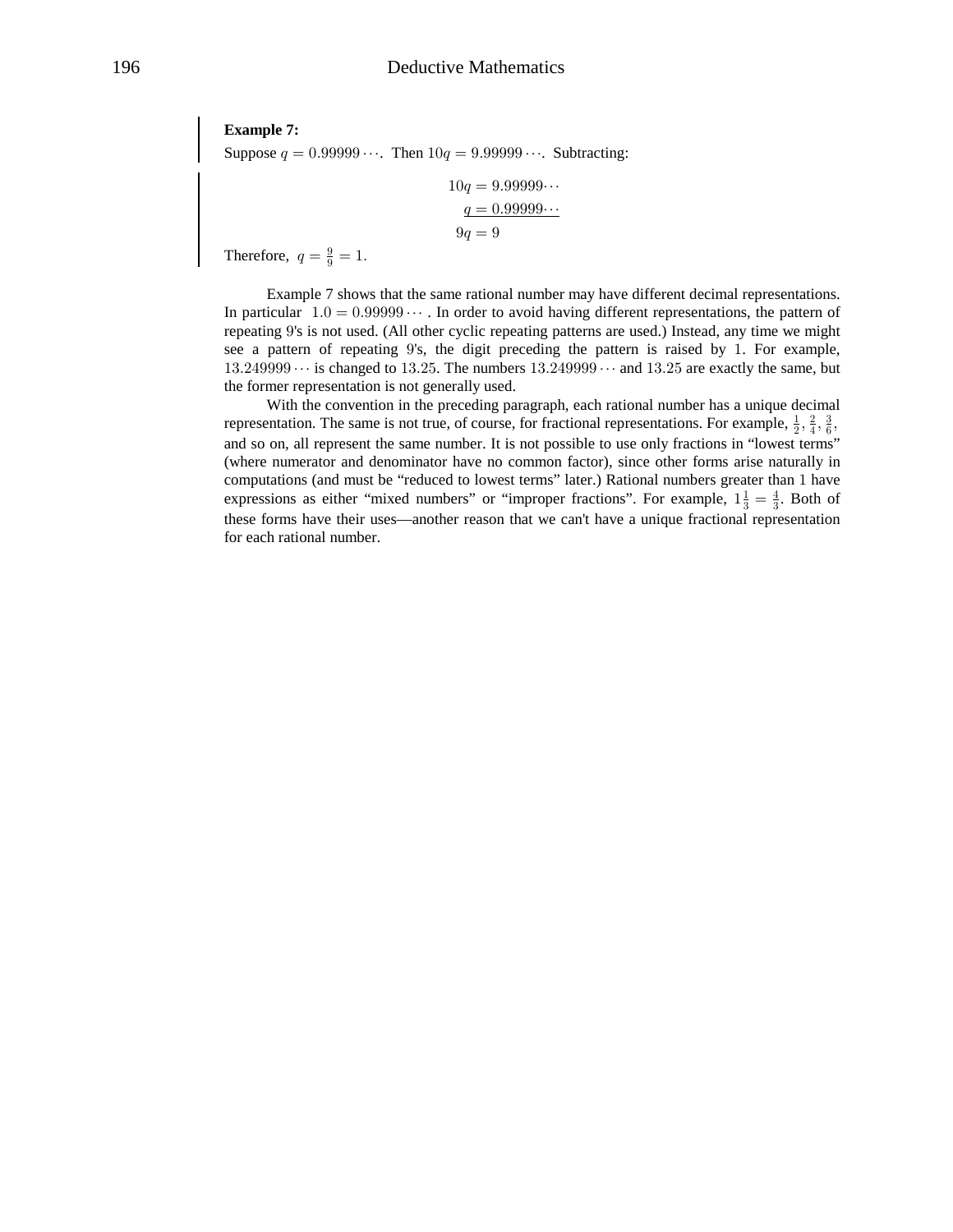## **Inference Rule Formats**

Rules for proving statements+

pr.  $\Rightarrow$ 

1. Assume  $\mathcal P$  $k-1.Q$ k. if  $P$ , then  $Q$  $(1-k-1; pr. \Rightarrow)$ 

pr. or

1. Assume  $\neg \mathcal{P}$  $k-1.Q$ k..  $\mathcal{P}$  or  $\mathcal{Q}$  $(1 - k - 1; pr. or)$ 

pr. or

| 1. Assume $\neg Q$               |                   |
|----------------------------------|-------------------|
|                                  |                   |
|                                  |                   |
| k-1. $\mathcal{P}$               |                   |
| k $\mathcal{P}$ or $\mathcal{Q}$ | $(1—k-1; pr. or)$ |

pr. or EZ

 $1. P$ 2.  $\mathcal{P}$  or  $\mathcal{Q}$  (1; pr. or EZ)

#### pr. or EZ

 $1.Q$ 2.  $\mathcal{P}$  or  $\mathcal{Q}$  (1; pr. or EZ)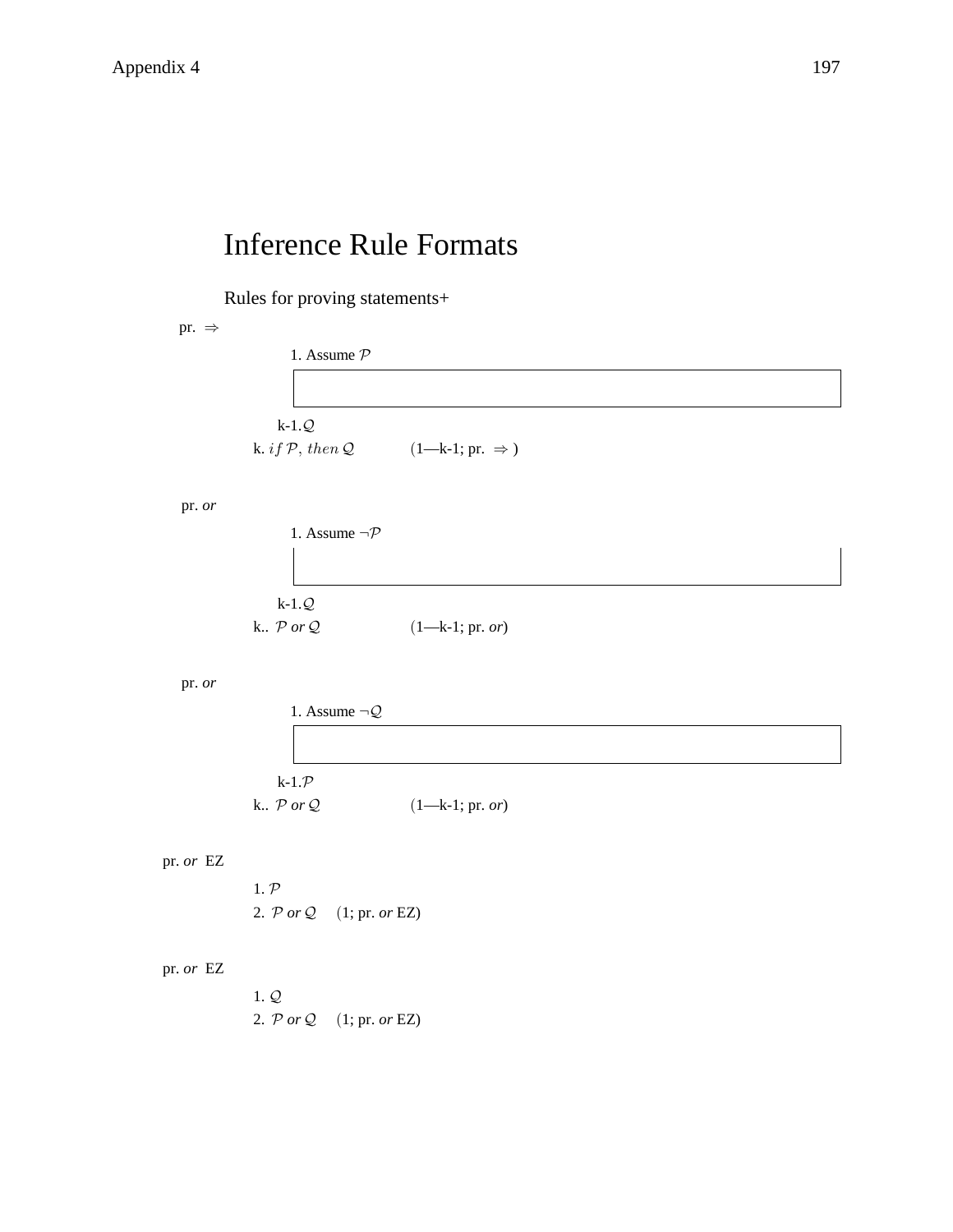| pr. $\forall$            |                                                                                    |
|--------------------------|------------------------------------------------------------------------------------|
|                          | 1. Let $x \in A$ be arbitrary                                                      |
|                          |                                                                                    |
|                          |                                                                                    |
|                          | k-1. $\mathcal{P}(x)$                                                              |
|                          | k. for all $x \in A : \mathcal{P}(x)$<br>$(1—k-1; pr. \forall)$                    |
|                          |                                                                                    |
| pr. &                    |                                                                                    |
|                          |                                                                                    |
|                          |                                                                                    |
|                          | j. $P$                                                                             |
|                          |                                                                                    |
|                          |                                                                                    |
|                          | $k-1.Q$                                                                            |
|                          | k. $P$ and $Q$ (j, k-1; pr. & )                                                    |
|                          |                                                                                    |
| contradiction            |                                                                                    |
|                          |                                                                                    |
|                          | 1. Assume $\neg \mathcal{P}$                                                       |
|                          |                                                                                    |
|                          |                                                                                    |
|                          | k-1. any contradiction # previous step, hyp., or thm.<br>(reason for k-1)          |
|                          | $(1-k-1;  #)$<br>k. P                                                              |
|                          |                                                                                    |
| pr. $\exists$            |                                                                                    |
|                          |                                                                                    |
|                          |                                                                                    |
|                          | i. < define $x$ here>                                                              |
|                          |                                                                                    |
|                          |                                                                                    |
|                          | j. $x\in A$                                                                        |
|                          |                                                                                    |
|                          |                                                                                    |
|                          | k-1. $\mathcal{P}(x)$                                                              |
|                          | k. there exists $x \in A$ such that $\mathcal{P}(x)$<br>$(i, j, k-1; pr. \exists)$ |
| $pr.\forall \Rightarrow$ |                                                                                    |
|                          | i. Let $x \in A$ and $\mathcal{P}(x)$                                              |
|                          |                                                                                    |
|                          |                                                                                    |

j.  $\mathcal{Q}(x)$ 

 $\text{\j}+1.\;for\,all\;x\in A:\;if\;\mathcal{P}(x),\,then\;\mathcal{Q}(x)\qquad \quad (\text{i—j};\,\text{pr.}\forall\Rightarrow)$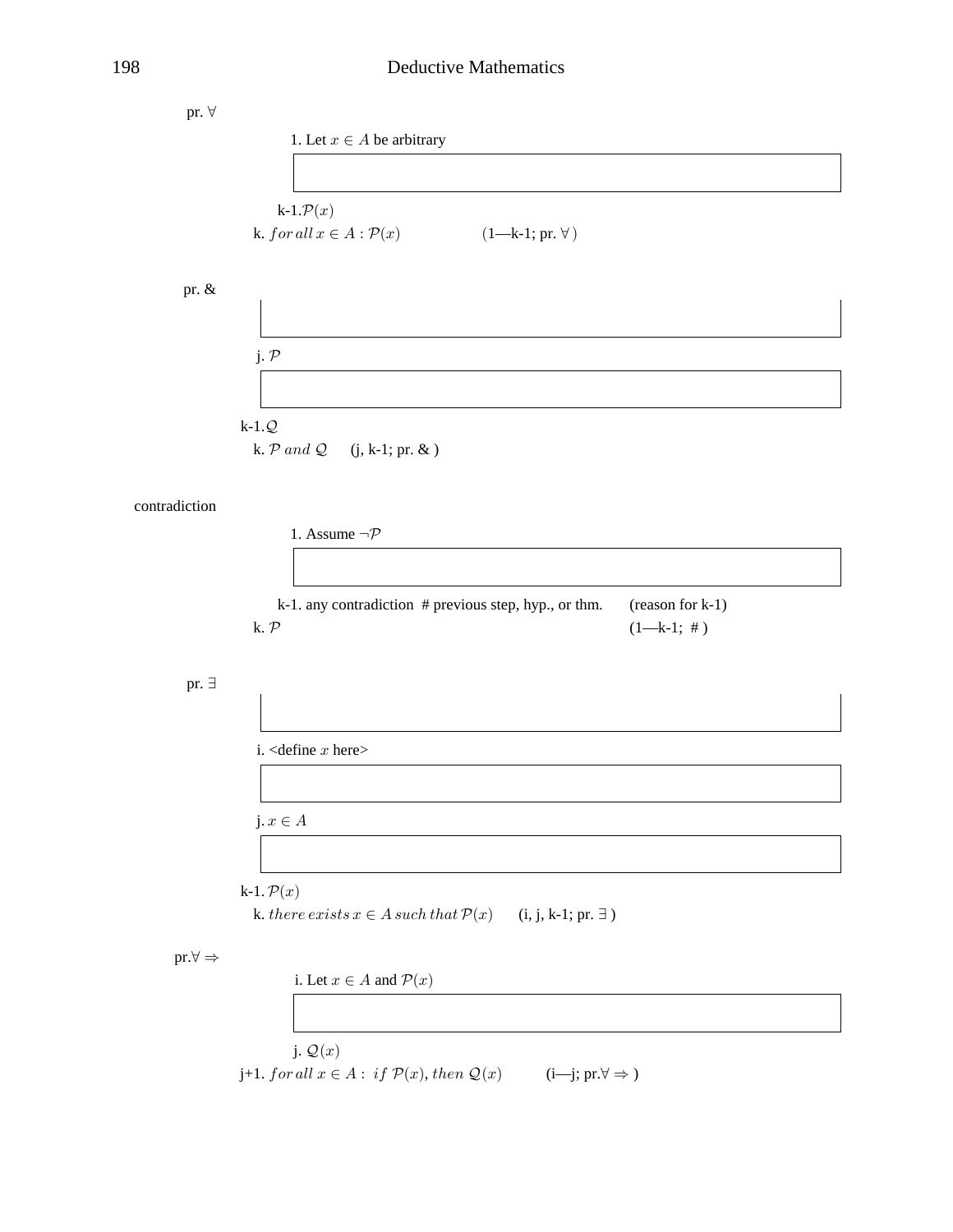Rules for using statements

us.  $\Rightarrow$ 1. if  $P$ , then  $Q$  $2. P$  $3.Q$  $(1, 2; \text{us.} \Rightarrow)$ 

us. or

1.  ${\mathcal P}$  or  ${\mathcal Q}$ Case 1 2. Assume  $P$ 

### j.  $\mathcal{R}$ Case 2 j+1. Assume  $P$

#### k-1.  $\mathcal{R}$

k.  $\mathcal{R}$  $(1-k-1;$  us. or)

#### us. $or$   $\mathbf{EZ}$

| 1. $\mathcal{P}$ or $\mathcal{Q}$ |                            |
|-----------------------------------|----------------------------|
| $2. \neg P$                       |                            |
| $3. \mathcal{Q}$                  | $(1, 2; \text{us. or EZ})$ |

#### us. or EZ

| 1. $\mathcal{P}$ or $\mathcal{Q}$ . |                            |
|-------------------------------------|----------------------------|
| $2. \neg Q$                         |                            |
| 3. P                                | $(1, 2; \text{us. or EZ})$ |

#### us.  $\&$

| 1. $P$ and $Q$ |                       |
|----------------|-----------------------|
| 2. Q           | $(1; \text{us.} \& )$ |

#### us.  $&$

| 1. $P$ and $Q$ . |                       |
|------------------|-----------------------|
| 2. P             | $(1; \text{us.} \& )$ |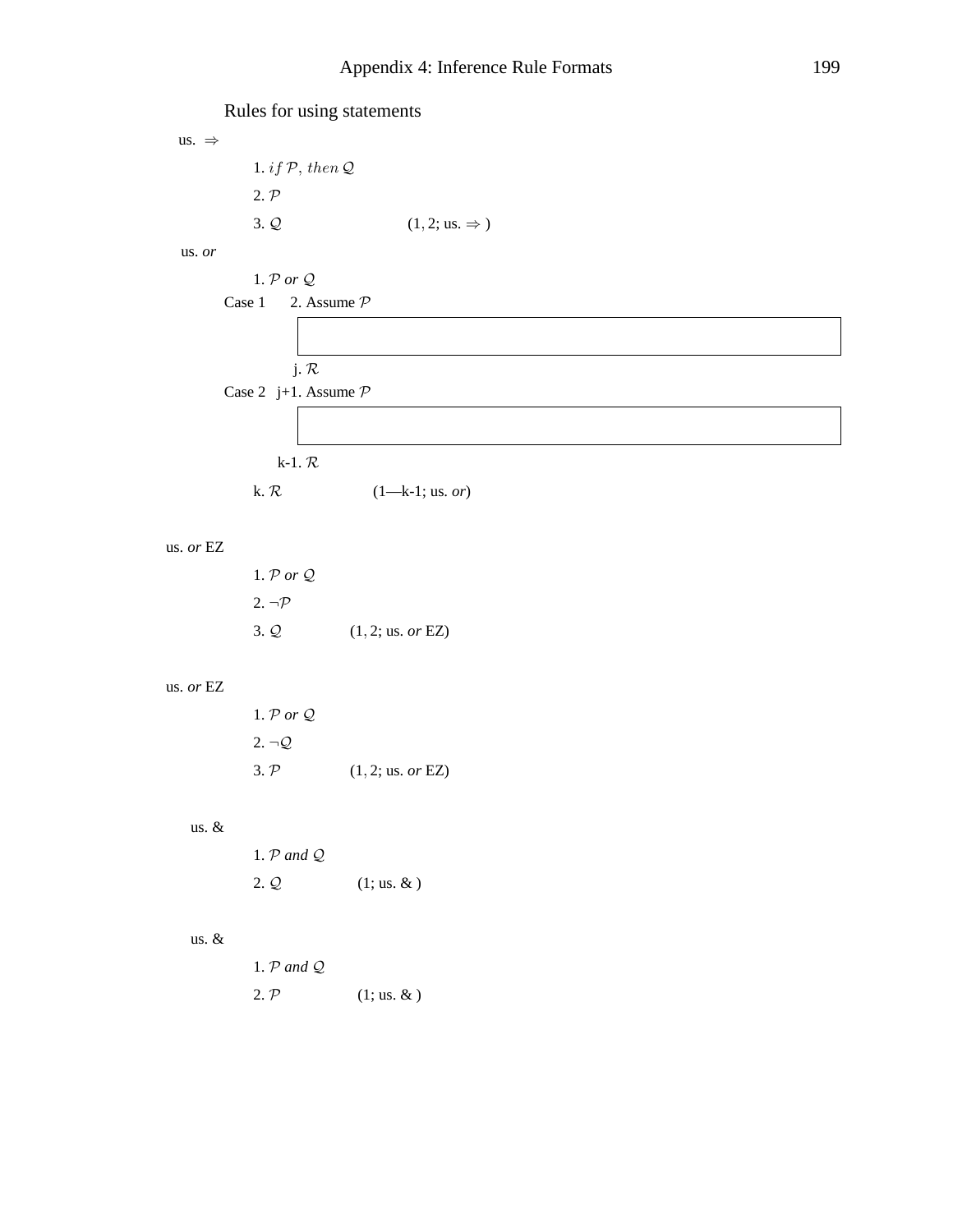us.  $\forall$ 1.  $for all x \in A : \mathcal{P}(x)$ 2.  $t \in A$  $3. P(t)$  $(1, 2; \text{us. } \forall)$ 

us.  $\forall \Rightarrow$ 

1. for all  $x \in A : if \mathcal{P}(x)$ , then  $\mathcal{Q}(x)$ 2.  $t \in A$  $3. P(t)$ 4.  $\mathcal{Q}(t)$  $(1, 2, 3; \text{us.} \forall \Rightarrow )$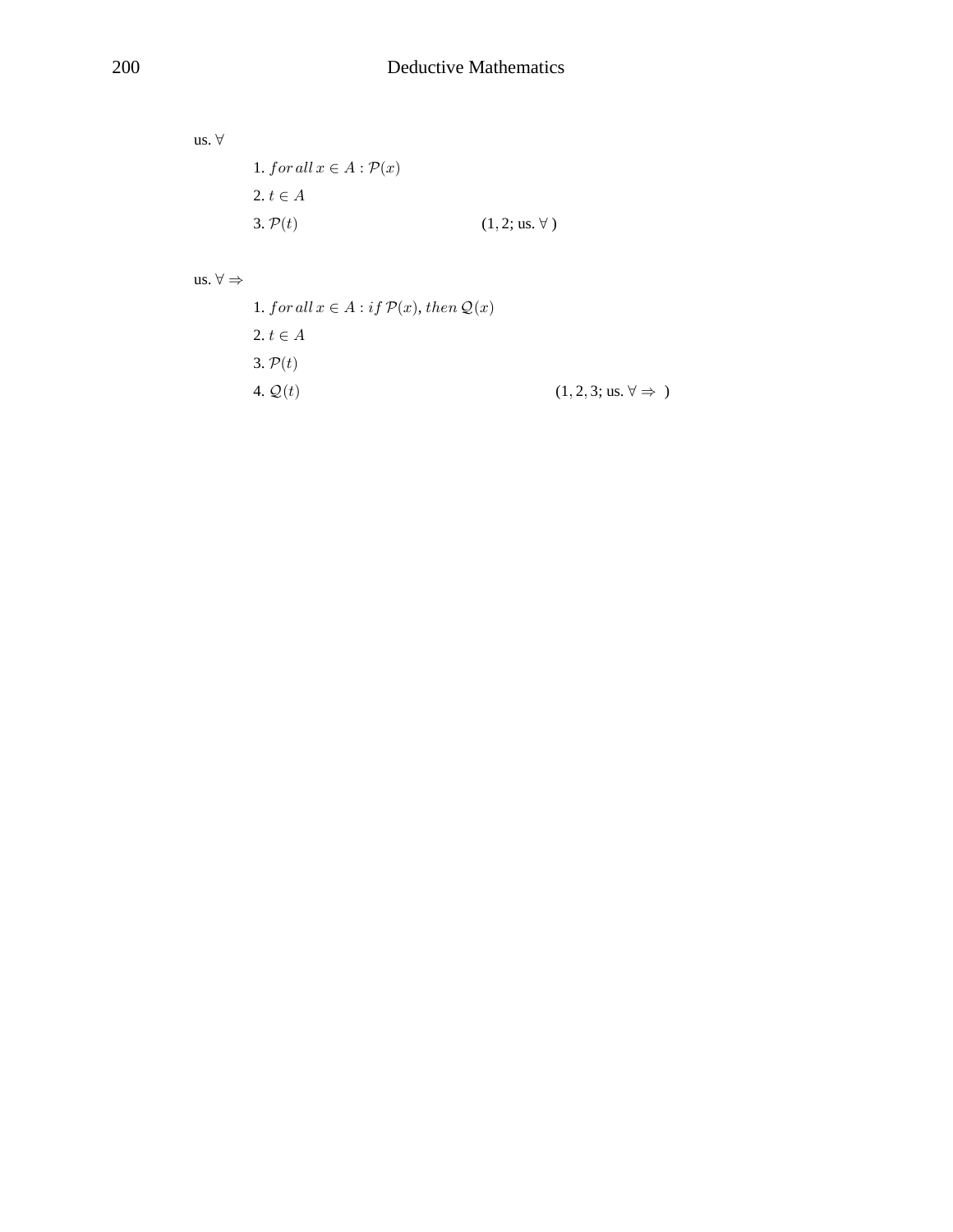### Index

### A

Addition facts 119 Analysis 22  $And$  statement rule for proving 62 rule for using 61 Arbitrary element 13 Associative 81, 139 Axiom 5, 22, 79, 81, 139

### $\mathbf C$

Call for Change v Cartesian product 169 Cases 36, 41 Chain of equalities 118, 151 Closure 81, 139 Codomain 147 Commutative 81, 139 Complement, set 111 Composition 148 Conclusion 2 in an implication 87 Conjecture 2 Contradiction 41 proof by 101 Contrapositive 98 Converse 59, 98 Corollary 91 Counterexample 2 Counting 118

### $\mathbf D$

Deductive mathematics v Defining a set 6 Definition formal 11, 12 of a relation 13, 108 of a set 7 Descriptive mathematics v Domain of a function 147 Dieudonne, Jean iv, v Difference, set 111 Disjoint, sets 112, 137 Distributive 81, 139 Divides, definition 133 Division algorithm 180

### E

Element of set 1 Empty set 6 definition 134 Equal sets, definition 63 Equalities, chain 118, 151 Equivalence 90 rule for proving 90 rule for using 12; implicitly: 120 Equivalent 12 logically 90 Explicit logic vi

### $\mathbf F$

False 1 For all statement 12 negation 15 rule for proving 14 rule for using 27  $For-all-if-then statement$  rule for proving 156 rule for using 158 Formal definition 11, 12 Free variable 105, 160 Function conditionally defined 147 definition 170 informal idea 147 many-to-one 155 one-to-one 155

### $\vec{r}$

Global variable 12

### H

Hypothesis 2 in an implication 87 use in a narrative proof 166 Hypothesis-conclusion interpretation 2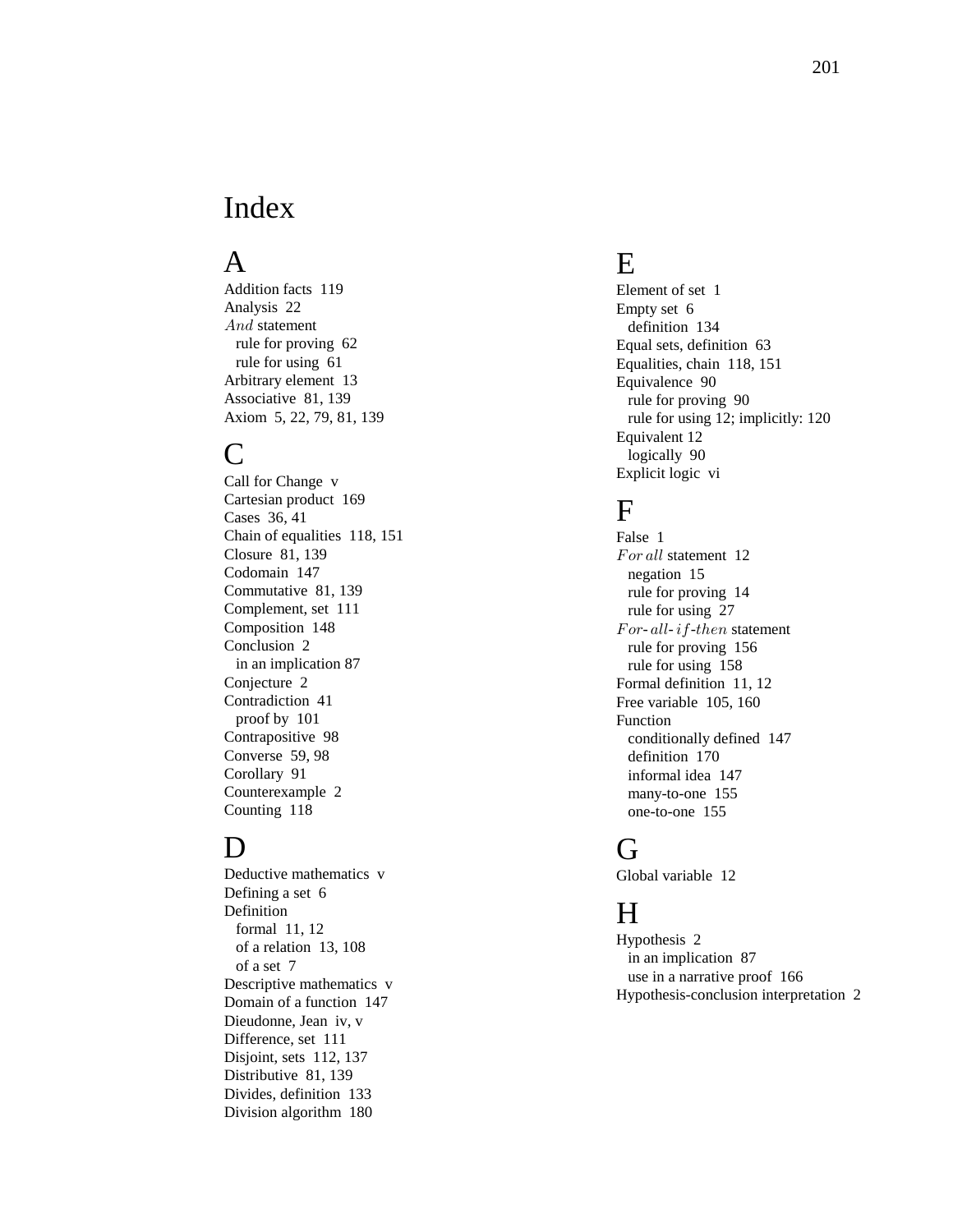### I

Identity for multiplication 117, 139 for addition 140 function 151  $If$ -then statement 87 rule for proving 87 rule for using 89 *Iff* (formal) 139 Iff (informal) 12 Imagination and proof 19 Implication 59, 87 Implicit definition rule 45 Implicit logic vi Induction 175 Integers 139 Intersection definition 61 Inverse, for addition 140

### L

Less than 1 definition 122, 142 or equal to 57 "Let", formal use 124 Local variable 12, 28, 84 Logic vi

### M

Mathematical Assoc. of America v Member of set 1 Minus 140 Multiplication facts 119

### N

Narrative proof vi, 73—75, 166 Natural number 1 NCTM iv, v Negation 1, 105 Negative 140 times negative 144 Not statement 105 Numbers adjectives and nouns 118 definition of 119 Numeral 119

### $\overline{\phantom{0}}$

Onto, definition 163 Order relation 1 Ordered pair 169

**Ordering**  of the natural numbers 129 of the integers 143  $Or$  statement rule for proving 51; EZ: 54 rule for using 35, 41

### P

Paragraph proof 166 Premise 70 Proof analysis 19 and imagination 19 discovery 19 meaning of 19 narrative 73—75 Proof by contradiction 105 Proposition 2

### R

Range 148 Rational numbers 173—176

## S

Set 1 Set definition rule 7, 106 Standards, NCTM v Statement 1 Step-discovery outline 21 procedure 21 Subset 11 definition 12 Substitution, rule 57, 77 Subtraction definition 132 facts 132 Symmetry, rule for using 70 Synthesis 22

### T

Theorems 9 rule for using 78 There exists statements  $15, 121-127$  negation 15 rule for using 121 implicitly 125 rule for proving 121 with uniqueness 117 Top-level statement 19 Transitivity 5, 58, 93, 122, 126